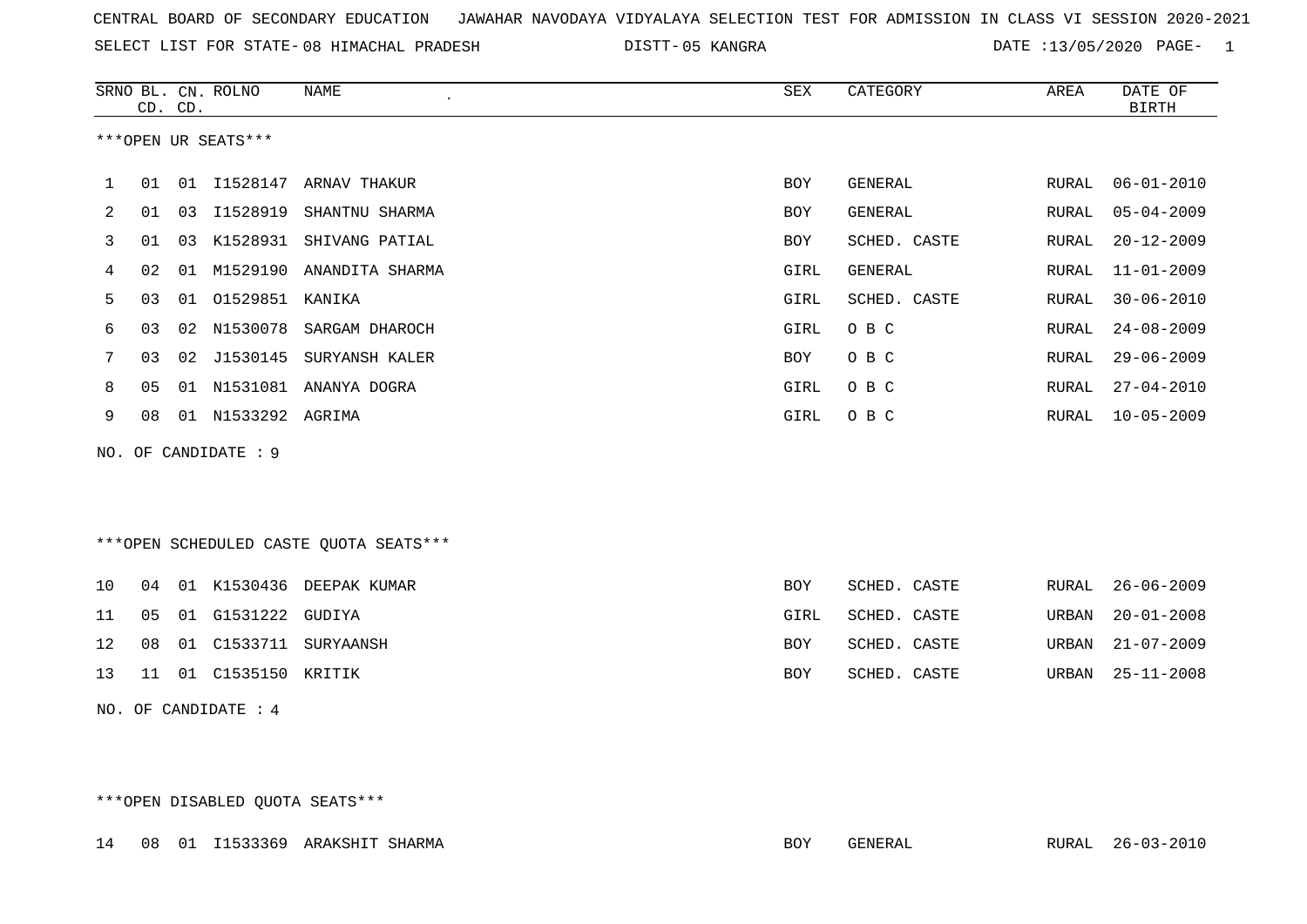|  |  |  |  | CENTRAL BOARD OF SECONDARY EDUCATION – JAWAHAR NAVODAYA VIDYALAYA SELECTION TEST FOR ADMISSION IN CLASS VI SESSION 2020-2021 |  |  |  |  |  |  |  |  |  |  |
|--|--|--|--|------------------------------------------------------------------------------------------------------------------------------|--|--|--|--|--|--|--|--|--|--|
|--|--|--|--|------------------------------------------------------------------------------------------------------------------------------|--|--|--|--|--|--|--|--|--|--|

SELECT LIST FOR STATE-08 HIMACHAL PRADESH DISTT-05 KANGRA DATE :13/05/2020 PAGE- 2

|    | CD. CD. | SRNO BL. CN. ROLNO      | <b>NAME</b>                            | ${\tt SEX}$ | CATEGORY     | AREA         | DATE OF<br><b>BIRTH</b> |
|----|---------|-------------------------|----------------------------------------|-------------|--------------|--------------|-------------------------|
|    |         | NO. OF CANDIDATE : $1$  |                                        |             |              |              |                         |
|    |         |                         |                                        |             |              |              |                         |
|    |         |                         |                                        |             |              |              |                         |
|    |         |                         | *** OPEN BACKWARD CLASS QUOTA SEATS*** |             |              |              |                         |
| 15 | 01      |                         | 01 N1528040 ANGEL CHOUHAN              | GIRL        | O B C        | RURAL        | 05-06-2009              |
| 16 | 01      |                         | 02 B1528519 LAKSH DHIMAN               | <b>BOY</b>  | O B C        | URBAN        | $09 - 04 - 2009$        |
| 17 | 08      | 01 N1533380 ARUSHI      |                                        | GIRL        | O B C        | RURAL        | $16 - 06 - 2009$        |
| 18 | 08      |                         | 01 J1533637 SAKSHAM PRASHAR            | BOY         | O B C        | RURAL        | $16 - 10 - 2009$        |
| 19 | 11      |                         | 01 B1534894 AJITESH CHOUHAN            | BOY         | O B C        | URBAN        | $26 - 08 - 2009$        |
|    |         | NO. OF CANDIDATE : 5    |                                        |             |              |              |                         |
|    |         |                         |                                        |             |              |              |                         |
|    |         |                         |                                        |             |              |              |                         |
|    |         |                         | ***OPEN SCHEDULED TRIBE QUOTA SEATS*** |             |              |              |                         |
| 20 | 08      |                         | 01 L1533358 ANUBHAV RANA               | BOY         | SCHED. TRIBE | RURAL        | 08-05-2009              |
|    |         | NO. OF CANDIDATE : 1    |                                        |             |              |              |                         |
|    |         |                         |                                        |             |              |              |                         |
|    |         |                         |                                        |             |              |              |                         |
|    |         |                         |                                        |             |              |              |                         |
|    |         | ***RURAL OPEN SEATS***  |                                        |             |              |              |                         |
| 21 |         |                         | 01 02 I1528373 HARSH PATHANIA          | BOY         | GENERAL      | RURAL        | $28 - 05 - 2009$        |
| 22 | 01      |                         | 02 P1528479 KASHISH SHARMA             | GIRL        | SCHED. TRIBE | RURAL        | $25 - 09 - 2009$        |
| 23 | 01      | 02 I1528664 ONKAR       |                                        | BOY         | GENERAL      | RURAL        | $14 - 02 - 2008$        |
| 24 | 01      |                         | 03 M1528877 SAMRITI BALA               | GIRL        | GENERAL      | RURAL        | $07 - 11 - 2009$        |
| 25 |         | 02  01  N1529361  MANVI |                                        | GIRL        | O B C        | RURAL        | $13 - 07 - 2009$        |
| 26 |         | 02 01 01529399 PALAK    |                                        | GIRL        | SCHED. CASTE | RURAL        | $29 - 06 - 2010$        |
| 27 |         | 03 01 M1529772 AYUSHI   |                                        | GIRL        | GENERAL      | <b>RURAL</b> | $11 - 09 - 2009$        |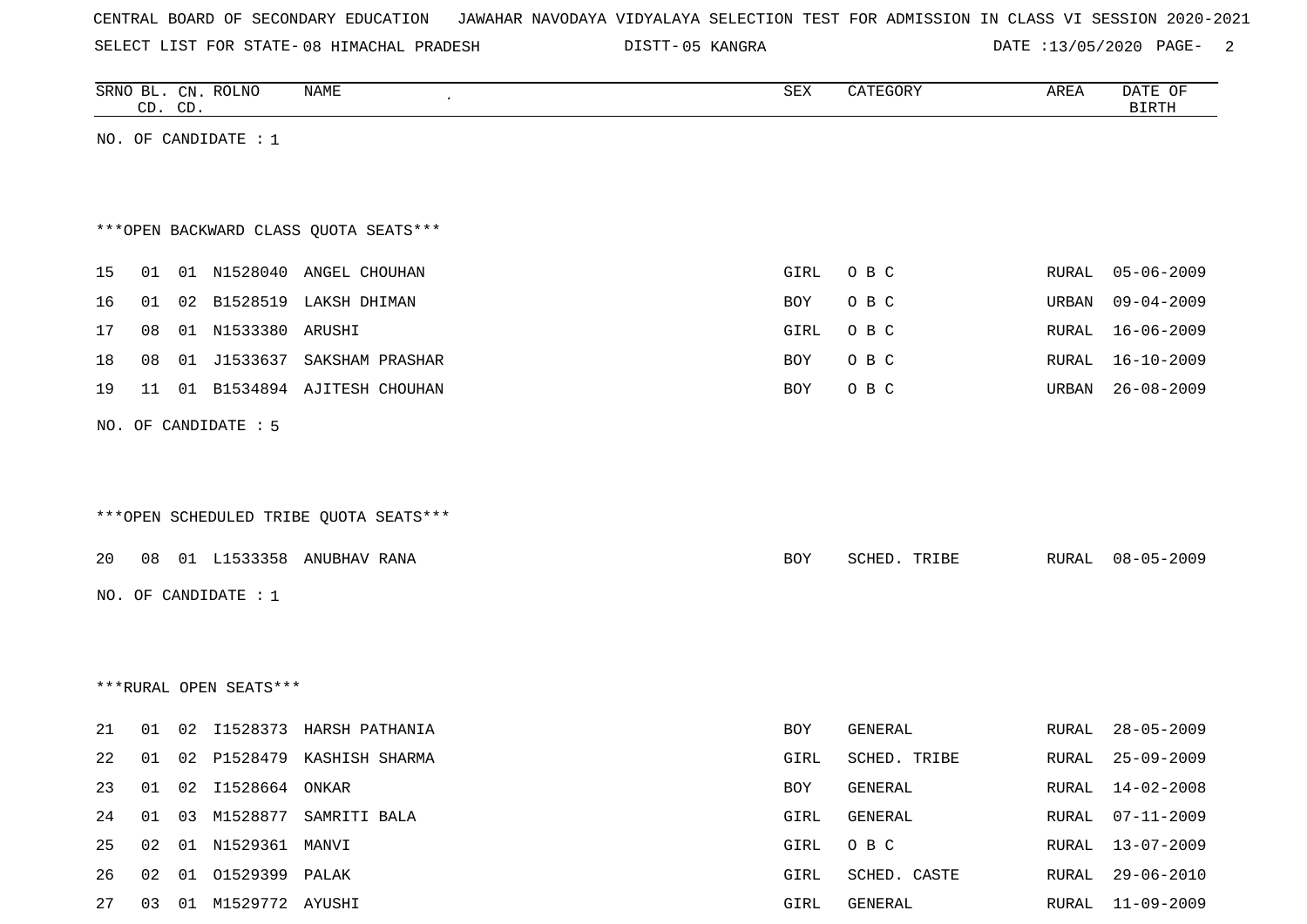SELECT LIST FOR STATE- DISTT- 08 HIMACHAL PRADESH

05 KANGRA DATE :13/05/2020 PAGE- 3

|    | CD. CD. |    | SRNO BL. CN. ROLNO     | <b>NAME</b>              | ${\tt SEX}$ | CATEGORY       | AREA  | DATE OF<br><b>BIRTH</b> |
|----|---------|----|------------------------|--------------------------|-------------|----------------|-------|-------------------------|
|    |         |    | ***RURAL OPEN SEATS*** |                          |             |                |       |                         |
| 28 | 03      |    | 02 M1530077            | SANVI THAKUR             | GIRL        | <b>GENERAL</b> | RURAL | $06 - 12 - 2009$        |
| 29 | 04      |    |                        | 01 I1530225 ABHINAV RANA | <b>BOY</b>  | <b>GENERAL</b> | RURAL | $28 - 10 - 2008$        |
| 30 | 04      | 01 | I1530399 ASHISH        | THAKUR                   | <b>BOY</b>  | <b>GENERAL</b> | RURAL | $29 - 09 - 2009$        |
| 31 | 04      | 01 | N1530563               | KRITIKA                  | GIRL        | O B C          | RURAL | $01 - 09 - 2010$        |
| 32 | 04      |    | 02 01530948            | TANVI                    | GIRL        | SCHED. CASTE   | RURAL | $25 - 12 - 2009$        |
| 33 | 05      |    | 01 M1531243            | JEENAL                   | GIRL        | <b>GENERAL</b> | RURAL | $30 - 07 - 2010$        |
| 34 | 05      | 01 | I1531307               | KSHITIJ CHOUDHARY        | <b>BOY</b>  | <b>GENERAL</b> | RURAL | $03 - 11 - 2009$        |
| 35 | 06      | 01 | N1531898               | ISHANAVI                 | GIRL        | O B C          | RURAL | $24 - 09 - 2008$        |
| 36 | 06      | 02 | K1532249               | SHIV KUMAR               | BOY         | SCHED. CASTE   | RURAL | $16 - 02 - 2010$        |
| 37 | 07      | 01 | M1532536               | ANNIE MANHAS             | GIRL        | <b>GENERAL</b> | RURAL | $18 - 10 - 2009$        |
| 38 | 08      | 01 |                        | M1533264 AAKSHI DHIMAN   | GIRL        | <b>GENERAL</b> | RURAL | $27 - 04 - 2010$        |
| 39 | 08      | 01 | I1533656               | SARTHAK JAMWAL           | <b>BOY</b>  | <b>GENERAL</b> | RURAL | $25 - 07 - 2009$        |
| 40 | 09      | 01 | M1533830               | ANANYA KATOCH            | GIRL        | <b>GENERAL</b> | RURAL | $16 - 10 - 2009$        |
| 41 | 09      | 01 | I1534139               | RUHAAN KHARWAL           | <b>BOY</b>  | <b>GENERAL</b> | RURAL | $04 - 01 - 2009$        |
| 42 | 10      | 01 | I1534802               | SURYANSH WALIA           | <b>BOY</b>  | <b>GENERAL</b> | RURAL | $18 - 07 - 2009$        |
| 43 | 11      | 01 | I1534886               | ADITYA THAKUR            | <b>BOY</b>  | GENERAL        | RURAL | $30 - 06 - 2009$        |
| 44 | 11      | 01 | I1534976               | ANSH RANA                | <b>BOY</b>  | <b>GENERAL</b> | RURAL | $29 - 04 - 2010$        |
| 45 | 12      | 02 |                        | I1535872 RITESH THAKUR   | <b>BOY</b>  | <b>GENERAL</b> | RURAL | $16 - 08 - 2010$        |
| 46 | 12      | 02 |                        | I1535889 RUDRAKSH SHARMA | <b>BOY</b>  | <b>GENERAL</b> | RURAL | $16 - 06 - 2008$        |

NO. OF CANDIDATE : 26

\*\*\*RURAL SCHEDULED CASTE QUOTA SEATS\*\*\*

|  |                            | 47 01 02 01528437 KAMINI KUMARI | GIRL | SCHED. CASTE |  | RURAL 15-07-2009 |
|--|----------------------------|---------------------------------|------|--------------|--|------------------|
|  | 48 02 01 01529602 VISHAKHA |                                 | GIRL | SCHED. CASTE |  | RURAL 20-12-2009 |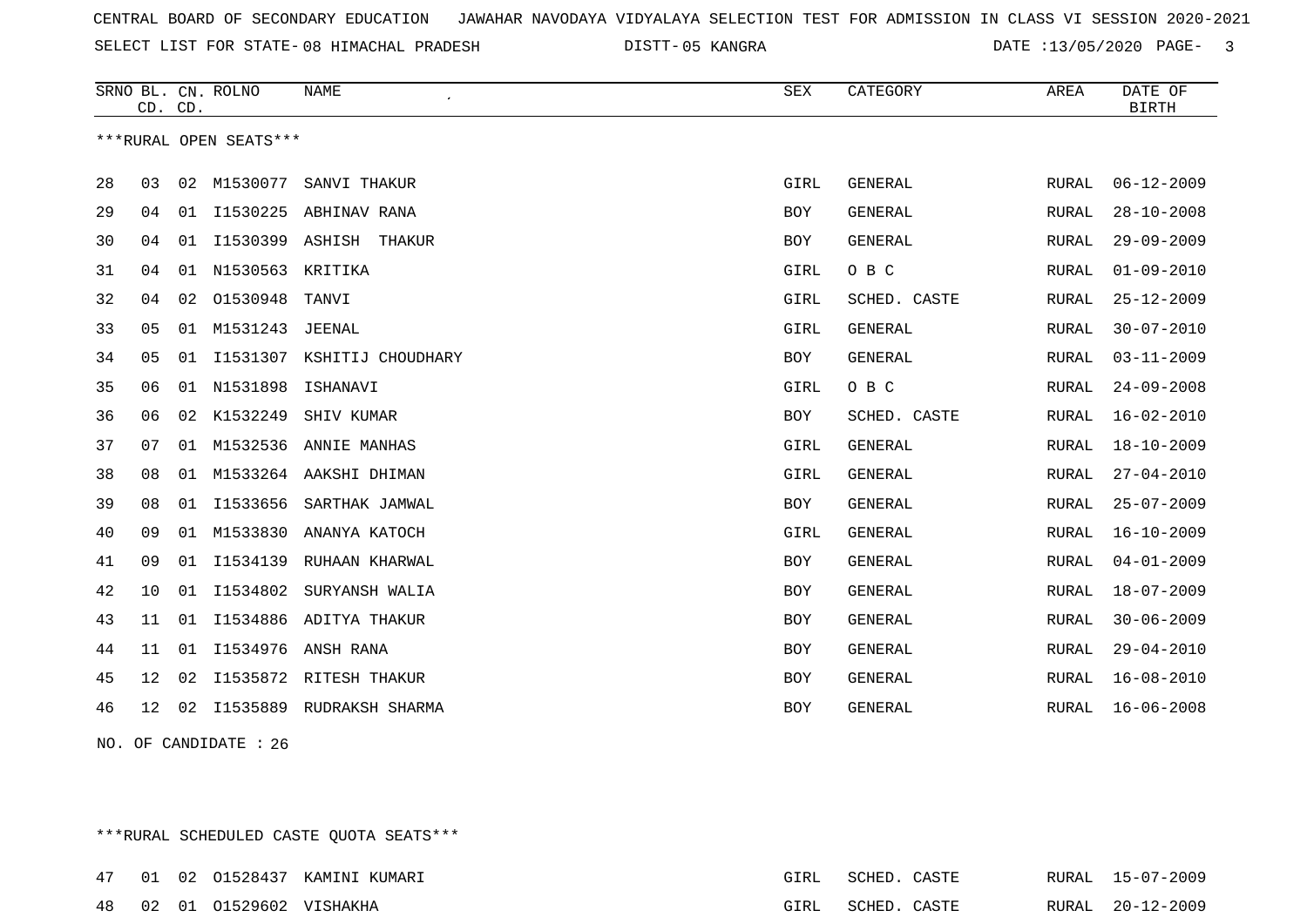SELECT LIST FOR STATE- DISTT- 08 HIMACHAL PRADESH

05 KANGRA DATE :13/05/2020 PAGE- 4

|    |                                         | CD. CD. | SRNO BL. CN. ROLNO     | NAME                      | SEX        | CATEGORY     | AREA  | DATE OF<br><b>BIRTH</b> |  |  |  |  |  |
|----|-----------------------------------------|---------|------------------------|---------------------------|------------|--------------|-------|-------------------------|--|--|--|--|--|
|    | ***RURAL SCHEDULED CASTE QUOTA SEATS*** |         |                        |                           |            |              |       |                         |  |  |  |  |  |
| 49 | 03                                      |         | 02 K1529921 MOUSAM     |                           | BOY        | SCHED. CASTE | RURAL | $08 - 12 - 2008$        |  |  |  |  |  |
| 50 | 05                                      | 01      |                        | K1531140 ARSH DEEP        | BOY        | SCHED. CASTE | RURAL | $21 - 08 - 2009$        |  |  |  |  |  |
| 51 | 05                                      |         | 01  01531526  SHIVANGI |                           | GIRL       | SCHED. CASTE | RURAL | $04 - 08 - 2009$        |  |  |  |  |  |
| 52 | 07                                      |         |                        | 02 01532924 PAYAL KUMARI  | GIRL       | SCHED. CASTE | RURAL | $25 - 10 - 2009$        |  |  |  |  |  |
| 53 | 07                                      |         | 02 01532948 PRIYA      |                           | GIRL       | SCHED. CASTE | RURAL | 27-02-2010              |  |  |  |  |  |
| 54 | 07                                      |         |                        | 02 01533233 VANSHIKA NATH | GIRL       | SCHED. CASTE | RURAL | 15-08-2010              |  |  |  |  |  |
| 55 | 08                                      |         |                        | 01 01533688 SHREYA DHIMAN | GIRL       | SCHED. CASTE | RURAL | $27 - 10 - 2009$        |  |  |  |  |  |
| 56 | 09                                      |         |                        | 01 01533997 KRITIKA DHOR  | GIRL       | SCHED. CASTE | RURAL | $29 - 11 - 2009$        |  |  |  |  |  |
| 57 | 09                                      |         | 01 01534308 VANSHIKA   |                           | GIRL       | SCHED. CASTE | RURAL | 14-11-2009              |  |  |  |  |  |
| 58 | 1 O                                     |         |                        | 01 K1534388 ADITYA SINGH  | <b>BOY</b> | SCHED. CASTE | RURAL | $25 - 09 - 2009$        |  |  |  |  |  |
| 59 | 10                                      |         | 01 K1534477 ARYAN      |                           | <b>BOY</b> | SCHED. CASTE | RURAL | $20 - 10 - 2008$        |  |  |  |  |  |
|    |                                         |         |                        |                           |            |              |       |                         |  |  |  |  |  |

NO. OF CANDIDATE : 13

# \*\*\*RURAL BACKWARD CLASS QUOTA SEATS\*\*\*

| 60 | 01 | 02    | J1528359            | HARSHIT                  | <b>BOY</b> | O B C | RURAL | $30 - 06 - 2009$ |
|----|----|-------|---------------------|--------------------------|------------|-------|-------|------------------|
| 61 | 01 | 02    | N1528648 NITIKA     |                          | GIRL       | O B C | RURAL | 17-02-2009       |
| 62 | 02 | 01    |                     | J1529332 LALIT DHIMAN    | <b>BOY</b> | O B C | RURAL | $19 - 03 - 2008$ |
| 63 | 04 |       | 02 J1530918 SUJAL   |                          | <b>BOY</b> | O B C | RURAL | 17-02-2010       |
| 64 | 05 | 01    |                     | J1531158 ARYAN CHOUDHARY | <b>BOY</b> | O B C | RURAL | 02-05-2009       |
| 65 | 05 | 01    |                     | J1531277 KAVYA BAINS     | <b>BOY</b> | O B C | RURAL | 19-08-2009       |
| 66 | 05 | 01    |                     | N1531352 NANDINI KAUNDAL | GIRL       | O B C | RURAL | 12-01-2010       |
| 67 | 07 |       | 01 N1532419 AARUSHI |                          | GIRL       | O B C | RURAL | $22 - 05 - 2008$ |
| 68 | 07 | . N 1 | N1532511            | ANIKA CHAUDHARY          | GIRL       | O B C | RURAL | $05 - 06 - 2009$ |
| 69 | 07 | 01    |                     | J1532821 LAKSHAY SAINI   | <b>BOY</b> | O B C | RURAL | $29 - 03 - 2009$ |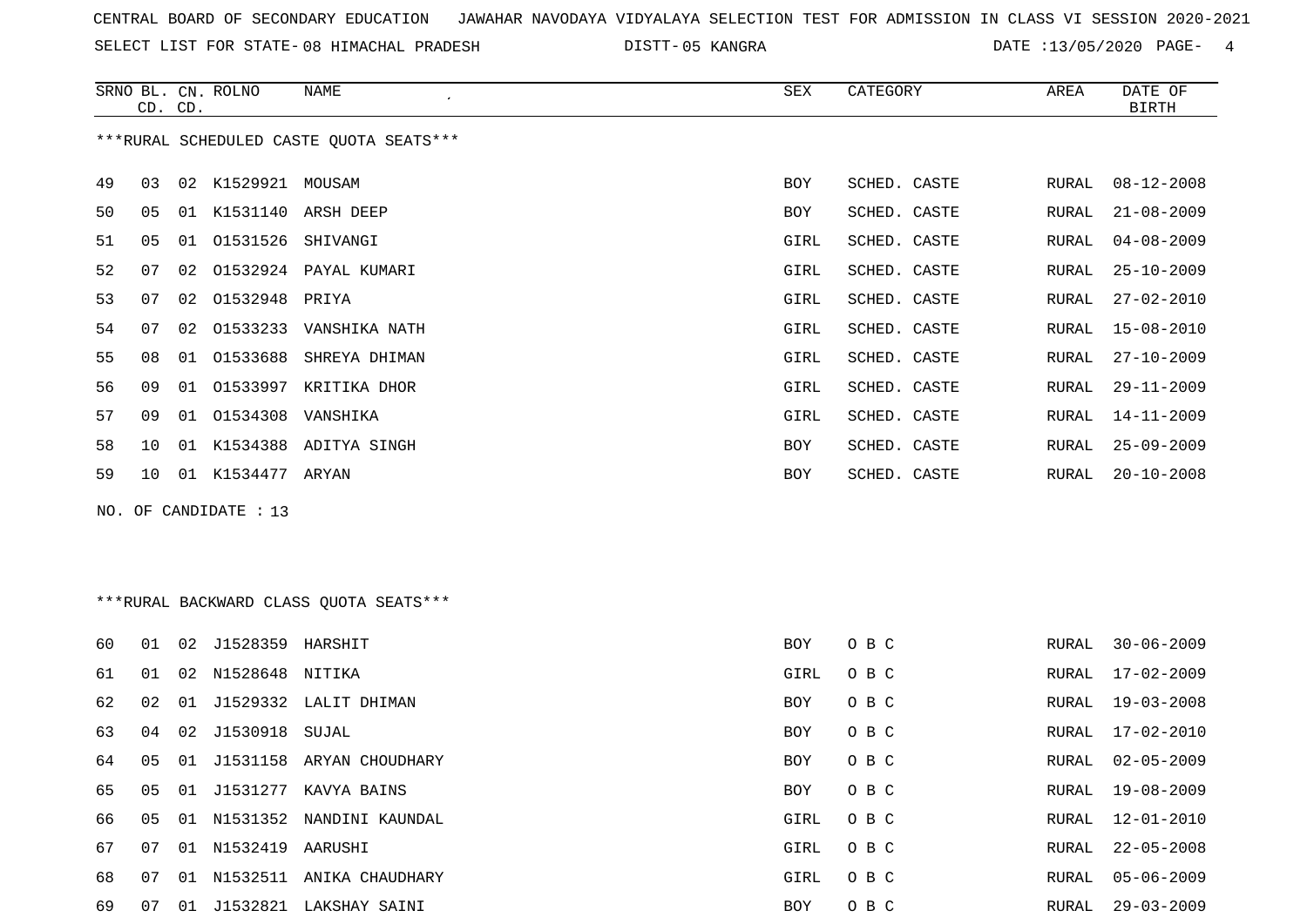SELECT LIST FOR STATE- DISTT- 08 HIMACHAL PRADESH

05 KANGRA DATE :13/05/2020 PAGE- 5

|    | CD. CD.                                |    | SRNO BL. CN. ROLNO | NAME              | SEX  | CATEGORY | AREA  | DATE OF<br>BIRTH |  |  |  |  |  |
|----|----------------------------------------|----|--------------------|-------------------|------|----------|-------|------------------|--|--|--|--|--|
|    | ***RURAL BACKWARD CLASS OUOTA SEATS*** |    |                    |                   |      |          |       |                  |  |  |  |  |  |
| 70 | 07                                     |    | 02 J1532933        | PRANAV KOTTI      | BOY  | O B C    | RURAL | $02 - 01 - 2010$ |  |  |  |  |  |
| 71 | 08                                     | 01 | J1533361           | ANUJ CHOUDHARY    | BOY  | O B C    | RURAL | 27-06-2009       |  |  |  |  |  |
| 72 | 08                                     | 01 | N1533569           | PRACHI CHOUDHARY  | GIRL | O B C    | RURAL | 07-08-2009       |  |  |  |  |  |
| 73 | 09                                     | 01 | J1533804 AKSHIT    |                   | BOY  | O B C    | RURAL | $01 - 01 - 2010$ |  |  |  |  |  |
| 74 | 09                                     | 01 | N1534039           | NANCY             | GIRL | O B C    | RURAL | $07 - 05 - 2010$ |  |  |  |  |  |
| 75 | 12 <sup>°</sup>                        | 01 | J1535557           | AADARSH CHOUDHARY | BOY  | O B C    | RURAL | $13 - 02 - 2010$ |  |  |  |  |  |
|    |                                        |    |                    |                   |      |          |       |                  |  |  |  |  |  |

NO. OF CANDIDATE : 16

# \*\*\*RURAL SCHEDULED TRIBE QUOTA SEATS\*\*\*

|  |                        | 76 07 02 L1532967 RAJAT KAPOOR   | <b>BOY</b> | SCHED. TRIBE | RURAL 02-06-2010 |
|--|------------------------|----------------------------------|------------|--------------|------------------|
|  |                        | 77 08 01 P1533470 KANIKA DEVI    | GIRL       | SCHED. TRIBE | RURAL 21-06-2008 |
|  |                        | 78 09 01 L1533764 AAYUSH KUMAR   | BOY        | SCHED. TRIBE | RURAL 27-11-2009 |
|  | 79 12 01 P1535652 ANVI |                                  | GIRL       | SCHED. TRIBE | RURAL 08-12-2009 |
|  |                        | 80 12 02 P1535930 SHAIRAN KAPOOR | GIRL       | SCHED. TRIBE | RURAL 02-01-2010 |
|  |                        |                                  |            |              |                  |

NO. OF CANDIDATE : 5

TOTAL SELECTED CANDIDATE : 80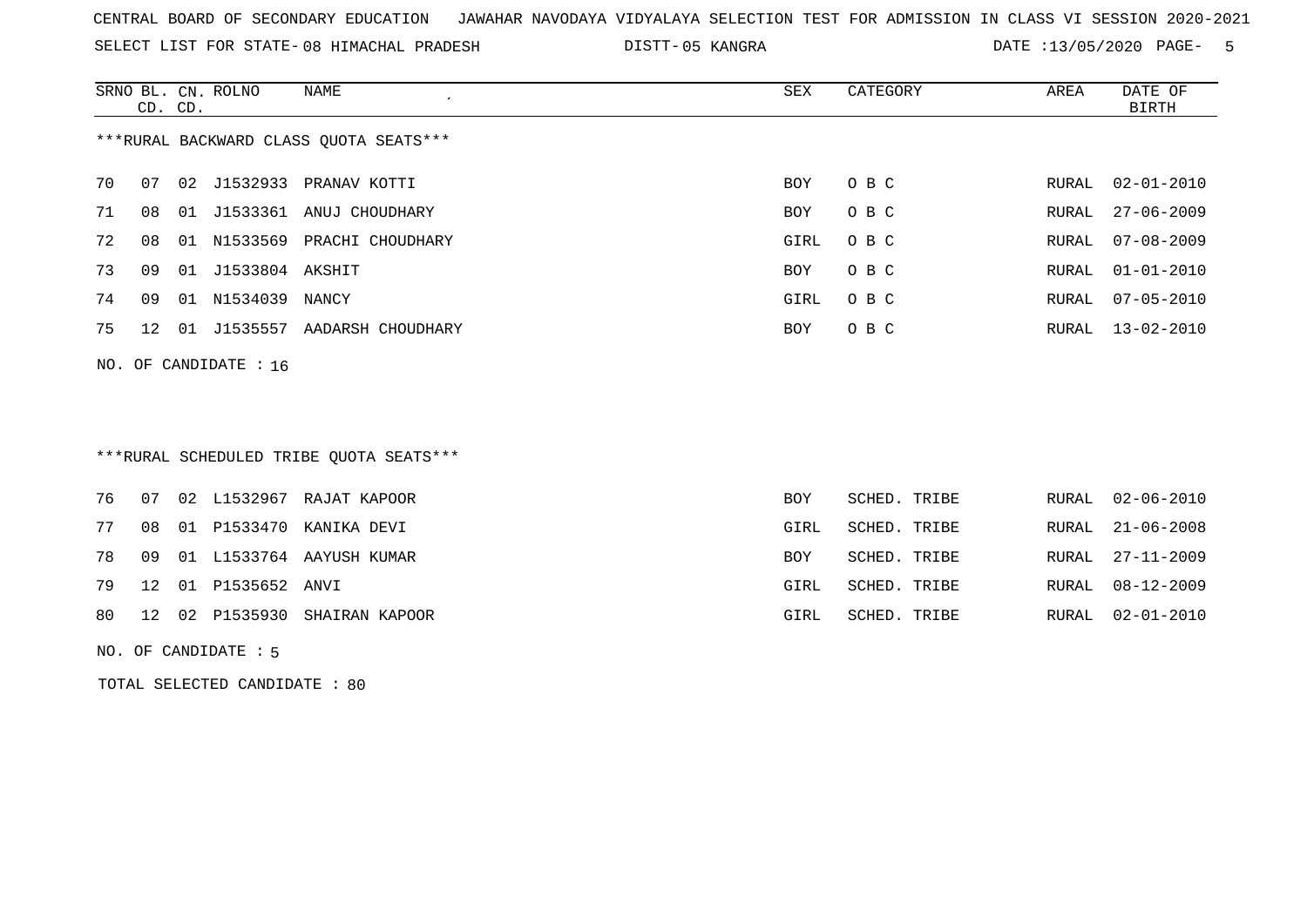SELECT LIST FOR STATE- DISTT- 08 HIMACHAL PRADESH

07 UNA DATE :13/05/2020 PAGE- 1

|    |    | CD. CD. | SRNO BL. CN. ROLNO    | NAME                    | SEX        | CATEGORY     | AREA  | DATE OF<br>BIRTH |
|----|----|---------|-----------------------|-------------------------|------------|--------------|-------|------------------|
|    |    |         | ***OPEN UR SEATS***   |                         |            |              |       |                  |
|    | 01 |         | 02 01537661 VANSHIKA  |                         | GIRL       | SCHED. CASTE | RURAL | $24 - 06 - 2009$ |
| 2  | 02 | 01      | I1537991              | KARTIK SHARMA           | <b>BOY</b> | GENERAL      | RURAL | $24 - 10 - 2009$ |
| 3  | 03 | 01      | K1538609              | ANOKEH LALL             | <b>BOY</b> | SCHED. CASTE | RURAL | $05 - 12 - 2008$ |
| 4  | 03 | 01      | M1538628 ANSHITA      |                         | GIRL       | GENERAL      | RURAL | $26 - 08 - 2009$ |
| 5  | 03 | 02      | 01538805              | EKTA                    | GIRL       | SCHED. CASTE | RURAL | $01 - 09 - 2010$ |
| 6  | 03 |         |                       | 03 A1539169 PRAG THAKUR | BOY        | GENERAL      | URBAN | $12 - 07 - 2009$ |
|    | 03 | 04      | I1539400              | SHIVAM SHARMA           | <b>BOY</b> | GENERAL      | RURAL | $30 - 06 - 2010$ |
| 8  | 04 | 01      | K1539718              | ANURAG                  | BOY        | SCHED. CASTE | RURAL | $07 - 02 - 2010$ |
| 9  | 05 | 01      |                       | A1540601 ADVIK SHARMA   | BOY        | GENERAL      | URBAN | 12-11-2009       |
| 10 | 05 | 02      | 01541257              | MICHELLE                | GIRL       | SCHED. CASTE | RURAL | $02 - 02 - 2009$ |
|    |    |         | NO. OF CANDIDATE : 10 |                         |            |              |       |                  |

\*\*\*OPEN SCHEDULED CASTE QUOTA SEATS\*\*\*

|  | 11 02 01 K1537717 ABHISHEK |                                   | BOY  | SCHED. CASTE |  | RURAL 20-04-2010 |
|--|----------------------------|-----------------------------------|------|--------------|--|------------------|
|  | 12 03 03 K1539351 SARTHAK  |                                   | BOY  | SCHED. CASTE |  | RURAL 18-09-2009 |
|  |                            | 13 03 04 01539528 TANU KUMARI     | GIRL | SCHED. CASTE |  | RURAL 02-03-2009 |
|  |                            | 14 05 03 01541924 VISHAKHA BADHVA | GIRL | SCHED. CASTE |  | RURAL 22-02-2010 |
|  |                            |                                   |      |              |  |                  |

NO. OF CANDIDATE : 4

\*\*\*OPEN BACKWARD CLASS QUOTA SEATS\*\*\*

|  |  | 15 01 02 J1537677 VASU DEOL        | BOY OBC  |  | RURAL 06-07-2010 |
|--|--|------------------------------------|----------|--|------------------|
|  |  | 16 03 03 N1539197 PRIYANSHI MAURYA | GIRL OBC |  | RURAL 19-02-2010 |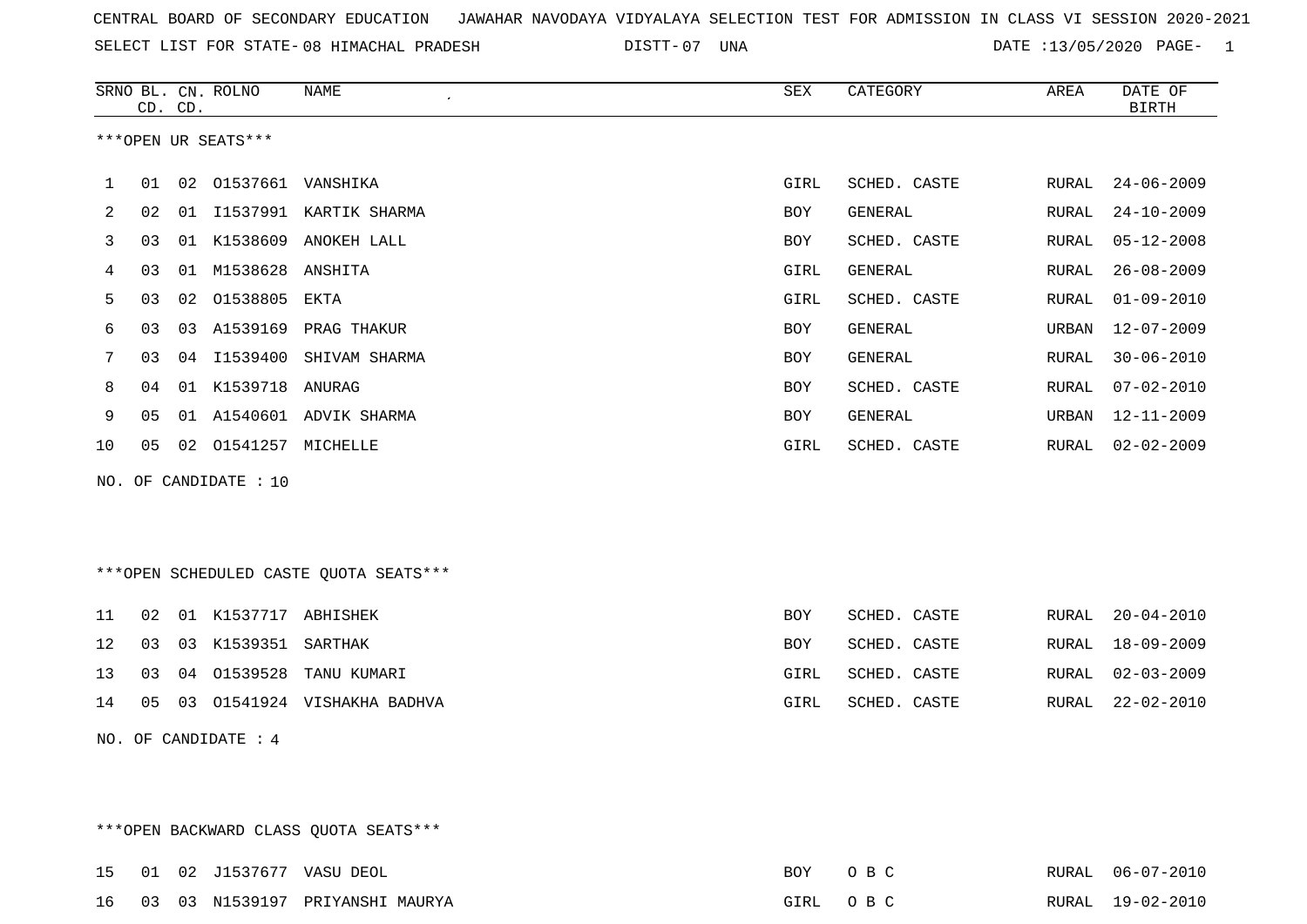SELECT LIST FOR STATE- DISTT- 08 HIMACHAL PRADESH

07 UNA DATE :13/05/2020 PAGE- 2

|    |    | CD. CD. | SRNO BL. CN. ROLNO     | NAME                                   | SEX        | CATEGORY     | AREA         | DATE OF<br><b>BIRTH</b> |
|----|----|---------|------------------------|----------------------------------------|------------|--------------|--------------|-------------------------|
|    |    |         |                        | *** OPEN BACKWARD CLASS QUOTA SEATS*** |            |              |              |                         |
| 17 | 04 |         | 01 N1540108 MEHAK      |                                        | GIRL       | O B C        | RURAL        | $09 - 10 - 2009$        |
| 18 | 04 | 01      | B1540117               | MOHIT KUMAR                            | <b>BOY</b> | O B C        | URBAN        | $14 - 07 - 2009$        |
| 19 | 05 |         | 02 F1541412            | PARTIKSHA                              | GIRL       | O B C        | URBAN        | $25 - 07 - 2009$        |
|    |    |         | NO. OF CANDIDATE : 5   |                                        |            |              |              |                         |
|    |    |         |                        | ***OPEN SCHEDULED TRIBE QUOTA SEATS*** |            |              |              |                         |
| 20 | 05 |         | 03 H1541682 SHIVANI    |                                        | GIRL       | SCHED. TRIBE | URBAN        | 16-03-2009              |
|    |    |         | NO. OF CANDIDATE : 1   |                                        |            |              |              |                         |
|    |    |         |                        |                                        |            |              |              |                         |
|    |    |         |                        |                                        |            |              |              |                         |
|    |    |         | ***RURAL OPEN SEATS*** |                                        |            |              |              |                         |
| 21 | 01 |         |                        | 01 K1536941 AKSHAY KUMAR               | BOY        | SCHED. CASTE | RURAL        | $30 - 06 - 2010$        |
| 22 | 01 |         | 01 M1537032 ARUSHI     |                                        | GIRL       | GENERAL      | RURAL        | $30 - 01 - 2010$        |
| 23 | 01 | 01      |                        | 01537213 KANIKA KUMARI                 | GIRL       | SCHED. CASTE | RURAL        | $25 - 01 - 2011$        |
| 24 | 01 | 01      | 01537278               | MANSI                                  | GIRL       | SCHED. CASTE | RURAL        | $15 - 11 - 2009$        |
| 25 | 01 | 02      | I1537587               | SRIJAN SHARMA                          | BOY        | GENERAL      | RURAL        | $07 - 07 - 2010$        |
| 26 | 02 | 01      | J1537828               | ANSHUL CHOUDHARY                       | BOY        | O B C        | RURAL        | $08 - 09 - 2010$        |
| 27 | 02 |         |                        | 01 I1537863 ATHARAV KAUSHAL            | BOY        | GENERAL      | RURAL        | 16-12-2009              |
| 28 | 02 | 01      |                        | I1538073 MITUL DADHWAL                 | BOY        | GENERAL      | <b>RURAL</b> | $28 - 03 - 2010$        |
| 29 | 02 | 02      |                        | M1538274 ANCHAL SHARMA                 | GIRL       | GENERAL      | RURAL        | $16 - 06 - 2010$        |
| 30 | 03 |         |                        | 01 M1538474 AASHVI SOOD                | GIRL       | GENERAL      | RURAL        | $18 - 04 - 2010$        |
| 31 | 03 | 02      | M1538765               | CHRISTY SHARMA                         | GIRL       | GENERAL      | <b>RURAL</b> | $15 - 04 - 2009$        |
| 32 | 03 | 02      |                        | M1538818 GAURI DADWAL                  | GIRL       | GENERAL      | RURAL        | $09 - 04 - 2010$        |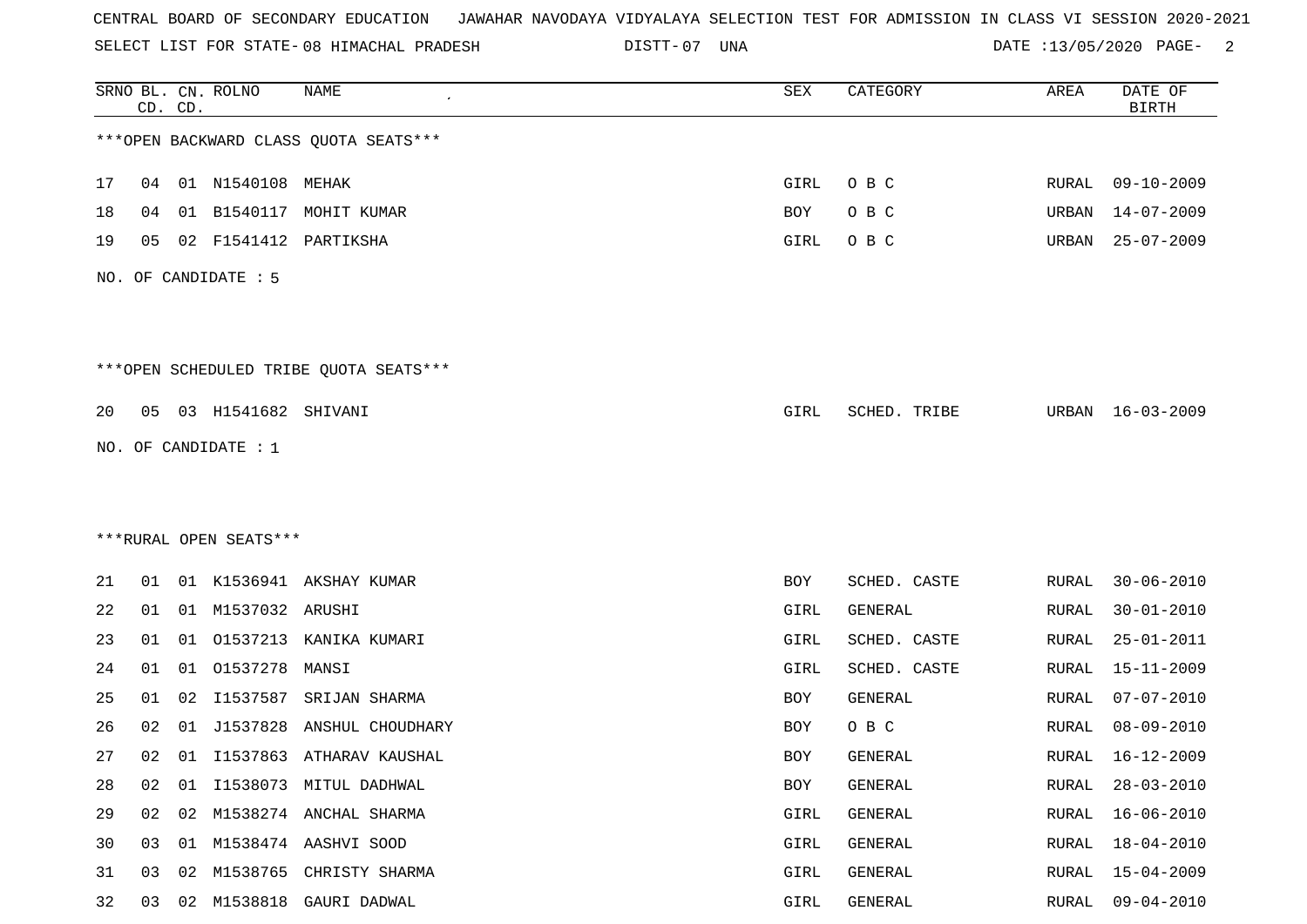SELECT LIST FOR STATE- DISTT- 08 HIMACHAL PRADESH

07 UNA DATE :13/05/2020 PAGE- 3

|    | CD. CD. |    | SRNO BL. CN. ROLNO     | NAME                                    | <b>SEX</b>  | CATEGORY       | AREA         | DATE OF<br><b>BIRTH</b> |
|----|---------|----|------------------------|-----------------------------------------|-------------|----------------|--------------|-------------------------|
|    |         |    | ***RURAL OPEN SEATS*** |                                         |             |                |              |                         |
| 33 | 03      | 04 | M1539422               | SHREYA THAKUR                           | GIRL        | GENERAL        | <b>RURAL</b> | $18 - 01 - 2010$        |
| 34 | 03      |    | 04 M1539426            | SHRUTI THAKUR                           | GIRL        | GENERAL        | RURAL        | $20 - 05 - 2010$        |
| 35 | 04      | 01 | K1539914 HARSHIT       |                                         | BOY         | SCHED. CASTE   | <b>RURAL</b> | $24 - 12 - 2010$        |
| 36 | 04      |    |                        | 01 J1540105 MAYANK CHAUDHARY            | BOY         | O B C          | <b>RURAL</b> | $21 - 05 - 2010$        |
| 37 | 04      | 02 |                        | M1540220 PRAGATI THAKUR                 | GIRL        | GENERAL        | <b>RURAL</b> | $12 - 08 - 2010$        |
| 38 | 04      | 02 | M1540275               | RIDDHI SHARMA                           | GIRL        | <b>GENERAL</b> | RURAL        | $21 - 02 - 2010$        |
| 39 | 04      |    | 02 N1540360            | SAMRIDHI                                | GIRL        | O B C          | RURAL        | $11 - 04 - 2010$        |
| 40 | 04      | 02 | K1540379               | SAURABH KUMAR                           | BOY         | SCHED. CASTE   | <b>RURAL</b> | $28 - 09 - 2009$        |
| 41 | 05      |    | 01 N1540682            | ANJALI                                  | GIRL        | O B C          | RURAL        | $10 - 02 - 2010$        |
| 42 | 05      |    |                        | 01 I1540702 ANMOL JASWAL                | BOY         | GENERAL        | <b>RURAL</b> | $14 - 03 - 2008$        |
| 43 | 05      | 02 | N1541219               | MANJU BALA                              | <b>GIRL</b> | O B C          | <b>RURAL</b> | $12 - 01 - 2010$        |
| 44 | 05      | 03 | I1541690               | SHIVANSH                                | BOY         | GENERAL        | RURAL        | $20 - 08 - 2009$        |
| 45 | 05      | 03 |                        | M1541702 SHRDHA SHARMA                  | GIRL        | GENERAL        | RURAL        | $15 - 01 - 2010$        |
| 46 | 05      |    |                        | 03 I1541915 VINAYAK KALIA               | BOY         | GENERAL        | RURAL        | $20 - 07 - 2009$        |
|    |         |    | NO. OF CANDIDATE : 26  |                                         |             |                |              |                         |
|    |         |    |                        | ***RURAL SCHEDULED CASTE QUOTA SEATS*** |             |                |              |                         |
| 47 | 01      |    | 01 01537173            | ISHITA SANDHU                           | GIRL        | SCHED. CASTE   | RURAL        | $17 - 07 - 2010$        |
| 48 | 02      |    |                        | 02 K1538178 PRIYANSH BHATIA             | BOY         | SCHED. CASTE   | <b>RURAL</b> | $19 - 05 - 2009$        |
| 49 | 02      | 02 | 01538268               | SAKSHI BANGA                            | GIRL        | SCHED. CASTE   | RURAL        | $09 - 05 - 2010$        |
| 50 | 03      |    | 01 01538542 AKSHRA     |                                         | GIRL        | SCHED. CASTE   | RURAL        | $12 - 01 - 2010$        |
| 51 | 03      |    | 02 K1538860 HIMANSHU   |                                         | BOY         | SCHED. CASTE   | RURAL        | $24 - 11 - 2009$        |

 03 02 K1538862 HIMANSHU BOY SCHED. CASTE RURAL 09-02-2010 03 03 K1539157 PIYUSH BOY SCHED. CASTE RURAL 10-09-2010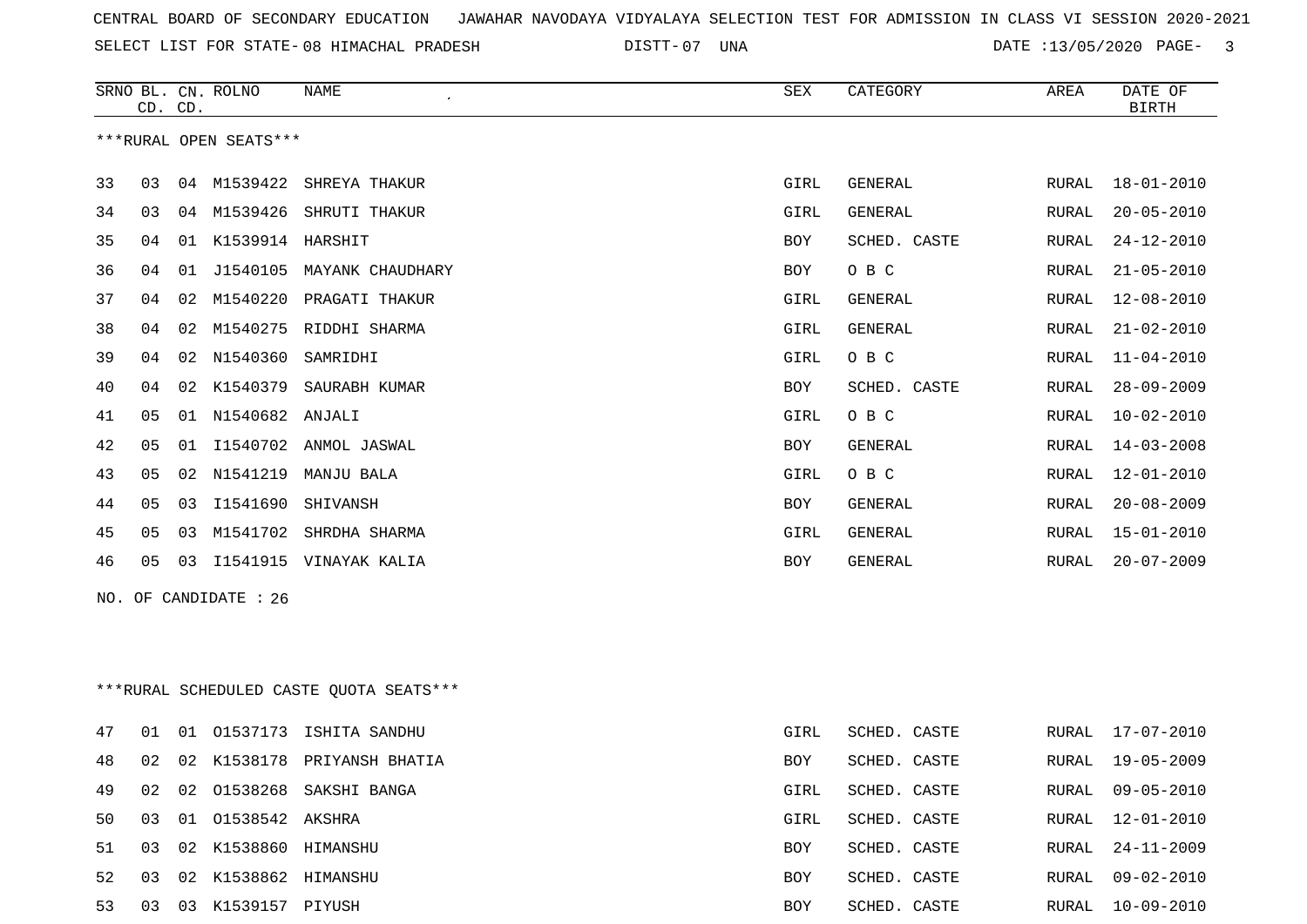SELECT LIST FOR STATE- DISTT- 08 HIMACHAL PRADESH

07 UNA DATE :13/05/2020 PAGE- 4

|                                         | CD. CD. |    | SRNO BL. CN. ROLNO | NAME                      | SEX        | CATEGORY     | AREA  | DATE OF<br>BIRTH |  |  |
|-----------------------------------------|---------|----|--------------------|---------------------------|------------|--------------|-------|------------------|--|--|
| ***RURAL SCHEDULED CASTE OUOTA SEATS*** |         |    |                    |                           |            |              |       |                  |  |  |
| 54                                      | 03      | 03 | 01539209 RADHIKA   |                           | GIRL       | SCHED. CASTE | RURAL | $27 - 10 - 2009$ |  |  |
| 55                                      | 03      |    |                    | 04 K1539432 SIDHARATH     | <b>BOY</b> | SCHED. CASTE | RURAL | $23 - 10 - 2009$ |  |  |
| 56.                                     | 03      |    |                    | 04 K1539487 SUMIT SHOURYA | <b>BOY</b> | SCHED. CASTE | RURAL | $30 - 04 - 2010$ |  |  |
| 57                                      | 04      |    |                    | 01 01540020 KHUSHI MALIK  | GIRL       | SCHED. CASTE | RURAL | $16 - 10 - 2009$ |  |  |
| 58                                      | 05      | 01 | 01540551 AANCHAL   |                           | GIRL       | SCHED. CASTE | RURAL | $29 - 11 - 2009$ |  |  |
| 59                                      | 05      | 02 | 01541105 KANCHAN   |                           | GIRL       | SCHED. CASTE | RURAL | 12-09-2009       |  |  |
|                                         |         |    |                    |                           |            |              |       |                  |  |  |

# \*\*\*RURAL BACKWARD CLASS QUOTA SEATS\*\*\*

NO. OF CANDIDATE : 13

| 60 | 01 |    | 02 J1537329 NAVDEEP  |                          | BOY  | O B C | RURAL | 17-05-2009       |
|----|----|----|----------------------|--------------------------|------|-------|-------|------------------|
| 61 | 02 | 01 | N1537916             | GUR KIRAN KAUR           | GIRL | O B C | RURAL | $10 - 12 - 2008$ |
| 62 | 02 | 02 |                      | J1538179 PRIYANSH SOHAL  | BOY  | O B C | RURAL | 19-12-2008       |
| 63 | 03 | 02 |                      | J1538871 ISHANT SAGAR    | BOY  | O B C | RURAL | $28 - 08 - 2009$ |
| 64 | 03 | 03 |                      | J1539146 PARIKSHIT       | BOY  | O B C | RURAL | $29 - 06 - 2009$ |
| 65 | 03 | 03 |                      | N1539252 RIDHIMA KASHYAP | GIRL | O B C | RURAL | $07 - 05 - 2008$ |
| 66 | 03 | 03 | J1539296             | SAGAR SAINI              | BOY  | O B C | RURAL | $18 - 01 - 2010$ |
| 67 | 04 |    |                      | 02 N1540303 RIYA DHIMAN  | GIRL | O B C | RURAL | $23 - 11 - 2009$ |
| 68 | 05 | 01 | J1540577             | ABHISHEK                 | BOY  | O B C | RURAL | $25 - 01 - 2009$ |
| 69 | 05 |    | 01 N1540652 AMRIT    |                          | GIRL | O B C | RURAL | $30 - 04 - 2010$ |
| 70 | 05 | 01 | J1540836             | DAKSH SAINI              | BOY  | O B C | RURAL | $28 - 11 - 2009$ |
| 71 | 05 | 01 |                      | J1541003 HARSH CHOUDHARY | BOY  | O B C | RURAL | $25 - 10 - 2008$ |
| 72 | 05 |    |                      | 02 N1541026 HIMANI SAINI | GIRL | O B C | RURAL | $20 - 07 - 2009$ |
| 73 | 05 |    |                      | 02 N1541322 NAVNEET KAUR | GIRL | O B C | RURAL | 16-12-2009       |
| 74 | 05 |    | 02 N1541427 PRABHJOT |                          | GIRL | O B C | RURAL | 10-12-2009       |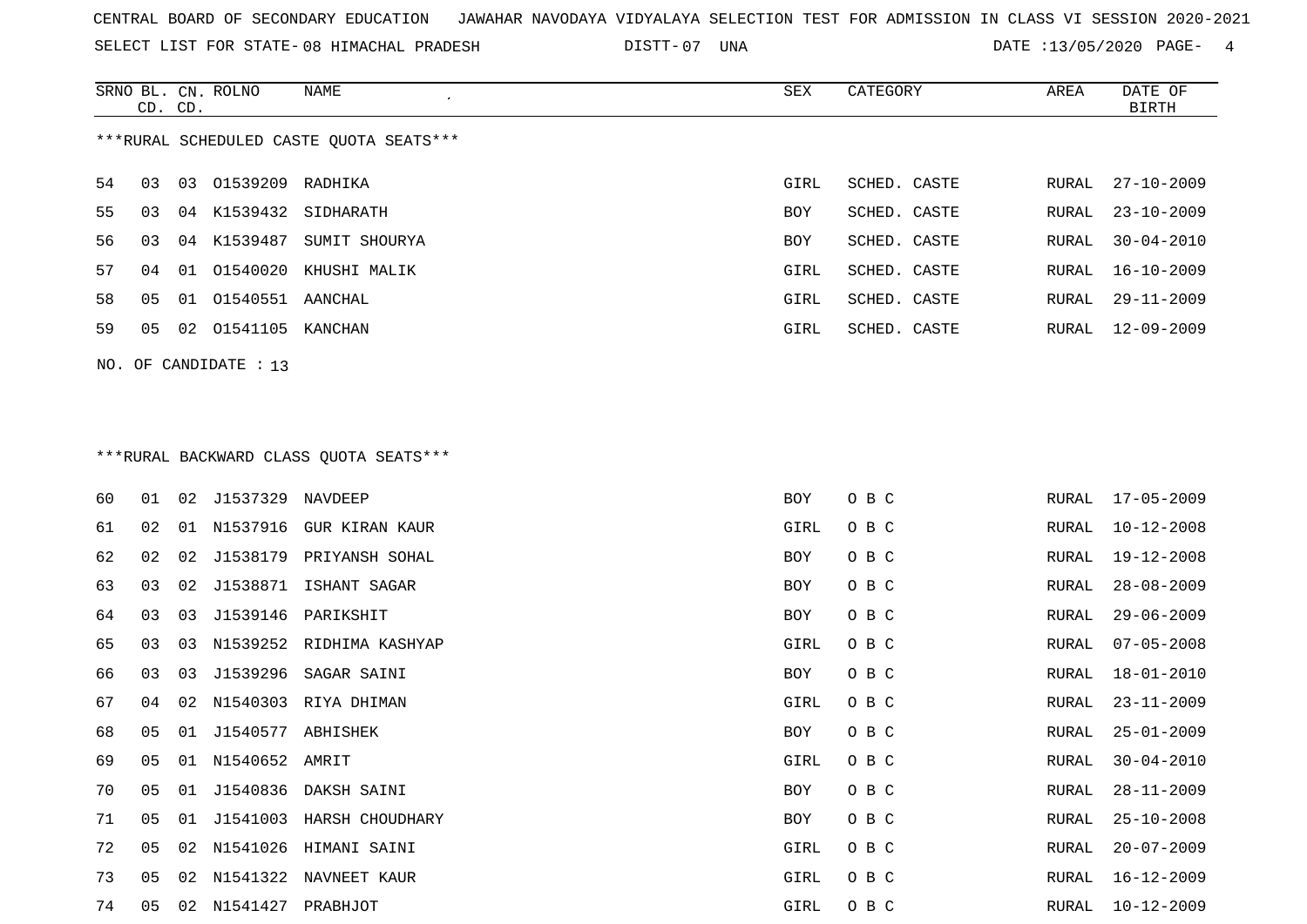| CENTRAL BOARD OF SECONDARY EDUCATION – JAWAHAR NAVODAYA VIDYALAYA SELECTION TEST FOR ADMISSION IN CLASS VI SESSION 2020-2021 |  |
|------------------------------------------------------------------------------------------------------------------------------|--|
|------------------------------------------------------------------------------------------------------------------------------|--|

SELECT LIST FOR STATE-08 HIMACHAL PRADESH DISTT-07 UNA DATE :13/05/2020 PAGE- 5

|                                         | CD. CD. |  | SRNO BL. CN. ROLNO    | NAME<br>$\cdot$                         | SEX        | CATEGORY     | AREA  | DATE OF<br>BIRTH |  |  |
|-----------------------------------------|---------|--|-----------------------|-----------------------------------------|------------|--------------|-------|------------------|--|--|
| *** RURAL BACKWARD CLASS QUOTA SEATS*** |         |  |                       |                                         |            |              |       |                  |  |  |
| 75                                      | 05      |  | 03 J1541935 YUVRAJ    |                                         | BOY        | O B C        | RURAL | $15 - 12 - 2009$ |  |  |
|                                         |         |  | NO. OF CANDIDATE : 16 |                                         |            |              |       |                  |  |  |
|                                         |         |  |                       |                                         |            |              |       |                  |  |  |
|                                         |         |  |                       |                                         |            |              |       |                  |  |  |
|                                         |         |  |                       | ***RURAL SCHEDULED TRIBE QUOTA SEATS*** |            |              |       |                  |  |  |
| 76                                      | 01      |  |                       | 01 L1537299 MOH ISAHN                   | BOY        | SCHED. TRIBE | RURAL | $03 - 04 - 2010$ |  |  |
| 77                                      | 04      |  |                       | 01 P1539647 AASTHA CHECHI               | GIRL       | SCHED. TRIBE | RURAL | $06 - 01 - 2010$ |  |  |
| 78                                      | 04      |  | 01 P1540083           | MANNAT                                  | GIRL       | SCHED. TRIBE | RURAL | 17-07-2010       |  |  |
| 79                                      | 04      |  | 02 L1540324           | SAGAR BARORA                            | <b>BOY</b> | SCHED. TRIBE | RURAL | $27 - 11 - 2009$ |  |  |
| 80                                      | 05      |  | 01 P1540606 AKANKSHA  |                                         | GIRL       | SCHED. TRIBE | RURAL | $23 - 01 - 2010$ |  |  |
|                                         |         |  | NO. OF CANDIDATE : 5  |                                         |            |              |       |                  |  |  |

TOTAL SELECTED CANDIDATE : 80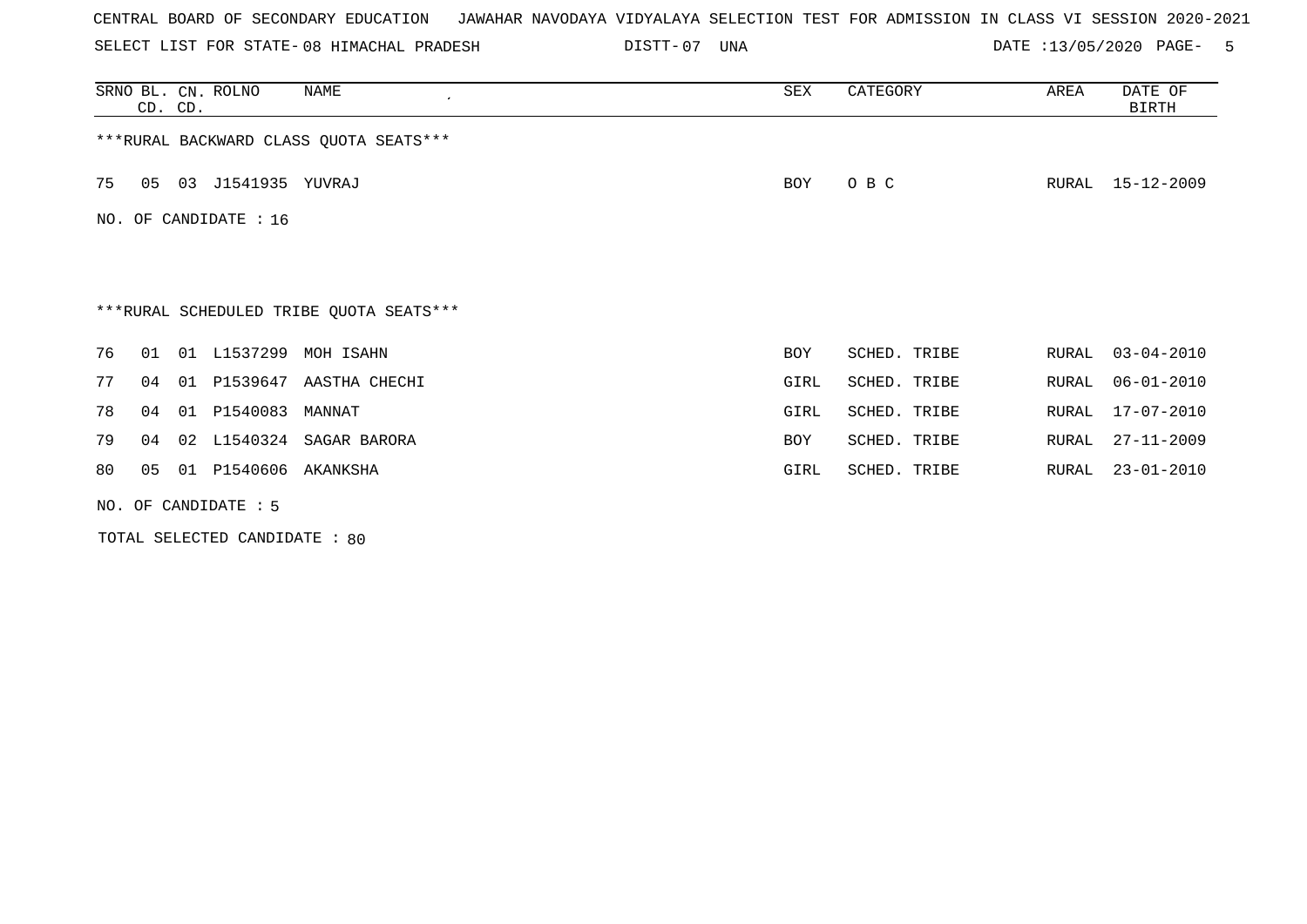| CENTRAL BOARD OF SECONDARY EDUCATION GUNAHAR NAVODAYA VIDYALAYA SELECTION TEST FOR ADMISSION IN CLASS VI SESSION 2020-2021 |  |  |  |
|----------------------------------------------------------------------------------------------------------------------------|--|--|--|
|----------------------------------------------------------------------------------------------------------------------------|--|--|--|

SELECT LIST FOR STATE-08 HIMACHAL PRADESH DISTT-08 HAMIRPUR DATE :13/05/2020 PAGE- 1

|     |    | CD. CD. | SRNO BL. CN. ROLNO   | <b>NAME</b><br>$\epsilon$              | SEX        | CATEGORY     | AREA  | DATE OF<br><b>BIRTH</b> |
|-----|----|---------|----------------------|----------------------------------------|------------|--------------|-------|-------------------------|
|     |    |         | ***OPEN UR SEATS***  |                                        |            |              |       |                         |
| 1   | 01 |         | 01 B1541946          | AARAV BALIHAR                          | BOY        | O B C        | URBAN | $23 - 01 - 2010$        |
| 2   | 01 | 01      |                      | E1542505 VARNIKA JAIN                  | GIRL       | GENERAL      | URBAN | $19 - 09 - 2009$        |
| 3   | 02 |         |                      | 01 M1542742 ANSHIKA THAKUR             | GIRL       | GENERAL      | RURAL | $26 - 12 - 2009$        |
| 4   | 02 | 01      |                      | I1542774 ARCHIT ANAND                  | BOY        | GENERAL      | RURAL | $26 - 10 - 2009$        |
| 5   | 02 | 01      | I1542917             | DUSHYANT SINGH                         | <b>BOY</b> | GENERAL      | RURAL | $03 - 10 - 2009$        |
| 6   | 02 |         | 02 K1543618          | TANISHQ JAMWAL                         | <b>BOY</b> | SCHED. CASTE | RURAL | $14 - 03 - 2009$        |
| 7   | 03 | 01      | M1543949             | ASTHA                                  | GIRL       | GENERAL      | RURAL | $31 - 08 - 2009$        |
| 8   | 03 |         |                      | 02 I1544306 PRATYUSH SHARMA            | BOY        | GENERAL      | RURAL | $22 - 01 - 2010$        |
| NO. |    |         | OF CANDIDATE : 8     |                                        |            |              |       |                         |
|     |    |         |                      |                                        |            |              |       |                         |
|     |    |         |                      |                                        |            |              |       |                         |
|     |    |         |                      | ***OPEN SCHEDULED CASTE QUOTA SEATS*** |            |              |       |                         |
| 9   | 02 |         | 01 01542860          | BHUMIKA                                | GIRL       | SCHED. CASTE | RURAL | $08 - 07 - 2009$        |
| 10  | 03 | 01      | 01543872             | ANSHU KUMARI                           | GIRL       | SCHED. CASTE | RURAL | $23 - 03 - 2010$        |
| 11  | 04 | 01      | C1544869             | ANISH KUMAR                            | <b>BOY</b> | SCHED. CASTE | URBAN | $08 - 06 - 2009$        |
| 12  | 04 | 02      | K1545511             | SAMEER KUMAR                           | <b>BOY</b> | SCHED. CASTE | RURAL | $30 - 10 - 2009$        |
| 13  | 05 |         |                      | 01 C1545798 ADITYA DHIMAN              | <b>BOY</b> | SCHED. CASTE | URBAN | $05 - 07 - 2009$        |
|     |    |         | NO. OF CANDIDATE : 5 |                                        |            |              |       |                         |

\*\*\*OPEN DISABLED QUOTA SEATS\*\*\*

14 03 02 I1544613 SURYANSH RANGRA BOY GENERAL RURAL 09-10-2009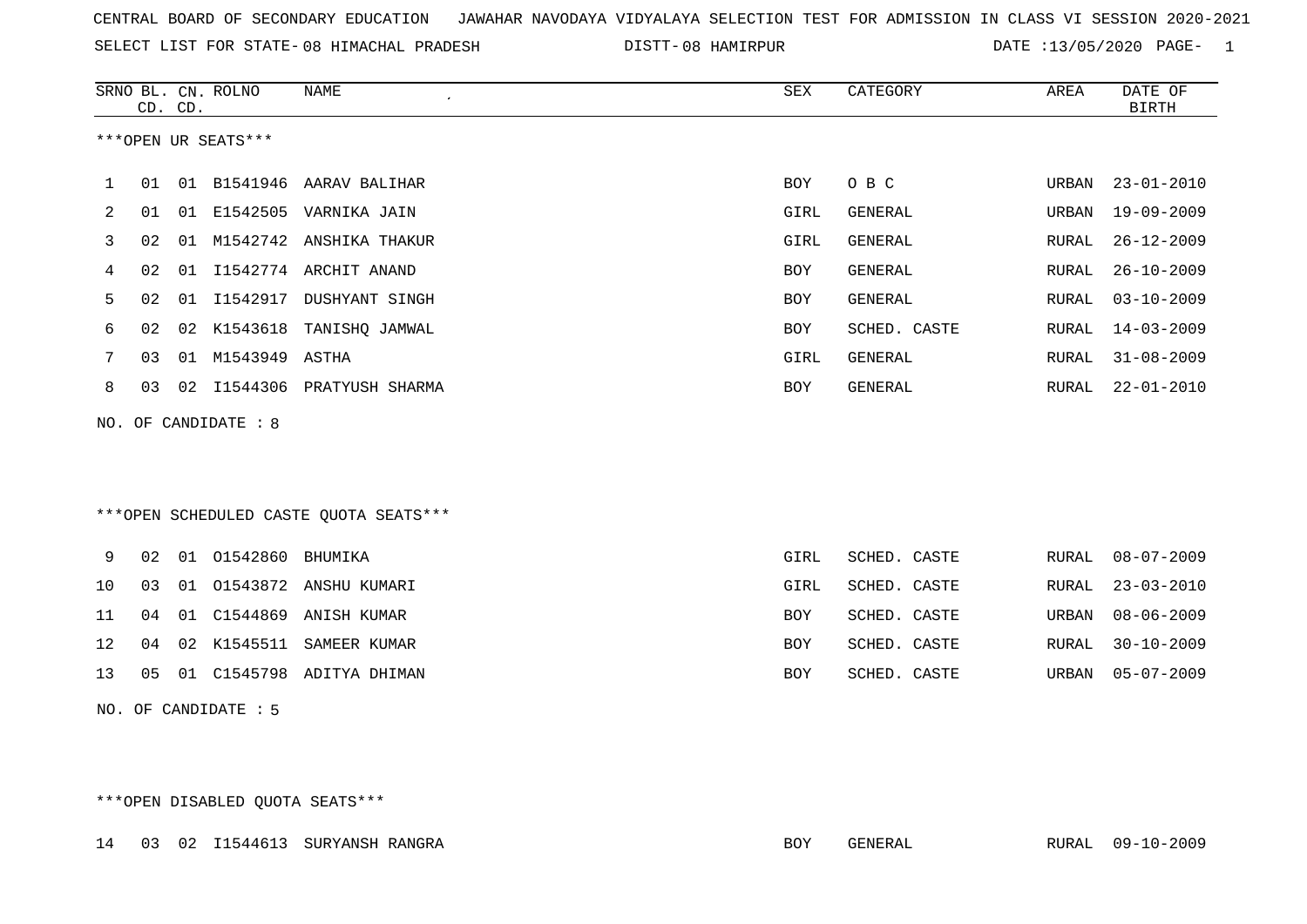SELECT LIST FOR STATE-08 HIMACHAL PRADESH DISTT-08 HAMIRPUR DATE :13/05/2020 PAGE- 2

|    |    | CD. CD. | SRNO BL. CN. ROLNO     | <b>NAME</b>                            | SEX         | CATEGORY     | AREA  | DATE OF<br><b>BIRTH</b> |
|----|----|---------|------------------------|----------------------------------------|-------------|--------------|-------|-------------------------|
|    |    |         | NO. OF CANDIDATE : $1$ |                                        |             |              |       |                         |
|    |    |         |                        |                                        |             |              |       |                         |
|    |    |         |                        |                                        |             |              |       |                         |
|    |    |         |                        | *** OPEN BACKWARD CLASS QUOTA SEATS*** |             |              |       |                         |
| 15 | 02 |         | 02 J1543169 NAMAN      |                                        | <b>BOY</b>  | O B C        | RURAL | $01 - 10 - 2009$        |
|    | 02 |         | 02 N1543242 PARAM      |                                        |             |              |       |                         |
| 16 |    |         |                        |                                        | GIRL        | O B C        | RURAL | $21 - 06 - 2010$        |
| 17 | 02 |         |                        | 02 N1543293 PRITI DHIMAN               | <b>GIRL</b> | O B C        | RURAL | $02 - 05 - 2010$        |
| 18 | 03 |         | 02 B1544232 NEHUL      |                                        | BOY         | O B C        | URBAN | $31 - 12 - 2009$        |
| 19 | 05 |         | 01 J1546130            | KARTIC RANA                            | BOY         | O B C        | RURAL | $23 - 02 - 2010$        |
|    |    |         | NO. OF CANDIDATE : 5   |                                        |             |              |       |                         |
|    |    |         |                        |                                        |             |              |       |                         |
|    |    |         |                        |                                        |             |              |       |                         |
|    |    |         |                        | ***OPEN SCHEDULED TRIBE QUOTA SEATS*** |             |              |       |                         |
|    |    |         |                        |                                        |             |              |       |                         |
| 20 | 03 |         |                        | 01 L1543784 AKASH ORAON                | BOY         | SCHED. TRIBE | RURAL | $01 - 09 - 2009$        |
|    |    |         | NO. OF CANDIDATE : 1   |                                        |             |              |       |                         |
|    |    |         |                        |                                        |             |              |       |                         |
|    |    |         |                        |                                        |             |              |       |                         |
|    |    |         | ***RURAL OPEN SEATS*** |                                        |             |              |       |                         |
|    |    |         |                        |                                        |             |              |       |                         |
| 21 | 01 |         |                        | 01 M1542047 APOORVA RANA               | GIRL        | GENERAL      | RURAL | $28 - 01 - 2010$        |
| 22 | 01 |         | 01 N1542416 SHIVANI    |                                        | GIRL        | O B C        | RURAL | $07 - 07 - 2010$        |
| 23 | 02 |         |                        | 01 I1542617 AKHIL SHARMA               | BOY         | GENERAL      | RURAL | 19-01-2011              |
| 24 | 02 | 01      |                        | M1542665 ANANYA SHARMA                 | GIRL        | GENERAL      | RURAL | $09 - 05 - 2010$        |
| 25 | 02 | 01      |                        | I1542794 ARSHIT SHARMA                 | BOY         | GENERAL      | RURAL | $25 - 09 - 2009$        |
| 26 | 02 | 01      |                        | M1542899 DISHA THAKUR                  | GIRL        | GENERAL      | RURAL | $23 - 04 - 2009$        |
| 27 | 02 |         |                        | 02 M1543244 PARNIKA SHARMA             | GIRL        | GENERAL      | RURAL | 12-11-2009              |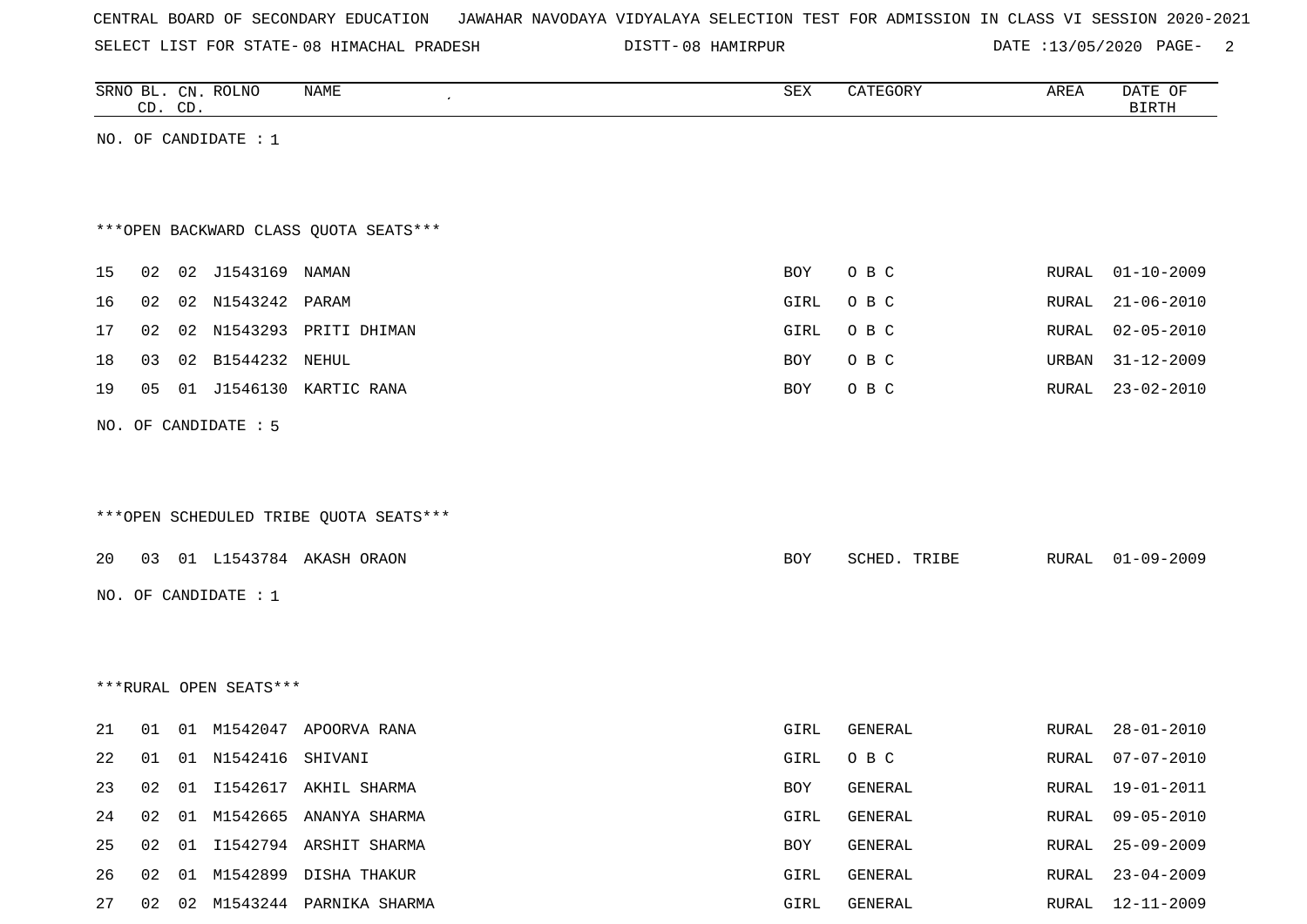SELECT LIST FOR STATE- DISTT- 08 HIMACHAL PRADESH

08 HAMIRPUR DATE :13/05/2020 PAGE- 3

|    | CD. CD.        |    | SRNO BL. CN. ROLNO     | <b>NAME</b>                   | ${\tt SEX}$ | CATEGORY       | AREA         | DATE OF<br><b>BIRTH</b> |
|----|----------------|----|------------------------|-------------------------------|-------------|----------------|--------------|-------------------------|
|    |                |    | ***RURAL OPEN SEATS*** |                               |             |                |              |                         |
| 28 | 02             | 02 | I1543525               | SHIVANSHU THAKUR              | <b>BOY</b>  | <b>GENERAL</b> | RURAL        | $30 - 08 - 2010$        |
| 29 | 03             | 01 | I1543938               | ASHISH                        | <b>BOY</b>  | <b>GENERAL</b> | RURAL        | $25 - 09 - 2009$        |
| 30 | 03             | 01 |                        | I1544100 KARUNESH SHARMA      | <b>BOY</b>  | <b>GENERAL</b> | RURAL        | $08 - 01 - 2010$        |
| 31 | 03             | 02 | P1544226               | NAVYA THAUR                   | GIRL        | SCHED. TRIBE   | RURAL        | $19 - 04 - 2010$        |
| 32 | 03             | 02 | 01544259               | PALLAVI                       | <b>GIRL</b> | SCHED. CASTE   | <b>RURAL</b> | $18 - 06 - 2010$        |
| 33 | 03             | 02 |                        | I1544694 VISHAVJEET MALKANIYA | <b>BOY</b>  | <b>GENERAL</b> | RURAL        | $18 - 10 - 2009$        |
| 34 | 03             | 02 | I1544713               | YUVRAJ SINGH                  | <b>BOY</b>  | <b>GENERAL</b> | RURAL        | $15 - 07 - 2008$        |
| 35 | 03             | 02 |                        | I1544714 YUVRAJ SINGH CHAUHAN | <b>BOY</b>  | <b>GENERAL</b> | RURAL        | $20 - 09 - 2010$        |
| 36 | 04             | 01 | I1544840               | AMIT DHATWALIA                | <b>BOY</b>  | <b>GENERAL</b> | <b>RURAL</b> | $03 - 12 - 2008$        |
| 37 | 04             | 01 | I1544890               | ANKUR DADWAL                  | <b>BOY</b>  | GENERAL        | RURAL        | $13 - 10 - 2009$        |
| 38 | 04             | 01 |                        | M1545164 KANIKA THAKUR        | GIRL        | <b>GENERAL</b> | RURAL        | $17 - 07 - 2009$        |
| 39 | 04             | 02 | I1545504               | SAKSHAM THAKUR                | <b>BOY</b>  | GENERAL        | RURAL        | $06 - 08 - 2009$        |
| 40 | 04             | 02 | I1545743               | VINAYAK SHREE                 | <b>BOY</b>  | <b>GENERAL</b> | RURAL        | $21 - 10 - 2009$        |
| 41 | 05             | 01 | I1545967               | ARYAN THAKUR                  | <b>BOY</b>  | <b>GENERAL</b> | RURAL        | $25 - 07 - 2009$        |
| 42 | 05             | 01 | I1545979               | ATULYA ANAND DUBEY            | <b>BOY</b>  | <b>GENERAL</b> | <b>RURAL</b> | $12 - 01 - 2010$        |
| 43 | 0 <sub>5</sub> | 01 |                        | I1546139 KARTIK SHARMA        | <b>BOY</b>  | <b>GENERAL</b> | RURAL        | $09 - 08 - 2009$        |
| 44 | 05             | 02 |                        | M1546224 MINAKSHI KUMARI      | GIRL        | <b>GENERAL</b> | RURAL        | $17 - 04 - 2009$        |
| 45 | 05             | 02 | M1546239               | NANDINI SHARMA                | GIRL        | <b>GENERAL</b> | RURAL        | $24 - 04 - 2009$        |
|    |                |    |                        |                               |             |                |              |                         |

NO. OF CANDIDATE : 25

\*\*\*RURAL SCHEDULED CASTE QUOTA SEATS\*\*\*

|  |                          | 46 01 01 01542315 RASHI ANAND | GIRL       | SCHED. CASTE |  | RURAL 18-10-2009 |
|--|--------------------------|-------------------------------|------------|--------------|--|------------------|
|  | 47 02 02 K1543198 NIKHIL |                               | <b>BOY</b> | SCHED. CASTE |  | RURAL 09-01-2010 |
|  |                          | 48 02 02 01543251 PARVERTIKA  | GIRL       | SCHED. CASTE |  | RURAL 03-03-2010 |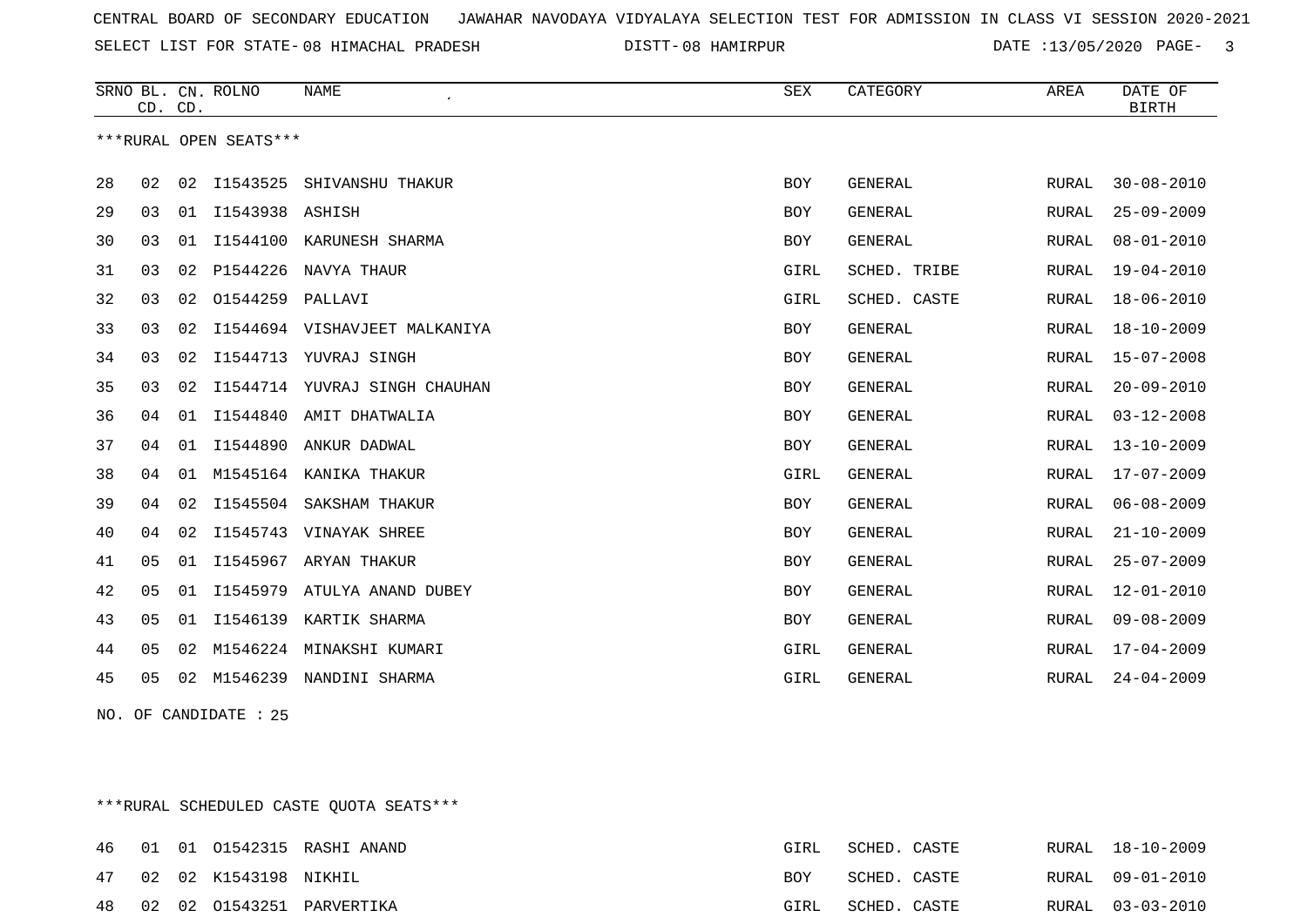SELECT LIST FOR STATE-08 HIMACHAL PRADESH DISTT-08 HAMIRPUR DATE :13/05/2020 PAGE- 4

|        | CD. CD. |    | SRNO BL. CN. ROLNO    | NAME                                    | SEX                | CATEGORY             | AREA  | DATE OF<br>$\operatorname{BIRTH}$ |
|--------|---------|----|-----------------------|-----------------------------------------|--------------------|----------------------|-------|-----------------------------------|
|        |         |    |                       | ***RURAL SCHEDULED CASTE QUOTA SEATS*** |                    |                      |       |                                   |
| 49     | 02      | 02 |                       | 01543338 RANJANA KUMARI                 | GIRL               | SCHED. CASTE         | RURAL | $21 - 03 - 2010$                  |
| 50     | 02      | 02 |                       | K1543407 SAHIL RANA                     | <b>BOY</b>         | SCHED. CASTE         | RURAL | $19 - 04 - 2009$                  |
| 51     | 02      |    |                       | 02 K1543685 VIKRAM SINGH                | BOY                | SCHED. CASTE         | RURAL | $25 - 02 - 2010$                  |
| 52     | 02      | 02 | K1543686 VIKRANT      |                                         | BOY                | SCHED. CASTE         | RURAL | $30 - 12 - 2009$                  |
| 53     | 03      |    |                       | 01 01544020 GITIKA KUMARI               | GIRL               | SCHED. CASTE         | RURAL | $28 - 05 - 2010$                  |
| 54     | 03      |    | 01 K1544053           | ISHANT                                  | BOY                | SCHED. CASTE         | RURAL | $27 - 01 - 2009$                  |
| 55     | 04      |    | 02 K1545419           | RAHUL KUMAR                             | BOY                | SCHED. CASTE         | RURAL | 17-09-2010                        |
| 56     | 05      |    |                       | 01 K1546205 MANISH KUMAR                | <b>BOY</b>         | SCHED. CASTE         | RURAL | $10 - 11 - 2009$                  |
| 57     | 05      |    | 02 K1546471 SHAURYA   |                                         | <b>BOY</b>         | SCHED. CASTE         | RURAL | $11 - 09 - 2009$                  |
| 58     | 05      |    | 02 01546474 SHEETAL   |                                         | GIRL               | SCHED. CASTE         | RURAL | $27 - 01 - 2010$                  |
| 59     | 05      |    |                       | 02 K1546498 SHIVANSH JASWAL             | BOY                | SCHED. CASTE         | RURAL | $12 - 07 - 2009$                  |
|        |         |    | NO. OF CANDIDATE : 14 |                                         |                    |                      |       |                                   |
|        |         |    |                       |                                         |                    |                      |       |                                   |
|        |         |    |                       |                                         |                    |                      |       |                                   |
|        |         |    |                       | *** RURAL BACKWARD CLASS QUOTA SEATS*** |                    |                      |       |                                   |
|        |         |    |                       |                                         |                    |                      |       |                                   |
| 60     | 02      |    |                       | 01 J1542761 ANSHUL KUMAR                | BOY                | O B C                | RURAL | 19-06-2009                        |
| 61     | 02      |    |                       | 01 J1543044 KAUSHIK KAMAL               | <b>BOY</b>         | O B C                | RURAL | $06 - 03 - 2009$                  |
| 62     | 02      |    |                       | 01 J1543066 KRISHAV DHIMAN              | <b>BOY</b>         | O B C                | RURAL | $07 - 03 - 2009$                  |
| 63     | 02      | 02 | J1543279              | PRANSHUL                                | <b>BOY</b>         | O B C                | RURAL | $19 - 05 - 2010$                  |
| 64     | 02      |    | 02 N1543348 RIDHIMA   |                                         | GIRL               | O B C                | RURAL | $17 - 07 - 2010$                  |
| 65     | 02      |    |                       | 02 N1543539 SHREYASHI BHARDWAJ          | GIRL               | O B C                | RURAL | $05 - 01 - 2010$                  |
| $\sim$ |         |    |                       |                                         | $\sim$ $ \sim$ $-$ | $\sim$ $\sim$ $\sim$ |       | proper on an anno                 |

|  | 66 02 02 N1543615 TANISHKA |                                  | GIRL OBC | RURAL 28-05-2009 |
|--|----------------------------|----------------------------------|----------|------------------|
|  |                            | 67 04 01 N1544727 AARUSHI KUMARI | GIRL OBC | RURAL 30-11-2009 |
|  |                            | 68 04 01 N1545034 DEEKSHITA      | GIRL OBC | RURAL 04-05-2010 |
|  |                            |                                  | BOY OBC  | RURAL 10-07-2010 |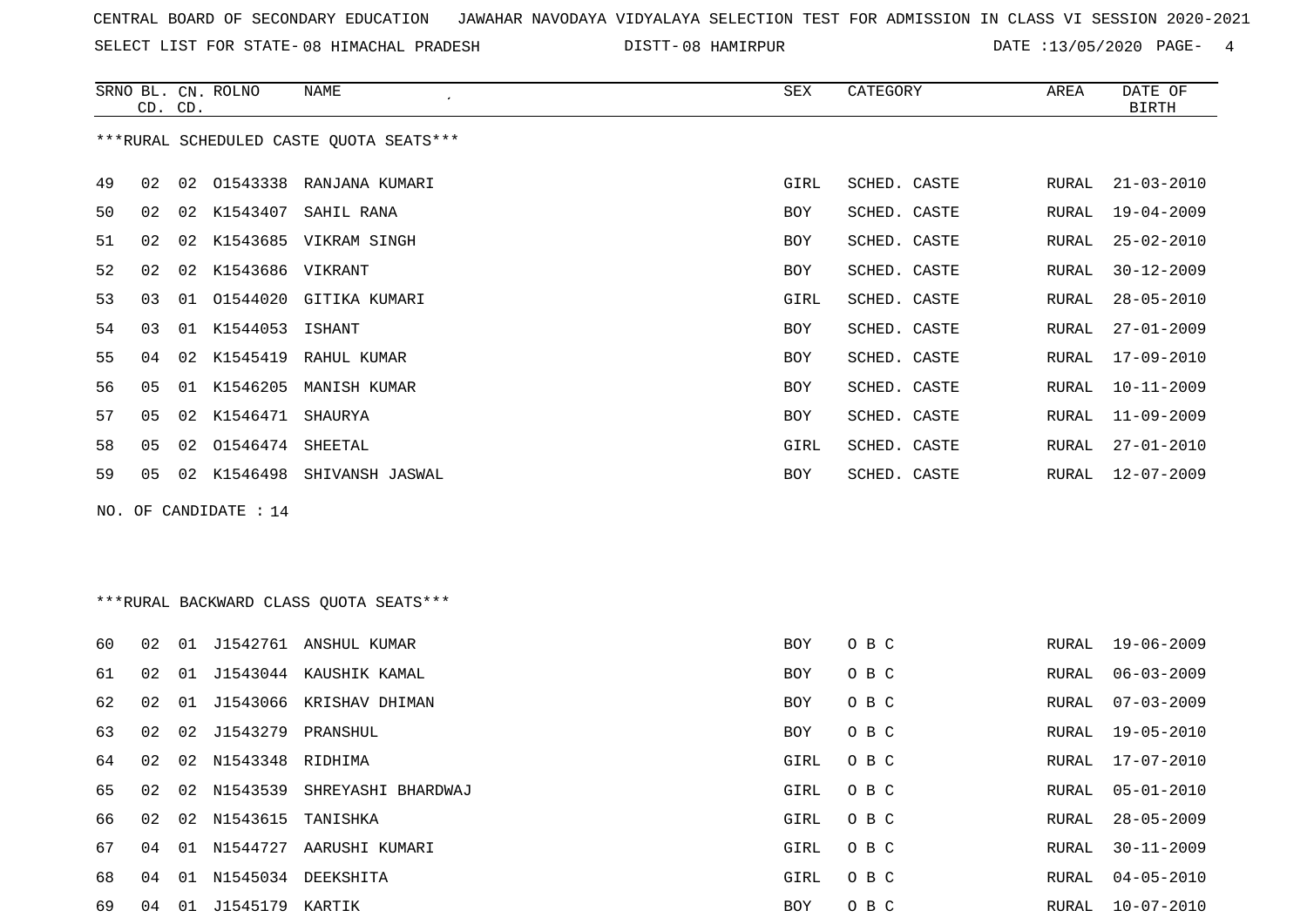SELECT LIST FOR STATE- DISTT- 08 HIMACHAL PRADESH

DISTT-08 HAMIRPUR **DATE** :13/05/2020 PAGE- 5

|                                        | CD. CD. |    | SRNO BL. CN. ROLNO      | NAME                       | SEX  | CATEGORY | AREA  | DATE OF<br>BIRTH |  |  |
|----------------------------------------|---------|----|-------------------------|----------------------------|------|----------|-------|------------------|--|--|
| ***RURAL BACKWARD CLASS OUOTA SEATS*** |         |    |                         |                            |      |          |       |                  |  |  |
| 70                                     | 05      |    | 01 J1545783 ABHISHEK    |                            | BOY  | O B C    |       | RURAL 19-10-2008 |  |  |
| 71                                     | 05      | 01 | J1545922 ANSHUL         |                            | BOY  | O B C    | RURAL | $08 - 01 - 2009$ |  |  |
| 72                                     | 05      |    | 01 J1546159 KESHAV      |                            | BOY  | O B C    | RURAL | 12-05-2010       |  |  |
| 73                                     | 05      |    |                         | 02 N1546291 PAYAL KUMARI   | GIRL | O B C    | RURAL | 02-08-2010       |  |  |
| 74                                     | 05      |    |                         | 02 J1546336 PULKIT SHOURYA | BOY  | O B C    | RURAL | $20 - 06 - 2009$ |  |  |
| 75                                     | 05      |    |                         | 02 N1546575 TANISHA RANA   | GIRL | O B C    | RURAL | 26-11-2009       |  |  |
|                                        |         |    | NO. OF CANDIDATE : $16$ |                            |      |          |       |                  |  |  |

# \*\*\*RURAL SCHEDULED TRIBE QUOTA SEATS\*\*\*

|  |  | 76 02 01 P1542546 AASHMA BEGUM    | GIRL       | SCHED. TRIBE |  | RURAL 05-06-2010 |
|--|--|-----------------------------------|------------|--------------|--|------------------|
|  |  | 77 03 01 P1543915 ARPITA SINGH    | GIRL       | SCHED. TRIBE |  | RURAL 17-03-2010 |
|  |  | 78 03 01 P1544090 KARISHMA KUMARI | GIRL       | SCHED. TRIBE |  | RURAL 26-10-2009 |
|  |  | 79 03 02 L1544299 PRAMOD KUMAR    | <b>BOY</b> | SCHED. TRIBE |  | RURAL 01-01-2010 |
|  |  | 80 03 02 L1544451 SANDEEP ORAON   | BOY        | SCHED. TRIBE |  | RURAL 15-06-2010 |
|  |  |                                   |            |              |  |                  |

NO. OF CANDIDATE : 5

TOTAL SELECTED CANDIDATE : 80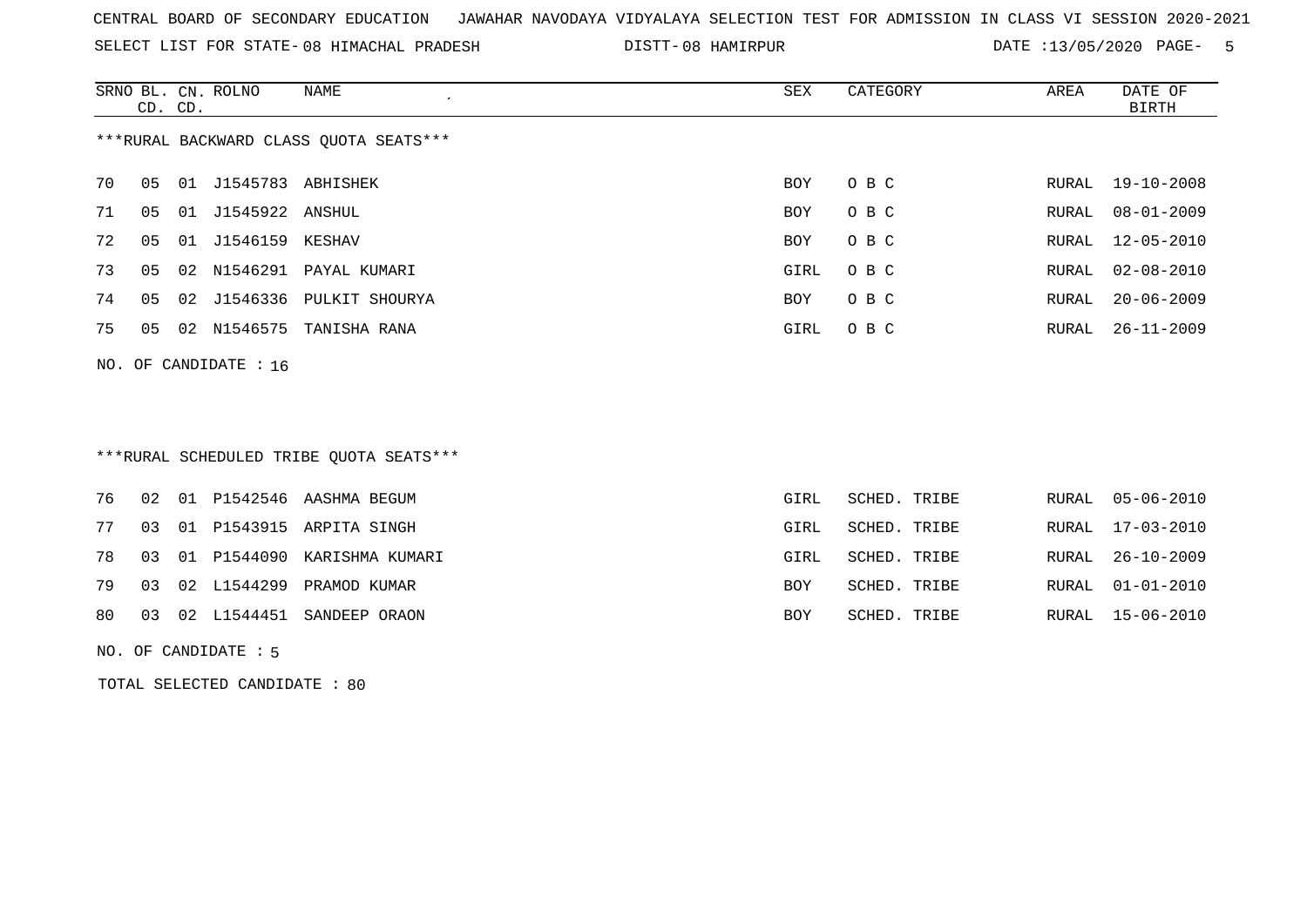SELECT LIST FOR STATE- DISTT- 08 HIMACHAL PRADESH

09 BILASPUR DATE :13/05/2020 PAGE- 1

|    |    | CD. CD. | SRNO BL. CN. ROLNO   | NAME                                   | SEX        | CATEGORY     | AREA  | DATE OF<br><b>BIRTH</b> |
|----|----|---------|----------------------|----------------------------------------|------------|--------------|-------|-------------------------|
|    |    |         | ***OPEN UR SEATS***  |                                        |            |              |       |                         |
| 1  | 01 |         |                      | 01 A1546661 ADARSH CHANDEL             | BOY        | GENERAL      | URBAN | $28 - 11 - 2009$        |
| 2  | 01 |         |                      | 02 M1546917 DIVYANSHI THAKUR           | GIRL       | GENERAL      | RURAL | $05 - 01 - 2010$        |
| 3  | 01 |         |                      | 03 E1547172 PARNIKA SHARMA             | GIRL       | GENERAL      | URBAN | $24 - 08 - 2009$        |
| 4  | 02 |         |                      | 01 I1547693 ANSHUMAN VERMA             | BOY        | GENERAL      | RURAL | $01 - 04 - 2010$        |
| 5  | 02 |         | 01  01547744  AYUSHI |                                        | GIRL       | SCHED. CASTE | RURAL | $14 - 06 - 2010$        |
| 6  | 02 |         |                      | 03 I1548294 SURYANSH CHADDA            | <b>BOY</b> | GENERAL      | RURAL | $24 - 08 - 2009$        |
| 7  | 03 |         | 02 M1548895 KOMAL    |                                        | GIRL       | GENERAL      | RURAL | $28 - 04 - 2010$        |
|    |    |         | NO. OF CANDIDATE : 7 |                                        |            |              |       |                         |
|    |    |         |                      |                                        |            |              |       |                         |
|    |    |         |                      |                                        |            |              |       |                         |
|    |    |         |                      | ***OPEN SCHEDULED CASTE QUOTA SEATS*** |            |              |       |                         |
| 8  | 02 |         | 01 01547792 DISHA    |                                        | GIRL       | SCHED. CASTE | RURAL | $22 - 10 - 2009$        |
| 9  | 03 |         | 01 K1548362 AADITYA  |                                        | <b>BOY</b> | SCHED. CASTE | RURAL | $13 - 04 - 2010$        |
| 10 | 03 |         |                      | 01 K1548624 BADAL BANSAL               | BOY        | SCHED. CASTE | RURAL | $26 - 01 - 2010$        |
| 11 | 03 |         |                      | 03 K1549014 NAMAN SUYASH               | <b>BOY</b> | SCHED. CASTE | RURAL | $11 - 10 - 2009$        |
| 12 |    |         |                      | 03 03 G1549108 PAYAL BANGEN            | GIRL       | SCHED. CASTE | URBAN | $25 - 02 - 2009$        |
|    |    |         | NO. OF CANDIDATE : 5 |                                        |            |              |       |                         |
|    |    |         |                      |                                        |            |              |       |                         |
|    |    |         |                      |                                        |            |              |       |                         |
|    |    |         |                      | ***OPEN DISABLED QUOTA SEATS***        |            |              |       |                         |
| 13 |    |         |                      | 01 03 01547287 RIYA BHARDWAJ           | GIRL       | SCHED. CASTE |       | RURAL 13-05-2009        |

|  | 14 02 02 01548042 PALAK |  | GIRL SCHED. CASTE |  | RURAL 06-01-2010 |
|--|-------------------------|--|-------------------|--|------------------|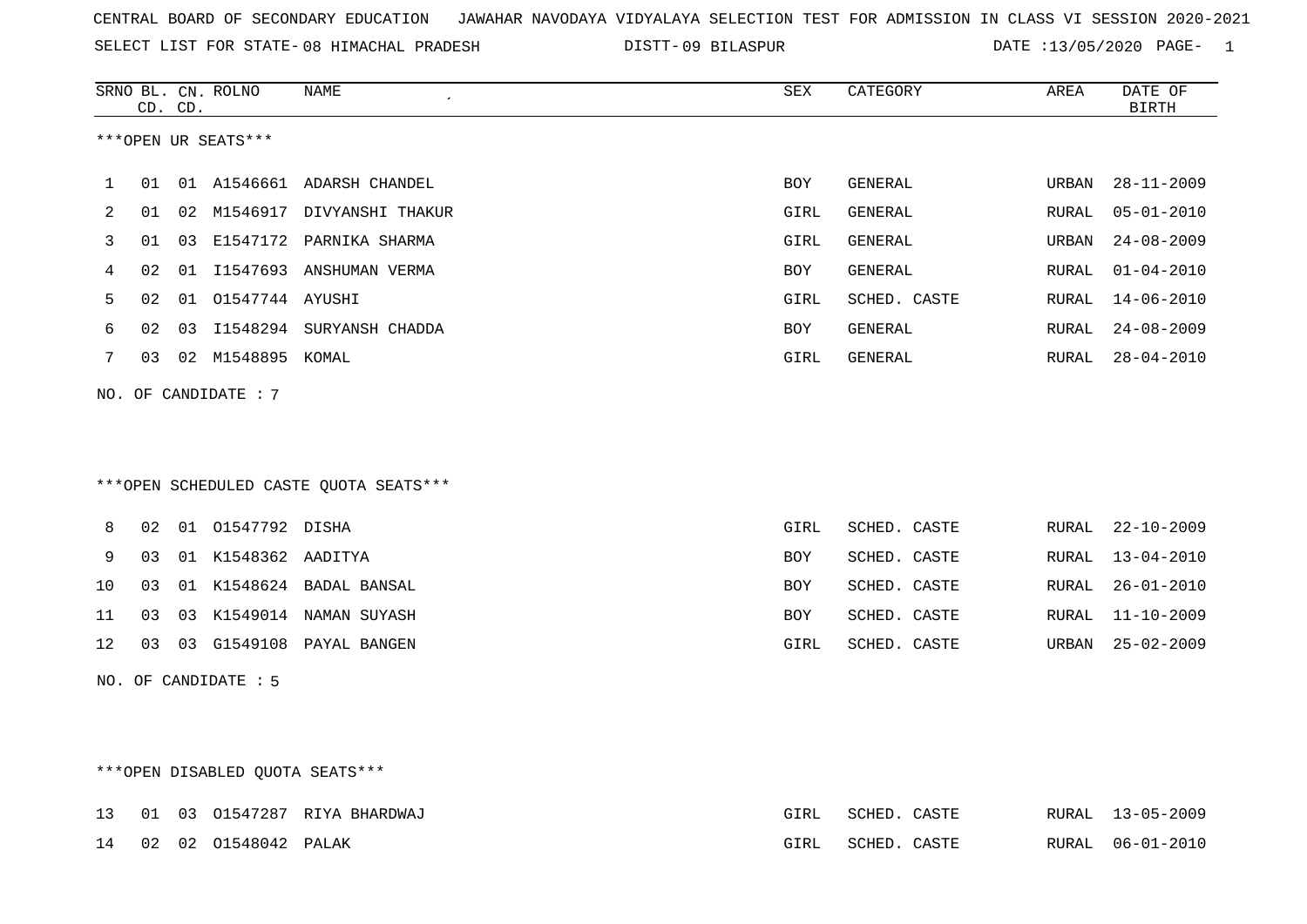|  |  |  |  | CENTRAL BOARD OF SECONDARY EDUCATION – JAWAHAR NAVODAYA VIDYALAYA SELECTION TEST FOR ADMISSION IN CLASS VI SESSION 2020-2021 |  |  |  |  |  |  |  |  |  |  |
|--|--|--|--|------------------------------------------------------------------------------------------------------------------------------|--|--|--|--|--|--|--|--|--|--|
|--|--|--|--|------------------------------------------------------------------------------------------------------------------------------|--|--|--|--|--|--|--|--|--|--|

SELECT LIST FOR STATE-08 HIMACHAL PRADESH DISTT-09 BILASPUR DATE :13/05/2020 PAGE- 2

|    | CD. CD. |    | SRNO BL. CN. ROLNO     | NAME                                   | SEX  | CATEGORY       | AREA         | DATE OF<br><b>BIRTH</b> |
|----|---------|----|------------------------|----------------------------------------|------|----------------|--------------|-------------------------|
|    |         |    | NO. OF CANDIDATE : 2   |                                        |      |                |              |                         |
|    |         |    |                        |                                        |      |                |              |                         |
|    |         |    |                        |                                        |      |                |              |                         |
|    |         |    |                        | *** OPEN BACKWARD CLASS QUOTA SEATS*** |      |                |              |                         |
| 15 | 01      |    |                        | 04 B1547426 SHOURYA KUMAR              | BOY  | O B C          | URBAN        | $12 - 10 - 2009$        |
| 16 | 02      | 01 |                        | J1547732 ASHISH KUMAR                  | BOY  | O B C          | <b>RURAL</b> | $12 - 08 - 2010$        |
| 17 | 03      |    |                        | 02 B1548821 KANAV CHANDEL              | BOY  | O B C          | URBAN        | $14 - 01 - 2010$        |
| 18 | 03      |    | 02 J1548857            | KARTIK PRAJAPATI                       | BOY  | O B C          | RURAL        | $23 - 01 - 2010$        |
| 19 | 03      |    | 03 N1548990            | MONIKA RANA                            | GIRL | O B C          | RURAL        | $05 - 01 - 2010$        |
|    |         |    | NO. OF CANDIDATE : 5   |                                        |      |                |              |                         |
|    |         |    |                        |                                        |      |                |              |                         |
|    |         |    |                        |                                        |      |                |              |                         |
|    |         |    |                        | ***OPEN SCHEDULED TRIBE QUOTA SEATS*** |      |                |              |                         |
| 20 |         |    |                        | 01 03 P1547174 PARUL DEVI              | GIRL | SCHED. TRIBE   | RURAL        | $27 - 10 - 2008$        |
|    |         |    | NO. OF CANDIDATE : 1   |                                        |      |                |              |                         |
|    |         |    |                        |                                        |      |                |              |                         |
|    |         |    |                        |                                        |      |                |              |                         |
|    |         |    | ***RURAL OPEN SEATS*** |                                        |      |                |              |                         |
|    |         |    |                        |                                        |      |                |              |                         |
| 21 | 01      |    | 01 M1546803            | ANTRA SHARMA                           | GIRL | <b>GENERAL</b> | RURAL        | $09 - 09 - 2009$        |
| 22 | 01      |    |                        | 02 I1546875 DAKSH BHARDWAJ             | BOY  | GENERAL        | RURAL        | $02 - 01 - 2010$        |
| 23 | 01      |    |                        | 02 I1546883 DEEPAK CHAND               | BOY  | GENERAL        | RURAL        | 17-10-2010              |
| 24 | 01      | 02 |                        | M1546953 HIMANI SHARMA                 | GIRL | GENERAL        | <b>RURAL</b> | $19 - 12 - 2009$        |
| 25 | 01      | 02 |                        | M1547062 KRITIKA THAKUR                | GIRL | GENERAL        | <b>RURAL</b> | $29 - 06 - 2010$        |
| 26 | 01      | 03 |                        | M1547171 PARNIKA SHARMA                | GIRL | GENERAL        | RURAL        | $18 - 12 - 2009$        |
| 27 | 01      |    |                        | 04 I1547503 SUNNY SHARMA               | BOY  | GENERAL        | RURAL        | $12 - 09 - 2009$        |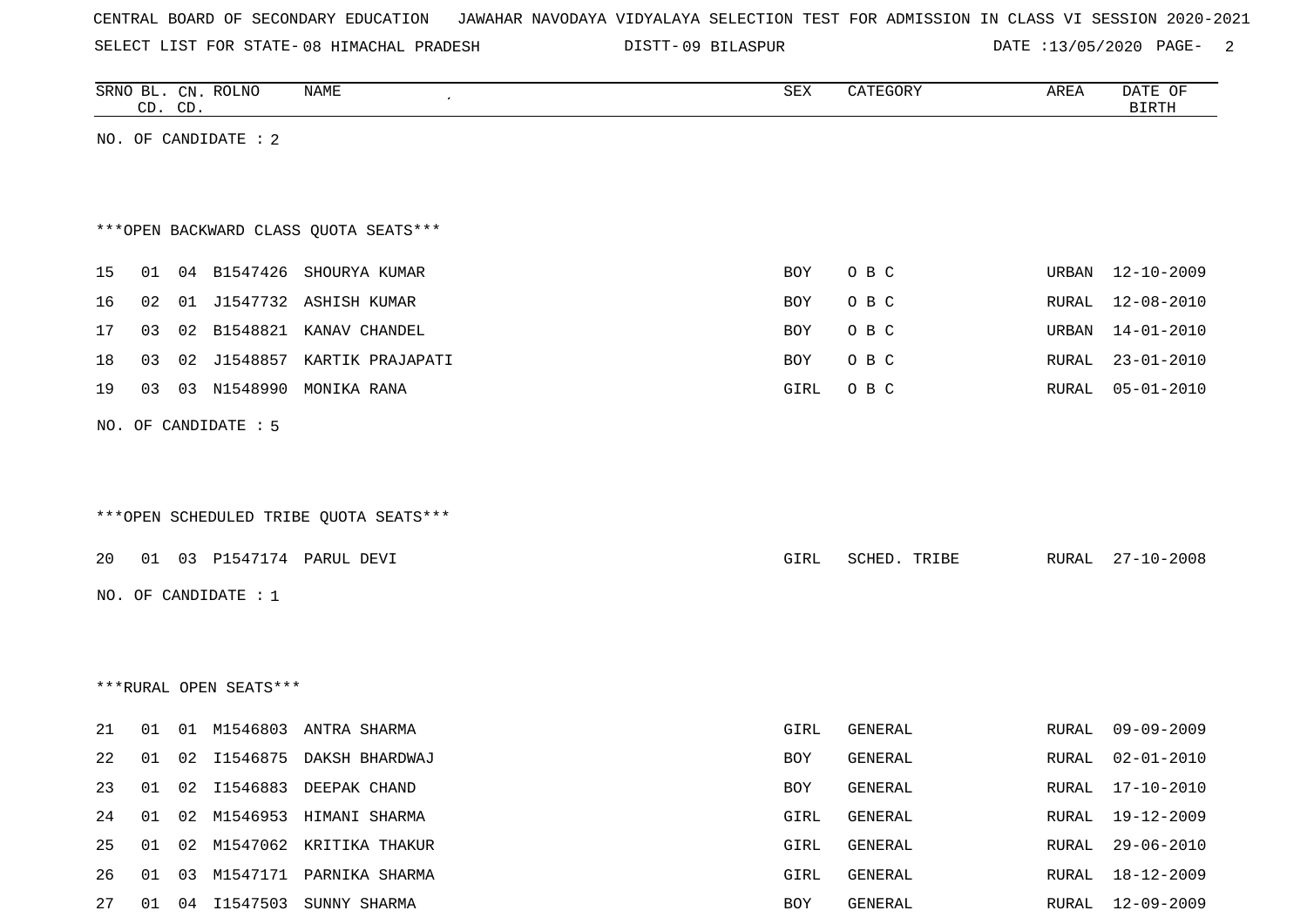SELECT LIST FOR STATE- DISTT- 08 HIMACHAL PRADESH

09 BILASPUR DATE :13/05/2020 PAGE- 3

|    |                | CD. CD. | SRNO BL. CN. ROLNO     | <b>NAME</b>               | SEX        | CATEGORY     | AREA         | DATE OF<br><b>BIRTH</b> |
|----|----------------|---------|------------------------|---------------------------|------------|--------------|--------------|-------------------------|
|    |                |         | ***RURAL OPEN SEATS*** |                           |            |              |              |                         |
| 28 | 02             |         | 01 I1547729            | ARYA VEER SINGH           | <b>BOY</b> | GENERAL      | RURAL        | $19 - 10 - 2009$        |
| 29 | 02             | 01      | I1547785               | DHRUV SHARMA              | <b>BOY</b> | GENERAL      | <b>RURAL</b> | $07 - 04 - 2010$        |
| 30 | 02             | 01      | I1547797               | DIVYANSH THAKUR           | <b>BOY</b> | GENERAL      | <b>RURAL</b> | $01 - 01 - 2010$        |
| 31 | 02             | 01      | I1547839               | HIMANSHU GAUTAM           | BOY        | GENERAL      | RURAL        | $24 - 01 - 2010$        |
| 32 | 02             | 01      | M1547853               | ISHITA SHARMA             | GIRL       | GENERAL      | <b>RURAL</b> | $24 - 12 - 2009$        |
| 33 | 02             | 02      | K1548021               | NEERAJ KUMAR              | <b>BOY</b> | SCHED. CASTE | <b>RURAL</b> | $31 - 10 - 2009$        |
| 34 | 02             | 02      |                        | I1548102 RAJNEESH THAKUR  | <b>BOY</b> | GENERAL      | <b>RURAL</b> | $21 - 10 - 2010$        |
| 35 | 03             |         |                        | 01 I1548433 ADITYA SHARMA | <b>BOY</b> | GENERAL      | <b>RURAL</b> | $08 - 03 - 2010$        |
| 36 | 03             |         | 01 I1548625            | <b>BALJEET SINGH</b>      | <b>BOY</b> | GENERAL      | <b>RURAL</b> | $23 - 11 - 2009$        |
| 37 | 03             | 01      | I1548642               | CHANDAN SHARMA            | <b>BOY</b> | GENERAL      | <b>RURAL</b> | $19 - 09 - 2009$        |
| 38 | 03             | 01      | M1548643               | CHARU PRIYA               | GIRL       | GENERAL      | <b>RURAL</b> | $15 - 04 - 2009$        |
| 39 | 03             | 02      | I1548879               | KAVAY SHARMA              | BOY        | GENERAL      | <b>RURAL</b> | $19 - 04 - 2010$        |
| 40 | 03             | 03      | M1548952               | MANNAT                    | GIRL       | GENERAL      | <b>RURAL</b> | $27 - 07 - 2009$        |
| 41 | 0 <sub>3</sub> | 04      | I1549314               | SHASHWAT PATHANIA         | <b>BOY</b> | GENERAL      | <b>RURAL</b> | $01 - 08 - 2009$        |
| 42 | 03             | 05      | I1549418               | SUJAL SHARMA              | <b>BOY</b> | GENERAL      | <b>RURAL</b> | $19 - 10 - 2009$        |
| 43 | 03             | 05      | K1549448               | SWASTIK KAUSHAL           | <b>BOY</b> | SCHED. CASTE | RURAL        | $02 - 07 - 2010$        |

NO. OF CANDIDATE : 23

\*\*\*RURAL SCHEDULED CASTE QUOTA SEATS\*\*\*

|  | 44 01 01 01546636 AARTI |                                  | GIRL       | SCHED. CASTE | RURAL 29-05-2010 |
|--|-------------------------|----------------------------------|------------|--------------|------------------|
|  |                         | 45 01 02 K1546912 DIVYAM BHATIA  | BOY        | SCHED. CASTE | RURAL 08-02-2010 |
|  | 46 01 02 K1546945 HARSH |                                  | <b>BOY</b> | SCHED. CASTE | RURAL 24-03-2010 |
|  |                         | 47 01 03 01547326 SAMRITI KUMARI | GIRL       | SCHED. CASTE | RURAL 08-08-2009 |
|  |                         | 48 01 04 01547364 SHALVI KUMARI  | GIRL       | SCHED. CASTE | RURAL 11-05-2010 |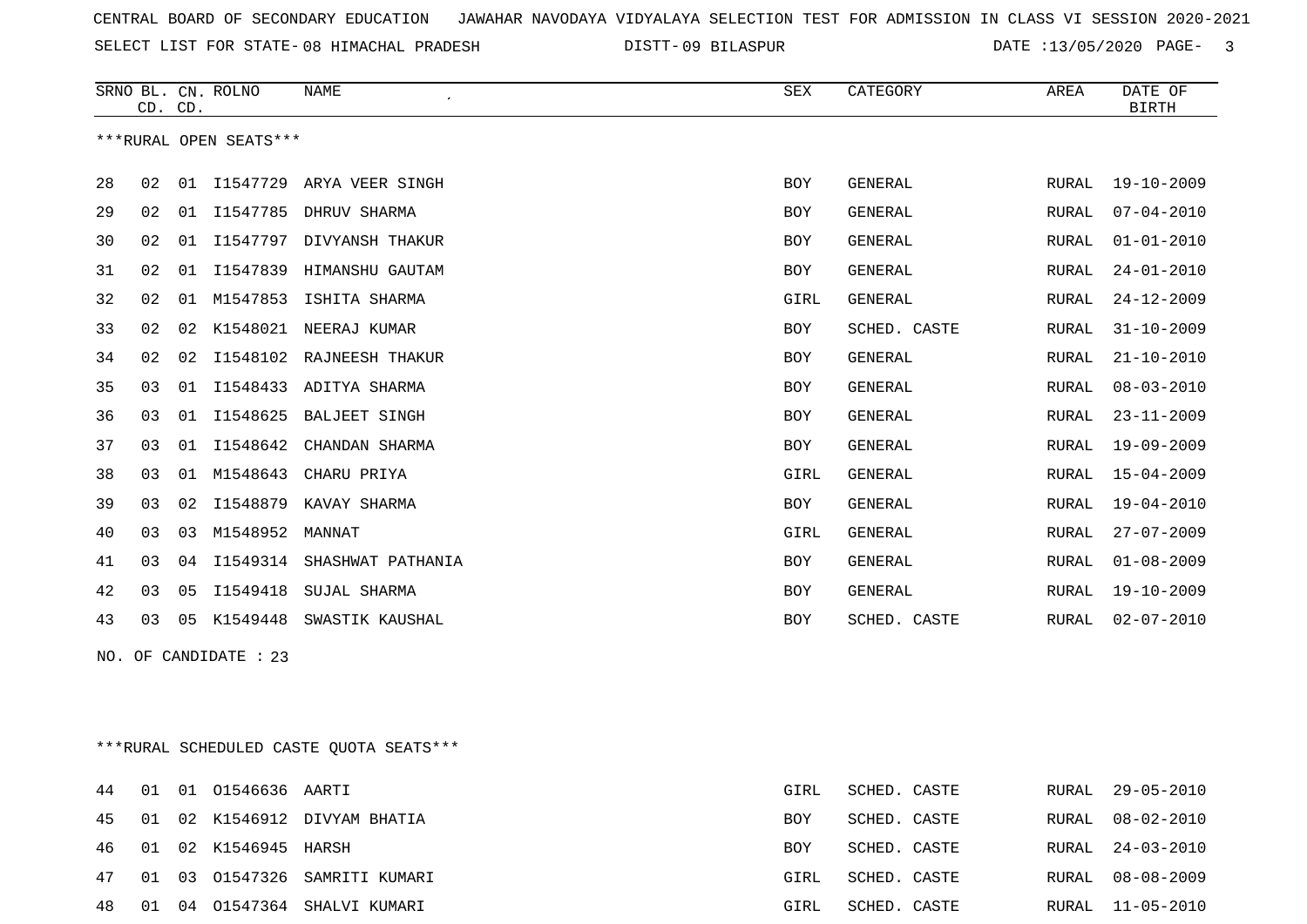SELECT LIST FOR STATE- DISTT- 08 HIMACHAL PRADESH

09 BILASPUR DATE :13/05/2020 PAGE- 4

RURAL 14-05-2010

|    | CD. CD. |    | SRNO BL. CN. ROLNO    | NAME                                    | SEX        | CATEGORY     | ${\tt AREA}$ | DATE OF<br><b>BIRTH</b> |
|----|---------|----|-----------------------|-----------------------------------------|------------|--------------|--------------|-------------------------|
|    |         |    |                       | ***RURAL SCHEDULED CASTE QUOTA SEATS*** |            |              |              |                         |
| 49 | 01      |    | 04 K1547448           | SHUBHAM KUMAR                           | BOY        | SCHED. CASTE | RURAL        | 17-07-2010              |
| 50 | 01      |    |                       | 04 K1547478 SUBHAM DHIMAN               | <b>BOY</b> | SCHED. CASTE | <b>RURAL</b> | $08 - 09 - 2010$        |
| 51 | 01      | 04 |                       | 01547587 YASHASHVI DEV                  | GIRL       | SCHED. CASTE | RURAL        | $25 - 09 - 2009$        |
| 52 | 02      |    | 01 01547638 AKSHRA    |                                         | GIRL       | SCHED. CASTE | RURAL        | $30 - 09 - 2010$        |
| 53 | 02      |    | 03 K1548268 SOHAM     |                                         | <b>BOY</b> | SCHED. CASTE | <b>RURAL</b> | $07 - 03 - 2010$        |
| 54 | 03      |    | 01 K1548406 ABHISHEK  |                                         | <b>BOY</b> | SCHED. CASTE | RURAL        | $23 - 08 - 2010$        |
| 55 | 03      |    | 03 01549019 NAMRTA    |                                         | GIRL       | SCHED. CASTE | RURAL        | $30 - 01 - 2009$        |
| 56 | 03      | 03 | 01549102 PARUL        |                                         | GIRL       | SCHED. CASTE | <b>RURAL</b> | $27 - 11 - 2008$        |
| 57 | 03      |    |                       | 04 K1549235 ROHIT KUMAR                 | BOY        | SCHED. CASTE | RURAL        | $21 - 03 - 2010$        |
| 58 | 03      |    | 04 K1549252           | SAHIL KUMAR                             | BOY        | SCHED. CASTE | RURAL        | $12 - 03 - 2010$        |
| 59 | 03      |    |                       | 05 K1549509 VIKAS CHOUHAN               | <b>BOY</b> | SCHED. CASTE | RURAL        | $02 - 07 - 2009$        |
|    |         |    | NO. OF CANDIDATE : 16 |                                         |            |              |              |                         |
|    |         |    |                       |                                         |            |              |              |                         |
|    |         |    |                       |                                         |            |              |              |                         |
|    |         |    |                       | *** RURAL BACKWARD CLASS QUOTA SEATS*** |            |              |              |                         |
|    |         |    |                       |                                         |            |              |              |                         |
| 60 | 01      | 02 |                       | J1546919 DIVYANSHU VERMA                | <b>BOY</b> | O B C        | RURAL        | $08 - 05 - 2010$        |
| 61 | 01      |    | 02 J1546943 HARSH     |                                         | BOY        | O B C        | RURAL        | $31 - 10 - 2010$        |
| 62 | 01      |    |                       | 04 N1547376 SHEHA BHARDWAJ              | GIRL       | O B C        | RURAL        | 19-07-2010              |
| 63 | 01      |    | 04 N1547432 SHREYA    |                                         | GIRL       | O B C        | RURAL        | $04 - 01 - 2010$        |
| 64 | 02      | 01 |                       | J1547723 ARVIND RANA                    | BOY        | O B C        | RURAL        | $21 - 10 - 2009$        |
| 65 | 02      |    |                       | 01 N1547801 GAGANPREET                  | GIRL       | O B C        | RURAL        | $18 - 02 - 2010$        |
| 66 | 02      |    |                       | 01 J1547837 HIMANI KOUNDAL              | <b>BOY</b> | O B C        | RURAL        | $07 - 08 - 2009$        |
| 67 | 02      | 02 |                       | J1547891 KARAN SINGH                    | <b>BOY</b> | O B C        | <b>RURAL</b> | $07 - 11 - 2009$        |

69 02 02 J1548038 NITIN RANA BOY O B C RURAL 14-07-2009

68 02 02 N1547961 MANNAT **GIRL O B C**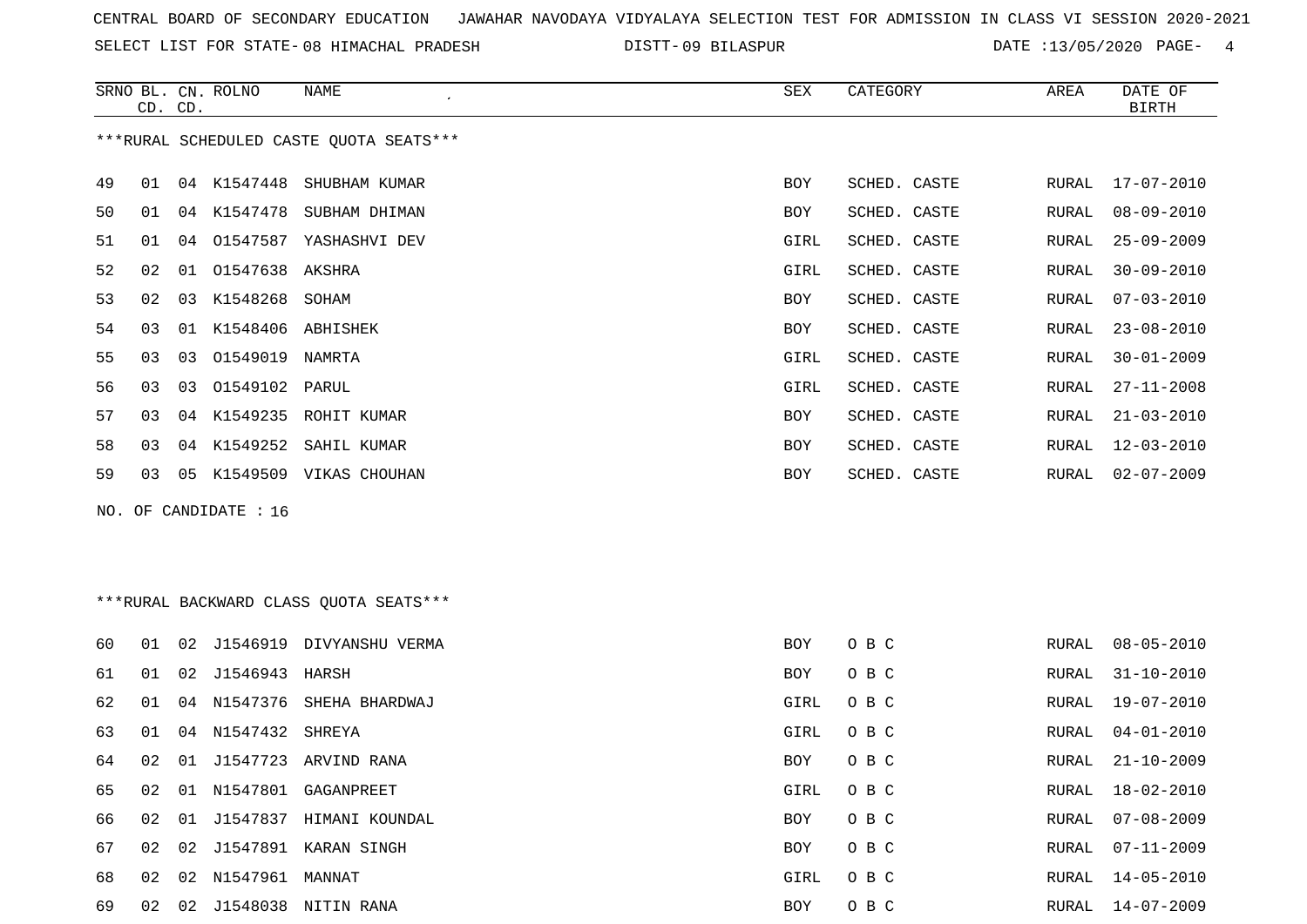SELECT LIST FOR STATE- DISTT- 08 HIMACHAL PRADESH

09 BILASPUR DATE :13/05/2020 PAGE- 5

|    | CD. CD.                                 |    | SRNO BL. CN. ROLNO      | NAME                     | SEX  | CATEGORY | AREA  | DATE OF<br><b>BIRTH</b> |  |  |  |  |  |
|----|-----------------------------------------|----|-------------------------|--------------------------|------|----------|-------|-------------------------|--|--|--|--|--|
|    | *** RURAL BACKWARD CLASS QUOTA SEATS*** |    |                         |                          |      |          |       |                         |  |  |  |  |  |
| 70 | 02                                      |    |                         | 03 N1548222 SHIVANI RANA | GIRL | O B C    |       | RURAL 17-06-2010        |  |  |  |  |  |
| 71 | 02                                      | 03 | N1548259 SIMRAN         |                          | GIRL | O B C    |       | RURAL 16-03-2010        |  |  |  |  |  |
| 72 | 03                                      |    | 01 N1548366 AAISHA      |                          | GIRL | O B C    | RURAL | $08 - 03 - 2010$        |  |  |  |  |  |
| 73 | 03                                      |    | 03 N1549120 PRACHI      |                          | GIRL | O B C    | RURAL | 26-01-2010              |  |  |  |  |  |
| 74 | 03                                      |    |                         | 04 N1549160 PUSHPA DEVI  | GIRL | O B C    | RURAL | $22 - 03 - 2009$        |  |  |  |  |  |
| 75 | 03                                      |    | 04 J1549248 SAHIL       |                          | BOY  | O B C    | RURAL | $30 - 04 - 2010$        |  |  |  |  |  |
|    |                                         |    | NO. OF CANDIDATE : $16$ |                          |      |          |       |                         |  |  |  |  |  |

# \*\*\*RURAL SCHEDULED TRIBE QUOTA SEATS\*\*\*

|  |                          | 76 02 01 P1547668 ANKITA CHAUDHARY | GIRL | SCHED. TRIBE |  | RURAL 05-08-2010 |
|--|--------------------------|------------------------------------|------|--------------|--|------------------|
|  | 77 02 01 P1547852 ISHITA |                                    | GIRL | SCHED. TRIBE |  | RURAL 29-07-2009 |
|  |                          | 78 03 03 P1549067 NITU ORAON       | GIRL | SCHED. TRIBE |  | RURAL 08-05-2009 |
|  | 79 03 04 L1549300 SETHI  |                                    | BOY  | SCHED. TRIBE |  | RURAL 21-05-2008 |
|  |                          | 80 03 05 P1549363 SHIVNI MEENA     | GIRL | SCHED. TRIBE |  | RURAL 08-10-2009 |
|  |                          |                                    |      |              |  |                  |

#### NO. OF CANDIDATE : 5

TOTAL SELECTED CANDIDATE : 80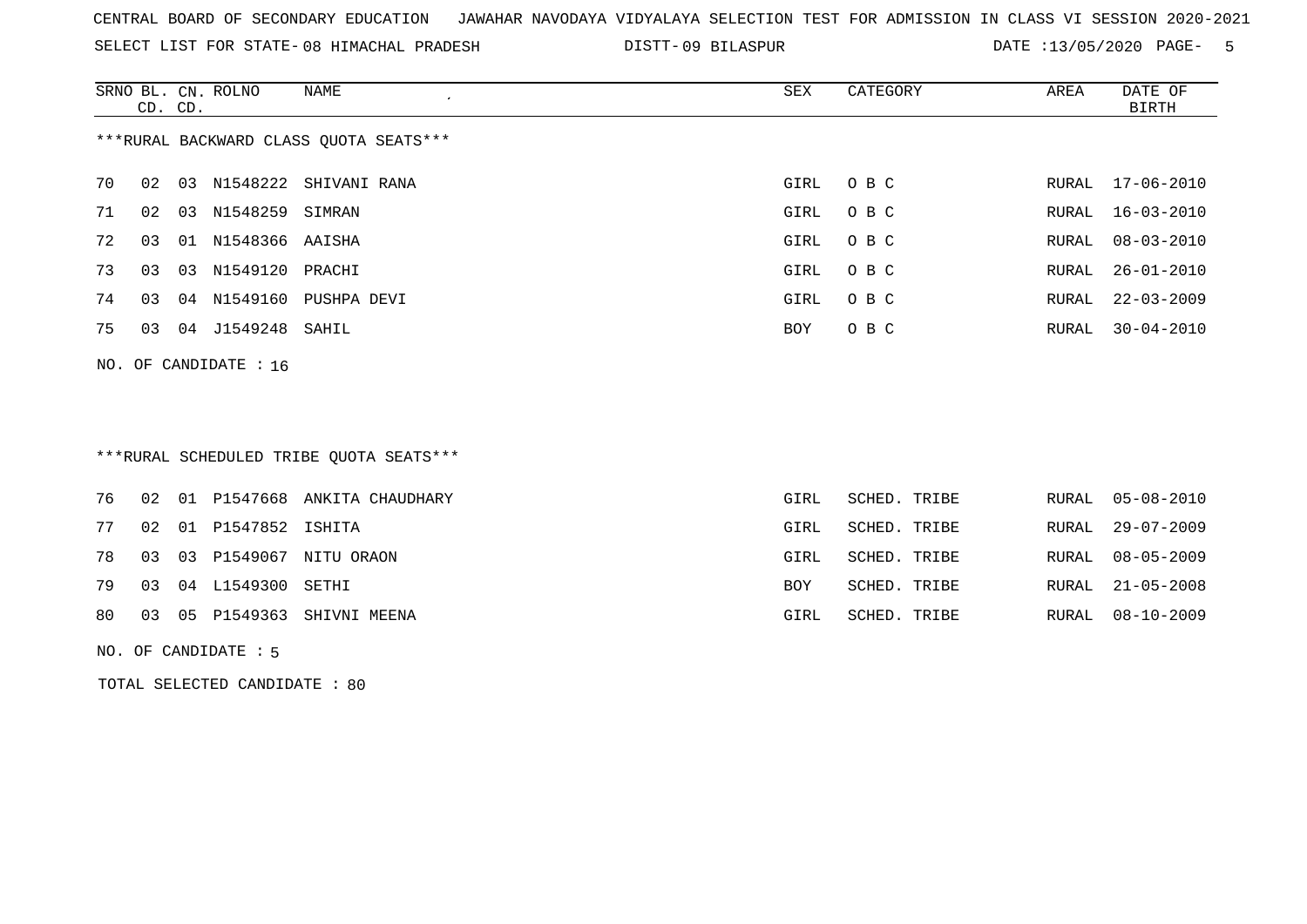| CENTRAL BOARD OF SECONDARY EDUCATION – JAWAHAR NAVODAYA VIDYALAYA SELECTION TEST FOR ADMISSION IN CLASS VI SESSION 2020-2021 |  |
|------------------------------------------------------------------------------------------------------------------------------|--|
|------------------------------------------------------------------------------------------------------------------------------|--|

SELECT LIST FOR STATE- DISTT- 08 HIMACHAL PRADESH 10 SOLAN DATE :13/05/2020 PAGE- 1

|    |    | CD. CD. | SRNO BL. CN. ROLNO     | <b>NAME</b>                            | SEX         | CATEGORY       | AREA         | DATE OF<br><b>BIRTH</b> |
|----|----|---------|------------------------|----------------------------------------|-------------|----------------|--------------|-------------------------|
|    |    |         | ***OPEN UR SEATS***    |                                        |             |                |              |                         |
| 1  | 02 |         | 01 E1550679            | SEJAL SHARMA                           | GIRL        | GENERAL        | URBAN        | $21 - 02 - 2010$        |
| 2  | 03 |         |                        | 01 A1550847 ANURAG BHIMTA              | <b>BOY</b>  | GENERAL        | URBAN        | $25 - 09 - 2009$        |
| 3  | 03 |         |                        | 01 B1550851 ARAV JASWAL                | <b>BOY</b>  | O B C          | URBAN        | $22 - 10 - 2009$        |
| 4  | 06 | 02      |                        | I1553386 RUCHIR SINGH                  | <b>BOY</b>  | <b>GENERAL</b> | RURAL        | $05 - 02 - 2010$        |
| 5  | 07 | 01      |                        | N1553956 JASPREE KAUR                  | <b>GIRL</b> | O B C          | RURAL        | $28 - 12 - 2007$        |
| 6  | 07 |         | 01 I1554034 LAKSHYA    |                                        | <b>BOY</b>  | <b>GENERAL</b> | RURAL        | $30 - 01 - 2010$        |
| 7  | 07 |         |                        | 02 J1554193 PANNEM KRISHNA SAI         | <b>BOY</b>  | O B C          | RURAL        | $29 - 07 - 2008$        |
|    |    |         | NO. OF CANDIDATE : 7   |                                        |             |                |              |                         |
|    |    |         |                        | ***OPEN SCHEDULED CASTE QUOTA SEATS*** |             |                |              |                         |
| 8  | 01 |         | 01 G1550202            | SAMIKSHA RAGHAV                        | <b>GIRL</b> | SCHED. CASTE   | URBAN        | $10 - 10 - 2008$        |
| 9  | 03 | 01      | G1550817               | ANGEL                                  | GIRL        | SCHED. CASTE   | URBAN        | $12 - 04 - 2010$        |
| 10 | 03 | 01      | G1551088               | JANNAT VARDHAN                         | GIRL        | SCHED. CASTE   | URBAN        | $23 - 11 - 2009$        |
| 11 | 03 |         | 02 K1551432            | SHUBHAM                                | <b>BOY</b>  | SCHED. CASTE   | RURAL        | $09 - 11 - 2009$        |
| 12 | 04 |         | 01 K1551569            | AMAN                                   | <b>BOY</b>  | SCHED. CASTE   | <b>RURAL</b> | $23 - 01 - 2010$        |
| 13 | 07 |         |                        | 01 K1553606 ABHIMANYU                  | <b>BOY</b>  | SCHED. CASTE   | RURAL        | $06 - 01 - 2010$        |
|    |    |         | NO. OF CANDIDATE $: 6$ |                                        |             |                |              |                         |

\*\*\*OPEN DISABLED QUOTA SEATS\*\*\*

14 01 01 I1549620 AMAR SINGH BOY GENERAL RURAL 19-12-2009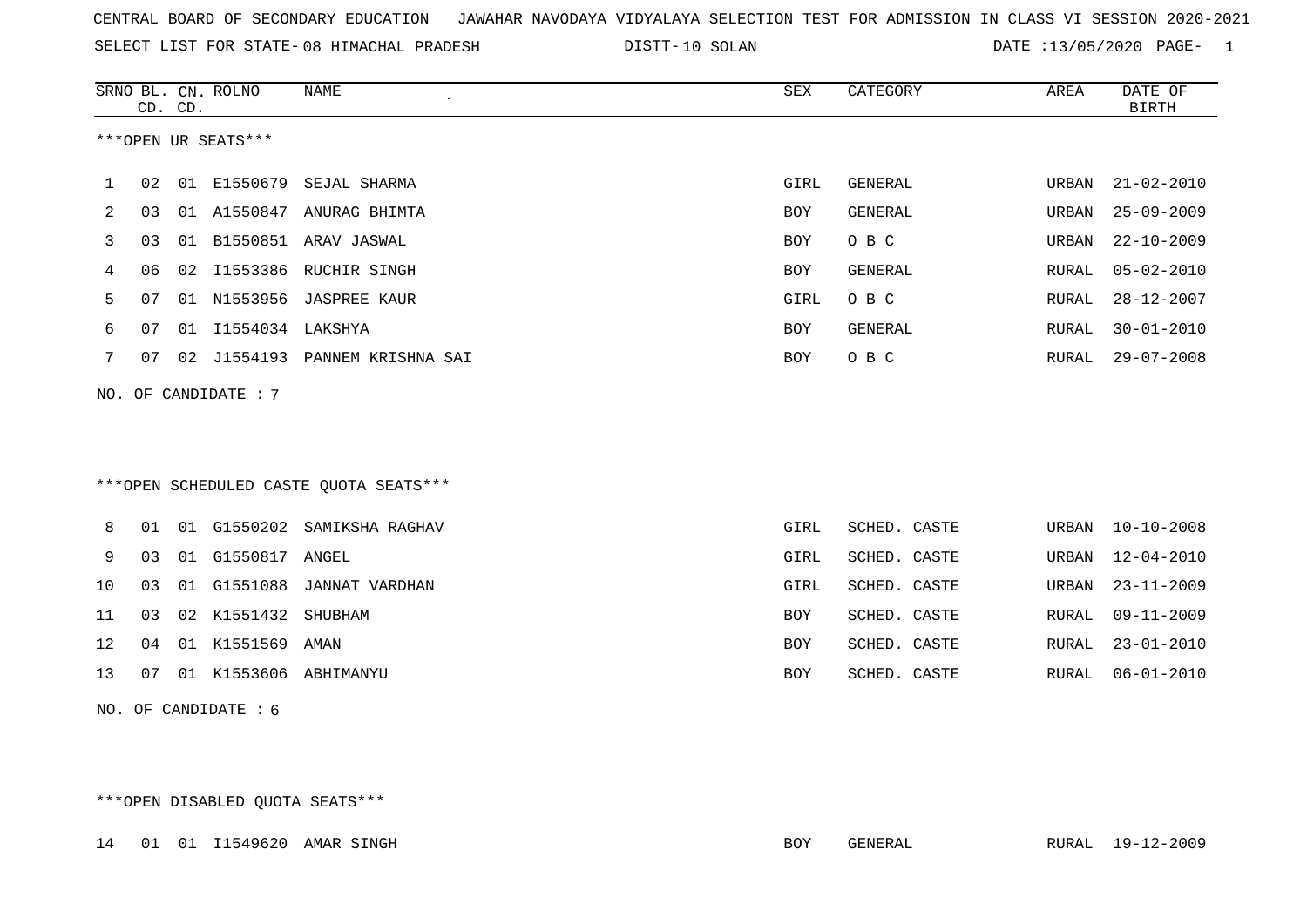| CENTRAL BOARD OF SECONDARY EDUCATION GAWAHAR NAVODAYA VIDYALAYA SELECTION TEST FOR ADMISSION IN CLASS VI SESSION 2020-2021 |  |  |  |  |
|----------------------------------------------------------------------------------------------------------------------------|--|--|--|--|
|----------------------------------------------------------------------------------------------------------------------------|--|--|--|--|

SELECT LIST FOR STATE-08 HIMACHAL PRADESH DISTT-10 SOLAN DATE :13/05/2020 PAGE- 2

|    |    | CD. CD. | SRNO BL. CN. ROLNO     | NAME                                   | SEX         | CATEGORY     | AREA  | DATE OF<br><b>BIRTH</b> |
|----|----|---------|------------------------|----------------------------------------|-------------|--------------|-------|-------------------------|
|    |    |         | NO. OF CANDIDATE : $1$ |                                        |             |              |       |                         |
|    |    |         |                        |                                        |             |              |       |                         |
|    |    |         |                        |                                        |             |              |       |                         |
|    |    |         |                        | *** OPEN BACKWARD CLASS QUOTA SEATS*** |             |              |       |                         |
| 15 | 03 |         |                        | 01 F1551070 IPSHITA NAIK               | <b>GIRL</b> | O B C        | URBAN | $01 - 01 - 2010$        |
| 16 | 07 |         |                        | 01 F1553633 ALIZA JAMBHARE             | GIRL        | O B C        | URBAN | $27 - 03 - 2009$        |
| 17 | 07 |         |                        | 01 N1553855 GITIKA DHIMAN              | GIRL        | O B C        | RURAL | $28 - 10 - 2009$        |
| 18 | 07 | 02      |                        | J1554209 PIYUSH CHAUDHARY              | BOY         | O B C        | RURAL | $10 - 07 - 2008$        |
| 19 | 07 |         | 02 N1554362            | SHREYA SHARMA                          | GIRL        | O B C        | RURAL | $23 - 09 - 2010$        |
|    |    |         | NO. OF CANDIDATE : 5   |                                        |             |              |       |                         |
|    |    |         |                        |                                        |             |              |       |                         |
|    |    |         |                        |                                        |             |              |       |                         |
|    |    |         |                        | ***OPEN SCHEDULED TRIBE QUOTA SEATS*** |             |              |       |                         |
|    |    |         |                        |                                        |             |              |       |                         |
| 20 | 03 |         |                        | 02 H1551363 RINCHEN KHANDO             | GIRL        | SCHED. TRIBE | URBAN | $24 - 07 - 2009$        |
|    |    |         | NO. OF CANDIDATE : 1   |                                        |             |              |       |                         |
|    |    |         |                        |                                        |             |              |       |                         |
|    |    |         |                        |                                        |             |              |       |                         |
|    |    |         | ***RURAL OPEN SEATS*** |                                        |             |              |       |                         |
| 21 | 01 |         |                        | 01 I1549597 ADITYA SHARMA              | BOY         | GENERAL      | RURAL | $03 - 01 - 2009$        |
| 22 | 01 |         | 01 I1549982 MANUJ      |                                        | BOY         | GENERAL      | RURAL | $15 - 01 - 2009$        |
| 23 | 01 |         |                        | 01 M1550249 SNEHA THAKUR               | GIRL        | GENERAL      | RURAL | $28 - 12 - 2008$        |
| 24 | 02 | 01      |                        | M1550571 NAVYA VERMA                   | GIRL        | GENERAL      | RURAL | $06 - 03 - 2010$        |
| 25 | 02 | 01      |                        | M1550639 RIDHIMA SHARMA                | GIRL        | GENERAL      | RURAL | $03 - 06 - 2009$        |
| 26 | 03 | 01      |                        | I1550845 ANUPAM THAKUR                 | BOY         | GENERAL      | RURAL | $13 - 08 - 2009$        |
| 27 | 03 |         |                        | 01 01550863 ARUSHI TANWER              | GIRL        | SCHED. CASTE | RURAL | 19-02-2009              |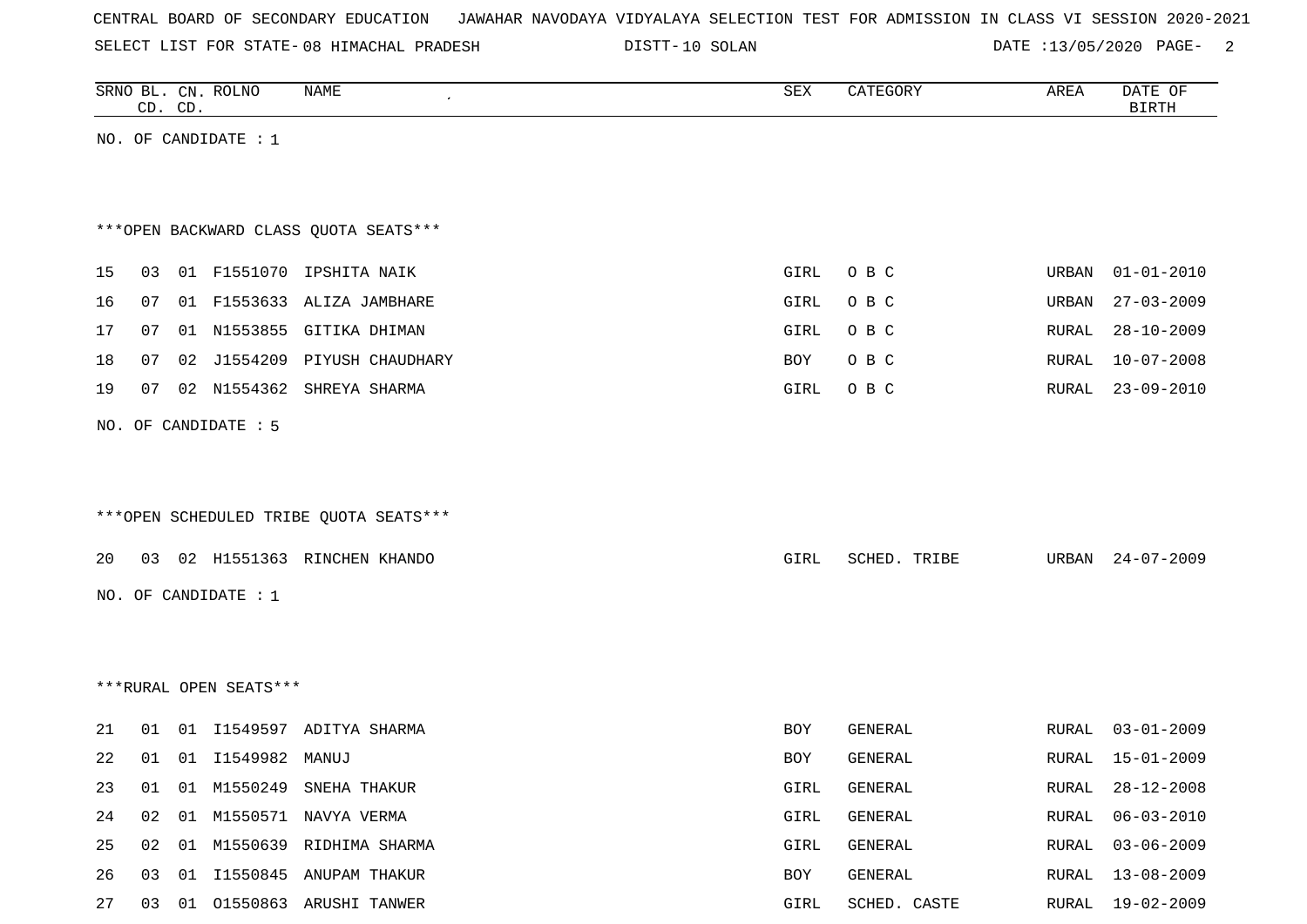SELECT LIST FOR STATE- DISTT- 08 HIMACHAL PRADESH

DISTT-10 SOLAN 100 DATE :13/05/2020 PAGE- 3

|    | CD. CD. |    | SRNO BL. CN. ROLNO     | <b>NAME</b>              | SEX        | CATEGORY       | AREA         | DATE OF<br><b>BIRTH</b> |
|----|---------|----|------------------------|--------------------------|------------|----------------|--------------|-------------------------|
|    |         |    | ***RURAL OPEN SEATS*** |                          |            |                |              |                         |
| 28 | 03      | 01 | I1550866 ASHISH        |                          | <b>BOY</b> | GENERAL        | RURAL        | $18 - 03 - 2008$        |
| 29 | 03      | 01 | M1550907               | BHUMIKA THAKUR           | GIRL       | GENERAL        | RURAL        | $19 - 01 - 2010$        |
| 30 | 04      | 01 | I1551754               | HARDIK SAKLANI           | <b>BOY</b> | GENERAL        | <b>RURAL</b> | $24 - 06 - 2009$        |
| 31 | 04      | 01 | I1552066               | SHUBHAM KANWAR           | <b>BOY</b> | GENERAL        | <b>RURAL</b> | $18 - 05 - 2009$        |
| 32 | 05      | 01 | M1552520               | PALLVI                   | GIRL       | <b>GENERAL</b> | RURAL        | $30 - 06 - 2009$        |
| 33 | 05      | 01 |                        | M1552542 PRATIBHA THAKUR | GIRL       | <b>GENERAL</b> | <b>RURAL</b> | $29 - 06 - 2009$        |
| 34 | 06      | 01 | M1552845               | ARUSHI SHARMA            | GIRL       | GENERAL        | <b>RURAL</b> | $24 - 06 - 2010$        |
| 35 | 07      | 01 |                        | I1553601 AAKASH GAUTAM   | <b>BOY</b> | <b>GENERAL</b> | <b>RURAL</b> | $30 - 06 - 2010$        |
| 36 | 07      | 01 | M1553809               | DEVANGI SHARMA           | GIRL       | GENERAL        | RURAL        | $27 - 03 - 2009$        |
| 37 | 07      | 01 | I1553811               | DHAIRYA SHARMA           | <b>BOY</b> | GENERAL        | <b>RURAL</b> | $01 - 12 - 2008$        |
| 38 | 07      | 01 | M1554019               | KRITIKA                  | GIRL       | <b>GENERAL</b> | <b>RURAL</b> | $30 - 06 - 2009$        |
| 39 | 07      | 01 | M1554020               | KRITIKA JOSHI            | GIRL       | <b>GENERAL</b> | <b>RURAL</b> | $10 - 08 - 2009$        |
| 40 | 07      | 01 | M1554025               | KUMARI SAKSHI            | GIRL       | GENERAL        | <b>RURAL</b> | $25 - 05 - 2009$        |
| 41 | 07      | 02 | I1554144               | NEERAJ SINGH             | <b>BOY</b> | <b>GENERAL</b> | <b>RURAL</b> | $05 - 01 - 2009$        |
| 42 | 07      | 02 | M1554329               | SHAGUN                   | GIRL       | <b>GENERAL</b> | RURAL        | $03 - 06 - 2009$        |

NO. OF CANDIDATE : 22

\*\*\*RURAL SCHEDULED CASTE QUOTA SEATS\*\*\*

| 43 | 01 |      |                   | 01 K1550001 MOHIT KUMAR    | BOY        | SCHED. CASTE |       | RURAL 18-06-2010 |
|----|----|------|-------------------|----------------------------|------------|--------------|-------|------------------|
| 44 | 01 |      | 01 K1550172 ROHIT |                            | <b>BOY</b> | SCHED. CASTE | RURAL | $12 - 12 - 2009$ |
| 45 | 02 |      | 01 K1550414 AYUSH |                            | BOY        | SCHED. CASTE |       | RURAL 26-12-2008 |
| 46 | 02 |      |                   | 01 K1550590 NITISH KASHYAP | BOY        | SCHED. CASTE | RURAL | 04-04-2010       |
| 47 | 03 |      | 02 K1551463 SUJAL |                            | BOY        | SCHED, CASTE |       | RURAL 05-01-2010 |
| 48 | 04 | - 01 |                   | K1551632 BHAVESH KUMAR     | BOY        | SCHED, CASTE | RURAL | $13 - 01 - 2010$ |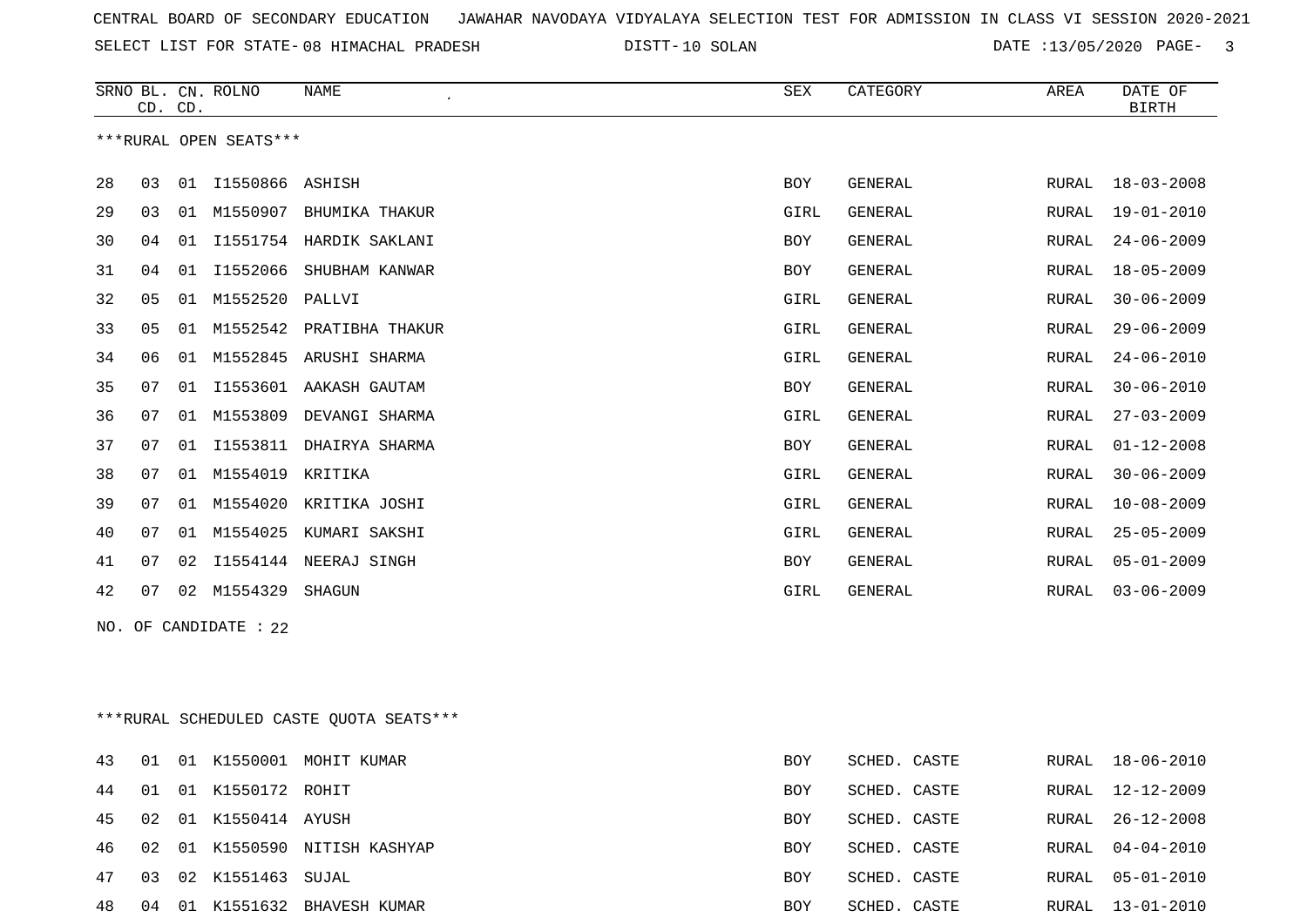SELECT LIST FOR STATE- DISTT- 08 HIMACHAL PRADESH

10 SOLAN DATE :13/05/2020 PAGE- 4

|    | CD. CD.                                 |    | SRNO BL. CN. ROLNO    | NAME                       | SEX        | CATEGORY     | AREA  | DATE OF<br><b>BIRTH</b> |  |  |  |
|----|-----------------------------------------|----|-----------------------|----------------------------|------------|--------------|-------|-------------------------|--|--|--|
|    | ***RURAL SCHEDULED CASTE QUOTA SEATS*** |    |                       |                            |            |              |       |                         |  |  |  |
| 49 | 04                                      | 01 | K1551714 DIVESH       |                            | <b>BOY</b> | SCHED. CASTE | RURAL | $01 - 02 - 2009$        |  |  |  |
| 50 | 04                                      | 01 | K1551715 DIVYAM       |                            | <b>BOY</b> | SCHED. CASTE | RURAL | $18 - 06 - 2009$        |  |  |  |
| 51 | 04                                      | 01 | 01552097              | TAMANNA                    | GIRL       | SCHED. CASTE | RURAL | $09 - 05 - 2009$        |  |  |  |
| 52 | 05                                      | 01 |                       | K1552369 HEMANT SAHGAL     | BOY        | SCHED. CASTE | RURAL | $06 - 09 - 2010$        |  |  |  |
| 53 | 05                                      | 01 | K1552451              | KUNAL BHATIA               | <b>BOY</b> | SCHED. CASTE | RURAL | 18-08-2009              |  |  |  |
| 54 | 06                                      |    |                       | 01 K1552898 CHANDAN KUMAR  | <b>BOY</b> | SCHED. CASTE | RURAL | $05 - 02 - 2008$        |  |  |  |
| 55 | 06                                      | 02 | 01553524 TANISHA      |                            | GIRL       | SCHED. CASTE | RURAL | $14 - 11 - 2009$        |  |  |  |
| 56 | 06                                      |    |                       | 02 01553526 TANISHA CHOPRA | GIRL       | SCHED. CASTE | RURAL | $08 - 05 - 2009$        |  |  |  |
| 57 | 06                                      |    |                       | 02 01553553 USHA KUMARI    | GIRL       | SCHED. CASTE | RURAL | $03 - 11 - 2009$        |  |  |  |
| 58 | 07                                      |    | 01 01553918           | HIMANSHI                   | GIRL       | SCHED. CASTE | RURAL | $21 - 10 - 2008$        |  |  |  |
| 59 | 07                                      |    |                       | 02 K1554102 MOHIT DHIMAN   | BOY        | SCHED. CASTE | RURAL | $27 - 01 - 2011$        |  |  |  |
|    |                                         |    | NO. OF CANDIDATE : 17 |                            |            |              |       |                         |  |  |  |

# \*\*\*RURAL BACKWARD CLASS QUOTA SEATS\*\*\*

| 60 | 03 | 02 | N1551318            | PRIYANKA                  | GIRL       | O B C | RURAL | $03 - 01 - 2009$ |
|----|----|----|---------------------|---------------------------|------------|-------|-------|------------------|
| 61 | 06 | 01 | N1552980            | GUNGUN                    | GIRL       | O B C | RURAL | $08 - 01 - 2009$ |
| 62 | 06 | 01 | J1552982            | GURBHAG SINGH             | <b>BOY</b> | O B C | RURAL | $30 - 09 - 2009$ |
| 63 | 06 |    | 02 J1553283 PRATEEK |                           | <b>BOY</b> | O B C | RURAL | $05 - 10 - 2009$ |
| 64 | 06 |    |                     | 02 N1553290 PRITY KUMARI  | GIRL       | O B C |       | RURAL 01-01-2008 |
| 65 | 06 |    | 02 J1553303         | PRIYANSHU MAURYA          | BOY        | O B C | RURAL | 20-08-2009       |
| 66 | 06 |    | 02 J1553340         | RAVI KUMAR                | <b>BOY</b> | O B C | RURAL | $25 - 08 - 2008$ |
| 67 | 06 |    |                     | 02 N1553400 SAKSHI KUMARI | GIRL       | O B C | RURAL | $09 - 09 - 2008$ |
| 68 | 07 | 01 | N1553673            | ANITA SAINI               | GIRL       | O B C | RURAL | 06-11-2008       |
| 69 | 07 | 01 |                     | N1553946 JASHANPREET KAUR | GIRL       | O B C | RURAL | 13-05-2009       |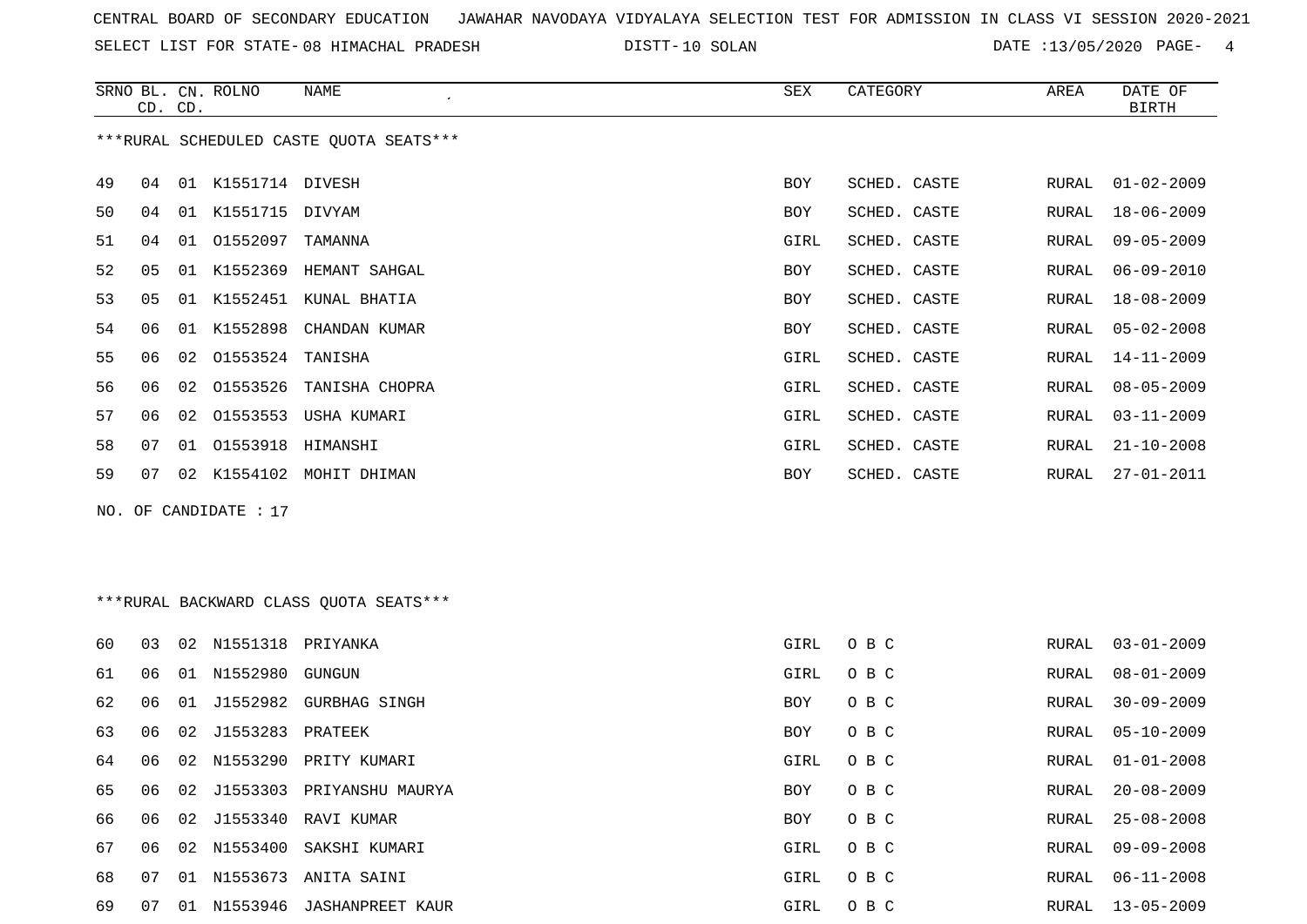SELECT LIST FOR STATE- DISTT- 08 HIMACHAL PRADESH

DISTT-10 SOLAN 100 DATE :13/05/2020 PAGE- 5

|    | CD. CD. |    | SRNO BL. CN. ROLNO      | NAME                                   | SEX  | CATEGORY | AREA  | DATE OF<br>BIRTH |
|----|---------|----|-------------------------|----------------------------------------|------|----------|-------|------------------|
|    |         |    |                         | ***RURAL BACKWARD CLASS OUOTA SEATS*** |      |          |       |                  |
| 70 | 07      |    |                         | 01 J1553973 JATIN KUMAR                | BOY  | O B C    | RURAL | $06 - 08 - 2009$ |
| 71 | 07      | 01 | N1553989 KANIKA         |                                        | GIRL | O B C    | RURAL | $23 - 03 - 2010$ |
| 72 | 07      | 01 |                         | N1553993 KANIKA SAINI                  | GIRL | O B C    | RURAL | $05 - 06 - 2008$ |
| 73 | 07      |    |                         | 02 J1554174 NITISH KUMAR               | BOY  | O B C    | RURAL | 28-07-2010       |
| 74 | 07      |    |                         | 02 N1554186 PALAK CHAUDHARY            | GIRL | O B C    | RURAL | $13 - 10 - 2008$ |
| 75 | 07      |    |                         | 02 N1554220 PREETI GUPTA               | GIRL | O B C    | RURAL | $10 - 02 - 2008$ |
|    |         |    | NO. OF CANDIDATE : $16$ |                                        |      |          |       |                  |
|    |         |    |                         |                                        |      |          |       |                  |

\*\*\*RURAL SCHEDULED TRIBE QUOTA SEATS\*\*\*

|  |                                   | 76 01 01 L1549918 KAVYA THAKUR  | BOY  | SCHED. TRIBE |  | RURAL 05-03-2009 |
|--|-----------------------------------|---------------------------------|------|--------------|--|------------------|
|  |                                   | 77 01 01 L1549970 MADHAV NEGI   | BOY  | SCHED. TRIBE |  | RURAL 04-05-2009 |
|  | 78   06   02   P1553451   SHIVANI |                                 | GIRL | SCHED. TRIBE |  | RURAL 14-02-2010 |
|  |                                   | 79 07 01 P1553874 GURPREET KAUR | GIRL | SCHED. TRIBE |  | RURAL 30-07-2007 |
|  | 80 07 02 P1554425 TANISHA         |                                 | GIRL | SCHED. TRIBE |  | RURAL 28-08-2009 |
|  |                                   |                                 |      |              |  |                  |

NO. OF CANDIDATE : 5

TOTAL SELECTED CANDIDATE : 80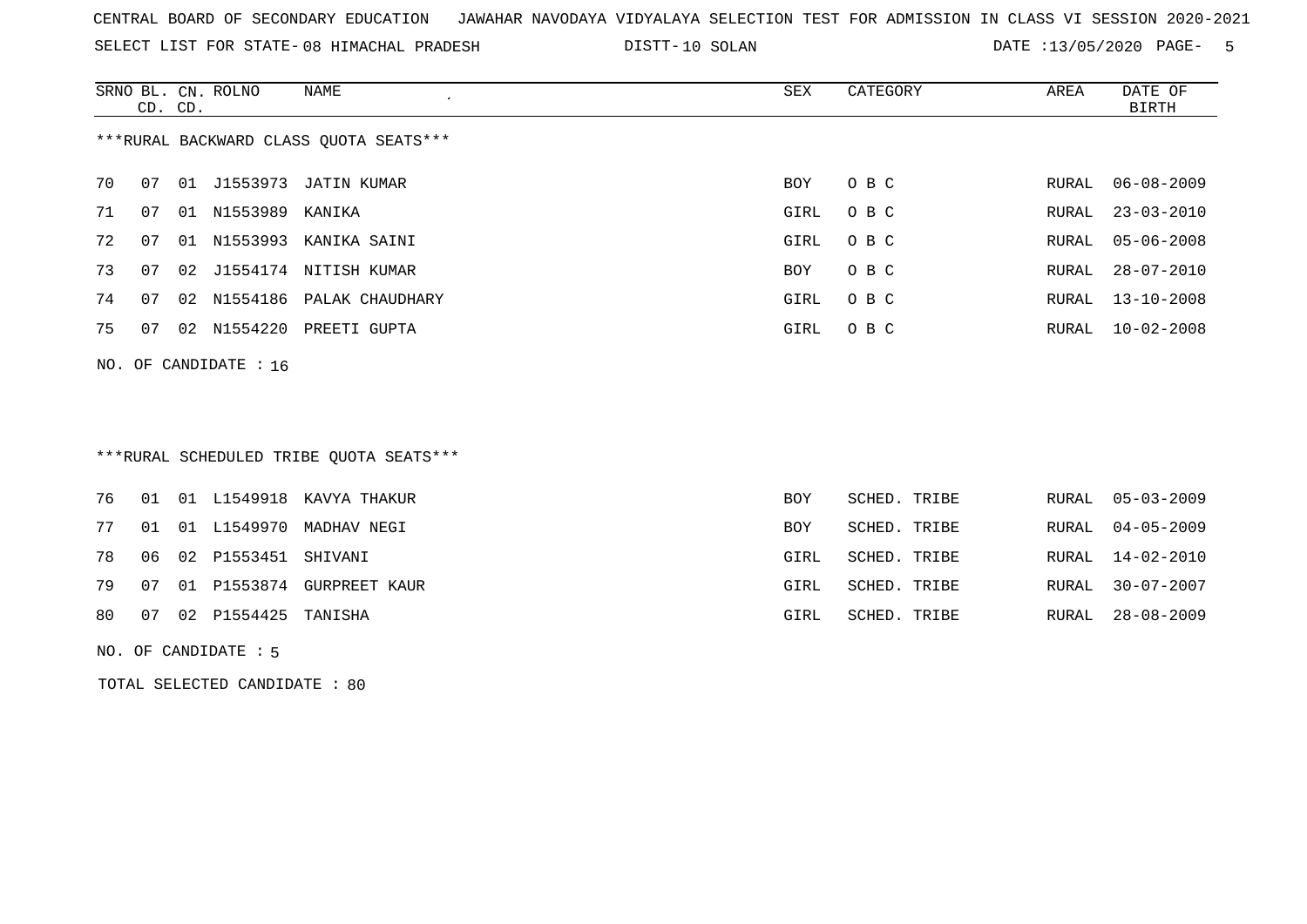SELECT LIST FOR STATE- DISTT- 19 PUNJAB

01 SRI MUKTSAR SAHIB DATE :13/05/2020 PAGE- 1

|    |    | CD. CD. | SRNO BL. CN. ROLNO   | <b>NAME</b>                            | SEX        | CATEGORY     | AREA  | DATE OF<br><b>BIRTH</b> |
|----|----|---------|----------------------|----------------------------------------|------------|--------------|-------|-------------------------|
|    |    |         | ***OPEN UR SEATS***  |                                        |            |              |       |                         |
| 1  | 02 |         |                      | 01 02509240 HARPREET KAUR              | GIRL       | SCHED. CASTE | RURAL | $21 - 01 - 2009$        |
| 2  | 03 |         |                      | 01 M2509735 JASPREET KAUR              | GIRL       | GENERAL      | RURAL | $07 - 05 - 2008$        |
| 3  | 03 |         |                      | 01  02510062  YASVARDHAN               | GIRL       | SCHED. CASTE | RURAL | $06 - 02 - 2010$        |
| 4  | 04 |         |                      | 01 A2510204 GURSIMRAN SINGH            | BOY        | GENERAL      | URBAN | $21 - 07 - 2009$        |
| 5  | 06 |         |                      | 02 02511181 JASHANPREET KAUR           | GIRL       | SCHED. CASTE | RURAL | 17-05-2009              |
|    |    |         | NO. OF CANDIDATE : 5 |                                        |            |              |       |                         |
|    |    |         |                      |                                        |            |              |       |                         |
|    |    |         |                      |                                        |            |              |       |                         |
|    |    |         |                      | ***OPEN SCHEDULED CASTE QUOTA SEATS*** |            |              |       |                         |
| 6  | 01 |         |                      | 01 K2508762 ANMOL SINGH                | <b>BOY</b> | SCHED. CASTE | RURAL | $31 - 08 - 2010$        |
| 7  | 01 | 01      |                      | 02508979 NAVREET KAUR                  | GIRL       | SCHED. CASTE | RURAL | $28 - 09 - 2009$        |
| 8  | 04 | 01      |                      | 02510200 GURPREET KAUR                 | GIRL       | SCHED. CASTE | RURAL | $23 - 01 - 2010$        |
| 9  | 04 |         |                      | 01 K2510296 KARANVEER                  | BOY        | SCHED. CASTE | RURAL | $06 - 01 - 2010$        |
| 10 | 04 |         |                      | 01 K2510345 LOVEDEEP SINGH             | BOY        | SCHED. CASTE | RURAL | $08 - 02 - 2009$        |
| 11 | 04 | 02      | C2510481 RAJVEER     |                                        | <b>BOY</b> | SCHED. CASTE | URBAN | $13 - 06 - 2008$        |
| 12 | 04 |         |                      | 02 K2510609 VED PARKASH                | BOY        | SCHED. CASTE | RURAL | $19 - 10 - 2008$        |
| 13 | 05 |         |                      | 01 C2510924 SATPAL SINGH               | <b>BOY</b> | SCHED. CASTE | URBAN | $19 - 07 - 2008$        |
|    |    |         | NO. OF CANDIDATE : 8 |                                        |            |              |       |                         |
|    |    |         |                      |                                        |            |              |       |                         |
|    |    |         |                      |                                        |            |              |       |                         |

\*\*\*OPEN DISABLED QUOTA SEATS\*\*\*

|  |  |  |  | 14   05   01   K2510717   HARPREET SINGH | BOY | SCHED. CASTE |  |  | RURAL 25-04-2009 |
|--|--|--|--|------------------------------------------|-----|--------------|--|--|------------------|
|--|--|--|--|------------------------------------------|-----|--------------|--|--|------------------|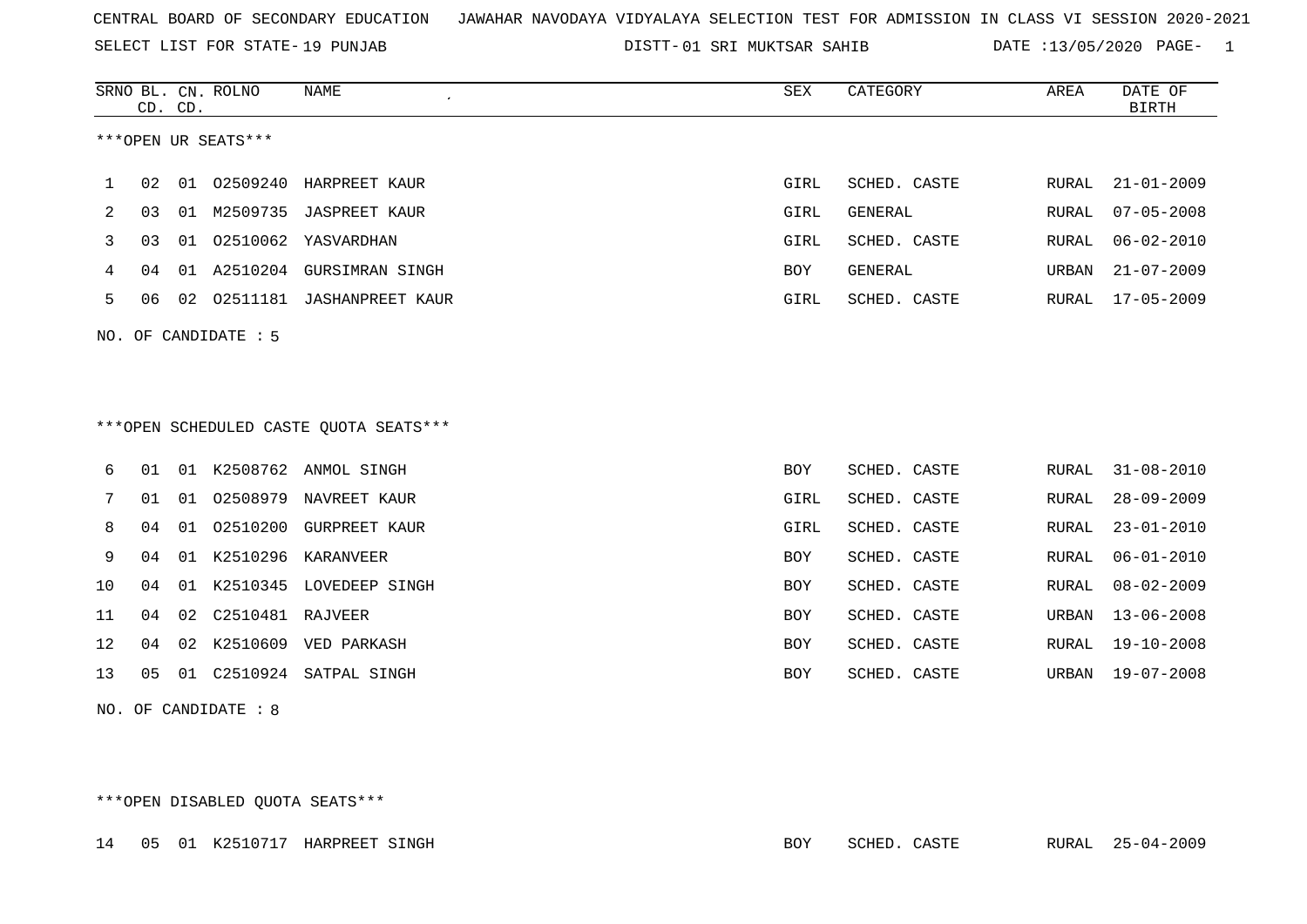|  |  |  |  | CENTRAL BOARD OF SECONDARY EDUCATION – JAWAHAR NAVODAYA VIDYALAYA SELECTION TEST FOR ADMISSION IN CLASS VI SESSION 2020-2021 |  |  |  |  |  |  |  |  |  |  |  |  |  |
|--|--|--|--|------------------------------------------------------------------------------------------------------------------------------|--|--|--|--|--|--|--|--|--|--|--|--|--|
|--|--|--|--|------------------------------------------------------------------------------------------------------------------------------|--|--|--|--|--|--|--|--|--|--|--|--|--|

SELECT LIST FOR STATE-19 PUNJAB

01 SRI MUKTSAR SAHIB DATE :13/05/2020 PAGE- 2

|          |    | CD. CD. | SRNO BL. CN. ROLNO     | NAME                                                            | SEX        | CATEGORY                       | AREA           | DATE OF<br><b>BIRTH</b>              |
|----------|----|---------|------------------------|-----------------------------------------------------------------|------------|--------------------------------|----------------|--------------------------------------|
|          |    |         | NO. OF CANDIDATE : 1   |                                                                 |            |                                |                |                                      |
|          |    |         |                        |                                                                 |            |                                |                |                                      |
|          |    |         |                        |                                                                 |            |                                |                |                                      |
|          |    |         |                        | *** OPEN BACKWARD CLASS QUOTA SEATS***                          |            |                                |                |                                      |
| 15       | 03 |         |                        | 01 J2509717 JASHANDEEP SINGH                                    | BOY        | O B C                          | RURAL          | $08 - 07 - 2009$                     |
| 16       | 03 |         |                        | 01 J2509943 RANBIR SINGH                                        | <b>BOY</b> | O B C                          | RURAL          | $17 - 11 - 2009$                     |
| 17       | 04 |         |                        | 01 J2510347 LOVEPREET                                           | BOY        | O B C                          | RURAL          | $18 - 08 - 2008$                     |
| 18       | 06 |         |                        | 02 B2511055 AYUSH KUMAR                                         | BOY        | O B C                          | URBAN          | $03 - 11 - 2008$                     |
| 19       | 06 |         |                        | 02 N2511087 GAGANDEEP KAUR                                      | GIRL       | O B C                          | RURAL          | $14 - 07 - 2009$                     |
|          |    |         | NO. OF CANDIDATE : 5   |                                                                 |            |                                |                |                                      |
|          |    |         |                        |                                                                 |            |                                |                |                                      |
|          |    |         |                        |                                                                 |            |                                |                |                                      |
|          |    |         |                        | ***OPEN SCHEDULED TRIBE QUOTA SEATS***                          |            |                                |                |                                      |
| 20       |    |         | 03 01 K2509918 RAJAN   |                                                                 | BOY        | SCHED. CASTE                   | RURAL          | 05-06-2009                           |
|          |    |         | NO. OF CANDIDATE : 1   |                                                                 |            |                                |                |                                      |
|          |    |         |                        |                                                                 |            |                                |                |                                      |
|          |    |         |                        |                                                                 |            |                                |                |                                      |
|          |    |         | ***RURAL OPEN SEATS*** |                                                                 |            |                                |                |                                      |
|          |    |         |                        |                                                                 |            |                                |                |                                      |
| 21<br>22 | 01 |         |                        | 01 02508820 GURPREET KAUR<br>01 I2508853 HARWINDER SINGH WANDER | GIRL       | SCHED. CASTE<br><b>GENERAL</b> | RURAL<br>RURAL | $08 - 08 - 2010$<br>$03 - 10 - 2009$ |
|          | 01 |         |                        |                                                                 | BOY        |                                |                | $01 - 11 - 2009$                     |
| 23       | 01 |         |                        | 01 M2508870 JASHANPREET KAUR                                    | GIRL       | GENERAL                        | RURAL          |                                      |
| 24       | 01 |         |                        | 01 N2508972 NAVDEEP KAUR                                        | GIRL       | $O$ B $C$                      | RURAL          | $24 - 09 - 2009$                     |
| 25       | 03 |         |                        | 01 M2509567 AMANPREET KAUR                                      | GIRL       | GENERAL                        | <b>RURAL</b>   | $15 - 09 - 2008$                     |
| 26       |    |         |                        | 03 01 K2509795 KULDEEP SINGH                                    | BOY        | SCHED. CASTE                   | RURAL          | $26 - 07 - 2009$                     |
| 27       |    |         |                        | 03 01 K2509810 LOVEPREET                                        | BOY        | SCHED. CASTE                   | RURAL          | $17 - 01 - 2008$                     |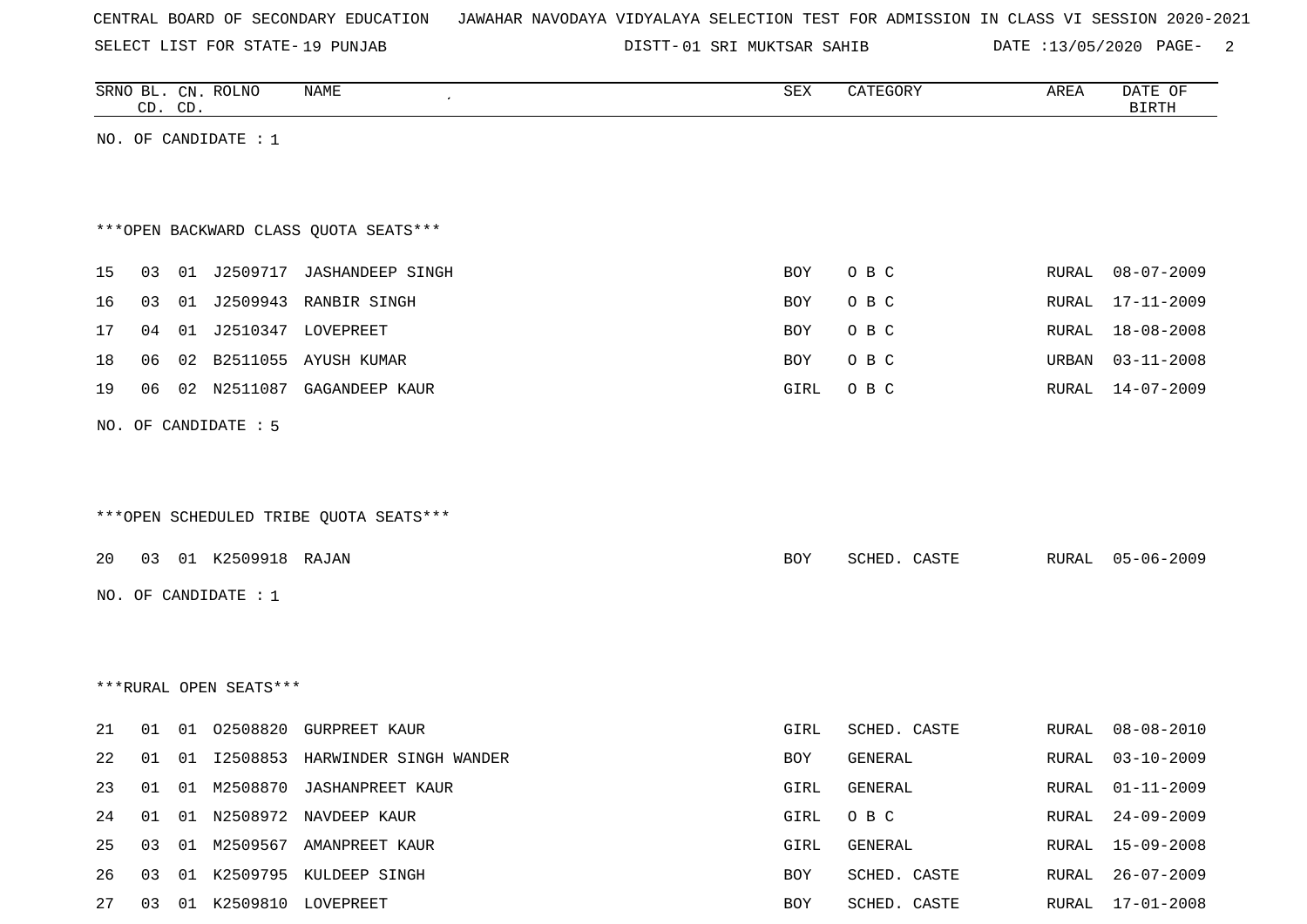SELECT LIST FOR STATE- DISTT- 19 PUNJAB

01 SRI MUKTSAR SAHIB DATE :13/05/2020 PAGE- 3

|    | CD. CD. |    | SRNO BL. CN. ROLNO     | NAME                                     | SEX  | CATEGORY       | AREA  | DATE OF<br><b>BIRTH</b> |
|----|---------|----|------------------------|------------------------------------------|------|----------------|-------|-------------------------|
|    |         |    | ***RURAL OPEN SEATS*** |                                          |      |                |       |                         |
| 28 | 04      |    |                        | 01 12510072 ABJOT SINGH                  | BOY  | GENERAL        | RURAL | $09 - 08 - 2009$        |
| 29 | 04      | 01 | 02510305 KHUSHI        |                                          | GIRL | SCHED. CASTE   | RURAL | $05 - 02 - 2010$        |
| 30 | 04      | 02 | 02510571               | SUKHJEET KAUR                            | GIRL | SCHED. CASTE   | RURAL | $09 - 09 - 2009$        |
| 31 | 05      | 01 | I2510707               | HARMANKIRT SANDHU                        | BOY  | <b>GENERAL</b> | RURAL | $13 - 01 - 2009$        |
| 32 | 05      | 01 | 02510763               | KHUSHDEEP KAUR                           | GIRL | SCHED. CASTE   | RURAL | $01 - 07 - 2010$        |
| 33 | 05      | 01 | 02510823               | MEENAKASHI                               | GIRL | SCHED. CASTE   | RURAL | $03 - 01 - 2010$        |
| 34 | 05      |    |                        | 01 K2510839 NAVDEEP SINGH                | BOY  | SCHED. CASTE   | RURAL | $30 - 09 - 2008$        |
|    |         |    | NO. OF CANDIDATE : 14  |                                          |      |                |       |                         |
|    |         |    |                        |                                          |      |                |       |                         |
|    |         |    |                        |                                          |      |                |       |                         |
|    |         |    |                        | *** RURAL SCHEDULED CASTE QUOTA SEATS*** |      |                |       |                         |
|    |         |    |                        |                                          |      |                |       |                         |
| 35 | 01      | 01 |                        | 02508834 HARMANDEEP KAUR                 | GIRL | SCHED. CASTE   | RURAL | $17 - 03 - 2010$        |
| 36 | 01      | 01 |                        | 02508863 JAISMEEN KAUR                   | GIRL | SCHED. CASTE   | RURAL | 19-03-2010              |
| 37 | 02      | 01 | K2509118               | AMANVEER SINGH                           | BOY  | SCHED. CASTE   | RURAL | $04 - 10 - 2008$        |
| 38 | 02      | 01 | K2509223               | HARJOT SINGH                             | BOY  | SCHED. CASTE   | RURAL | $27 - 01 - 2009$        |
| 39 | 03      | 01 | 02509961               | SAHIJPREET KAUR                          | GIRL | SCHED. CASTE   | RURAL | $31 - 07 - 2009$        |
| 40 | 04      | 01 |                        | K2510123 ARMANDEEP SINGH                 | BOY  | SCHED. CASTE   | RURAL | $26 - 09 - 2009$        |
| 41 | 04      | 01 | K2510125               | ARNJEET SINGH                            | BOY  | SCHED. CASTE   | RURAL | $27 - 01 - 2009$        |
| 42 | 04      | 01 | 02510163 DIKSHA        |                                          | GIRL | SCHED. CASTE   | RURAL | $11 - 11 - 2008$        |
| 43 | 04      |    |                        | 01 K2510205 GURVEER SINGH                | BOY  | SCHED. CASTE   | RURAL | 15-12-2008              |
| 44 | 04      | 01 |                        | 02510288 KAMALPREET KAUR                 | GIRL | SCHED. CASTE   | RURAL | $09 - 06 - 2009$        |
| 45 | 04      |    |                        | 01 K2510348 LOVEPREET                    | BOY  | SCHED. CASTE   | RURAL | $18 - 06 - 2009$        |
| 46 | 04      |    |                        | 02 K2510372 MANDEEP SINGH                | BOY  | SCHED. CASTE   | RURAL | $03 - 04 - 2008$        |
| 47 | 04      |    | 02  02510412  NANDINI  |                                          | GIRL | SCHED. CASTE   | RURAL | 15-12-2009              |
| 48 | 04      |    |                        | 02 K2510460 PRINCEPAL SINGH              | BOY  | SCHED. CASTE   | RURAL | $24 - 05 - 2010$        |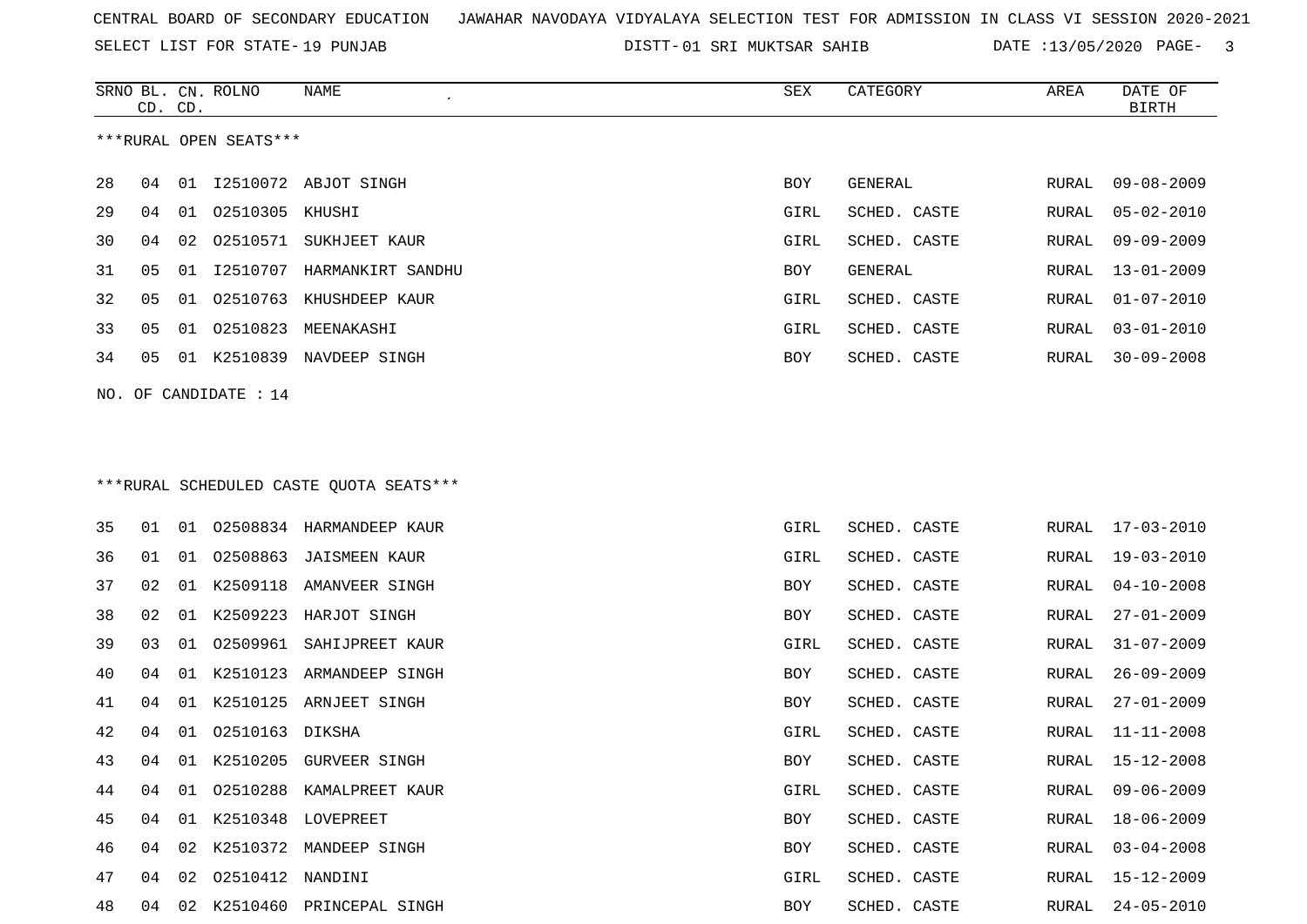SELECT LIST FOR STATE- DISTT- 19 PUNJAB

01 SRI MUKTSAR SAHIB DATE :13/05/2020 PAGE- 4

|    | CD. CD. |    | SRNO BL. CN. ROLNO    | <b>NAME</b>                             | <b>SEX</b> | CATEGORY     | AREA         | DATE OF<br><b>BIRTH</b> |
|----|---------|----|-----------------------|-----------------------------------------|------------|--------------|--------------|-------------------------|
|    |         |    |                       | ***RURAL SCHEDULED CASTE QUOTA SEATS*** |            |              |              |                         |
| 49 | 04      | 02 |                       | K2510511 ROHIT SINGH                    | <b>BOY</b> | SCHED. CASTE | RURAL        | $25 - 05 - 2009$        |
| 50 | 06      | 02 | 02511003              | ALWINDER KAUR                           | GIRL       | SCHED. CASTE | <b>RURAL</b> | $04 - 09 - 2009$        |
| 51 | 06      | 02 | 02511081              | EKTA KAUR                               | GIRL       | SCHED. CASTE | RURAL        | $08 - 01 - 2009$        |
| 52 | 06      | 02 | K2511149              | HARSHPREET SINGH                        | <b>BOY</b> | SCHED. CASTE | RURAL        | $16 - 10 - 2009$        |
| 53 | 06      | 02 |                       | 02511151 HARSIMRAN KAUR                 | GIRL       | SCHED. CASTE | RURAL        | $03 - 12 - 2009$        |
| 54 | 06      | 02 | 02511283              | MANJOT KAUR                             | GIRL       | SCHED. CASTE | RURAL        | $25 - 11 - 2009$        |
| 55 | 06      | 02 | 02511309              | NAVDEEP KAUR                            | GIRL       | SCHED. CASTE | RURAL        | $16 - 11 - 2009$        |
| 56 | 06      | 02 | K2511329              | NEKHIL                                  | <b>BOY</b> | SCHED. CASTE | RURAL        | $22 - 05 - 2008$        |
| 57 | 06      | 02 | K2511367              | RAJVEER SINGH                           | <b>BOY</b> | SCHED. CASTE | RURAL        | $16 - 08 - 2010$        |
| 58 | 06      | 02 |                       | 02511374 RAMANDEEP KAUR                 | GIRL       | SCHED. CASTE | RURAL        | $12 - 01 - 2010$        |
| 59 | 06      | 02 | 02511417              | SATVEER KAUR                            | GIRL       | SCHED. CASTE | RURAL        | $17 - 04 - 2010$        |
|    |         |    | NO. OF CANDIDATE : 25 |                                         |            |              |              |                         |
|    |         |    |                       |                                         |            |              |              |                         |
|    |         |    |                       | *** RURAL BACKWARD CLASS QUOTA SEATS*** |            |              |              |                         |
| 60 | 01      |    |                       | 01 J2508861 JAGTAR SINGH                | <b>BOY</b> | O B C        | RURAL        | $08 - 08 - 2009$        |
| 61 | 02      |    |                       | 01 N2509137 ARASHDEEP KAUR              | GIRL       | O B C        | RURAL        | $14 - 06 - 2010$        |

02 02 N2509369 MANVEER KAUR GIRL O B C RURAL 29-03-2010

|  |  | 63 02 02 J2509459 RANJIT SINGH    | BOY OBC  |       | RURAL 28-07-2009 |
|--|--|-----------------------------------|----------|-------|------------------|
|  |  | 64 02 02 N2509524 SUMANPREET KAUR | GIRL OBC |       | RURAL 25-11-2008 |
|  |  | 65 03 01 J2509616 DAVINDER SINGH  | BOY OBC  |       | RURAL 10-08-2009 |
|  |  | 66 03 01 J2509672 HARMAN SINGH    | BOY      | O B C | RURAL 30-04-2009 |

| 65 03 01 |    |    |          | J2509616 DAVINDER SINGH | BOY      | O B C   | RURAL | 10-08-2009       |
|----------|----|----|----------|-------------------------|----------|---------|-------|------------------|
| 66 03 01 |    |    |          | J2509672 HARMAN SINGH   | BOY      | O B C   | RURAL | 30-04-2009       |
| 67 03 01 |    |    | N2509855 | MEHEKDEEP KAUR          | GIRL OBC |         | RURAL | 25-12-2009       |
| 68       | 04 | 01 | J2510106 | ANMOL                   | BOY      | O B C   | RURAL | 02-01-2009       |
| 69       | 04 | 02 | N2510621 | YOGITA                  | GIRL     | $O$ B C |       | RURAL 01-12-2009 |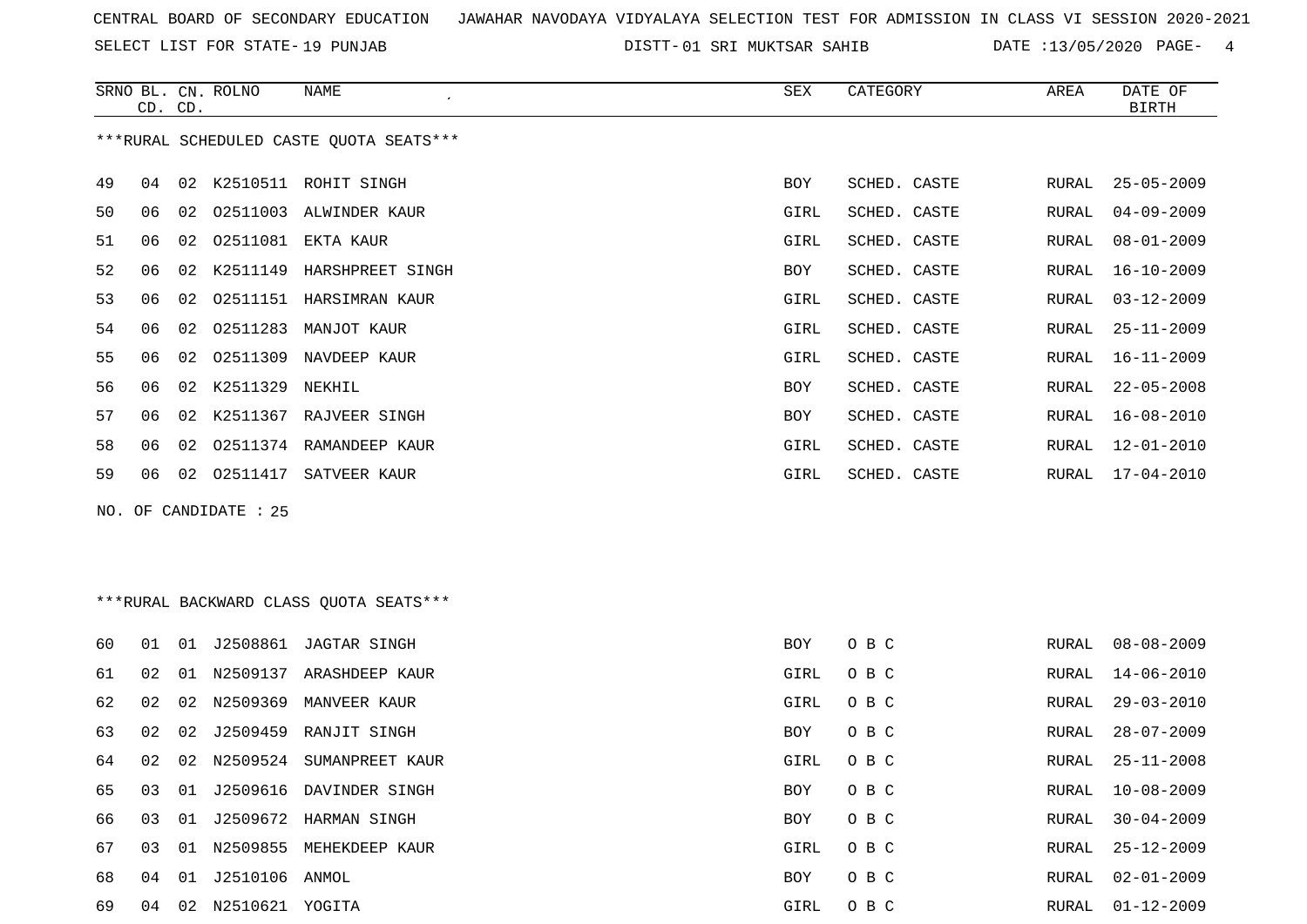SELECT LIST FOR STATE- DISTT- 19 PUNJAB

01 SRI MUKTSAR SAHIB DATE :13/05/2020 PAGE- 5

|    |    | CD. CD. | SRNO BL. CN. ROLNO      | NAME<br>$\cdot$                         | SEX  | CATEGORY | AREA  | DATE OF<br>BIRTH |
|----|----|---------|-------------------------|-----------------------------------------|------|----------|-------|------------------|
|    |    |         |                         | ***RURAL BACKWARD CLASS QUOTA SEATS***  |      |          |       |                  |
| 70 | 05 |         | 01 N2510757             | KAMALJIT KAUR                           | GIRL | O B C    | RURAL | $04 - 05 - 2010$ |
| 71 | 05 | 01      | J2510858                | PAWAN KUMAR                             | BOY  | O B C    | RURAL | $07 - 12 - 2009$ |
| 72 | 05 | 01      |                         | N2510891 RAJWINDER KAUR                 | GIRL | O B C    | RURAL | 08-09-2010       |
| 73 | 05 | 01      | J2510917                | SANDEEP SINGH                           | BOY  | O B C    | RURAL | 13-02-2010       |
| 74 | 06 |         |                         | 02 J2511120 HARJINDER SINGH             | BOY  | O B C    | RURAL | 06-06-2008       |
| 75 | 06 |         |                         | 02 N2511385 RITIKA VERMA                | GIRL | O B C    | RURAL | 26-12-2009       |
|    |    |         | NO. OF CANDIDATE : $16$ |                                         |      |          |       |                  |
|    |    |         |                         |                                         |      |          |       |                  |
|    |    |         |                         | $***$ מתוחמה מתמונת החדרים מה היה המווח |      |          |       |                  |

| """RURAL SCHEDULED IRIBE QUOIA SEAIS"" |  |  |
|----------------------------------------|--|--|
|                                        |  |  |

|  |  | 76 01 01 K2508804 GOBIND SINGH   | BOY        | SCHED. CASTE |  | RURAL 15-01-2009 |
|--|--|----------------------------------|------------|--------------|--|------------------|
|  |  | 77 02 01 K2509100 ABHIJEET SINGH | <b>BOY</b> | SCHED. CASTE |  | RURAL 23-06-2010 |
|  |  | 78 03 01 K2509686 HARPREET SINGH | <b>BOY</b> | SCHED. CASTE |  | RURAL 01-08-2009 |
|  |  | 79 06 02 02511080 EKAMJOT KAUR   | GIRL       | SCHED. CASTE |  | RURAL 06-03-2010 |
|  |  | 80 06 02 02511483 VIPANDEEP KAUR | GIRL       | SCHED. CASTE |  | RURAL 10-03-2009 |
|  |  |                                  |            |              |  |                  |

NO. OF CANDIDATE : 5

TOTAL SELECTED CANDIDATE : 80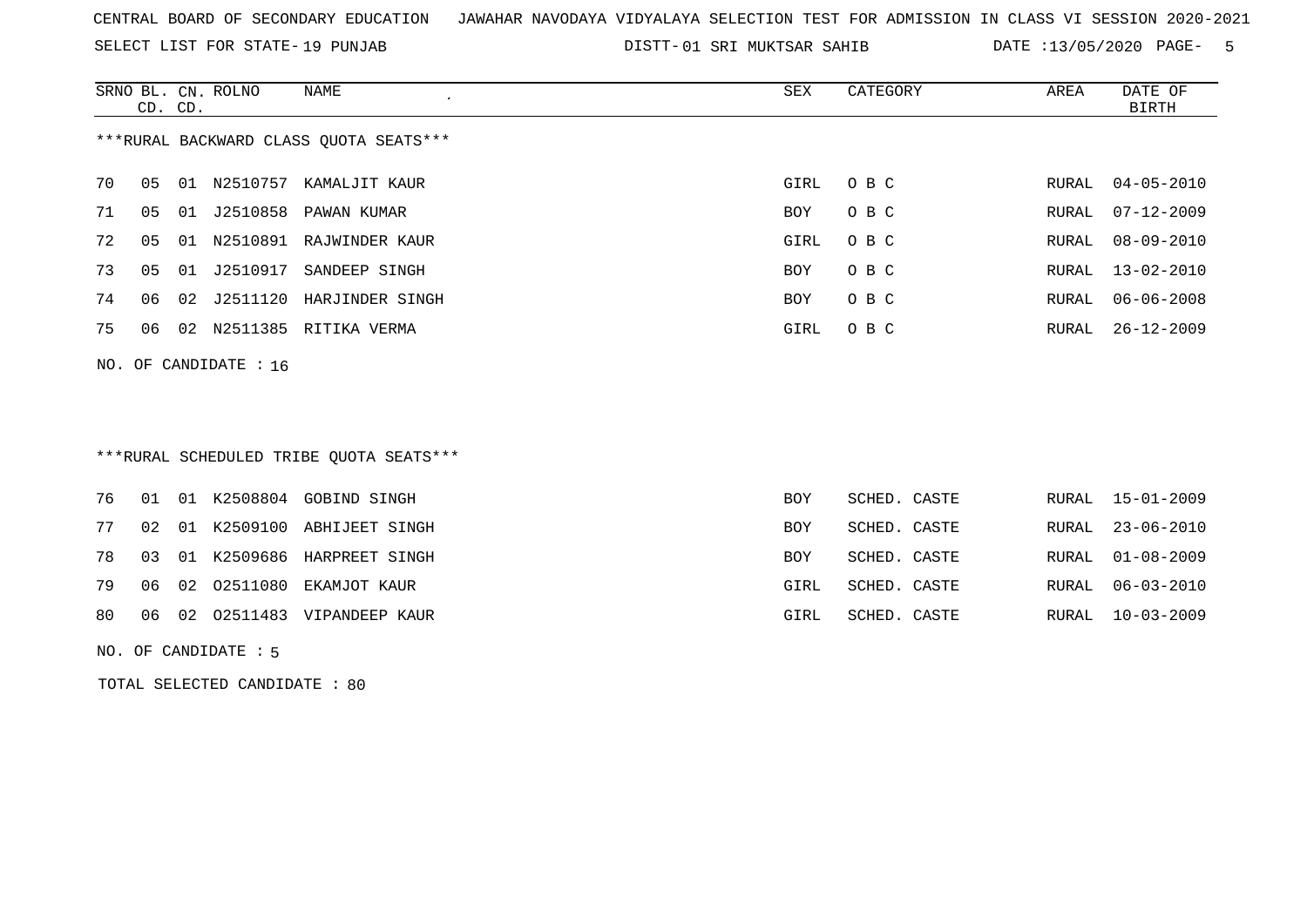SELECT LIST FOR STATE- DISTT- 19 PUNJAB

02 FATEHGARH SAHIB DATE :13/05/2020 PAGE- 1

|     |    | CD. CD. | SRNO BL. CN. ROLNO   | NAME<br>$\mathcal{L}_{\mathcal{L}}$    | SEX        | CATEGORY     | AREA  | DATE OF<br>BIRTH |
|-----|----|---------|----------------------|----------------------------------------|------------|--------------|-------|------------------|
|     |    |         | ***OPEN UR SEATS***  |                                        |            |              |       |                  |
| 1   | 01 |         |                      |                                        | BOY        | SCHED. CASTE | URBAN | $18 - 06 - 2009$ |
| 2   | 01 |         |                      | 02 A2512074 SAKSHAM BANSAL             | BOY        | GENERAL      | URBAN | $15 - 08 - 2009$ |
| 3   | 03 |         |                      | 01  02512532  AARCHI  BALU             | GIRL       | SCHED. CASTE | RURAL | $22 - 10 - 2009$ |
| 4   | 03 |         | 02 F2512825          | MEHAKPREET KAUR                        | GIRL       | O B C        | URBAN | $16 - 12 - 2009$ |
| 5   | 04 |         |                      | 01 E2513037 ANMOLPREET SINGH           | GIRL       | GENERAL      | URBAN | $03 - 11 - 2009$ |
| 6   | 04 | 01      | M2513120             | GURSIMRANPREET KAUR                    | GIRL       | GENERAL      | RURAL | $04 - 07 - 2008$ |
| 7   | 04 |         |                      | 01 C2513299 MANVIR SINGH               | BOY        | SCHED. CASTE | URBAN | $24 - 07 - 2009$ |
| 8   | 04 |         |                      | 01 F2513307 MEHAKPREET KAUR            | GIRL       | O B C        | URBAN | $19 - 04 - 2009$ |
|     |    |         | NO. OF CANDIDATE : 8 |                                        |            |              |       |                  |
|     |    |         |                      |                                        |            |              |       |                  |
|     |    |         |                      |                                        |            |              |       |                  |
|     |    |         |                      | ***OPEN SCHEDULED CASTE QUOTA SEATS*** |            |              |       |                  |
| 9   | 01 |         |                      | 01 K2511530 AMRITPAL SINGH             | <b>BOY</b> | SCHED. CASTE | RURAL | $03 - 02 - 2010$ |
| 10  | 01 | 02      | K2512185             | TANJIV SINGH                           | BOY        | SCHED. CASTE | RURAL | $20 - 10 - 2008$ |
| 11  | 02 |         |                      | 01 K2512267 GURSIMAR SINGH             | BOY        | SCHED. CASTE | RURAL | $25 - 11 - 2009$ |
| 12  | 02 | 01      |                      | G2512294 HARSHPREET KAUR               | GIRL       | SCHED. CASTE | URBAN | $18 - 07 - 2009$ |
| 13  | 02 |         |                      | 01 K2512361 LOVEDEEP SINGH             | BOY        | SCHED. CASTE | RURAL | $20 - 01 - 2010$ |
| 14  | 04 | 01      |                      | 02513303 MEHAKPREET KAUR               | GIRL       | SCHED. CASTE | RURAL | $22 - 11 - 2009$ |
| NO. |    |         | OF CANDIDATE : 6     |                                        |            |              |       |                  |
|     |    |         |                      |                                        |            |              |       |                  |
|     |    |         |                      |                                        |            |              |       |                  |
|     |    |         |                      |                                        |            |              |       |                  |

\*\*\*OPEN BACKWARD CLASS QUOTA SEATS\*\*\*

|  |  | 15 01 01 B2511523 AMIT KUMAR             | BOY OBC | URBAN 18-04-2008 |
|--|--|------------------------------------------|---------|------------------|
|  |  | 16 01 01 B2511675 HARISH KUMAR PARJAPATI | BOY OBC | URBAN 21-10-2008 |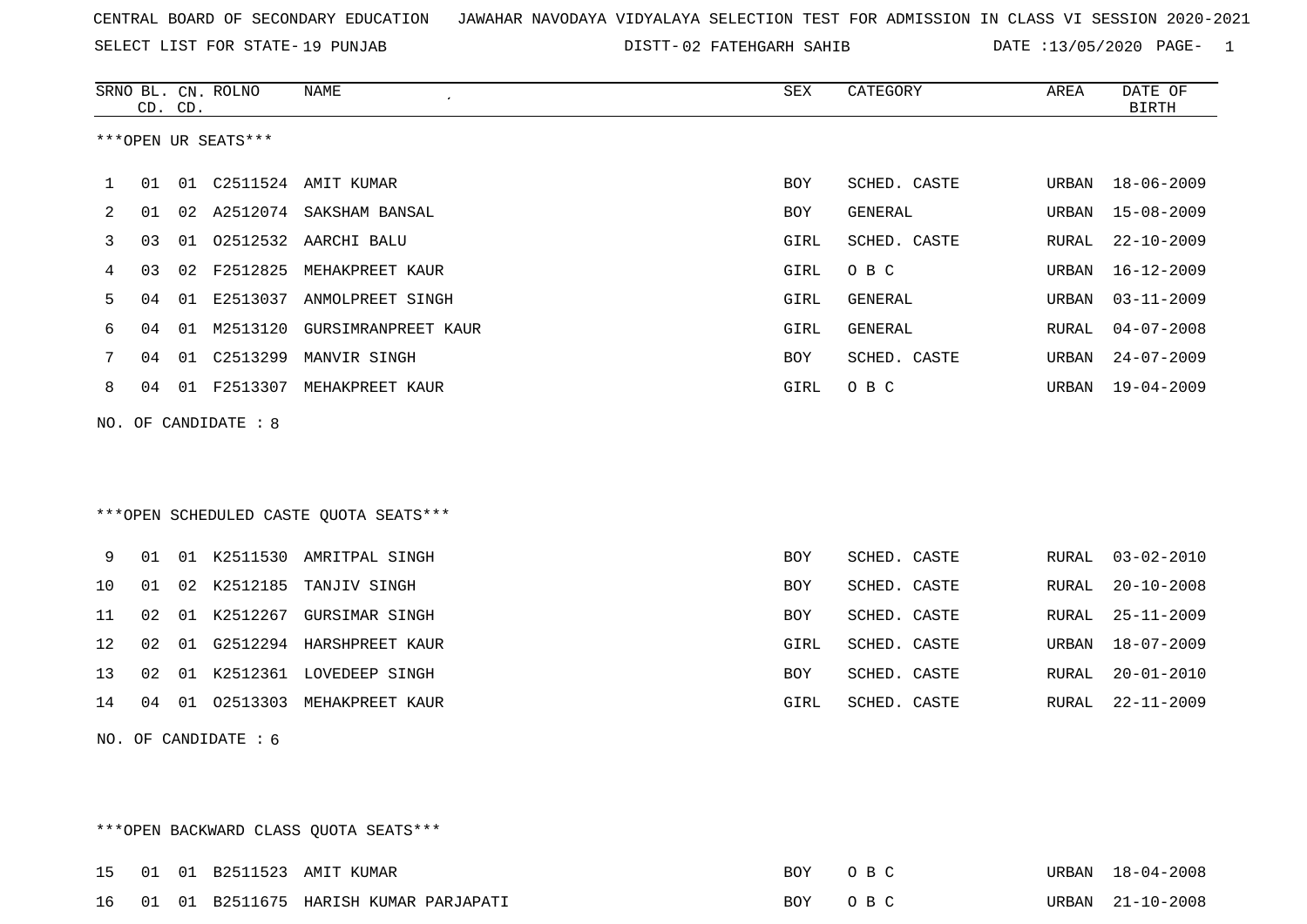SELECT LIST FOR STATE- DISTT- 19 PUNJAB

02 FATEHGARH SAHIB DATE :13/05/2020 PAGE- 2

|    |    | CD. CD. | SRNO BL. CN. ROLNO     | <b>NAME</b>                             | SEX  | CATEGORY     | AREA  | DATE OF<br><b>BIRTH</b> |
|----|----|---------|------------------------|-----------------------------------------|------|--------------|-------|-------------------------|
|    |    |         |                        | *** OPEN BACKWARD CLASS QUOTA SEATS***  |      |              |       |                         |
| 17 | 01 | 02      | J2511917 MUKUND        |                                         | BOY  | O B C        |       | RURAL 11-11-2007        |
| 18 | 02 | 01      |                        | B2512362 LOVEJOT SINGH                  | BOY  | O B C        | URBAN | 13-07-2009              |
| 19 | 03 | 02      | J2512900               | REHAN SHAH                              | BOY  | O B C        | RURAL | 27-08-2010              |
|    |    |         | NO. OF CANDIDATE : 5   |                                         |      |              |       |                         |
|    |    |         |                        | *** OPEN SCHEDULED TRIBE QUOTA SEATS*** |      |              |       |                         |
| 20 |    |         | 03  01  P2512720       | JANTY KHATON                            | GIRL | SCHED. TRIBE | RURAL | $24 - 07 - 2009$        |
|    |    |         | NO. OF CANDIDATE : 1   |                                         |      |              |       |                         |
|    |    |         |                        |                                         |      |              |       |                         |
|    |    |         |                        |                                         |      |              |       |                         |
|    |    |         | ***RURAL OPEN SEATS*** |                                         |      |              |       |                         |
| 21 |    |         | 01 01 12511590         | CHANDAN KUMAR                           | BOY  | GENERAL      | RURAL | $01 - 01 - 2011$        |
| 22 | 01 |         |                        | 01 I2511621 EKAMPREET SINGH             | BOY  | GENERAL      | RURAL | 14-07-2010              |
| 23 | 01 | 01      | K2511741               | JASHANDEEP SINGH                        | BOY  | SCHED. CASTE | RURAL | 02-09-2009              |
| 24 | 01 | 02      | K2512042               | RANVIR SINGH                            | BOY  | SCHED. CASTE | RURAL | $19 - 06 - 2010$        |
| 25 | 01 | 02      | M2512086               | SARABJEET KAUR                          | GIRL | GENERAL      | RURAL | 11-01-2010              |
| 26 | 01 | 02      | 02512152               | SUKHMANPREET KAUR                       | GIRL | SCHED. CASTE | RURAL | $10 - 03 - 2010$        |
| 27 |    | 01 02   |                        | 12512157 SUKHMANPREET SINGH             | BOY  | GENERAL      | RURAL | $23 - 01 - 2009$        |
| 28 | 02 | 01      | 02512225 ANAMIKA       |                                         | GIRL | SCHED. CASTE | RURAL | $14 - 09 - 2009$        |
| 29 | 02 | 01      |                        | 02512346 KIRANJEET KAUR                 | GIRL | SCHED. CASTE | RURAL | 24-11-2010              |
| 30 | 02 | 01      |                        | K2512368 MANAVPREET SINGH               | BOY  | SCHED. CASTE | RURAL | $19 - 08 - 2009$        |
| 31 | 02 | 01      |                        | K2512387 MEHAKDEEP SINGH                | BOY  | SCHED. CASTE | RURAL | $02 - 02 - 2010$        |
| 32 | 02 | 01      | 02512525 VANDNA        |                                         | GIRL | SCHED. CASTE | RURAL | $08 - 12 - 2008$        |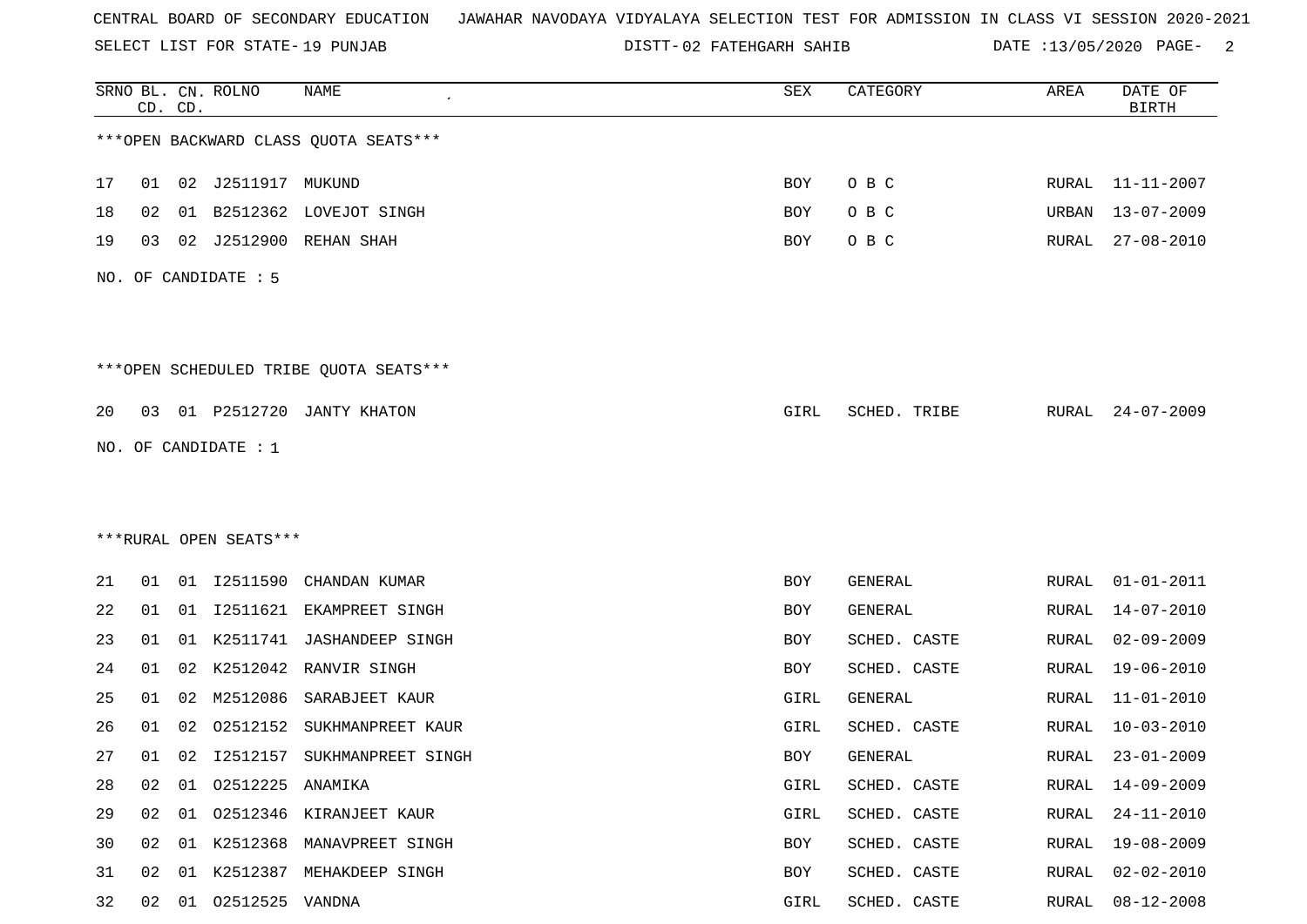SELECT LIST FOR STATE- DISTT- 19 PUNJAB

02 FATEHGARH SAHIB DATE :13/05/2020 PAGE- 3

|    |    | CD. CD. | SRNO BL. CN. ROLNO     | <b>NAME</b>                              | SEX        | CATEGORY       | AREA         | DATE OF<br><b>BIRTH</b> |
|----|----|---------|------------------------|------------------------------------------|------------|----------------|--------------|-------------------------|
|    |    |         | ***RURAL OPEN SEATS*** |                                          |            |                |              |                         |
| 33 | 03 |         |                        | 01 K2512738 JASKARAN SINGH               | <b>BOY</b> | SCHED. CASTE   | RURAL        | $05 - 03 - 2010$        |
| 34 | 03 | 02      | I2512832               | MUNNA                                    | BOY        | <b>GENERAL</b> | RURAL        | $02 - 04 - 2010$        |
| 35 | 03 | 02      | K2512911               | SAGARPREET                               | BOY        | SCHED. CASTE   | RURAL        | $05 - 10 - 2009$        |
| 36 | 03 | 02      | K2512916               | SEHAJPREET SINGH                         | BOY        | SCHED. CASTE   | RURAL        | $09 - 06 - 2010$        |
| 37 | 04 | 01      | M2513026               | ANGEL SHARMA                             | GIRL       | GENERAL        | RURAL        | $20 - 10 - 2009$        |
| 38 | 04 |         | 01 12513402            | SAHIL SINGH                              | BOY        | GENERAL        | RURAL        | $13 - 02 - 2008$        |
| 39 | 04 |         | 01 I2513409            | SANDEEP SINGH                            | BOY        | GENERAL        | RURAL        | $30 - 10 - 2009$        |
| 40 | 04 |         |                        | 01 M2513477 TARANPREET KAUR              | GIRL       | GENERAL        | RURAL        | $06 - 12 - 2009$        |
|    |    |         | NO. OF CANDIDATE : 20  |                                          |            |                |              |                         |
|    |    |         |                        |                                          |            |                |              |                         |
|    |    |         |                        |                                          |            |                |              |                         |
|    |    |         |                        | *** RURAL SCHEDULED CASTE QUOTA SEATS*** |            |                |              |                         |
| 41 | 01 |         |                        | 01 02511552 ARSHDEEP KAUR                | GIRL       | SCHED. CASTE   | RURAL        | $04 - 02 - 2010$        |
| 42 | 01 |         | 01   02511642          | GURMANJOT KAUR                           | GIRL       | SCHED. CASTE   | RURAL        | 14-04-2010              |
| 43 | 01 |         |                        | 01 K2511691 HARMANPREET SINGH            | BOY        | SCHED. CASTE   | RURAL        | $03 - 08 - 2010$        |
| 44 | 01 |         | 01 K2511757            | JASKARAN SINGH                           | BOY        | SCHED. CASTE   | RURAL        | $26 - 03 - 2009$        |
| 45 | 01 | 01      | 02511763               | <b>JASMEEN KAUR</b>                      | GIRL       | SCHED. CASTE   | RURAL        | $01 - 01 - 2010$        |
| 46 | 01 | 02      |                        | 02511835 KHUSHPREET KAUR                 | GIRL       | SCHED. CASTE   | RURAL        | $28 - 10 - 2010$        |
| 47 | 01 | 02      |                        | K2511882 MANINDERVEER SINGH              | BOY        | SCHED. CASTE   | RURAL        | $03 - 01 - 2010$        |
| 48 | 01 |         |                        | 02 K2511963 PARBHJOT SINGH               | BOY        | SCHED. CASTE   | <b>RURAL</b> | $19 - 10 - 2010$        |
| 49 |    |         |                        | 01 02 02511971 PARVEEN KAUR              | GIRL       | SCHED. CASTE   |              | RURAL 11-09-2009        |
| 50 |    |         |                        | 01 02 02512029 RAMANJOT KAUR             | GIRL       | SCHED. CASTE   |              | RURAL 15-07-2009        |
| 51 |    |         |                        | 01 02 K2512108 SHUBHKARAN SINGH          | BOY        | SCHED. CASTE   |              | RURAL 01-07-2010        |
| 52 |    |         | 01 02 02512173 SUNEHA  |                                          | GIRL       | SCHED. CASTE   |              | RURAL 17-05-2009        |
| 53 |    |         |                        | 02 01 K2512257 GURBAKSISH SINGH          | BOY        | SCHED. CASTE   |              | RURAL 24-01-2010        |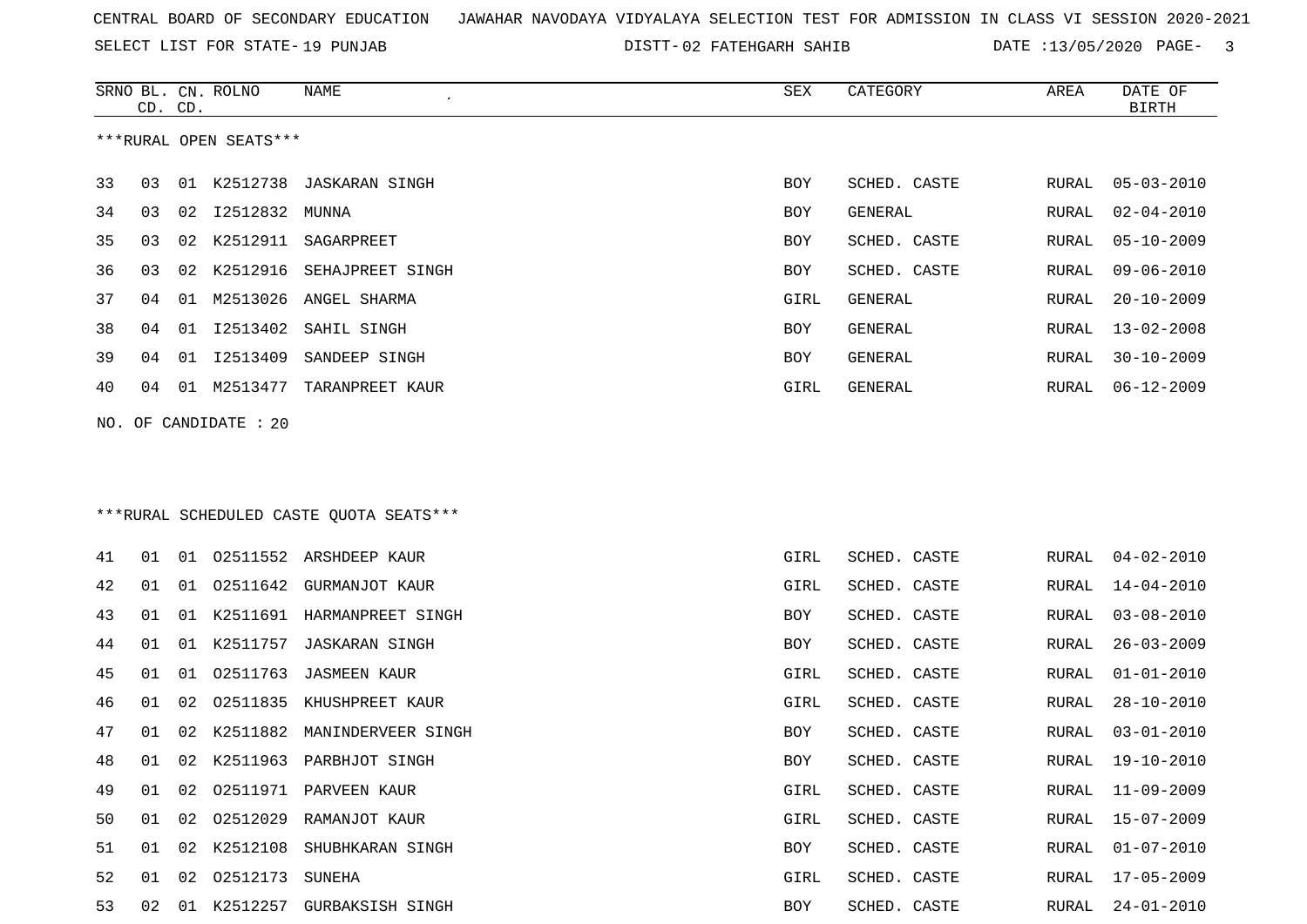SELECT LIST FOR STATE- DISTT- 19 PUNJAB

02 FATEHGARH SAHIB DATE :13/05/2020 PAGE- 4

|    | CD. CD. |    | SRNO BL. CN. ROLNO      | NAME                                    | SEX        | CATEGORY     | AREA          | DATE OF<br><b>BIRTH</b> |
|----|---------|----|-------------------------|-----------------------------------------|------------|--------------|---------------|-------------------------|
|    |         |    |                         | ***RURAL SCHEDULED CASTE QUOTA SEATS*** |            |              |               |                         |
| 54 | 02      |    |                         | 01 K2512469 SAMUEL DHARAMJOT            | <b>BOY</b> | SCHED. CASTE | RURAL         | $08 - 12 - 2009$        |
| 55 | 03      |    |                         | 01 K2512616 DESRAJ SINGH                | BOY        | SCHED. CASTE | RURAL         | $04 - 04 - 2010$        |
| 56 | 03      |    |                         | 01 02512782 KIRANPREET KAUR             | GIRL       | SCHED. CASTE | RURAL         | $01 - 04 - 2010$        |
| 57 | 03      |    |                         | 02 02512866 PRABHJOT KAUR               | GIRL       | SCHED. CASTE | RURAL         | $24 - 09 - 2009$        |
| 58 | 04      |    |                         | 01 02513034 ANMOLJOT KAUR               | GIRL       | SCHED. CASTE | RURAL         | $28 - 06 - 2009$        |
| 59 | 04      |    |                         | 01 02513189 JASHANDEEP KAUR             | GIRL       | SCHED. CASTE | RURAL         | $24 - 08 - 2010$        |
|    |         |    | NO. OF CANDIDATE : 19   |                                         |            |              |               |                         |
|    |         |    |                         |                                         |            |              |               |                         |
|    |         |    |                         |                                         |            |              |               |                         |
|    |         |    |                         | ***RURAL BACKWARD CLASS QUOTA SEATS***  |            |              |               |                         |
| 60 | 01      |    | 01 J2511672 HAMJA       |                                         | BOY        | O B C        | RURAL         | $09 - 10 - 2010$        |
| 61 | 01      | 01 |                         | N2511713 HARSIMRAT KAUR                 | GIRL       | O B C        | RURAL         | $15 - 10 - 2010$        |
| 62 | 01      | 02 |                         | J2511878 MANDEEP SINGH                  | BOY        | O B C        | RURAL         | $05 - 10 - 2009$        |
| 63 | 01      | 02 |                         | J2511881 MANINDER SINGH                 | BOY        | O B C        | RURAL         | $18 - 02 - 2010$        |
| 64 | 01      | 02 | J2511965                | PARMINDER SINGH                         | BOY        | O B C        | RURAL         | $22 - 01 - 2010$        |
| 65 | 01      | 02 |                         | J2512130 SOHAIL KHAN                    | BOY        | O B C        | RURAL         | $09 - 02 - 2008$        |
| 66 | 02      | 01 |                         | J2512371 MANINDER SINGH                 | BOY        | O B C        | RURAL         | $14 - 10 - 2009$        |
| 67 | 03      |    |                         | 01 J2512570 ARMAN KHAN                  | BOY        | O B C        | RURAL         | 15-09-2010              |
| 68 | 03      | 01 |                         | J2512721 JAPINDER SINGH                 | BOY        | O B C        | RURAL         | 15-03-2010              |
| 69 | 03      | 02 |                         | N2512821 MEHAKDEEP KAUR                 | GIRL       | O B C        | RURAL         | 14-09-2010              |
| 70 | 03      | 02 |                         | J2512831 MOHOMAD SHEJAD KHAAN           | BOY        | O B C        | RURAL         | $25 - 11 - 2009$        |
| 71 | 03      | 02 |                         | N2512875 PUSHPA DEVI                    | GIRL       | O B C        | RURAL         | $27 - 07 - 2009$        |
| 72 | 03      | 02 |                         | J2512922 SAJID ANSARI                   | <b>BOY</b> | O B C        | ${\tt RURAL}$ | $20 - 09 - 2009$        |
| 73 |         |    | 04  01  N2513361  PRIYA |                                         | GIRL       | O B C        |               | RURAL 25-02-2010        |

04 01 N2513427 SIMARPREET KAUR GIRL O B C RURAL 17-07-2010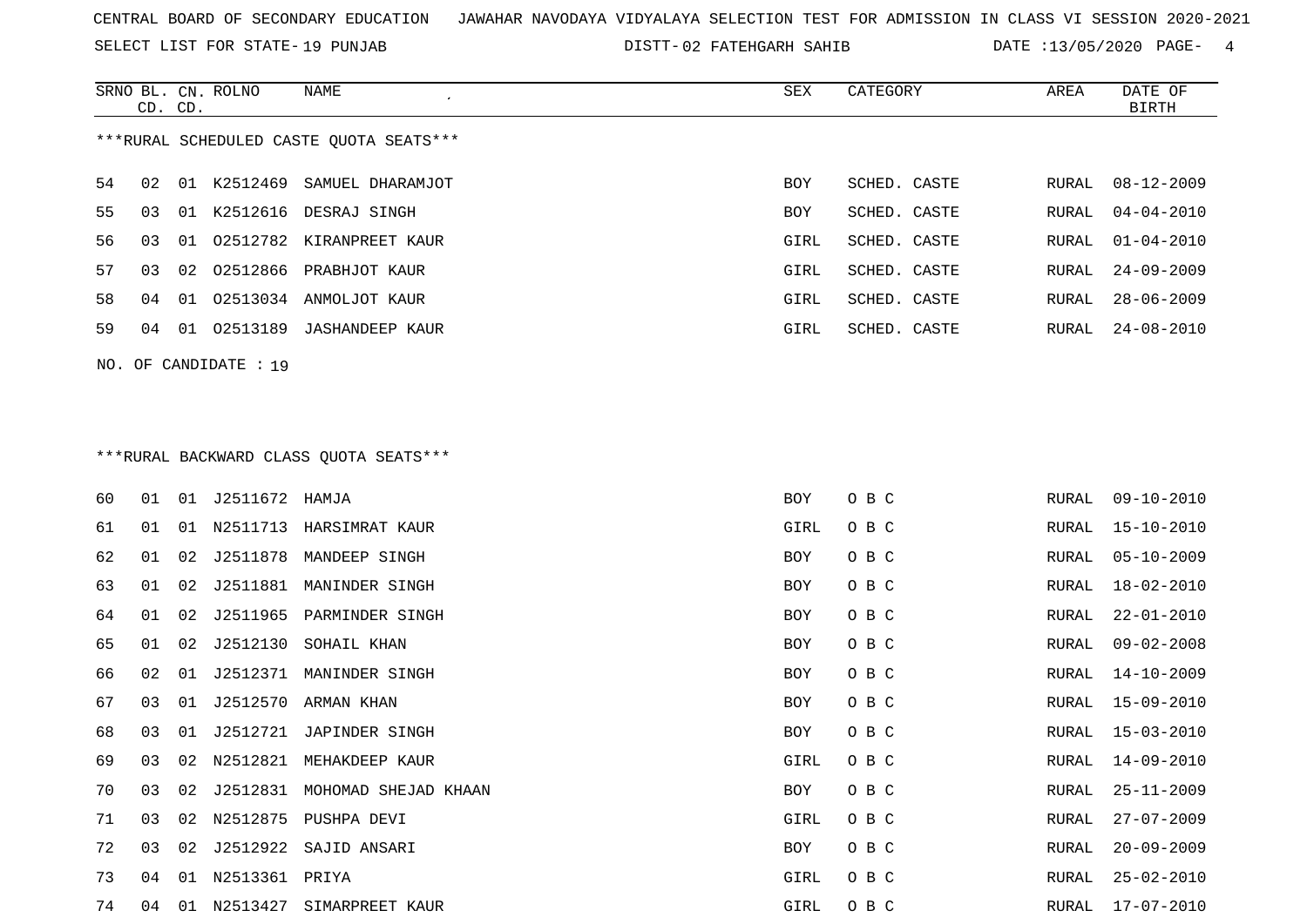SELECT LIST FOR STATE- DISTT- 19 PUNJAB

DISTT-02 FATEHGARH SAHIB DATE :13/05/2020 PAGE- 5

|                        | CD. CD.                                 |    | SRNO BL. CN. ROLNO | NAME                                   | SEX  | CATEGORY     | AREA  | DATE OF<br>BIRTH |  |
|------------------------|-----------------------------------------|----|--------------------|----------------------------------------|------|--------------|-------|------------------|--|
|                        |                                         |    |                    | ***RURAL BACKWARD CLASS QUOTA SEATS*** |      |              |       |                  |  |
| 75                     | 04                                      |    |                    | 01 N2513444 SIMRANPREET KAUR           | GIRL | O B C        | RURAL | 22-07-2010       |  |
|                        | NO. OF CANDIDATE : 16                   |    |                    |                                        |      |              |       |                  |  |
|                        |                                         |    |                    |                                        |      |              |       |                  |  |
|                        | ***RURAL SCHEDULED TRIBE QUOTA SEATS*** |    |                    |                                        |      |              |       |                  |  |
| 76                     | 01                                      | 01 | P2511579           | BEAUTY KUMARI                          | GIRL | SCHED. TRIBE | RURAL | $05 - 10 - 2009$ |  |
| 77                     | 01                                      | 01 | L2511633           | GUDDU KUMAR                            | BOY  | SCHED. TRIBE | RURAL | 15-02-2009       |  |
| 78                     | 01                                      | 01 | K2511668           | <b>GURWINDER SINGH</b>                 | BOY  | SCHED. CASTE | RURAL | $21 - 01 - 2010$ |  |
| 79                     | 01                                      | 01 | K2511709           | HARSHPREET SINGH                       | BOY  | SCHED. CASTE | RURAL | $29 - 01 - 2010$ |  |
| 80                     | 04                                      | 01 | P2513208           | <b>JASMEEN KAUR</b>                    | GIRL | SCHED. TRIBE | RURAL | $22 - 09 - 2009$ |  |
| NO. OF CANDIDATE $: 5$ |                                         |    |                    |                                        |      |              |       |                  |  |

TOTAL SELECTED CANDIDATE : 80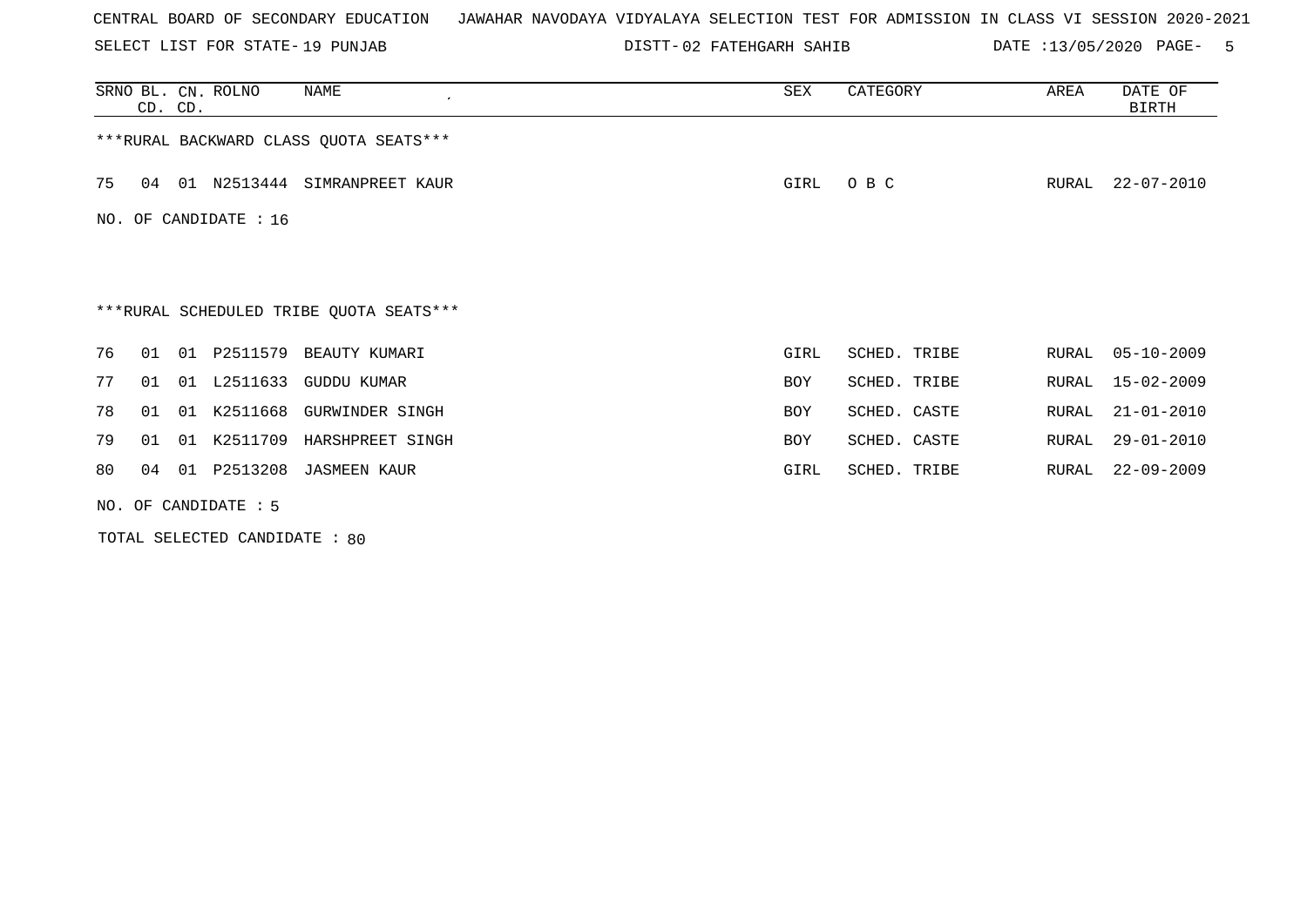SELECT LIST FOR STATE- DISTT- 19 PUNJAB

03 SANGRUR DATE :13/05/2020 PAGE- 1

|    |                                  | CD. CD. | SRNO BL. CN. ROLNO  | <b>NAME</b><br>$\overline{\phantom{a}}$ | ${\tt SEX}$ | CATEGORY     | AREA  | DATE OF<br><b>BIRTH</b> |  |
|----|----------------------------------|---------|---------------------|-----------------------------------------|-------------|--------------|-------|-------------------------|--|
|    | ***OPEN UR SEATS***              |         |                     |                                         |             |              |       |                         |  |
| 1  | 01                               |         |                     | 01 C2513582 GURLEEN BHUKAL              | BOY         | SCHED. CASTE | URBAN | $24 - 12 - 2009$        |  |
| 2  | 03                               |         | 01 E2514570 GIRISHA |                                         | GIRL        | GENERAL      | URBAN | $27 - 01 - 2009$        |  |
| 3  | 05                               |         |                     | 01 02515688 LOVEPREET KAUR              | GIRL        | SCHED. CASTE | RURAL | $13 - 01 - 2010$        |  |
| 4  | 07                               |         |                     | 02 N2516726 SAHIJPREET KAUR             | GIRL        | O B C        | RURAL | $15 - 07 - 2009$        |  |
| 5  | 10                               |         |                     | 01 M2518171 GURSHARAN KAUR              | GIRL        | GENERAL      | RURAL | 17-10-2009              |  |
| 6  | 10                               |         |                     | 01 K2518320 MANINDERPAL SINGH           | BOY         | SCHED. CASTE | RURAL | $08 - 12 - 2009$        |  |
| 7  | 10                               |         |                     | 01 I2518497 SUKHVEER SINGH              | BOY         | GENERAL      | RURAL | $02 - 04 - 2009$        |  |
|    | NO. OF CANDIDATE : $7$           |         |                     |                                         |             |              |       |                         |  |
|    |                                  |         |                     |                                         |             |              |       |                         |  |
|    |                                  |         |                     | ***OPEN SCHEDULED CASTE QUOTA SEATS***  |             |              |       |                         |  |
| 8  | 02                               |         |                     | 01 K2514202 KAMALDEEP SINGH             | BOY         | SCHED. CASTE | RURAL | $05 - 10 - 2008$        |  |
| 9  | 04                               |         |                     | 01 G2514969 ANAMIKA GAUTAM              | GIRL        | SCHED. CASTE | URBAN | $15 - 05 - 2009$        |  |
| 10 | 07                               |         |                     | 01 K2516405 INDERJIT SINGH              | BOY         | SCHED. CASTE | RURAL | $11 - 08 - 2009$        |  |
| 11 | 09                               |         |                     | 01 02517735 KHUSHPREET KAUR             | GIRL        | SCHED. CASTE | RURAL | $04 - 10 - 2009$        |  |
| 12 | 10                               |         |                     | 01 02518515 TARAPREET KAUR              | GIRL        | SCHED. CASTE | RURAL | $23 - 05 - 2010$        |  |
|    | NO. OF CANDIDATE : 5             |         |                     |                                         |             |              |       |                         |  |
|    |                                  |         |                     |                                         |             |              |       |                         |  |
|    |                                  |         |                     |                                         |             |              |       |                         |  |
|    | *** OPEN DISABLED QUOTA SEATS*** |         |                     |                                         |             |              |       |                         |  |

|  |  | 13 05 01 K2515533 AMRITPAL SINGH | BOY        | SCHED. CASTE |  | RURAL 10-06-2010 |
|--|--|----------------------------------|------------|--------------|--|------------------|
|  |  | 14 07 01 K2516285 DAVINDER SINGH | <b>ROY</b> | SCHED. CASTE |  | RURAL 23-12-2009 |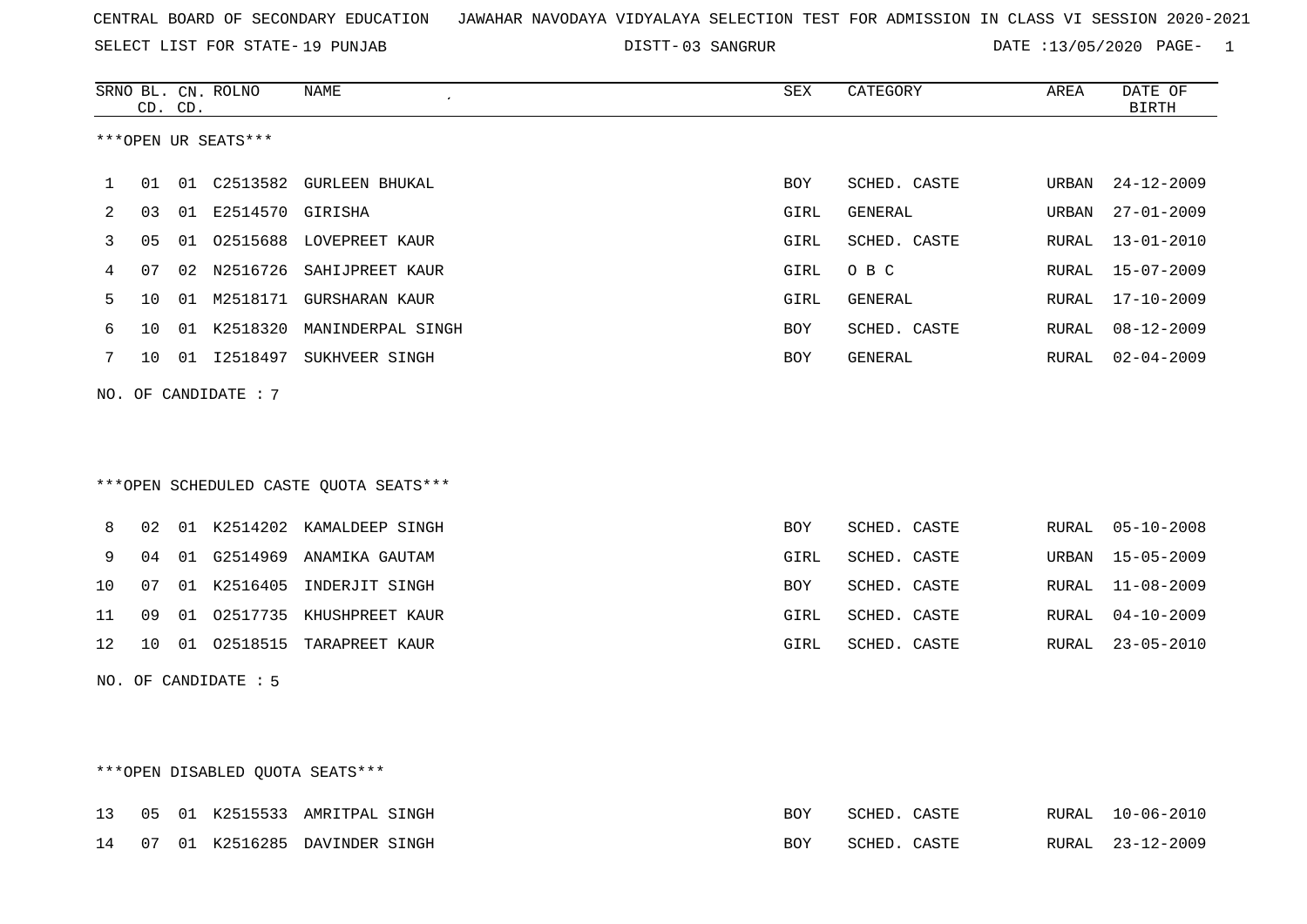SELECT LIST FOR STATE- DISTT- 19 PUNJAB

03 SANGRUR DATE :13/05/2020 PAGE- 2

|    |    | CD. CD. | SRNO BL. CN. ROLNO     | NAME                                   | SEX  | CATEGORY     | AREA  | DATE OF<br><b>BIRTH</b> |
|----|----|---------|------------------------|----------------------------------------|------|--------------|-------|-------------------------|
|    |    |         | NO. OF CANDIDATE : 2   |                                        |      |              |       |                         |
|    |    |         |                        |                                        |      |              |       |                         |
|    |    |         |                        |                                        |      |              |       |                         |
|    |    |         |                        | *** OPEN BACKWARD CLASS QUOTA SEATS*** |      |              |       |                         |
| 15 | 02 |         |                        | 01 N2514035 DUSHANT KAUR               | GIRL | O B C        | RURAL | $31 - 01 - 2009$        |
| 16 | 02 | 01      | J2514169               | <b>JASHANPREET SINGH</b>               | BOY  | O B C        | RURAL | $06 - 07 - 2009$        |
| 17 | 03 |         |                        | 01 J2514540 CHERRY BAWA                | BOY  | O B C        | RURAL | $27 - 06 - 2009$        |
| 18 | 04 |         | 01 N2515478            | SUKHMAN KAUR                           | GIRL | O B C        | RURAL | $15 - 06 - 2010$        |
| 19 |    |         |                        | 04 01 J2515511 YUDHVEER SINGH          | BOY  | O B C        | RURAL | $27 - 06 - 2010$        |
|    |    |         | NO. OF CANDIDATE : 5   |                                        |      |              |       |                         |
|    |    |         |                        |                                        |      |              |       |                         |
|    |    |         |                        |                                        |      |              |       |                         |
|    |    |         |                        | ***OPEN SCHEDULED TRIBE QUOTA SEATS*** |      |              |       |                         |
|    |    |         |                        |                                        |      |              |       |                         |
| 20 | 05 |         | 01 P2515850            | SONY KAUR                              | GIRL | SCHED. TRIBE | RURAL | $09 - 08 - 2009$        |
|    |    |         | NO. OF CANDIDATE : 1   |                                        |      |              |       |                         |
|    |    |         |                        |                                        |      |              |       |                         |
|    |    |         |                        |                                        |      |              |       |                         |
|    |    |         | ***RURAL OPEN SEATS*** |                                        |      |              |       |                         |
|    |    |         |                        |                                        |      |              |       |                         |
| 21 | 01 |         |                        | 01 N2513516 ANSHPREET KAUR             | GIRL | O B C        | RURAL | $19 - 02 - 2009$        |
| 22 |    |         | 01 01 I2513739 LAKSHAY |                                        | BOY  | GENERAL      | RURAL | $08 - 09 - 2009$        |
| 23 | 02 |         |                        | 01 N2514105 HARMAN KAUR                | GIRL | O B C        | RURAL | $04 - 10 - 2010$        |
| 24 | 02 |         |                        | 01 I2514472 UDAIVIR SINGH DULLAT       | BOY  | GENERAL      | RURAL | $27 - 12 - 2009$        |
| 25 | 03 |         | 01 M2514569 GAZAL      |                                        | GIRL | GENERAL      | RURAL | $24 - 02 - 2009$        |
| 26 | 03 | 01      |                        | M2514751 MANREET KAUR                  | GIRL | GENERAL      | RURAL | $21 - 11 - 2008$        |
| 27 |    |         |                        | 04 01 M2515028 DAMANPREET KAUR         | GIRL | GENERAL      |       | RURAL 23-05-2009        |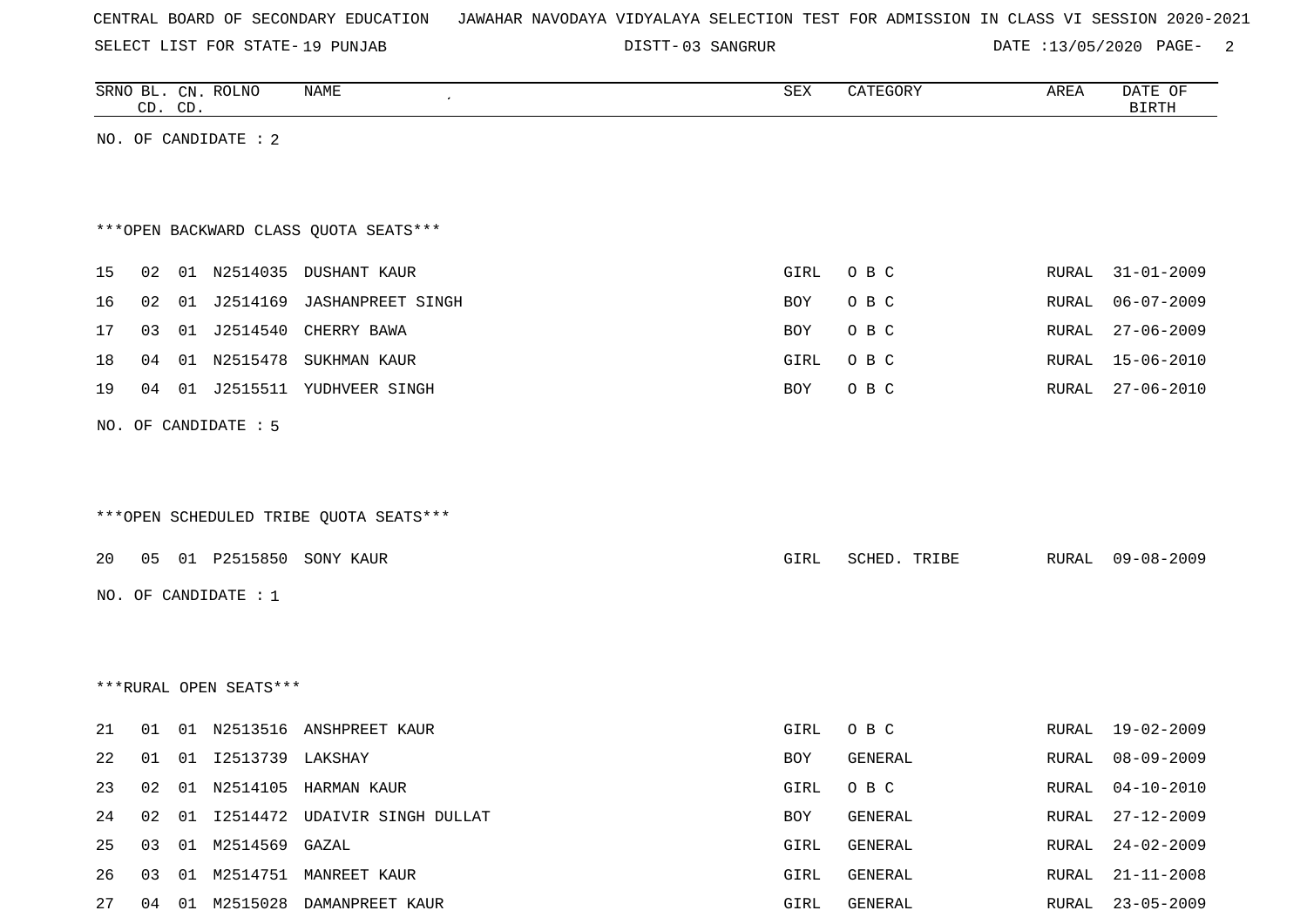SELECT LIST FOR STATE- DISTT- 19 PUNJAB

03 SANGRUR DATE :13/05/2020 PAGE- 3

|    |    | CD. CD. | SRNO BL. CN. ROLNO     | <b>NAME</b>              | <b>SEX</b> | CATEGORY       | AREA  | DATE OF<br><b>BIRTH</b> |
|----|----|---------|------------------------|--------------------------|------------|----------------|-------|-------------------------|
|    |    |         | ***RURAL OPEN SEATS*** |                          |            |                |       |                         |
| 28 | 04 | 01      |                        | N2515100 HARMANDEEP      | GIRL       | O B C          | RURAL | $07 - 01 - 2010$        |
| 29 | 04 | 01      |                        | M2515124 HARSHDEEP KAUR  | GIRL       | <b>GENERAL</b> | RURAL | $28 - 10 - 2007$        |
| 30 | 04 | 01      |                        | M2515404 RAMANPREET KAUR | GIRL       | <b>GENERAL</b> | RURAL | 15-09-2009              |
| 31 | 04 | 01      | I2515472               | SOURAV BANSAL            | <b>BOY</b> | GENERAL        | RURAL | $28 - 03 - 2008$        |
| 32 | 05 | 01      | K2515559               | BALKAR SINGH             | BOY        | SCHED. CASTE   | RURAL | $08 - 07 - 2009$        |
| 33 | 05 | 01      | 02515789               | PRIYANKA KUMARI          | GIRL       | SCHED. CASTE   | RURAL | $07 - 03 - 2009$        |
| 34 | 06 | 01      | I2515991               | <b>JASHANDEEP SINGH</b>  | BOY        | <b>GENERAL</b> | RURAL | $06 - 04 - 2010$        |
| 35 | 06 | 01      | K2516006               | <b>JASVIR SINGH</b>      | <b>BOY</b> | SCHED. CASTE   | RURAL | $24 - 05 - 2009$        |
| 36 | 07 | 02      | M2516604               | MITALI                   | GIRL       | <b>GENERAL</b> | RURAL | $13 - 01 - 2009$        |
| 37 | 08 | 01      | 02516882               | AMANDEEP KAUR            | GIRL       | SCHED. CASTE   | RURAL | $21 - 03 - 2010$        |
| 38 | 08 | 01      | I2517009               | <b>GURSIMRAN SINGH</b>   | BOY        | <b>GENERAL</b> | RURAL | $16 - 09 - 2009$        |
| 39 | 08 | 02      | M2517258               | NAVKARAN KAUR            | GIRL       | <b>GENERAL</b> | RURAL | $25 - 07 - 2009$        |
| 40 | 09 | 02      | M2518043               | SUMANPREET               | GIRL       | <b>GENERAL</b> | RURAL | $22 - 07 - 2008$        |
| 41 | 09 | 02      | M2518052               | TARANPREET KAUR          | GIRL       | <b>GENERAL</b> | RURAL | $20 - 01 - 2009$        |
| 42 | 10 | 01      | 02518151               | EKAMNOOR KAUR            | GIRL       | SCHED. CASTE   | RURAL | $08 - 06 - 2010$        |
| 43 | 10 | 01      |                        | K2518376 NAVJOT SINGH    | <b>BOY</b> | SCHED. CASTE   | RURAL | $18 - 08 - 2010$        |
|    |    |         |                        |                          |            |                |       |                         |

NO. OF CANDIDATE : 23

\*\*\*RURAL SCHEDULED CASTE QUOTA SEATS\*\*\*

|    |    |  | 44 03 01 02514489 AMANDEEP KAUR  | GIRL       | SCHED. CASTE |  | RURAL 29-07-2010 |
|----|----|--|----------------------------------|------------|--------------|--|------------------|
|    |    |  | 45 03 01 K2514513 ARJEET SINGH   | BOY        | SCHED. CASTE |  | RURAL 13-07-2009 |
|    |    |  | 46 03 01 K2514665 JASPREET SINGH | <b>BOY</b> | SCHED. CASTE |  | RURAL 29-05-2010 |
|    |    |  | 47 04 01 K2515084 GURVEER SINGH  | <b>BOY</b> | SCHED. CASTE |  | RURAL 15-09-2009 |
| 48 | 04 |  | 01 K2515127 HARSHPREET SINGH     | BOY        | SCHED. CASTE |  | RURAL 18-11-2008 |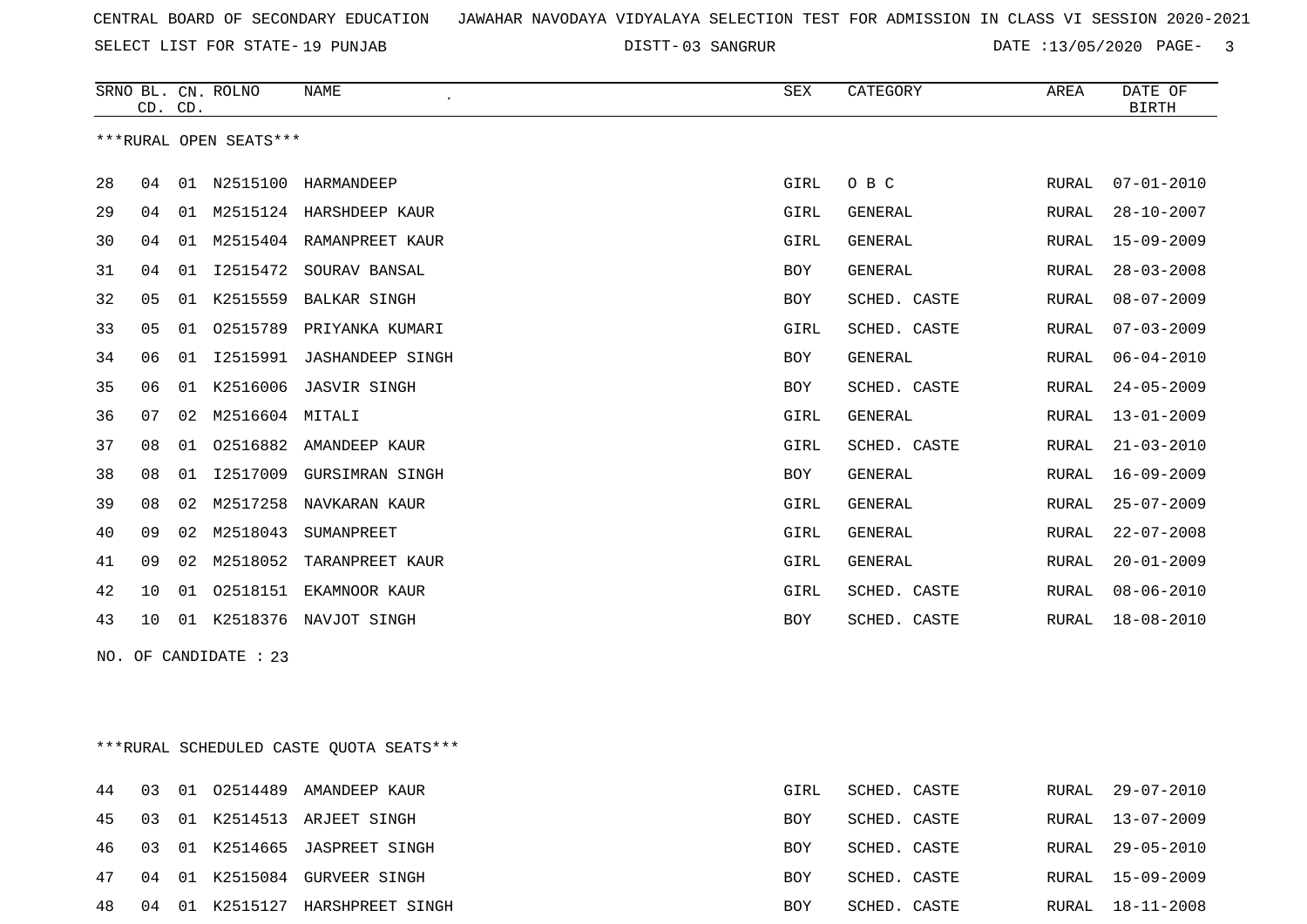SELECT LIST FOR STATE- DISTT- 19 PUNJAB

DISTT-03 SANGRUR 2008 2010 DATE :13/05/2020 PAGE- 4

|    | CD. CD. |    | SRNO BL. CN. ROLNO    | NAME                                    | SEX  | CATEGORY     | AREA  | DATE OF<br><b>BIRTH</b> |
|----|---------|----|-----------------------|-----------------------------------------|------|--------------|-------|-------------------------|
|    |         |    |                       | ***RURAL SCHEDULED CASTE QUOTA SEATS*** |      |              |       |                         |
| 49 | 04      |    |                       | 01 02515255 KHUSHPREET KAUR             | GIRL | SCHED. CASTE | RURAL | $17 - 06 - 2009$        |
| 50 | 04      |    |                       | 01 K2515295 MANIDER SINGH               | BOY  | SCHED. CASTE | RURAL | $30 - 11 - 2009$        |
| 51 | 04      |    |                       | 01 K2515415 RAVI SINGH                  | BOY  | SCHED. CASTE | RURAL | $03 - 07 - 2009$        |
| 52 | 04      |    | 01 K2515475           | SUJAL                                   | BOY  | SCHED. CASTE | RURAL | $11 - 12 - 2008$        |
| 53 | 05      | 01 |                       | 02515774 PARVEEN KAUR                   | GIRL | SCHED. CASTE | RURAL | $19 - 03 - 2010$        |
| 54 | 05      | 01 | 02515783              | PRABHJOT KAUR                           | GIRL | SCHED. CASTE | RURAL | $31 - 10 - 2009$        |
| 55 | 05      |    |                       | 01 02515869 SUMANPREET KAUR             | GIRL | SCHED. CASTE | RURAL | $07 - 05 - 2009$        |
| 56 | 06      | 01 |                       | K2515974 HARMAN SINGH                   | BOY  | SCHED. CASTE | RURAL | $27 - 02 - 2010$        |
| 57 | 08      |    |                       | 01 02517010 GURVEER KAUR                | GIRL | SCHED. CASTE | RURAL | $26 - 10 - 2010$        |
| 58 | 08      |    |                       | 01 K2517066 HUSANPREET SINGH            | BOY  | SCHED. CASTE | RURAL | $10 - 03 - 2009$        |
| 59 | 08      |    |                       | 02 K2517405 SUKHJINDER SINGH            | BOY  | SCHED. CASTE | RURAL | $26 - 02 - 2009$        |
|    |         |    | NO. OF CANDIDATE : 16 |                                         |      |              |       |                         |
|    |         |    |                       | ***RURAL BACKWARD CLASS QUOTA SEATS***  |      |              |       |                         |
| 60 | 01      |    |                       | 01 N2513540 BANDNA RANI                 | GIRL | O B C        | RURAL | 15-12-2008              |
| 61 | 01      |    |                       | 01 J2513719 KHUSHPREET SINGH            | BOY  | O B C        | RURAL | $07 - 09 - 2010$        |
| 62 | 03      | 01 |                       | N2514591 GURSIMRAN KAUR                 | GIRL | O B C        | RURAL | $07 - 03 - 2010$        |
| 63 | 03      | 01 |                       | J2514593 GURTARANVEER SINGH             | BOY  | O B C        | RURAL | $02 - 07 - 2009$        |
| 64 | 03      |    |                       | 01 J2514604 HARJOT SINGH                | BOY  | O B C        | RURAL | $10 - 10 - 2009$        |
| 65 | 04      |    |                       | 01 J2515453 SHUBHDEEP SINGH             | BOY  | O B C        | RURAL | $13 - 05 - 2009$        |
| 66 | 05      |    |                       | 01 J2515571 DEEP BAWA                   | BOY  | O B C        | RURAL | $06 - 07 - 2010$        |
| 67 | 05      |    |                       | 01 J2515597 HARASHDEEP SINGH            | BOY  | O B C        | RURAL | $03 - 12 - 2010$        |
| 68 |         |    |                       | 05 01 N2515677 KOMALPREET KAUR          | GIRL | O B C        |       | RURAL 15-11-2008        |
| 69 |         |    |                       | 05 01 N2515781 PRABHJOT KAUR            | GIRL | O B C        |       | RURAL 15-09-2009        |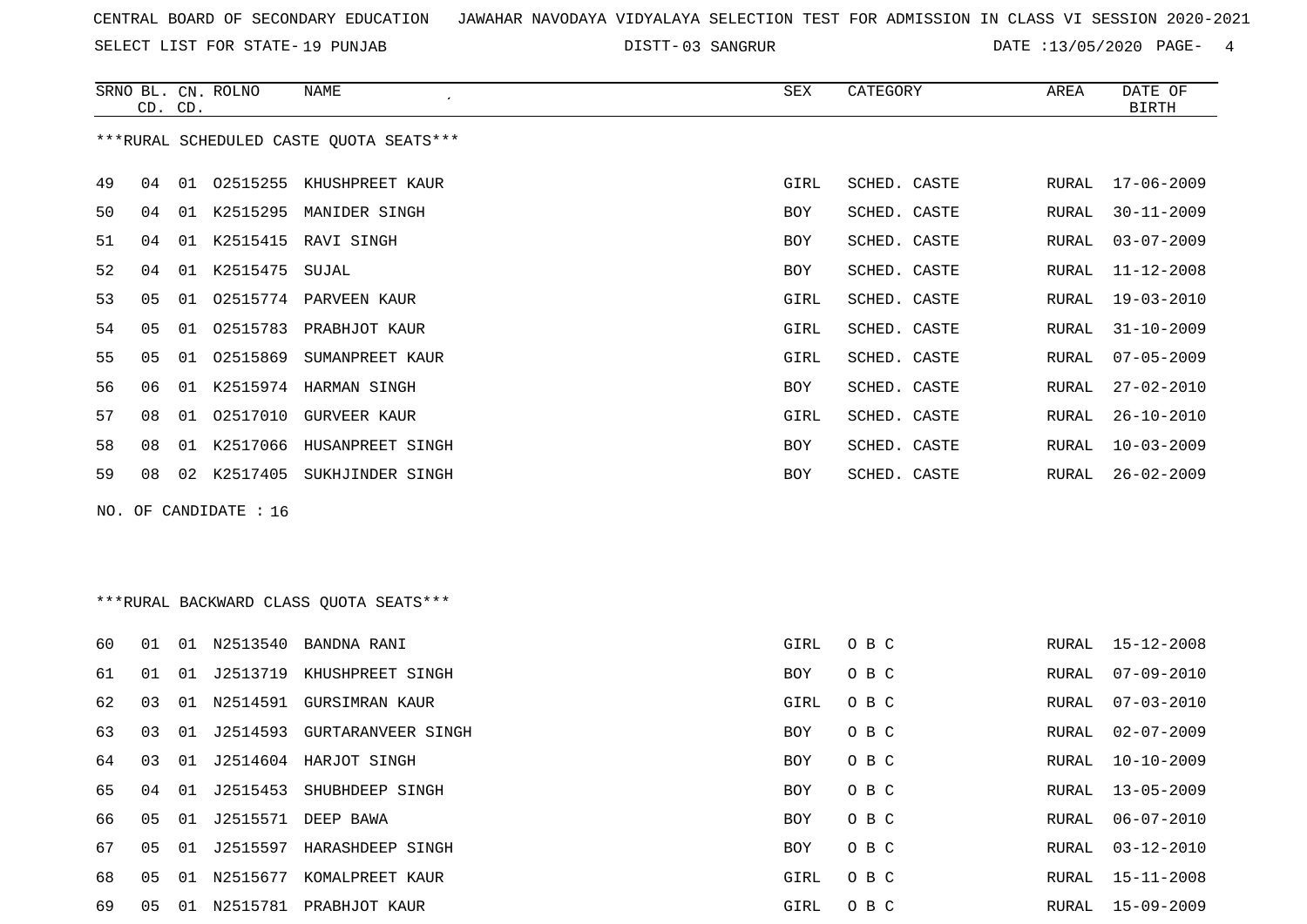SELECT LIST FOR STATE- DISTT- 19 PUNJAB

03 SANGRUR DATE :13/05/2020 PAGE- 5

|                                        | CD. CD. |    | SRNO BL. CN. ROLNO | NAME              | SEX        | CATEGORY | AREA  | DATE OF<br>BIRTH |  |
|----------------------------------------|---------|----|--------------------|-------------------|------------|----------|-------|------------------|--|
| ***RURAL BACKWARD CLASS OUOTA SEATS*** |         |    |                    |                   |            |          |       |                  |  |
| 70                                     | 07      | 02 | J2516638           | PARMEET SINGH     | BOY.       | O B C    | RURAL | $26 - 10 - 2008$ |  |
| 71                                     | 07      | 02 | N2516730           | SAHILPREET KAUR   | GIRL       | O B C    | RURAL | $08 - 04 - 2009$ |  |
| 72                                     | 08      | 01 | N2516934           | ASHMA             | GIRL       | O B C    | RURAL | 28-02-2010       |  |
| 73                                     | 08      | 02 | J2517241           | MUHAMMAD MEHTAB   | <b>BOY</b> | O B C    | RURAL | $20 - 01 - 2009$ |  |
| 74                                     | 09      | 01 | J2517557           | DIVIANSH BAWA     | <b>BOY</b> | O B C    | RURAL | $17 - 06 - 2009$ |  |
| 75                                     | 09      | 02 | J2517992           | SHOAIB MANNAT ALI | BOY        | O B C    | RURAL | $29 - 06 - 2009$ |  |
|                                        |         |    |                    |                   |            |          |       |                  |  |

NO. OF CANDIDATE : 16

## \*\*\*RURAL SCHEDULED TRIBE QUOTA SEATS\*\*\*

|  |  | 76 04 01 02515187 JASPREET KAUR         | GIRL | SCHED. CASTE |  | RURAL 16-03-2010 |
|--|--|-----------------------------------------|------|--------------|--|------------------|
|  |  | 77 05 01 K2515871 SURINDER SINGH        | BOY  | SCHED. CASTE |  | RURAL 15-02-2010 |
|  |  | 78 06 01 02516089 RAJDEEP KAUR          | GIRL | SCHED. CASTE |  | RURAL 02-06-2009 |
|  |  | 79 08 02 02517311 RAMANDEEP KAUR        | GIRL | SCHED. CASTE |  | RURAL 02-06-2008 |
|  |  | 80   10   01   02518085   AMANDEEP KAUR | GIRL | SCHED. CASTE |  | RURAL 13-11-2009 |
|  |  |                                         |      |              |  |                  |

NO. OF CANDIDATE : 5

TOTAL SELECTED CANDIDATE : 80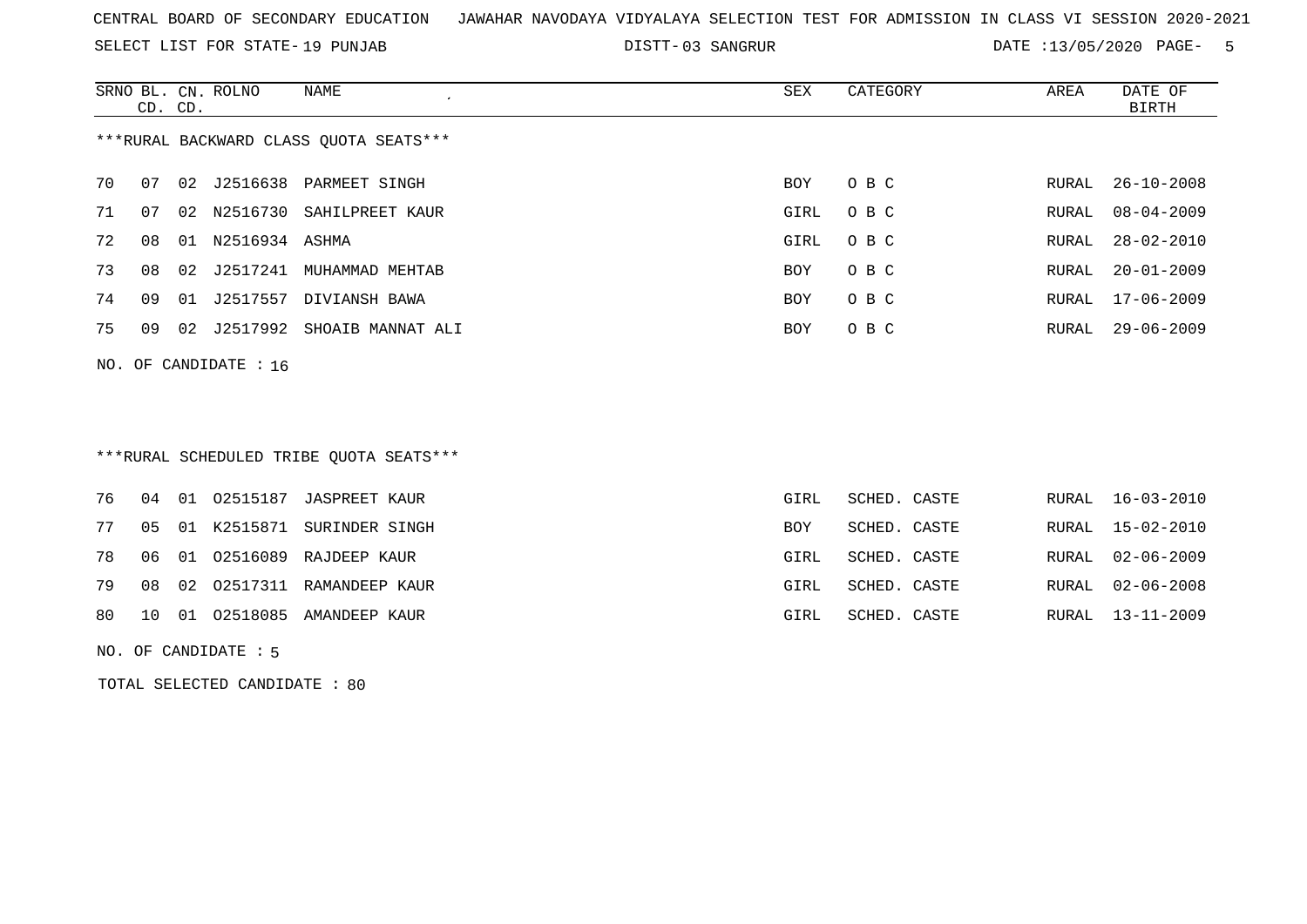SELECT LIST FOR STATE- DISTT- 19 PUNJAB

DISTT-04 SBS NAGAR DATE :13/05/2020 PAGE- 1

|    |    | CD. CD. | SRNO BL. CN. ROLNO   | <b>NAME</b>                            | <b>SEX</b> | CATEGORY     | AREA  | DATE OF<br><b>BIRTH</b> |
|----|----|---------|----------------------|----------------------------------------|------------|--------------|-------|-------------------------|
|    |    |         | ***OPEN UR SEATS***  |                                        |            |              |       |                         |
| 1  | 02 |         |                      |                                        | BOY        | O B C        | RURAL | $11 - 11 - 2008$        |
| 2  | 02 |         | 01 N2519300          | SANIA                                  | GIRL       | O B C        | RURAL | $07 - 11 - 2008$        |
| 3  | 02 | 01      | J2519309             | SARABJEET KUMAR SINGH                  | BOY        | O B C        | RURAL | $26 - 11 - 2009$        |
| 4  | 02 |         | 01 02519317          | SHAILA                                 | GIRL       | SCHED. CASTE | RURAL | $10 - 06 - 2010$        |
| 5  | 03 |         | 01 A2519422          | ANUPAM KUMAR SHUKLA                    | BOY        | GENERAL      | URBAN | $25 - 11 - 2009$        |
|    |    |         | NO. OF CANDIDATE : 5 |                                        |            |              |       |                         |
|    |    |         |                      | ***OPEN SCHEDULED CASTE QUOTA SEATS*** |            |              |       |                         |
| 6  | 02 |         |                      | 01 K2519115 MANVIR SINGH               | <b>BOY</b> | SCHED. CASTE | RURAL | $10 - 09 - 2009$        |
| 7  | 03 | 01      | K2519500             | JAIDEEP                                | <b>BOY</b> | SCHED. CASTE | RURAL | $26 - 03 - 2009$        |
| 8  | 04 | 01      | C2519711 ARJUN       |                                        | BOY        | SCHED. CASTE | URBAN | $05 - 10 - 2009$        |
| 9  | 04 |         |                      | 01 02519734 BHAVJOT KAUR               | GIRL       | SCHED. CASTE | RURAL | $14 - 01 - 2010$        |
| 10 | 04 | 01      | K2519906             | MOHIT                                  | <b>BOY</b> | SCHED. CASTE | RURAL | $01 - 12 - 2009$        |
| 11 | 04 | 01      | G2520030             | SHIKSHA                                | GIRL       | SCHED. CASTE | URBAN | $06 - 02 - 2009$        |
| 12 | 05 |         | 01 02520348          | POONAM AHIRWAL                         | GIRL       | SCHED. CASTE | RURAL | $25 - 08 - 2010$        |
| 13 | 06 | 01      | 02520523             | <b>GURLEEN KAUR</b>                    | GIRL       | SCHED. CASTE | RURAL | $02 - 01 - 2010$        |
| 14 | 06 | 01      | K2520685             | SAMEER                                 | <b>BOY</b> | SCHED. CASTE | RURAL | $05 - 06 - 2010$        |

NO. OF CANDIDATE : 9

\*\*\*OPEN BACKWARD CLASS QUOTA SEATS\*\*\*

|  | 15  02  01  N2518873    | BHUMIKA | GIRL | $\cap$ $\Box$ $\cap$ | RURAL 02-08-2008 |
|--|-------------------------|---------|------|----------------------|------------------|
|  | 16 02 01 J2518964 HARSH |         | BOY  | $\cap$ $\Box$ $\cap$ | RURAL 11-11-2008 |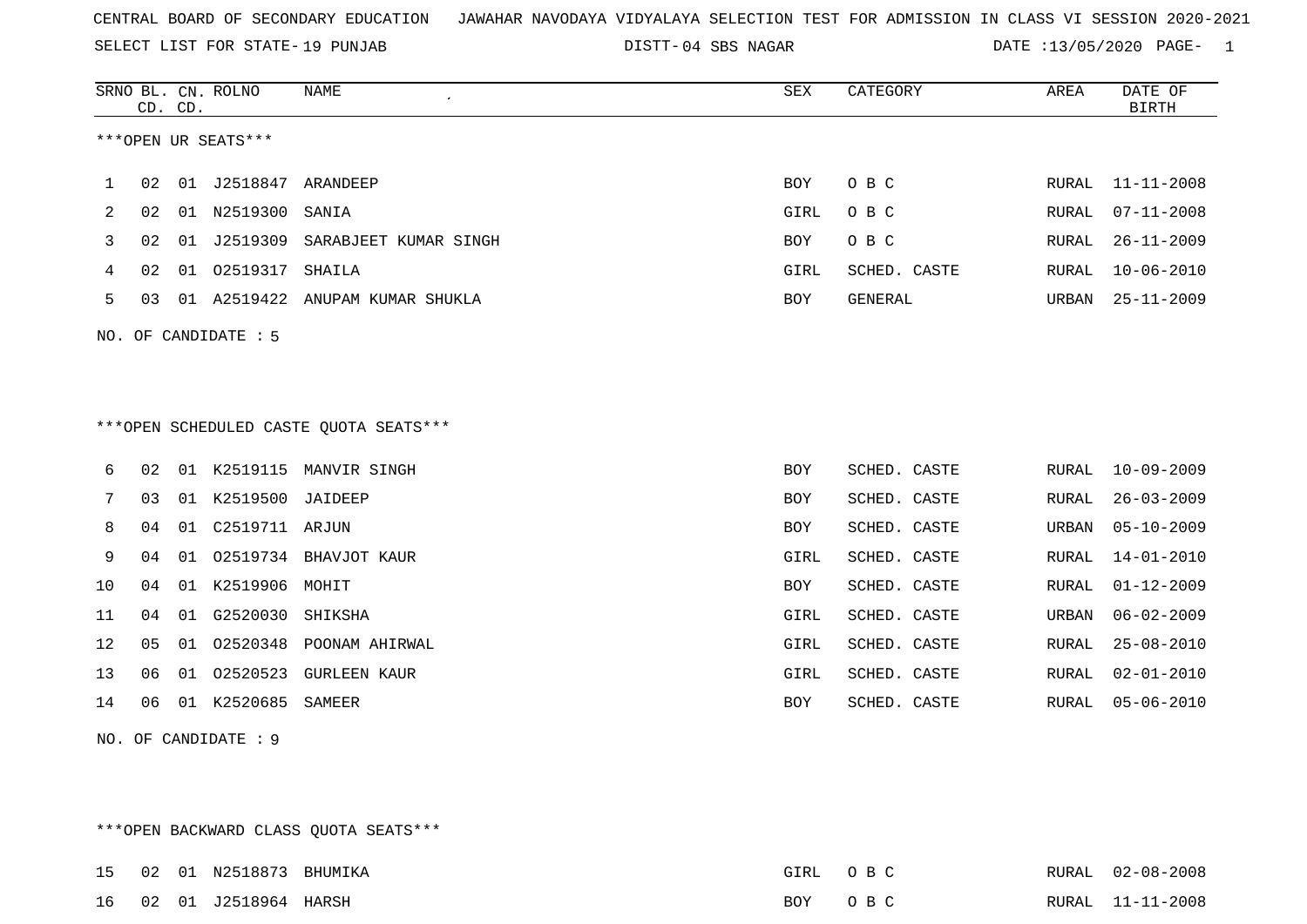SELECT LIST FOR STATE- DISTT- 19 PUNJAB

04 SBS NAGAR DATE :13/05/2020 PAGE- 2

|    | CD. CD. |    | SRNO BL. CN. ROLNO      | NAME                                    | SEX  | CATEGORY     | AREA         | DATE OF<br><b>BIRTH</b> |
|----|---------|----|-------------------------|-----------------------------------------|------|--------------|--------------|-------------------------|
|    |         |    |                         | *** OPEN BACKWARD CLASS QUOTA SEATS***  |      |              |              |                         |
| 17 | 02      |    |                         | 01 N2519231 RAJVEER KAUR                | GIRL | O B C        | RURAL        | $30 - 06 - 2010$        |
| 18 | 02      |    |                         | 01 J2519390 VARUN HAKLA                 | BOY  | O B C        | RURAL        | $18 - 07 - 2009$        |
| 19 | 05      |    |                         | 01 J2520275 KRISHAN KUMAR               | BOY  | O B C        | RURAL        | 13-12-2008              |
|    |         |    | NO. OF CANDIDATE : 5    |                                         |      |              |              |                         |
|    |         |    |                         | *** OPEN SCHEDULED TRIBE QUOTA SEATS*** |      |              |              |                         |
| 20 |         |    | 01 01 K2518590 GURPREET |                                         | BOY  | SCHED. CASTE |              | RURAL 18-11-2009        |
|    |         |    | NO. OF CANDIDATE : $1$  |                                         |      |              |              |                         |
|    |         |    |                         |                                         |      |              |              |                         |
|    |         |    |                         |                                         |      |              |              |                         |
|    |         |    | ***RURAL OPEN SEATS***  |                                         |      |              |              |                         |
| 21 | 01      |    | 01 02518672 MANISHA     |                                         | GIRL | SCHED. CASTE | RURAL        | $01 - 03 - 2009$        |
| 22 | 02      |    |                         | 01 M2519127 MUSKAN KUMARI               | GIRL | GENERAL      | RURAL        | $22 - 09 - 2008$        |
| 23 | 02      | 01 | I2519129                | NAITIK TIWARI                           | BOY  | GENERAL      | RURAL        | $10 - 05 - 2009$        |
| 24 | 02      | 01 | M2519385                | VANDANA                                 | GIRL | GENERAL      | RURAL        | $14 - 09 - 2009$        |
| 25 | 03      |    |                         | 01 K2519455 FEROJ BHUTTA                | BOY  | SCHED. CASTE | RURAL        | 18-10-2007              |
| 26 | 03      | 01 | N2519501                | JAISMEEN                                | GIRL | O B C        | RURAL        | $11 - 02 - 2009$        |
| 27 | 03      |    |                         | 01 K2519562 MANPREET KUMAR              | BOY  | SCHED. CASTE | RURAL        | 27-12-2007              |
| 28 | 03      |    |                         | 01 02519575 NAVDEEP KAUR                | GIRL | SCHED. CASTE | <b>RURAL</b> | $22 - 10 - 2010$        |
| 29 | 04      |    |                         |                                         | BOY  | GENERAL      | <b>RURAL</b> | $08 - 05 - 2009$        |
| 30 | 04      |    | 01 M2519850 KAJAL       |                                         | GIRL | GENERAL      | RURAL        | $01 - 01 - 2011$        |
| 31 | 04      | 01 |                         | K2519973 RAHUL VIRDI                    | BOY  | SCHED. CASTE | <b>RURAL</b> | $10 - 02 - 2010$        |
| 32 | 05      |    | 01 J2520152 DARVESH     |                                         | BOY  | O B C        | RURAL        | $05 - 08 - 2009$        |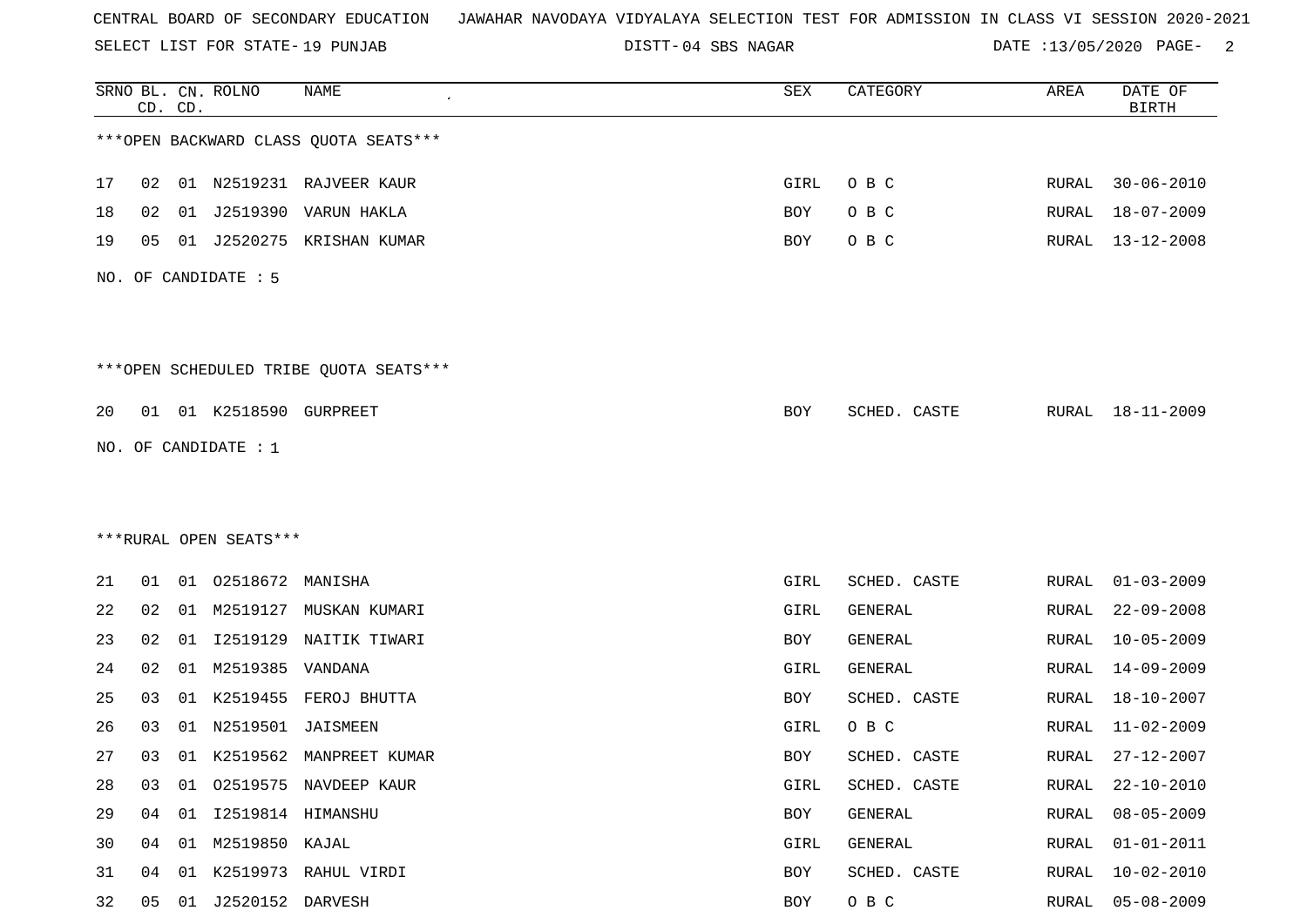SELECT LIST FOR STATE- DISTT- 19 PUNJAB

DISTT-04 SBS NAGAR **DATE** :13/05/2020 PAGE- 3

|    | CD. CD. |    | SRNO BL. CN. ROLNO     | NAME                                    | SEX  | CATEGORY     | AREA  | DATE OF<br><b>BIRTH</b> |
|----|---------|----|------------------------|-----------------------------------------|------|--------------|-------|-------------------------|
|    |         |    | ***RURAL OPEN SEATS*** |                                         |      |              |       |                         |
| 33 | 05      |    |                        | 01 I2520364 RAHUL CHAUDHARY             | BOY  | GENERAL      | RURAL | $24 - 02 - 2010$        |
| 34 | 06      |    |                        | 01 K2520479 ARSHDEEP SINGH              | BOY  | SCHED. CASTE | RURAL | $27 - 03 - 2011$        |
|    |         |    | NO. OF CANDIDATE : 14  |                                         |      |              |       |                         |
|    |         |    |                        |                                         |      |              |       |                         |
|    |         |    |                        |                                         |      |              |       |                         |
|    |         |    |                        | ***RURAL SCHEDULED CASTE QUOTA SEATS*** |      |              |       |                         |
| 35 | 01      | 01 | 02518580               | EKTA                                    | GIRL | SCHED. CASTE | RURAL | $31 - 10 - 2010$        |
| 36 | 01      | 01 |                        | 02518601 HARMANDEEP KAUR                | GIRL | SCHED. CASTE | RURAL | $11 - 09 - 2009$        |
| 37 | 02      | 01 |                        | 02518822 AMANPREET                      | GIRL | SCHED. CASTE | RURAL | $29 - 11 - 2009$        |
| 38 | 02      | 01 | K2518848               | ARMAAN CHEEHAR                          | BOY  | SCHED. CASTE | RURAL | $23 - 07 - 2010$        |
| 39 | 02      | 01 |                        | 02518981 ISHA KUMARI                    | GIRL | SCHED. CASTE | RURAL | $02 - 12 - 2008$        |
| 40 | 02      | 01 | 02519196               | PRABHLEEN CHOPRA                        | GIRL | SCHED. CASTE | RURAL | $09 - 12 - 2009$        |
| 41 | 02      | 01 | 02519382               | TARANPREET                              | GIRL | SCHED. CASTE | RURAL | $08 - 08 - 2008$        |
| 42 | 03      | 01 | 02519439               | BIPASHA BASRA                           | GIRL | SCHED. CASTE | RURAL | $08 - 12 - 2009$        |
| 43 | 03      | 01 | K2519508               | <b>JASHANPREET BAINS</b>                | BOY  | SCHED. CASTE | RURAL | $07 - 02 - 2009$        |
| 44 | 03      | 01 | 02519556               | MANPREET                                | GIRL | SCHED. CASTE | RURAL | $01 - 02 - 2011$        |
| 45 | 03      | 01 | 02519571               | NANCY BANGER                            | GIRL | SCHED. CASTE | RURAL | $15 - 02 - 2009$        |
| 46 | 03      | 01 | O2519597 PRABHJOT      |                                         | GIRL | SCHED. CASTE | RURAL | $27 - 09 - 2010$        |
| 47 | 04      | 01 | K2519737               | CHANDAN                                 | BOY  | SCHED. CASTE | RURAL | $26 - 08 - 2010$        |
| 48 | 04      |    |                        | 01 K2519789 GURSHAN MAMMAN              | BOY  | SCHED. CASTE | RURAL | $24 - 08 - 2010$        |
| 49 | 04      |    | 01 K2519876 LOVEDEEP   |                                         | BOY  | SCHED. CASTE | RURAL | $07 - 10 - 2009$        |
| 50 | 05      |    | 01 K2520310 MOHIT      |                                         | BOY  | SCHED. CASTE | RURAL | 19-04-2010              |
| 51 | 05      |    |                        | 01 02520361 PUNEET KAUR                 | GIRL | SCHED. CASTE | RURAL | 14-12-2009              |
| 52 | 05      |    | 01 K2520390 SAHIL      |                                         | BOY  | SCHED. CASTE | RURAL | $31 - 10 - 2008$        |
| 53 | 05      |    |                        | 01 K2520395 SANDEEP PUAAR               | BOY  | SCHED. CASTE | RURAL | $30 - 10 - 2009$        |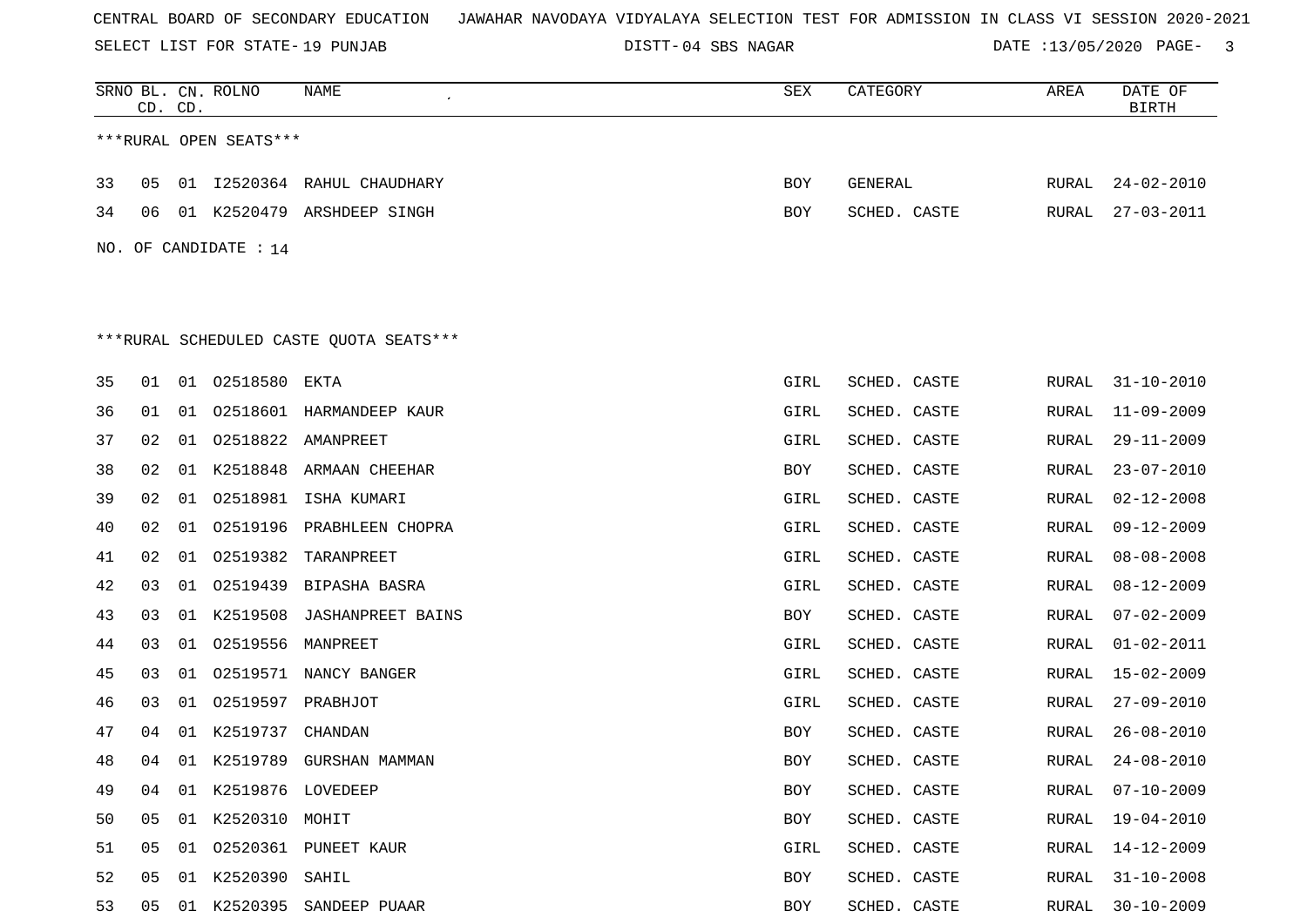SELECT LIST FOR STATE- DISTT- 19 PUNJAB

DISTT-04 SBS NAGAR DATE :13/05/2020 PAGE- 4

|                                         | CD. CD. |     | SRNO BL. CN. ROLNO | NAME                     | SEX        | CATEGORY     | AREA  | DATE OF<br>BIRTH |  |  |
|-----------------------------------------|---------|-----|--------------------|--------------------------|------------|--------------|-------|------------------|--|--|
| ***RURAL SCHEDULED CASTE OUOTA SEATS*** |         |     |                    |                          |            |              |       |                  |  |  |
| 54                                      | 06      |     |                    | 01  02520458  AARTI SONI | GIRL       | SCHED. CASTE | RURAL | $22 - 05 - 2009$ |  |  |
| 55                                      | 06      | 01  | K2520543           | HARSHDEEP KUMAR          | <b>BOY</b> | SCHED. CASTE | RURAL | $21 - 07 - 2009$ |  |  |
| 56                                      | 06      |     |                    | 01 K2520592 KULRAJ RAJU  | <b>BOY</b> | SCHED. CASTE | RURAL | $06 - 12 - 2010$ |  |  |
| 57                                      | 06.     |     | 01 K2520603        | MANAVJAI                 | <b>BOY</b> | SCHED. CASTE | RURAL | $07 - 05 - 2010$ |  |  |
| 58                                      | 06      |     |                    | 01 K2520662 RAMAN KUMAR  | <b>BOY</b> | SCHED. CASTE | RURAL | $01 - 01 - 2010$ |  |  |
| 59                                      | 06      | O 1 | K2520735           | VANSH BANGER             | <b>BOY</b> | SCHED. CASTE | RURAL | $28 - 08 - 2010$ |  |  |
|                                         |         |     |                    |                          |            |              |       |                  |  |  |

## \*\*\*RURAL BACKWARD CLASS QUOTA SEATS\*\*\*

NO. OF CANDIDATE : 25

| 60 | 02 | 01 |                  | N2518962 HARPREET KAUR   | GIRL       | O B C | RURAL | $31 - 10 - 2010$ |
|----|----|----|------------------|--------------------------|------------|-------|-------|------------------|
| 61 | 02 | 01 |                  | N2518970 HARSHPREET KAUR | GIRL       | O B C | RURAL | $25 - 03 - 2009$ |
| 62 | 02 | 01 |                  | J2519028 KABIR CHAUDHARY | <b>BOY</b> | O B C | RURAL | $26 - 10 - 2010$ |
| 63 | 02 | 01 | J2519037         | KARANJEET SINGH          | BOY        | O B C | RURAL | $18 - 07 - 2010$ |
| 64 | 02 | 01 | J2519070 KUNDAN  |                          | BOY        | O B C | RURAL | $10 - 05 - 2009$ |
| 65 | 02 | 01 | N2519264 RIYA    |                          | GIRL       | O B C | RURAL | $13 - 05 - 2010$ |
| 66 | 02 | 01 | J2519291         | SAMAT BHATIA             | BOY        | O B C | RURAL | $21 - 08 - 2009$ |
| 67 | 02 | 01 |                  | J2519389 VARUN CHAUDHARY | BOY        | O B C | RURAL | $22 - 06 - 2009$ |
| 68 | 04 | 01 | J2519879         | LOVEPREET                | BOY        | O B C | RURAL | $24 - 02 - 2010$ |
| 69 | 04 | 01 |                  | N2519959 PREETI KUMARI   | GIRL       | O B C | RURAL | 14-02-2009       |
| 70 | 04 | 01 | N2520085         | TARANPREET KAUR          | GIRL       | O B C | RURAL | $15 - 02 - 2009$ |
| 71 | 05 |    | 01 N2520253 JOTI |                          | GIRL       | O B C | RURAL | $09 - 04 - 2010$ |
| 72 | 05 | 01 | J2520319         | NAVDEEP SINGH            | BOY        | O B C | RURAL | $16 - 12 - 2009$ |
| 73 | 05 | 01 | N2520346 PAYAL   |                          | GIRL       | O B C | RURAL | $27 - 09 - 2008$ |
| 74 | 06 | 01 | N2520494 DEEPIKA |                          | GIRL       | O B C | RURAL | $28 - 01 - 2010$ |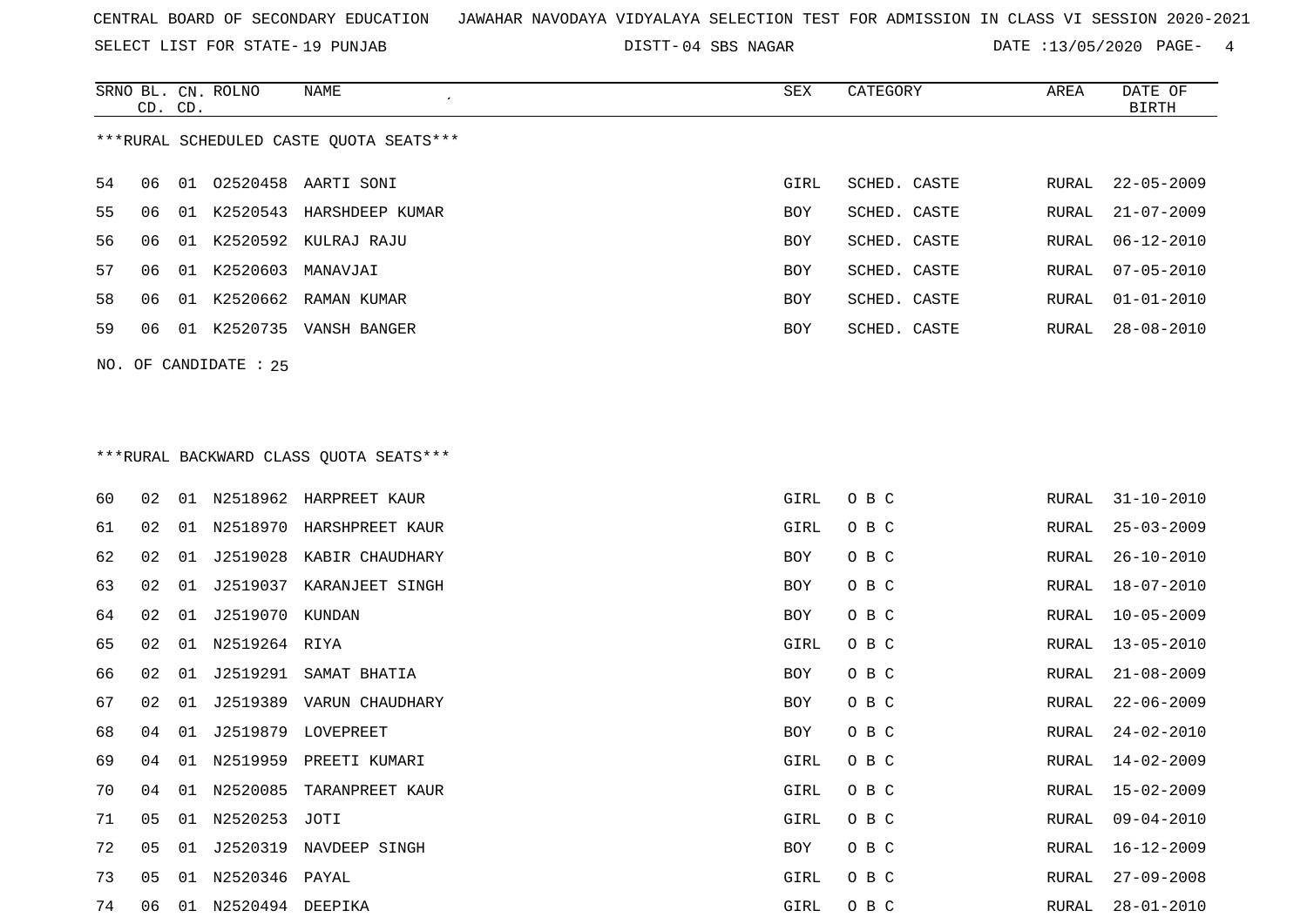SELECT LIST FOR STATE- DISTT- 19 PUNJAB

04 SBS NAGAR DATE :13/05/2020 PAGE- 5

|     | CD. CD.                                 |    | SRNO BL. CN. ROLNO | NAME<br>$\cdot$                         | SEX        | CATEGORY     | AREA  | DATE OF<br><b>BIRTH</b> |  |  |
|-----|-----------------------------------------|----|--------------------|-----------------------------------------|------------|--------------|-------|-------------------------|--|--|
|     | *** RURAL BACKWARD CLASS QUOTA SEATS*** |    |                    |                                         |            |              |       |                         |  |  |
| 75  | 06                                      |    | 01 N2520567        | JASMEEN KAUR                            | GIRL       | O B C        | RURAL | $09 - 04 - 2009$        |  |  |
| NO. | OF CANDIDATE : 16                       |    |                    |                                         |            |              |       |                         |  |  |
|     |                                         |    |                    |                                         |            |              |       |                         |  |  |
|     |                                         |    |                    | ***RURAL SCHEDULED TRIBE QUOTA SEATS*** |            |              |       |                         |  |  |
| 76  | 02                                      | 01 |                    | 02518984 JAANVI KALER                   | GIRL       | SCHED. CASTE | RURAL | $10 - 03 - 2010$        |  |  |
| 77  | 02                                      |    |                    | 01 02519034 KANCHAN KUMARI              | GIRL       | SCHED. CASTE | RURAL | $21 - 07 - 2009$        |  |  |
| 78  | 03                                      | 01 | 02519659           | SUNEHA                                  | GIRL       | SCHED. CASTE | RURAL | $08 - 03 - 2010$        |  |  |
| 79  | 05                                      |    |                    | 01 K2520368 RAJVEER SINGH               | <b>BOY</b> | SCHED. CASTE | RURAL | $12 - 07 - 2009$        |  |  |
| 80  | 06                                      | 01 | 02520561           | JASKARANDEEP                            | GIRL       | SCHED. CASTE | RURAL | $02 - 08 - 2010$        |  |  |
|     | NO. OF CANDIDATE : 5                    |    |                    |                                         |            |              |       |                         |  |  |

TOTAL SELECTED CANDIDATE : 80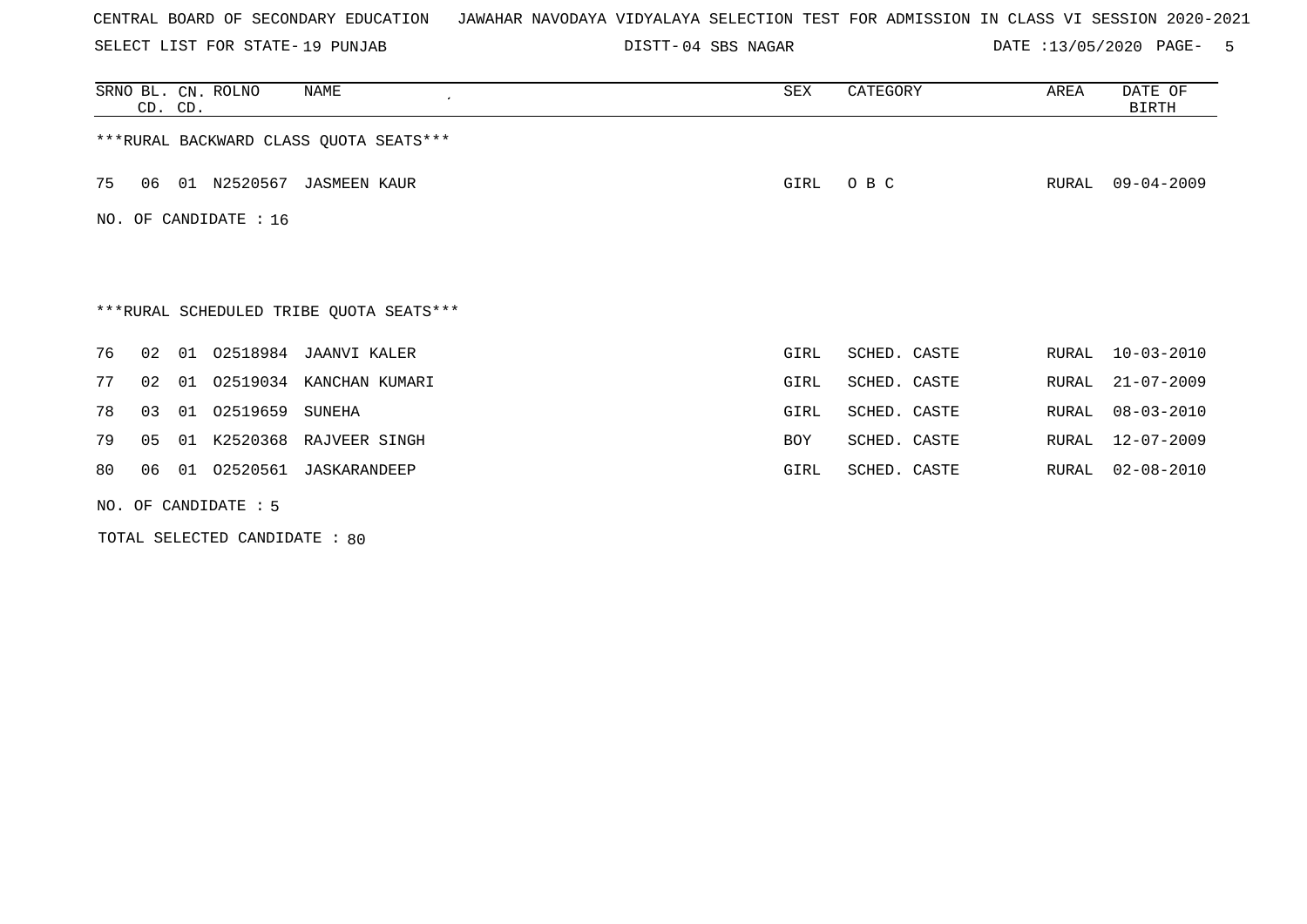SELECT LIST FOR STATE- DISTT- 19 PUNJAB

05 AMRITSAR-I DATE :13/05/2020 PAGE- 1

|    |                                        | CD. CD. | SRNO BL. CN. ROLNO     | NAME<br>$\epsilon$                     | ${\tt SEX}$ | CATEGORY     | AREA  | DATE OF<br><b>BIRTH</b> |  |
|----|----------------------------------------|---------|------------------------|----------------------------------------|-------------|--------------|-------|-------------------------|--|
|    |                                        |         | ***OPEN UR SEATS***    |                                        |             |              |       |                         |  |
| 1  | 01                                     |         | 02 E2521500            | JASWINDER KAUR                         | GIRL        | GENERAL      | URBAN | 19-12-2009              |  |
| 2  | 02                                     |         | 01 J2522893 ANSH       |                                        | BOY         | O B C        | RURAL | $15 - 11 - 2008$        |  |
| 3  | 02                                     |         |                        | 01 K2522914 ARSHDEEP SINGH             | BOY         | SCHED. CASTE | RURAL | $17 - 10 - 2007$        |  |
| 4  | 04                                     |         |                        | 01 02523882 HARMANPREET KAUR           | GIRL        | SCHED. CASTE | RURAL | $06 - 04 - 2009$        |  |
| 5  | 04                                     |         |                        | 01 M2523998 PARMJIT KAUR               | GIRL        | GENERAL      | RURAL | $20 - 07 - 2009$        |  |
| 6  | 04                                     |         |                        | 01 M2524002 PRABHJOT KAUR              | GIRL        | GENERAL      | RURAL | $01 - 10 - 2008$        |  |
| 7  |                                        |         |                        | 04 01 M2524003 PRABHJOT KAUR           | GIRL        | GENERAL      | RURAL | $01 - 08 - 2008$        |  |
|    |                                        |         | NO. OF CANDIDATE: 7    |                                        |             |              |       |                         |  |
|    |                                        |         |                        | ***OPEN SCHEDULED CASTE QUOTA SEATS*** |             |              |       |                         |  |
| 8  | 01                                     |         | 04 K2522554 SHIWAM     |                                        | <b>BOY</b>  | SCHED. CASTE | RURAL | $30 - 06 - 2009$        |  |
| 9  | 02                                     |         |                        | 01 K2522929 BALWINDER KAUR             | BOY         | SCHED. CASTE | RURAL | $21 - 03 - 2009$        |  |
| 10 | 02                                     |         |                        | 02 02523233 RAJBIR KAUR                | GIRL        | SCHED. CASTE | RURAL | $14 - 01 - 2010$        |  |
| 11 | 04                                     |         |                        | 01 02523936 KIRANDEEP KAUR             | GIRL        | SCHED. CASTE | RURAL | $17 - 09 - 2008$        |  |
| 12 | 04                                     |         |                        | 01 02523949 KULWINDER KAUR             | GIRL        | SCHED. CASTE | RURAL | $04 - 12 - 2009$        |  |
| 13 | 04                                     |         | 01  02523994  NISHA    |                                        | GIRL        | SCHED. CASTE | RURAL | $06 - 01 - 2008$        |  |
| 14 | 04                                     |         |                        | 01 02524040 SIMRANJIT KAUR             | GIRL        | SCHED. CASTE | RURAL | $17 - 11 - 2009$        |  |
|    |                                        |         | NO. OF CANDIDATE : $7$ |                                        |             |              |       |                         |  |
|    |                                        |         |                        |                                        |             |              |       |                         |  |
|    |                                        |         |                        |                                        |             |              |       |                         |  |
|    | *** OPEN BACKWARD CLASS QUOTA SEATS*** |         |                        |                                        |             |              |       |                         |  |

|  | 15 01 03 N2521968 NANCY |                                | GIRL OBC |  | RURAL 12-09-2009 |
|--|-------------------------|--------------------------------|----------|--|------------------|
|  |                         | 16 03 01 J2523681 RAJBIR SINGH | BOY OBC  |  | RURAL 11-07-2009 |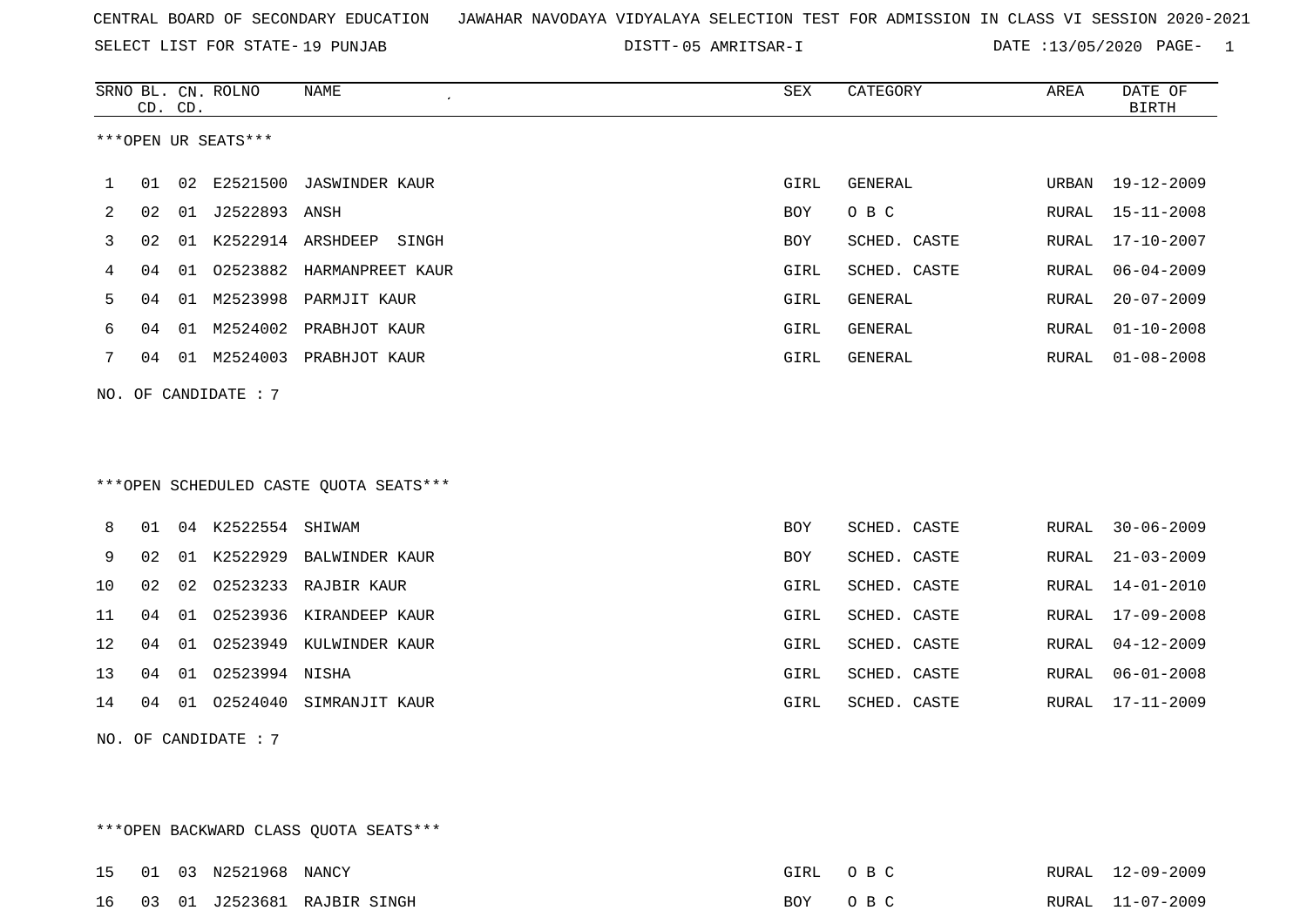SELECT LIST FOR STATE- DISTT- 19 PUNJAB

05 AMRITSAR-I DATE :13/05/2020 PAGE- 2

|    |    | CD. CD. | SRNO BL. CN. ROLNO     | NAME                                   | SEX        | CATEGORY     | AREA  | DATE OF<br><b>BIRTH</b> |
|----|----|---------|------------------------|----------------------------------------|------------|--------------|-------|-------------------------|
|    |    |         |                        | *** OPEN BACKWARD CLASS QUOTA SEATS*** |            |              |       |                         |
| 17 | 04 |         |                        | 01 J2523811 AKASHDEEP SINGH            | <b>BOY</b> | O B C        | RURAL | 19-09-2008              |
| 18 | 04 | 01      | N2523900               | JAGROOP KAUR                           | GIRL       | O B C        | RURAL | $11 - 10 - 2008$        |
| 19 | 04 |         | 01 J2524057            | SUKHMANPREET SINGH                     | BOY        | O B C        | RURAL | $20 - 02 - 2009$        |
|    |    |         | NO. OF CANDIDATE : 5   |                                        |            |              |       |                         |
|    |    |         |                        | ***OPEN SCHEDULED TRIBE QUOTA SEATS*** |            |              |       |                         |
| 20 |    |         |                        | 01 03 G2521553 KANWPREET KAUR          | GIRL       | SCHED. CASTE | URBAN | $21 - 02 - 2009$        |
|    |    |         | NO. OF CANDIDATE : 1   |                                        |            |              |       |                         |
|    |    |         |                        |                                        |            |              |       |                         |
|    |    |         |                        |                                        |            |              |       |                         |
|    |    |         | ***RURAL OPEN SEATS*** |                                        |            |              |       |                         |
| 21 | 01 |         |                        | 02 M2521154 GURARSPREET KAUR           | GIRL       | GENERAL      | RURAL | $23 - 08 - 2008$        |
| 22 | 01 | 04      |                        | M2522390 RUPINDER KAUR                 | GIRL       | GENERAL      | RURAL | $28 - 05 - 2008$        |
| 23 | 01 | 04      | I2522708               | SUKHPREET SINGH                        | BOY        | GENERAL      | RURAL | $17 - 10 - 2008$        |
| 24 | 01 | 04      | M2522753               | SUPANDEEP KAUR                         | GIRL       | GENERAL      | RURAL | $22 - 11 - 2008$        |
| 25 | 02 | 01      |                        | I2522894 ANTRASH SINGH                 | BOY        | GENERAL      | RURAL | $28 - 03 - 2010$        |
| 26 | 02 | 01      | M2523051               | JASNOOR KAUR                           | GIRL       | GENERAL      | RURAL | $15 - 05 - 2009$        |
| 27 | 02 | 01      |                        | 12523132 MANKARAN SINGH                | <b>BOY</b> | GENERAL      | RURAL | $21 - 01 - 2009$        |
| 28 | 02 | 02      |                        | M2523159 MEHAKPREET KAUR               | GIRL       | GENERAL      | RURAL | $21 - 07 - 2009$        |
| 29 | 03 |         |                        | 01 K2523482 GURPREET SINGH             | BOY        | SCHED. CASTE | RURAL | $11 - 06 - 2009$        |
| 30 | 03 |         |                        | 01 M2523584 KRISHNA KAUR               | GIRL       | GENERAL      | RURAL | 13-04-2009              |
| 31 | 03 | 01      |                        | I2523680 RAJBIR SINGH                  | BOY        | GENERAL      | RURAL | $11 - 04 - 2009$        |
| 32 | 03 |         |                        | 01 K2523742 SIKANDER KUMAR             | BOY        | SCHED. CASTE | RURAL | $04 - 02 - 2009$        |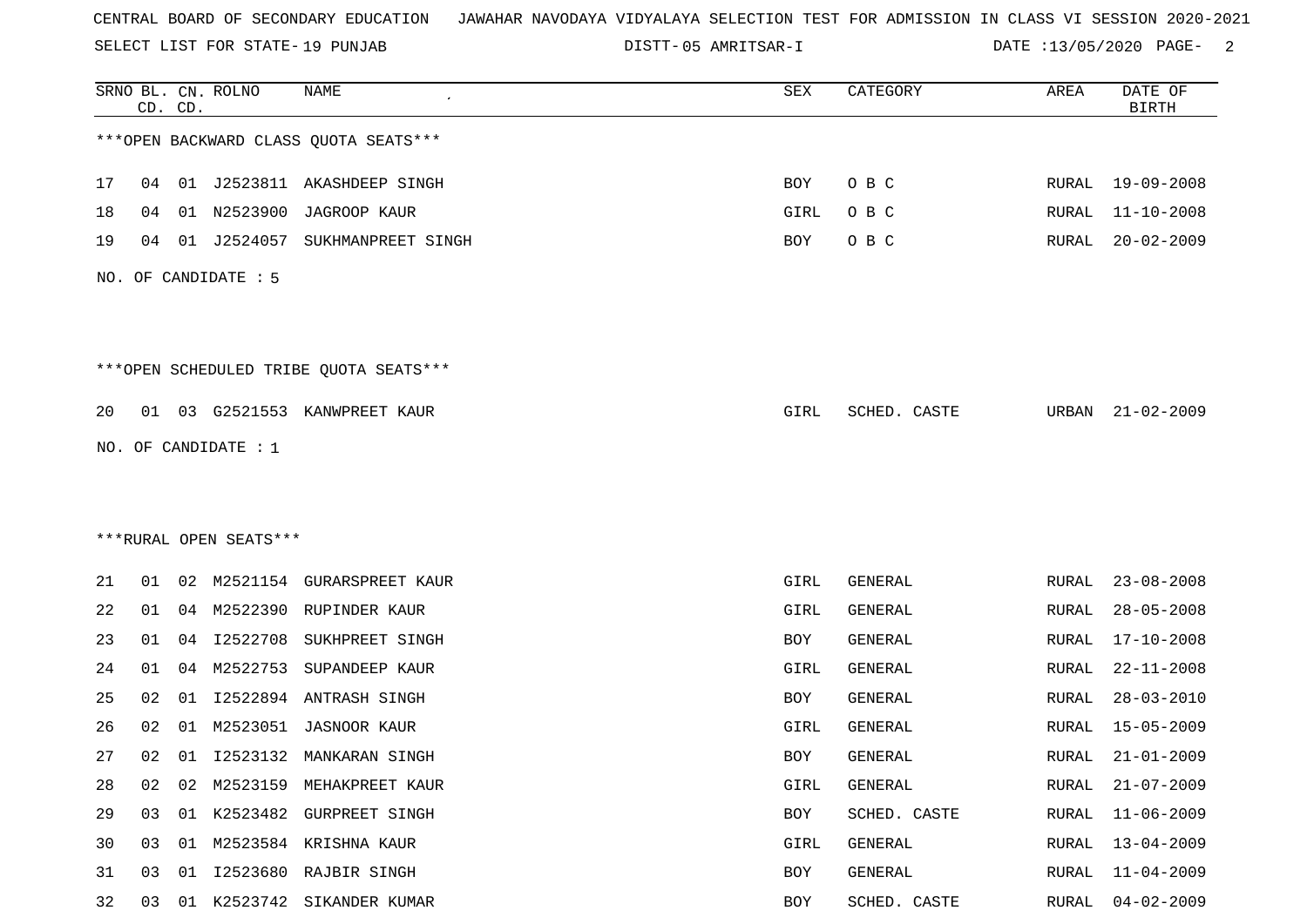SELECT LIST FOR STATE- DISTT- 19 PUNJAB

05 AMRITSAR-I DATE :13/05/2020 PAGE- 3

|    | CD. CD. |    | SRNO BL. CN. ROLNO     | NAME                                    | SEX         | CATEGORY       | AREA  | DATE OF<br><b>BIRTH</b> |
|----|---------|----|------------------------|-----------------------------------------|-------------|----------------|-------|-------------------------|
|    |         |    | ***RURAL OPEN SEATS*** |                                         |             |                |       |                         |
| 33 | 03      | 01 | M2523772               | SUKHPREET KAUR                          | <b>GIRL</b> | <b>GENERAL</b> | RURAL | $10 - 12 - 2008$        |
| 34 | 04      | 01 | I2523815               | AMARBIR SINGH                           | BOY         | <b>GENERAL</b> | RURAL | $29 - 11 - 2008$        |
| 35 | 04      | 01 | M2523917               | <b>JASMEET KAUR</b>                     | GIRL        | <b>GENERAL</b> | RURAL | $14 - 04 - 2008$        |
| 36 | 04      | 01 | M2523918               | <b>JASMEET KAUR</b>                     | GIRL        | <b>GENERAL</b> | RURAL | $01 - 09 - 2008$        |
| 37 | 04      |    |                        | 01 N2524014 RAMANJEET KAUR              | GIRL        | O B C          | RURAL | $21 - 01 - 2009$        |
|    |         |    | NO. OF CANDIDATE : 17  |                                         |             |                |       |                         |
|    |         |    |                        |                                         |             |                |       |                         |
|    |         |    |                        |                                         |             |                |       |                         |
|    |         |    |                        | ***RURAL SCHEDULED CASTE QUOTA SEATS*** |             |                |       |                         |
| 38 | 01      |    |                        | 01 K2521017 AVTAR SINGH                 | BOY         | SCHED. CASTE   | RURAL | $09 - 09 - 2009$        |
| 39 | 01      | 01 | K2521018               | BABALDEEP SINGH                         | BOY         | SCHED. CASTE   | RURAL | $02 - 08 - 2009$        |
| 40 | 01      | 02 | 02521225               | <b>GURPREET SINGH</b>                   | GIRL        | SCHED. CASTE   | RURAL | $11 - 10 - 2007$        |
| 41 | 01      | 02 | K2521254               | GURSHARANPREET SINGH                    | BOY         | SCHED. CASTE   | RURAL | $04 - 07 - 2009$        |
| 42 | 01      | 02 | 02521311               | HARMANPREET KAUR                        | GIRL        | SCHED. CASTE   | RURAL | $04 - 08 - 2009$        |
| 43 | 01      | 02 | K2521361 HIMANSHU      |                                         | BOY         | SCHED. CASTE   | RURAL | $19 - 06 - 2007$        |
| 44 | 01      | 02 | K2521441               | <b>JASHANDEEP SINGH</b>                 | BOY         | SCHED. CASTE   | RURAL | $12 - 07 - 2009$        |
| 45 | 01      | 03 | 02521892               | MEHAKDEEP KAUR                          | GIRL        | SCHED. CASTE   | RURAL | 16-01-2009              |
| 46 | 01      | 03 | 02521927               | MONIKA KUMARI                           | GIRL        | SCHED. CASTE   | RURAL | $07 - 01 - 2009$        |
| 47 | 01      | 03 | 02522167               | PRABHJOT KAUR                           | GIRL        | SCHED. CASTE   | RURAL | $14 - 03 - 2009$        |
| 48 | 01      | 04 |                        | 02522455 SANDEEP KAUR                   | GIRL        | SCHED. CASTE   | RURAL | $08 - 08 - 2009$        |
| 49 | 01      |    |                        | 04 02522620 SIMRANPREET KAUR            | GIRL        | SCHED. CASTE   | RURAL | $01 - 01 - 2008$        |
| 50 | 02      | 01 |                        | 02522872 AMANDEEP KAUR                  | GIRL        | SCHED. CASTE   | RURAL | $13 - 08 - 2009$        |
| 51 | 02      |    |                        | 01 02523058 JATINDER KAUR               | GIRL        | SCHED. CASTE   | RURAL | $16 - 01 - 2010$        |
| 52 | 02      |    |                        | 01 K2523059 JEEVANJOT SINGH             | BOY         | SCHED. CASTE   | RURAL | $16 - 11 - 2010$        |
| 53 |         |    |                        | 02 02 02523192 NIMRATPREET KAUR         | GIRL        | SCHED. CASTE   | RURAL | 18-02-2009              |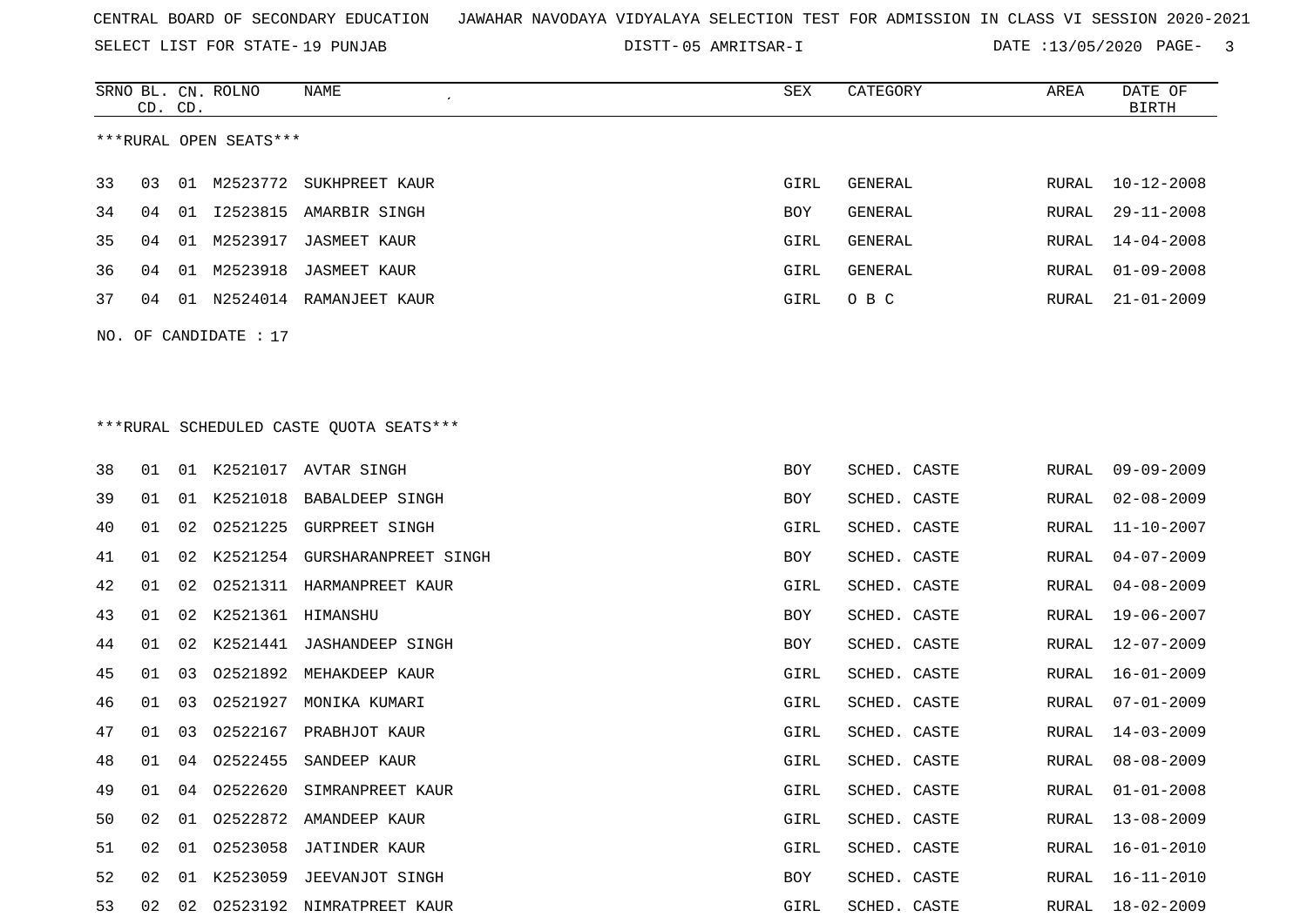SELECT LIST FOR STATE- DISTT- 19 PUNJAB

05 AMRITSAR-I DATE :13/05/2020 PAGE- 4

|                                         | CD. CD.                 |     | SRNO BL. CN. ROLNO | NAME               | SEX        | CATEGORY     | AREA  | DATE OF<br>BIRTH |  |
|-----------------------------------------|-------------------------|-----|--------------------|--------------------|------------|--------------|-------|------------------|--|
| ***RURAL SCHEDULED CASTE OUOTA SEATS*** |                         |     |                    |                    |            |              |       |                  |  |
| 54                                      | 02                      |     | 02 02523343        | SONAKSHI KAUR      | GIRL       | SCHED. CASTE | RURAL | $08 - 07 - 2010$ |  |
| 55                                      | 03                      | O 1 | K2523702           | ROSHAN KUMAR       | <b>BOY</b> | SCHED. CASTE | RURAL | $16 - 04 - 2008$ |  |
| 56                                      | 04                      | 01  | 02523849           | EKAMJOT KAUR       | GIRL       | SCHED. CASTE |       | RURAL 14-10-2009 |  |
| 57                                      | 04                      | 01  | 02523986           | NAVJOT KAUR        | GIRL       | SCHED. CASTE | RURAL | 06-05-2010       |  |
| 58                                      | 04                      | 01  | K2524017           | RAVINDERJEET SINGH | <b>BOY</b> | SCHED. CASTE | RURAL | $11 - 11 - 2009$ |  |
| 59                                      | 04                      | 01  | K2524065           | SURKHAB TEJA       | <b>BOY</b> | SCHED. CASTE | RURAL | $16 - 03 - 2009$ |  |
|                                         | $NO.$ OF CANDIDATE : 22 |     |                    |                    |            |              |       |                  |  |

## \*\*\*RURAL BACKWARD CLASS QUOTA SEATS\*\*\*

| 60 | 01 | 01 | N2520925 ANU |                          | GIRL | O B C | RURAL | $07 - 11 - 2008$ |
|----|----|----|--------------|--------------------------|------|-------|-------|------------------|
| 61 | 01 | 01 |              | J2520988 ARSHPREET SINGH | BOY  | O B C | RURAL | $11 - 10 - 2008$ |
| 62 | 01 | 02 | J2521160     | GURBHEJ SINGH            | BOY  | O B C | RURAL | $27 - 05 - 2009$ |
| 63 | 01 | 02 |              | N2521476 JASMEEN KAUR    | GIRL | O B C | RURAL | $11 - 01 - 2009$ |
| 64 | 01 | 03 | N2521643     | KIRANDEEP KAUR           | GIRL | O B C | RURAL | $08 - 06 - 2009$ |
| 65 | 01 | 03 | J2522169     | PRABHJOT SINGH           | BOY  | O B C | RURAL | $26 - 03 - 2010$ |
| 66 | 01 | 03 | J2522177     | PRABJOT SINGH            | BOY  | O B C | RURAL | $26 - 06 - 2009$ |
| 67 | 01 | 04 |              | N2522340 RAVNEET KAUR    | GIRL | O B C | RURAL | $11 - 12 - 2008$ |
| 68 | 02 | 01 |              | J2522934 BIKRAMJIT SINGH | BOY  | O B C | RURAL | $06 - 05 - 2009$ |
| 69 | 02 | 01 |              | N2522991 HARLEEN KAUR    | GIRL | O B C | RURAL | $28 - 10 - 2009$ |
| 70 | 02 | 01 |              | N2523003 HARPREET KAUR   | GIRL | O B C | RURAL | $25 - 05 - 2010$ |
| 71 | 03 | 01 |              | J2523624 MEHTAB SINGH    | BOY  | O B C | RURAL | $20 - 03 - 2008$ |
| 72 | 04 | 01 |              | J2523812 AKASHNOOR SINGH | BOY  | O B C | RURAL | $28 - 01 - 2009$ |
| 73 | 04 | 01 | N2523862     | <b>GURLEEN KAUR</b>      | GIRL | O B C | RURAL | 14-02-2009       |
| 74 | 04 | 01 | N2523933     | KHUSHMEET KAUR           | GIRL | O B C | RURAL | $09 - 09 - 2009$ |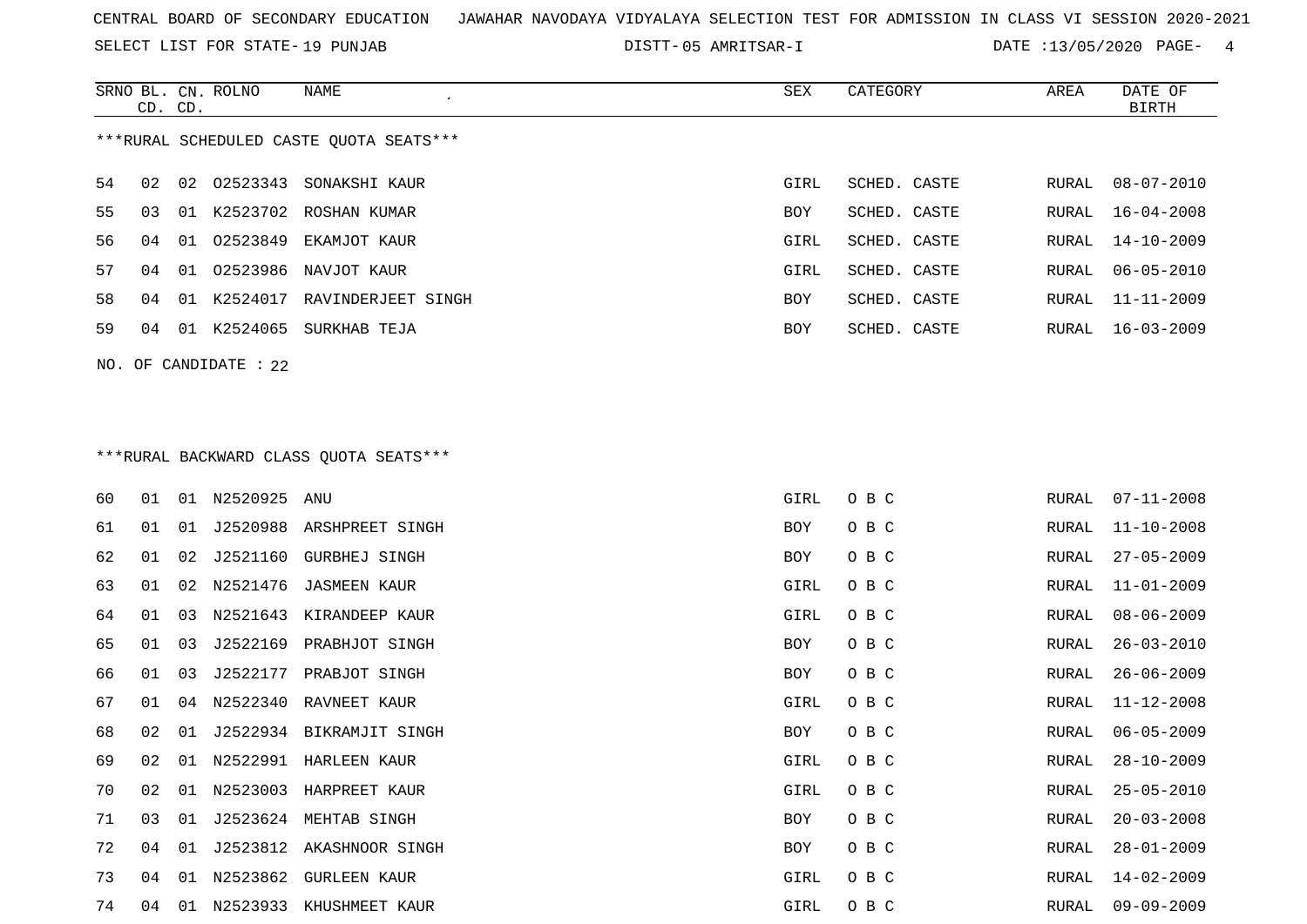SELECT LIST FOR STATE- DISTT- 19 PUNJAB

05 AMRITSAR-I DATE :13/05/2020 PAGE- 5

|    | CD. CD.                |    | SRNO BL. CN. ROLNO    | NAME                                    | SEX  | CATEGORY     | AREA  | DATE OF<br><b>BIRTH</b> |  |
|----|------------------------|----|-----------------------|-----------------------------------------|------|--------------|-------|-------------------------|--|
|    |                        |    |                       | *** RURAL BACKWARD CLASS QUOTA SEATS*** |      |              |       |                         |  |
| 75 | 04                     |    |                       | 01 N2523974 MEHAKDEEP KAUR              | GIRL | O B C        | RURAL | 17-03-2009              |  |
|    |                        |    | NO. OF CANDIDATE : 16 |                                         |      |              |       |                         |  |
|    |                        |    |                       |                                         |      |              |       |                         |  |
|    |                        |    |                       | ***RURAL SCHEDULED TRIBE QUOTA SEATS*** |      |              |       |                         |  |
| 76 | 01                     | 01 |                       | K2520762 ABHIJOT SINGH                  | BOY  | SCHED. CASTE | RURAL | $27 - 07 - 2009$        |  |
| 77 | 01                     |    | 02 02521535 KAJAL     |                                         | GIRL | SCHED. CASTE | RURAL | $02 - 07 - 2009$        |  |
| 78 | 03                     | 01 | K2523537              | JASPINDER SINGH                         | BOY  | SCHED. CASTE | RURAL | 15-12-2007              |  |
| 79 | 03                     | 01 |                       | K2523776 SUKHRAM SHAH                   | BOY  | SCHED. CASTE | RURAL | $08 - 06 - 2009$        |  |
| 80 | 04                     | 01 | K2523840              | DALJIT SINGH                            | BOY  | SCHED. CASTE | RURAL | $31 - 01 - 2009$        |  |
|    | NO. OF CANDIDATE $: 5$ |    |                       |                                         |      |              |       |                         |  |

TOTAL SELECTED CANDIDATE : 80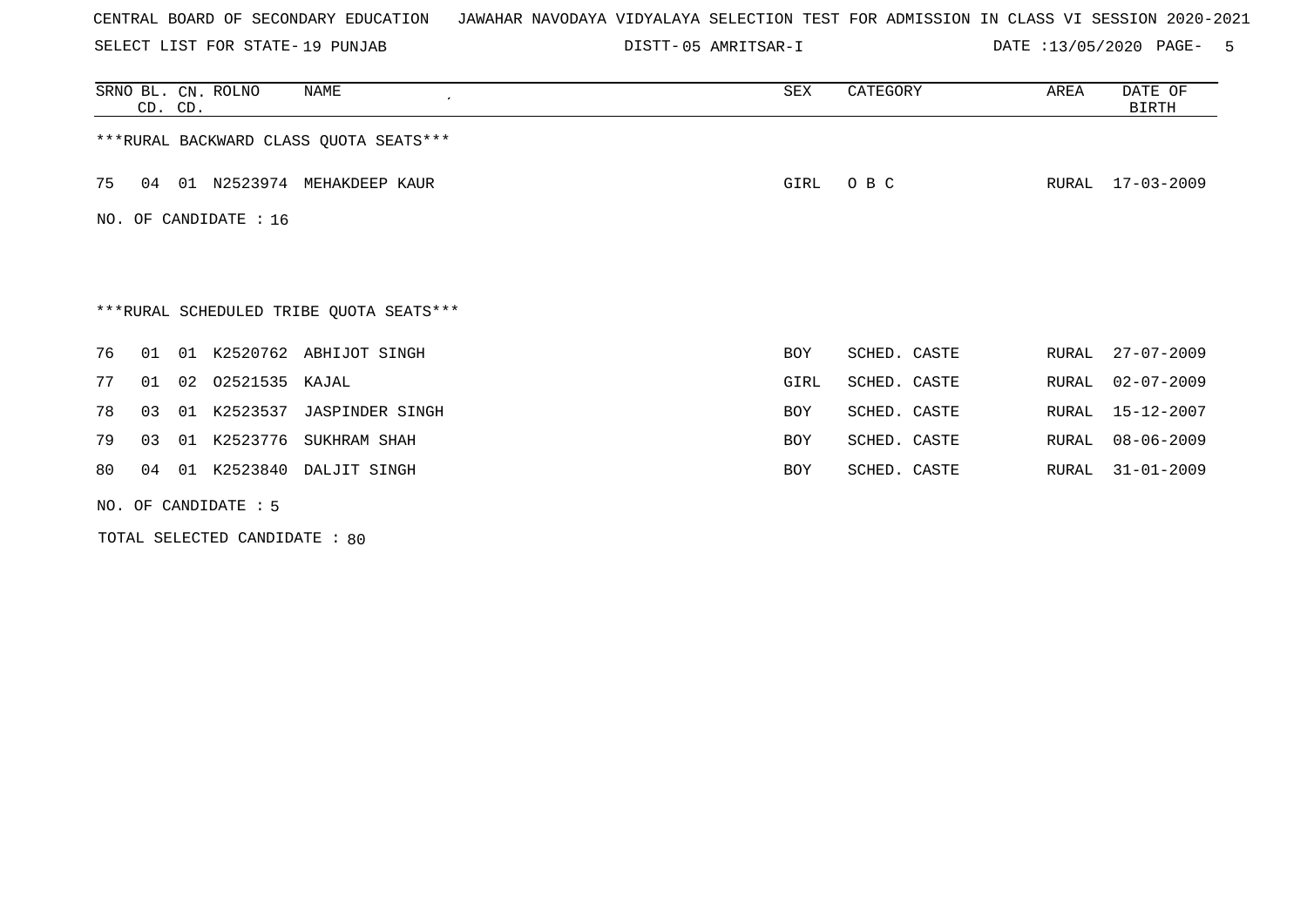SELECT LIST FOR STATE- DISTT- 19 PUNJAB

\*\*\*OPEN BACKWARD CLASS QUOTA SEATS\*\*\*

06 KAPURTHALA DATE :13/05/2020 PAGE- 1

|    |    | CD. CD. | SRNO BL. CN. ROLNO   | <b>NAME</b>                            | ${\tt SEX}$ | CATEGORY       | AREA  | DATE OF<br><b>BIRTH</b> |
|----|----|---------|----------------------|----------------------------------------|-------------|----------------|-------|-------------------------|
|    |    |         | ***OPEN UR SEATS***  |                                        |             |                |       |                         |
| 1  | 02 |         |                      | 02 A2524972 NAVTEJ SINGH               | <b>BOY</b>  | <b>GENERAL</b> | URBAN | $20 - 05 - 2008$        |
| 2  | 02 |         | 03 A2525162          | SANDEEP KUMAR                          | BOY         | GENERAL        | URBAN | $27 - 07 - 2009$        |
| 3  | 03 |         | 01 E2525578 HARSHITA |                                        | GIRL        | GENERAL        | URBAN | $26 - 09 - 2008$        |
| 4  | 04 | 01      | 02526774 NAVJIT      |                                        | GIRL        | SCHED. CASTE   | RURAL | $02 - 03 - 2009$        |
| 5  | 04 | 02      |                      | C2526915 RUBALPREET SINGH              | BOY         | SCHED. CASTE   | URBAN | $27 - 07 - 2008$        |
| 6  | 04 | 02      | 02526995             | SNEHDEEP KAUR                          | GIRL        | SCHED. CASTE   | RURAL | $24 - 01 - 2010$        |
| 7  | 04 |         |                      | 02 J2527010 SUKHDEEP SINGH             | BOY         | O B C          | RURAL | $10 - 09 - 2008$        |
|    |    |         | NO. OF CANDIDATE : 7 | ***OPEN SCHEDULED CASTE QUOTA SEATS*** |             |                |       |                         |
| 8  | 01 |         | 01 K2524148 DIPANSHU |                                        | BOY         | SCHED. CASTE   | RURAL | $26 - 06 - 2008$        |
| 9  | 02 | 01      | C2524657             | <b>GURMINDER SINGH</b>                 | <b>BOY</b>  | SCHED. CASTE   | URBAN | $09 - 08 - 2010$        |
| 10 | 02 |         |                      |                                        | <b>BOY</b>  | SCHED. CASTE   | URBAN | $31 - 12 - 2009$        |
| 11 | 02 | 01      |                      | 02524738 JASHANPREET KAUR              | GIRL        | SCHED. CASTE   | RURAL | $15 - 03 - 2010$        |
| 12 | 02 | 02      | G2524948             | NANDANI                                | GIRL        | SCHED. CASTE   | URBAN | $25 - 12 - 2008$        |
| 13 | 02 | 03      | 02525223             | SIMRANPREET KAUR                       | GIRL        | SCHED. CASTE   | RURAL | $27 - 09 - 2009$        |
| 14 | 04 |         | 01 02526624 JYOTI    |                                        | GIRL        | SCHED. CASTE   | RURAL | $15 - 08 - 2010$        |
|    |    |         | NO. OF CANDIDATE : 7 |                                        |             |                |       |                         |

15 01 01 B2524114 ARSHPREET SINGH BOY O B C URBAN 19-04-2010 16 03 02 B2526152 SHANKAR KHUSHWAHA BOY O B C URBAN 05-09-2009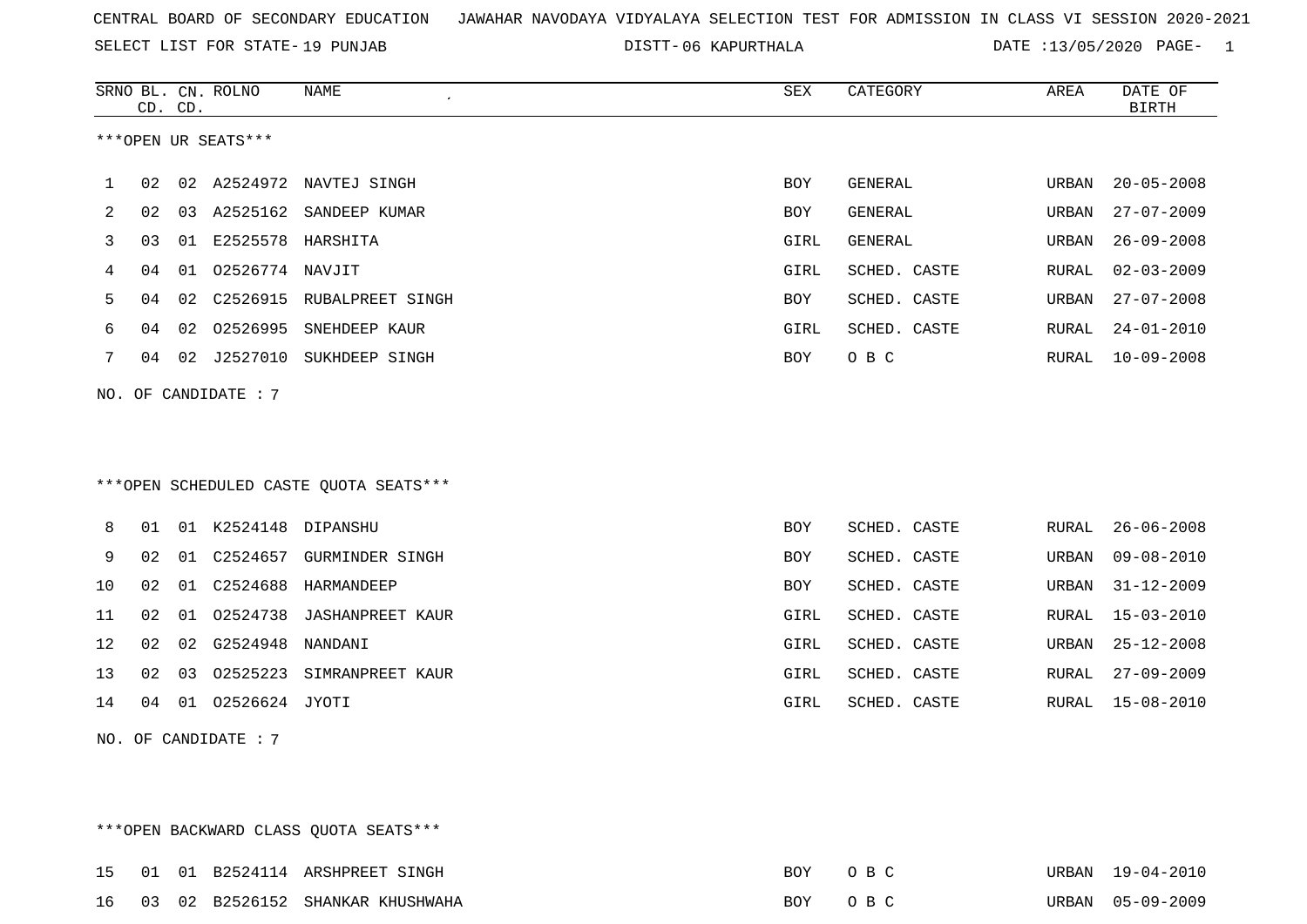SELECT LIST FOR STATE- DISTT- 19 PUNJAB

06 KAPURTHALA DATE :13/05/2020 PAGE- 2

|    |    | CD. CD. | SRNO BL. CN. ROLNO     | NAME                                   | SEX        | CATEGORY     | AREA         | DATE OF<br><b>BIRTH</b> |
|----|----|---------|------------------------|----------------------------------------|------------|--------------|--------------|-------------------------|
|    |    |         |                        | *** OPEN BACKWARD CLASS QUOTA SEATS*** |            |              |              |                         |
| 17 | 03 |         | 02 J2526168 SHIWALA    |                                        | BOY        | O B C        |              | RURAL 13-04-2010        |
| 18 | 03 | 02      | B2526303 VIJAY         |                                        | <b>BOY</b> | O B C        | URBAN        | $03 - 01 - 2008$        |
| 19 | 04 |         |                        | 01 N2526368 AMRITROOP SINGH            | GIRL       | O B C        | RURAL        | $28 - 11 - 2010$        |
|    |    |         | NO. OF CANDIDATE : 5   |                                        |            |              |              |                         |
|    |    |         |                        | ***OPEN SCHEDULED TRIBE QUOTA SEATS*** |            |              |              |                         |
| 20 |    |         |                        | 02 03 L2525042 PRINCE BHEEL            | BOY        | SCHED. TRIBE | RURAL        | 14-11-2007              |
|    |    |         | NO. OF CANDIDATE : 1   |                                        |            |              |              |                         |
|    |    |         |                        |                                        |            |              |              |                         |
|    |    |         |                        |                                        |            |              |              |                         |
|    |    |         | ***RURAL OPEN SEATS*** |                                        |            |              |              |                         |
| 21 | 01 |         |                        | 01 I2524090 AMIT KUMAR PAL             | BOY        | GENERAL      | RURAL        | $10 - 01 - 2010$        |
| 22 | 01 |         |                        | 01 K2524107 ARASHDEEP SINGH            | BOY        | SCHED. CASTE | RURAL        | $22 - 12 - 2008$        |
| 23 | 01 | 01      | M2524188               | HARMANPREET KAUR                       | GIRL       | GENERAL      | RURAL        | $02 - 09 - 2009$        |
| 24 | 01 | 01      | M2524327               | NISHIKA SHARMA                         | GIRL       | GENERAL      | RURAL        | $24 - 12 - 2008$        |
| 25 | 01 | 01      |                        | 12524380 RANVIR KAUSHAL                | BOY        | GENERAL      | <b>RURAL</b> | $02 - 01 - 2010$        |
| 26 | 01 | 01      | K2524404               | SAIFJEET SINGH                         | BOY        | SCHED. CASTE | RURAL        | $20 - 06 - 2008$        |
| 27 | 02 |         |                        | 01 02524685 HARLEEN KUMARI             | GIRL       | SCHED. CASTE | RURAL        | $20 - 09 - 2010$        |
| 28 | 02 | 01      |                        | 02524745 JASKARAN KAUR                 | GIRL       | SCHED. CASTE | <b>RURAL</b> | $10 - 08 - 2009$        |
| 29 | 02 | 02      |                        | M2524955 NAVDEEP KAUR                  | GIRL       | GENERAL      | RURAL        | $18 - 07 - 2008$        |
| 30 | 02 | 03      |                        | 02525218 SIMRAN KAUR                   | GIRL       | SCHED. CASTE | RURAL        | 12-11-2009              |
| 31 | 02 | 03      |                        | I2525309 VISHAL KALIA                  | BOY        | GENERAL      | <b>RURAL</b> | $05 - 05 - 2008$        |
| 32 | 03 | 01      | N2525815 MUSKAN        |                                        | GIRL       | $O$ B $C$    | <b>RURAL</b> | $10 - 02 - 2009$        |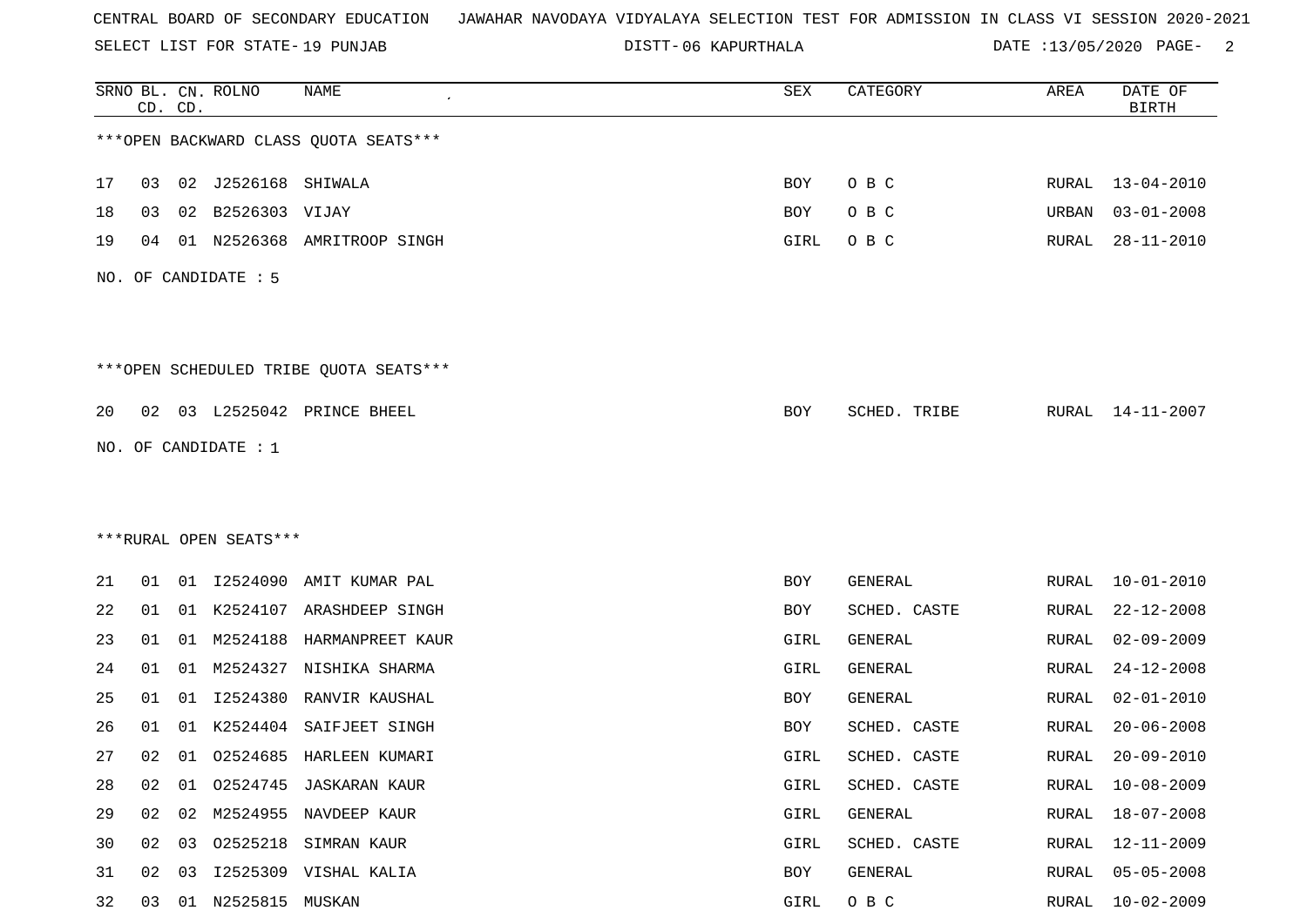SELECT LIST FOR STATE- DISTT- 19 PUNJAB

06 KAPURTHALA DATE :13/05/2020 PAGE- 3

|    |    | CD. CD. | SRNO BL. CN. ROLNO     | NAME                                     | SEX        | CATEGORY       | AREA         | DATE OF<br><b>BIRTH</b> |
|----|----|---------|------------------------|------------------------------------------|------------|----------------|--------------|-------------------------|
|    |    |         | ***RURAL OPEN SEATS*** |                                          |            |                |              |                         |
| 33 | 03 |         | 02 12525988 RAHUL      |                                          | BOY        | GENERAL        | RURAL        | $08 - 03 - 2008$        |
| 34 | 03 |         | 02 12526214 SONU       |                                          | BOY        | GENERAL        | RURAL        | $19 - 11 - 2009$        |
| 35 | 03 | 02      |                        | I2526315 VISHAL KUMAR                    | <b>BOY</b> | GENERAL        | RURAL        | $07 - 10 - 2008$        |
| 36 | 04 | 01      |                        | I2526357 AMANPREET SINGH                 | <b>BOY</b> | <b>GENERAL</b> | RURAL        | $08 - 07 - 2010$        |
| 37 | 04 | 01      | I2526360               | AMIT KUMAR                               | BOY        | GENERAL        | RURAL        | $10 - 01 - 2008$        |
| 38 | 04 | 02      | M2526967               | SHUBREEN KAUR                            | GIRL       | <b>GENERAL</b> | RURAL        | $17 - 07 - 2009$        |
| 39 | 04 |         |                        | 02 M2527052 TARANJOT KAUR                | GIRL       | GENERAL        | RURAL        | 17-09-2009              |
|    |    |         | NO. OF CANDIDATE : 19  |                                          |            |                |              |                         |
|    |    |         |                        |                                          |            |                |              |                         |
|    |    |         |                        |                                          |            |                |              |                         |
|    |    |         |                        | *** RURAL SCHEDULED CASTE QUOTA SEATS*** |            |                |              |                         |
| 40 | 03 |         |                        | 01 K2525523 GINESH SANDHU                | BOY        | SCHED. CASTE   | RURAL        | $06 - 04 - 2010$        |
| 41 | 03 | 01      |                        | 02525735 LOVEPREET                       | GIRL       | SCHED. CASTE   | RURAL        | $26 - 08 - 2009$        |
| 42 | 03 | 01      |                        | 02525792 MILLI KUMARI                    | GIRL       | SCHED. CASTE   | <b>RURAL</b> | $26 - 02 - 2008$        |
| 43 | 03 | 02      |                        | K2525872 NIRAJ MAL                       | BOY        | SCHED. CASTE   | RURAL        | $04 - 10 - 2009$        |
| 44 | 03 | 02      | 02526116               | SANIA GANGAR                             | GIRL       | SCHED. CASTE   | RURAL        | $01 - 07 - 2010$        |
| 45 | 04 | 01      |                        | K2526336 ABHIJOT SINGH                   | BOY        | SCHED. CASTE   | RURAL        | $21 - 05 - 2010$        |
| 46 | 04 | 01      |                        | 02526346 ALISHA SANGAR                   | GIRL       | SCHED. CASTE   | RURAL        | $10 - 09 - 2008$        |
| 47 | 04 | 01      |                        | 02526383 ANMOLPREET KAUR                 | GIRL       | SCHED. CASTE   | RURAL        | $28 - 08 - 2010$        |
| 48 | 04 |         |                        | 01 K2526437 BALRAJ SINGH                 | BOY        | SCHED. CASTE   | RURAL        | $02 - 02 - 2010$        |
| 49 | 04 | 01      | K2526489               | GAUTAM                                   | BOY        | SCHED. CASTE   | RURAL        | $01 - 03 - 2009$        |
| 50 | 04 |         |                        | 01 K2526574 JASHANDEEP SINGH             | BOY        | SCHED. CASTE   | RURAL        | $21 - 09 - 2008$        |
| 51 | 04 | 01      |                        | 02526664 KOMALPREET<br>KAUR              | GIRL       | SCHED. CASTE   | RURAL        | $01 - 12 - 2008$        |
| 52 | 04 | 01      |                        | 02526705 MANHARJOT KAUR                  | GIRL       | SCHED. CASTE   | RURAL        | $20 - 05 - 2009$        |
| 53 | 04 |         |                        | 02 02526779 NAVNEET KAUR                 | GIRL       | SCHED. CASTE   |              | RURAL 15-06-2010        |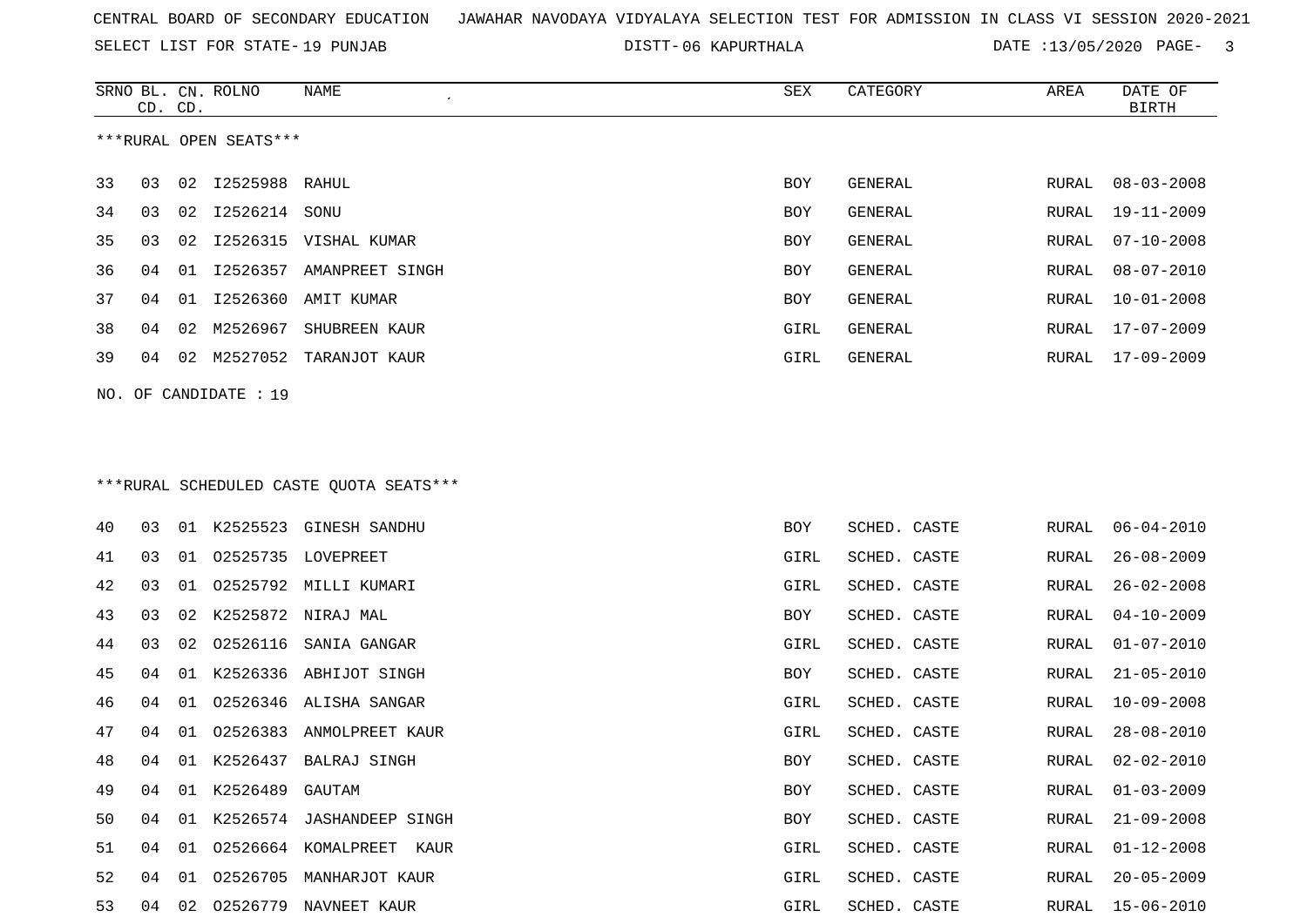SELECT LIST FOR STATE- DISTT- 19 PUNJAB

06 KAPURTHALA DATE :13/05/2020 PAGE- 4

|    | CD. CD. |    | SRNO BL. CN. ROLNO    | NAME                                    | SEX  | CATEGORY     | AREA  | DATE OF<br>BIRTH |
|----|---------|----|-----------------------|-----------------------------------------|------|--------------|-------|------------------|
|    |         |    |                       | ***RURAL SCHEDULED CASTE OUOTA SEATS*** |      |              |       |                  |
| 54 | 04      |    |                       | 02 K2526913 ROSHAN KUMAR                | BOY  | SCHED. CASTE | RURAL | 27-01-2010       |
| 55 | 04      |    | 02 02526918 RUTH      |                                         | GIRL | SCHED. CASTE | RURAL | $30 - 05 - 2010$ |
| 56 | 04      | 02 |                       | 02526963 SHARANJIT SINGH                | GIRL | SCHED. CASTE | RURAL | $02 - 02 - 2008$ |
| 57 | 04      |    |                       | 02 K2526964 SHER SINGH SAHOTA           | BOY  | SCHED. CASTE | RURAL | 11-12-2009       |
| 58 | 04      |    | 02 02527043 SUPRIGYA  |                                         | GIRL | SCHED. CASTE | RURAL | $01 - 01 - 2010$ |
| 59 | 04      |    |                       | 02 K2527080 YUVRAJ SINGH                | BOY  | SCHED. CASTE |       | RURAL 23-07-2010 |
|    |         |    | NO. OF CANDIDATE : 20 |                                         |      |              |       |                  |

## \*\*\*RURAL BACKWARD CLASS QUOTA SEATS\*\*\*

| 60 | 02 | 02 |                | N2524826 KHUSHPREET KAUR | GIRL       | O B C | RURAL | $24 - 10 - 2008$ |
|----|----|----|----------------|--------------------------|------------|-------|-------|------------------|
| 61 | 02 | 02 |                | N2524865 LOVEPREET       | GIRL       | O B C | RURAL | $25 - 07 - 2010$ |
| 62 | 02 | 03 | N2525246       | SUKHMANJIT KAUR          | GIRL       | O B C | RURAL | $11 - 06 - 2009$ |
| 63 | 03 | 01 | J2525351       | AMAN KUMAR               | BOY        | O B C | RURAL | $28 - 09 - 2010$ |
| 64 | 03 | 01 | J2525410 ARJUN |                          | <b>BOY</b> | O B C | RURAL | $08 - 10 - 2008$ |
| 65 | 03 | 01 | J2525537       | GURPREET SINGH           | <b>BOY</b> | O B C | RURAL | $11 - 12 - 2009$ |
| 66 | 03 | 01 | J2525541       | GURWINDER SINGH          | <b>BOY</b> | O B C | RURAL | $16 - 08 - 2009$ |
| 67 | 03 | 01 | J2525613       | JASHANDEEP SINGH         | BOY        | O B C | RURAL | $14 - 05 - 2009$ |
| 68 | 03 | 01 | N2525774       | MANPREET KAUR            | GIRL       | O B C | RURAL | $16 - 12 - 2009$ |
| 69 | 03 | 02 | N2525842       | NANDNI                   | GIRL       | O B C | RURAL | $08 - 02 - 2009$ |
| 70 | 03 | 02 | J2525941       | PRABHJOT SINGH           | <b>BOY</b> | O B C | RURAL | $12 - 05 - 2010$ |
| 71 | 03 | 02 | J2526127       | SARBJIT SINGH            | BOY        | O B C | RURAL | 13-08-2010       |
| 72 | 03 | 02 | N2526131       | SARIKA GAUTAM            | GIRL       | O B C | RURAL | $14 - 02 - 2010$ |
| 73 | 04 | 01 | N2526603       | JASMEET KAUR             | GIRL       | O B C | RURAL | $02 - 10 - 2008$ |
| 74 | 04 | 01 | J2526724       | MANMEET SINGH            | BOY        | O B C | RURAL | $10 - 12 - 2009$ |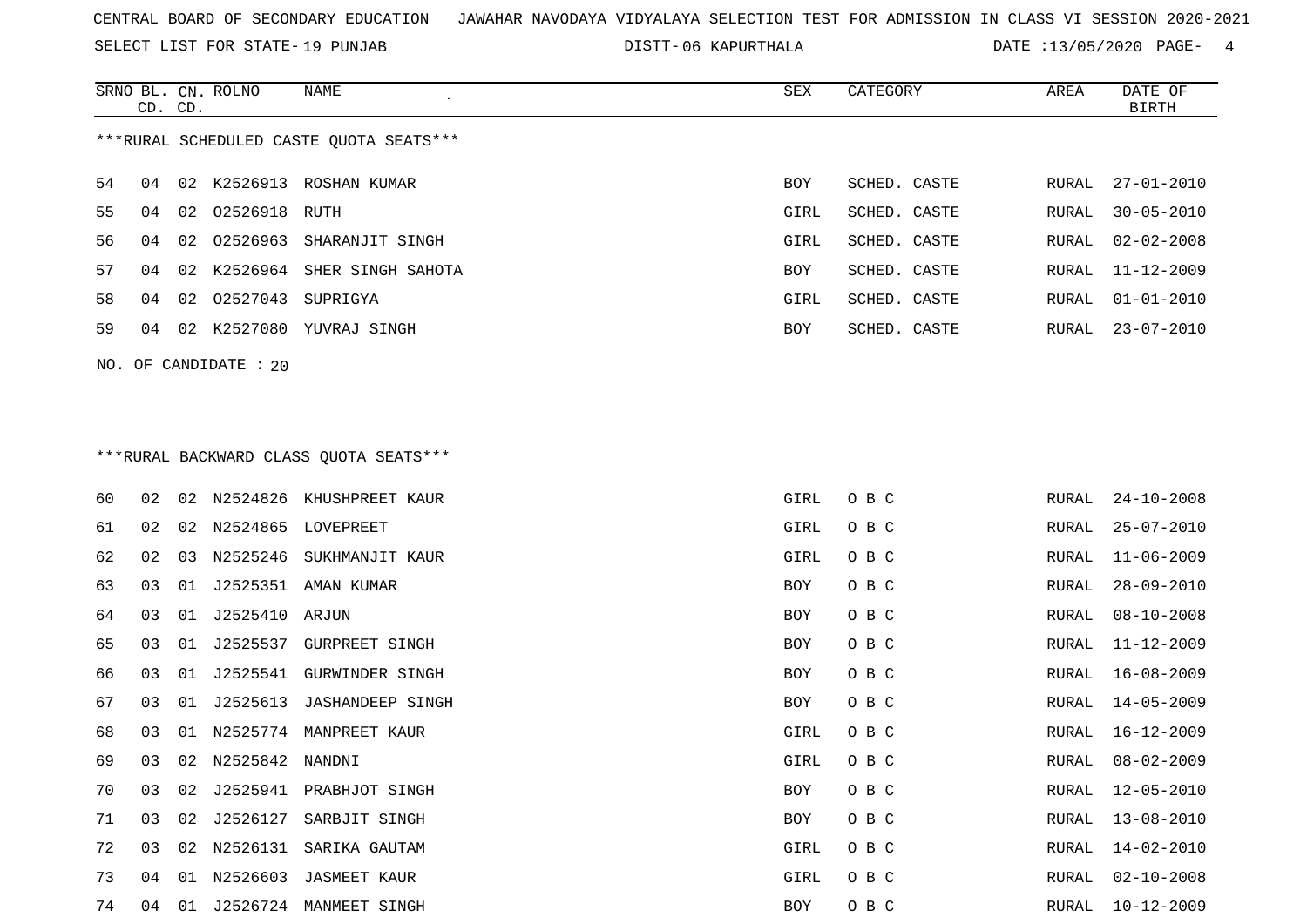SELECT LIST FOR STATE- DISTT- 19 PUNJAB

06 KAPURTHALA DATE :13/05/2020 PAGE- 5

|    | CD. CD.                                 |  | SRNO BL. CN. ROLNO     | NAME<br>$\cdot$                         | SEX        | CATEGORY     | AREA  | DATE OF<br><b>BIRTH</b> |  |  |
|----|-----------------------------------------|--|------------------------|-----------------------------------------|------------|--------------|-------|-------------------------|--|--|
|    | *** RURAL BACKWARD CLASS QUOTA SEATS*** |  |                        |                                         |            |              |       |                         |  |  |
| 75 | 04                                      |  | 02 N2527049            | TANISHA                                 | GIRL       | O B C        | RURAL | $09 - 08 - 2007$        |  |  |
|    |                                         |  | NO. OF CANDIDATE : 16  |                                         |            |              |       |                         |  |  |
|    |                                         |  |                        |                                         |            |              |       |                         |  |  |
|    |                                         |  |                        | ***RURAL SCHEDULED TRIBE QUOTA SEATS*** |            |              |       |                         |  |  |
| 76 | 01                                      |  |                        | 01 K2524151 ESMILE RATTI                | BOY        | SCHED. CASTE | RURAL | $05 - 04 - 2009$        |  |  |
| 77 | 01                                      |  | 01 K2524419            | SANMDEEP                                | <b>BOY</b> | SCHED. CASTE | RURAL | $17 - 08 - 2009$        |  |  |
| 78 | 01                                      |  |                        | 01 K2524481 TIRATH SINGH                | <b>BOY</b> | SCHED. CASTE | RURAL | $30 - 09 - 2008$        |  |  |
| 79 | 02                                      |  | 02 K2524939            | MOHITPREET SINGH                        | <b>BOY</b> | SCHED. CASTE | RURAL | $17 - 12 - 2008$        |  |  |
| 80 | 04                                      |  | 02 02526857            | RADHIKA                                 | GIRL       | SCHED. CASTE | RURAL | 23-11-2010              |  |  |
|    |                                         |  | NO. OF CANDIDATE $: 5$ |                                         |            |              |       |                         |  |  |

TOTAL SELECTED CANDIDATE : 80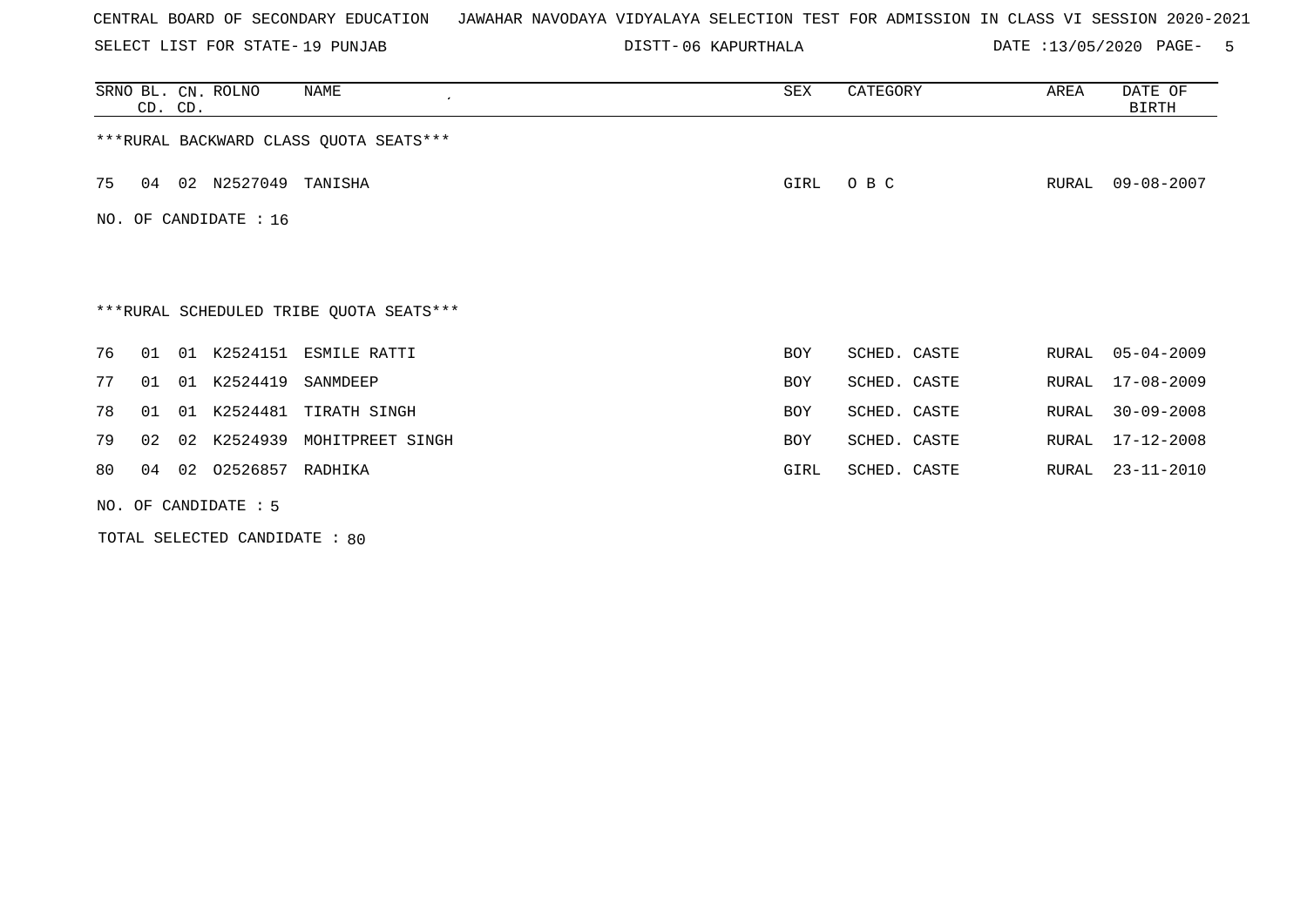SELECT LIST FOR STATE- DISTT- 19 PUNJAB

07 ROPAR DATE :13/05/2020 PAGE- 1

|     | CD. CD. |    | SRNO BL. CN. ROLNO   | NAME                                   | SEX         | CATEGORY       | AREA         | DATE OF<br><b>BIRTH</b> |
|-----|---------|----|----------------------|----------------------------------------|-------------|----------------|--------------|-------------------------|
|     |         |    | ***OPEN UR SEATS***  |                                        |             |                |              |                         |
| 1   | 01      |    |                      | 01 K2527221 JAI KISHAN SINGH           | BOY         | SCHED. CASTE   | RURAL        | $25 - 09 - 2009$        |
| 2   | 04      |    |                      | 01 J2528261 SUKHDEV SINGH              | BOY         | O B C          | RURAL        | $12 - 10 - 2008$        |
| 3   | 05      | 01 |                      | M2528594 RAJVIR KAUR                   | GIRL        | GENERAL        | RURAL        | $09 - 10 - 2009$        |
| 4   | 05      |    | 01 02528643 SIMRAN   |                                        | GIRL        | SCHED. CASTE   | RURAL        | $12 - 06 - 2010$        |
| 5   | 06      |    |                      | 01 I2528774 JATIN KUMAR                | <b>BOY</b>  | <b>GENERAL</b> | RURAL        | $22 - 03 - 2009$        |
| 6   | 06      |    | 01 M2528902 URVASHI  |                                        | GIRL        | GENERAL        | RURAL        | $13 - 12 - 2009$        |
| 7   | 07      |    | 01 12529109          | KHUSHKAMAL SINGH DEOL                  | <b>BOY</b>  | <b>GENERAL</b> | <b>RURAL</b> | $25 - 07 - 2010$        |
| 8   | 07      | 01 |                      | M2529155 MILANDEEP KAUR                | GIRL        | GENERAL        | RURAL        | $08 - 11 - 2008$        |
| 9   | 08      |    | 01 M2529356 AMISHA   |                                        | GIRL        | GENERAL        | RURAL        | $27 - 06 - 2008$        |
| NO. |         |    | OF CANDIDATE : 9     |                                        |             |                |              |                         |
|     |         |    |                      |                                        |             |                |              |                         |
|     |         |    |                      |                                        |             |                |              |                         |
|     |         |    |                      | ***OPEN SCHEDULED CASTE QUOTA SEATS*** |             |                |              |                         |
| 10  | 01      |    |                      | 01 02527388 RAMANDEEP KAUR             | <b>GIRL</b> | SCHED. CASTE   | RURAL        | $25 - 01 - 2010$        |
| 11  | 03      |    |                      | 01 C2527806 KARANJOT SINGH             | BOY         | SCHED. CASTE   | URBAN        | $21 - 04 - 2009$        |
| 12  | 05      |    |                      | 01 K2528359 DILPREET SINGH             | <b>BOY</b>  | SCHED. CASTE   | RURAL        | $06 - 09 - 2009$        |
| 13  | 07      |    | 01 02528944 ARCHANA  |                                        | GIRL        | SCHED. CASTE   | RURAL        | $03 - 07 - 2009$        |
| 14  | 07      |    | 01  02529210  PUNEET |                                        | GIRL        | SCHED. CASTE   | RURAL        | $29 - 06 - 2009$        |
|     |         |    | NO. OF CANDIDATE : 5 |                                        |             |                |              |                         |

\*\*\*OPEN BACKWARD CLASS QUOTA SEATS\*\*\* 15 03 01 F2527789 JASMEEN KAUR GIRL O B C URBAN 26-01-2009 16 06 01 N2528677 AMANDEEP GIRL O B C RURAL 11-08-2008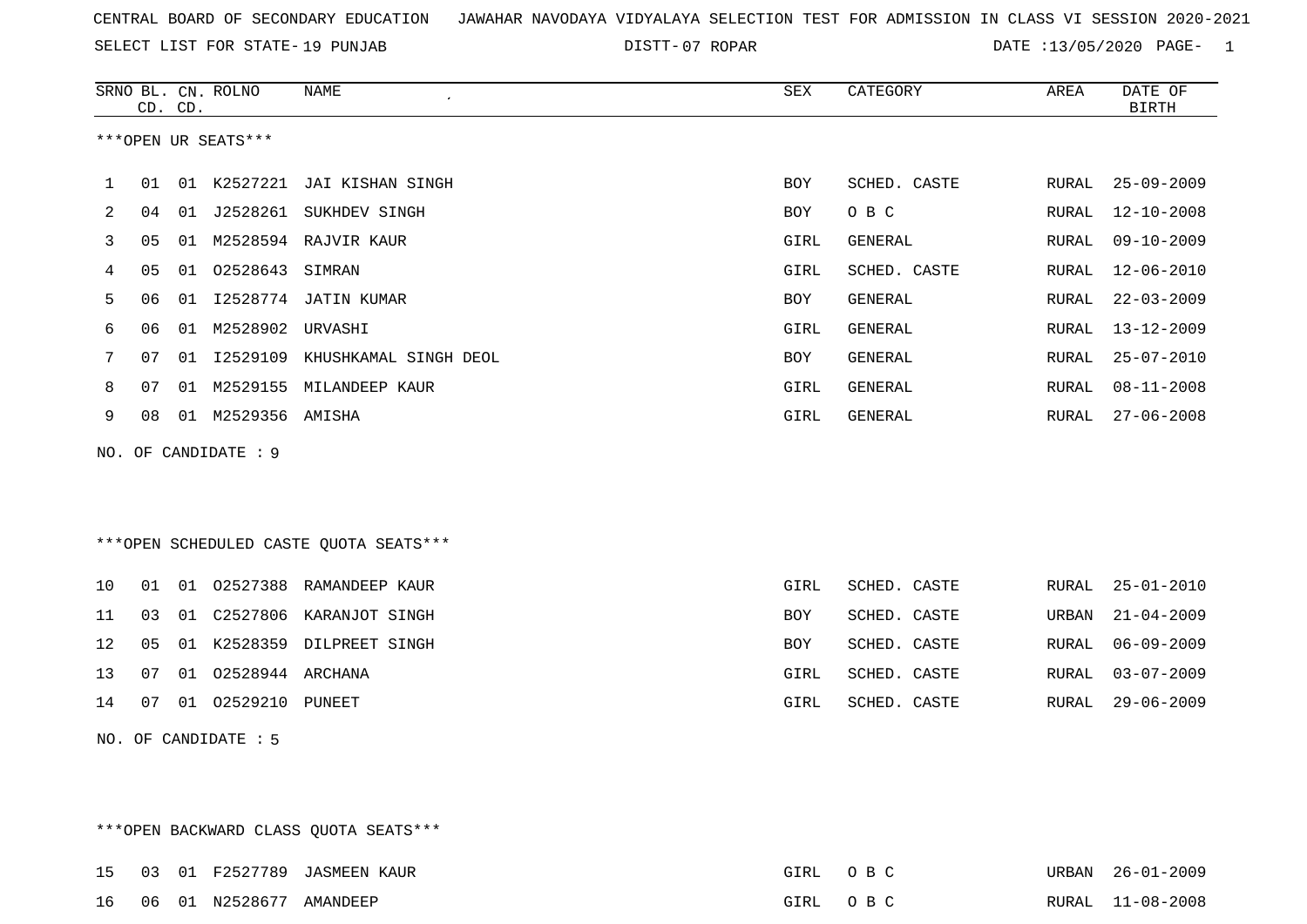SELECT LIST FOR STATE- DISTT- 19 PUNJAB

07 ROPAR DATE :13/05/2020 PAGE- 2

|    |    | CD. CD. | SRNO BL. CN. ROLNO     | <b>NAME</b>                            | SEX        | CATEGORY     | AREA         | DATE OF<br><b>BIRTH</b> |
|----|----|---------|------------------------|----------------------------------------|------------|--------------|--------------|-------------------------|
|    |    |         |                        | *** OPEN BACKWARD CLASS QUOTA SEATS*** |            |              |              |                         |
| 17 | 08 |         | 01 B2529338 ABHINAY    |                                        | BOY        | O B C        | URBAN        | $29 - 10 - 2008$        |
| 18 | 08 | 01      | N2529455               | HARMANJIT KAUR                         | GIRL       | O B C        | RURAL        | $10 - 02 - 2010$        |
| 19 | 08 | 01      | J2529456               | HARMAN PREET SINGH                     | BOY        | O B C        | RURAL        | $27 - 02 - 2010$        |
|    |    |         | NO. OF CANDIDATE : 5   |                                        |            |              |              |                         |
|    |    |         |                        | ***OPEN SCHEDULED TRIBE QUOTA SEATS*** |            |              |              |                         |
| 20 | 07 |         |                        | 01 P2528927 ANANYA CHAUHAN             | GIRL       | SCHED. TRIBE |              | RURAL 14-05-2009        |
|    |    |         | NO. OF CANDIDATE : 1   |                                        |            |              |              |                         |
|    |    |         |                        |                                        |            |              |              |                         |
|    |    |         |                        |                                        |            |              |              |                         |
|    |    |         | ***RURAL OPEN SEATS*** |                                        |            |              |              |                         |
| 21 | 01 | 01      | J2527152 DILPREET      |                                        | BOY        | O B C        | RURAL        | $31 - 01 - 2009$        |
| 22 | 01 | 01      | 02527384 RAKHI         |                                        | GIRL       | SCHED. CASTE | RURAL        | 13-04-2009              |
| 23 | 01 | 01      | 02527427               | SIMRAN                                 | GIRL       | SCHED. CASTE | <b>RURAL</b> | $19 - 12 - 2008$        |
| 24 | 02 | 01      | K2527516               | <b>GURPREET SINGH</b>                  | <b>BOY</b> | SCHED. CASTE | RURAL        | $13 - 01 - 2009$        |
| 25 | 02 | 01      | 02527560               | JASMINE                                | GIRL       | SCHED. CASTE | RURAL        | $18 - 06 - 2009$        |
| 26 | 02 | 01      | M2527653               | SEHAJPREET KAUR                        | GIRL       | GENERAL      | RURAL        | $21 - 01 - 2009$        |
| 27 | 03 |         |                        | 01 M2527710 ANSHIKA DEVI               | GIRL       | GENERAL      | RURAL        | $07 - 06 - 2009$        |
| 28 | 03 | 01      |                        | 02527816 KHUSHPREET KAUR               | GIRL       | SCHED. CASTE | RURAL        | $28 - 07 - 2009$        |
| 29 | 03 |         | 01 M2527950 VASHIKA    |                                        | GIRL       | GENERAL      | RURAL        | $02 - 12 - 2009$        |
| 30 | 04 |         |                        | 01 K2527961 AKASHDEEP SINGH            | BOY        | SCHED. CASTE | RURAL        | $30 - 07 - 2009$        |
| 31 | 04 | 01      |                        | K2528100 JASJIT SINGH                  | BOY        | SCHED. CASTE | RURAL        | $07 - 04 - 2010$        |
| 32 | 04 | 01      |                        | I2528147 LOVEPREET SINGH               | BOY        | GENERAL      | RURAL        | $03 - 04 - 2009$        |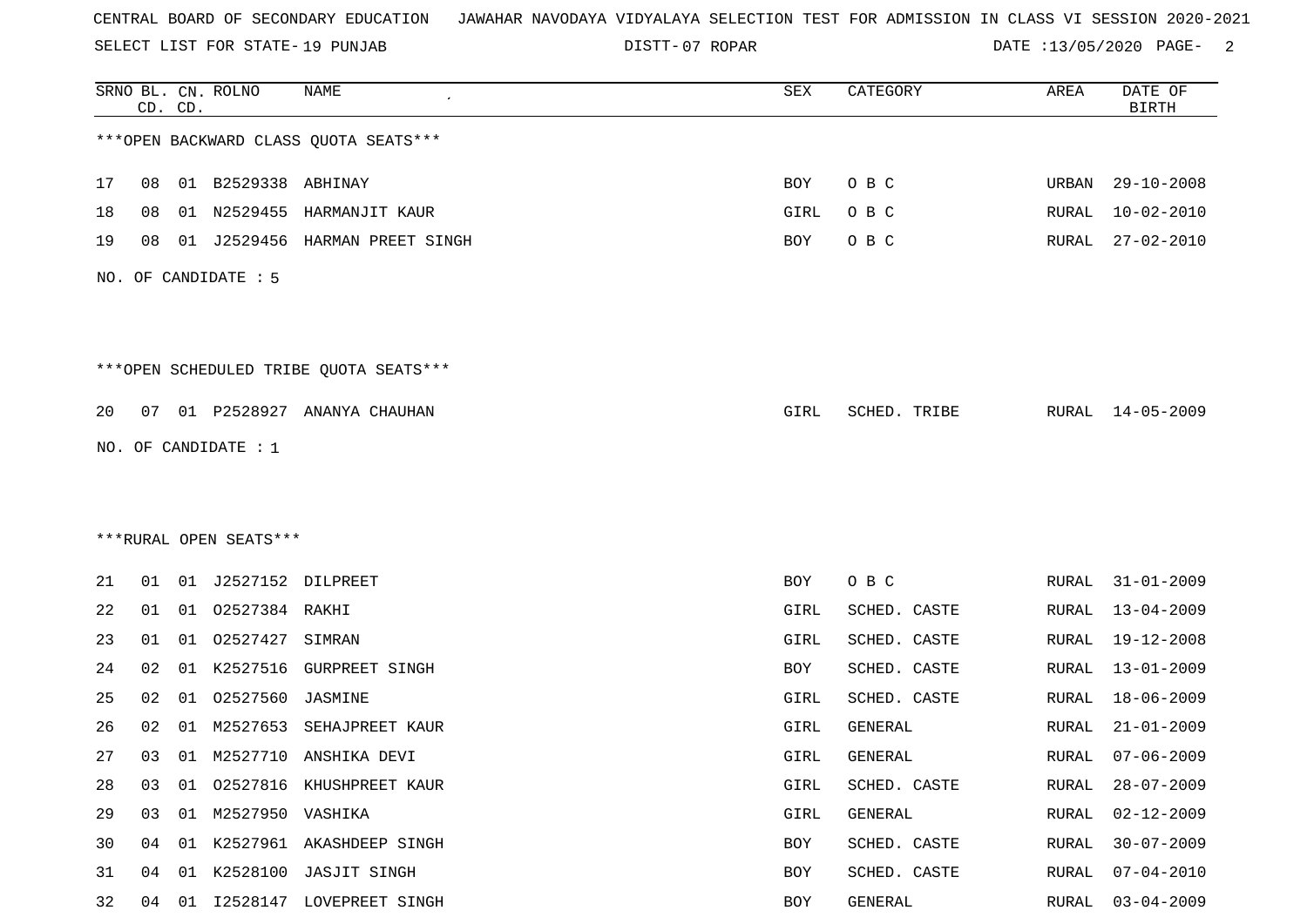SELECT LIST FOR STATE- DISTT- 19 PUNJAB

SRNO BL. CN.

ROLNO NAME SEX CATEGORY AREA DATE OF

07 ROPAR DATE :13/05/2020 PAGE- 3

|    | CD. CD. |    |                        |                                         |            |              |               | <b>BIRTH</b>     |
|----|---------|----|------------------------|-----------------------------------------|------------|--------------|---------------|------------------|
|    |         |    | ***RURAL OPEN SEATS*** |                                         |            |              |               |                  |
| 33 | 05      |    |                        | 01 K2528607 RANVIR SINGH                | BOY        | SCHED. CASTE | RURAL         | $11 - 04 - 2009$ |
| 34 | 05      | 01 | M2528627               | SAPNA KUMARI                            | GIRL       | GENERAL      | RURAL         | $31 - 12 - 2008$ |
| 35 | 06      | 01 | 02528678               | AMANDEEP KAUR                           | GIRL       | SCHED. CASTE | RURAL         | $15 - 07 - 2009$ |
| 36 | 06      | 01 | J2528715               | DEEP SINGH                              | BOY        | O B C        | RURAL         | $21 - 08 - 2008$ |
| 37 | 07      |    | 01 N2529025            | HARMANDEEP KAUR                         | GIRL       | O B C        | RURAL         | $23 - 08 - 2008$ |
| 38 | 07      | 01 |                        | M2529043 HARSHPREET KAUR                | GIRL       | GENERAL      | RURAL         | $28 - 07 - 2008$ |
| 39 | 07      | 01 |                        | 12529099 KARANDEEP SINGH                | BOY        | GENERAL      | RURAL         | $04 - 12 - 2009$ |
| 40 | 08      | 01 | M2529420               | DIPIKA RANA                             | GIRL       | GENERAL      | RURAL         | 18-11-2010       |
| 41 | 08      | 01 |                        | J2529432 GIRISH SAINI                   | BOY        | O B C        | RURAL         | $31 - 12 - 2008$ |
| 42 | 08      | 01 |                        | M2529437 GURLEEN KAUR                   | GIRL       | GENERAL      | RURAL         | $20 - 12 - 2008$ |
| 43 | 08      | 01 |                        | 12529552 MANVEER RANA                   | <b>BOY</b> | GENERAL      | RURAL         | $12 - 11 - 2009$ |
|    |         |    | NO. OF CANDIDATE : 23  |                                         |            |              |               |                  |
|    |         |    |                        |                                         |            |              |               |                  |
|    |         |    |                        |                                         |            |              |               |                  |
|    |         |    |                        | ***RURAL SCHEDULED CASTE QUOTA SEATS*** |            |              |               |                  |
| 44 | 01      |    |                        | 01 02527219 ISHMEET KAUR                | GIRL       | SCHED. CASTE | RURAL         | $17 - 12 - 2008$ |
| 45 | 01      | 01 |                        | 02527232 JASHANPREET KAUR               | GIRL       | SCHED. CASTE | RURAL         | $07 - 03 - 2010$ |
| 46 | 01      | 01 | K2527237               | <b>JASHANPREET SINGH</b>                | BOY        | SCHED. CASTE | RURAL         | $06 - 05 - 2010$ |
| 47 | 01      | 01 | K2527240               | JASKARAN SINGH                          | BOY        | SCHED. CASTE | RURAL         | $05 - 03 - 2010$ |
| 48 | 01      | 01 | 02527248               | <b>JASPREET KAUR</b>                    | GIRL       | SCHED. CASTE | RURAL         | $24 - 08 - 2010$ |
| 49 | 01      | 01 |                        | 02527359 PAWANDEEP KAUR                 | GIRL       | SCHED. CASTE | ${\tt RURAL}$ | $23 - 03 - 2010$ |
| 50 | 01      |    |                        | 01 02527428 SIMRANDEEP KAUR             | GIRL       | SCHED. CASTE |               | RURAL 29-10-2009 |
| 51 | 02      |    |                        | 01 02527476 ANJU KUMARI                 | GIRL       | SCHED. CASTE | RURAL         | 25-09-2008       |
| 52 | 02      |    |                        | 01 02527525 HARKIRANDEEP KAUR           | GIRL       | SCHED. CASTE | RURAL         | $13 - 11 - 2010$ |
| 53 | 02      |    |                        | 01 02527607 NAVNEET KAUR                | GIRL       | SCHED. CASTE | RURAL         | 22-10-2009       |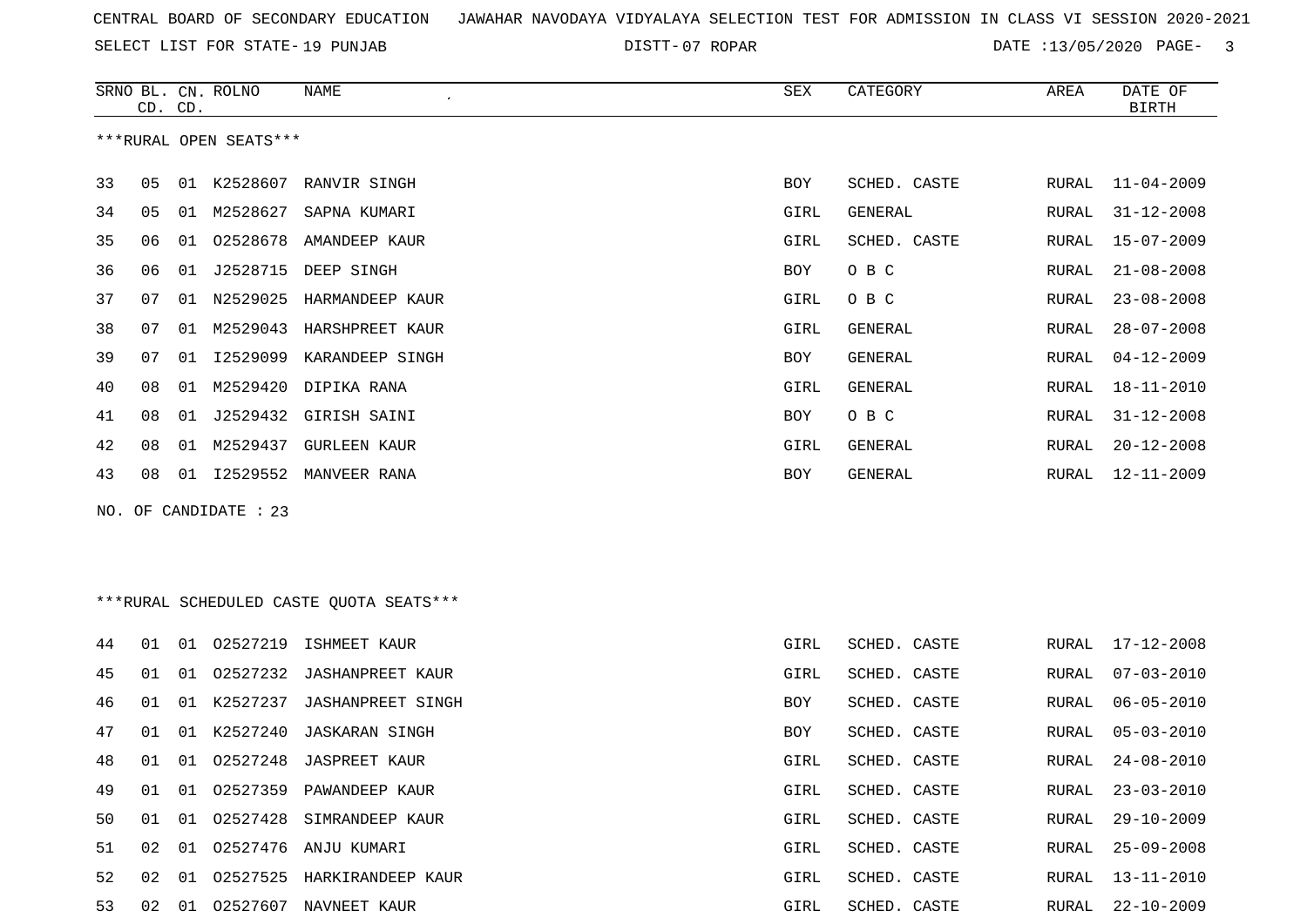SELECT LIST FOR STATE- DISTT- 19 PUNJAB

07 ROPAR DATE :13/05/2020 PAGE- 4

|     | CD. CD.        |    | SRNO BL. CN. ROLNO | NAME                                     | SEX        | CATEGORY     | AREA         | DATE OF<br><b>BIRTH</b> |
|-----|----------------|----|--------------------|------------------------------------------|------------|--------------|--------------|-------------------------|
|     |                |    |                    | *** RURAL SCHEDULED CASTE QUOTA SEATS*** |            |              |              |                         |
| 54  | 02             | 01 | K2527687           | TARANJIT SINGH                           | BOY        | SCHED. CASTE | RURAL        | $20 - 09 - 2009$        |
| 55  | 06             | 01 | K2528689           | ANSHUL                                   | <b>BOY</b> | SCHED. CASTE | RURAL        | $06 - 10 - 2010$        |
| 56  | 06             | 01 | 02528750           | HARSIMRAN KAUR                           | GIRL       | SCHED. CASTE | RURAL        | $09 - 08 - 2010$        |
| 57  | 06             | 01 | 02528757           | <b>JAISMEEN KAUR</b>                     | GIRL       | SCHED. CASTE | <b>RURAL</b> | $11 - 01 - 2010$        |
| 58  | 06             | 01 |                    | K2528814 MANPREET SINGH                  | BOY        | SCHED. CASTE | RURAL        | $12 - 08 - 2010$        |
| 59  | 07             | 01 | K2528976           | DALJEET SINGH                            | <b>BOY</b> | SCHED. CASTE | RURAL        | $28 - 11 - 2009$        |
| NO. |                |    | OF CANDIDATE : 16  |                                          |            |              |              |                         |
|     |                |    |                    |                                          |            |              |              |                         |
|     |                |    |                    |                                          |            |              |              |                         |
|     |                |    |                    |                                          |            |              |              |                         |
|     |                |    |                    | *** RURAL BACKWARD CLASS QUOTA SEATS***  |            |              |              |                         |
| 60  | 01             |    | 01 J2527348        | ONKAR SINGH LUCKY                        | BOY        | O B C        | RURAL        | $05 - 10 - 2008$        |
| 61  | 01             | 01 | J2527413           | SANAMDEEP SINGH                          | BOY        | O B C        | RURAL        | $06 - 03 - 2009$        |
| 62  | 02             | 01 | N2527609           | NAZIA                                    | GIRL       | O B C        | RURAL        | $08 - 06 - 2010$        |
| 63  | 04             | 01 | J2528020           | DIPANSHU DHIMAN                          | BOY        | O B C        | RURAL        | $11 - 05 - 2010$        |
| 64  | 05             | 01 | N2528301           | AMANDEEP KAUR                            | GIRL       | O B C        | RURAL        | $09 - 09 - 2009$        |
| 65  | 0 <sub>5</sub> | 01 | J2528471           | KESHAV KUMAR                             | <b>BOY</b> | O B C        | <b>RURAL</b> | $22 - 10 - 2010$        |
| 66  | 05             | 01 | J2528566           | PARDEEP SINGH                            | <b>BOY</b> | O B C        | RURAL        | $20 - 01 - 2009$        |
| 67  | 05             | 01 | J2528577           | PRABHJOT SINGH                           | BOY        | O B C        | RURAL        | $05 - 05 - 2009$        |

74 07 01 N2529253 SANJANA GIRL O B C RURAL 12-07-2010

72 07 01 N2529051 HERLEEN KAUR GIRL O B C

 06 01 N2528835 PALWINDER KAUR GIRL O B C RURAL 25-06-2010 07 01 N2528966 BHAWNA GIRL O B C RURAL 09-09-2008 07 01 J2528999 GAUTAM KUMAR BOY O B C RURAL 24-06-2008 RURAL 19-08-2008 07 01 N2529165 NAVDEEP GIRL O B C RURAL 17-08-2010RURAL 17-08-2010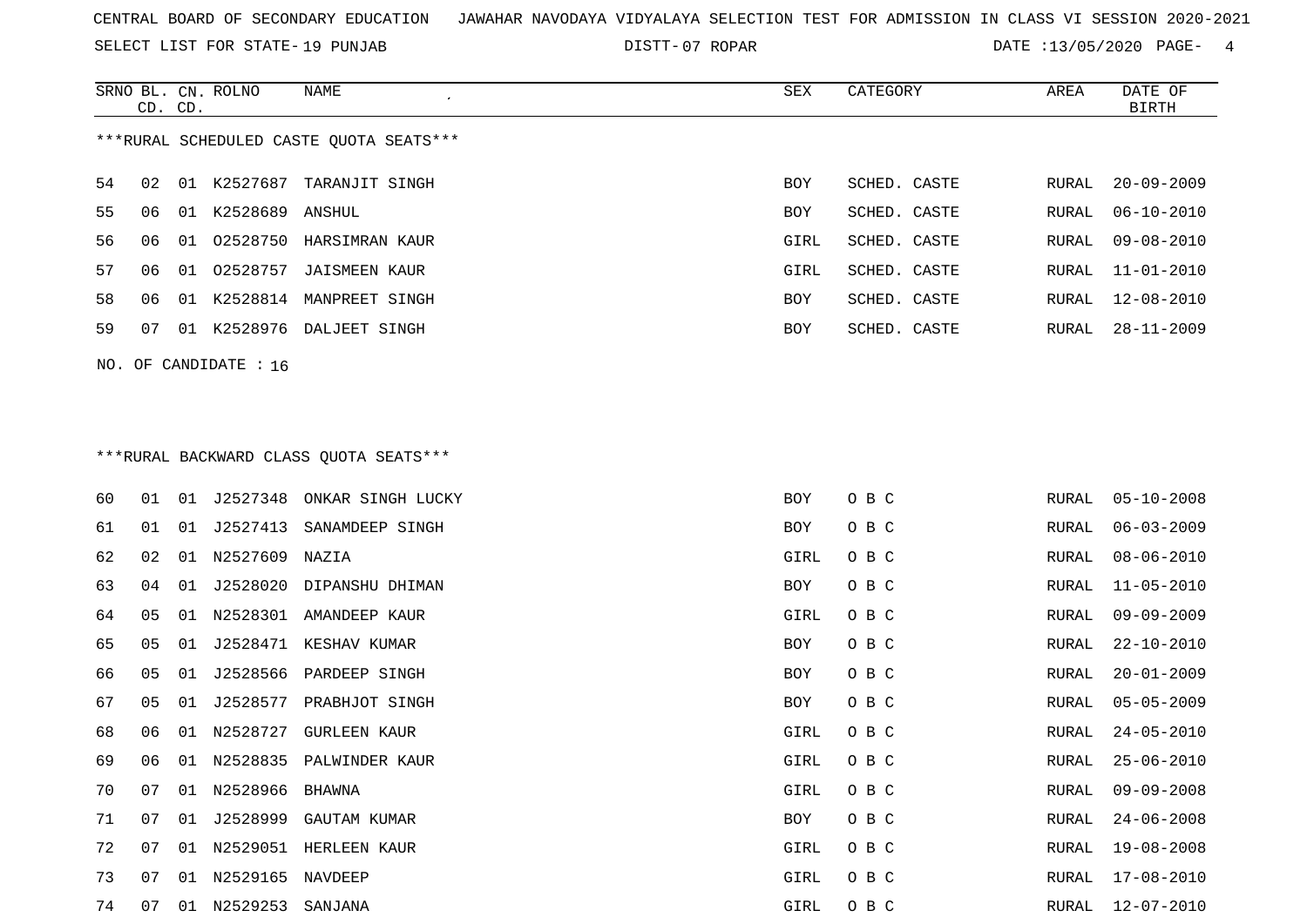SELECT LIST FOR STATE- DISTT- 19 PUNJAB

07 ROPAR DATE :13/05/2020 PAGE- 5

|     | CD. CD. |    | SRNO BL. CN. ROLNO     | NAME<br>$\cdot$                         | SEX        | CATEGORY     | AREA  | DATE OF<br><b>BIRTH</b> |
|-----|---------|----|------------------------|-----------------------------------------|------------|--------------|-------|-------------------------|
|     |         |    |                        | *** RURAL BACKWARD CLASS QUOTA SEATS*** |            |              |       |                         |
| 75  | 08      | 01 |                        | J2529650 SANDEEP KUMAR                  | BOY        | O B C        | RURAL | $12 - 05 - 2007$        |
| NO. |         |    | OF CANDIDATE : 16      |                                         |            |              |       |                         |
|     |         |    |                        |                                         |            |              |       |                         |
|     |         |    |                        |                                         |            |              |       |                         |
|     |         |    |                        | ***RURAL SCHEDULED TRIBE QUOTA SEATS*** |            |              |       |                         |
| 76  | 06      |    |                        | 01 02528762 JASHANPREET KAUR            | GIRL       | SCHED. CASTE | RURAL | $10 - 09 - 2009$        |
| 77  | 07      |    | 01 L2529013            | <b>GURWINDER SINGH</b>                  | <b>BOY</b> | SCHED. TRIBE | RURAL | $20 - 02 - 2010$        |
| 78  | 07      |    |                        | 01 K2529245 SAJANDEEP SINGH             | BOY        | SCHED. CASTE | RURAL | $23 - 09 - 2009$        |
| 79  | 07      |    | 01 P2529279            | SIMRAN                                  | GIRL       | SCHED. TRIBE | RURAL | $29 - 01 - 2009$        |
| 80  | 08      |    |                        | 01  02529618  RAJESHWARI                | GIRL       | SCHED. CASTE | RURAL | 19-07-2010              |
|     |         |    | NO. OF CANDIDATE $: 5$ |                                         |            |              |       |                         |

TOTAL SELECTED CANDIDATE : 80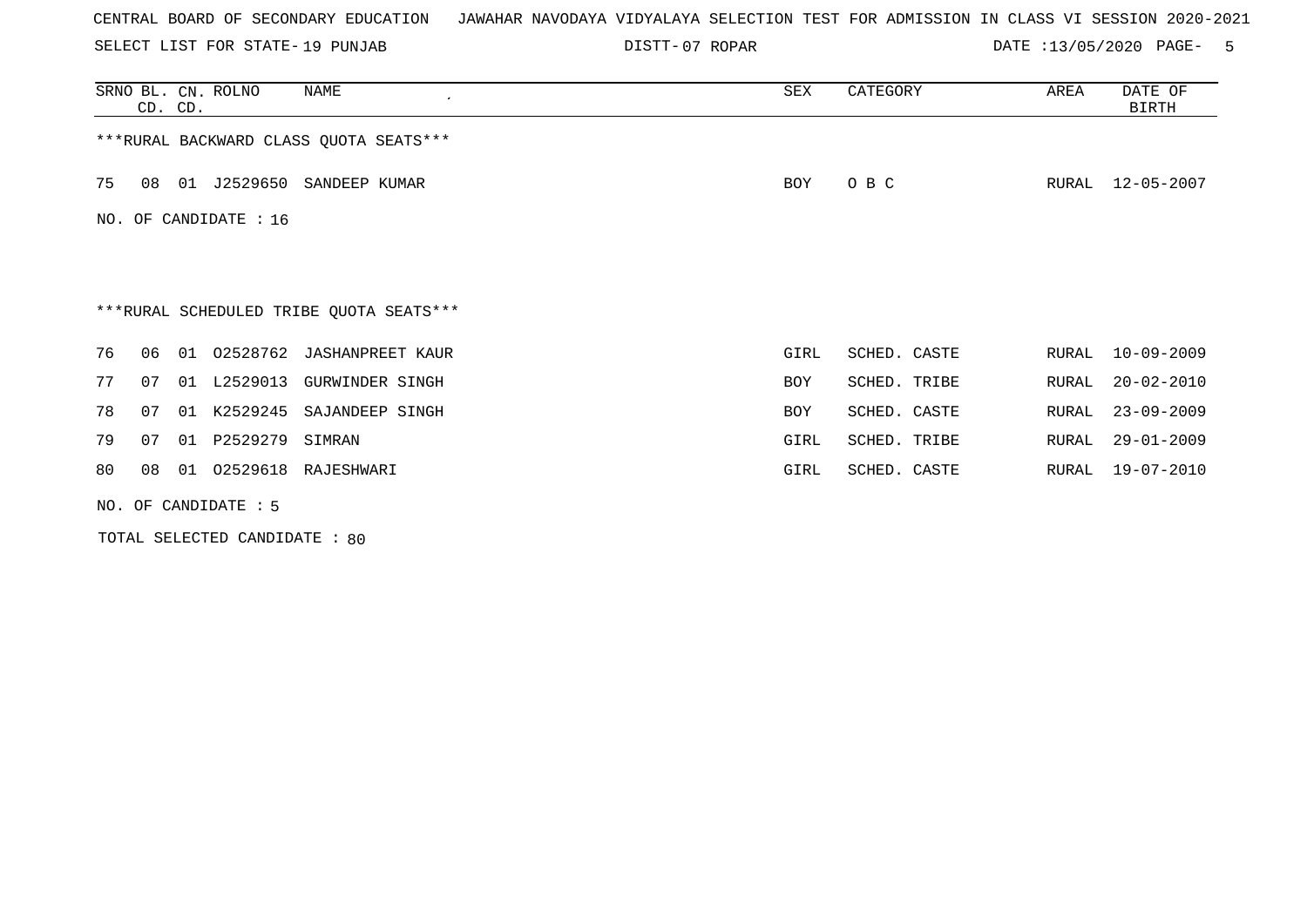SELECT LIST FOR STATE- DISTT- 19 PUNJAB

08 PATIALA DATE :13/05/2020 PAGE- 1

|    |    | CD. CD. | SRNO BL. CN. ROLNO   | <b>NAME</b><br>$\mathcal{L}_{\mathcal{A}}$ | SEX        | CATEGORY     | <b>AREA</b> | DATE OF<br><b>BIRTH</b> |
|----|----|---------|----------------------|--------------------------------------------|------------|--------------|-------------|-------------------------|
|    |    |         | ***OPEN UR SEATS***  |                                            |            |              |             |                         |
| 1  | 04 |         | 01 02532267          | MEENA RANI                                 | GIRL       | SCHED. CASTE | RURAL       | $11 - 10 - 2010$        |
| 2  | 04 | 02      | N2532523             | MANDEEP KAUR                               | GIRL       | O B C        | RURAL       | $22 - 12 - 2008$        |
| 3  | 04 | 02      | I2532780             | SURAJ KUMAR                                | <b>BOY</b> | GENERAL      | RURAL       | $04 - 07 - 2009$        |
| 4  | 05 | 01      |                      | G2532873 ANJALI RANI                       | GIRL       | SCHED. CASTE | URBAN       | $28 - 05 - 2008$        |
| 5  | 05 | 01      | B2532942 ASHU        |                                            | BOY        | O B C        | URBAN       | $24 - 09 - 2009$        |
| 6  | 05 | 02      |                      | J2533308 KARANPREET SINGH                  | BOY        | O B C        | RURAL       | $01 - 02 - 2009$        |
| 7  | 05 | 02      |                      | K2533586 NAVPREET SINGH                    | BOY        | SCHED. CASTE | RURAL       | $10 - 09 - 2008$        |
| 8  | 06 |         |                      | 01 I2534202 GURWINDER SHARMA               | BOY        | GENERAL      | RURAL       | $13 - 11 - 2010$        |
|    |    |         | NO. OF CANDIDATE : 8 |                                            |            |              |             |                         |
|    |    |         |                      |                                            |            |              |             |                         |
|    |    |         |                      |                                            |            |              |             |                         |
|    |    |         |                      | ***OPEN SCHEDULED CASTE QUOTA SEATS***     |            |              |             |                         |
| 9  | 02 |         |                      | 01 K2530209 AKASHDEEP SINGH                | <b>BOY</b> | SCHED. CASTE | RURAL       | $30 - 08 - 2009$        |
| 10 | 02 | 01      |                      | K2530642 HARSH KUMAR                       | <b>BOY</b> | SCHED. CASTE | RURAL       | $10 - 03 - 2008$        |
| 11 | 03 | 01      | G2531818             | CHETNA PAL                                 | GIRL       | SCHED. CASTE | URBAN       | $18 - 06 - 2009$        |
| 12 | 05 | 02      | K2533257             | <b>JASPREET RAM</b>                        | BOY        | SCHED. CASTE | RURAL       | 19-09-2009              |
| 13 | 05 |         | 03 K2533997 VISHAL   |                                            | <b>BOY</b> | SCHED. CASTE | RURAL       | $29 - 08 - 2009$        |
|    |    |         | NO. OF CANDIDATE : 5 |                                            |            |              |             |                         |
|    |    |         |                      |                                            |            |              |             |                         |
|    |    |         |                      |                                            |            |              |             |                         |
|    |    |         |                      |                                            |            |              |             |                         |

\*\*\*OPEN DISABLED QUOTA SEATS\*\*\*

14 06 02 G2534808 SHARNPREET KAUR GIRL SCHED. CASTE URBAN 24-02-2011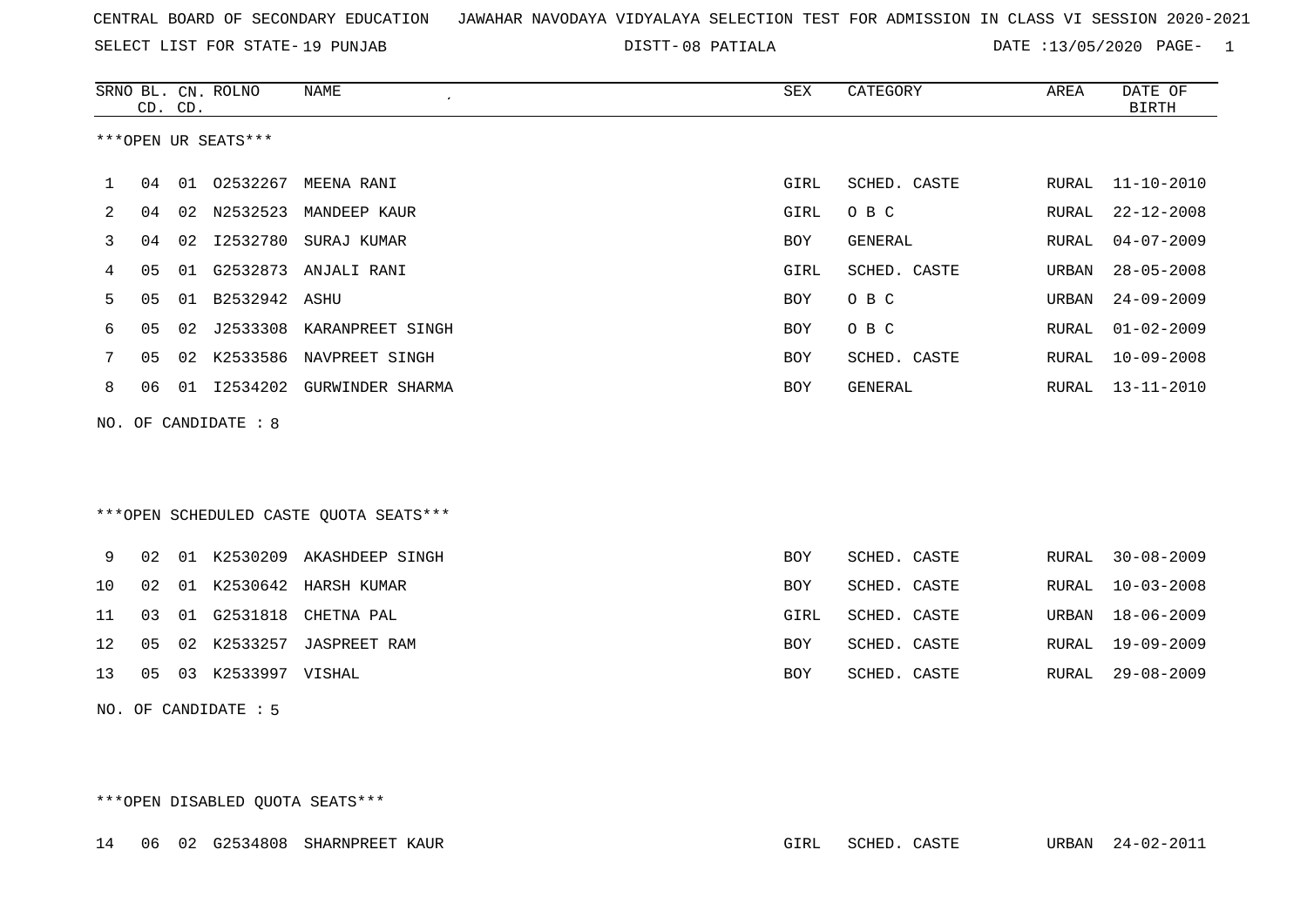SELECT LIST FOR STATE- DISTT- 19 PUNJAB

08 PATIALA DATE :13/05/2020 PAGE- 2

|    | CD. CD. |    | SRNO BL. CN. ROLNO     | NAME                                   | SEX  | CATEGORY     | AREA  | DATE OF<br><b>BIRTH</b> |
|----|---------|----|------------------------|----------------------------------------|------|--------------|-------|-------------------------|
|    |         |    | NO. OF CANDIDATE : $1$ |                                        |      |              |       |                         |
|    |         |    |                        |                                        |      |              |       |                         |
|    |         |    |                        |                                        |      |              |       |                         |
|    |         |    |                        | *** OPEN BACKWARD CLASS QUOTA SEATS*** |      |              |       |                         |
|    |         |    |                        |                                        |      |              |       |                         |
| 15 | 02      |    |                        | 01 J2530218 AKASH SINGH                | BOY  | O B C        |       | RURAL 13-10-2008        |
| 16 | 02      | 03 | F2531655               | SUMAN                                  | GIRL | O B C        | URBAN | $04 - 06 - 2009$        |
| 17 | 04      |    |                        | 01 J2532393 JAGSEER SINGH              | BOY  | O B C        | RURAL | $27 - 12 - 2009$        |
| 18 | 04      | 02 | J2532589               | NAVNEET SINGH                          | BOY  | O B C        | RURAL | $09 - 05 - 2009$        |
| 19 | 05      |    | 02 N2533289            | KAMAL KAUR                             | GIRL | O B C        | RURAL | $22 - 09 - 2008$        |
|    |         |    | NO. OF CANDIDATE : 5   |                                        |      |              |       |                         |
|    |         |    |                        |                                        |      |              |       |                         |
|    |         |    |                        |                                        |      |              |       |                         |
|    |         |    |                        | ***OPEN SCHEDULED TRIBE QUOTA SEATS*** |      |              |       |                         |
|    |         |    |                        |                                        |      |              |       |                         |
| 20 | 06      |    |                        | 02 P2534614 NAVNEET KAUR               | GIRL | SCHED. TRIBE | RURAL | $06 - 12 - 2009$        |
|    |         |    | NO. OF CANDIDATE : $1$ |                                        |      |              |       |                         |
|    |         |    |                        |                                        |      |              |       |                         |
|    |         |    |                        |                                        |      |              |       |                         |
|    |         |    |                        |                                        |      |              |       |                         |
|    |         |    | ***RURAL OPEN SEATS*** |                                        |      |              |       |                         |
| 21 | 01      | 01 | 02529725 AARTI         |                                        | GIRL | SCHED. CASTE | RURAL | $12 - 01 - 2010$        |
| 22 | 01      |    |                        | 01 02529767 ASHA RANI                  | GIRL | SCHED. CASTE | RURAL | $20 - 08 - 2008$        |
| 23 |         |    |                        | 01 01 K2529893 JASHAN SINGH            | BOY  | SCHED. CASTE |       | RURAL 16-10-2009        |
| 24 | 02      | 01 |                        | K2530538 GURPAL SING                   | BOY  | SCHED. CASTE | RURAL | $28 - 02 - 2009$        |
| 25 | 02      | 03 | I2531529 SHIV          |                                        | BOY  | GENERAL      | RURAL | $02 - 03 - 2010$        |
| 26 | 02      | 03 |                        | N2531665 SUMANPREET KAUR               | GIRL | O B C        | RURAL | $14 - 02 - 2010$        |
|    |         |    |                        |                                        |      |              |       |                         |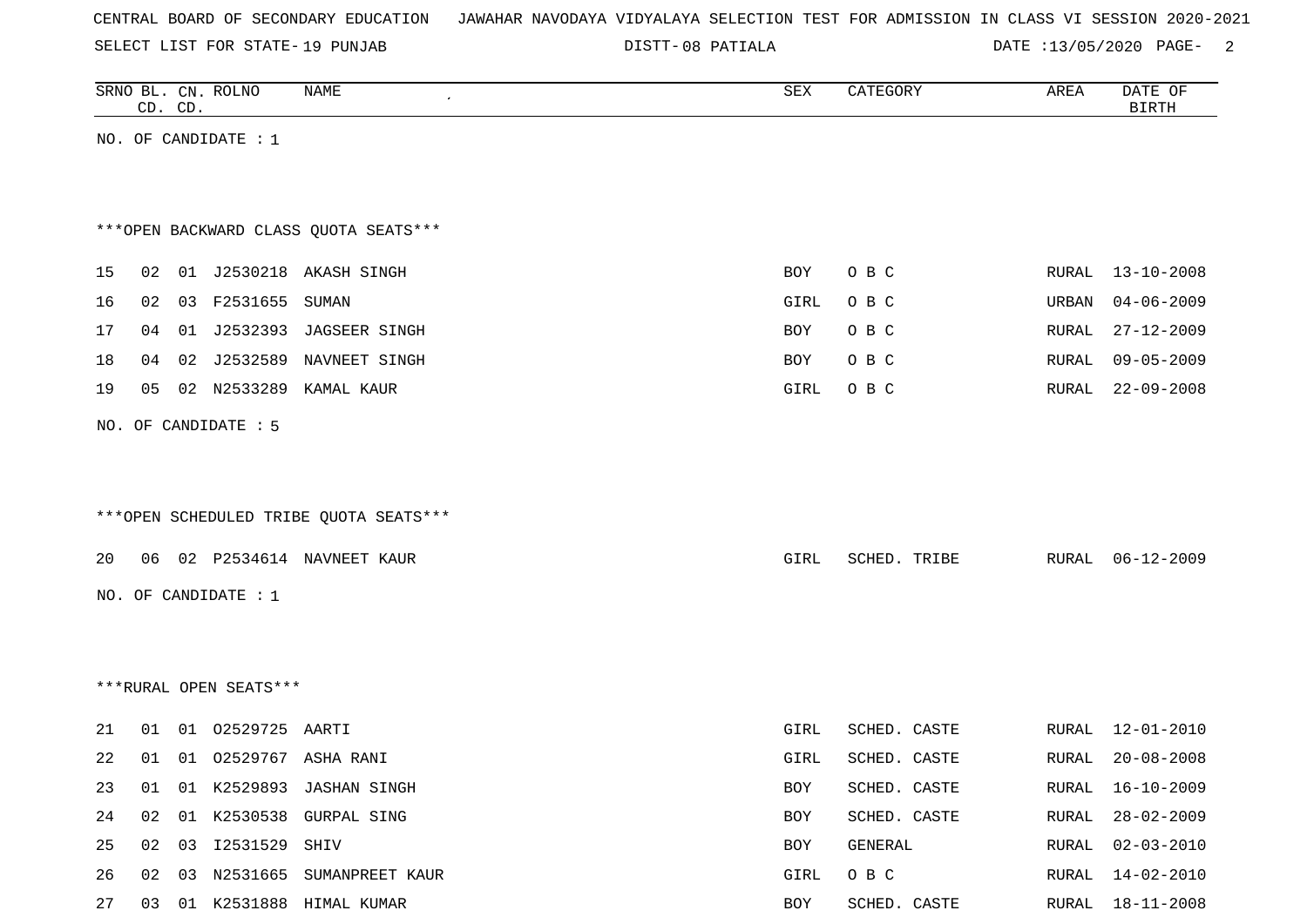SELECT LIST FOR STATE- DISTT- 19 PUNJAB

08 PATIALA DATE :13/05/2020 PAGE- 3

|    |    | CD. CD. | SRNO BL. CN. ROLNO     | NAME<br>$\epsilon$        | <b>SEX</b> | CATEGORY       | AREA         | DATE OF<br><b>BIRTH</b> |
|----|----|---------|------------------------|---------------------------|------------|----------------|--------------|-------------------------|
|    |    |         | ***RURAL OPEN SEATS*** |                           |            |                |              |                         |
| 28 | 03 | 01      | N2532062               | PARWINDER KAUR            | GIRL       | O B C          | RURAL        | $22 - 09 - 2008$        |
| 29 | 03 | 01      | K2532113               | ROHIT KUMAR               | BOY        | SCHED. CASTE   | RURAL        | $17 - 10 - 2008$        |
| 30 | 04 | 01      | I2532258               | ASHANJOT SINGH            | <b>BOY</b> | <b>GENERAL</b> | RURAL        | $03 - 01 - 2009$        |
| 31 | 04 | 01      | J2532319               | <b>GURPREET SINGH</b>     | <b>BOY</b> | O B C          | RURAL        | $04 - 08 - 2009$        |
| 32 | 04 | 01      | M2532450               | KANIKSHA                  | GIRL       | <b>GENERAL</b> | RURAL        | $17 - 11 - 2008$        |
| 33 | 04 | 01      |                        | 12532486 KHUSHPREET SINGH | <b>BOY</b> | <b>GENERAL</b> | RURAL        | $15 - 05 - 2009$        |
| 34 | 04 | 02      | I2532683               | SAHIL BANSAL              | <b>BOY</b> | <b>GENERAL</b> | RURAL        | $04 - 09 - 2009$        |
| 35 | 05 | 01      | 02532841               | AMANDEEP KAUR             | GIRL       | SCHED. CASTE   | RURAL        | $01 - 01 - 2010$        |
| 36 | 05 | 01      | I2533024               | GES ARNO                  | <b>BOY</b> | <b>GENERAL</b> | <b>RURAL</b> | $08 - 04 - 2009$        |
| 37 | 05 | 01      | I2533030               | GORISH                    | BOY        | GENERAL        | RURAL        | $13 - 02 - 2010$        |
| 38 | 05 | 01      | M2533034               | GULKAMAL KAUR             | GIRL       | <b>GENERAL</b> | <b>RURAL</b> | $14 - 06 - 2008$        |
| 39 | 05 | 02      | 02533338               | KHUSHPREET KAUR           | GIRL       | SCHED. CASTE   | RURAL        | $07 - 02 - 2010$        |
| 40 | 05 | 03      | M2533924               | SUKHLEEN KAUR             | GIRL       | <b>GENERAL</b> | RURAL        | $13 - 09 - 2008$        |
| 41 | 06 | 01      |                        | J2534122 DILBAR KHAN      | <b>BOY</b> | O B C          | <b>RURAL</b> | $26 - 01 - 2010$        |
| 42 | 06 | 01      | M2534415               | KHUSHBU RANI              | GIRL       | <b>GENERAL</b> | RURAL        | $15 - 05 - 2010$        |
| 43 | 06 | 02      | 02534558               | MANVEER KAUR              | GIRL       | SCHED. CASTE   | RURAL        | $14 - 07 - 2009$        |
| 44 | 06 | 02      | I2534741               | RAVI RANJAN KUMAR         | <b>BOY</b> | <b>GENERAL</b> | RURAL        | $01 - 01 - 2008$        |
|    |    |         |                        |                           |            |                |              |                         |

NO. OF CANDIDATE : 24

\*\*\*RURAL SCHEDULED CASTE QUOTA SEATS\*\*\*

|  |                          | 45 04 01 02532250 ARSHDEEP KAUR  | GIRL       | SCHED. CASTE |  | RURAL 20-06-2009 |
|--|--------------------------|----------------------------------|------------|--------------|--|------------------|
|  |                          | 46 04 01 K2532265 BALRAJ SINGH   | BOY        | SCHED. CASTE |  | RURAL 14-11-2009 |
|  |                          | 47 04 01 K2532316 GURPREET SINGH | BOY        | SCHED. CASTE |  | RURAL 18-07-2010 |
|  | 48 04 02 K2532593 NIKHIL |                                  | <b>BOY</b> | SCHED. CASTE |  | RURAL 02-08-2009 |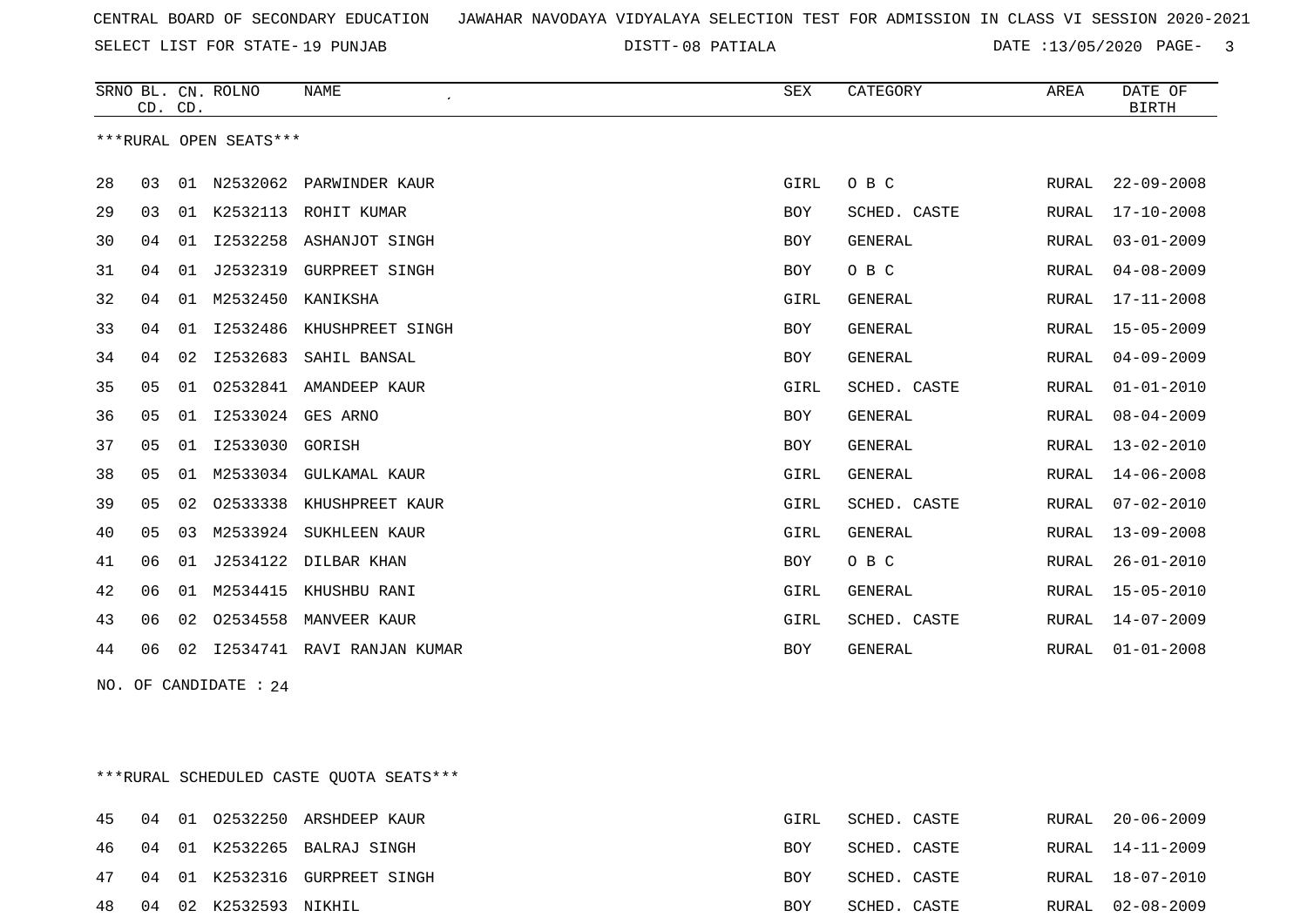SELECT LIST FOR STATE- DISTT- 19 PUNJAB

08 PATIALA DATE :13/05/2020 PAGE- 4

|                                         |    | CD. CD.         | SRNO BL. CN. ROLNO | NAME<br>$\epsilon$           | SEX        | CATEGORY     | AREA  | DATE OF<br>BIRTH |
|-----------------------------------------|----|-----------------|--------------------|------------------------------|------------|--------------|-------|------------------|
| ***RURAL SCHEDULED CASTE QUOTA SEATS*** |    |                 |                    |                              |            |              |       |                  |
| 49                                      | 04 |                 |                    | 02 K2532710 SEHAJPREET SINGH | <b>BOY</b> | SCHED. CASTE | RURAL | $08 - 08 - 2009$ |
| 50                                      | 04 | 02              | 02532783           | TAMANDEEP KAUR               | GIRL       | SCHED. CASTE | RURAL | 17-06-2009       |
| 51                                      | 05 |                 | 01 K2532828        | AKASHDEEP SINGH              | BOY        | SCHED. CASTE | RURAL | $19 - 05 - 2010$ |
| 52                                      | 05 |                 |                    | 01 02532844 AMANDEEP KAUR    | GIRL       | SCHED. CASTE | RURAL | $26 - 11 - 2010$ |
| 53                                      | 05 |                 |                    | 02 02533252 JASPREET KAUR    | GIRL       | SCHED. CASTE | RURAL | $03 - 12 - 2009$ |
| 54                                      | 05 |                 |                    | 02 K2533260 JASPREET SINGH   | BOY        | SCHED. CASTE | RURAL | $06 - 03 - 2009$ |
| 55                                      | 05 | 02 <sub>o</sub> |                    | 02533392 KOMALPREET KAUR     | GIRL       | SCHED. CASTE | RURAL | 12-10-2009       |
| 56                                      | 05 |                 | 02 K2533428 LOVELY |                              | BOY        | SCHED. CASTE | RURAL | $27 - 12 - 2008$ |
| 57                                      | 05 |                 |                    | 02 02533579 NAVJOT KAUR      | GIRL       | SCHED. CASTE | RURAL | 15-07-2010       |
| 58                                      | 05 |                 |                    | 02 K2533600 NIRMAL SINGH     | <b>BOY</b> | SCHED. CASTE | RURAL | $09 - 09 - 2008$ |
| 59                                      | 05 | 03              | 02533953           | SUNEHA RANI                  | GIRL       | SCHED. CASTE | RURAL | $13 - 08 - 2009$ |
|                                         |    |                 |                    |                              |            |              |       |                  |

NO. OF CANDIDATE : 15

## \*\*\*RURAL BACKWARD CLASS QUOTA SEATS\*\*\*

| 60 | 01 | 01  | J2529885 | JASHAN PAL                 | BOY        | O B C | RURAL | $11 - 02 - 2010$ |
|----|----|-----|----------|----------------------------|------------|-------|-------|------------------|
| 61 | 01 | 01  | N2529912 | KAJAL                      | GIRL       | O B C | RURAL | $17 - 03 - 2010$ |
| 62 | 02 | -01 | J2530521 | GURJANT SINGH              | <b>BOY</b> | O B C | RURAL | 15-07-2009       |
| 63 | 02 | 01  | J2530587 | HARMAN DASS                | BOY        | O B C | RURAL | 31-12-2009       |
| 64 | 02 | 03  | J2531553 | SHUBHAM KUMAR              | <b>BOY</b> | O B C | RURAL | 03-10-2010       |
| 65 | 04 | 01  | J2532252 | ARSHDEEP SINGH             | <b>BOY</b> | O B C | RURAL | 02-07-2010       |
| 66 | 04 | 01  | J2532359 | HARPREET SINGH             | <b>BOY</b> | O B C | RURAL | 20-08-2010       |
| 67 | 04 | 01  | J2532487 | KHUSHPREET SINGH           | <b>BOY</b> | O B C | RURAL | 17-11-2007       |
| 68 | 05 |     |          | 02 J2533262 JASPREET SINGH | <b>BOY</b> | O B C |       | RURAL 19-01-2010 |
| 69 | 05 | 02  | J2533500 | MANJOT SINGH               | BOY        | O B C | RURAL | $20 - 10 - 2010$ |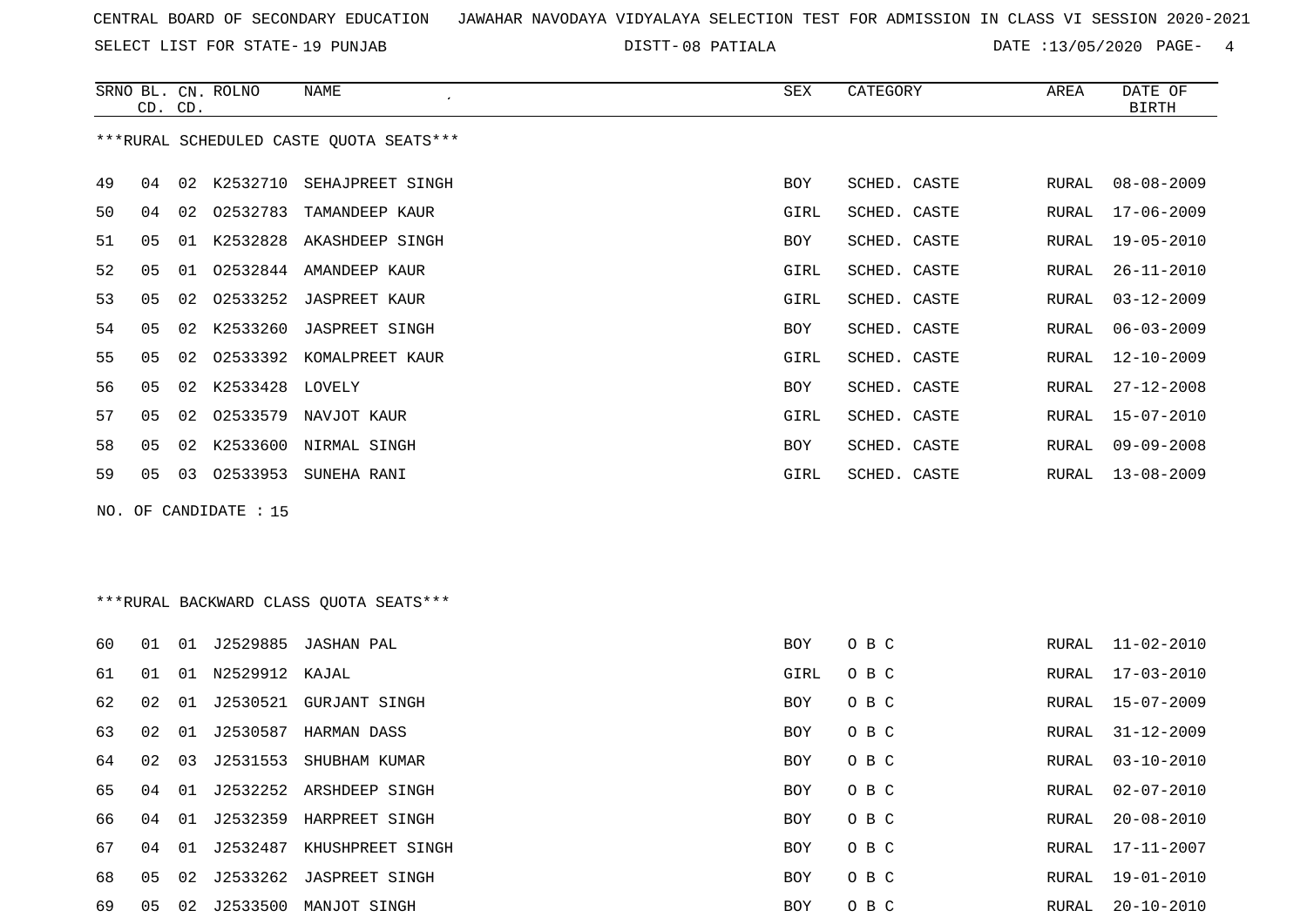SELECT LIST FOR STATE- DISTT- 19 PUNJAB

08 PATIALA DATE :13/05/2020 PAGE- 5

|    | CD. CD.                                |    | SRNO BL. CN. ROLNO | NAME<br>$\epsilon$      | SEX  | CATEGORY | AREA  | DATE OF<br>BIRTH |  |  |
|----|----------------------------------------|----|--------------------|-------------------------|------|----------|-------|------------------|--|--|
|    | ***RURAL BACKWARD CLASS QUOTA SEATS*** |    |                    |                         |      |          |       |                  |  |  |
| 70 | 05                                     | 02 |                    | J2533585 NAVPREET SINGH | BOY  | O B C    | RURAL | $26 - 02 - 2010$ |  |  |
| 71 | 05                                     | 03 |                    | N2533722 RAMANDEEP KAUR | GIRL | O B C    | RURAL | $28 - 10 - 2008$ |  |  |
| 72 | 05                                     | 03 |                    | J2533728 RAMAN GORSI    | BOY  | O B C    |       | RURAL 27-01-2009 |  |  |
| 73 | 05                                     | 03 | N2533757           | RAVNEET KAUR            | GIRL | O B C    | RURAL | 06-01-2009       |  |  |
| 74 | 05                                     | 03 | N2533789           | RUPINDER KAUR           | GIRL | O B C    | RURAL | $28 - 09 - 2010$ |  |  |
| 75 | 05                                     |    |                    | 03 N2533966 TANU BAWA   | GIRL | O B C    | RURAL | $20 - 12 - 2008$ |  |  |
|    | NO. OF CANDIDATE : $16$                |    |                    |                         |      |          |       |                  |  |  |

# \*\*\*RURAL SCHEDULED TRIBE QUOTA SEATS\*\*\*

|  |  | 80 05 03 K2533986 VATANDEEP SINGH    | BOY        | SCHED. CASTE | RURAL 26-01-2009 |
|--|--|--------------------------------------|------------|--------------|------------------|
|  |  | 79 05 02 K2533570 NARINDER SINGH     | <b>BOY</b> | SCHED. CASTE | RURAL 03-09-2009 |
|  |  | 78 05 02 K2533407 LACHHMAN RAM       | BOY        | SCHED. CASTE | RURAL 07-11-2008 |
|  |  | 77 05 02 K2533259 JASPREET SINGH     | BOY        | SCHED. CASTE | RURAL 02-05-2008 |
|  |  | 76 02 01 K2530386 BHAVIESHYA PARDHAN | BOY        | SCHED. CASTE | RURAL 17-04-2009 |

NO. OF CANDIDATE : 5

TOTAL SELECTED CANDIDATE : 80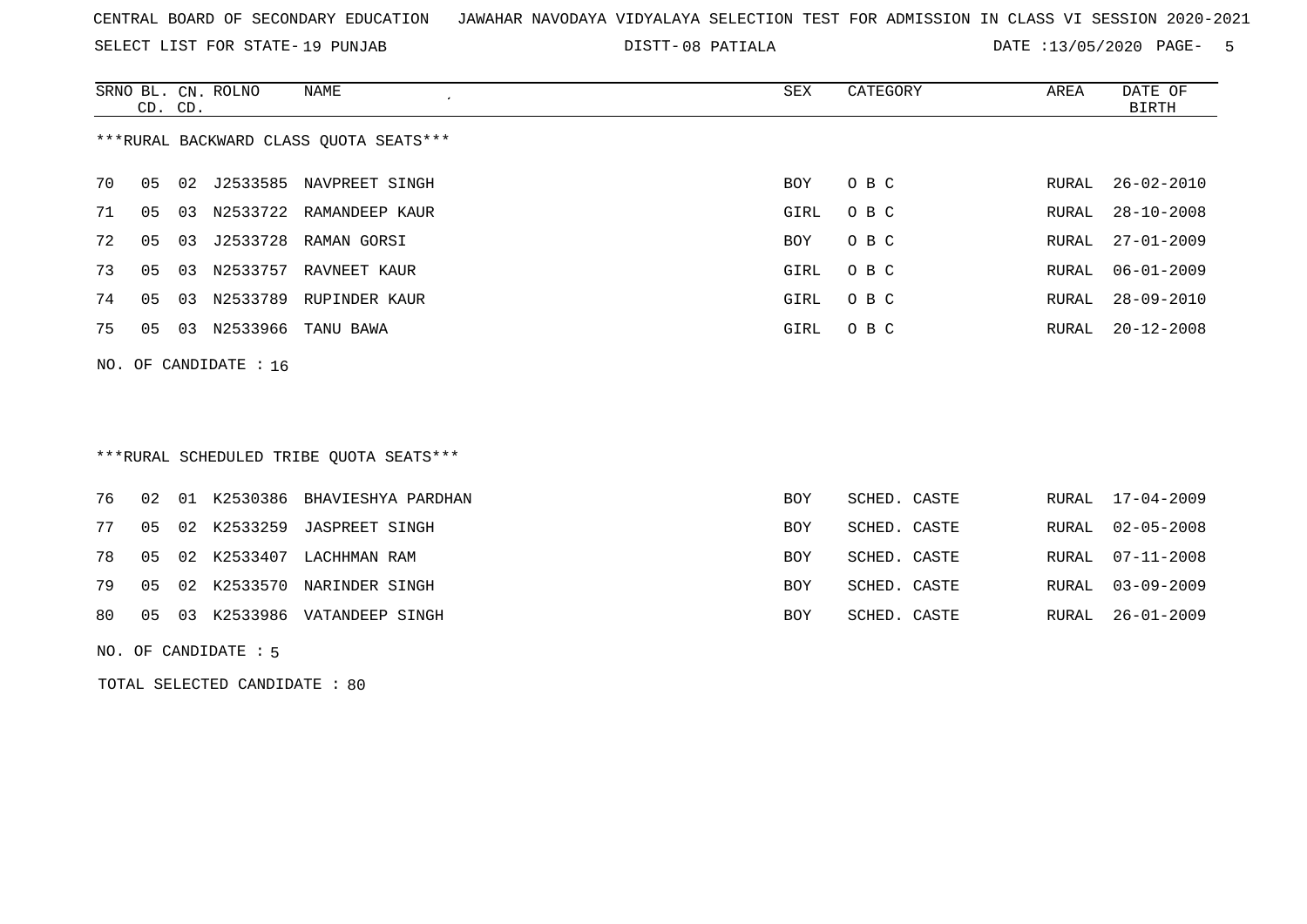SELECT LIST FOR STATE- DISTT- 19 PUNJAB

DISTT-09 FEROZEPUR **DATE** :13/05/2020 PAGE- 1

|    |    | CD. CD. | SRNO BL. CN. ROLNO     | <b>NAME</b>                            | ${\tt SEX}$ | CATEGORY       | AREA         | DATE OF<br><b>BIRTH</b> |
|----|----|---------|------------------------|----------------------------------------|-------------|----------------|--------------|-------------------------|
|    |    |         | ***OPEN UR SEATS***    |                                        |             |                |              |                         |
| 1  | 01 | 03      | E2536180               | TEJASVI                                | GIRL        | <b>GENERAL</b> | URBAN        | $20 - 10 - 2009$        |
| 2  | 02 | 01      |                        | I2536224 ABHIRAM HAMSOYE               | BOY         | <b>GENERAL</b> | RURAL        | $08 - 06 - 2007$        |
| 3  | 02 | 01      | C2536602               | PRIYAM SINGH                           | BOY         | SCHED. CASTE   | URBAN        | $21 - 09 - 2009$        |
| 4  | 03 | 02      | 02537223               | MUSKAN                                 | GIRL        | SCHED. CASTE   | RURAL        | $22 - 07 - 2009$        |
| 5  | 04 | 01      | 02537843               | GURJOT KAUR                            | GIRL        | SCHED. CASTE   | RURAL        | $12 - 12 - 2008$        |
| 6  | 04 | 01      | K2537878               | GURSHARNJIT SINGH                      | BOY         | SCHED. CASTE   | RURAL        | $28 - 04 - 2010$        |
|    |    |         | NO. OF CANDIDATE $: 6$ |                                        |             |                |              |                         |
|    |    |         |                        |                                        |             |                |              |                         |
|    |    |         |                        |                                        |             |                |              |                         |
|    |    |         |                        | ***OPEN SCHEDULED CASTE QUOTA SEATS*** |             |                |              |                         |
| 7  | 02 | 01      | G2536590               | POOJA KUMARI                           | GIRL        | SCHED. CASTE   | URBAN        | $03 - 06 - 2007$        |
| 8  | 03 | 01      | 02537017               | <b>JASVEER KAUR</b>                    | GIRL        | SCHED. CASTE   | RURAL        | $10 - 09 - 2008$        |
| 9  | 03 | 01      | C2537055               | KARANDEEP SINGH                        | BOY         | SCHED. CASTE   | URBAN        | $24 - 09 - 2008$        |
| 10 | 03 | 02      | K2537271               | PAWANDEEP SINGH                        | BOY         | SCHED. CASTE   | <b>RURAL</b> | $12 - 09 - 2009$        |
| 11 | 03 | 02      | 02537321               | PRIYA RANI                             | GIRL        | SCHED. CASTE   | <b>RURAL</b> | $01 - 03 - 2009$        |
| 12 | 03 | 02      | C2537593               | TARSEM PAL                             | BOY         | SCHED. CASTE   | URBAN        | $21 - 08 - 2008$        |
| 13 | 04 | 01      | K2537844 GURKAMAL      |                                        | BOY         | SCHED. CASTE   | RURAL        | $31 - 12 - 2008$        |
|    |    |         |                        |                                        |             |                |              |                         |

NO. OF CANDIDATE : 8

\*\*\*OPEN BACKWARD CLASS QUOTA SEATS\*\*\*

15 02 01 N2536403 JASLEEN KAUR GIRL O B C RURAL 04-07-2010 16 03 01 B2536766 AGAMVEER SINGH BOY O B C C URBAN 22-05-2009

14 04 02 O2538422 RAMANDEEP KAUR GIRL SCHED. CASTE RURAL 12-03-2010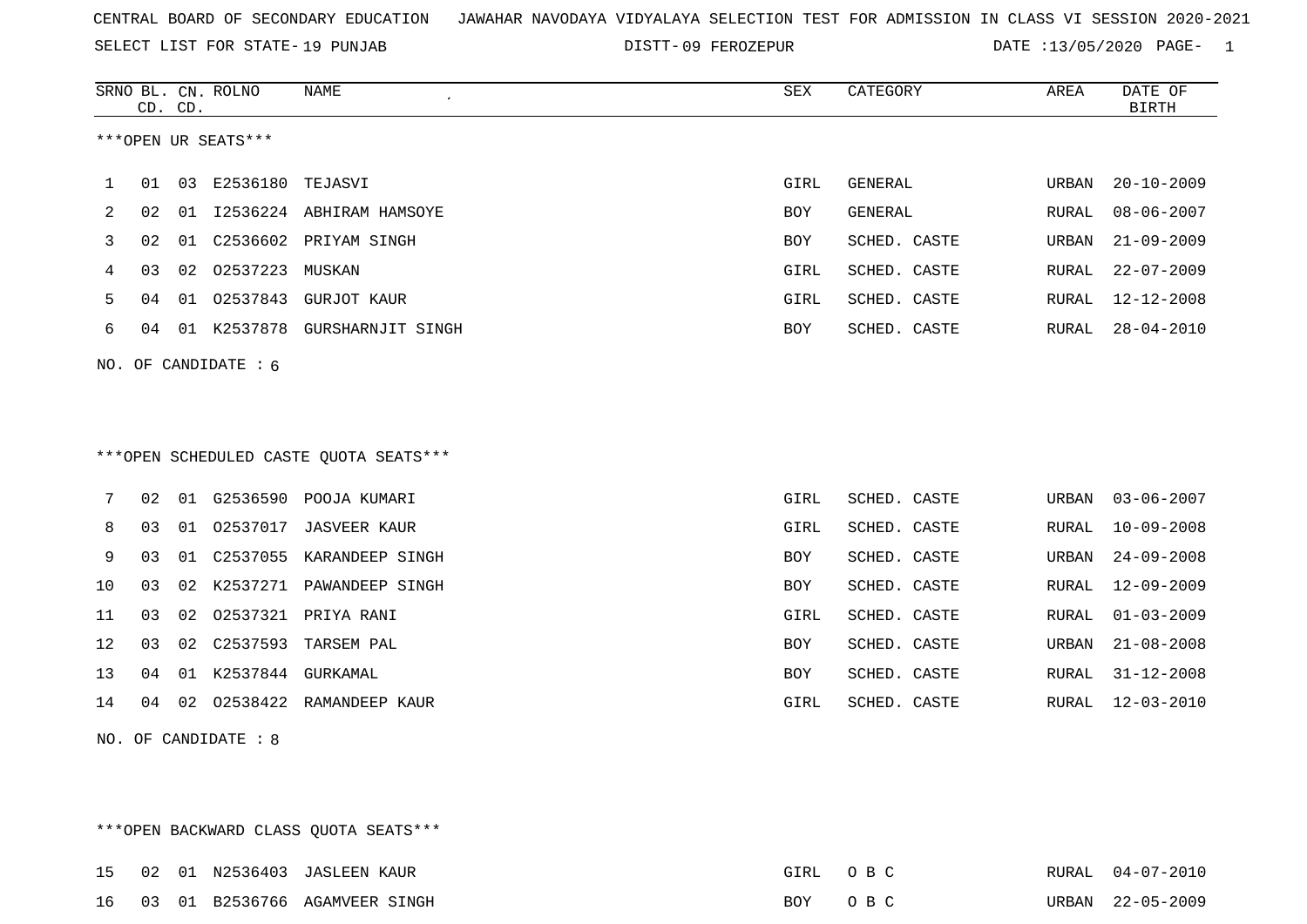SELECT LIST FOR STATE- DISTT- 19 PUNJAB

DISTT-09 FEROZEPUR **DATE** :13/05/2020 PAGE- 2

|    |    | CD. CD. | SRNO BL. CN. ROLNO     | <b>NAME</b>                            | SEX  | CATEGORY     | AREA         | DATE OF<br><b>BIRTH</b> |
|----|----|---------|------------------------|----------------------------------------|------|--------------|--------------|-------------------------|
|    |    |         |                        | *** OPEN BACKWARD CLASS QUOTA SEATS*** |      |              |              |                         |
| 17 | 03 |         |                        | 01 B2537054 KARANBEER                  | BOY  | O B C        | URBAN        | $01 - 01 - 2008$        |
| 18 | 03 | 02      |                        | B2537364 RATANPREET SINGH              | BOY  | O B C        | URBAN        | $28 - 02 - 2009$        |
| 19 | 04 | 01      |                        | J2537684 AMRITPAL SINGH                | BOY  | O B C        | <b>RURAL</b> | $24 - 01 - 2010$        |
|    |    |         | NO. OF CANDIDATE : 5   |                                        |      |              |              |                         |
|    |    |         |                        | ***OPEN SCHEDULED TRIBE QUOTA SEATS*** |      |              |              |                         |
| 20 | 03 |         |                        | 01 L2536776 AKASHDEEP SINGH            | BOY  | SCHED. TRIBE | RURAL        | $04 - 10 - 2008$        |
|    |    |         | NO. OF CANDIDATE : 1   |                                        |      |              |              |                         |
|    |    |         |                        |                                        |      |              |              |                         |
|    |    |         |                        |                                        |      |              |              |                         |
|    |    |         | ***RURAL OPEN SEATS*** |                                        |      |              |              |                         |
| 21 | 01 |         | 01 K2535127            | DAVID                                  | BOY  | SCHED. CASTE | RURAL        | $01 - 10 - 2009$        |
| 22 | 01 |         | 02 K2535356            | JASKARAN SINGH                         | BOY  | SCHED. CASTE | RURAL        | $31 - 01 - 2010$        |
| 23 | 01 | 02      | K2535439               | KARANDEEP SINGH                        | BOY  | SCHED. CASTE | RURAL        | $28 - 08 - 2008$        |
| 24 | 01 | 03      | 02535833               | RAJ KAUR                               | GIRL | SCHED. CASTE | <b>RURAL</b> | $08 - 08 - 2008$        |
| 25 | 01 | 03      | 02535973               | SANJANA                                | GIRL | SCHED. CASTE | RURAL        | $13 - 09 - 2009$        |
| 26 | 02 | 01      | K2536298               | <b>GULSHAN SINGH</b>                   | BOY  | SCHED. CASTE | RURAL        | 14-01-2009              |
| 27 | 02 | 01      |                        | 12536665 SARBJEET SINGH                | BOY  | GENERAL      | RURAL        | $03 - 11 - 2008$        |
| 28 | 03 | 01      | 02536795 ANJALI        |                                        | GIRL | SCHED. CASTE | RURAL        | $03 - 07 - 2008$        |
| 29 | 03 |         | 01 K2536866 CHIRAG     |                                        | BOY  | SCHED. CASTE | RURAL        | $30 - 11 - 2009$        |
| 30 | 03 |         |                        | 01 J2536932 GURSIDAK SINGH             | BOY  | O B C        | RURAL        | 15-12-2008              |
| 31 | 04 | 01      |                        | K2537778 DAVINDER SINGH                | BOY  | SCHED. CASTE | RURAL        | $29 - 04 - 2009$        |
| 32 | 04 |         |                        | 01 I2537856 GURPARTAP SINGH            | BOY  | GENERAL      | RURAL        | 14-10-2009              |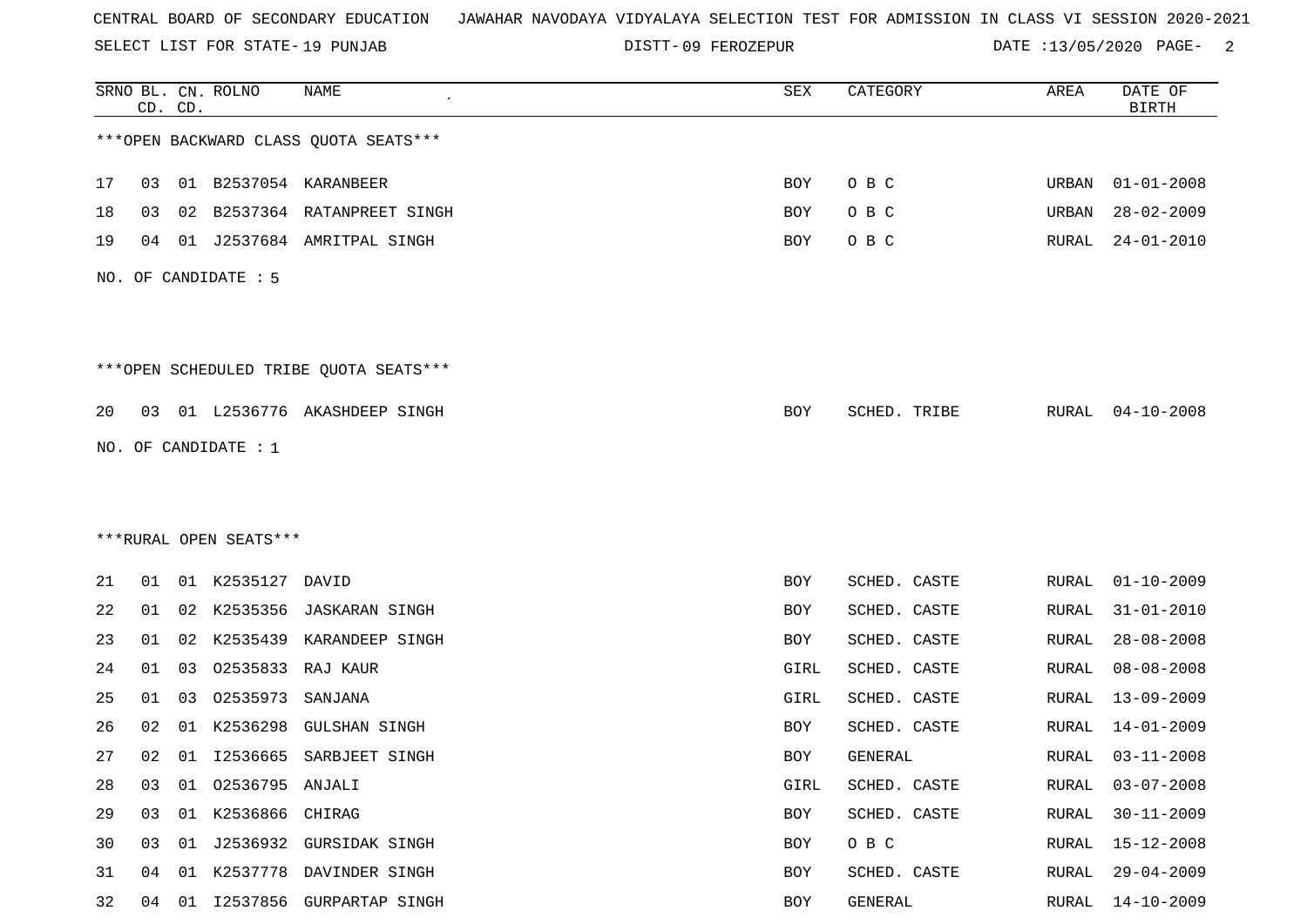SELECT LIST FOR STATE- DISTT- 19 PUNJAB

DISTT-09 FEROZEPUR **DATE** :13/05/2020 PAGE- 3

|    | CD. CD. |    | SRNO BL. CN. ROLNO     | NAME                                     | SEX        | CATEGORY     | AREA         | DATE OF<br><b>BIRTH</b> |
|----|---------|----|------------------------|------------------------------------------|------------|--------------|--------------|-------------------------|
|    |         |    | ***RURAL OPEN SEATS*** |                                          |            |              |              |                         |
| 33 | 04      |    |                        | 01 K2537900 HARJOT SINGH                 | BOY        | SCHED. CASTE | RURAL        | $22 - 05 - 2009$        |
| 34 | 04      |    | 01 02538092 KIRAN      |                                          | GIRL       | SCHED. CASTE | RURAL        | $06 - 08 - 2010$        |
|    |         |    | NO. OF CANDIDATE : 14  |                                          |            |              |              |                         |
|    |         |    |                        |                                          |            |              |              |                         |
|    |         |    |                        | *** RURAL SCHEDULED CASTE QUOTA SEATS*** |            |              |              |                         |
| 35 | 01      | 02 | 02535465               | KIRANDEEP KAUR                           | GIRL       | SCHED. CASTE | RURAL        | $30 - 08 - 2009$        |
| 36 | 01      | 03 | K2535990               | SARABJEET KUMAR                          | BOY        | SCHED. CASTE | RURAL        | $01 - 09 - 2009$        |
| 37 | 02      | 01 |                        | K2536308 GURMUKH SINGH                   | BOY        | SCHED. CASTE | RURAL        | $03 - 01 - 2010$        |
| 38 | 02      | 01 | 02536310               | GURNOOR KAUR                             | GIRL       | SCHED. CASTE | RURAL        | $27 - 11 - 2009$        |
| 39 | 02      |    | 01 K2536377 JAGU       |                                          | BOY        | SCHED. CASTE | RURAL        | $01 - 01 - 2009$        |
| 40 | 02      |    | 01 K2536399            | <b>JASHANPREET SINGH</b>                 | <b>BOY</b> | SCHED. CASTE | RURAL        | $10 - 02 - 2009$        |
| 41 | 02      | 01 | 02536418               | <b>JASPREET KAUR</b>                     | GIRL       | SCHED. CASTE | RURAL        | $01 - 03 - 2009$        |
| 42 | 02      | 01 | K2536429               | JATIN                                    | BOY        | SCHED. CASTE | RURAL        | $26 - 10 - 2009$        |
| 43 | 02      | 01 | 02536536               | MEHAKPREET KAUR                          | GIRL       | SCHED. CASTE | RURAL        | $02 - 01 - 2009$        |
| 44 | 02      | 01 | 02536686               | SIMRANJEET KAUR                          | GIRL       | SCHED. CASTE | RURAL        | $31 - 07 - 2009$        |
| 45 | 02      | 01 | K2536712               | SUKHPAL SINGH                            | BOY        | SCHED. CASTE | RURAL        | $03 - 11 - 2008$        |
| 46 | 03      | 01 |                        | K2536843 AVANSH WARWAL                   | BOY        | SCHED. CASTE | <b>RURAL</b> | $08 - 01 - 2009$        |
| 47 | 03      | 01 | 02536898               | GEETA RANI                               | GIRL       | SCHED. CASTE | RURAL        | $20 - 09 - 2010$        |
| 48 | 03      |    |                        | 01 K2536940 GURWINDER SINGH              | BOY        | SCHED. CASTE | RURAL        | $16 - 08 - 2008$        |
| 49 | 03      |    | 02 02537154 MAMTA      |                                          | GIRL       | SCHED. CASTE | RURAL        | $02 - 11 - 2009$        |
| 50 | 03      |    | 02 02537221 MUSKAN     |                                          | GIRL       | SCHED. CASTE | RURAL        | 12-12-2009              |
| 51 | 03      |    |                        | 02 02537253 NISHA RANI                   | GIRL       | SCHED. CASTE | RURAL        | $30 - 06 - 2010$        |
| 52 |         |    |                        | 03 02 K2537290 PRABHNOOR SINGH           | BOY        | SCHED. CASTE | RURAL        | $30 - 10 - 2009$        |
| 53 |         |    |                        | 03 02 02537333 RAJINDER KAUR             | GIRL       | SCHED. CASTE |              | RURAL 27-04-2009        |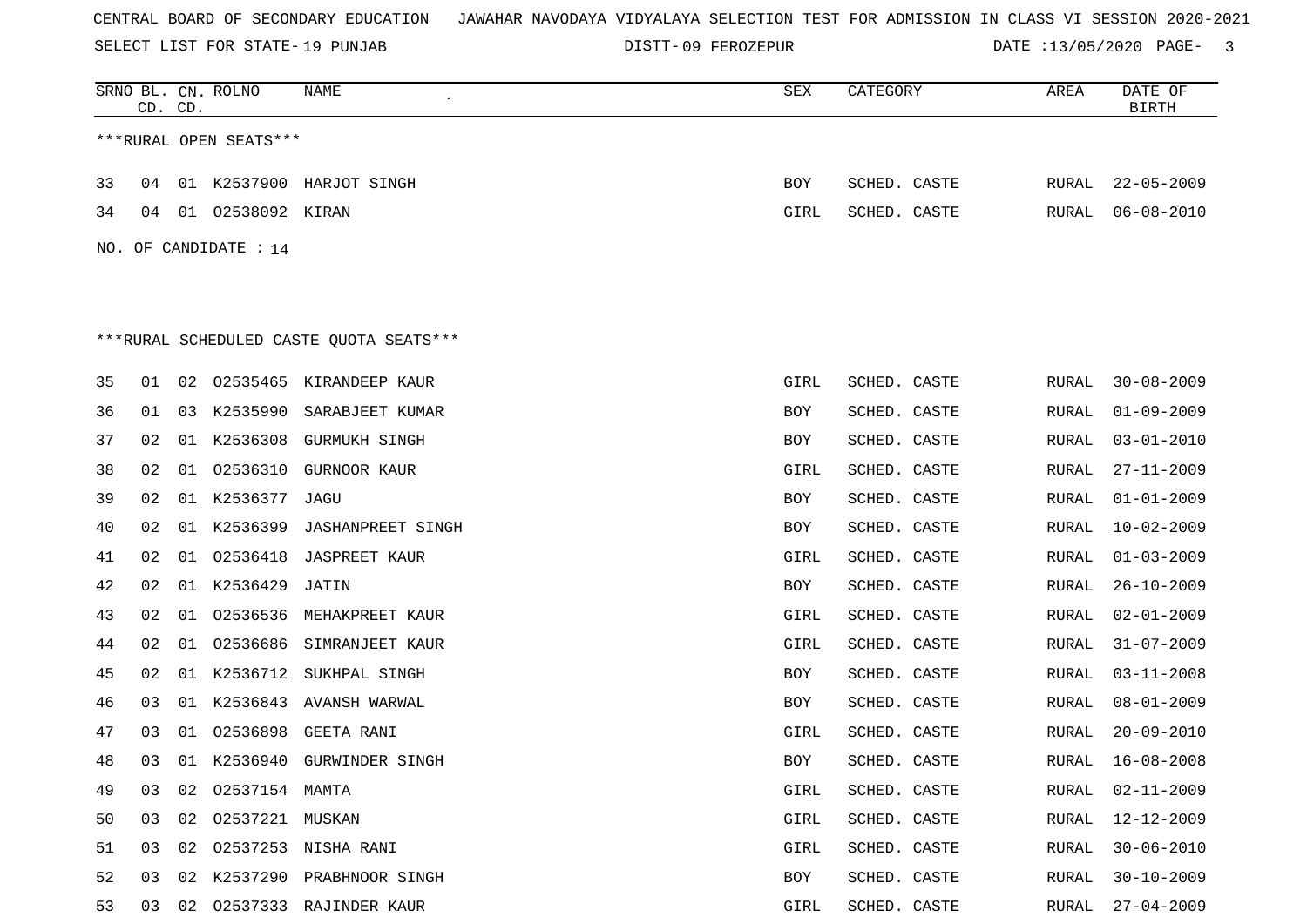SELECT LIST FOR STATE- DISTT- 19 PUNJAB

DISTT-09 FEROZEPUR **DATE** :13/05/2020 PAGE- 4

|    | CD. CD. |    | SRNO BL. CN. ROLNO    | NAME                                    | SEX        | CATEGORY     | AREA  | DATE OF<br><b>BIRTH</b> |
|----|---------|----|-----------------------|-----------------------------------------|------------|--------------|-------|-------------------------|
|    |         |    |                       | ***RURAL SCHEDULED CASTE QUOTA SEATS*** |            |              |       |                         |
| 54 | 03      |    | 02 02537338 RAJ RANI  |                                         | GIRL       | SCHED. CASTE | RURAL | $02 - 05 - 2009$        |
| 55 | 04      |    |                       | 01 02537761 BALJINDER KAUR              | GIRL       | SCHED. CASTE | RURAL | $01 - 11 - 2009$        |
| 56 | 04      | 01 | K2537886              | GURVEER SINGH                           | BOY        | SCHED. CASTE | RURAL | $27 - 02 - 2009$        |
| 57 | 04      |    | 01 K2537910           | HARMANJEET SINGH                        | BOY        | SCHED. CASTE | RURAL | $25 - 10 - 2007$        |
| 58 | 04      |    |                       | 01 K2537942 HARPREET SINGH              | BOY        | SCHED. CASTE | RURAL | $11 - 04 - 2010$        |
| 59 |         |    |                       | 04 02 02538425 RAMANDEEP KAUR           | GIRL       | SCHED. CASTE | RURAL | $23 - 09 - 2009$        |
|    |         |    | NO. OF CANDIDATE : 25 |                                         |            |              |       |                         |
|    |         |    |                       |                                         |            |              |       |                         |
|    |         |    |                       | ***RURAL BACKWARD CLASS QUOTA SEATS***  |            |              |       |                         |
| 60 | 01      |    |                       | 03 N2535890 RAUNEET KAUR                | GIRL       | O B C        | RURAL | 17-03-2010              |
| 61 | 02      |    |                       | 01 J2536431 JOBANPREET SINGH            | BOY        | O B C        | RURAL | $29 - 07 - 2009$        |
| 62 | 02      |    |                       | 01 N2536453 KHUSHDEEP KAUR              | GIRL       | O B C        | RURAL | $21 - 07 - 2009$        |
| 63 | 02      | 01 | J2536519              | MANPREET THAKUR                         | BOY        | O B C        | RURAL | $26 - 11 - 2008$        |
| 64 | 02      | 01 |                       | N2536522 MANTAJ KAUR                    | GIRL       | O B C        | RURAL | $31 - 05 - 2009$        |
| 65 | 02      | 01 |                       | N2536535 MEHAKPREET KAUR                | GIRL       | O B C        | RURAL | $23 - 10 - 2008$        |
| 66 | 02      |    |                       | 01 N2536596 PRABHJOT KAUR               | GIRL       | O B C        | RURAL | $07 - 11 - 2009$        |
| 67 | 03      |    |                       | 01 N2536884 EKAMJOT KAUR                | GIRL       | O B C        | RURAL | $24 - 12 - 2008$        |
| 68 | 03      | 02 |                       | J2537148 LOVISH KUMAR                   | BOY        | O B C        | RURAL | $16 - 12 - 2008$        |
| 69 | 03      | 02 | N2537258              | PALAK RANI                              | GIRL       | O B C        | RURAL | $05 - 06 - 2009$        |
| 70 | 04      | 01 |                       | J2537677 AMRINDER SINGH                 | BOY        | O B C        | RURAL | $04 - 04 - 2009$        |
| 71 | 04      |    |                       | 01 J2537810 GAGANDEEP BAWA              | BOY        | O B C        | RURAL | $22 - 05 - 2009$        |
| 72 | 04      |    |                       | 01 J2537881 GURSIMRAN SINGH             | <b>BOY</b> | O B C        | RURAL | $01 - 09 - 2009$        |

 04 02 N2538254 MEHAKDEEP KAUR GIRL O B C RURAL 08-01-2008 04 02 J2538369 PRINCE BHATTI BOY O B C RURAL 17-03-2010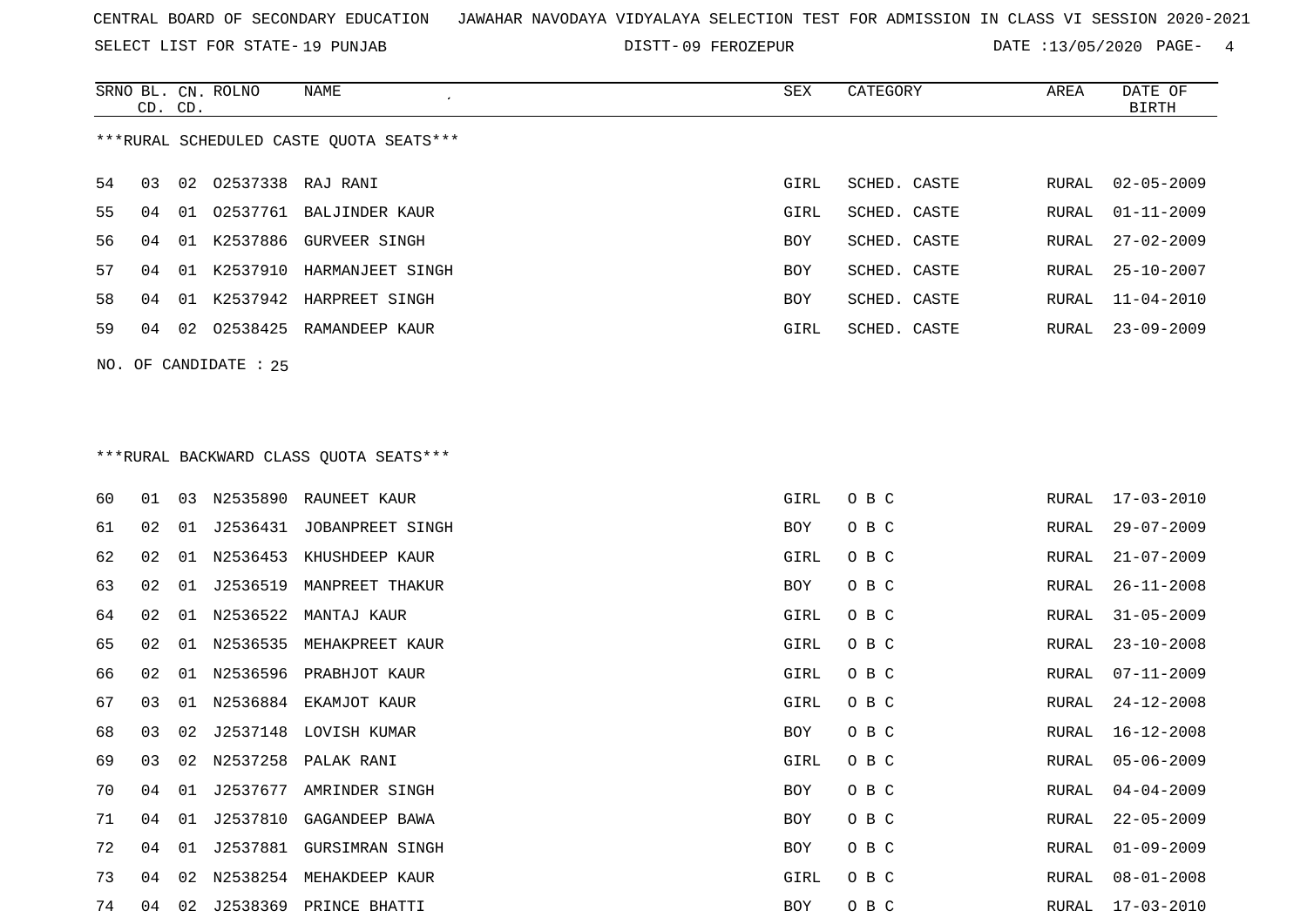SELECT LIST FOR STATE- DISTT- 19 PUNJAB

DISTT-09 FEROZEPUR **DATE** :13/05/2020 PAGE- 5

|    | CD. CD. |    | SRNO BL. CN. ROLNO     | NAME                                    | SEX  | CATEGORY     | AREA  | DATE OF<br>BIRTH |
|----|---------|----|------------------------|-----------------------------------------|------|--------------|-------|------------------|
|    |         |    |                        | *** RURAL BACKWARD CLASS QUOTA SEATS*** |      |              |       |                  |
| 75 | 04      |    | 02 J2538463 SAHIL      |                                         | BOY  | O B C        | RURAL | 06-07-2007       |
|    |         |    | NO. OF CANDIDATE : 16  |                                         |      |              |       |                  |
|    |         |    |                        |                                         |      |              |       |                  |
|    |         |    |                        | ***RURAL SCHEDULED TRIBE QUOTA SEATS*** |      |              |       |                  |
| 76 | 01      | 03 | K2535991               | SARABJEET SINGH                         | BOY  | SCHED. CASTE | RURAL | $25 - 08 - 2008$ |
| 77 | 02      | 01 | 02536466               | KOMAL PREET KAUR                        | GIRL | SCHED. CASTE | RURAL | $21 - 01 - 2011$ |
| 78 | 03      | 01 | K2536765               | ABISHAKE SINGH                          | BOY  | SCHED. CASTE | RURAL | $03 - 11 - 2009$ |
| 79 | 03      | 01 | 02537029               | KAJAL                                   | GIRL | SCHED. CASTE | RURAL | $28 - 08 - 2009$ |
| 80 | 03      | 01 | 02537041               | KAJAL RANI                              | GIRL | SCHED. CASTE | RURAL | $08 - 11 - 2008$ |
|    |         |    | NO. OF CANDIDATE $: 5$ |                                         |      |              |       |                  |

TOTAL SELECTED CANDIDATE : 80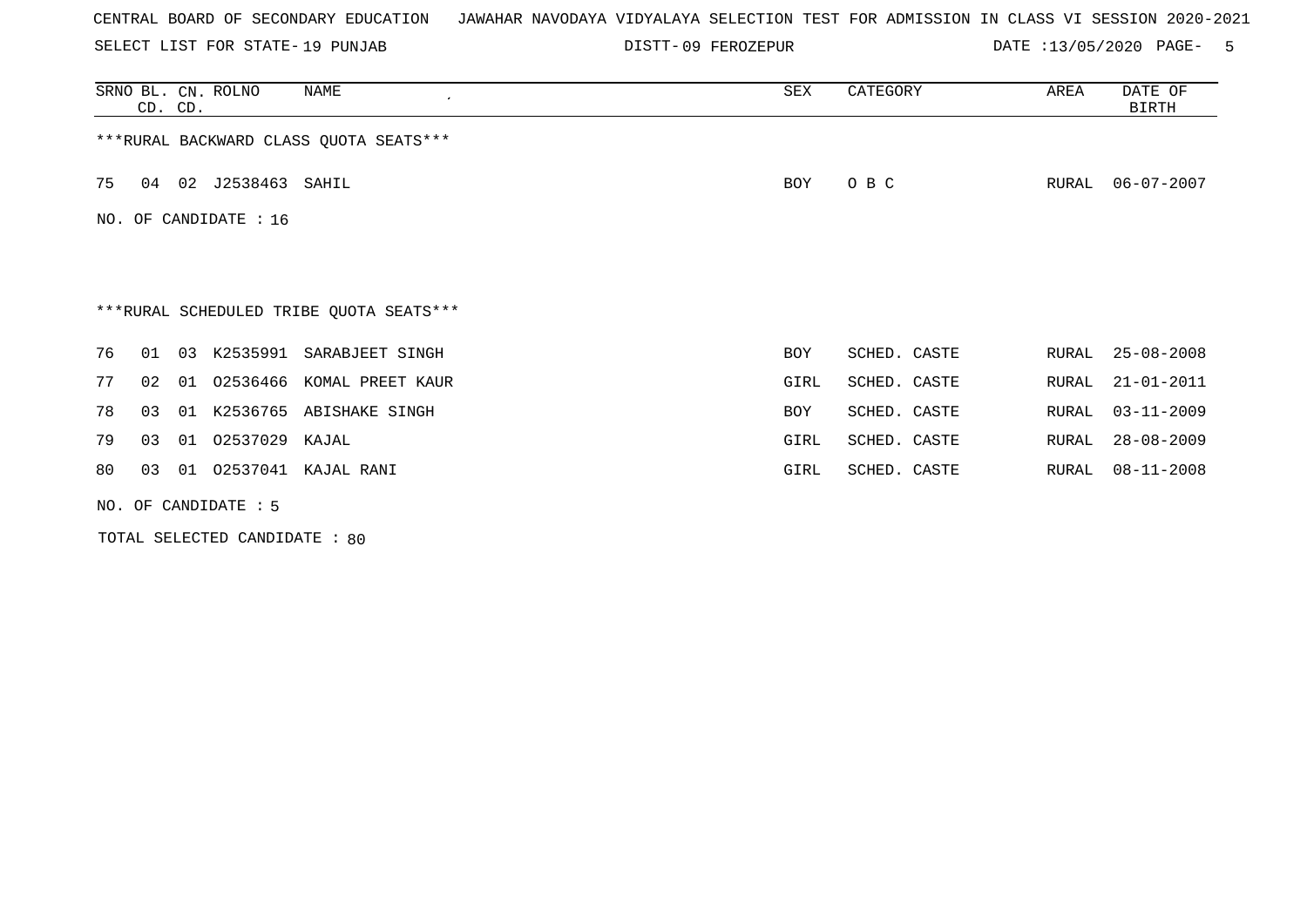SELECT LIST FOR STATE- DISTT- 19 PUNJAB

10 PATHANKOT DATE :13/05/2020 PAGE- 1

|    |    | CD. CD. | SRNO BL. CN. ROLNO   | NAME<br>$\epsilon$                     | <b>SEX</b>  | CATEGORY       | AREA         | DATE OF<br><b>BIRTH</b> |
|----|----|---------|----------------------|----------------------------------------|-------------|----------------|--------------|-------------------------|
|    |    |         | ***OPEN UR SEATS***  |                                        |             |                |              |                         |
| 1  | 01 | 01      |                      | 02538814 KALPANA DEVI                  | GIRL        | SCHED. CASTE   | RURAL        | $17 - 10 - 2009$        |
| 2  | 02 | 01      |                      | M2539154 AMANDEEP KAUR                 | <b>GIRL</b> | <b>GENERAL</b> | <b>RURAL</b> | $26 - 08 - 2009$        |
| 3  | 02 | 01      | C2539320             | BHUPINDER KUMAR                        | <b>BOY</b>  | SCHED. CASTE   | URBAN        | $13 - 05 - 2009$        |
| 4  | 02 | 01      | K2539471             | GOURAV SANYAL                          | BOY         | SCHED. CASTE   | RURAL        | $28 - 01 - 2009$        |
| 5  | 02 | 05      | A2540523             | SWASTIK VASHISHT                       | <b>BOY</b>  | <b>GENERAL</b> | URBAN        | $20 - 02 - 2009$        |
| 6  | 02 | 05      |                      | I2540683 YUVRAJ NANDA                  | <b>BOY</b>  | GENERAL        | RURAL        | $21 - 10 - 2009$        |
|    |    |         | NO. OF CANDIDATE: 6  |                                        |             |                |              |                         |
|    |    |         |                      |                                        |             |                |              |                         |
|    |    |         |                      |                                        |             |                |              |                         |
|    |    |         |                      | ***OPEN SCHEDULED CASTE QUOTA SEATS*** |             |                |              |                         |
|    |    |         |                      |                                        |             |                |              |                         |
| 7  | 01 |         | 01 02538718          | BHAWNA                                 | GIRL        | SCHED. CASTE   | RURAL        | $03 - 08 - 2009$        |
| 8  | 01 | 01      | 02538885             | MINAKSHI                               | <b>GIRL</b> | SCHED. CASTE   | RURAL        | $04 - 08 - 2008$        |
| 9  | 01 | 01      | 02539041             | SUNIDHI                                | GIRL        | SCHED. CASTE   | <b>RURAL</b> | $13 - 06 - 2009$        |
| 10 | 02 | 02      |                      | K2539646 KASAV KUMAR                   | <b>BOY</b>  | SCHED. CASTE   | RURAL        | $22 - 10 - 2008$        |
| 11 | 02 | 03      | K2539801             | MANPREET                               | <b>BOY</b>  | SCHED. CASTE   | <b>RURAL</b> | $01 - 04 - 2010$        |
| 12 | 02 | 03      | 02540085             | PRIYANKA                               | GIRL        | SCHED. CASTE   | <b>RURAL</b> | $29 - 09 - 2008$        |
| 13 | 02 | 04      |                      | K2540155 RASHMEET KUMAR                | <b>BOY</b>  | SCHED. CASTE   | RURAL        | $19 - 02 - 2010$        |
|    |    |         | NO. OF CANDIDATE : 7 |                                        |             |                |              |                         |

\*\*\*OPEN DISABLED QUOTA SEATS\*\*\*

14 03 01 J2540801 GAGAN BOY O B C RURAL 06-11-2008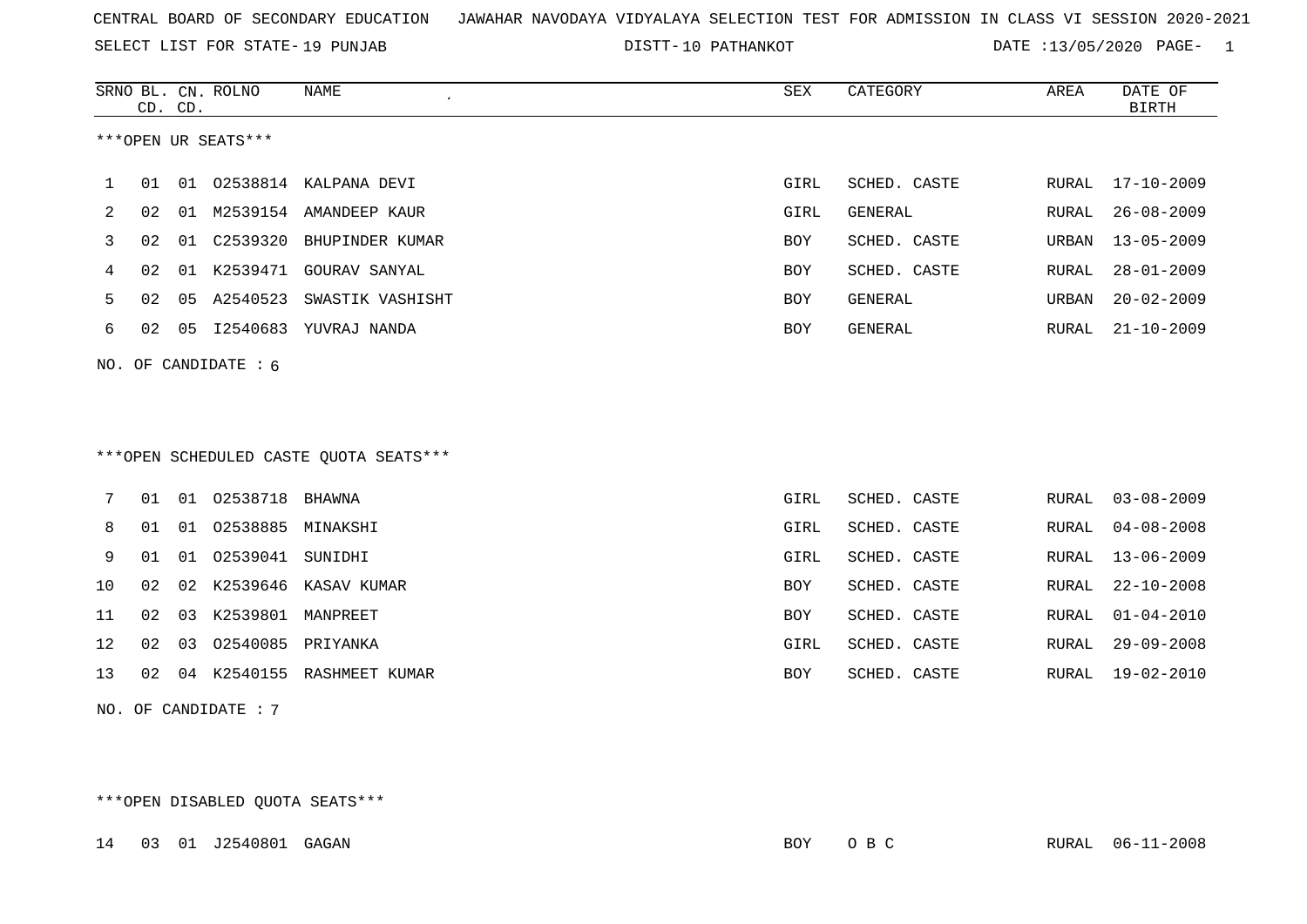SELECT LIST FOR STATE- DISTT- 19 PUNJAB

DISTT-10 PATHANKOT **DATE** :13/05/2020 PAGE- 2

|    |    | CD. CD. | SRNO BL. CN. ROLNO     | NAME                                   | SEX        | CATEGORY     | AREA  | DATE OF<br><b>BIRTH</b> |
|----|----|---------|------------------------|----------------------------------------|------------|--------------|-------|-------------------------|
|    |    |         | NO. OF CANDIDATE : 1   |                                        |            |              |       |                         |
|    |    |         |                        |                                        |            |              |       |                         |
|    |    |         |                        |                                        |            |              |       |                         |
|    |    |         |                        | *** OPEN BACKWARD CLASS QUOTA SEATS*** |            |              |       |                         |
| 15 | 01 |         |                        | 01 N2538914 NIHARIKA SAINI             | GIRL       | O B C        | RURAL | 15-12-2009              |
| 16 | 01 |         |                        |                                        | BOY        | O B C        | RURAL | $07 - 11 - 2008$        |
| 17 | 02 |         |                        | 01 B2539118 ABHISHIEK YADAV            | BOY        | O B C        | URBAN | $27 - 07 - 2008$        |
|    |    |         |                        |                                        |            |              |       |                         |
| 18 | 02 |         |                        | 02 J2539750 LOVEPREET SINGH            | BOY        | O B C        | RURAL | $21 - 10 - 2008$        |
| 19 | 03 |         | 02 B2541068 RISHAB     |                                        | BOY        | O B C        | URBAN | $01 - 12 - 2009$        |
|    |    |         | NO. OF CANDIDATE : 5   |                                        |            |              |       |                         |
|    |    |         |                        |                                        |            |              |       |                         |
|    |    |         |                        |                                        |            |              |       |                         |
|    |    |         |                        | ***OPEN SCHEDULED TRIBE QUOTA SEATS*** |            |              |       |                         |
| 20 |    |         |                        | 02 03 L2539969 NIYUSH KUMAR            | BOY        | SCHED. TRIBE | RURAL | $01 - 01 - 2010$        |
|    |    |         |                        |                                        |            |              |       |                         |
|    |    |         | NO. OF CANDIDATE : $1$ |                                        |            |              |       |                         |
|    |    |         |                        |                                        |            |              |       |                         |
|    |    |         |                        |                                        |            |              |       |                         |
|    |    |         | ***RURAL OPEN SEATS*** |                                        |            |              |       |                         |
| 21 | 01 |         |                        | 01 I2538667 ABHINAV THAKUR             | BOY        | GENERAL      | RURAL | $10 - 08 - 2008$        |
| 22 | 01 |         | 01 K2538849 LOVISH     |                                        | <b>BOY</b> | SCHED. CASTE | RURAL | $02 - 11 - 2009$        |
| 23 | 01 |         |                        | 01 M2538862 MANNAT SAINI               | GIRL       | GENERAL      | RURAL | $04 - 01 - 2010$        |
| 24 | 01 | 01      |                        | N2538870 MANSI SAINI                   | GIRL       | $O$ B $C$    | RURAL | $29 - 11 - 2008$        |
| 25 | 01 |         |                        | 01 02539029 SUHANI DEVI                | GIRL       | SCHED. CASTE | RURAL | $03 - 10 - 2009$        |
| 26 | 02 |         |                        | 01 I2539212 ANSHUMAN SINGH RAJPUT      | BOY        | GENERAL      | RURAL | $21 - 08 - 2009$        |
| 27 |    |         | 02 01 M2539475 GUNJAN  |                                        | GIRL       | GENERAL      | RURAL | $24 - 11 - 2009$        |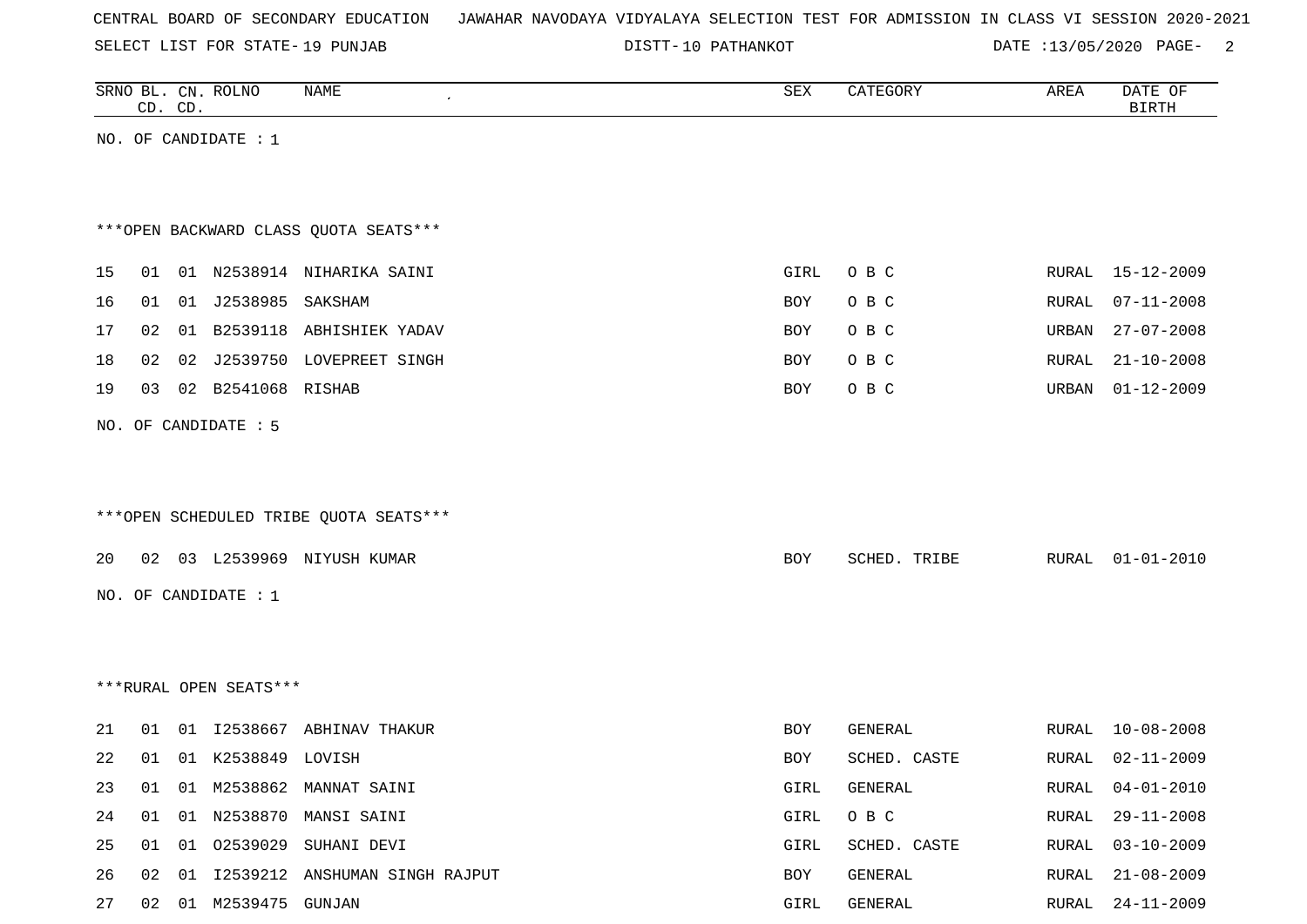SELECT LIST FOR STATE- DISTT- 19 PUNJAB

DISTT-10 PATHANKOT DATE :13/05/2020 PAGE- 3

|    | CD. CD. |    | SRNO BL. CN. ROLNO     | NAME                                    | SEX        | CATEGORY       | AREA  | DATE OF<br><b>BIRTH</b> |
|----|---------|----|------------------------|-----------------------------------------|------------|----------------|-------|-------------------------|
|    |         |    | ***RURAL OPEN SEATS*** |                                         |            |                |       |                         |
| 28 | 02      |    |                        | 01 K2539476 GURDEEP SINGH               | BOY        | SCHED. CASTE   | RURAL | $18 - 05 - 2009$        |
| 29 | 02      |    |                        | 02 M2539491 HARMANDEEP KAUR             | GIRL       | GENERAL        | RURAL | $25 - 09 - 2009$        |
| 30 | 02      |    |                        | 02 K2539624 KANVEER SINGH               | BOY        | SCHED. CASTE   | RURAL | $01 - 08 - 2008$        |
| 31 | 02      |    |                        | 02 M2539710 KRITIKA THAKUR              | GIRL       | GENERAL        | RURAL | $05 - 03 - 2009$        |
| 32 | 02      | 03 | M2539951 NIMANSHI      |                                         | GIRL       | GENERAL        | RURAL | $10 - 11 - 2009$        |
| 33 | 02      |    |                        | 04 K2540227 ROHIT SINGH                 | BOY        | SCHED. CASTE   | RURAL | $19 - 01 - 2009$        |
| 34 | 02      | 04 |                        | J2540256 RUPINDER PANSOTRA              | <b>BOY</b> | O B C          | RURAL | $25 - 08 - 2009$        |
| 35 | 02      |    | 04 N2540351 SHAHNAZ    |                                         | GIRL       | O B C          | RURAL | $05 - 04 - 2010$        |
| 36 | 02      | 05 |                        | J2540648 VISHAL DEEMAR                  | BOY        | O B C          | RURAL | $09 - 09 - 2009$        |
| 37 | 03      |    | 01 12540728 ANUJ SEN   |                                         | <b>BOY</b> | <b>GENERAL</b> | RURAL | $19 - 02 - 2009$        |
| 38 | 03      |    | 01 M2540932 MEGHA      |                                         | GIRL       | GENERAL        | RURAL | $19 - 10 - 2008$        |
| 39 | 03      |    | 01 02540959 MUSKAN     |                                         | GIRL       | SCHED. CASTE   | RURAL | $29 - 08 - 2008$        |
|    |         |    | NO. OF CANDIDATE : 19  |                                         |            |                |       |                         |
|    |         |    |                        |                                         |            |                |       |                         |
|    |         |    |                        | ***RURAL SCHEDULED CASTE QUOTA SEATS*** |            |                |       |                         |
| 40 | 01      |    | 01 K2538700 ARUN       |                                         | <b>BOY</b> | SCHED. CASTE   | RURAL | $07 - 08 - 2008$        |
| 41 | 01      |    |                        | 01 02538755 DISHA KUMARI                | GIRL       | SCHED. CASTE   | RURAL | $14 - 05 - 2009$        |
| 42 | 01      |    | 01 K2538893 NAMAN      |                                         | BOY        | SCHED. CASTE   | RURAL | $25 - 12 - 2009$        |
| 43 | 01      |    |                        | 01 02538912 NIDHI BAJGAL                | GIRL       | SCHED. CASTE   | RURAL | $10 - 01 - 2009$        |

44 01 01 02538945 PRIYANKA BAINS

45 02 01 K2539355 CHETANYA SINGH

46 02 01 K2539396 DHANANJAY KUMAR

47 02 01 02539479 GURMEET

48 02 03 K2539919 NARESH KUMAR

| GIRL       | SCHED, CASTE | RURAL, | $14 - 05 - 2009$ |
|------------|--------------|--------|------------------|
| <b>BOY</b> | SCHED, CASTE | RURAL  | $25 - 12 - 2009$ |
| GTRL       | SCHED, CASTE | RURAL, | $10 - 01 - 2009$ |
| GTRL       | SCHED, CASTE | RURAL, | 25-10-2008       |
| <b>BOY</b> | SCHED, CASTE | RURAL, | $24 - 04 - 2009$ |
| BOY        | SCHED, CASTE | RURAL, | $23 - 10 - 2008$ |
| GIRL       | SCHED, CASTE | RURAL, | $07 - 05 - 2010$ |
| BOY        | SCHED, CASTE | RURAL, | $06 - 04 - 2010$ |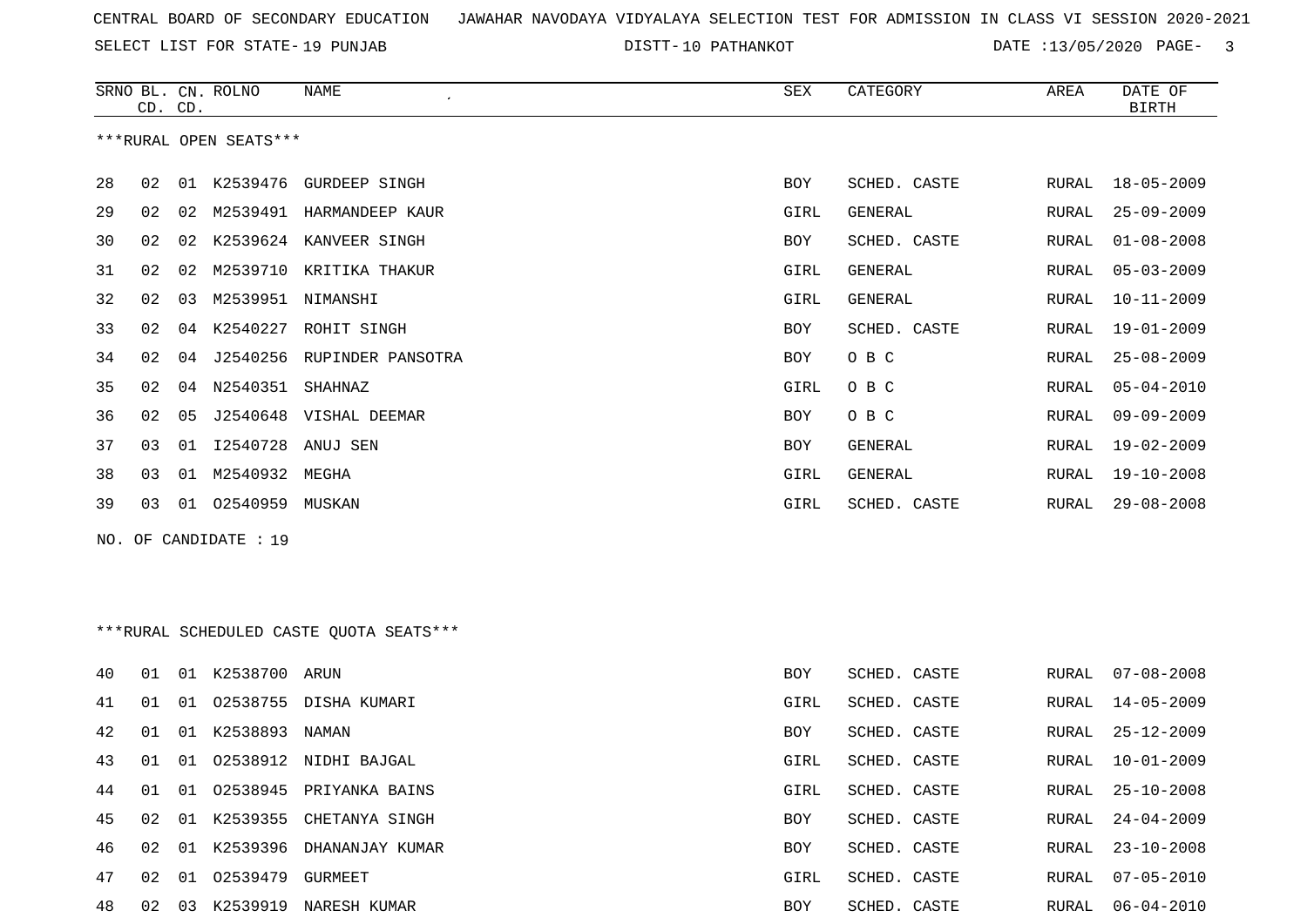SELECT LIST FOR STATE- DISTT- 19 PUNJAB

DISTT-10 PATHANKOT DATE :13/05/2020 PAGE- 4

|    | CD. CD. |    | SRNO BL. CN. ROLNO | NAME                                    | SEX  | CATEGORY     | AREA  | DATE OF<br><b>BIRTH</b> |
|----|---------|----|--------------------|-----------------------------------------|------|--------------|-------|-------------------------|
|    |         |    |                    | ***RURAL SCHEDULED CASTE OUOTA SEATS*** |      |              |       |                         |
| 49 | 02      | 03 | 02539996           | PALVI SARANGAL                          | GIRL | SCHED. CASTE | RURAL | $17 - 01 - 2009$        |
| 50 | 02      | 03 | K2540049           | PRAKHYAT DOGRA                          | BOY  | SCHED. CASTE | RURAL | 19-09-2009              |
| 51 | 02      | 04 | K2540089           | PUNEET SARANGAL                         | BOY  | SCHED. CASTE | RURAL | $17 - 01 - 2009$        |
| 52 | 02      | 04 |                    | 02540178 RIDHIMA ANGURAL                | GIRL | SCHED. CASTE | RURAL | $03 - 02 - 2010$        |
| 53 | 02      | 04 | 02540317           | SAMRITI                                 | GIRL | SCHED. CASTE | RURAL | $28 - 07 - 2010$        |
| 54 | 02      | 05 | K2540575           | TARUN                                   | BOY  | SCHED. CASTE | RURAL | $13 - 08 - 2008$        |
| 55 | 02      | 05 | 02540594 VANDANA   |                                         | GIRL | SCHED. CASTE | RURAL | $02 - 09 - 2010$        |
| 56 | 03      | 01 |                    | 02540744 ARUSHI DEVI                    | GIRL | SCHED. CASTE | RURAL | $11 - 06 - 2010$        |
| 57 | 03      | 01 | K2540776           | DAPINDER SINGH                          | BOY  | SCHED. CASTE | RURAL | $08 - 10 - 2008$        |
| 58 | 03      | 01 |                    | 02540798 DOLLY SAMYAL                   | GIRL | SCHED. CASTE | RURAL | $03 - 01 - 2010$        |
| 59 | 03      | 02 | K2541218 YUVRAJ    |                                         | BOY  | SCHED. CASTE | RURAL | $12 - 02 - 2011$        |
|    |         |    |                    |                                         |      |              |       |                         |

NO. OF CANDIDATE : 20

# \*\*\*RURAL BACKWARD CLASS QUOTA SEATS\*\*\*

| 60 | 01 | 01 | J2538850        | LOVKESH KUMAR MALHOTRA | BOY        | O B C | RURAL | $25 - 04 - 2009$ |
|----|----|----|-----------------|------------------------|------------|-------|-------|------------------|
| 61 | 01 | 01 | J2538946        | PRIYANSHU              | BOY        | O B C | RURAL | $23 - 11 - 2008$ |
| 62 | 02 | 01 | J2539127 ADITYA |                        | BOY        | O B C | RURAL | 12-01-2009       |
| 63 | 02 | 01 | J2539264        | ASHUTOSH               | BOY        | O B C | RURAL | 04-11-2009       |
| 64 | 02 | 01 | N2539329        | CHAHAT                 | GIRL       | O B C | RURAL | 09-12-2008       |
| 65 | 02 | 01 | N2539331        | CHAHAT                 | GIRL       | O B C | RURAL | $22 - 05 - 2009$ |
| 66 | 02 | 01 | J2539347        | CHANDAN KUMAR          | <b>BOY</b> | O B C | RURAL | $07 - 09 - 2009$ |
| 67 | 02 | 01 | J2539418        | DIVANSH KUMAR          | BOY        | O B C | RURAL | $28 - 05 - 2010$ |
| 68 | 02 | 02 | J2539704        | KRISHNA BHUPAL         | <b>BOY</b> | O B C | RURAL | 05-11-2007       |
| 69 | 02 | 02 | N2539715        | KUMKUM                 | GIRL       | O B C | RURAL | $30 - 05 - 2009$ |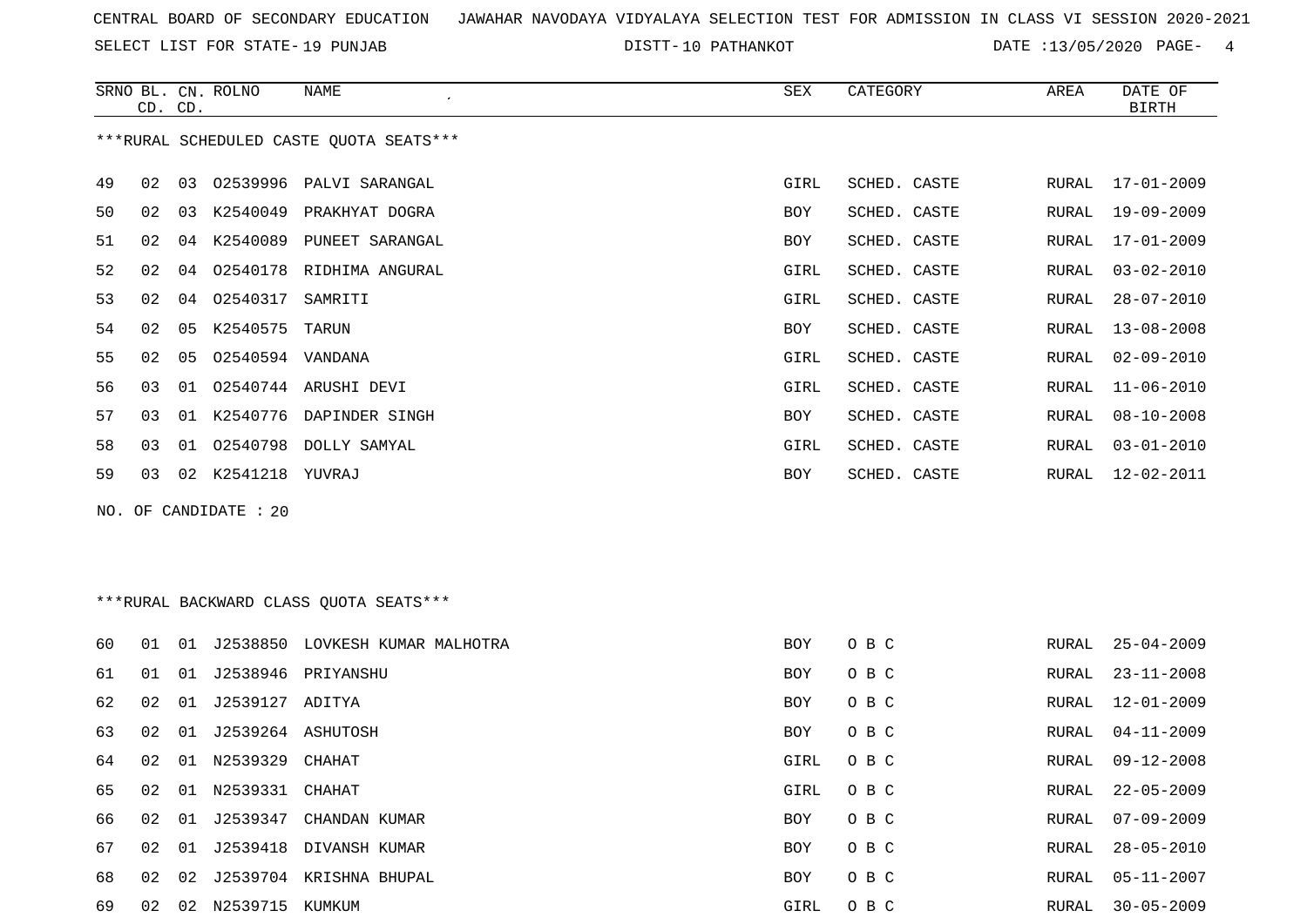SELECT LIST FOR STATE- DISTT- 19 PUNJAB

10 PATHANKOT DATE :13/05/2020 PAGE- 5

|                                        | CD. CD. |    | SRNO BL. CN. ROLNO | NAME                   | SEX        | CATEGORY | AREA  | DATE OF<br>BIRTH |  |
|----------------------------------------|---------|----|--------------------|------------------------|------------|----------|-------|------------------|--|
| ***RURAL BACKWARD CLASS OUOTA SEATS*** |         |    |                    |                        |            |          |       |                  |  |
| 70                                     | 02      | 02 | J2539743 LOVEJEET  |                        | BOY        | O B C    | RURAL | 26-12-2009       |  |
| 71                                     | 02      | 03 | N2539797           | MANNAT DADWAL          | GIRL       | O B C    | RURAL | $06 - 11 - 2008$ |  |
| 72                                     | 02      | 03 | J2539896 NAITIK    |                        | BOY        | O B C    | RURAL | $01 - 08 - 2009$ |  |
| 73                                     | 02      | 04 |                    | N2540137 RAJNISH KAUR  | GIRL       | O B C    | RURAL | $08 - 01 - 2009$ |  |
| 74                                     | 02      | 05 |                    | J2540568 TANVEER SINGH | <b>BOY</b> | O B C    | RURAL | $22 - 04 - 2008$ |  |
| 75                                     | 03      | 01 | N2540731           | ARCHITA                | GIRL       | O B C    | RURAL | 15-10-2009       |  |
|                                        |         |    |                    |                        |            |          |       |                  |  |

\*\*\*RURAL SCHEDULED TRIBE QUOTA SEATS\*\*\*

|    |  |                       | 76 01 01 K2539080 VIVEK SAMIAL | BOY  | SCHED. CASTE |  | RURAL 03-03-2009 |
|----|--|-----------------------|--------------------------------|------|--------------|--|------------------|
| 77 |  |                       | 01 01 K2539087 YUVRAJ SINGH    | BOY  | SCHED. CASTE |  | RURAL 31-12-2008 |
|    |  |                       | 78 02 02 K2539492 HARMAN SINGH | BOY  | SCHED. CASTE |  | RURAL 18-11-2008 |
| 79 |  |                       | 02 05 02540566 TANU SHRI       | GIRL | SCHED. CASTE |  | RURAL 17-10-2009 |
| 80 |  | 03 01 K2540785 DHARUB |                                | BOY  | SCHED. CASTE |  | RURAL 05-02-2009 |
|    |  |                       |                                |      |              |  |                  |

NO. OF CANDIDATE : 5

NO. OF CANDIDATE : 16

TOTAL SELECTED CANDIDATE : 80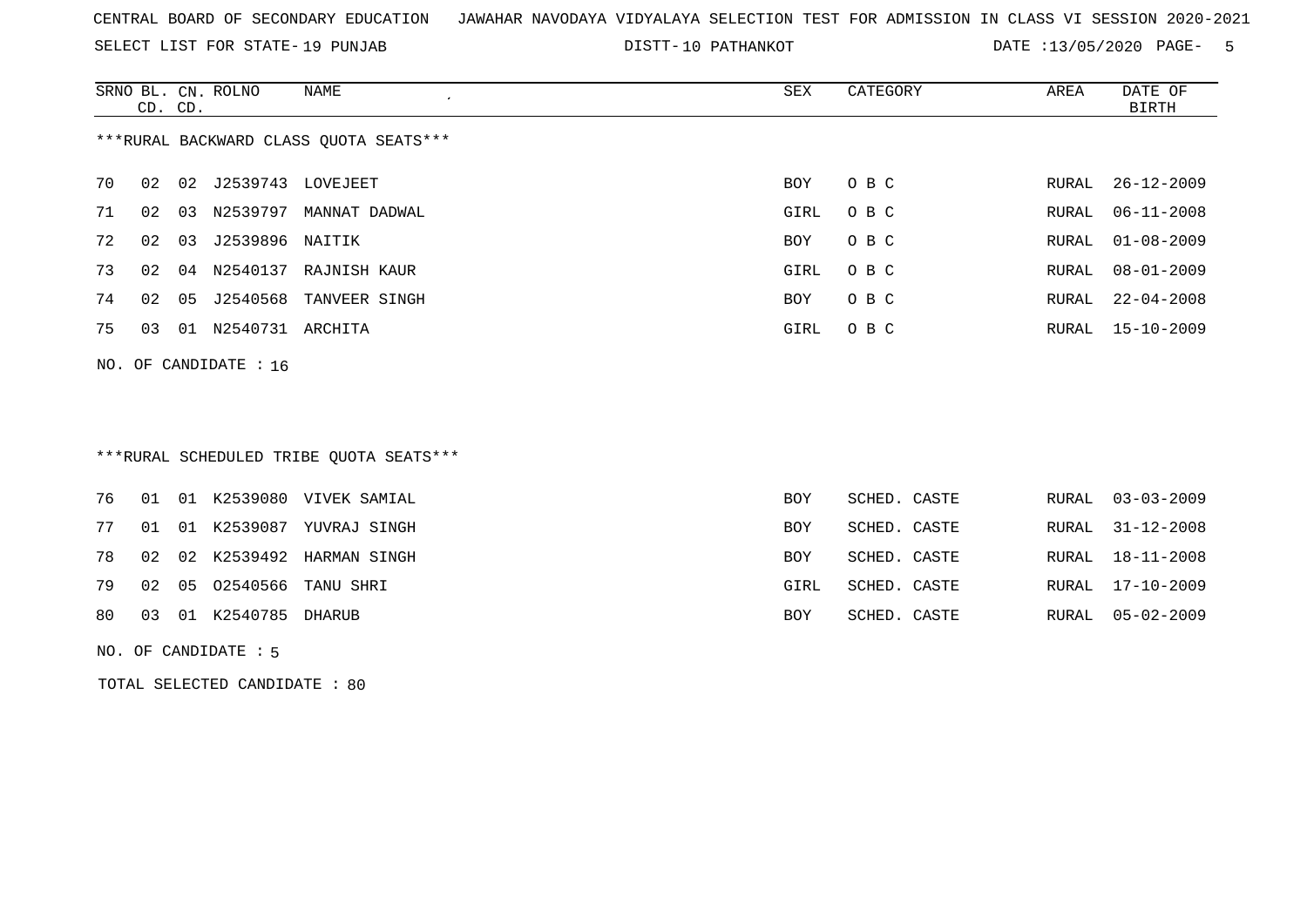SELECT LIST FOR STATE- DISTT- 19 PUNJAB

DISTT-11 BATHINDA **DATE** :13/05/2020 PAGE- 1

|     |                              | CD. CD. | SRNO BL. CN. ROLNO     | <b>NAME</b><br>$\mathcal{L}_{\mathcal{A}}$ | ${\tt SEX}$ | CATEGORY     | AREA         | DATE OF<br><b>BIRTH</b> |  |  |
|-----|------------------------------|---------|------------------------|--------------------------------------------|-------------|--------------|--------------|-------------------------|--|--|
|     |                              |         | ***OPEN UR SEATS***    |                                            |             |              |              |                         |  |  |
| 1   | 01                           |         |                        | 02 K2545049 SUKHCHAIN SINGH                | BOY.        | SCHED. CASTE | RURAL        | 14-06-2009              |  |  |
| 2   | 02                           |         | 01 A2545277            | DANISH GARG                                | BOY         | GENERAL      | URBAN        | $16 - 06 - 2009$        |  |  |
| 3   | 02                           | 02      |                        | M2545821 MEHAKDEEP KAUR                    | GIRL        | GENERAL      | RURAL        | $15 - 10 - 2009$        |  |  |
| 4   | 02                           |         |                        | 03 02546021 RATANJOT KAUR                  | GIRL        | SCHED. CASTE | RURAL        | $12 - 06 - 2009$        |  |  |
| 5   | 03                           |         | 02 A2546796 MOHIT      |                                            | <b>BOY</b>  | GENERAL      | URBAN        | $25 - 07 - 2009$        |  |  |
| 6   | 05                           |         |                        | 01 I2548041 JASMANPREET SINGH              | <b>BOY</b>  | GENERAL      | RURAL        | $13 - 02 - 2008$        |  |  |
| 7   | 05                           | 01      |                        | 02548091 KHUSHPREET KAUR                   | GIRL        | SCHED. CASTE | <b>RURAL</b> | $25 - 02 - 2011$        |  |  |
| 8   | 06                           |         |                        | 03 M2549152 PARNAJDEEP KAUR                | GIRL        | GENERAL      | RURAL        | $08 - 04 - 2009$        |  |  |
| NO. |                              |         | OF CANDIDATE : 8       |                                            |             |              |              |                         |  |  |
|     |                              |         |                        |                                            |             |              |              |                         |  |  |
|     |                              |         |                        |                                            |             |              |              |                         |  |  |
|     |                              |         |                        | *** OPEN SCHEDULED CASTE QUOTA SEATS***    |             |              |              |                         |  |  |
| 9   | 02                           |         |                        | 02 K2545707 KULDEEP SINGH                  | BOY         | SCHED. CASTE | RURAL        | $21 - 07 - 2009$        |  |  |
| 10  | 02                           | 03      |                        | G2545960 RAJANDEEP                         | GIRL        | SCHED. CASTE | URBAN        | $07 - 08 - 2008$        |  |  |
| 11  | 03                           |         |                        | 02 G2546808 MUSKAN KAUR                    | GIRL        | SCHED. CASTE | URBAN        | $24 - 09 - 2009$        |  |  |
| 12  | 03                           | 03      |                        | K2546938 RAJVEER SINGH                     | <b>BOY</b>  | SCHED. CASTE | <b>RURAL</b> | $05 - 05 - 2010$        |  |  |
| 13  | 04                           |         |                        | 02 02547673 PRABHJOT KAUR                  | GIRL        | SCHED. CASTE | RURAL        | $17 - 11 - 2009$        |  |  |
| 14  | 06                           |         |                        |                                            | BOY         | SCHED. CASTE | RURAL        | $26 - 04 - 2009$        |  |  |
|     | 01 K2548641 HARMANJEET SINGH |         |                        |                                            |             |              |              |                         |  |  |
|     |                              |         | NO. OF CANDIDATE : $6$ |                                            |             |              |              |                         |  |  |
|     |                              |         |                        |                                            |             |              |              |                         |  |  |

|  |  | ***OPEN BACKWARD CLASS OUOTA SEATS*** |          |                  |
|--|--|---------------------------------------|----------|------------------|
|  |  | 15 01 02 J2544917 PARAMJEET SINGH     | BOY OBC  | RURAL 29-05-2009 |
|  |  | 16 03 03 F2546946 RAMANDEEP KAUR      | GIRL OBC | URBAN 12-06-2008 |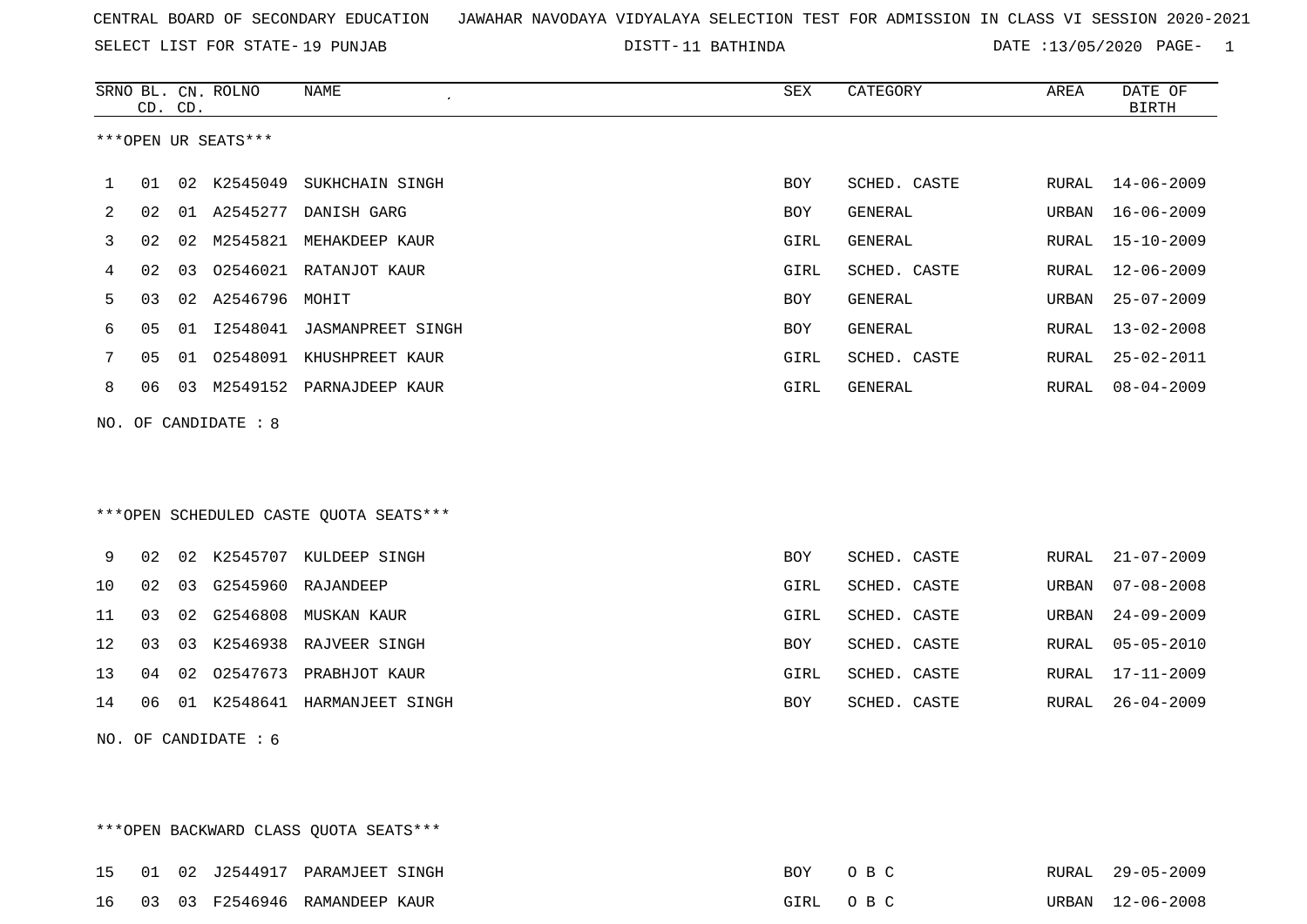SELECT LIST FOR STATE- DISTT- 19 PUNJAB

DISTT-11 BATHINDA **DATE** :13/05/2020 PAGE- 2

|    |    | CD. CD. | SRNO BL. CN. ROLNO     | <b>NAME</b>                            | SEX  | CATEGORY     | AREA         | DATE OF<br><b>BIRTH</b> |
|----|----|---------|------------------------|----------------------------------------|------|--------------|--------------|-------------------------|
|    |    |         |                        | *** OPEN BACKWARD CLASS QUOTA SEATS*** |      |              |              |                         |
| 17 | 03 |         | 03 J2546997            | SAHID KHAN                             | BOY  | O B C        | RURAL        | $15 - 09 - 2009$        |
| 18 | 06 | 03      | J2549307               | SAHIBJEET SINGH                        | BOY  | O B C        | RURAL        | $06 - 04 - 2010$        |
| 19 | 06 | 03      | F2549321               | SANDEEP KAUR                           | GIRL | O B C        | URBAN        | $14 - 06 - 2010$        |
|    |    |         | NO. OF CANDIDATE : 5   |                                        |      |              |              |                         |
|    |    |         |                        | ***OPEN SCHEDULED TRIBE QUOTA SEATS*** |      |              |              |                         |
| 20 | 04 |         | 02 02547758            | SARABJEET KAUR                         | GIRL | SCHED. CASTE | RURAL        | $07 - 06 - 2009$        |
|    |    |         | NO. OF CANDIDATE : 1   |                                        |      |              |              |                         |
|    |    |         |                        |                                        |      |              |              |                         |
|    |    |         |                        |                                        |      |              |              |                         |
|    |    |         | ***RURAL OPEN SEATS*** |                                        |      |              |              |                         |
| 21 | 01 |         | 01 K2544522            | BALRAJ SINGH                           | BOY  | SCHED. CASTE | RURAL        | $08 - 09 - 2009$        |
| 22 | 01 | 02      | I2545033               | SHUBHAM ARORA                          | BOY  | GENERAL      | RURAL        | $22 - 03 - 2009$        |
| 23 | 02 | 01      | 02545178               | ANMOL KAUR                             | GIRL | SCHED. CASTE | RURAL        | $17 - 08 - 2010$        |
| 24 | 02 | 01      | I2545395               | HARDAVINDER SINGH                      | BOY  | GENERAL      | <b>RURAL</b> | $04 - 08 - 2009$        |
| 25 | 03 | 01      | 02546475               | HAPPY KAUR                             | GIRL | SCHED. CASTE | RURAL        | $07 - 05 - 2010$        |
| 26 | 03 | 02      | M2546670               | KHUSHPINDER KAUR                       | GIRL | GENERAL      | RURAL        | $30 - 08 - 2009$        |
| 27 | 03 | 02      | M2546788               | MEHAKPREET KAUR                        | GIRL | GENERAL      | RURAL        | $16 - 11 - 2008$        |
| 28 | 03 | 03      |                        | N2546826 NAVJOT KAUR                   | GIRL | O B C        | RURAL        | 17-12-2009              |
| 29 | 03 |         |                        | 03 I2546896 PRABHJOT SINGH             | BOY  | GENERAL      | RURAL        | $25 - 04 - 2010$        |
| 30 | 04 | 01      |                        | 02547453 JASMANDEEP AKUR               | GIRL | SCHED. CASTE | RURAL        | $06 - 12 - 2008$        |
| 31 | 04 | 01      |                        | 02547541 KUSHMAN KAUR                  | GIRL | SCHED. CASTE | RURAL        | $07 - 01 - 2010$        |
| 32 | 04 |         |                        | 02 M2547610 NAVDEEP KAUR               | GIRL | GENERAL      | RURAL        | $22 - 08 - 2009$        |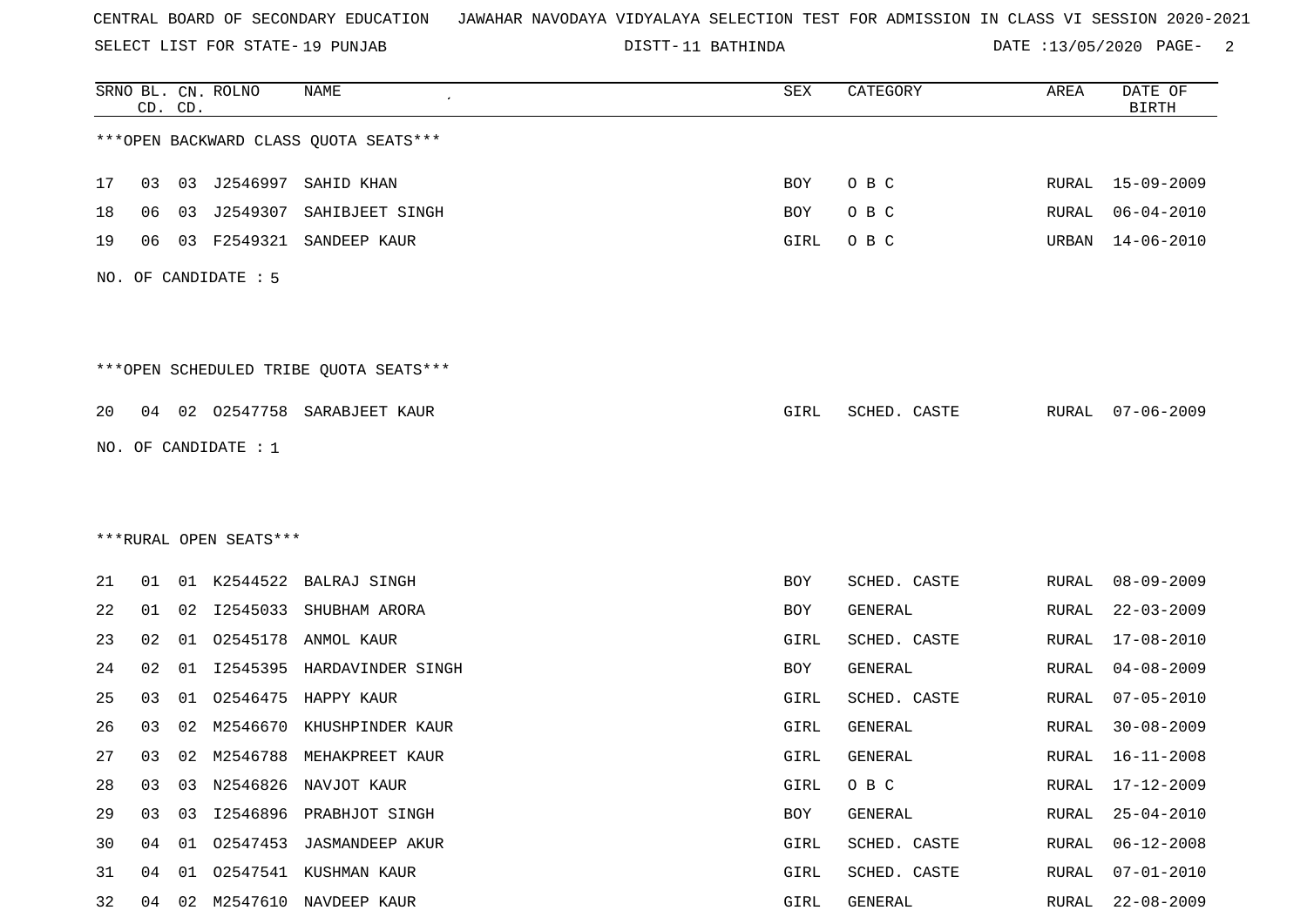SELECT LIST FOR STATE- DISTT- 19 PUNJAB

DISTT-11 BATHINDA **DATE** :13/05/2020 PAGE- 3

|     | CD. CD. |    | SRNO BL. CN. ROLNO     | NAME                                    | SEX  | CATEGORY       | AREA  | DATE OF<br><b>BIRTH</b> |
|-----|---------|----|------------------------|-----------------------------------------|------|----------------|-------|-------------------------|
|     |         |    | ***RURAL OPEN SEATS*** |                                         |      |                |       |                         |
|     |         |    |                        |                                         |      |                |       |                         |
| 33  | 05      | 01 |                        | J2547916 AVTAR SINGH                    | BOY  | O B C          | RURAL | $04 - 04 - 2010$        |
| 34  | 05      | 02 | 02548177               | NAVJOT KAUR                             | GIRL | SCHED. CASTE   | RURAL | $26 - 04 - 2010$        |
| 35  | 05      | 02 | M2548258               | SIMARDEEP KAUR                          | GIRL | <b>GENERAL</b> | RURAL | $22 - 02 - 2009$        |
| 36  | 05      | 02 | M2548282               | SUKHLEEN KAUR SIDHU                     | GIRL | GENERAL        | RURAL | $08 - 04 - 2008$        |
| 37  | 06      |    |                        | 01 K2548601 GURWINDER SINGH             | BOY  | SCHED. CASTE   | RURAL | $15 - 06 - 2010$        |
| 38  | 06      |    | 01 N2548751            | <b>JASHANDEEP KAUR</b>                  | GIRL | O B C          | RURAL | $16 - 05 - 2010$        |
| 39  | 06      | 01 |                        | M2548754 JASHANDEEP KAUR                | GIRL | GENERAL        | RURAL | $17 - 07 - 2010$        |
| 40  | 06      | 02 | I2549009               | MANINDER SINGH                          | BOY  | GENERAL        | RURAL | $13 - 03 - 2009$        |
| NO. |         |    | OF CANDIDATE : 20      |                                         |      |                |       |                         |
|     |         |    |                        |                                         |      |                |       |                         |
|     |         |    |                        |                                         |      |                |       |                         |
|     |         |    |                        | ***RURAL SCHEDULED CASTE QUOTA SEATS*** |      |                |       |                         |
|     |         |    |                        |                                         |      |                |       |                         |
| 41  | 01      |    |                        | 01 K2544452 ABHIJOT SINGH               | BOY  | SCHED. CASTE   | RURAL | $27 - 11 - 2009$        |
| 42  | 01      | 01 | 02544680               | <b>JAGINDER KAUR</b>                    | GIRL | SCHED. CASTE   | RURAL | $07 - 05 - 2010$        |
| 43  | 01      | 02 | 02545077               | SUKHWINDER KAUR                         | GIRL | SCHED. CASTE   | RURAL | $03 - 09 - 2009$        |
| 44  | 02      | 02 | 02545829               | MEHAKPREET KAUR                         | GIRL | SCHED. CASTE   | RURAL | $10 - 12 - 2008$        |
| 45  | 02      | 02 | 02545875               | NAVREET KAUR                            | GIRL | SCHED. CASTE   | RURAL | $11 - 03 - 2010$        |
| 46  | 02      | 02 | K2545903               | PARDEEP SINGH                           | BOY  | SCHED. CASTE   | RURAL | $17 - 06 - 2009$        |
| 47  | 02      | 03 | 02546063               | SANDEEP KAUR                            | GIRL | SCHED. CASTE   | RURAL | $12 - 07 - 2009$        |
| 48  | 03      | 01 |                        | 02546544 HUSANPREET KAUR                | GIRL | SCHED. CASTE   | RURAL | $08 - 07 - 2010$        |
| 49  | 03      | 01 |                        | 02546569 JASHANDEEP KAUR                | GIRL | SCHED. CASTE   | RURAL | $21 - 09 - 2009$        |
| 50  | 03      | 02 |                        | K2546785 MEHAKDEEP SINGH                | BOY  | SCHED. CASTE   | RURAL | $09 - 06 - 2008$        |
| 51  | 03      |    |                        | 03 02546827 NAVJOT KAUR                 | GIRL | SCHED. CASTE   | RURAL | $20 - 08 - 2010$        |
| 52  | 03      | 03 |                        | 02546845 NOORDEEP KAUR                  | GIRL | SCHED. CASTE   | RURAL | $01 - 01 - 2009$        |
| 53  | 04      |    |                        | 01 K2547345 HARJEET SINGH               | BOY  | SCHED. CASTE   | RURAL | $21 - 03 - 2009$        |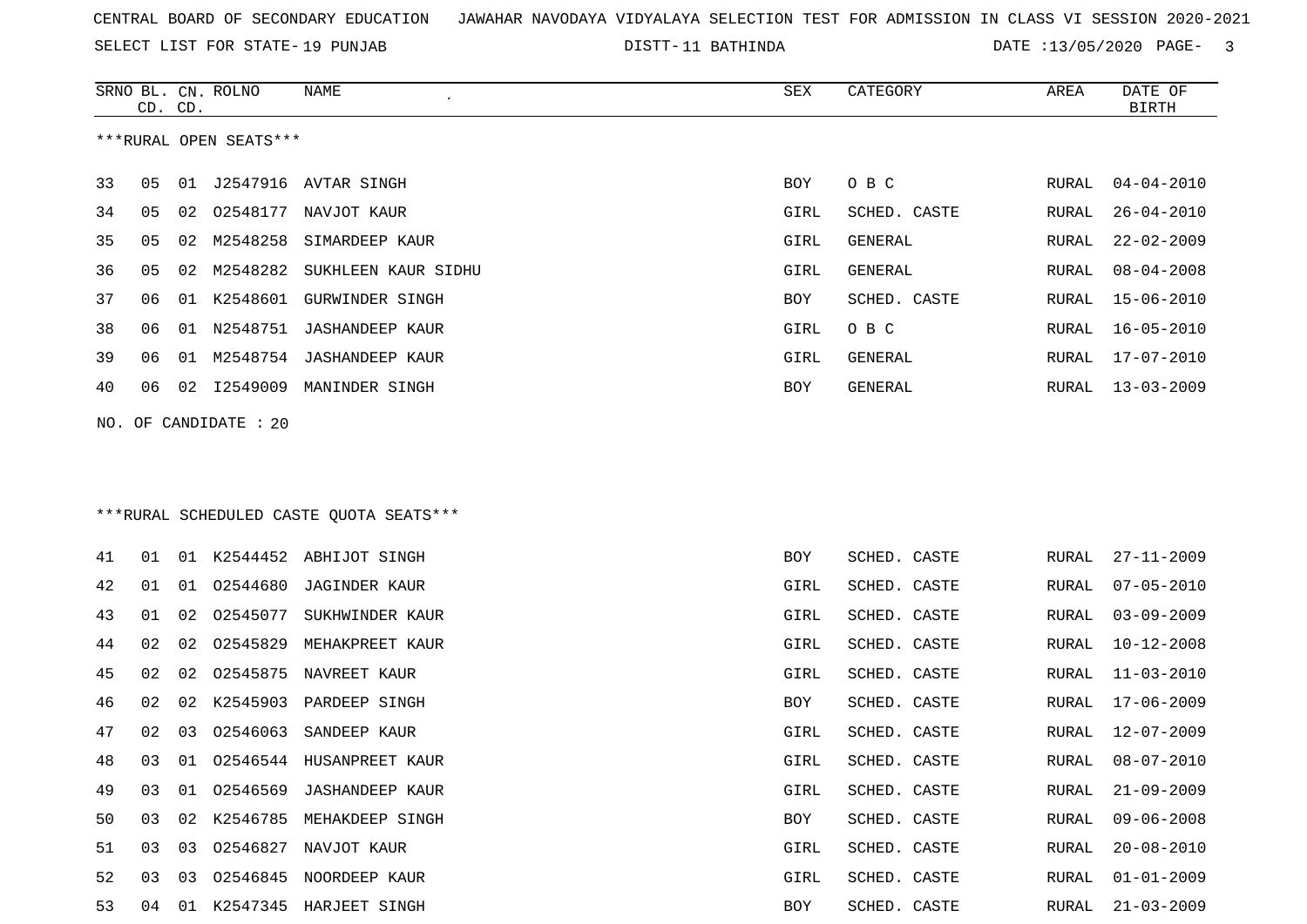SELECT LIST FOR STATE- DISTT- 19 PUNJAB

DISTT-11 BATHINDA **DATE** :13/05/2020 PAGE- 4

|                                         |                         | CD. CD. | SRNO BL. CN. ROLNO | NAME             | SEX        | CATEGORY     | AREA  | DATE OF<br>BIRTH |  |
|-----------------------------------------|-------------------------|---------|--------------------|------------------|------------|--------------|-------|------------------|--|
| ***RURAL SCHEDULED CASTE OUOTA SEATS*** |                         |         |                    |                  |            |              |       |                  |  |
| 54                                      | 04                      |         | 02 K2547665        | PAWANPREET SINGH | <b>BOY</b> | SCHED. CASTE |       | RURAL 06-06-2010 |  |
| 55                                      | 04                      |         | 02 02547709        | RAMANDEEP KAUR   | GIRL       | SCHED. CASTE | RURAL | $03 - 12 - 2008$ |  |
| 56.                                     | 04                      |         | 02 K2547765        | SAVASH RAM       | <b>BOY</b> | SCHED. CASTE |       | RURAL 05-09-2009 |  |
| 57                                      | 06                      | 01      | 02548749           | JASHANDEEP KAUR  | GIRL       | SCHED. CASTE | RURAL | 26-05-2008       |  |
| 58                                      | 06                      |         | 02 02549106        | NAVJOT KAUR      | GIRL       | SCHED. CASTE | RURAL | 08-11-2009       |  |
| 59                                      | 06                      | 03      | K2549443           | SUKHVEER SINGH   | <b>BOY</b> | SCHED. CASTE | RURAL | $09 - 04 - 2011$ |  |
|                                         | $NO.$ OF CANDIDATE : 19 |         |                    |                  |            |              |       |                  |  |

# \*\*\*RURAL BACKWARD CLASS QUOTA SEATS\*\*\*

| 60 | 01 |                 |                     | 01 N2544596 GURPREET KAUR | GIRL       | O B C | RURAL | 10-03-2010       |
|----|----|-----------------|---------------------|---------------------------|------------|-------|-------|------------------|
| 61 | 01 | 01              |                     | J2544684 JAGSEER SINGH    | <b>BOY</b> | O B C | RURAL | $11 - 06 - 2010$ |
| 62 | 02 | 01              | N2545366            | GURPREET KAUR             | GIRL       | O B C | RURAL | $16 - 11 - 2010$ |
| 63 | 02 | 01              | N2545537            | JASHANDEEP KAUR           | GIRL       | O B C | RURAL | $03 - 01 - 2010$ |
| 64 | 02 |                 | 02 N2545814         | MANVEER KAUR              | GIRL       | O B C | RURAL | $22 - 09 - 2008$ |
| 65 | 02 | 03              |                     | N2546022 RATANPREET KAUR  | GIRL       | O B C | RURAL | $13 - 04 - 2010$ |
| 66 | 02 | 03              |                     | N2546038 ROMANPREET KAUR  | GIRL       | O B C | RURAL | $02 - 04 - 2009$ |
| 67 | 03 | 03              |                     | N2546965 RAVNEET KAUR     | GIRL       | O B C | RURAL | $25 - 11 - 2008$ |
| 68 | 03 | 03              | N2547062            | SIMARNJEET KAUR           | GIRL       | O B C | RURAL | $20 - 11 - 2008$ |
| 69 | 04 | 02 <sub>o</sub> |                     | J2547798 SONU SINGH       | <b>BOY</b> | O B C | RURAL | $20 - 04 - 2009$ |
| 70 | 05 | 02              | J2548135            | MANJINDER SINGH           | BOY        | O B C | RURAL | $03 - 03 - 2010$ |
| 71 | 06 | 01              |                     | J2548378 AMRITPAL SINGH   | BOY        | O B C | RURAL | $21 - 09 - 2009$ |
| 72 | 06 | 02              | J2548985            | MAHESHINDERPAL SINGH      | BOY        | O B C | RURAL | $15 - 01 - 2009$ |
| 73 | 06 |                 | 02 N2549095 NAVDEEP |                           | GIRL       | O B C | RURAL | 19-06-2009       |
| 74 | 06 | 03              | J2549406            | SUKHJINDER SINGH          | BOY        | O B C | RURAL | 13-09-2009       |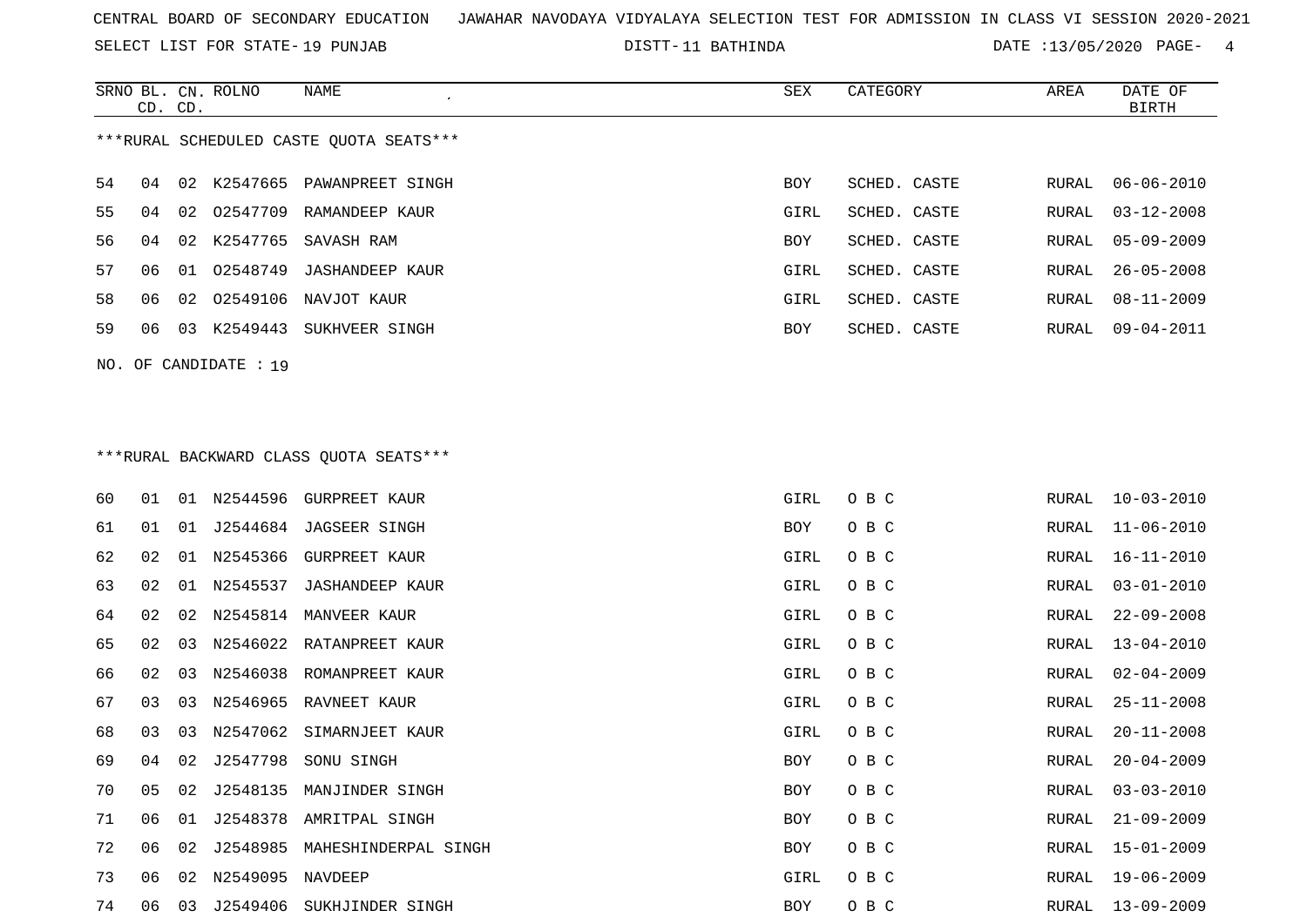SELECT LIST FOR STATE- DISTT- 19 PUNJAB

DISTT-11 BATHINDA DATE :13/05/2020 PAGE- 5

|    | CD. CD.                                 |  | SRNO BL. CN. ROLNO      | NAME<br>$\epsilon$                      | SEX  | CATEGORY     | AREA  | DATE OF<br>BIRTH |  |  |
|----|-----------------------------------------|--|-------------------------|-----------------------------------------|------|--------------|-------|------------------|--|--|
|    |                                         |  |                         | *** RURAL BACKWARD CLASS QUOTA SEATS*** |      |              |       |                  |  |  |
| 75 | 06                                      |  |                         | 03 N2549439 SUKHVEER KAUR               | GIRL | O B C        | RURAL | 19-01-2010       |  |  |
|    |                                         |  | NO. OF CANDIDATE : $16$ |                                         |      |              |       |                  |  |  |
|    |                                         |  |                         |                                         |      |              |       |                  |  |  |
|    | ***RURAL SCHEDULED TRIBE QUOTA SEATS*** |  |                         |                                         |      |              |       |                  |  |  |
| 76 | 01                                      |  |                         | 01 02544561 EKAMPREET KAUR              | GIRL | SCHED. CASTE | RURAL | 19-09-2010       |  |  |
| 77 | 02                                      |  | 02 02545847             | NAVDEEP KAUR                            | GIRL | SCHED. CASTE | RURAL | $19 - 03 - 2010$ |  |  |
| 78 | 02                                      |  | 03 02546213             | TAJASMANI                               | GIRL | SCHED. CASTE | RURAL | $27 - 09 - 2009$ |  |  |
| 79 | 05                                      |  | 02 02548268             | SIMRANJEET KAUR                         | GIRL | SCHED. CASTE | RURAL | $16 - 07 - 2010$ |  |  |
| 80 | 06                                      |  |                         | 01 K2548450 AVIRAJ SINGH GARY           | BOY  | SCHED. CASTE | RURAL | $27 - 05 - 2009$ |  |  |
|    |                                         |  | NO. OF CANDIDATE : 5    |                                         |      |              |       |                  |  |  |

TOTAL SELECTED CANDIDATE : 80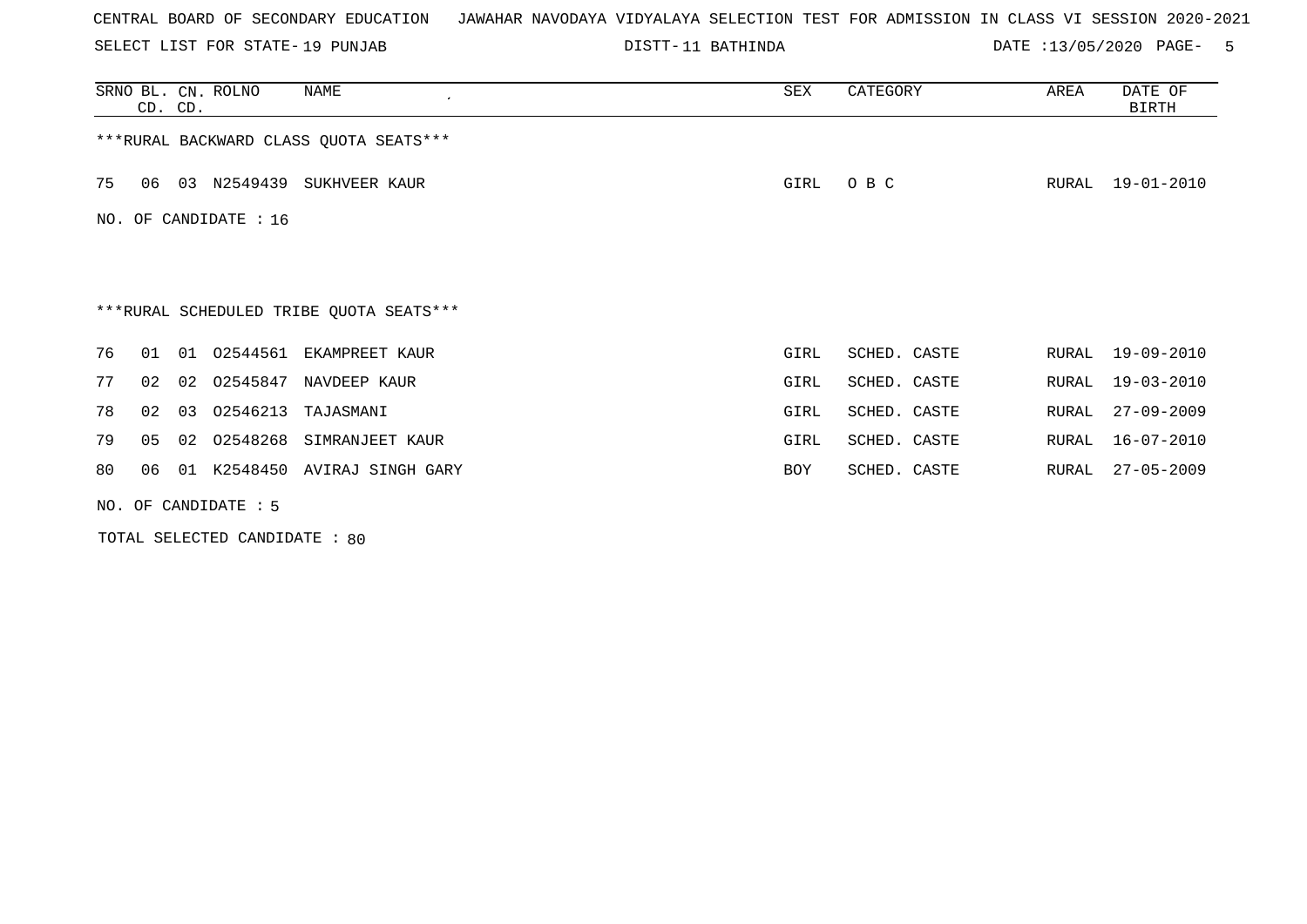SELECT LIST FOR STATE- DISTT- 19 PUNJAB

12 JALANDHAR DATE :13/05/2020 PAGE- 1

|     |    | CD. CD. | SRNO BL. CN. ROLNO  | <b>NAME</b>                             | <b>SEX</b> | CATEGORY       | AREA  | DATE OF<br><b>BIRTH</b> |
|-----|----|---------|---------------------|-----------------------------------------|------------|----------------|-------|-------------------------|
|     |    |         | ***OPEN UR SEATS*** |                                         |            |                |       |                         |
| 1   | 09 |         | 01 M2551588         | <b>JASVEER KAUR</b>                     | GIRL       | <b>GENERAL</b> | RURAL | $09 - 07 - 2009$        |
| 2   | 10 |         | 01 M2552088         | SUKHLEEN KAUR                           | GIRL       | <b>GENERAL</b> | RURAL | $22 - 04 - 2010$        |
| 3   | 11 |         |                     | 01 A2552179 AYUSH KUMAR MISHRA          | BOY        | <b>GENERAL</b> | URBAN | $14 - 04 - 2010$        |
| 4   | 11 | 01      | E2552421            | PREETI                                  | GIRL       | <b>GENERAL</b> | URBAN | $05 - 05 - 2009$        |
| 5   | 19 |         | 01 N2554749         | SUKHMANDEEP KAUR                        | GIRL       | O B C          | RURAL | $04 - 02 - 2010$        |
| NO. |    |         | OF CANDIDATE : 5    |                                         |            |                |       |                         |
|     |    |         |                     | *** OPEN SCHEDULED CASTE QUOTA SEATS*** |            |                |       |                         |
| 6   | 01 | 01      |                     | G2549572 HARSIMRAN KAUR                 | GIRL       | SCHED. CASTE   | URBAN | 12-11-2009              |
| 7   | 02 |         | 01 K2549969         | JOBIN SONDHI                            | BOY        | SCHED. CASTE   | RURAL | $02 - 11 - 2010$        |
| 8   | 06 | 01      | G2551341 RADHIKA    |                                         | GIRL       | SCHED. CASTE   | URBAN | $24 - 02 - 2008$        |
| 9   | 12 | 01      | 02552752 RAMANJOT   |                                         | GIRL       | SCHED. CASTE   | RURAL | $15 - 03 - 2009$        |
| 10  | 14 | 01      | K2553076 CHETAN     |                                         | BOY        | SCHED. CASTE   | RURAL | $05 - 10 - 2009$        |
| 11  | 17 | 01      |                     | K2554000 GURJOT SINGH                   | BOY        | SCHED. CASTE   | RURAL | $05 - 06 - 2007$        |
| 12  | 17 | 01      | 02554136            | NEHA                                    | GIRL       | SCHED. CASTE   | RURAL | $27 - 11 - 2008$        |
| 13  | 17 | 01      | C2554235            | SURJIT KUMAR                            | BOY        | SCHED. CASTE   | URBAN | $08 - 02 - 2008$        |

NO. OF CANDIDATE : 8

\*\*\*OPEN DISABLED QUOTA SEATS\*\*\*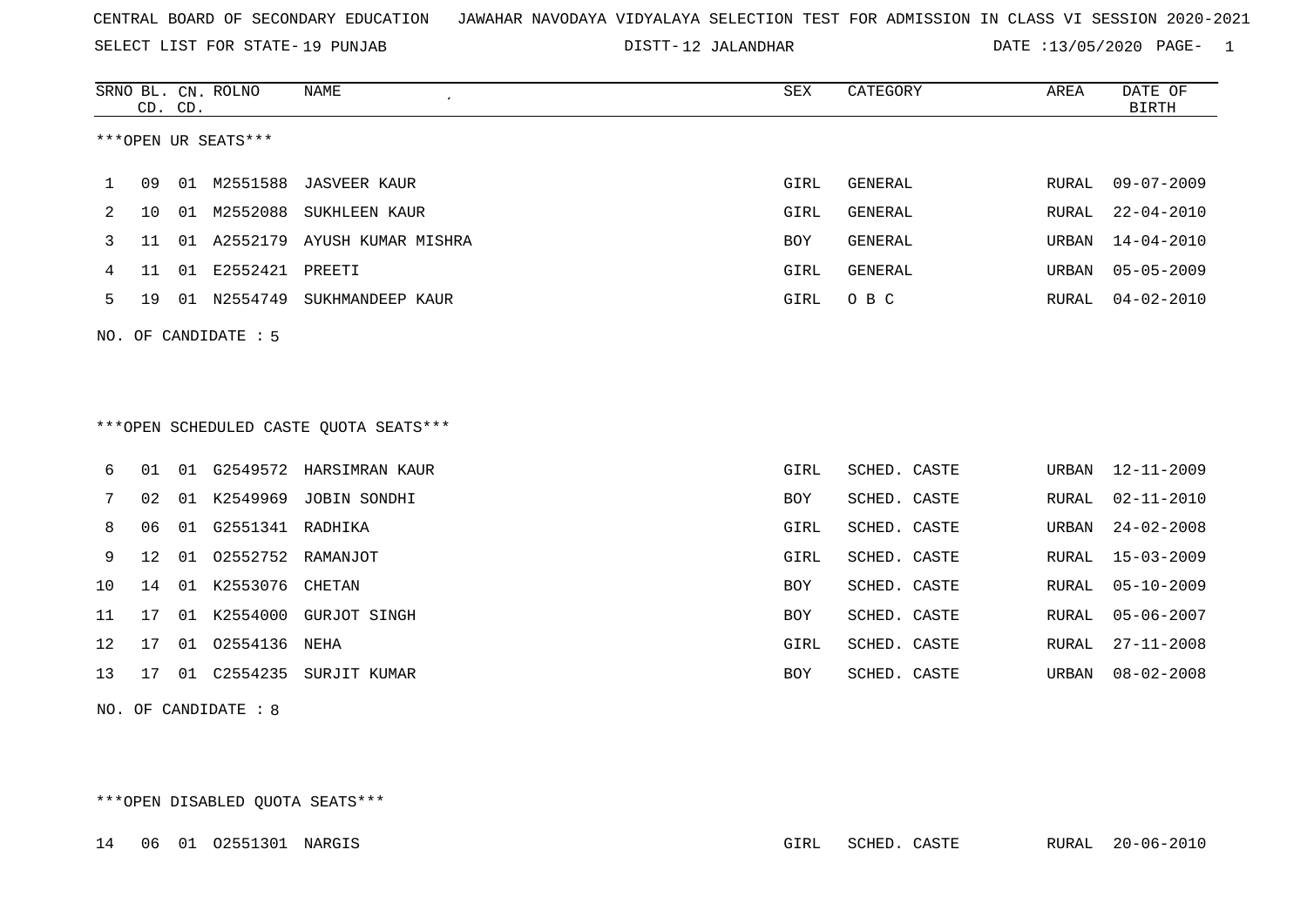SELECT LIST FOR STATE- DISTT- 19 PUNJAB

12 JALANDHAR DATE :13/05/2020 PAGE- 2

|    |    | CD. CD. | SRNO BL. CN. ROLNO     | <b>NAME</b>                            | SEX        | CATEGORY     | AREA  | DATE OF<br><b>BIRTH</b> |
|----|----|---------|------------------------|----------------------------------------|------------|--------------|-------|-------------------------|
|    |    |         | NO. OF CANDIDATE : 1   |                                        |            |              |       |                         |
|    |    |         |                        |                                        |            |              |       |                         |
|    |    |         |                        |                                        |            |              |       |                         |
|    |    |         |                        | *** OPEN BACKWARD CLASS QUOTA SEATS*** |            |              |       |                         |
|    |    |         |                        |                                        |            |              |       |                         |
| 15 | 06 |         | 01 B2551464 VEERU      |                                        | <b>BOY</b> | O B C        |       | URBAN 14-02-2008        |
| 16 | 11 |         | 01 F2552269            | KAJAL KUMARI                           | GIRL       | O B C        | URBAN | 12-10-2007              |
| 17 | 12 |         |                        | 01 N2552717 MANSI KUSHWAHA             | GIRL       | O B C        | RURAL | $30 - 04 - 2010$        |
| 18 | 13 |         |                        | 01 B2553028 YUVRAJ SINGH               | BOY        | O B C        | URBAN | $06 - 08 - 2008$        |
| 19 | 17 |         |                        | 01 N2554137 NEHA DEVI                  | GIRL       | O B C        | RURAL | $15 - 03 - 2008$        |
|    |    |         | NO. OF CANDIDATE : 5   |                                        |            |              |       |                         |
|    |    |         |                        |                                        |            |              |       |                         |
|    |    |         |                        |                                        |            |              |       |                         |
|    |    |         |                        | ***OPEN SCHEDULED TRIBE QUOTA SEATS*** |            |              |       |                         |
|    |    |         |                        |                                        |            |              |       |                         |
| 20 |    |         | 05 01 L2551034 SARMAN  |                                        | BOY        | SCHED. TRIBE | RURAL | 12-06-2010              |
|    |    |         | NO. OF CANDIDATE : 1   |                                        |            |              |       |                         |
|    |    |         |                        |                                        |            |              |       |                         |
|    |    |         |                        |                                        |            |              |       |                         |
|    |    |         | ***RURAL OPEN SEATS*** |                                        |            |              |       |                         |
| 21 | 01 |         | 01 02549586 JASLEEN    |                                        | GIRL       | SCHED. CASTE | RURAL | $06 - 05 - 2010$        |
| 22 | 02 |         | 01 N2549821 ARCHANA    |                                        | GIRL       | O B C        | RURAL | $21 - 08 - 2007$        |
|    |    |         |                        |                                        |            |              |       |                         |
| 23 | 04 |         |                        | 01 J2550653 AKASH RAM                  | BOY        | O B C        | RURAL | 12-05-2010              |
| 24 | 05 |         | 01 K2551024 SAGAR      |                                        | BOY        | SCHED. CASTE | RURAL | $19 - 10 - 2010$        |
| 25 | 06 |         | 01 02551363 RIDHIMA    |                                        | GIRL       | SCHED. CASTE | RURAL | $05 - 01 - 2010$        |
| 26 | 09 |         | 01 02551697 RADHIKA    |                                        | GIRL       | SCHED. CASTE | RURAL | $17 - 12 - 2010$        |
| 27 |    |         |                        | 10 01 I2551927 LAKSHDEEP SINGH         | BOY        | GENERAL      | RURAL | $03 - 11 - 2009$        |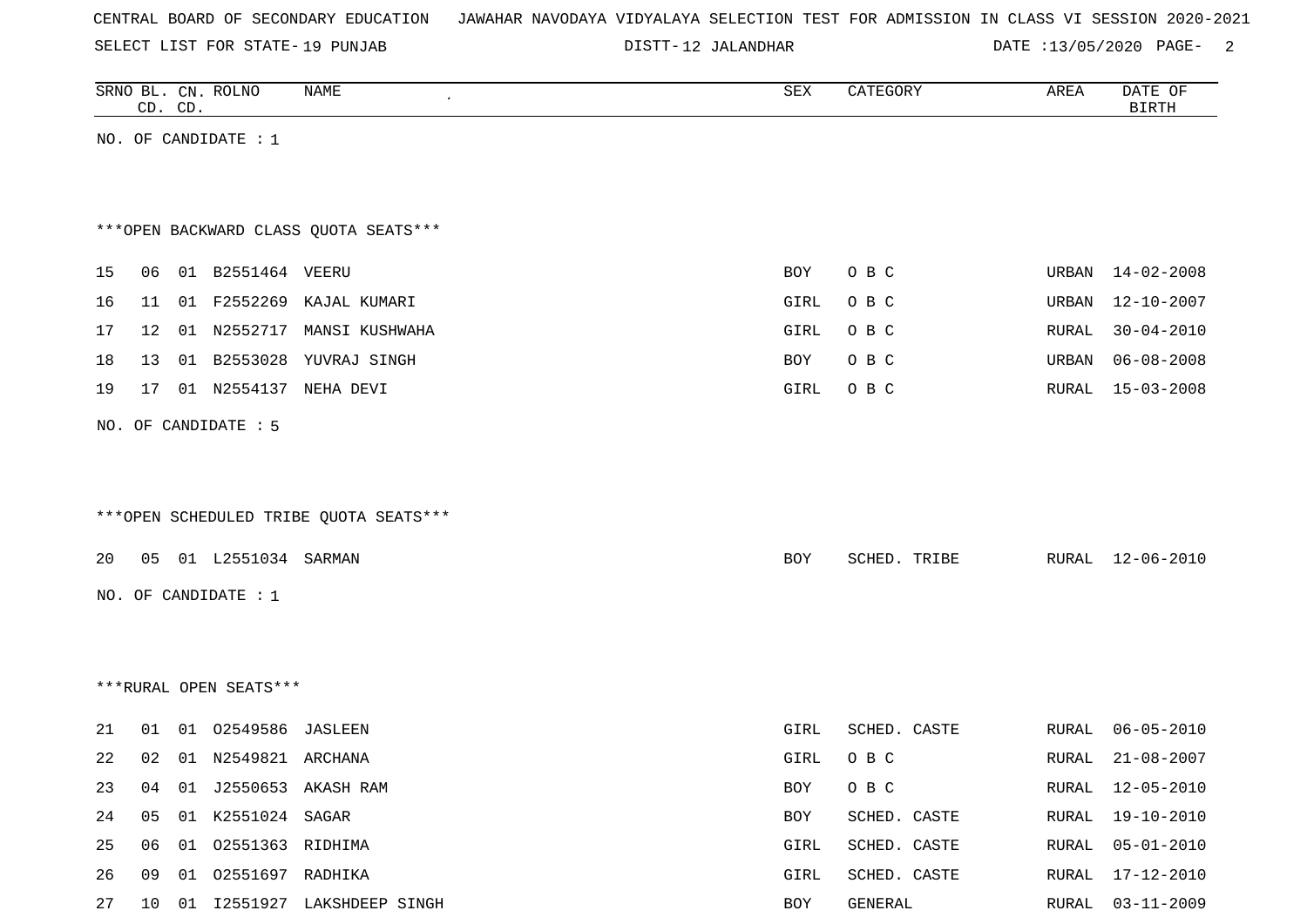SELECT LIST FOR STATE- DISTT- 19 PUNJAB

SRNO BL. CN.

ROLNO NAME SEX CATEGORY AREA DATE OF

DISTT-12 JALANDHAR DATE :13/05/2020 PAGE- 3

| ***RURAL OPEN SEATS***<br>28<br>01 02551953<br>GIRL<br>SCHED. CASTE<br>10<br>MANPREET KAUR<br>RURAL<br>29<br>02552221<br>11<br>01<br>GAGANDEEP KAUR<br>GIRL<br>SCHED. CASTE<br>RURAL<br>30<br>02552533<br>01<br>SHIVANI<br>GIRL<br>SCHED. CASTE<br>11<br>RURAL<br>31<br>02553018<br>13<br>01<br>SUKHPREET KAUR<br>GIRL<br>SCHED. CASTE<br>RURAL<br>32<br>12553217 RAJNISH YADAV<br>GENERAL<br>14<br>01<br>BOY<br>RURAL<br>33<br>01 K2553313<br>15<br>ANSH BADHAN<br>BOY<br>SCHED. CASTE<br>RURAL<br>34<br>01 K2553684 HARMAN HEER<br>16<br>BOY<br>SCHED. CASTE<br>RURAL<br>35<br>01 K2554169 RAJVIR SOHAL<br>BOY<br>SCHED. CASTE<br>17<br>RURAL<br>36<br>02554239 TANIA HEER<br>17<br>01<br>GIRL<br>SCHED. CASTE<br>RURAL<br>NO. OF CANDIDATE : 16<br>***RURAL SCHEDULED CASTE QUOTA SEATS***<br>37<br>01 02549531 BHUMIKA<br>GIRL<br>SCHED. CASTE<br>RURAL<br>01 | $17 - 12 - 2009$<br>$20 - 10 - 2008$<br>$26 - 11 - 2008$<br>$10 - 01 - 2010$<br>$01 - 10 - 2010$<br>$16 - 01 - 2011$<br>$16 - 07 - 2010$<br>$06 - 02 - 2010$<br>$07 - 09 - 2009$ |
|-------------------------------------------------------------------------------------------------------------------------------------------------------------------------------------------------------------------------------------------------------------------------------------------------------------------------------------------------------------------------------------------------------------------------------------------------------------------------------------------------------------------------------------------------------------------------------------------------------------------------------------------------------------------------------------------------------------------------------------------------------------------------------------------------------------------------------------------------------------------|----------------------------------------------------------------------------------------------------------------------------------------------------------------------------------|
|                                                                                                                                                                                                                                                                                                                                                                                                                                                                                                                                                                                                                                                                                                                                                                                                                                                                   |                                                                                                                                                                                  |
|                                                                                                                                                                                                                                                                                                                                                                                                                                                                                                                                                                                                                                                                                                                                                                                                                                                                   |                                                                                                                                                                                  |
|                                                                                                                                                                                                                                                                                                                                                                                                                                                                                                                                                                                                                                                                                                                                                                                                                                                                   |                                                                                                                                                                                  |
|                                                                                                                                                                                                                                                                                                                                                                                                                                                                                                                                                                                                                                                                                                                                                                                                                                                                   |                                                                                                                                                                                  |
|                                                                                                                                                                                                                                                                                                                                                                                                                                                                                                                                                                                                                                                                                                                                                                                                                                                                   |                                                                                                                                                                                  |
|                                                                                                                                                                                                                                                                                                                                                                                                                                                                                                                                                                                                                                                                                                                                                                                                                                                                   |                                                                                                                                                                                  |
|                                                                                                                                                                                                                                                                                                                                                                                                                                                                                                                                                                                                                                                                                                                                                                                                                                                                   |                                                                                                                                                                                  |
|                                                                                                                                                                                                                                                                                                                                                                                                                                                                                                                                                                                                                                                                                                                                                                                                                                                                   |                                                                                                                                                                                  |
|                                                                                                                                                                                                                                                                                                                                                                                                                                                                                                                                                                                                                                                                                                                                                                                                                                                                   |                                                                                                                                                                                  |
|                                                                                                                                                                                                                                                                                                                                                                                                                                                                                                                                                                                                                                                                                                                                                                                                                                                                   |                                                                                                                                                                                  |
|                                                                                                                                                                                                                                                                                                                                                                                                                                                                                                                                                                                                                                                                                                                                                                                                                                                                   |                                                                                                                                                                                  |
|                                                                                                                                                                                                                                                                                                                                                                                                                                                                                                                                                                                                                                                                                                                                                                                                                                                                   |                                                                                                                                                                                  |
|                                                                                                                                                                                                                                                                                                                                                                                                                                                                                                                                                                                                                                                                                                                                                                                                                                                                   | $19 - 10 - 2007$                                                                                                                                                                 |
| 38<br>01 K2549660<br>NAVJOT SINGH<br>SCHED. CASTE<br>01<br>BOY<br>RURAL                                                                                                                                                                                                                                                                                                                                                                                                                                                                                                                                                                                                                                                                                                                                                                                           | 13-09-2010                                                                                                                                                                       |
| 39<br>K2549759<br>01<br>SUNIL KUMAR<br>SCHED. CASTE<br>01<br>BOY<br>RURAL                                                                                                                                                                                                                                                                                                                                                                                                                                                                                                                                                                                                                                                                                                                                                                                         | $23 - 06 - 2008$                                                                                                                                                                 |
| 40<br>02550077 NANSHI<br>02<br>01<br>GIRL<br>SCHED. CASTE<br>RURAL                                                                                                                                                                                                                                                                                                                                                                                                                                                                                                                                                                                                                                                                                                                                                                                                | $27 - 11 - 2009$                                                                                                                                                                 |
| 41<br>K2550345<br>DALJIT SINGH<br>SCHED. CASTE<br>03<br>01<br>BOY<br>RURAL                                                                                                                                                                                                                                                                                                                                                                                                                                                                                                                                                                                                                                                                                                                                                                                        | $31 - 10 - 2009$                                                                                                                                                                 |
| 42<br>02550591<br>03<br>01<br>SANIYA<br>GIRL<br>SCHED. CASTE<br>RURAL                                                                                                                                                                                                                                                                                                                                                                                                                                                                                                                                                                                                                                                                                                                                                                                             | $07 - 10 - 2010$                                                                                                                                                                 |
| 43<br>01<br>02550806<br>SCHED. CASTE<br>04<br>NAVPREET<br>GIRL<br>RURAL                                                                                                                                                                                                                                                                                                                                                                                                                                                                                                                                                                                                                                                                                                                                                                                           | 12-11-2007                                                                                                                                                                       |
| 01 K2550913 GAGAN KUMAR<br>44<br>05<br>BOY<br>SCHED. CASTE<br>RURAL                                                                                                                                                                                                                                                                                                                                                                                                                                                                                                                                                                                                                                                                                                                                                                                               | $03 - 06 - 2010$                                                                                                                                                                 |
| 45<br>05 01 K2551049 SUKHJINDER<br>SCHED. CASTE<br>BOY                                                                                                                                                                                                                                                                                                                                                                                                                                                                                                                                                                                                                                                                                                                                                                                                            | RURAL 13-02-2010                                                                                                                                                                 |
| 46<br>01 K2551061 VYOMESH BHUTTEY<br>05<br>BOY<br>SCHED. CASTE<br>RURAL                                                                                                                                                                                                                                                                                                                                                                                                                                                                                                                                                                                                                                                                                                                                                                                           | $22 - 02 - 2010$                                                                                                                                                                 |
| 47<br>01 02551134 BRAHMJOT KAUR<br>SCHED. CASTE<br>06<br>GIRL<br>RURAL                                                                                                                                                                                                                                                                                                                                                                                                                                                                                                                                                                                                                                                                                                                                                                                            | $15 - 08 - 2010$                                                                                                                                                                 |
| 48<br>01 K2551181 HARISH VIRDI<br>BOY<br>SCHED. CASTE<br>06<br>RURAL                                                                                                                                                                                                                                                                                                                                                                                                                                                                                                                                                                                                                                                                                                                                                                                              | $08 - 08 - 2010$                                                                                                                                                                 |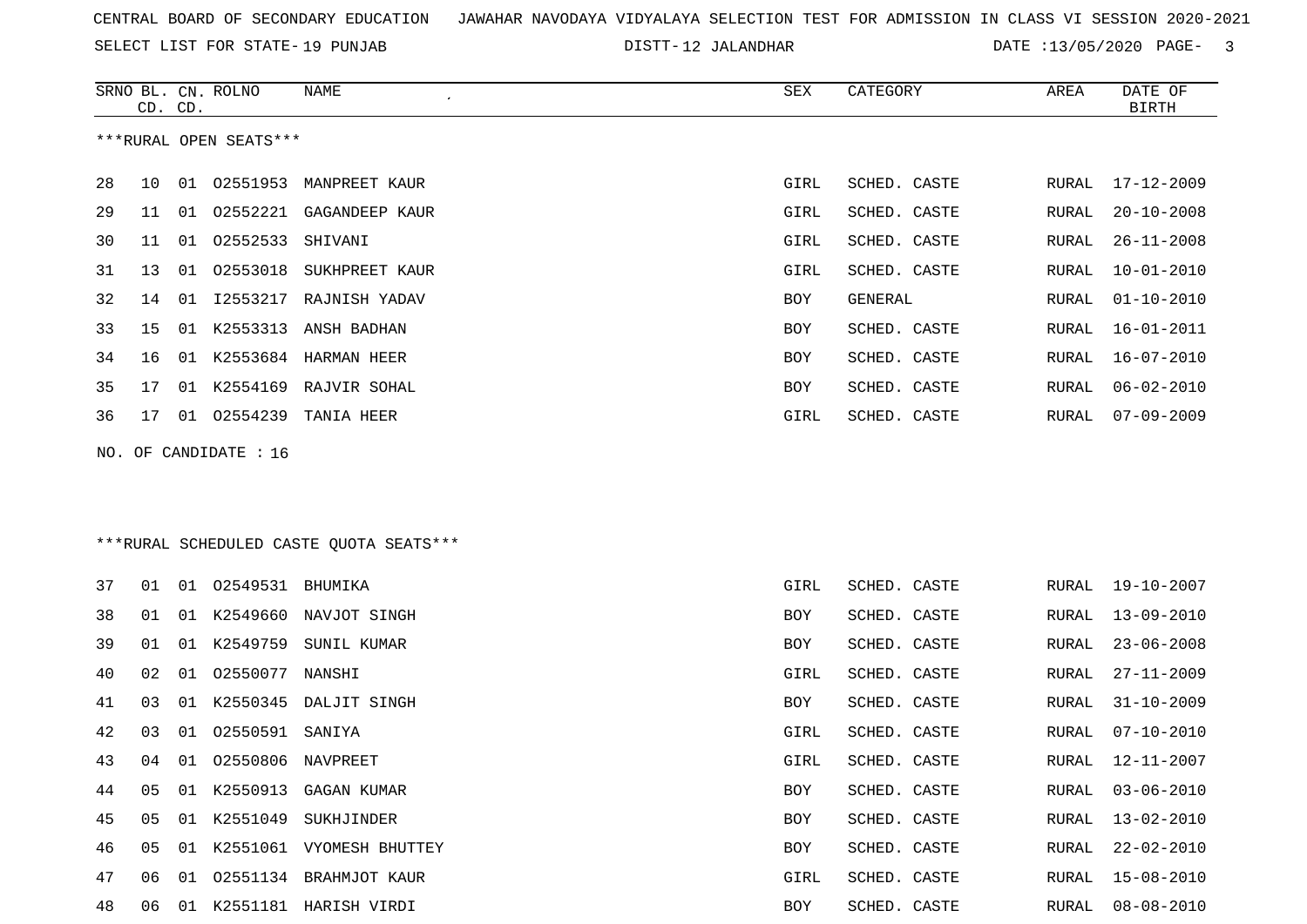SELECT LIST FOR STATE- DISTT- 19 PUNJAB

DISTT-12 JALANDHAR DATE :13/05/2020 PAGE- 4

|    | CD. CD. |    | SRNO BL. CN. ROLNO    | NAME                                    | SEX        | CATEGORY     | AREA  | DATE OF<br>BIRTH |
|----|---------|----|-----------------------|-----------------------------------------|------------|--------------|-------|------------------|
|    |         |    |                       | ***RURAL SCHEDULED CASTE QUOTA SEATS*** |            |              |       |                  |
| 49 | 06      |    | 01 02551373 ROHTIMA   |                                         | GIRL       | SCHED. CASTE | RURAL | $05 - 01 - 2009$ |
| 50 | 09      | 01 | K2551565 GURPREET     |                                         | <b>BOY</b> | SCHED. CASTE | RURAL | $04 - 01 - 2009$ |
| 51 | 10      | 01 | 02551915              | KHUSHDEEP KAUR                          | GIRL       | SCHED. CASTE | RURAL | $25 - 11 - 2009$ |
| 52 | 12      | 01 |                       | K2552679 JASPREET SINGH                 | <b>BOY</b> | SCHED. CASTE | RURAL | $05 - 04 - 2009$ |
| 53 | 12      | 01 |                       | 02552714 MANPREET KAUR                  | GIRL       | SCHED. CASTE | RURAL | $24 - 12 - 2007$ |
| 54 | 14      | 01 | K2553059 ARMAAN       |                                         | <b>BOY</b> | SCHED. CASTE | RURAL | $13 - 10 - 2008$ |
| 55 | 17      |    |                       | 01 K2554021 HARMAN KUMAR                | <b>BOY</b> | SCHED. CASTE | RURAL | $19 - 08 - 2009$ |
| 56 | 17      | 01 | 02554243              | TANUSH POWAR                            | GIRL       | SCHED. CASTE | RURAL | $09 - 04 - 2010$ |
| 57 | 18      |    |                       | 01 K2554286 ASHISH MASIH                | <b>BOY</b> | SCHED. CASTE | RURAL | $03 - 07 - 2009$ |
| 58 | 18      | 01 | 02554357              | JOBANPREET KAUR                         | GIRL       | SCHED. CASTE | RURAL | $01 - 10 - 2010$ |
| 59 | 19      |    | 01  02554738  SIMRAN  |                                         | GIRL       | SCHED. CASTE | RURAL | $03 - 01 - 2010$ |
|    |         |    | NO. OF CANDIDATE : 23 |                                         |            |              |       |                  |

\*\*\*RURAL BACKWARD CLASS QUOTA SEATS\*\*\*

| 60 | O 1 | 01  | N2549533           | CHAHAT                 | GIRL       | O B C | RURAL | $31 - 12 - 2008$ |
|----|-----|-----|--------------------|------------------------|------------|-------|-------|------------------|
| 61 | 02  | O 1 | N2550014           | KRITIKA PADHAN         | GIRL       | O B C | RURAL | $17 - 08 - 2009$ |
| 62 | 02  |     | 02 N2550088 NEHA   |                        | GIRL       | O B C | RURAL | 14-05-2007       |
| 63 | 04  |     | 01 N2550660 ANGITA |                        | GIRL       | O B C | RURAL | 20-12-2008       |
| 64 | 04  | 01  | J2550700           | FATEHDEEP SINGH        | <b>BOY</b> | O B C | RURAL | 24-02-2009       |
| 65 | 04  | 01  | N2550759           | KAMALJIT KAUR          | GIRL       | O B C | RURAL | 19-02-2010       |
| 66 | 06  | 01  |                    | N2551190 HARPREET KAUR | GIRL       | O B C | RURAL | 04-10-2010       |
| 67 | 09  | 01  |                    | N2551696 RADHA GUPTA   | GIRL       | O B C | RURAL | $25 - 02 - 2009$ |
| 68 | 14  |     | 01 J2553039        | AKASHDEEP SINGH        | BOY        | O B C | RURAL | $05 - 01 - 2009$ |
| 69 | 15  | -01 | N2553452 MEHAK     |                        | GIRL       | O B C | RURAL | 03-09-2010       |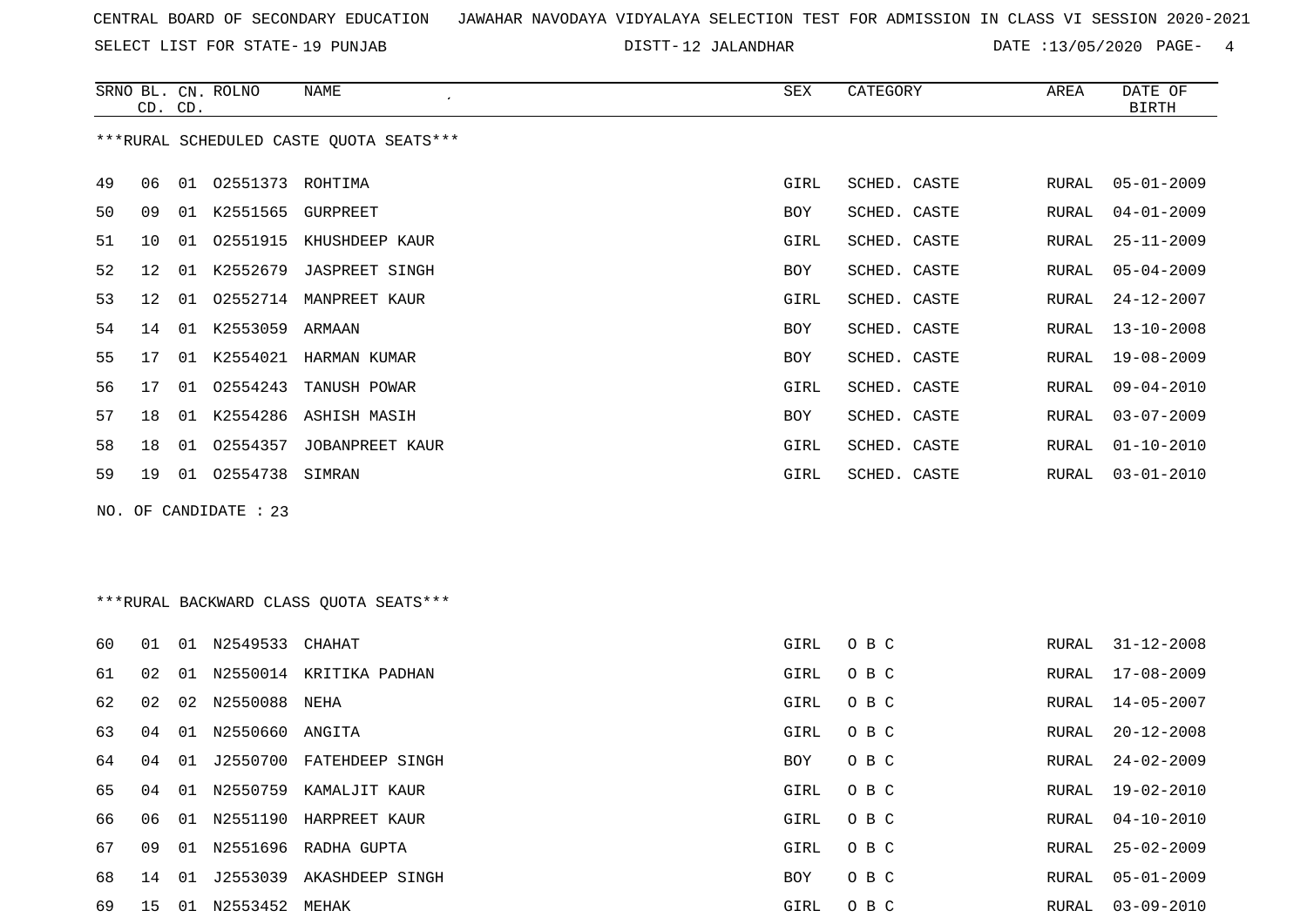SELECT LIST FOR STATE- DISTT- 19 PUNJAB

12 JALANDHAR DATE :13/05/2020 PAGE- 5

|    | CD. CD. |    | SRNO BL. CN. ROLNO | NAME                                   | SEX  | CATEGORY | AREA  | DATE OF<br>BIRTH |
|----|---------|----|--------------------|----------------------------------------|------|----------|-------|------------------|
|    |         |    |                    | ***RURAL BACKWARD CLASS OUOTA SEATS*** |      |          |       |                  |
| 70 | 15      | 01 | N2553542 SHUBANA   |                                        | GIRL | O B C    | RURAL | 05-11-2009       |
| 71 | 16      | 01 |                    | N2553762 MANDEEP KAUR                  | GIRL | O B C    |       | RURAL 11-09-2009 |
| 72 | 17      | 01 | N2554110           | MANPREET                               | GIRL | O B C    | RURAL | 10-11-2009       |
| 73 | 18      | 01 | N2554380           | KOMALPREET KAUR                        | GIRL | O B C    | RURAL | 09-10-2009       |
| 74 | 18      | 01 | N2554470 RAJNI     |                                        | GIRL | O B C    | RURAL | 06-02-2010       |
| 75 | 19      | 01 | N2554710           | RAMANDEEP                              | GIRL | O B C    | RURAL | 22-06-2010       |
|    |         |    |                    |                                        |      |          |       |                  |

# \*\*\*RURAL SCHEDULED TRIBE QUOTA SEATS\*\*\*

|  | 76 03 01 K2550377 HARMAN  |                                   | <b>BOY</b> | SCHED. CASTE |  | RURAL 03-10-2010 |
|--|---------------------------|-----------------------------------|------------|--------------|--|------------------|
|  |                           | 77 12 01 02552750 RAMANDEEP KAUR  | GIRL       | SCHED. CASTE |  | RURAL 01-12-2010 |
|  | 78 13 01 02552847 CHANDNI |                                   | GIRL       | SCHED. CASTE |  | RURAL 04-05-2008 |
|  | 79 18 01 02554440 NIKITA  |                                   | GIRL       | SCHED. CASTE |  | RURAL 15-12-2009 |
|  |                           | 80 19 01 K2554678 PALWINDER SINGH | BOY        | SCHED. CASTE |  | RURAL 30-08-2009 |

#### NO. OF CANDIDATE : 5

NO. OF CANDIDATE : 16

TOTAL SELECTED CANDIDATE : 80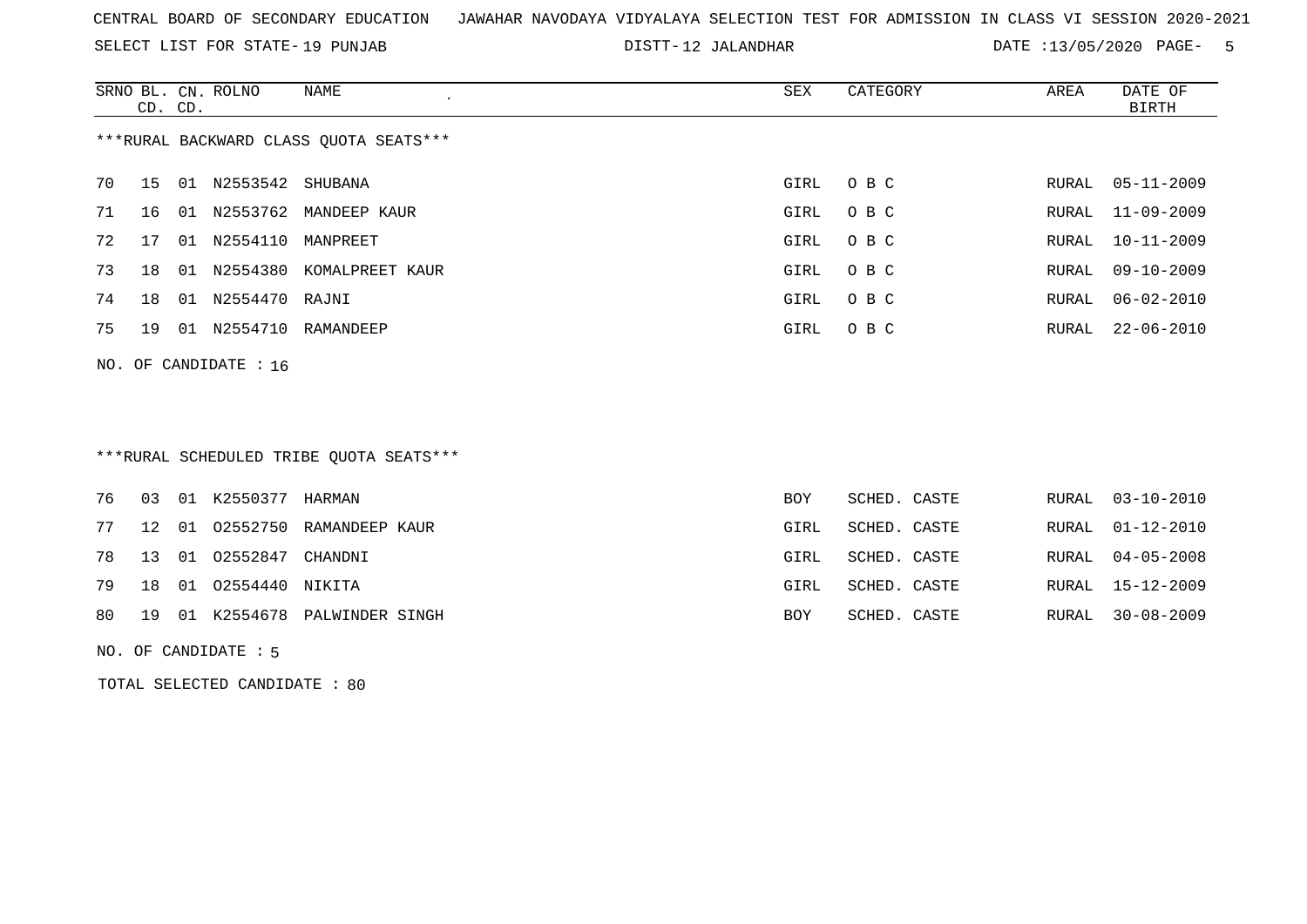SELECT LIST FOR STATE- DISTT- 19 PUNJAB

13 MANSA DATE :13/05/2020 PAGE- 1

|    | CD. CD. |    | SRNO BL. CN. ROLNO     | <b>NAME</b>                            | SEX        | CATEGORY     | AREA  | DATE OF<br><b>BIRTH</b> |
|----|---------|----|------------------------|----------------------------------------|------------|--------------|-------|-------------------------|
|    |         |    | ***OPEN UR SEATS***    |                                        |            |              |       |                         |
| 1  | 01      |    | 01 A2554816            | ANMOL KUMAR                            | <b>BOY</b> | GENERAL      | URBAN | $08 - 02 - 2010$        |
| 2  | 02      | 02 | J2555677               | PARGAT SINGH                           | <b>BOY</b> | O B C        | RURAL | $20 - 06 - 2007$        |
| 3  | 02      | 02 | I2555699 RADHESH       |                                        | <b>BOY</b> | GENERAL      | RURAL | $10 - 10 - 2009$        |
| 4  | 03      | 01 | K2555900               | HONEY SINGH                            | BOY        | SCHED. CASTE | RURAL | $22 - 08 - 2010$        |
| 5  | 04      | 01 | M2556354 KUNTALA       |                                        | GIRL       | GENERAL      | RURAL | $10 - 01 - 2009$        |
| 6  | 05      |    |                        | 02 N2557119 RAVINDER KAUR              | GIRL       | O B C        | RURAL | $29 - 07 - 2007$        |
|    |         |    | NO. OF CANDIDATE : $6$ |                                        |            |              |       |                         |
|    |         |    |                        |                                        |            |              |       |                         |
|    |         |    |                        |                                        |            |              |       |                         |
|    |         |    |                        | ***OPEN SCHEDULED CASTE QUOTA SEATS*** |            |              |       |                         |
|    |         |    |                        |                                        |            |              |       |                         |
| 7  | 03      | 02 |                        | 02556030 NOORPREET KAUR                | GIRL       | SCHED. CASTE | RURAL | $10 - 04 - 2010$        |
| 8  | 03      | 02 | 02556105               | SUKHMANI                               | GIRL       | SCHED. CASTE | RURAL | $09 - 11 - 2010$        |
| 9  | 03      | 02 | 02556130               | VARINDER KAUR                          | GIRL       | SCHED. CASTE | RURAL | $05 - 09 - 2010$        |
| 10 | 04      | 02 |                        | K2556501 RAMANDEEP KAUR                | <b>BOY</b> | SCHED. CASTE | RURAL | $20 - 12 - 2009$        |
| 11 | 04      | 02 |                        | C2556504 RAMANDEEP SINGH               | <b>BOY</b> | SCHED. CASTE | URBAN | $15 - 03 - 2009$        |
| 12 | 05      | 01 |                        | K2556764 GURSHAN SINGH BHATIA          | <b>BOY</b> | SCHED. CASTE | RURAL | $21 - 06 - 2008$        |
| 13 | 05      | 01 |                        | K2556771 HARBHAJAN SINGH               | <b>BOY</b> | SCHED. CASTE | RURAL | $17 - 05 - 2010$        |
|    |         |    | NO. OF CANDIDATE : 7   |                                        |            |              |       |                         |

\*\*\*OPEN DISABLED QUOTA SEATS\*\*\*

14 04 01 F2556165 ANNU GIRL O B C URBAN 06-01-2009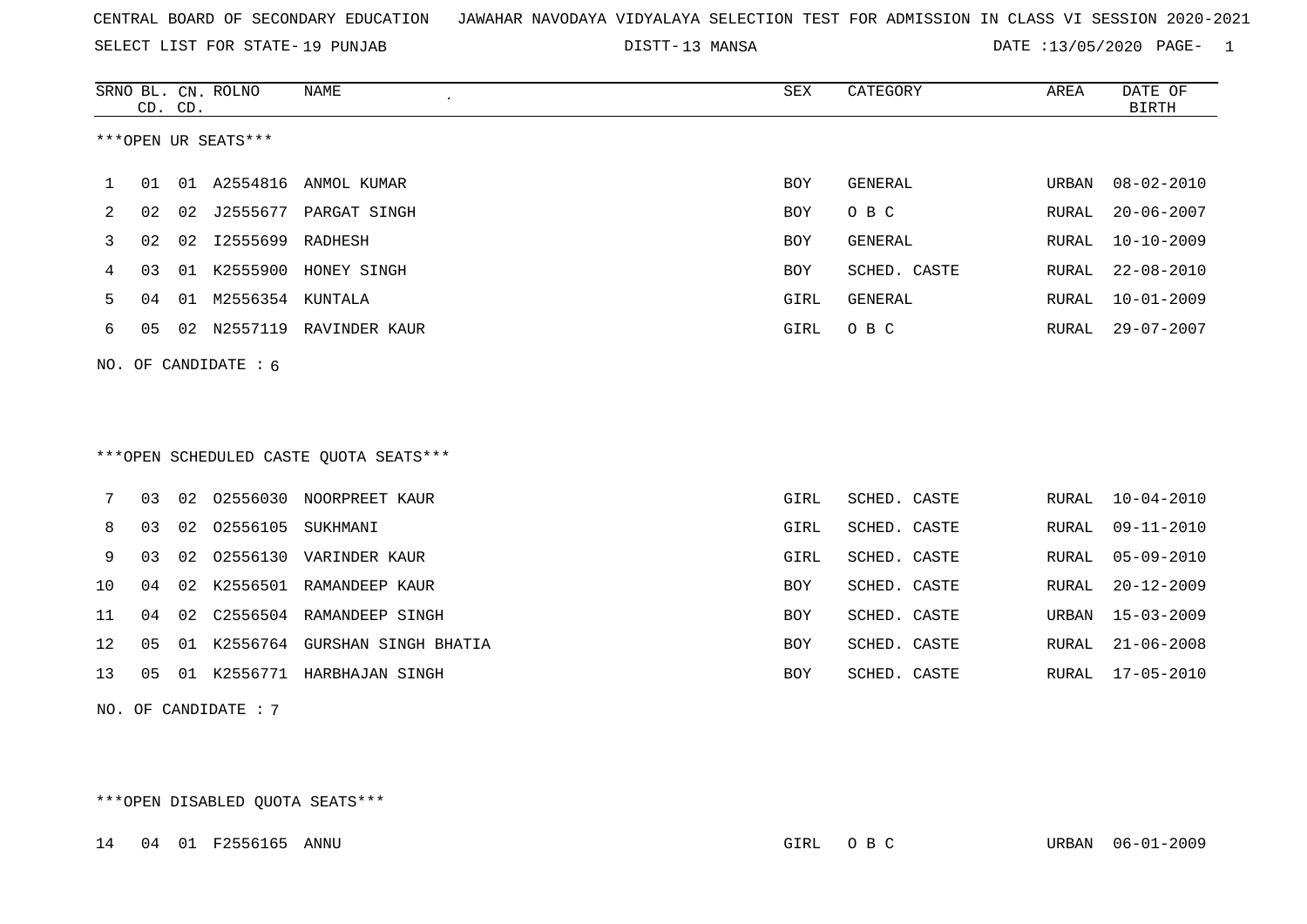| CENTRAL BOARD OF SECONDARY EDUCATION – JAWAHAR NAVODAYA VIDYALAYA SELECTION TEST FOR ADMISSION IN CLASS VI SESSION 2020-2021 |  |  |  |  |
|------------------------------------------------------------------------------------------------------------------------------|--|--|--|--|
|------------------------------------------------------------------------------------------------------------------------------|--|--|--|--|

SELECT LIST FOR STATE- DISTT- 19 PUNJAB

DISTT-13 MANSA 2001 2015 2020 DATE :13/05/2020 PAGE-

|    |    | CD. CD. | SRNO BL. CN. ROLNO     | NAME                                   | SEX        | CATEGORY     | AREA         | DATE OF<br><b>BIRTH</b> |
|----|----|---------|------------------------|----------------------------------------|------------|--------------|--------------|-------------------------|
|    |    |         | NO. OF CANDIDATE : $1$ |                                        |            |              |              |                         |
|    |    |         |                        |                                        |            |              |              |                         |
|    |    |         |                        |                                        |            |              |              |                         |
|    |    |         |                        | *** OPEN BACKWARD CLASS QUOTA SEATS*** |            |              |              |                         |
| 15 | 01 |         |                        | 01 B2554785 ABHIJEET SINGH             | <b>BOY</b> | O B C        | URBAN        | $18 - 05 - 2008$        |
| 16 | 01 |         |                        | 02 F2555124 KULDEEP KAUR               | GIRL       | O B C        | URBAN        | $30 - 08 - 2008$        |
| 17 | 02 |         |                        | 02 J2555609 KULWINDER SINGH            | <b>BOY</b> | O B C        | RURAL        | $05 - 10 - 2009$        |
| 18 | 02 |         | 02 N2555729 REENA      |                                        | GIRL       | O B C        | RURAL        | 14-12-2009              |
| 19 | 05 |         |                        | 02 N2557183 SIMRAN KAUR                | GIRL       | O B C        | RURAL        | $11 - 06 - 2010$        |
|    |    |         | NO. OF CANDIDATE : 5   |                                        |            |              |              |                         |
|    |    |         |                        |                                        |            |              |              |                         |
|    |    |         |                        |                                        |            |              |              |                         |
|    |    |         |                        | ***OPEN SCHEDULED TRIBE QUOTA SEATS*** |            |              |              |                         |
| 20 |    |         |                        | 01 01 L2554847 ARSHDEEP SINGH          | BOY        | SCHED. TRIBE | RURAL        | 02-07-2010              |
|    |    |         | NO. OF CANDIDATE : $1$ |                                        |            |              |              |                         |
|    |    |         |                        |                                        |            |              |              |                         |
|    |    |         |                        |                                        |            |              |              |                         |
|    |    |         | ***RURAL OPEN SEATS*** |                                        |            |              |              |                         |
|    |    |         |                        |                                        |            |              |              |                         |
| 21 | 01 |         |                        | 01 J2554937 GURWINDER SINGH            | BOY        | O B C        | RURAL        | $20 - 11 - 2009$        |
| 22 | 01 |         |                        | 01 K2554944 HARJEET SINGH              | BOY        | SCHED. CASTE | RURAL        | $24 - 09 - 2010$        |
| 23 | 01 |         |                        | 01 02554945 HARJOT KAUR                | GIRL       | SCHED. CASTE | RURAL        | $20 - 09 - 2010$        |
| 24 | 01 | 01      |                        | K2555012 JAGPREET SINGH                | BOY        | SCHED. CASTE | <b>RURAL</b> | $05 - 01 - 2009$        |
| 25 | 01 | 02      |                        | 02555045 JASMEEN KAUR                  | GIRL       | SCHED. CASTE | RURAL        | $10 - 08 - 2009$        |
| 26 | 01 |         |                        | 03 02555267 RUPINDER KAUR              | GIRL       | SCHED. CASTE | RURAL        | 19-11-2007              |

27 01 03 M2555322 SUKHDEEP KAUR GIRL GENERAL RURAL 26-05-2009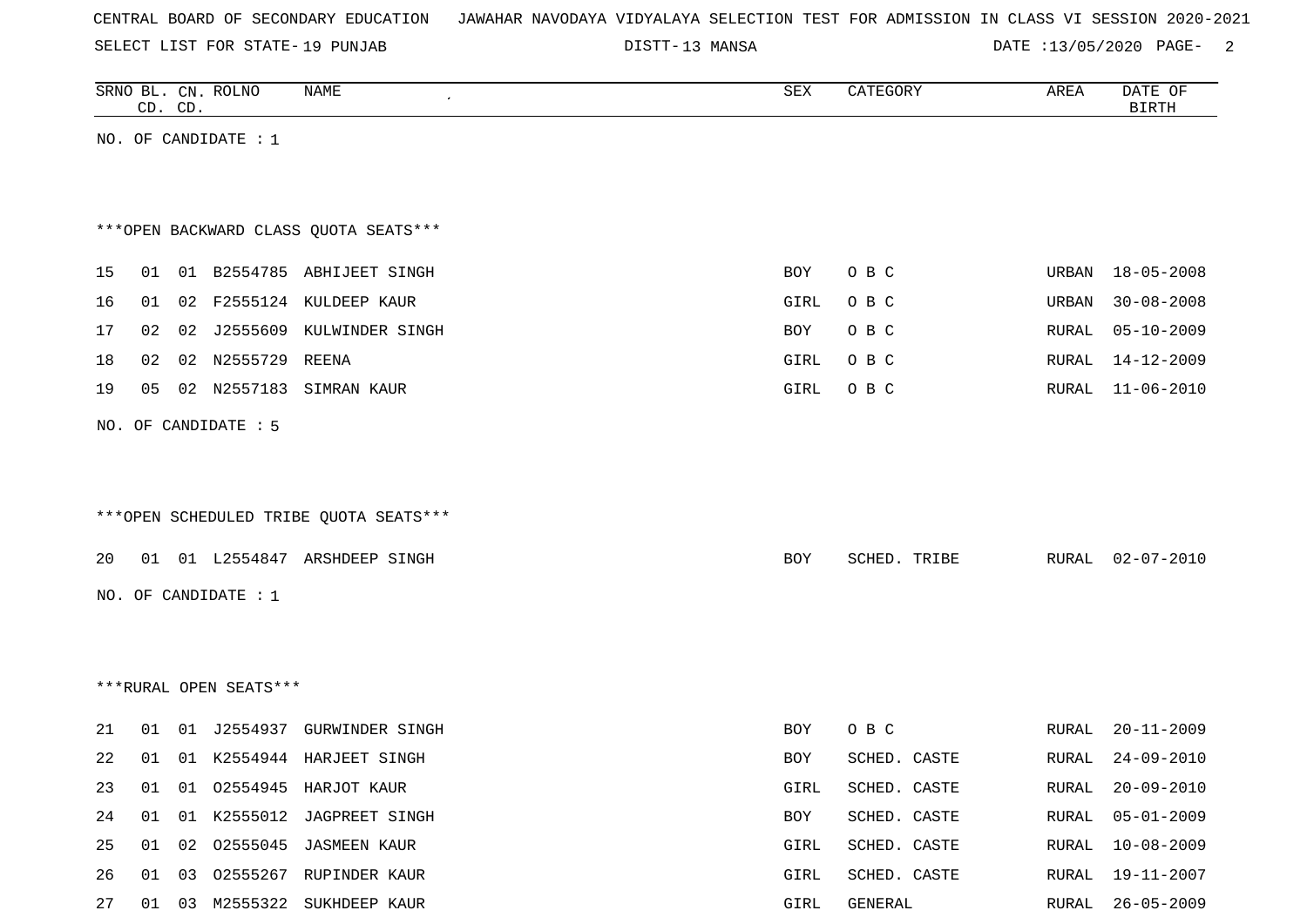SELECT LIST FOR STATE- DISTT- 19 PUNJAB

DISTT-13 MANSA 2020 DATE :13/05/2020 PAGE- 3

|     | CD. CD. |    | SRNO BL. CN. ROLNO     | <b>NAME</b>                             | SEX        | CATEGORY       | AREA          | DATE OF<br><b>BIRTH</b> |
|-----|---------|----|------------------------|-----------------------------------------|------------|----------------|---------------|-------------------------|
|     |         |    | ***RURAL OPEN SEATS*** |                                         |            |                |               |                         |
|     |         |    |                        |                                         |            |                |               |                         |
| 28  | 01      |    |                        | 03 I2555361 TEJANPREET SINGH            | BOY        | GENERAL        | RURAL         | $02 - 09 - 2009$        |
| 29  | 03      | 01 | I2555901               | HUNERKESHAV MITTAL                      | <b>BOY</b> | <b>GENERAL</b> | ${\tt RURAL}$ | $13 - 10 - 2009$        |
| 30  | 03      | 02 |                        | 02556090 SIMRANDEEP KAUR                | GIRL       | SCHED. CASTE   | RURAL         | $14 - 06 - 2009$        |
| 31  | 03      |    | 02 M2556096            | SIMRAN KAUR                             | GIRL       | <b>GENERAL</b> | RURAL         | $02 - 10 - 2009$        |
| 32  | 03      |    | 02 M2556127            | TARANVEER KAUR                          | GIRL       | GENERAL        | RURAL         | $31 - 03 - 2010$        |
| 33  | 04      | 01 |                        | 12556144 AKASHDEEP SINGH                | BOY        | GENERAL        | RURAL         | $03 - 05 - 2009$        |
| 34  | 04      | 02 | 02556481 PRIYANKA      |                                         | GIRL       | SCHED. CASTE   | RURAL         | $25 - 09 - 2008$        |
| 35  | 04      |    |                        | 02 I2556595 TANVIR SINGH                | BOY        | GENERAL        | RURAL         | $10 - 07 - 2010$        |
| 36  | 05      |    | 01 M2556726            | GAGANDEEP KAUR                          | GIRL       | GENERAL        | RURAL         | $04 - 01 - 2010$        |
| 37  | 05      |    |                        | 01 I2556913 KHUSHDEEP SINGH             | BOY        | GENERAL        | RURAL         | $04 - 04 - 2010$        |
| 38  | 05      | 02 | I2557118               | RASHPREET SINGH                         | BOY        | GENERAL        | RURAL         | $11 - 08 - 2009$        |
| 39  | 05      |    | 02 K2557148            | SANDEEP SINGH                           | BOY        | SCHED. CASTE   | RURAL         | $01 - 07 - 2010$        |
| NO. |         |    | OF CANDIDATE : 19      |                                         |            |                |               |                         |
|     |         |    |                        |                                         |            |                |               |                         |
|     |         |    |                        |                                         |            |                |               |                         |
|     |         |    |                        | ***RURAL SCHEDULED CASTE QUOTA SEATS*** |            |                |               |                         |
| 40  | 01      |    | 03 K2555276            | SAMEER SINGH                            | BOY        | SCHED. CASTE   | RURAL         | 18-11-2009              |
| 41  | 02      | 01 |                        | 02555388 AMANJOT KAUR                   | GIRL       | SCHED. CASTE   | RURAL         | 18-03-2010              |
| 42  | 02      |    |                        | 01 K2555430 AVTAR SINGH                 | BOY        | SCHED. CASTE   | RURAL         | $01 - 08 - 2010$        |
| 43  | 02      |    |                        | 01 02555438 BHUPINDER KAUR              | GIRL       | SCHED. CASTE   | RURAL         | $25 - 07 - 2010$        |
| 44  | 02      |    |                        | 01 K2555503 HARMAN SINGH                | BOY        | SCHED. CASTE   |               | RURAL 19-06-2010        |
| 45  | 02      |    |                        | 01 K2555525 HARVINDER SINGH             | BOY        | SCHED. CASTE   | RURAL         | $15 - 02 - 2009$        |
| 46  | 02      |    |                        | 02 02555621 MAHAKPREET KAUR             | GIRL       | SCHED. CASTE   | RURAL         | $12 - 07 - 2010$        |
| 47  | 02      |    |                        | 02 02555689 PRABHJOT KAUR               | GIRL       | SCHED. CASTE   | RURAL         | $17 - 03 - 2010$        |
| 48  | 02      |    |                        | 02 02555720 RANDEEP KAUR                | GIRL       | SCHED. CASTE   | RURAL         | $03 - 04 - 2010$        |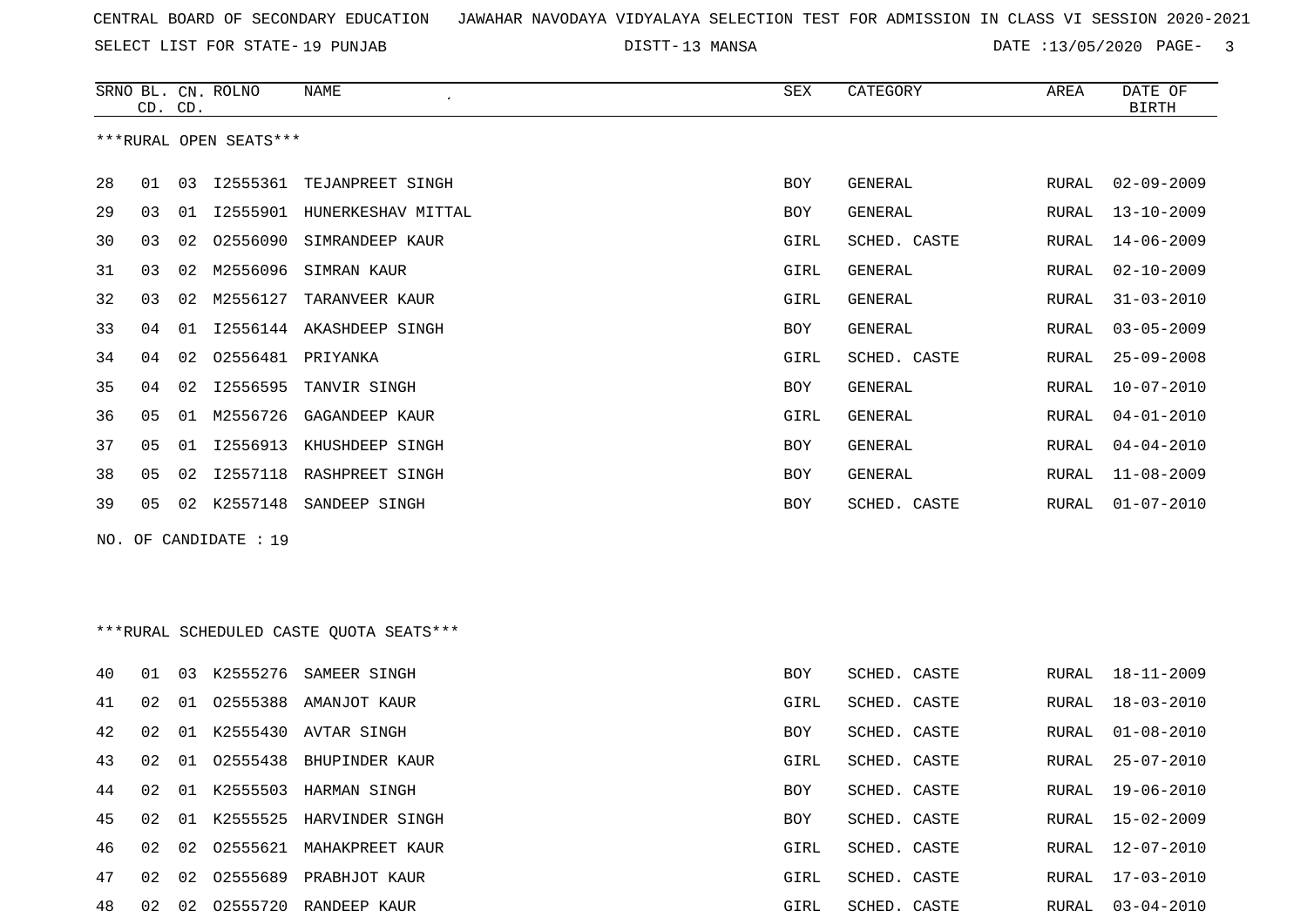SELECT LIST FOR STATE- DISTT- 19 PUNJAB

DISTT-13 MANSA DATE :13/05/2020 PAGE- 4

|    | CD. CD. |    | SRNO BL. CN. ROLNO    | NAME                                    | SEX  | CATEGORY     | AREA  | DATE OF<br><b>BIRTH</b> |
|----|---------|----|-----------------------|-----------------------------------------|------|--------------|-------|-------------------------|
|    |         |    |                       | ***RURAL SCHEDULED CASTE QUOTA SEATS*** |      |              |       |                         |
| 49 | 02      |    |                       | 02 02555757 SIMARANJIT KAUR             | GIRL | SCHED. CASTE | RURAL | $09 - 09 - 2009$        |
| 50 | 02      |    |                       | 02 02555774 SUKHDEEP KAUR               | GIRL | SCHED. CASTE | RURAL | $10 - 03 - 2010$        |
| 51 | 03      |    |                       | 01 K2555908 JAGDEEP SINGH               | BOY  | SCHED. CASTE | RURAL | $28 - 01 - 2010$        |
| 52 | 03      | 02 |                       | K2556132 VIRENDER SINGH                 | BOY  | SCHED. CASTE | RURAL | $09 - 12 - 2009$        |
| 53 | 04      | 01 |                       | O2556274 HUSANPREET                     | GIRL | SCHED. CASTE | RURAL | $12 - 06 - 2009$        |
| 54 | 04      | 02 |                       | K2556422 NARINDER KUMAR                 | BOY  | SCHED. CASTE | RURAL | $15 - 12 - 2009$        |
| 55 | 04      | 02 |                       | K2556423 NARINDER KUMAR                 | BOY  | SCHED. CASTE | RURAL | $03 - 02 - 2008$        |
| 56 | 04      | 02 |                       | K2556494 RAJWINDER SINGH                | BOY  | SCHED. CASTE | RURAL | $28 - 11 - 2009$        |
| 57 | 05      |    |                       | 01 K2556660 ARMAAN SINGH                | BOY  | SCHED. CASTE | RURAL | $01 - 04 - 2009$        |
| 58 | 05      |    |                       | 02 K2557093 RAJVEER SINGH               | BOY  | SCHED. CASTE | RURAL | $12 - 08 - 2009$        |
| 59 | 05      |    |                       | 02 02557116 RASDEEP KAUR                | GIRL | SCHED. CASTE | RURAL | $04 - 03 - 2010$        |
|    |         |    | NO. OF CANDIDATE : 20 |                                         |      |              |       |                         |
|    |         |    |                       |                                         |      |              |       |                         |
|    |         |    |                       |                                         |      |              |       |                         |
|    |         |    |                       | ***RURAL BACKWARD CLASS QUOTA SEATS***  |      |              |       |                         |
| 60 | 01      |    |                       | 01 J2554787 ABHIJOT SINGH               | BOY  | O B C        | RURAL | 19-02-2010              |
| 61 | 01      |    |                       | 02 N2555107 KHUSHPREET KAUR             | GIRL | O B C        | RURAL | $20 - 03 - 2010$        |
| 62 | 01      | 02 | N2555175              | MEHAK                                   | GIRL | O B C        | RURAL | $01 - 11 - 2010$        |
| 63 | 01      | 02 |                       | J2555226 PARWINDER SINGH                | BOY  | O B C        | RURAL | $13 - 10 - 2008$        |
| 64 | 01      |    |                       | 03 N2555310 SIMARPREET KAUR             | GIRL | O B C        | RURAL | $26 - 01 - 2010$        |
| 65 | 01      | 03 | J2555356              | SWARANJIT SINGH                         | BOY  | овс          | RURAL | $20 - 10 - 2009$        |
| 66 | 02      |    |                       | 01 N2555515 HARPREET KAUR               | GIRL | O B C        | RURAL | $09 - 09 - 2009$        |
| 67 | 02      |    | 01 N2555543           | <b>JASHANPREET KAUR</b>                 | GIRL | O B C        | RURAL | $21 - 04 - 2010$        |
| 68 | 02      |    |                       | 01 J2555560 JASPREET SINGH              | BOY  | O B C        | RURAL | $01 - 01 - 2010$        |
| 69 | 02      |    |                       | 02 J2555628 MANDEEP SINGH               | BOY  | O B C        | RURAL | $10 - 01 - 2010$        |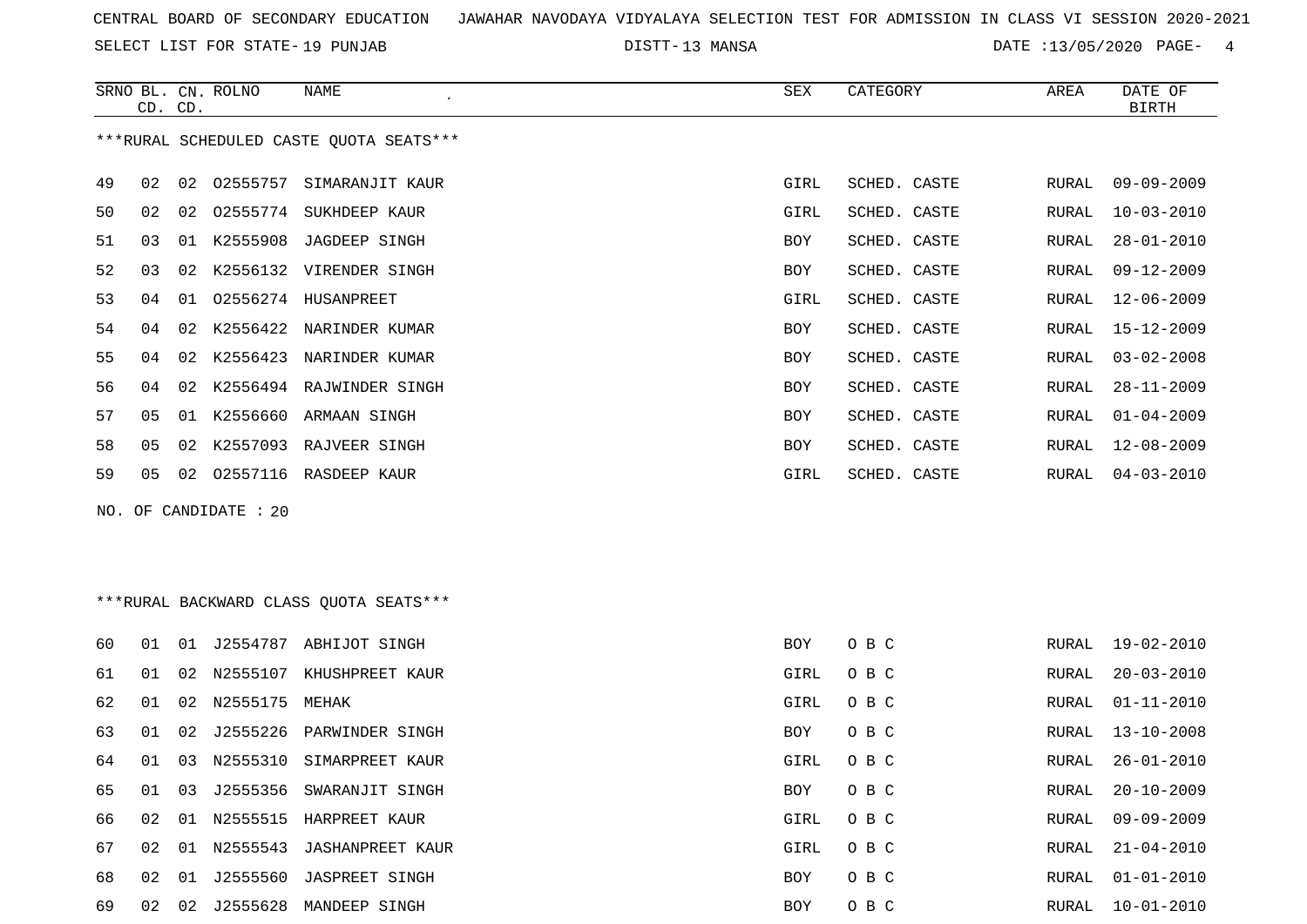SELECT LIST FOR STATE- DISTT- 19 PUNJAB

DISTT-13 MANSA 2001 13/05/2020 PAGE- 5

|    | CD. CD.                 |    | SRNO BL. CN. ROLNO | NAME                                   | SEX        | CATEGORY | AREA  | DATE OF<br>BIRTH |  |
|----|-------------------------|----|--------------------|----------------------------------------|------------|----------|-------|------------------|--|
|    |                         |    |                    | ***RURAL BACKWARD CLASS OUOTA SEATS*** |            |          |       |                  |  |
| 70 | 02                      |    |                    | 02 J2555682 PARWINDER SINGH            | <b>BOY</b> | O B C    |       | RURAL 14-02-2009 |  |
| 71 | 02                      |    |                    | 02 N2555722 RANVEER KAUR               | GIRL       | O B C    | RURAL | $28 - 01 - 2010$ |  |
| 72 | 02                      |    | 02 J2555776        | SUKHJINDER SINGH                       | <b>BOY</b> | O B C    | RURAL | 19-06-2009       |  |
| 73 | 02                      | 02 | N2555793           | VEERPAL KAUR                           | GIRL       | O B C    | RURAL | $05 - 11 - 2009$ |  |
| 74 | 04                      | 02 | J2556478           | PRINCE VERMA                           | <b>BOY</b> | O B C    | RURAL | $07 - 01 - 2010$ |  |
| 75 | 05                      | 02 | N2557144           | SANDEEP KAUR                           | GIRL       | O B C    | RURAL | $01 - 01 - 2009$ |  |
|    | NO. OF CANDIDATE : $16$ |    |                    |                                        |            |          |       |                  |  |

# \*\*\*RURAL SCHEDULED TRIBE QUOTA SEATS\*\*\*

|  |  | 76 02 01 02555593 KHUSHPREET KAUR | GIRL | SCHED. CASTE | RURAL 01-10-2009 |
|--|--|-----------------------------------|------|--------------|------------------|
|  |  | 77 02 02 02555652 MEHAKDEEP KAUR  | GIRL | SCHED. CASTE | RURAL 31-08-2010 |
|  |  | 78 03 02 02556027 NAVJOT KAUR     | GIRL | SCHED. CASTE | RURAL 24-03-2011 |
|  |  | 79 03 02 02556107 SUKHPREET KAUR  | GIRL | SCHED. CASTE | RURAL 18-10-2009 |
|  |  | 80 03 02 K2556115 SUKHPREET SINGH | BOY  | SCHED. CASTE | RURAL 03-10-2008 |

NO. OF CANDIDATE : 5

TOTAL SELECTED CANDIDATE : 80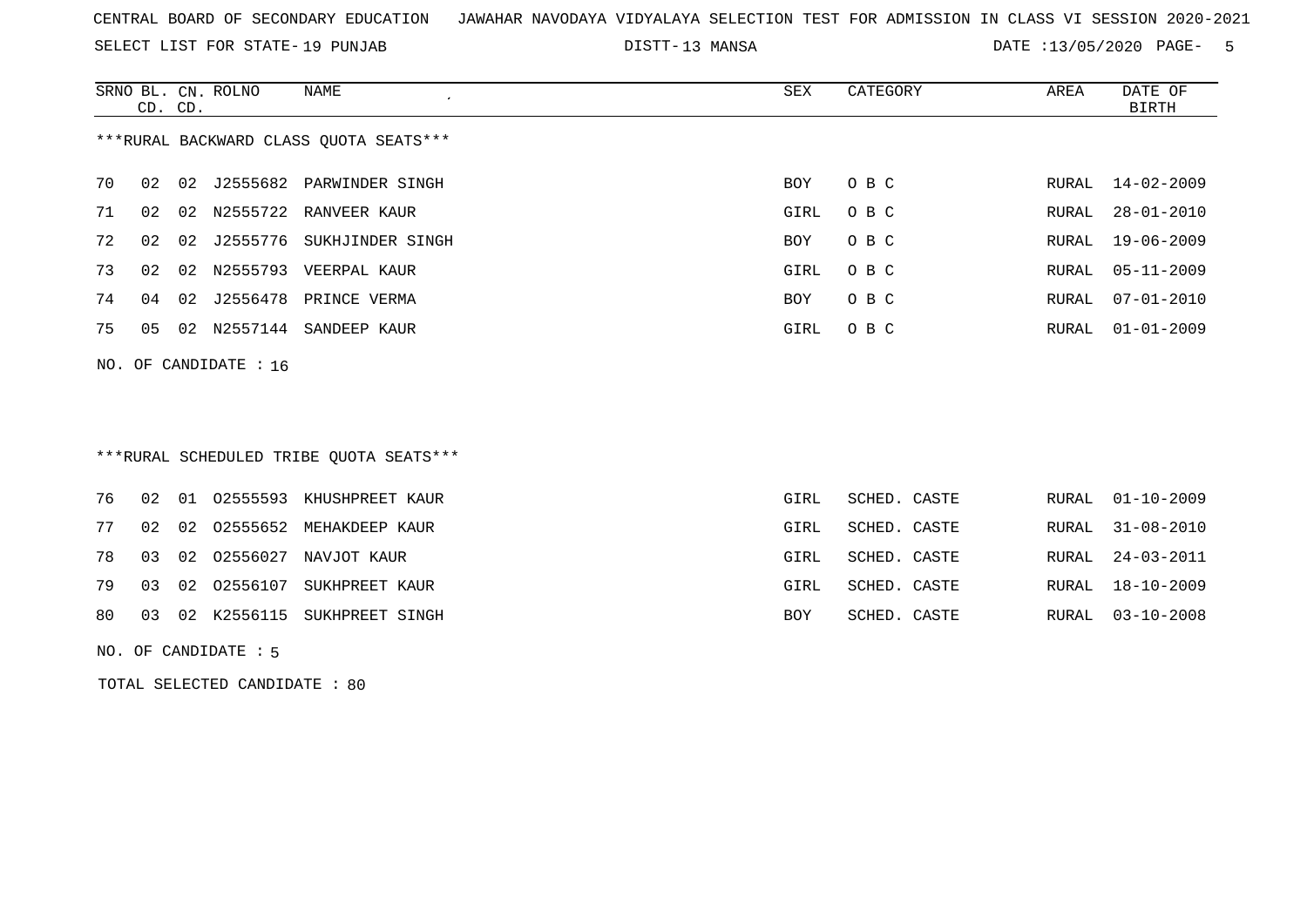SELECT LIST FOR STATE- DISTT- 19 PUNJAB

DISTT-14 LUDHIANA  $\overline{D}$  DATE :13/05/2020 PAGE- 1

|    | CD. CD.                |    | SRNO BL. CN. ROLNO  | NAME                                   | SEX        | CATEGORY       | AREA  | DATE OF<br><b>BIRTH</b> |  |  |
|----|------------------------|----|---------------------|----------------------------------------|------------|----------------|-------|-------------------------|--|--|
|    |                        |    | ***OPEN UR SEATS*** |                                        |            |                |       |                         |  |  |
| 1  | 01                     |    |                     | 01 A2557308 AMAN KUMAR                 | BOY        | <b>GENERAL</b> | URBAN | $05 - 05 - 2009$        |  |  |
| 2  | 01                     |    |                     | 01 A2557310 AMAN KUMAR                 | <b>BOY</b> | <b>GENERAL</b> | URBAN | $16 - 06 - 2009$        |  |  |
| 3  | 01                     |    |                     | 01 A2557379 ARJUN KUMAR                | BOY        | <b>GENERAL</b> | URBAN | $07 - 01 - 2009$        |  |  |
| 4  | 01                     |    |                     | 01 A2557407 ASHMIT KUMAR               | BOY        | <b>GENERAL</b> | URBAN | $30 - 11 - 2009$        |  |  |
| 5  | 01                     |    |                     | 01 A2557417 AYUSH KUMAR                | BOY        | <b>GENERAL</b> | URBAN | $10 - 12 - 2009$        |  |  |
| 6  | 01                     |    |                     | 02 B2557818 PRAKASH KUMAR              | <b>BOY</b> | O B C          | URBAN | $16 - 10 - 2009$        |  |  |
| 7  | 01                     |    |                     | 02 B2557935 ROHIT KUMAR                | <b>BOY</b> | O B C          | URBAN | $10 - 05 - 2009$        |  |  |
| 8  | 06                     |    |                     | 01 02559713 YASHMEEN KAUR              | GIRL       | SCHED. CASTE   | RURAL | $29 - 10 - 2008$        |  |  |
|    | NO. OF CANDIDATE : 8   |    |                     |                                        |            |                |       |                         |  |  |
|    |                        |    |                     |                                        |            |                |       |                         |  |  |
|    |                        |    |                     |                                        |            |                |       |                         |  |  |
|    |                        |    |                     | ***OPEN SCHEDULED CASTE QUOTA SEATS*** |            |                |       |                         |  |  |
| 9  | 01                     |    |                     | 01 G2557340 ANKITA KAUR                | GIRL       | SCHED. CASTE   | URBAN | $24 - 01 - 2009$        |  |  |
| 10 | 01                     | 02 | G2557927 RITIKA     |                                        | GIRL       | SCHED. CASTE   | URBAN | $24 - 11 - 2008$        |  |  |
| 11 | 02                     | 02 |                     | C2558823 RAM SINGH                     | BOY        | SCHED. CASTE   | URBAN | $15 - 07 - 2008$        |  |  |
| 12 | 02                     | 02 |                     | 02558881 SAKSHI SAROA                  | GIRL       | SCHED. CASTE   | RURAL | $17 - 06 - 2010$        |  |  |
| 13 | 05                     | 01 |                     | C2559520 MITHU RAM                     | <b>BOY</b> | SCHED. CASTE   | URBAN | $17 - 09 - 2009$        |  |  |
| 14 | 09                     |    |                     | 01 K2560480 JASHANDEEP SINGH           | <b>BOY</b> | SCHED. CASTE   | RURAL | $11 - 07 - 2009$        |  |  |
|    | NO. OF CANDIDATE $: 6$ |    |                     |                                        |            |                |       |                         |  |  |

\*\*\*OPEN BACKWARD CLASS QUOTA SEATS\*\*\*

|  | 15 01 01 F2557722 MEHAK |                                | GIRL OBC | URBAN 23-09-2009 |
|--|-------------------------|--------------------------------|----------|------------------|
|  |                         | 16 01 01 N2557761 NANDANI YATI | GIRL OBC | RURAL 23-11-2008 |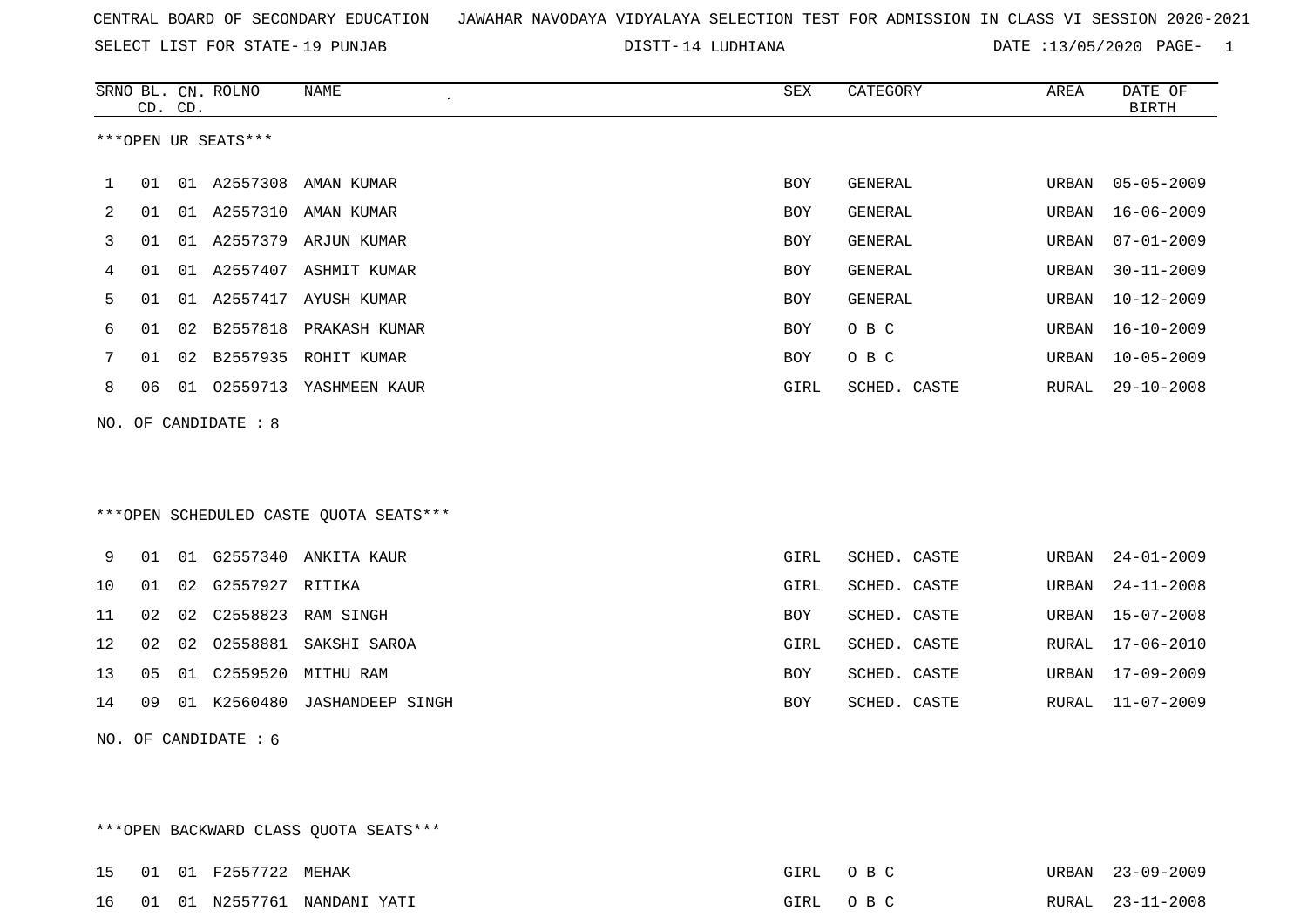SELECT LIST FOR STATE- DISTT- 19 PUNJAB

DISTT-14 LUDHIANA  $\overline{DATE}$  :13/05/2020 PAGE- 2

|    |    | CD. CD. | SRNO BL. CN. ROLNO     | <b>NAME</b>                            | SEX        | CATEGORY     | AREA         | DATE OF<br><b>BIRTH</b> |
|----|----|---------|------------------------|----------------------------------------|------------|--------------|--------------|-------------------------|
|    |    |         |                        | *** OPEN BACKWARD CLASS QUOTA SEATS*** |            |              |              |                         |
| 17 | 01 |         |                        | 02 B2558116 TARANVIR CHAUHAN           | BOY        | O B C        | URBAN        | $10 - 01 - 2010$        |
| 18 | 02 | 02      | J2558975               | SUBHAM KUMAR SINGH                     | BOY        | O B C        | RURAL        | 18-09-2010              |
| 19 | 09 | 01      |                        | J2560537 NAVJOT SINGH                  | BOY        | O B C        | RURAL        | 14-09-2010              |
|    |    |         | NO. OF CANDIDATE : 5   |                                        |            |              |              |                         |
|    |    |         |                        | ***OPEN SCHEDULED TRIBE QUOTA SEATS*** |            |              |              |                         |
| 20 | 01 |         |                        | 01 H2557372 ARAYNA KAPOOR              | GIRL       | SCHED. TRIBE | URBAN        | $01 - 01 - 2010$        |
|    |    |         | NO. OF CANDIDATE : 1   |                                        |            |              |              |                         |
|    |    |         |                        |                                        |            |              |              |                         |
|    |    |         |                        |                                        |            |              |              |                         |
|    |    |         | ***RURAL OPEN SEATS*** |                                        |            |              |              |                         |
| 21 | 01 |         | 01 12557256            | AADITYA KUMAR                          | BOY        | GENERAL      | RURAL        | $13 - 07 - 2009$        |
| 22 | 01 |         | 02 12558100            | SURAJ PANDEY                           | <b>BOY</b> | GENERAL      | RURAL        | $30 - 06 - 2008$        |
| 23 | 01 | 02      | M2558125               | UNJALI GUPTA                           | GIRL       | GENERAL      | <b>RURAL</b> | $25 - 01 - 2010$        |
| 24 | 02 | 01      | I2558182               | ABHAY YADAV                            | <b>BOY</b> | GENERAL      | RURAL        | $17 - 07 - 2007$        |
| 25 | 02 | 01      | J2558187 ADITYA        |                                        | BOY        | O B C        | RURAL        | $01 - 01 - 2009$        |
| 26 | 02 | 01      | K2558203               | AMAN                                   | BOY        | SCHED. CASTE | RURAL        | $14 - 05 - 2008$        |
| 27 | 02 |         | 01 12558205 AMAN       |                                        | <b>BOY</b> | GENERAL      | RURAL        | $01 - 01 - 2010$        |
| 28 | 02 | 01      | I2558334 DEVDUTT       |                                        | BOY        | GENERAL      | RURAL        | $19 - 07 - 2009$        |
| 29 | 02 |         |                        | 01 I2558353 GHANSHYAM SONI             | BOY        | GENERAL      | RURAL        | $06 - 05 - 2008$        |
| 30 | 02 |         | 01 M2558360 GUNGUN     |                                        | GIRL       | GENERAL      | RURAL        | $25 - 07 - 2009$        |
| 31 | 02 | 01      | K2558535 KESHAV        |                                        | BOY        | SCHED. CASTE | <b>RURAL</b> | $30 - 10 - 2009$        |
| 32 | 02 |         |                        | 01 M2558592 LAKSHMI KUMARI             | GIRL       | GENERAL      | RURAL        | $08 - 01 - 2008$        |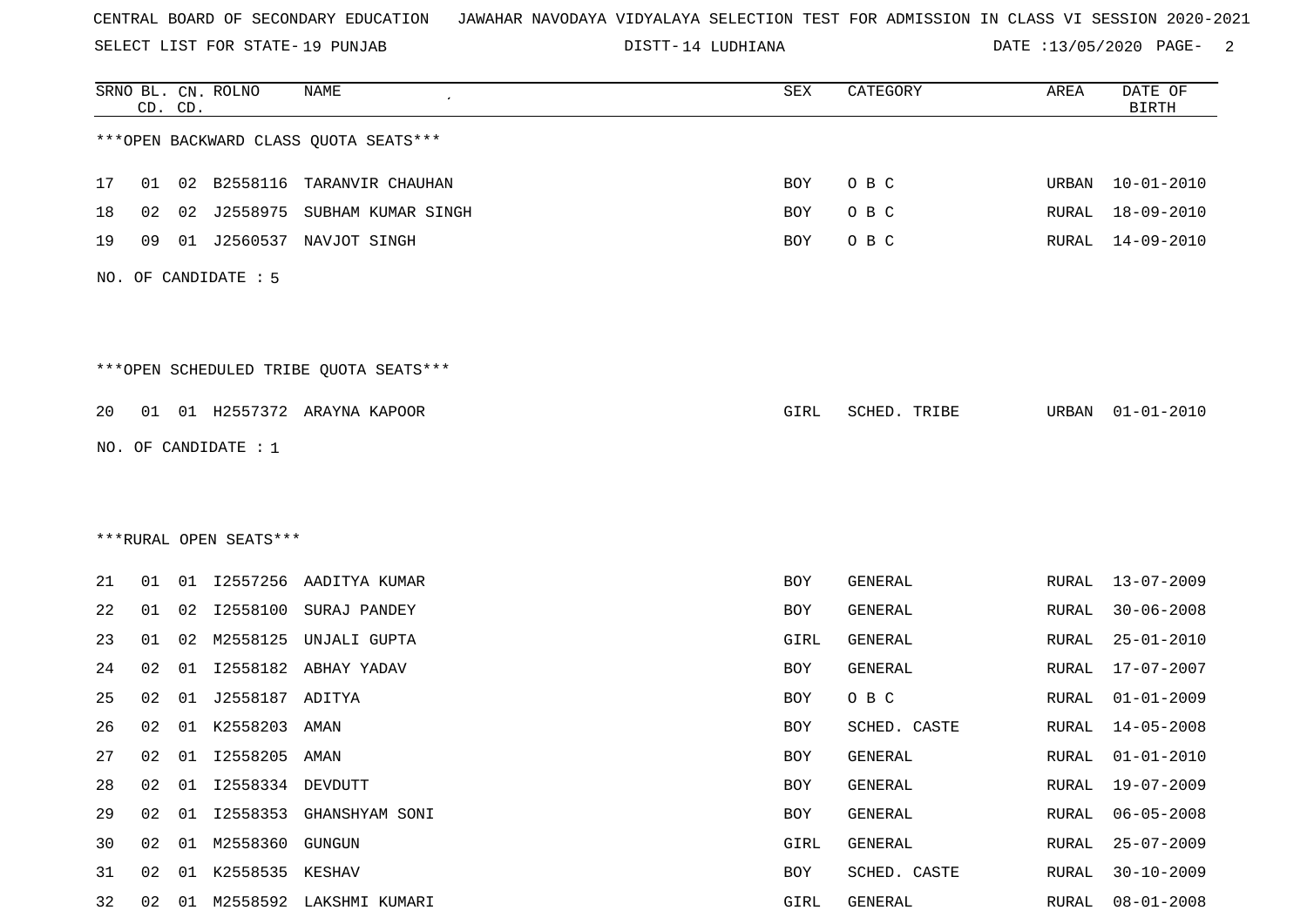SELECT LIST FOR STATE- DISTT- 19 PUNJAB

DISTT-14 LUDHIANA  $\overline{DATE}$  :13/05/2020 PAGE- 3

|    |                        | CD. CD. | SRNO BL. CN. ROLNO    | NAME                            | SEX  | CATEGORY     | AREA  | DATE OF<br><b>BIRTH</b> |  |  |
|----|------------------------|---------|-----------------------|---------------------------------|------|--------------|-------|-------------------------|--|--|
|    | ***RURAL OPEN SEATS*** |         |                       |                                 |      |              |       |                         |  |  |
| 33 | 02                     | 02      |                       | 12558832 RAVI TRIPATHI          | BOY  | GENERAL      | RURAL | $31 - 07 - 2009$        |  |  |
| 34 | 02                     |         | 02 K2558941           | SIDHARATH KUMAR                 | BOY  | SCHED. CASTE | RURAL | $30 - 05 - 2010$        |  |  |
| 35 | 03                     | 01      | 02559203              | SANIAMEET KAUR                  | GIRL | SCHED. CASTE | RURAL | $03 - 09 - 2009$        |  |  |
| 36 | 04                     | 01      | K2559315              | MANINDER SINGH                  | BOY  | SCHED. CASTE | RURAL | $07 - 08 - 2010$        |  |  |
| 37 | 05                     |         |                       | 01 I2559427 GURJOT SINGH        | BOY  | GENERAL      | RURAL | 15-01-2009              |  |  |
| 38 | 05                     | 01      | 02559580 VISHALI      |                                 | GIRL | SCHED. CASTE | RURAL | $11 - 09 - 2009$        |  |  |
| 39 | 06                     | 01      | I2559593              | ARSHDEEP SINGH                  | BOY  | GENERAL      | RURAL | $20 - 12 - 2008$        |  |  |
| 40 | 06                     | 01      |                       | 12559596 ARSHPREET SINGH SEKHON | BOY  | GENERAL      | RURAL | $14 - 11 - 2008$        |  |  |
| 41 | 07                     |         | 01 K2559819           | KARAM SINGH                     | BOY  | SCHED. CASTE | RURAL | $08 - 01 - 2010$        |  |  |
| 42 | 07                     | 01      | 02559915              | SIMRANPREET KAUR                | GIRL | SCHED. CASTE | RURAL | $28 - 10 - 2008$        |  |  |
|    |                        |         | NO. OF CANDIDATE : 22 |                                 |      |              |       |                         |  |  |

# \*\*\*RURAL SCHEDULED CASTE QUOTA SEATS\*\*\*

| 43 | O 1 |    |             | 02 K2557958 SAHIL KUMAR        | BOY  | SCHED. CASTE | RURAL | 19-09-2007       |
|----|-----|----|-------------|--------------------------------|------|--------------|-------|------------------|
| 44 | 02  | 01 |             | 02558368 GURLEEN KAUR          | GIRL | SCHED. CASTE | RURAL | 14-01-2009       |
| 45 | 02  |    |             | 01 K2558603 LOVEPREET SINGH    | BOY  | SCHED. CASTE | RURAL | $10 - 11 - 2008$ |
| 46 | 04  |    |             | 01 K2559331 PARMINDER SINGH    | BOY  | SCHED. CASTE | RURAL | 19-03-2010       |
| 47 | 05  |    |             | 01 K2559472 JASPAL SINGH       | BOY  | SCHED. CASTE | RURAL | $31 - 01 - 2010$ |
| 48 | 05  |    |             | 01 02559511 MANJOT KAUR        | GIRL | SCHED. CASTE | RURAL | $07 - 12 - 2009$ |
| 49 | 05  |    |             | 01 K2559535 PATWANTINDER SINGH | BOY  | SCHED. CASTE | RURAL | 08-01-2009       |
| 50 |     |    |             | 01 K2559659 PARAMPREET SINGH   | BOY  | SCHED. CASTE | RURAL | $16 - 06 - 2009$ |
| 51 | 07  |    | 01 K2559749 | CHANNPREET SINGH               | BOY  | SCHED. CASTE |       | RURAL 05-04-2010 |
| 52 | 08  | 01 | K2560006    | DALJEET SINGH                  | BOY  | SCHED. CASTE | RURAL | $22 - 08 - 2009$ |
| 53 | 0.8 | 02 | 02560379    | SUKHMANJEET KAUR               | GIRL | SCHED. CASTE | RURAL | $21 - 12 - 2009$ |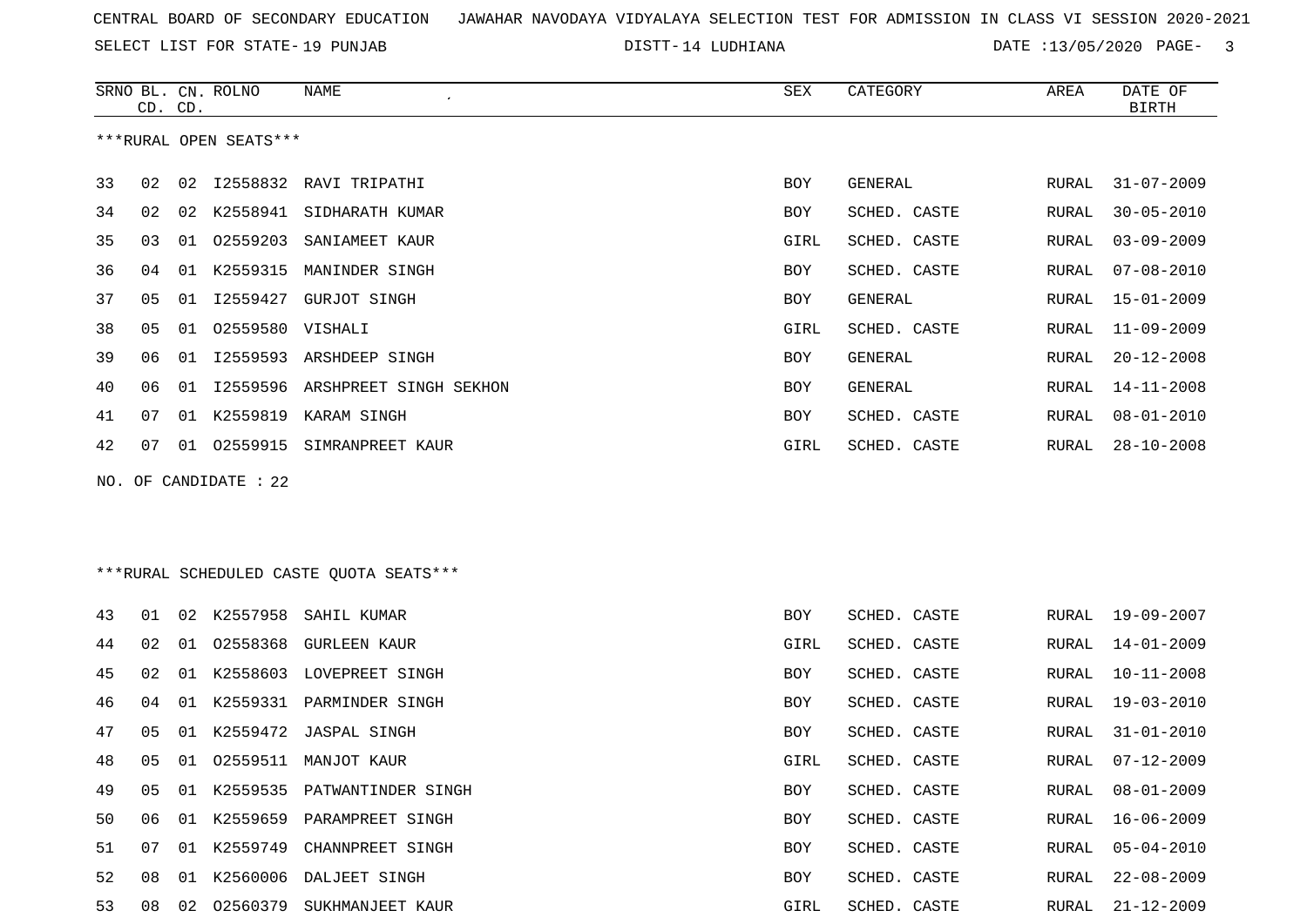SELECT LIST FOR STATE- DISTT- 19 PUNJAB

DISTT-14 LUDHIANA **DATE** :13/05/2020 PAGE- 4

|    |    | CD. CD. | SRNO BL. CN. ROLNO      | <b>NAME</b><br>$\lambda$                | <b>SEX</b> | CATEGORY     | AREA  | DATE OF<br><b>BIRTH</b> |
|----|----|---------|-------------------------|-----------------------------------------|------------|--------------|-------|-------------------------|
|    |    |         |                         | ***RURAL SCHEDULED CASTE OUOTA SEATS*** |            |              |       |                         |
| 54 | 10 | 01      |                         | 02560688 HARJOT KAUR                    | GIRL       | SCHED. CASTE | RURAL | $06 - 05 - 2010$        |
| 55 | 10 | 01      |                         | 02560744 KIRANDEEP KAUR                 | GIRL       | SCHED. CASTE | RURAL | $22 - 06 - 2010$        |
| 56 | 10 |         |                         | 01 K2560842 SUKHPREET SINGH             | BOY        | SCHED. CASTE | RURAL | $01 - 10 - 2010$        |
| 57 | 10 | 01      | K2560843                | SUKHRAJ SINGH                           | BOY        | SCHED. CASTE | RURAL | $04 - 08 - 2009$        |
| 58 | 11 | 01      |                         | 02560960 JASHANDEEP KAUR                | GIRL       | SCHED. CASTE | RURAL | $16 - 11 - 2009$        |
| 59 | 11 | 01      |                         | O2560984 KHUSDEEP                       | GIRL       | SCHED. CASTE | RURAL | $06 - 03 - 2010$        |
|    |    |         | NO. OF CANDIDATE : $17$ |                                         |            |              |       |                         |
|    |    |         |                         |                                         |            |              |       |                         |
|    |    |         |                         |                                         |            |              |       |                         |
|    |    |         |                         | ***RURAL BACKWARD CLASS OUOTA SEATS***  |            |              |       |                         |
| 60 | 01 | 01      |                         | J2557405 ASHISH MEHRA                   | <b>BOY</b> | O B C        | RURAL | $18 - 02 - 2008$        |
| 61 | 01 | 01      | J2557460                | DEEPAK YADAV                            | BOY        | O B C        | RURAL | $25 - 02 - 2009$        |
| 62 | 01 | 02      | N2557808                | PRABHDEEP KAUR                          | GIRL       | O B C        | RURAL | $05 - 05 - 2009$        |
| 63 | 01 |         | 02 N2558040 SHWETA      |                                         | GIRL       | O B C        | RURAL | 12-01-2009              |

74 10 01 N2560641 AMRIT KAUR GIRL O B C RURAL 28-08-2010

65 01 02 J2558124 UMESH KUMAR YADAV BOY O B C

68 02 02 N2558727 PARI GIRL O B C

69 06 01 J2559584 AMAR SAHANI BOY O B C

71 09 01 J2560477 HARSHDEEP SINGH BOY O B C

64 01 02 N2558056 SRISHTI KUMARI GIRL O B C RURAL 09-01-2009RURAL 09-01-2009 RURAL 07-07-2008 66 02 01 J2558601 LOVEPREET SINGH BOY O B C RURAL 26-10-200967 02 02 J2558651 MOHIT SINGH BOY O B C RURAL 13-12-2009 RURAL 14-08-2009 RURAL 25-02-2008 70 08 02 J2560278 PRINCE KUMAR BOY O B C RURAL 01-12-2010 RURAL 05-02-2009 72 09 01 N2560484 JASLEEN KAUR GIRL OOR COMMUNISTIES ON GIRL OOR C RURAL 29-08-2009 73 09 01 N2560598 SIMRANJEET KAUR GIRAL 26-12-2009 GIRL O B C RURAL 26-12-2009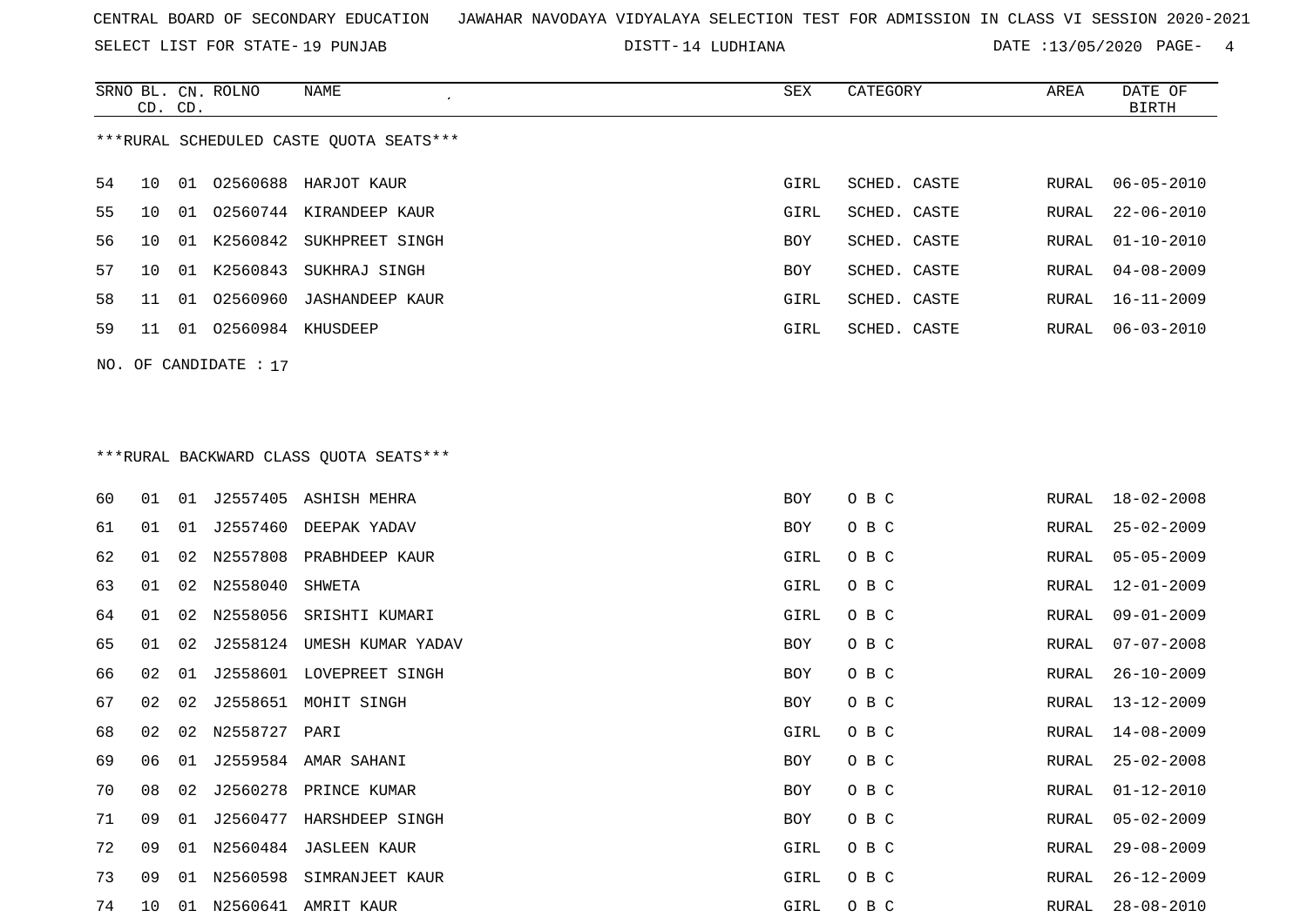SELECT LIST FOR STATE- DISTT- 19 PUNJAB

14 LUDHIANA DATE :13/05/2020 PAGE- 5

|    | CD. CD.                                 |    | SRNO BL. CN. ROLNO    | NAME                                    | SEX        | CATEGORY     | AREA  | DATE OF<br>BIRTH |  |
|----|-----------------------------------------|----|-----------------------|-----------------------------------------|------------|--------------|-------|------------------|--|
|    | *** RURAL BACKWARD CLASS QUOTA SEATS*** |    |                       |                                         |            |              |       |                  |  |
| 75 | 10 <sup>°</sup>                         |    | 01 J2560810           | ROHIT VERMA                             | <b>BOY</b> | O B C        | RURAL | $02 - 10 - 2009$ |  |
|    |                                         |    | NO. OF CANDIDATE : 16 |                                         |            |              |       |                  |  |
|    |                                         |    |                       |                                         |            |              |       |                  |  |
|    |                                         |    |                       | ***RURAL SCHEDULED TRIBE QUOTA SEATS*** |            |              |       |                  |  |
| 76 | 02                                      |    | 01  02558175  AARTI   |                                         | GIRL       | SCHED. CASTE |       | RURAL 10-06-2008 |  |
| 77 | 04                                      |    | 01 K2559231           | AMRITPAL SINGH                          | <b>BOY</b> | SCHED. CASTE | RURAL | $27 - 01 - 2010$ |  |
| 78 | 06                                      | 01 | K2559683              | RHIMATPREET SINGH                       | <b>BOY</b> | SCHED. CASTE | RURAL | $25 - 09 - 2009$ |  |
| 79 | 07                                      |    | 01 02559731           | ANJU SAROYE                             | GIRL       | SCHED. CASTE | RURAL | $07 - 07 - 2010$ |  |
| 80 | 11                                      |    |                       | 01 K2561081 SUKHPREET SINGH             | <b>BOY</b> | SCHED. CASTE | RURAL | $25 - 01 - 2010$ |  |
|    | NO. OF CANDIDATE $: 5$                  |    |                       |                                         |            |              |       |                  |  |

TOTAL SELECTED CANDIDATE : 80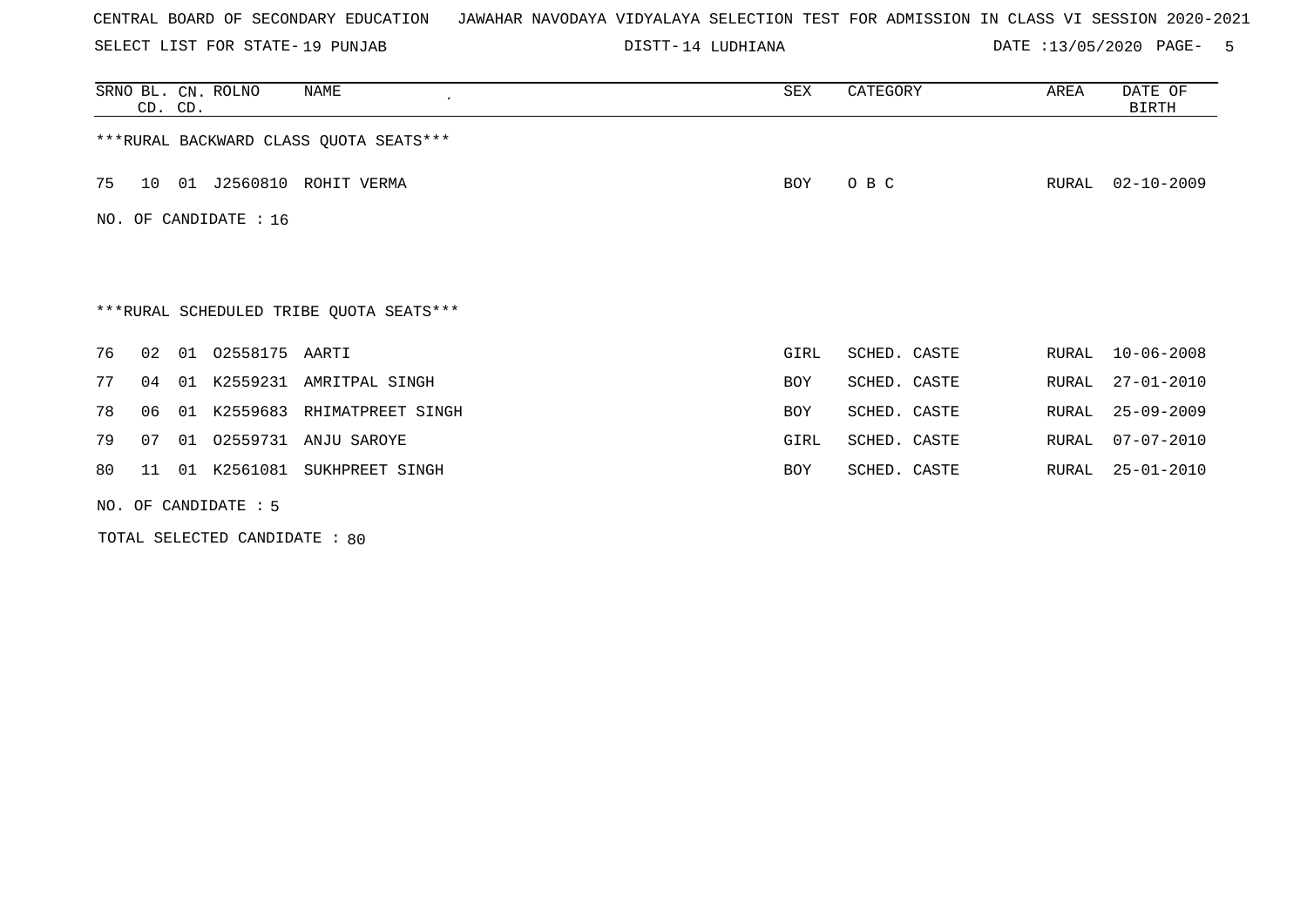SELECT LIST FOR STATE- DISTT- 19 PUNJAB

DISTT-15 HOSHIARPUR DATE :13/05/2020 PAGE- 1

|             |                                        | CD. CD. | SRNO BL. CN. ROLNO     | NAME                                   | ${\tt SEX}$ | CATEGORY     | AREA  | DATE OF<br><b>BIRTH</b> |  |
|-------------|----------------------------------------|---------|------------------------|----------------------------------------|-------------|--------------|-------|-------------------------|--|
|             |                                        |         | ***OPEN UR SEATS***    |                                        |             |              |       |                         |  |
| $\mathbf 1$ | 09                                     |         |                        | 01 I2562720 KANISHKA DADWAL            | <b>BOY</b>  | GENERAL      | RURAL | $04 - 06 - 2009$        |  |
| 2           | 10                                     |         |                        | 01 B2562824 AJIT KUMAR                 | BOY         | O B C        | URBAN | $01 - 10 - 2008$        |  |
| 3           | 12                                     | 01      | G2563311 ANJALI        |                                        | GIRL        | SCHED. CASTE | URBAN | $15 - 07 - 2009$        |  |
| 4           | 12                                     |         |                        | 01 02563398 PALAK BHARDWAJ             | GIRL        | SCHED. CASTE | RURAL | $01 - 12 - 2009$        |  |
| 5           | 15                                     |         | 01 E2563856 TANVI      |                                        | GIRL        | GENERAL      | URBAN | $28 - 01 - 2009$        |  |
| 6           | 15                                     |         |                        | 01 J2563866 YUVRAJ SINGH               | BOY         | O B C        | RURAL | $09 - 12 - 2008$        |  |
| 7           | 17                                     |         |                        | 01 E2564328 TANIYA DOGRA               | GIRL        | GENERAL      | URBAN | 11-11-2008              |  |
|             |                                        |         | NO. OF CANDIDATE : $7$ |                                        |             |              |       |                         |  |
|             |                                        |         |                        |                                        |             |              |       |                         |  |
|             |                                        |         |                        |                                        |             |              |       |                         |  |
|             |                                        |         |                        | ***OPEN SCHEDULED CASTE OUOTA SEATS*** |             |              |       |                         |  |
| 8           | 04                                     |         |                        | 01 K2561598 CHINMAYJIT SINGH           | BOY         | SCHED. CASTE | RURAL | 25-12-2008              |  |
| 9           | 05                                     |         |                        | 01 K2561929 SUKHMANPREET SINGH         | <b>BOY</b>  | SCHED. CASTE | RURAL | $05 - 12 - 2009$        |  |
| 10          | 09                                     |         |                        | 01 K2562669 ARJUN KUMAR YADAV          | <b>BOY</b>  | SCHED. CASTE | RURAL | $30 - 09 - 2008$        |  |
| 11          | 09                                     |         |                        | 01 K2562675 BALJOT SINGH               | BOY         | SCHED. CASTE | RURAL | $01 - 01 - 2009$        |  |
| 12          | 12                                     |         | 01 02563322 BIPASHA    |                                        | GIRL        | SCHED. CASTE | RURAL | $25 - 04 - 2010$        |  |
| 13          | 18                                     |         |                        | 01 G2564414 JASKARAN KAUR              | GIRL        | SCHED. CASTE | URBAN | $08 - 08 - 2009$        |  |
| 14          | 18                                     |         |                        | 01 K2564483 PVITARPAL SINGH            | BOY         | SCHED. CASTE | RURAL | $14 - 08 - 2009$        |  |
|             |                                        |         | NO. OF CANDIDATE : 7   |                                        |             |              |       |                         |  |
|             |                                        |         |                        |                                        |             |              |       |                         |  |
|             |                                        |         |                        |                                        |             |              |       |                         |  |
|             | *** OPEN BACKWARD CLASS QUOTA SEATS*** |         |                        |                                        |             |              |       |                         |  |

|  |                          | 15 06 01 J2562128 SANDEEP SINGH | BOY OBC |  | RURAL 28-01-2009 |
|--|--------------------------|---------------------------------|---------|--|------------------|
|  | 16 08 01 J2562414 ARMAAN |                                 | BOY OBC |  | RURAL 28-02-2010 |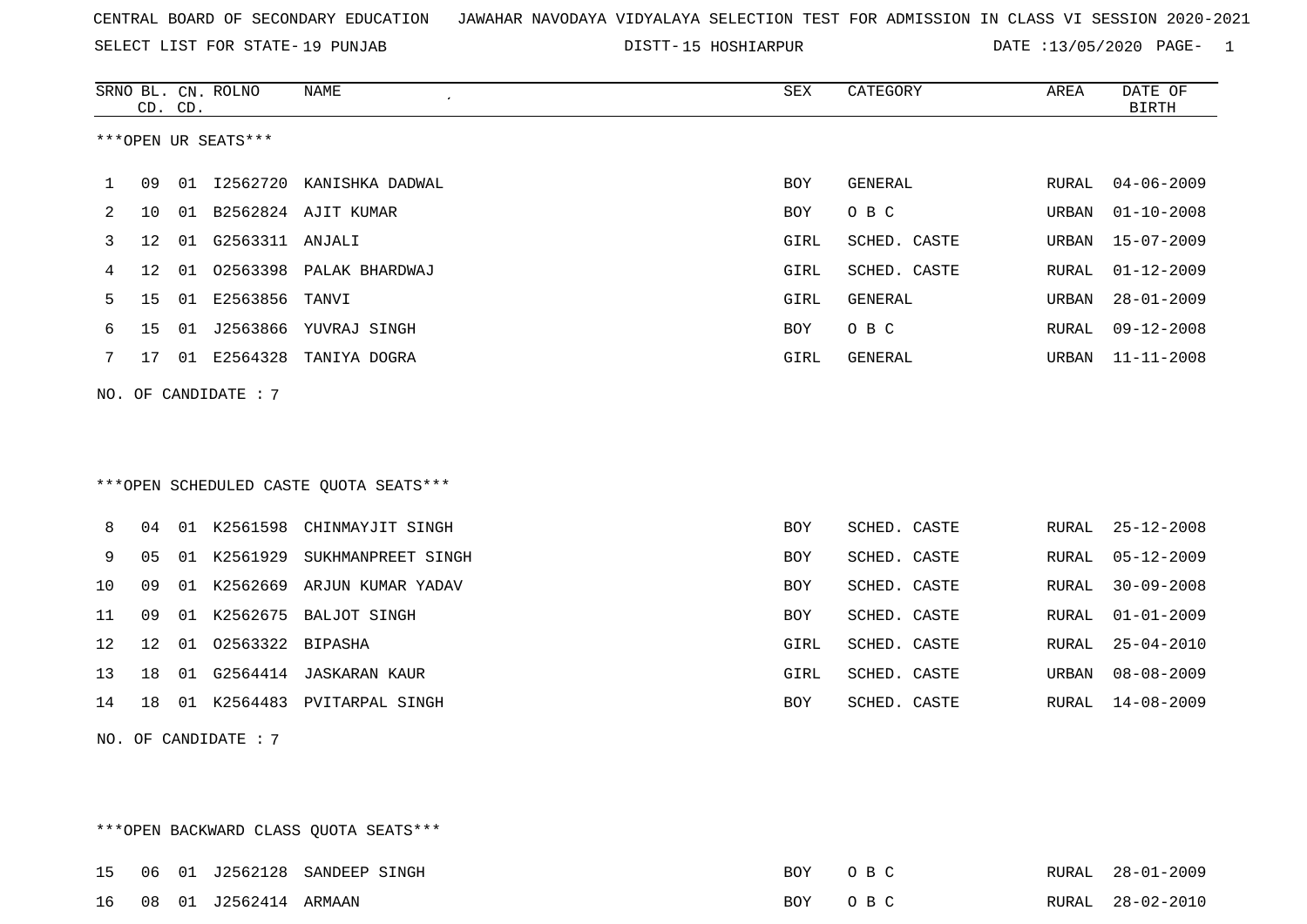SELECT LIST FOR STATE- DISTT- 19 PUNJAB

15 HOSHIARPUR DATE :13/05/2020 PAGE- 2

|    |    | CD. CD. | SRNO BL. CN. ROLNO     | <b>NAME</b>                            | SEX  | CATEGORY     | AREA         | DATE OF<br><b>BIRTH</b> |
|----|----|---------|------------------------|----------------------------------------|------|--------------|--------------|-------------------------|
|    |    |         |                        | *** OPEN BACKWARD CLASS QUOTA SEATS*** |      |              |              |                         |
| 17 | 17 |         | 01 F2564063 ANJLI      |                                        | GIRL | O B C        | URBAN        | $07 - 10 - 2009$        |
| 18 | 17 |         | 01 B2564120            | GAGANDEEP                              | BOY  | O B C        | URBAN        | $17 - 03 - 2009$        |
| 19 | 17 |         | 01 N2564290            | SHAGUN                                 | GIRL | O B C        | RURAL        | $14 - 03 - 2010$        |
|    |    |         | NO. OF CANDIDATE : 5   |                                        |      |              |              |                         |
|    |    |         |                        | ***OPEN SCHEDULED TRIBE QUOTA SEATS*** |      |              |              |                         |
| 20 |    |         |                        | 11 01 P2563158 DILPREET KAUR           | GIRL | SCHED. TRIBE | RURAL        | $26 - 12 - 2009$        |
|    |    |         | NO. OF CANDIDATE : $1$ |                                        |      |              |              |                         |
|    |    |         |                        |                                        |      |              |              |                         |
|    |    |         |                        |                                        |      |              |              |                         |
|    |    |         | ***RURAL OPEN SEATS*** |                                        |      |              |              |                         |
| 21 | 02 |         | 01 K2561299            | GURWINDER SINGH                        | BOY  | SCHED. CASTE | RURAL        | $13 - 03 - 2010$        |
| 22 | 03 |         |                        | 01 M2561469 KASHISH DADWAL             | GIRL | GENERAL      | RURAL        | $26 - 05 - 2009$        |
| 23 | 04 | 01      |                        | K2561590 ASHISH KUMAR                  | BOY  | SCHED. CASTE | <b>RURAL</b> | $04 - 05 - 2010$        |
| 24 | 05 | 01      | I2561866               | NAITIK                                 | BOY  | GENERAL      | RURAL        | $17 - 08 - 2009$        |
| 25 | 06 | 01      | 02561985               | CHEHAKPREET                            | GIRL | SCHED. CASTE | RURAL        | $14 - 10 - 2008$        |
| 26 | 07 | 01      | 02562293               | NAVPREET                               | GIRL | SCHED. CASTE | RURAL        | $17 - 02 - 2009$        |
| 27 | 08 |         |                        | 01 N2562427 DAVINDER KAUR              | GIRL | O B C        | RURAL        | $03 - 10 - 2009$        |
| 28 | 09 | 01      |                        | 02562801 SIMRANJIT KAUR                | GIRL | SCHED. CASTE | <b>RURAL</b> | $09 - 06 - 2010$        |
| 29 | 10 | 01      |                        | 02562964 MANNATPREET KAUR              | GIRL | SCHED. CASTE | RURAL        | $31 - 08 - 2008$        |
| 30 | 11 | 01      | M2563130 ANJLEENA      |                                        | GIRL | GENERAL      | RURAL        | $10 - 04 - 2009$        |
| 31 | 12 | 01      | 02563443 SUSHMA        |                                        | GIRL | SCHED. CASTE | <b>RURAL</b> | $13 - 01 - 2010$        |
| 32 | 13 |         | 01 M2563545 NIDHI      |                                        | GIRL | GENERAL      | <b>RURAL</b> | $21 - 10 - 2009$        |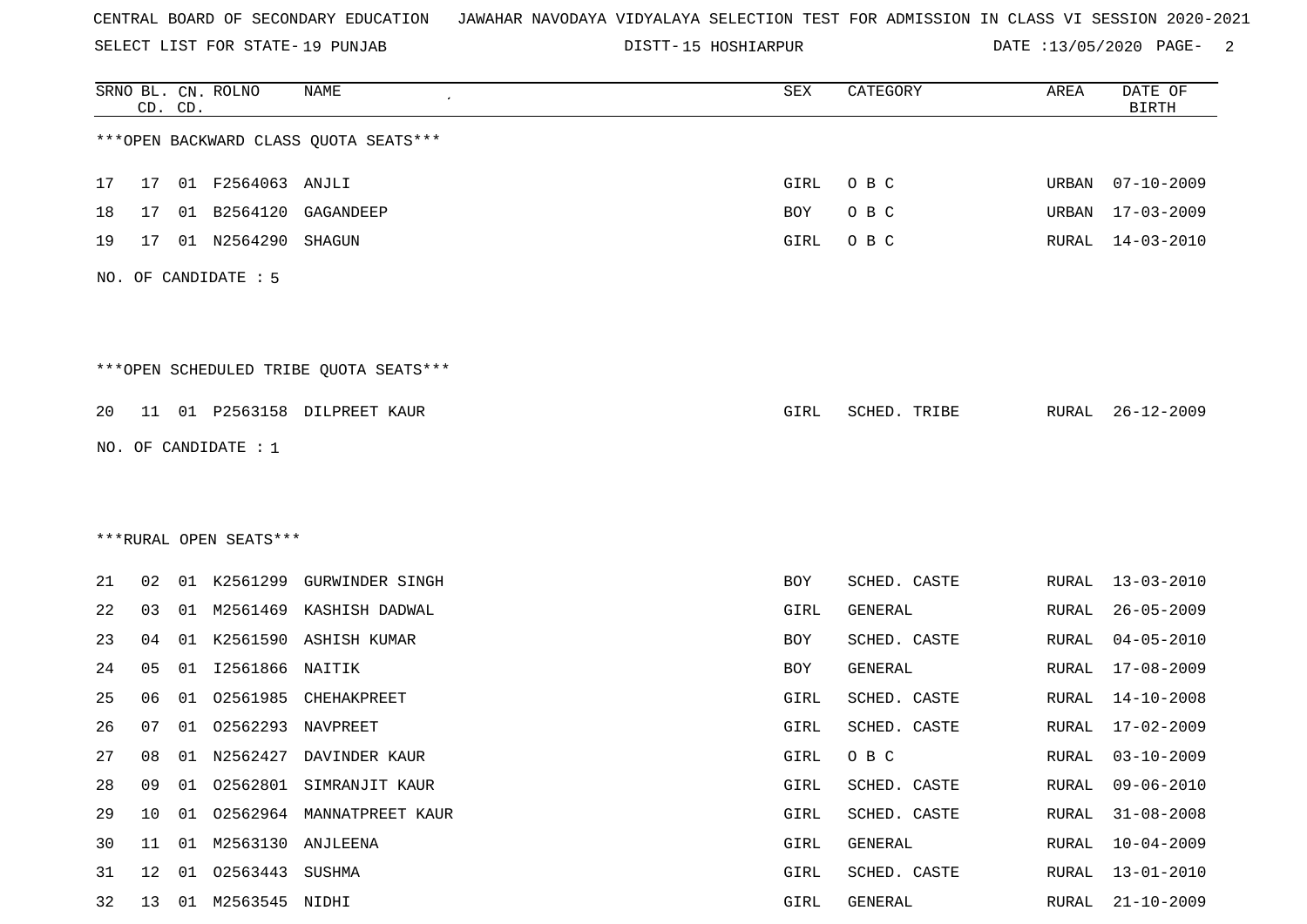SELECT LIST FOR STATE- DISTT- 19 PUNJAB

SRNO BL. CN.

ROLNO NAME SEX CATEGORY AREA DATE OF

DISTT-15 HOSHIARPUR DATE :13/05/2020 PAGE- 3

| ***RURAL OPEN SEATS***<br>33<br>01 02563684 SIMRANJIT KAUR<br>$21 - 02 - 2009$<br>14<br>GIRL<br>SCHED. CASTE<br>RURAL<br>34<br>M2563726 ASHMITA SHARMA<br><b>GENERAL</b><br>$26 - 09 - 2009$<br>GIRL<br>RURAL<br>15<br>01<br>12563898 DHAIRYA BHALLA<br>35<br>GENERAL<br>$31 - 08 - 2009$<br>16<br>01<br>BOY<br>RURAL<br>36<br>I2564042<br>$21 - 06 - 2010$<br>17<br>01<br>AGAM KAUNDAL<br>BOY<br>GENERAL<br>RURAL<br>37<br>18<br>01 12564522 YUVNEIL SAINI<br>BOY<br>GENERAL<br>RURAL<br>$03 - 10 - 2008$<br>38<br>01 M2564608 MEHAKPREET SAINI<br>GENERAL<br>$09 - 06 - 2009$<br>19<br>GIRL<br>RURAL<br>NO. OF CANDIDATE : 18<br>*** RURAL SCHEDULED CASTE QUOTA SEATS***<br>39<br>01 K2561111<br>SCHED. CASTE<br>01<br>CHAND<br>BOY<br>RURAL<br>$07 - 08 - 2008$<br>K2561577 AJIT<br>40<br>01<br>SCHED. CASTE<br>$28 - 02 - 2009$<br>04<br>BOY<br>RURAL<br>02561599<br>41<br>01<br>DALJINDER KAUR<br>GIRL<br>SCHED. CASTE<br>$02 - 12 - 2008$<br>04<br>RURAL<br>42<br>02561702<br>SCHED. CASTE<br>$13 - 07 - 2008$<br>04<br>01<br>RAWITI<br>GIRL<br>RURAL<br>43<br>02561979<br>06<br>01<br>BHAWANA RANI<br>GIRL<br>SCHED. CASTE<br>$29 - 08 - 2009$<br>RURAL<br>44<br>01 K2562018<br>HARSIMRAT HEER<br>SCHED. CASTE<br>06<br>BOY<br>RURAL<br>05-12-2009<br>45<br>02562061 MEHAK BADHAN<br>06<br>01<br>GIRL<br>SCHED. CASTE<br>RURAL<br>$24 - 07 - 2009$<br>46<br>02562101 RADHA<br>$23 - 07 - 2010$<br>06<br>01<br>GIRL<br>SCHED. CASTE<br>RURAL<br>47<br>K2562146<br>06<br>01<br>SUKHWINDER SINGH<br>SCHED. CASTE<br>RURAL<br>$26 - 12 - 2008$<br>BOY<br>48<br>01 K2562895<br>10<br>GAGANJOT<br>BOY<br>SCHED. CASTE<br>17-07-2008<br>RURAL<br>49<br>01 02563133 ANSHIKA<br>$12 - 08 - 2008$<br>GIRL<br>SCHED. CASTE<br>RURAL<br>11<br>50<br>11 01 K2563137 ARJUN SAROJ<br><b>BOY</b><br>SCHED. CASTE<br>RURAL 08-02-2009<br>51<br>11 01 K2563191 JOVANPREET SINGH<br>BOY<br>SCHED. CASTE<br>RURAL 18-11-2010<br>52<br>12 01 02563394 NISHTHA DHAND<br>SCHED. CASTE<br>GIRL<br>RURAL<br>13-04-2009<br>53<br>13 01 02563512 JAPREET KAUR<br>SCHED. CASTE<br>$02 - 12 - 2010$<br>GIRL<br>RURAL | CD. CD. |  |  |  | <b>BIRTH</b> |
|-------------------------------------------------------------------------------------------------------------------------------------------------------------------------------------------------------------------------------------------------------------------------------------------------------------------------------------------------------------------------------------------------------------------------------------------------------------------------------------------------------------------------------------------------------------------------------------------------------------------------------------------------------------------------------------------------------------------------------------------------------------------------------------------------------------------------------------------------------------------------------------------------------------------------------------------------------------------------------------------------------------------------------------------------------------------------------------------------------------------------------------------------------------------------------------------------------------------------------------------------------------------------------------------------------------------------------------------------------------------------------------------------------------------------------------------------------------------------------------------------------------------------------------------------------------------------------------------------------------------------------------------------------------------------------------------------------------------------------------------------------------------------------------------------------------------------------------------------------------------------------------------------------------------------------------------------------------------------------------------------------------------------------------------------------------------------------------------------|---------|--|--|--|--------------|
|                                                                                                                                                                                                                                                                                                                                                                                                                                                                                                                                                                                                                                                                                                                                                                                                                                                                                                                                                                                                                                                                                                                                                                                                                                                                                                                                                                                                                                                                                                                                                                                                                                                                                                                                                                                                                                                                                                                                                                                                                                                                                                 |         |  |  |  |              |
|                                                                                                                                                                                                                                                                                                                                                                                                                                                                                                                                                                                                                                                                                                                                                                                                                                                                                                                                                                                                                                                                                                                                                                                                                                                                                                                                                                                                                                                                                                                                                                                                                                                                                                                                                                                                                                                                                                                                                                                                                                                                                                 |         |  |  |  |              |
|                                                                                                                                                                                                                                                                                                                                                                                                                                                                                                                                                                                                                                                                                                                                                                                                                                                                                                                                                                                                                                                                                                                                                                                                                                                                                                                                                                                                                                                                                                                                                                                                                                                                                                                                                                                                                                                                                                                                                                                                                                                                                                 |         |  |  |  |              |
|                                                                                                                                                                                                                                                                                                                                                                                                                                                                                                                                                                                                                                                                                                                                                                                                                                                                                                                                                                                                                                                                                                                                                                                                                                                                                                                                                                                                                                                                                                                                                                                                                                                                                                                                                                                                                                                                                                                                                                                                                                                                                                 |         |  |  |  |              |
|                                                                                                                                                                                                                                                                                                                                                                                                                                                                                                                                                                                                                                                                                                                                                                                                                                                                                                                                                                                                                                                                                                                                                                                                                                                                                                                                                                                                                                                                                                                                                                                                                                                                                                                                                                                                                                                                                                                                                                                                                                                                                                 |         |  |  |  |              |
|                                                                                                                                                                                                                                                                                                                                                                                                                                                                                                                                                                                                                                                                                                                                                                                                                                                                                                                                                                                                                                                                                                                                                                                                                                                                                                                                                                                                                                                                                                                                                                                                                                                                                                                                                                                                                                                                                                                                                                                                                                                                                                 |         |  |  |  |              |
|                                                                                                                                                                                                                                                                                                                                                                                                                                                                                                                                                                                                                                                                                                                                                                                                                                                                                                                                                                                                                                                                                                                                                                                                                                                                                                                                                                                                                                                                                                                                                                                                                                                                                                                                                                                                                                                                                                                                                                                                                                                                                                 |         |  |  |  |              |
|                                                                                                                                                                                                                                                                                                                                                                                                                                                                                                                                                                                                                                                                                                                                                                                                                                                                                                                                                                                                                                                                                                                                                                                                                                                                                                                                                                                                                                                                                                                                                                                                                                                                                                                                                                                                                                                                                                                                                                                                                                                                                                 |         |  |  |  |              |
|                                                                                                                                                                                                                                                                                                                                                                                                                                                                                                                                                                                                                                                                                                                                                                                                                                                                                                                                                                                                                                                                                                                                                                                                                                                                                                                                                                                                                                                                                                                                                                                                                                                                                                                                                                                                                                                                                                                                                                                                                                                                                                 |         |  |  |  |              |
|                                                                                                                                                                                                                                                                                                                                                                                                                                                                                                                                                                                                                                                                                                                                                                                                                                                                                                                                                                                                                                                                                                                                                                                                                                                                                                                                                                                                                                                                                                                                                                                                                                                                                                                                                                                                                                                                                                                                                                                                                                                                                                 |         |  |  |  |              |
|                                                                                                                                                                                                                                                                                                                                                                                                                                                                                                                                                                                                                                                                                                                                                                                                                                                                                                                                                                                                                                                                                                                                                                                                                                                                                                                                                                                                                                                                                                                                                                                                                                                                                                                                                                                                                                                                                                                                                                                                                                                                                                 |         |  |  |  |              |
|                                                                                                                                                                                                                                                                                                                                                                                                                                                                                                                                                                                                                                                                                                                                                                                                                                                                                                                                                                                                                                                                                                                                                                                                                                                                                                                                                                                                                                                                                                                                                                                                                                                                                                                                                                                                                                                                                                                                                                                                                                                                                                 |         |  |  |  |              |
|                                                                                                                                                                                                                                                                                                                                                                                                                                                                                                                                                                                                                                                                                                                                                                                                                                                                                                                                                                                                                                                                                                                                                                                                                                                                                                                                                                                                                                                                                                                                                                                                                                                                                                                                                                                                                                                                                                                                                                                                                                                                                                 |         |  |  |  |              |
|                                                                                                                                                                                                                                                                                                                                                                                                                                                                                                                                                                                                                                                                                                                                                                                                                                                                                                                                                                                                                                                                                                                                                                                                                                                                                                                                                                                                                                                                                                                                                                                                                                                                                                                                                                                                                                                                                                                                                                                                                                                                                                 |         |  |  |  |              |
|                                                                                                                                                                                                                                                                                                                                                                                                                                                                                                                                                                                                                                                                                                                                                                                                                                                                                                                                                                                                                                                                                                                                                                                                                                                                                                                                                                                                                                                                                                                                                                                                                                                                                                                                                                                                                                                                                                                                                                                                                                                                                                 |         |  |  |  |              |
|                                                                                                                                                                                                                                                                                                                                                                                                                                                                                                                                                                                                                                                                                                                                                                                                                                                                                                                                                                                                                                                                                                                                                                                                                                                                                                                                                                                                                                                                                                                                                                                                                                                                                                                                                                                                                                                                                                                                                                                                                                                                                                 |         |  |  |  |              |
|                                                                                                                                                                                                                                                                                                                                                                                                                                                                                                                                                                                                                                                                                                                                                                                                                                                                                                                                                                                                                                                                                                                                                                                                                                                                                                                                                                                                                                                                                                                                                                                                                                                                                                                                                                                                                                                                                                                                                                                                                                                                                                 |         |  |  |  |              |
|                                                                                                                                                                                                                                                                                                                                                                                                                                                                                                                                                                                                                                                                                                                                                                                                                                                                                                                                                                                                                                                                                                                                                                                                                                                                                                                                                                                                                                                                                                                                                                                                                                                                                                                                                                                                                                                                                                                                                                                                                                                                                                 |         |  |  |  |              |
|                                                                                                                                                                                                                                                                                                                                                                                                                                                                                                                                                                                                                                                                                                                                                                                                                                                                                                                                                                                                                                                                                                                                                                                                                                                                                                                                                                                                                                                                                                                                                                                                                                                                                                                                                                                                                                                                                                                                                                                                                                                                                                 |         |  |  |  |              |
|                                                                                                                                                                                                                                                                                                                                                                                                                                                                                                                                                                                                                                                                                                                                                                                                                                                                                                                                                                                                                                                                                                                                                                                                                                                                                                                                                                                                                                                                                                                                                                                                                                                                                                                                                                                                                                                                                                                                                                                                                                                                                                 |         |  |  |  |              |
|                                                                                                                                                                                                                                                                                                                                                                                                                                                                                                                                                                                                                                                                                                                                                                                                                                                                                                                                                                                                                                                                                                                                                                                                                                                                                                                                                                                                                                                                                                                                                                                                                                                                                                                                                                                                                                                                                                                                                                                                                                                                                                 |         |  |  |  |              |
|                                                                                                                                                                                                                                                                                                                                                                                                                                                                                                                                                                                                                                                                                                                                                                                                                                                                                                                                                                                                                                                                                                                                                                                                                                                                                                                                                                                                                                                                                                                                                                                                                                                                                                                                                                                                                                                                                                                                                                                                                                                                                                 |         |  |  |  |              |
|                                                                                                                                                                                                                                                                                                                                                                                                                                                                                                                                                                                                                                                                                                                                                                                                                                                                                                                                                                                                                                                                                                                                                                                                                                                                                                                                                                                                                                                                                                                                                                                                                                                                                                                                                                                                                                                                                                                                                                                                                                                                                                 |         |  |  |  |              |
|                                                                                                                                                                                                                                                                                                                                                                                                                                                                                                                                                                                                                                                                                                                                                                                                                                                                                                                                                                                                                                                                                                                                                                                                                                                                                                                                                                                                                                                                                                                                                                                                                                                                                                                                                                                                                                                                                                                                                                                                                                                                                                 |         |  |  |  |              |
|                                                                                                                                                                                                                                                                                                                                                                                                                                                                                                                                                                                                                                                                                                                                                                                                                                                                                                                                                                                                                                                                                                                                                                                                                                                                                                                                                                                                                                                                                                                                                                                                                                                                                                                                                                                                                                                                                                                                                                                                                                                                                                 |         |  |  |  |              |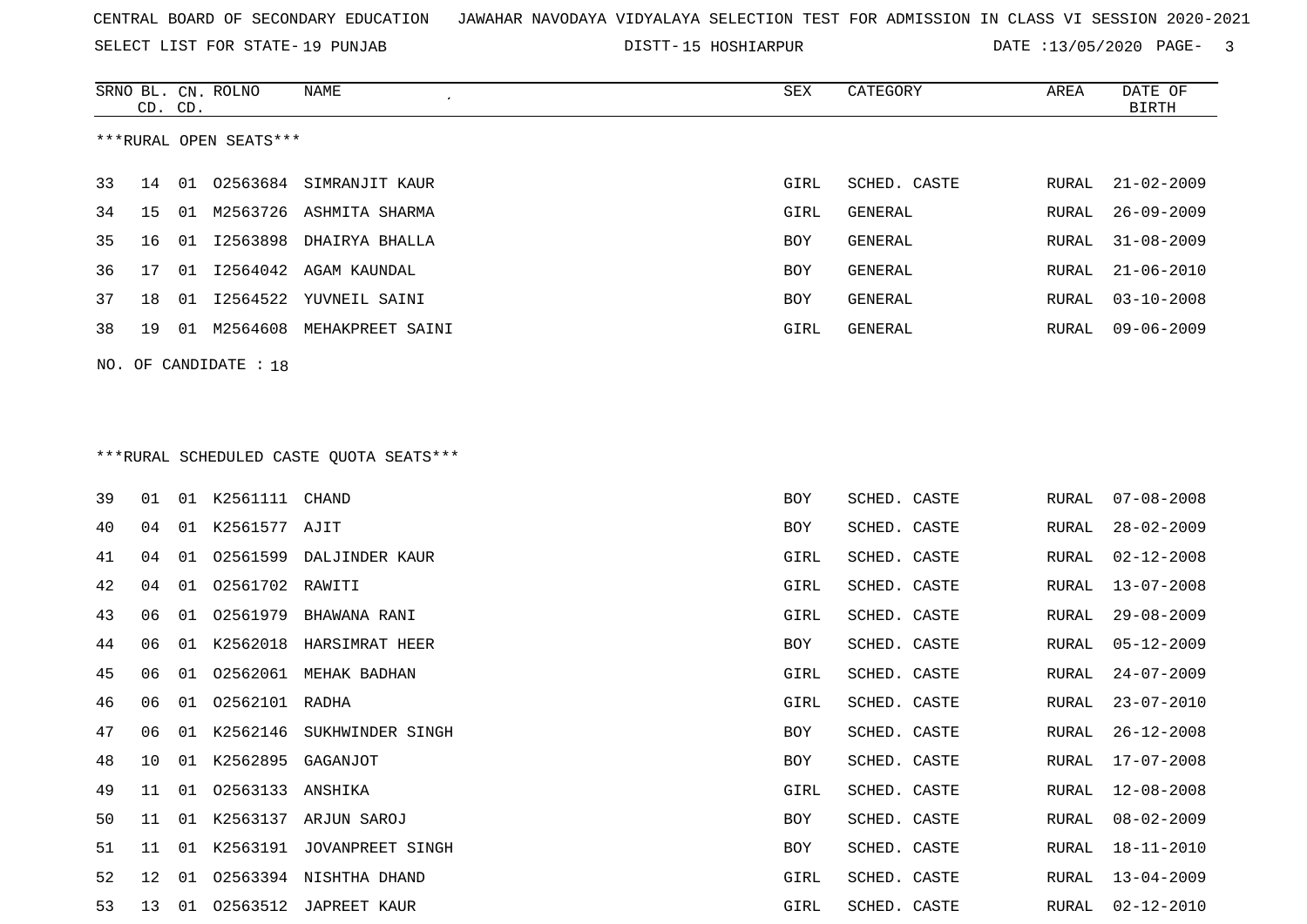SELECT LIST FOR STATE- DISTT- 19 PUNJAB

DISTT-15 HOSHIARPUR DATE :13/05/2020 PAGE- 4

|                                         | CD. CD.              |    | SRNO BL. CN. ROLNO | NAME                 | SEX        | CATEGORY     | AREA  | DATE OF<br>BIRTH |  |  |
|-----------------------------------------|----------------------|----|--------------------|----------------------|------------|--------------|-------|------------------|--|--|
| ***RURAL SCHEDULED CASTE OUOTA SEATS*** |                      |    |                    |                      |            |              |       |                  |  |  |
| 54                                      | 13 01                |    |                    | K2563598 VANSH RAJU  | <b>BOY</b> | SCHED. CASTE | RURAL | $01 - 04 - 2009$ |  |  |
| 55                                      | 15                   | 01 | K2563725 ARSHDEEP  |                      | <b>BOY</b> | SCHED. CASTE |       | RURAL 14-08-2008 |  |  |
| 56                                      | 15                   | 01 | K2563747           | HARMANPREET<br>SINGH | <b>BOY</b> | SCHED. CASTE | RURAL | 16-06-2008       |  |  |
| 57                                      | 15                   | 01 | 02563811           | RADHIKA              | GIRL       | SCHED. CASTE | RURAL | 01-04-2010       |  |  |
| 58                                      | 16                   | 01 | K2563919           | HARVEER SINGH        | <b>BOY</b> | SCHED. CASTE | RURAL | $23 - 04 - 2009$ |  |  |
| 59                                      | 19                   | 01 | 02564581 JYOTI     |                      | GIRL       | SCHED. CASTE | RURAL | 30-07-2010       |  |  |
|                                         | NO. OF CANDIDATE: 21 |    |                    |                      |            |              |       |                  |  |  |

# \*\*\*RURAL BACKWARD CLASS QUOTA SEATS\*\*\*

| 60 | 01           | 01 |                 | J2561165 JASPREET SINGH | BOY  | O B C | RURAL | $06 - 12 - 2010$ |
|----|--------------|----|-----------------|-------------------------|------|-------|-------|------------------|
| 61 | 02           | 01 |                 | J2561295 GURJOT SINGH   | BOY  | O B C | RURAL | $05 - 12 - 2009$ |
| 62 | 05           | 01 | N2561925        | SIMRAN KAUR             | GIRL | O B C | RURAL | $04 - 09 - 2010$ |
| 63 | 07           | 01 | J2562290        | NAVDEEP KUMAR           | BOY  | O B C | RURAL | $17 - 06 - 2008$ |
| 64 | 08           | 01 | N2562391 AKSHRA |                         | GIRL | O B C | RURAL | $26 - 07 - 2010$ |
| 65 | 08           | 01 |                 | J2562438 GOURAV SINGH   | BOY  | O B C | RURAL | $14 - 02 - 2010$ |
| 66 | 08           | 01 | N2562639        | TAMANNA                 | GIRL | O B C | RURAL | $25 - 10 - 2009$ |
| 67 | 08           | 01 | N2562647        | TANIYA CHOUDHARY        | GIRL | O B C | RURAL | 12-03-2010       |
| 68 | 09           | 01 | N2562794        | SAVITA KUMARI           | GIRL | O B C | RURAL | $03 - 04 - 2008$ |
| 69 | 11           | 01 |                 | J2563249 RAJNESH YADAV  | BOY  | O B C | RURAL | $01 - 01 - 2009$ |
| 70 | $12^{\circ}$ | 01 | N2563365        | KHUSHPREET              | GIRL | O B C | RURAL | $25 - 07 - 2008$ |
| 71 | 16           | 01 |                 | J2563972 PANKIT BAWA    | BOY  | O B C | RURAL | $27 - 07 - 2009$ |
| 72 | 17           | 01 |                 | J2564114 DIVYANSHU      | BOY  | O B C | RURAL | $26 - 05 - 2010$ |
| 73 | 17           | 01 | J2564123        | GORAV CHOUDHARY         | BOY  | O B C | RURAL | $03 - 06 - 2010$ |
| 74 | 17           | 01 | N2564202        | MUSKAN                  | GIRL | O B C | RURAL | 29-11-2010       |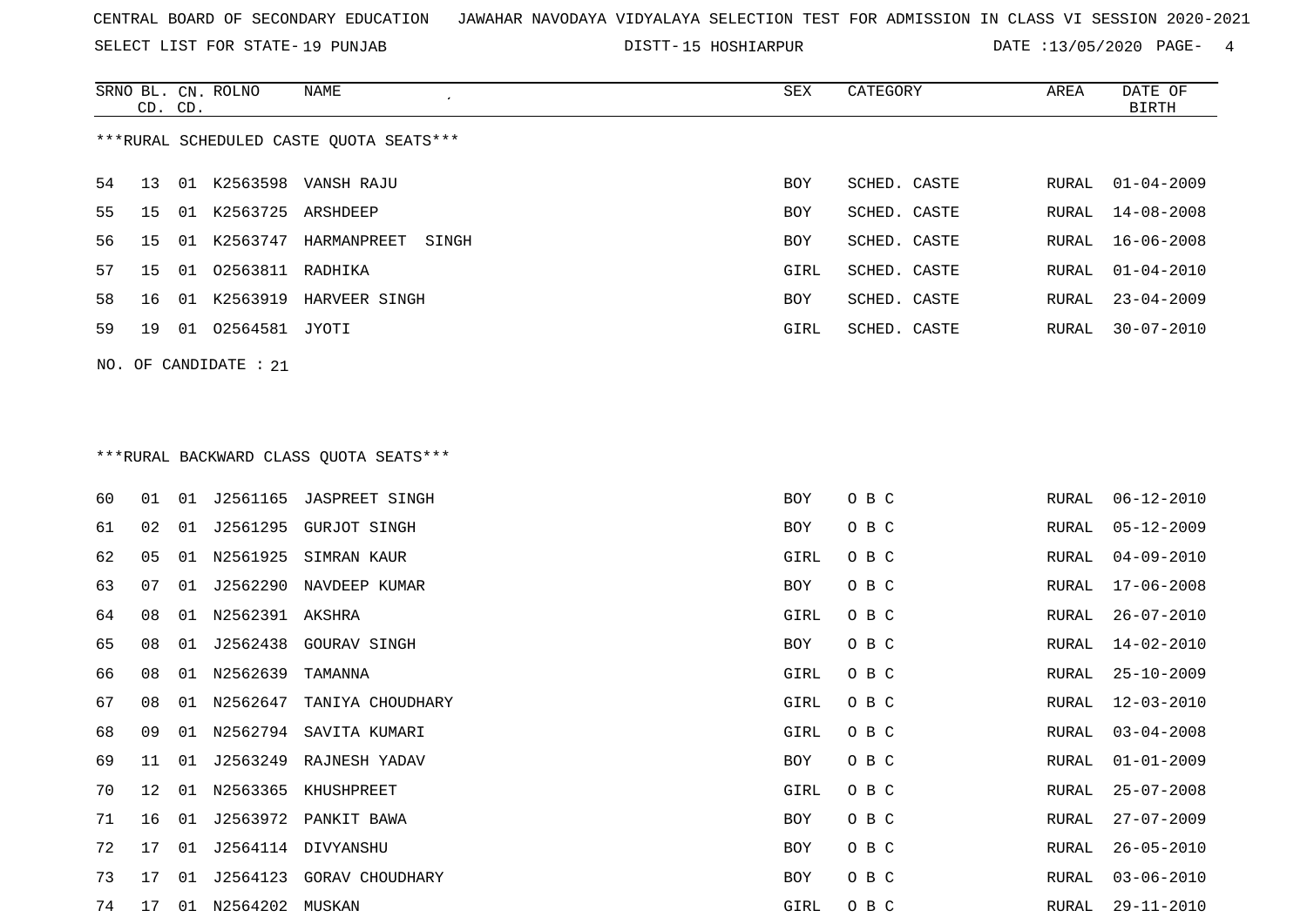SELECT LIST FOR STATE- DISTT- 19 PUNJAB

DISTT-15 HOSHIARPUR DATE :13/05/2020 PAGE- 5

|    |                       | CD. CD. | SRNO BL. CN. ROLNO | NAME                                    | SEX        | CATEGORY     | AREA  | DATE OF<br>BIRTH |  |  |  |  |
|----|-----------------------|---------|--------------------|-----------------------------------------|------------|--------------|-------|------------------|--|--|--|--|
|    |                       |         |                    | *** RURAL BACKWARD CLASS QUOTA SEATS*** |            |              |       |                  |  |  |  |  |
| 75 | 17                    |         |                    | 01 J2564349 VIKAS CHOUDHARY             | BOY        | O B C        | RURAL | $02 - 08 - 2010$ |  |  |  |  |
|    | NO. OF CANDIDATE : 16 |         |                    |                                         |            |              |       |                  |  |  |  |  |
|    |                       |         |                    |                                         |            |              |       |                  |  |  |  |  |
|    |                       |         |                    | ***RURAL SCHEDULED TRIBE QUOTA SEATS*** |            |              |       |                  |  |  |  |  |
| 76 | 03                    | 01      | 02561567 TRISHA    |                                         | GIRL       | SCHED. CASTE | RURAL | $22 - 09 - 2009$ |  |  |  |  |
| 77 | 11                    | 01      |                    | K2563170 GURSHARANJEET SINGH            | <b>BOY</b> | SCHED. CASTE | RURAL | $16 - 11 - 2008$ |  |  |  |  |
| 78 | 12 <sup>°</sup>       | 01      | 02563402           | PAWANDEEP<br>KAUR                       | GIRL       | SCHED. CASTE | RURAL | $11 - 12 - 2009$ |  |  |  |  |
| 79 | 12 <sup>°</sup>       | 01      | K2563418 RAVI      |                                         | BOY        | SCHED. CASTE | RURAL | $30 - 09 - 2007$ |  |  |  |  |
| 80 | 19                    | 01      | 02564641           | SIMRAN                                  | GIRL       | SCHED. CASTE | RURAL | $21 - 12 - 2009$ |  |  |  |  |
|    | NO. OF CANDIDATE : 5  |         |                    |                                         |            |              |       |                  |  |  |  |  |

TOTAL SELECTED CANDIDATE : 80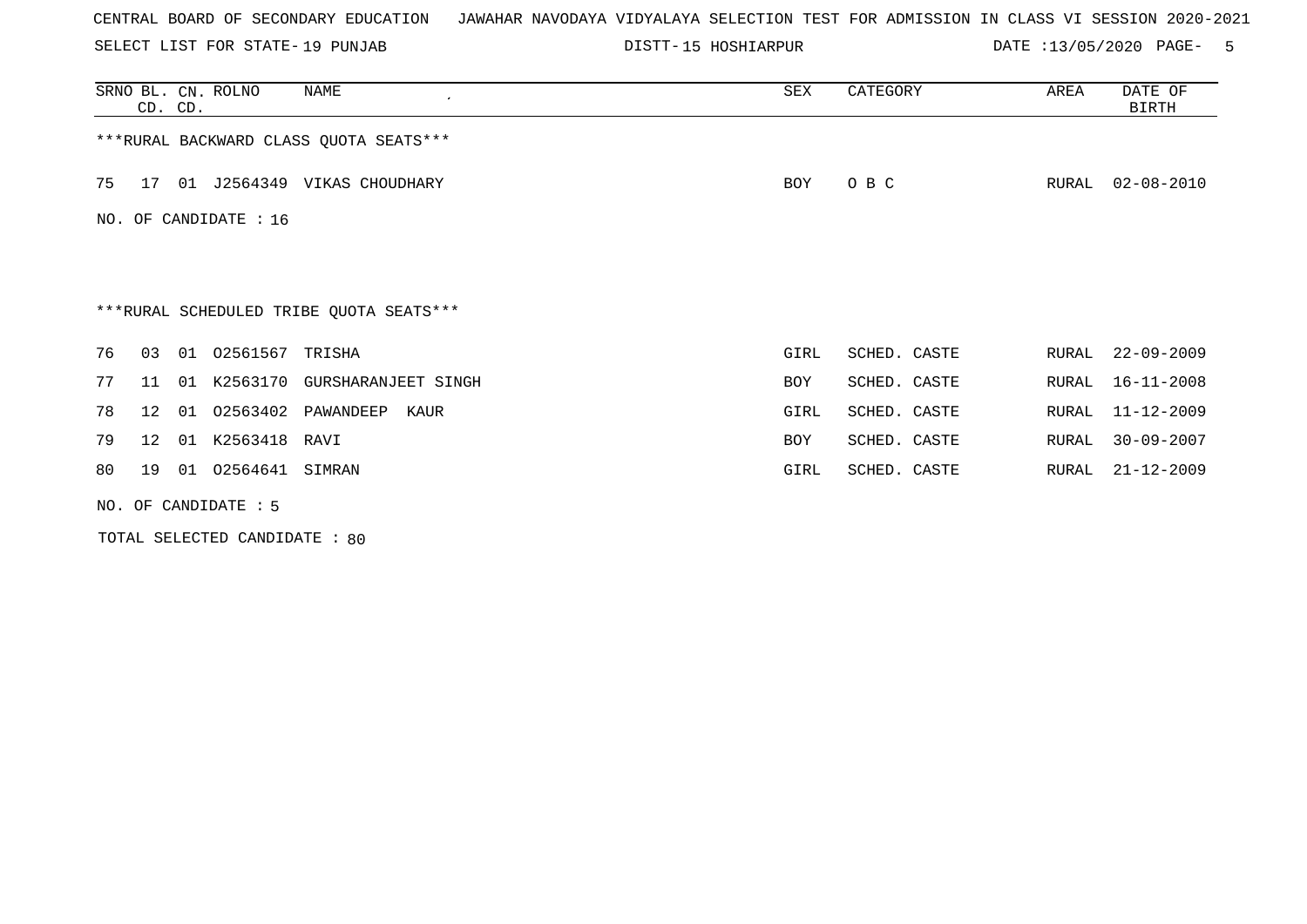SELECT LIST FOR STATE- DISTT- 19 PUNJAB

DISTT-16 FARIDKOT **DATE** :13/05/2020 PAGE- 1

|    | CD. CD. |    | SRNO BL. CN. ROLNO     | <b>NAME</b>                            | SEX        | CATEGORY     | AREA         | DATE OF<br><b>BIRTH</b> |
|----|---------|----|------------------------|----------------------------------------|------------|--------------|--------------|-------------------------|
|    |         |    | ***OPEN UR SEATS***    |                                        |            |              |              |                         |
| 1  | 02      | 01 | A2565518               | SUSHAAN KUMAR                          | <b>BOY</b> | GENERAL      | URBAN        | $22 - 05 - 2009$        |
| 2  | 03      | 01 | K2565680               | JATINDER SINGH                         | <b>BOY</b> | SCHED. CASTE | RURAL        | $06 - 02 - 2008$        |
| 3  | 04      | 01 |                        | K2566004 HARMANPREET SINGH             | <b>BOY</b> | SCHED. CASTE | RURAL        | $19 - 08 - 2010$        |
| 4  | 04      | 01 |                        | B2566212 MANVEER SINGH                 | BOY        | O B C        | URBAN        | $17 - 09 - 2009$        |
| 5  | 04      | 01 | 02566308               | RAJPAL KAUR                            | GIRL       | SCHED. CASTE | <b>RURAL</b> | $29 - 07 - 2010$        |
| 6  | 04      |    | 01 C2566383            | SHAHIDPREET SINGH                      | BOY        | SCHED. CASTE | URBAN        | $17 - 05 - 2009$        |
|    |         |    | NO. OF CANDIDATE : $6$ |                                        |            |              |              |                         |
|    |         |    |                        |                                        |            |              |              |                         |
|    |         |    |                        |                                        |            |              |              |                         |
|    |         |    |                        | ***OPEN SCHEDULED CASTE QUOTA SEATS*** |            |              |              |                         |
| 7  | 01      |    |                        | 01 K2564964 NAVDEEP SINGH              | <b>BOY</b> | SCHED. CASTE | RURAL        | $26 - 02 - 2009$        |
| 8  | 01      |    |                        | 01 02565082 SIMRANJIT KAUR             | GIRL       | SCHED. CASTE | RURAL        | $03 - 08 - 2009$        |
| 9  | 03      | 01 | K2565636               | HARMAN SINGH                           | BOY        | SCHED. CASTE | RURAL        | $29 - 07 - 2010$        |
| 10 | 03      | 01 | 02565669               | <b>JASMEEN KAUR</b>                    | GIRL       | SCHED. CASTE | <b>RURAL</b> | $20 - 12 - 2009$        |
| 11 | 04      | 01 |                        | K2565886 ABHIJOT SINGH                 | BOY        | SCHED. CASTE | RURAL        | $24 - 12 - 2010$        |
| 12 | 04      |    | 01 02565940            | BAKHASHDEEP KAUR                       | GIRL       | SCHED. CASTE | RURAL        | $15 - 12 - 2009$        |
|    |         |    |                        |                                        |            |              |              |                         |
| 13 | 04      | 01 |                        | C2566437 VISHAL SINGH                  | <b>BOY</b> | SCHED. CASTE | URBAN        | $18 - 10 - 2008$        |
| 14 | 05      |    | 01 C2566703            | <b>JASHANDEEP SINGH</b>                | <b>BOY</b> | SCHED. CASTE | URBAN        | $22 - 07 - 2008$        |

NO. OF CANDIDATE : 8

\*\*\*OPEN BACKWARD CLASS QUOTA SEATS\*\*\*

15 01 01 F2564713 ASTHA GOSWAMI **EXAMPLE 12000 PM 22-01-2010** GIRL O B C URBAN 22-01-2010 16 01 01 N2565108 SWARNJEET KAUR GIRL O B C RURAL 15-03-2009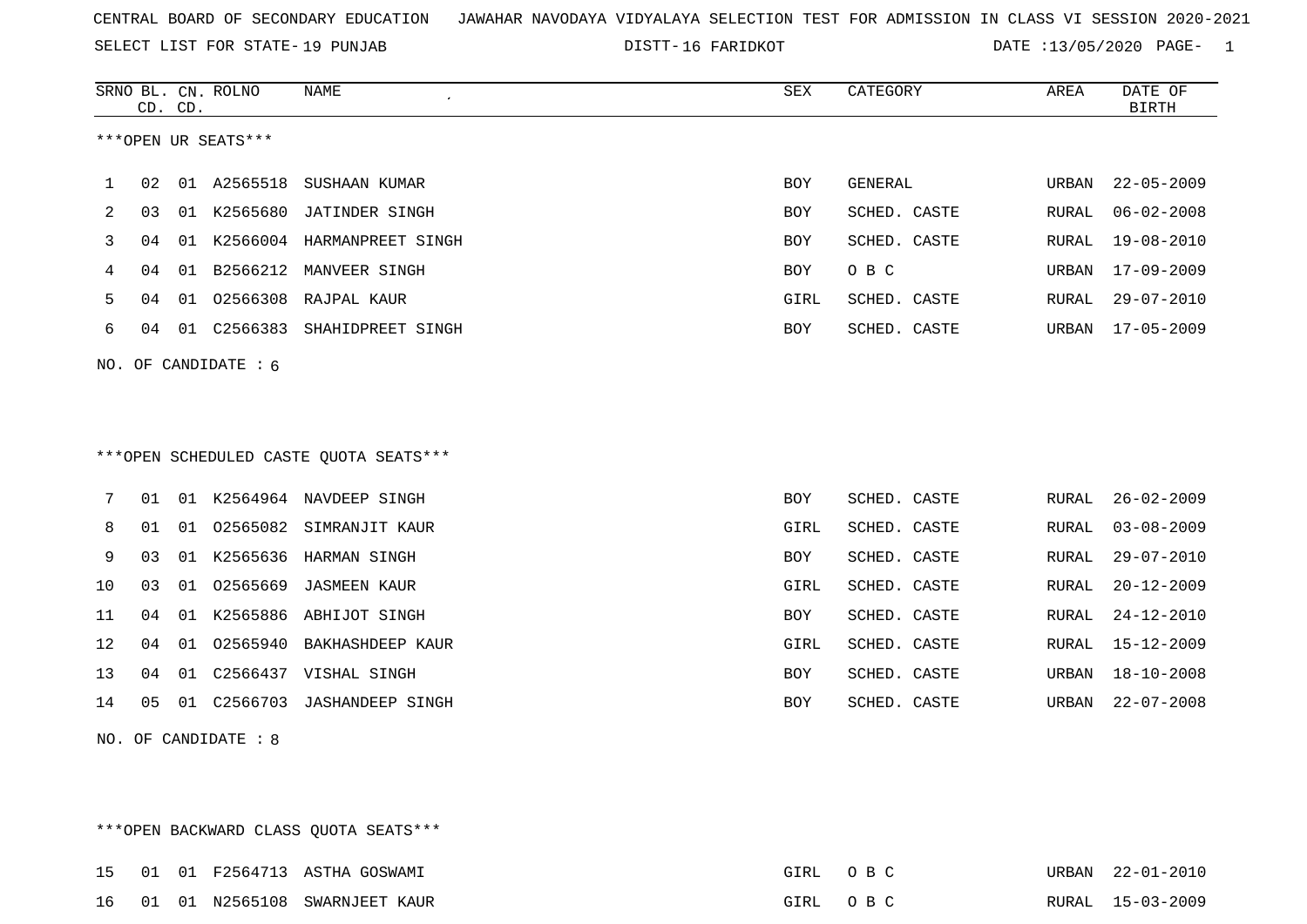SELECT LIST FOR STATE- DISTT- 19 PUNJAB

16 FARIDKOT DATE :13/05/2020 PAGE- 2

|    |    | CD. CD. | SRNO BL. CN. ROLNO     | NAME                                   | SEX  | CATEGORY     | AREA         | DATE OF<br><b>BIRTH</b> |
|----|----|---------|------------------------|----------------------------------------|------|--------------|--------------|-------------------------|
|    |    |         |                        | *** OPEN BACKWARD CLASS QUOTA SEATS*** |      |              |              |                         |
| 17 | 04 |         |                        | 01 N2566097 JASWINDER KAUR             | GIRL | O B C        | RURAL        | $26 - 01 - 2009$        |
| 18 | 04 | 01      | F2566256               | NAZIA                                  | GIRL | O B C        | URBAN        | $26 - 07 - 2008$        |
| 19 | 05 |         |                        | 01 B2566572 EKAMPREET SINGH            | BOY  | O B C        | URBAN        | $30 - 07 - 2008$        |
|    |    |         | NO. OF CANDIDATE : 5   |                                        |      |              |              |                         |
|    |    |         |                        | ***OPEN SCHEDULED TRIBE QUOTA SEATS*** |      |              |              |                         |
| 20 |    |         | 04 01 C2566110 KABIR   |                                        | BOY  | SCHED. CASTE | URBAN        | 18-02-2008              |
|    |    |         | NO. OF CANDIDATE : 1   |                                        |      |              |              |                         |
|    |    |         |                        |                                        |      |              |              |                         |
|    |    |         |                        |                                        |      |              |              |                         |
|    |    |         | ***RURAL OPEN SEATS*** |                                        |      |              |              |                         |
| 21 | 01 |         |                        | 01 K2564911 LOVEPREET SINGH            | BOY  | SCHED. CASTE | RURAL        | $01 - 07 - 2008$        |
| 22 | 01 |         |                        | 01 M2564931 MANPREET KAUR              | GIRL | GENERAL      | RURAL        | $01 - 09 - 2008$        |
| 23 | 01 | 01      | M2564937               | MANREET KAUR                           | GIRL | GENERAL      | <b>RURAL</b> | $31 - 05 - 2008$        |
| 24 | 01 | 01      | K2565053               | SANDEEP SINGH                          | BOY  | SCHED. CASTE | RURAL        | $03 - 10 - 2008$        |
| 25 | 02 | 01      | N2565258               | <b>JASMEEN KAUR</b>                    | GIRL | O B C        | RURAL        | $31 - 12 - 2009$        |
| 26 | 02 | 01      | M2565466               | SARBJEET KAUR                          | GIRL | GENERAL      | RURAL        | $02 - 01 - 2009$        |
| 27 | 03 |         | 01 M2565830            | SEHAJPREET KAUR                        | GIRL | GENERAL      | RURAL        | $26 - 10 - 2009$        |
| 28 | 04 | 01      | N2565883 AASMEEN       |                                        | GIRL | O B C        | <b>RURAL</b> | $19 - 09 - 2009$        |
| 29 | 04 |         |                        | 01 N2566001 HARMANPREET KAUR           | GIRL | O B C        | <b>RURAL</b> | $02 - 10 - 2009$        |
| 30 | 04 |         |                        | 01 N2566109 JYOTI KAUR                 | GIRL | O B C        | RURAL        | $07 - 04 - 2010$        |
| 31 | 04 | 01      |                        | 02566151 KIRAN KAUR                    | GIRL | SCHED. CASTE | <b>RURAL</b> | $20 - 07 - 2009$        |
| 32 | 04 | 01      |                        | J2566352 RUPINDER SINGH                | BOY  | O B C        | <b>RURAL</b> | $12 - 12 - 2009$        |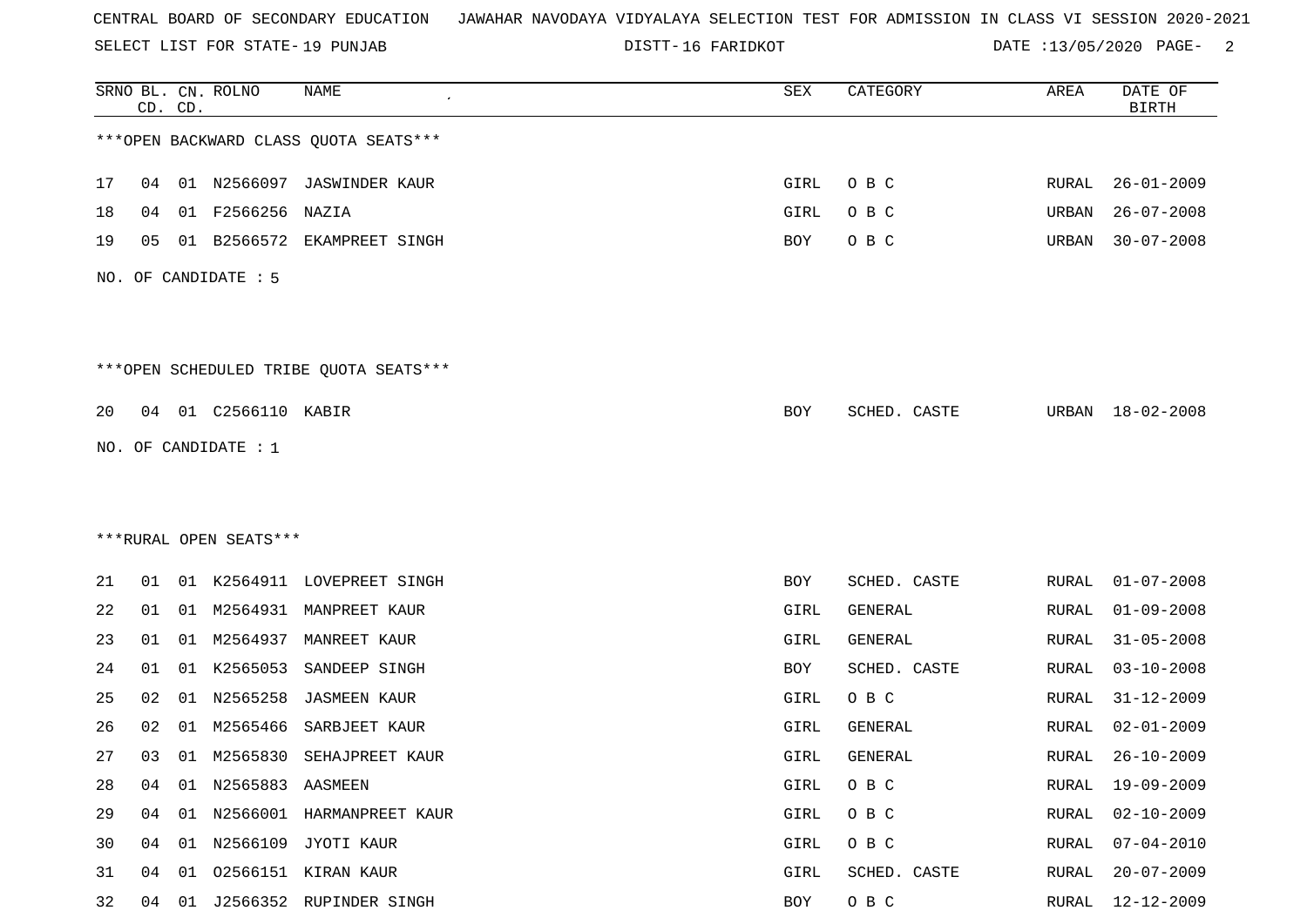SELECT LIST FOR STATE- DISTT- 19 PUNJAB

16 FARIDKOT DATE :13/05/2020 PAGE- 3

|     | CD. CD. |    | SRNO BL. CN. ROLNO     | NAME                                    | <b>SEX</b> | CATEGORY     | AREA  | DATE OF<br><b>BIRTH</b> |
|-----|---------|----|------------------------|-----------------------------------------|------------|--------------|-------|-------------------------|
|     |         |    | ***RURAL OPEN SEATS*** |                                         |            |              |       |                         |
|     |         |    |                        |                                         |            |              |       |                         |
| 33  | 05      |    | 01 M2566719            | JASMANPREET KAUR                        | GIRL       | GENERAL      | RURAL | $14 - 06 - 2009$        |
| 34  | 05      | 01 |                        | 02566948 NAVJOT KAUR                    | GIRL       | SCHED. CASTE | RURAL | $04 - 08 - 2009$        |
| 35  | 05      |    | 01 02567003 POOJA      |                                         | GIRL       | SCHED. CASTE | RURAL | 28-01-2010              |
| 36  | 05      |    |                        | 01 K2567249 YADWINDER SINGH             | <b>BOY</b> | SCHED. CASTE | RURAL | $13 - 05 - 2008$        |
| NO. |         |    | OF CANDIDATE : 16      |                                         |            |              |       |                         |
|     |         |    |                        |                                         |            |              |       |                         |
|     |         |    |                        |                                         |            |              |       |                         |
|     |         |    |                        | ***RURAL SCHEDULED CASTE QUOTA SEATS*** |            |              |       |                         |
| 37  | 01      |    |                        | 01 K2564806 HIMATVEER SINGH             | BOY        | SCHED. CASTE | RURAL | $03 - 12 - 2009$        |
| 38  | 01      |    |                        | 01 K2564907 LOVEJEET SINGH              | BOY        | SCHED. CASTE | RURAL | $07 - 11 - 2009$        |
| 39  | 01      | 01 |                        | 02565091 SUKHMAN KAUR                   | GIRL       | SCHED. CASTE | RURAL | $31 - 12 - 2009$        |
| 40  | 02      | 01 |                        | 02565163 BALJEET KAUR                   | GIRL       | SCHED. CASTE | RURAL | $04 - 11 - 2009$        |
| 41  | 02      |    |                        | 01 K2565165 BALWINDER SINGH             | BOY        | SCHED. CASTE | RURAL | $26 - 09 - 2008$        |
| 42  | 02      |    | 01 K2565173            | CHAMAN PREET SINGH                      | BOY        | SCHED. CASTE | RURAL | $10 - 10 - 2009$        |
| 43  | 02      | 01 | 02565276               | JYOYI KAUR                              | GIRL       | SCHED. CASTE | RURAL | $23 - 10 - 2010$        |
| 44  | 02      |    | 01 K2565309            | KRISHANJEET SINGH                       | BOY        | SCHED. CASTE | RURAL | $14 - 12 - 2009$        |
| 45  | 02      |    | 01 K2565347            | MANVIR SINGH                            | BOY        | SCHED. CASTE | RURAL | $27 - 12 - 2008$        |
| 46  | 02      |    |                        | 01 K2565522 VANSHDEEP SINGH             | BOY        | SCHED. CASTE | RURAL | $20 - 03 - 2009$        |
| 47  | 03      | 01 |                        | 02565571 BALJIT KAUR                    | GIRL       | SCHED. CASTE | RURAL | $20 - 09 - 2008$        |
| 48  | 03      |    |                        | 01 K2565577 BHAGWAN SINGH               | BOY        | SCHED. CASTE | RURAL | $16 - 05 - 2009$        |
| 49  | 03      |    | 01 02565722 LACHHMI    |                                         | GIRL       | SCHED. CASTE | RURAL | $23 - 11 - 2009$        |
| 50  | 03      |    |                        | 01 02565859 SUKHPREET KAUR              | GIRL       | SCHED. CASTE | RURAL | $15 - 03 - 2008$        |
| 51  | 04      |    |                        | 01  02565912  ANMOL KAUR                | GIRL       | SCHED. CASTE | RURAL | 19-05-2009              |
| 52  | 04      |    |                        | 01 K2566047 JAGJEET SINGH               | BOY        | SCHED. CASTE | RURAL | $04 - 09 - 2009$        |
| 53  |         |    |                        | 04 01 K2566136 KHUSHPINDER SINGH        | <b>BOY</b> | SCHED. CASTE |       | RURAL 03-06-2010        |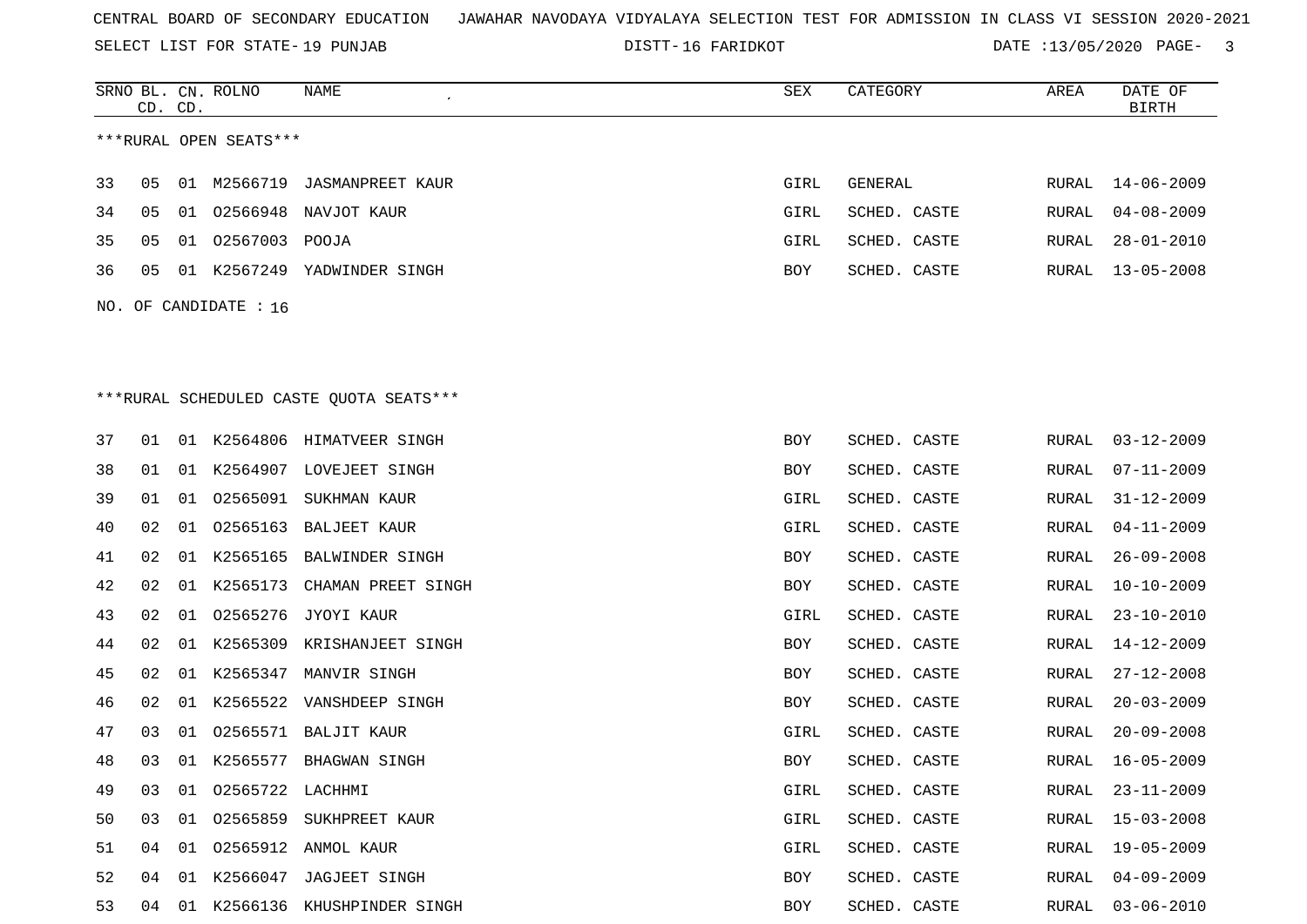SELECT LIST FOR STATE- DISTT- 19 PUNJAB

DISTT-16 FARIDKOT **DATE** :13/05/2020 PAGE- 4

|                                         | CD. CD.               |    | SRNO BL. CN. ROLNO | NAME                     | SEX        | CATEGORY     | AREA  | DATE OF<br>BIRTH |  |  |
|-----------------------------------------|-----------------------|----|--------------------|--------------------------|------------|--------------|-------|------------------|--|--|
| ***RURAL SCHEDULED CASTE OUOTA SEATS*** |                       |    |                    |                          |            |              |       |                  |  |  |
| 54                                      | 04                    | 01 |                    | 02566141 KHUSHPREET KAUR | GIRL       | SCHED. CASTE | RURAL | $21 - 09 - 2008$ |  |  |
| 55                                      | 04                    | 01 | K2566191           | MANINDER SINGH           | BOY        | SCHED. CASTE | RURAL | 17-11-2009       |  |  |
| 56                                      | 04                    |    |                    | 01 K2566343 RMAAN SINGH  | <b>BOY</b> | SCHED. CASTE | RURAL | 06-08-2009       |  |  |
| 57                                      | 04                    | 01 | K2566385           | SHAVINDERPAL             | <b>BOY</b> | SCHED. CASTE | RURAL | $09 - 03 - 2010$ |  |  |
| 58                                      | 05                    | 01 |                    | K2566772 KARANDEEP SINGH | <b>BOY</b> | SCHED. CASTE | RURAL | $07 - 02 - 2010$ |  |  |
| 59                                      | 05                    | 01 | K2566984           | PARKASH SINGH            | <b>BOY</b> | SCHED. CASTE | RURAL | 14-01-2010       |  |  |
|                                         | NO. OF CANDIDATE : 23 |    |                    |                          |            |              |       |                  |  |  |

# \*\*\*RURAL BACKWARD CLASS QUOTA SEATS\*\*\*

| 60 | 01 |    |             | 01 N2564825 JAISMEET KAUR   | GIRL | O B C | RURAL | 16-11-2009       |
|----|----|----|-------------|-----------------------------|------|-------|-------|------------------|
| 61 | 01 |    |             | 01 N2564985 PAWANDEEP KAUR  | GIRL | O B C | RURAL | $01 - 02 - 2009$ |
| 62 | 01 |    |             | 01 N2565032 RINKI BAGHEL    | GIRL | O B C | RURAL | 02-02-2010       |
| 63 | 01 | 01 | N2565063    | SHABADJOT KAUR              | GIRL | O B C | RURAL | $01 - 04 - 2010$ |
| 64 | 03 | 01 | J2565613    | <b>GURPREET SINGH</b>       | BOY  | O B C | RURAL | $27 - 09 - 2009$ |
| 65 | 03 |    |             | 01 N2565742 MUSKAN KUMARI   | GIRL | O B C | RURAL | $29 - 03 - 2008$ |
| 66 | 03 |    | 01 N2565871 | TAMANA                      | GIRL | O B C | RURAL | $01 - 08 - 2009$ |
| 67 | 04 | 01 |             | J2565988 GURWINDER SINGH    | BOY  | O B C | RURAL | 11-07-2010       |
| 68 | 04 | 01 | J2566049    | JAGSIR SINGH                | BOY  | O B C | RURAL | $02 - 08 - 2008$ |
| 69 | 04 |    |             | 01 N2566090 JASPREET KAUR   | GIRL | O B C | RURAL | $22 - 05 - 2010$ |
| 70 | 04 | 01 |             | N2566233 NAVDEEP KAUR       | GIRL | O B C | RURAL | $22 - 11 - 2009$ |
| 71 | 04 | 01 |             | J2566293 RAJBINDER SINGH    | BOY  | O B C | RURAL | $09 - 07 - 2009$ |
| 72 | 04 | 01 |             | J2566335 RANVEER SINGH      | BOY  | O B C | RURAL | $24 - 05 - 2008$ |
| 73 | 04 |    |             | 01 N2566394 SIMRANJEET KAUR | GIRL | O B C | RURAL | 15-11-2009       |
| 74 | 05 | 01 |             | J2566559 DILJIT SINGH       | BOY  | O B C | RURAL | $05 - 05 - 2009$ |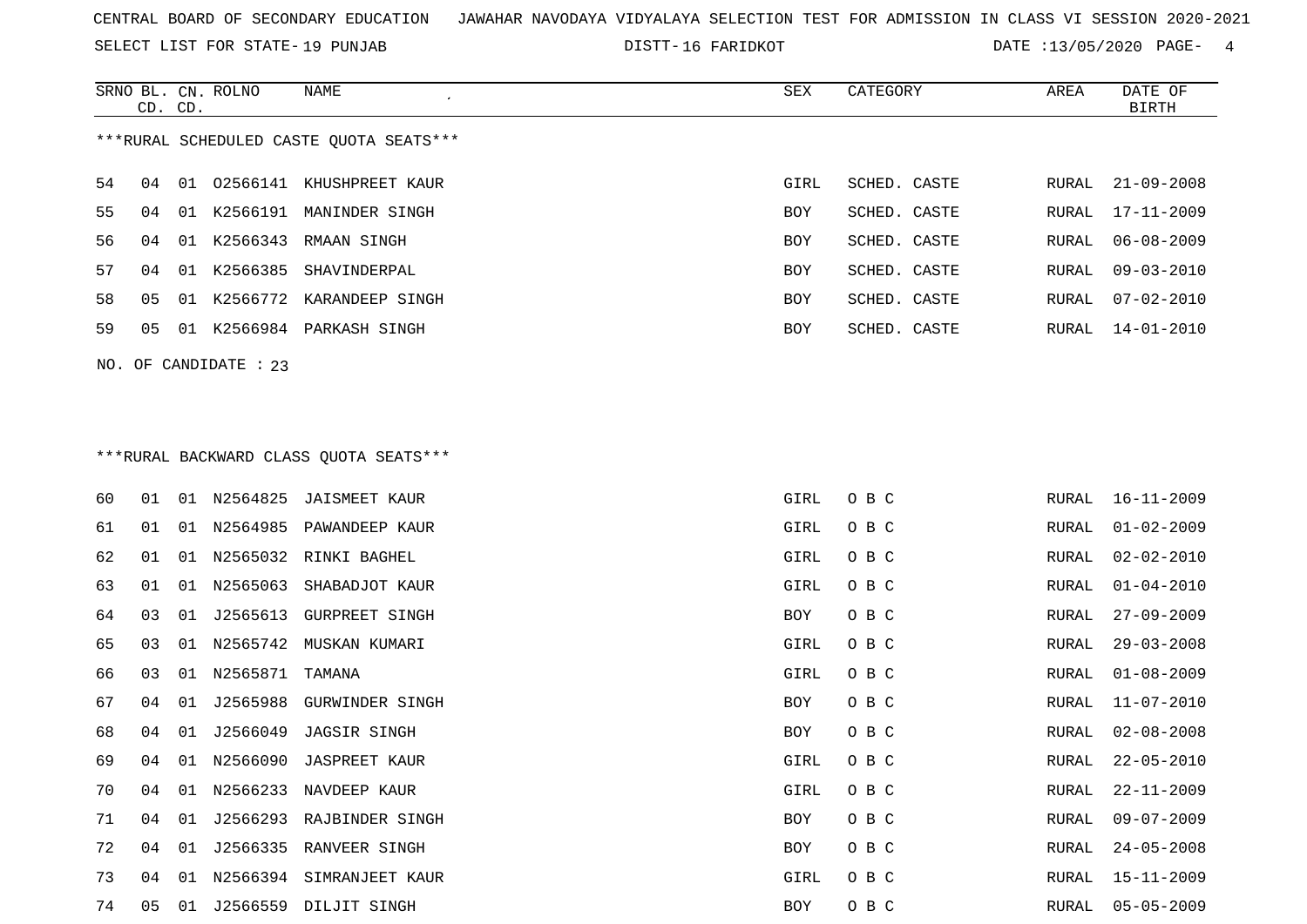SELECT LIST FOR STATE- DISTT- 19 PUNJAB

16 FARIDKOT DATE :13/05/2020 PAGE- 5

|                       | CD. CD.                |    | SRNO BL. CN. ROLNO | NAME                                    | SEX  | CATEGORY     | AREA  | DATE OF<br><b>BIRTH</b> |  |  |
|-----------------------|------------------------|----|--------------------|-----------------------------------------|------|--------------|-------|-------------------------|--|--|
|                       |                        |    |                    | *** RURAL BACKWARD CLASS QUOTA SEATS*** |      |              |       |                         |  |  |
| 75                    | 05                     | 01 |                    | J2567014 PRABHJOT SINGH                 | BOY  | O B C        | RURAL | $04 - 11 - 2009$        |  |  |
| NO. OF CANDIDATE : 16 |                        |    |                    |                                         |      |              |       |                         |  |  |
|                       |                        |    |                    |                                         |      |              |       |                         |  |  |
|                       |                        |    |                    | ***RURAL SCHEDULED TRIBE QUOTA SEATS*** |      |              |       |                         |  |  |
| 76                    | 01                     | 01 | K2564771           | GURSAJAN SINGH                          | BOY  | SCHED. CASTE | RURAL | $13 - 01 - 2010$        |  |  |
| 77                    | 01                     | 01 |                    | K2564777 GURWINDER SINGH                | BOY  | SCHED. CASTE | RURAL | $05 - 01 - 2010$        |  |  |
| 78                    | 04                     | 01 | 02566016           | HARPREET KAUR                           | GIRL | SCHED. CASTE | RURAL | $20 - 11 - 2009$        |  |  |
| 79                    | 05                     | 01 |                    | K2566862 LOVEPREET SINGH                | BOY  | SCHED. CASTE | RURAL | $12 - 10 - 2009$        |  |  |
| 80                    | 05                     | 01 | K2567248           | YADVEER SINGH                           | BOY  | SCHED. CASTE | RURAL | $11 - 01 - 2010$        |  |  |
|                       | NO. OF CANDIDATE $: 5$ |    |                    |                                         |      |              |       |                         |  |  |

TOTAL SELECTED CANDIDATE : 80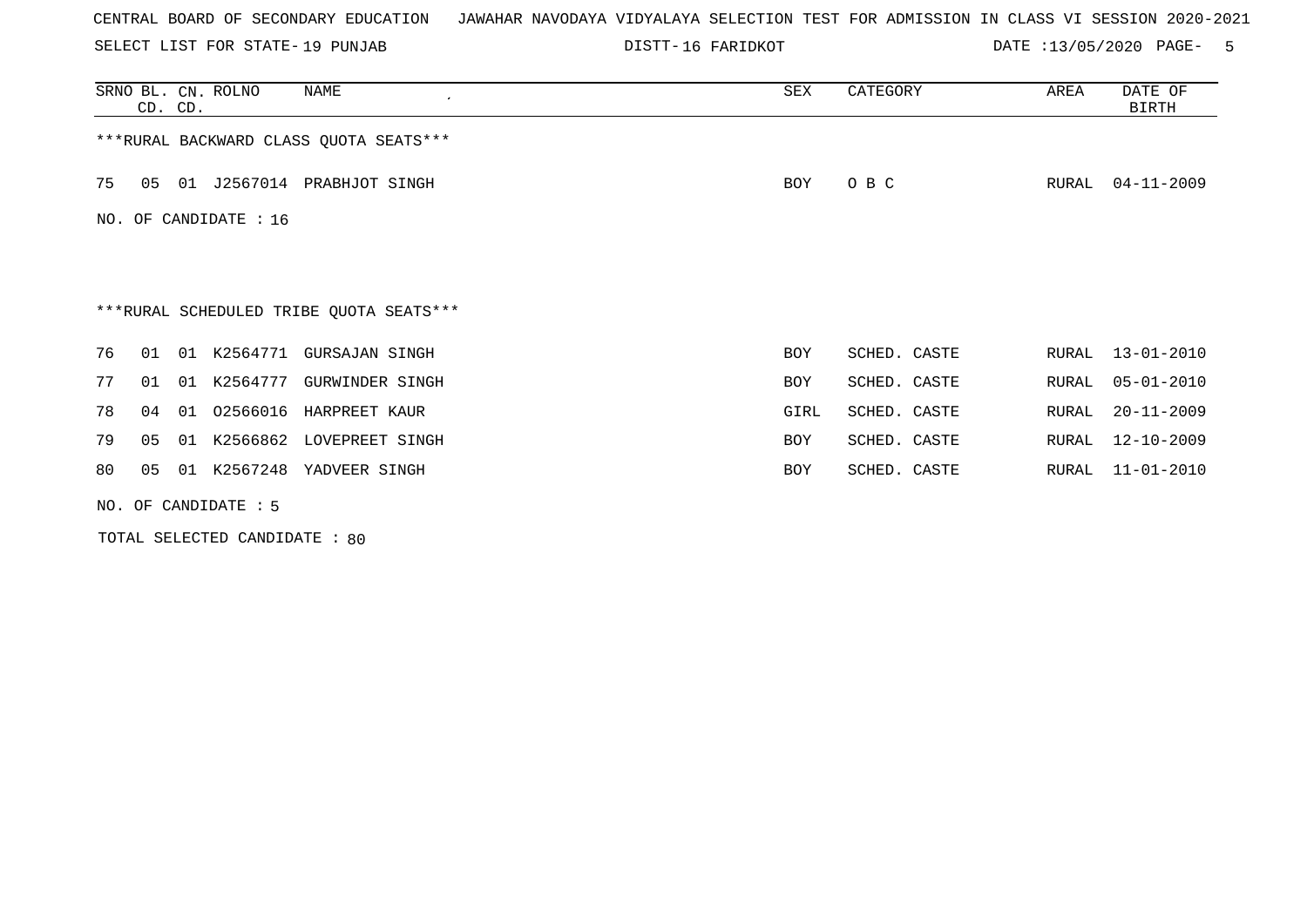SELECT LIST FOR STATE- DISTT- 19 PUNJAB

17 MOGA DATE :13/05/2020 PAGE- 1

|    |    | CD. CD. | SRNO BL. CN. ROLNO   | <b>NAME</b>                            | ${\tt SEX}$ | CATEGORY     | AREA  | DATE OF<br><b>BIRTH</b> |
|----|----|---------|----------------------|----------------------------------------|-------------|--------------|-------|-------------------------|
|    |    |         | ***OPEN UR SEATS***  |                                        |             |              |       |                         |
| 1  | 01 |         |                      | 01 K2567536 PARMINDER SINGH            | BOY         | SCHED. CASTE | RURAL | $04 - 04 - 2010$        |
| 2  | 01 | 01      |                      | M2567551 PRABHDEEP KAUR                | GIRL        | GENERAL      | RURAL | $21 - 01 - 2010$        |
| 3  | 02 | 01      |                      | K2567689 ANMOLDEEP SINGH               | <b>BOY</b>  | SCHED. CASTE | RURAL | $27 - 04 - 2009$        |
| 4  | 02 | 01      | K2567707             | DALJEET SINGH                          | <b>BOY</b>  | SCHED. CASTE | RURAL | $07 - 07 - 2008$        |
| 5  | 05 | 01      | J2568698             | DINESH KUMAR                           | <b>BOY</b>  | O B C        | RURAL | $10 - 08 - 2009$        |
| 6  | 06 |         | 01 K2569116          | <b>GURVEER SINGH</b>                   | BOY         | SCHED. CASTE | RURAL | $17 - 07 - 2008$        |
| 7  | 06 |         |                      | 01 N2569309 KARAMPREET KAUR            | GIRL        | O B C        | RURAL | $16 - 11 - 2008$        |
|    |    |         | NO. OF CANDIDATE : 7 |                                        |             |              |       |                         |
|    |    |         |                      | ***OPEN SCHEDULED CASTE QUOTA SEATS*** |             |              |       |                         |
| 8  | 02 |         |                      | 01 K2567806 MANINDER SINGH             | BOY         | SCHED. CASTE | RURAL | $11 - 11 - 2009$        |
| 9  | 03 |         |                      | 01 K2567922 ARMAN SONI                 | BOY         | SCHED. CASTE | RURAL | $15 - 10 - 2009$        |
| 10 | 03 | 01      | 02567949             | GAGANDEEP SINGH                        | GIRL        | SCHED. CASTE | RURAL | $09 - 07 - 2008$        |
| 11 | 04 | 01      |                      | K2568347 HARMANJEET SINGH              | <b>BOY</b>  | SCHED. CASTE | RURAL | $15 - 11 - 2009$        |
| 12 | 05 |         | 01 K2568684          | <b>BALDEEP SINGH</b>                   | <b>BOY</b>  | SCHED. CASTE | RURAL | $19 - 11 - 2009$        |
| 13 | 05 |         |                      | 01 02568687 BHUPINDER KAUR             | GIRL        | SCHED. CASTE | RURAL | $24 - 05 - 2009$        |
| 14 | 05 |         |                      | 01 02568871 RAJDEEP KAUR               | GIRL        | SCHED. CASTE | RURAL | $15 - 10 - 2010$        |
|    |    |         | NO. OF CANDIDATE : 7 |                                        |             |              |       |                         |

\*\*\*OPEN BACKWARD CLASS QUOTA SEATS\*\*\* 15 01 01 J2567318 GURFATEH SINGH BOY O B C RURAL 03-04-2010 16 01 01 F2567629 SIMRANJEET KAUR GIRL O B C URBAN 06-04-2009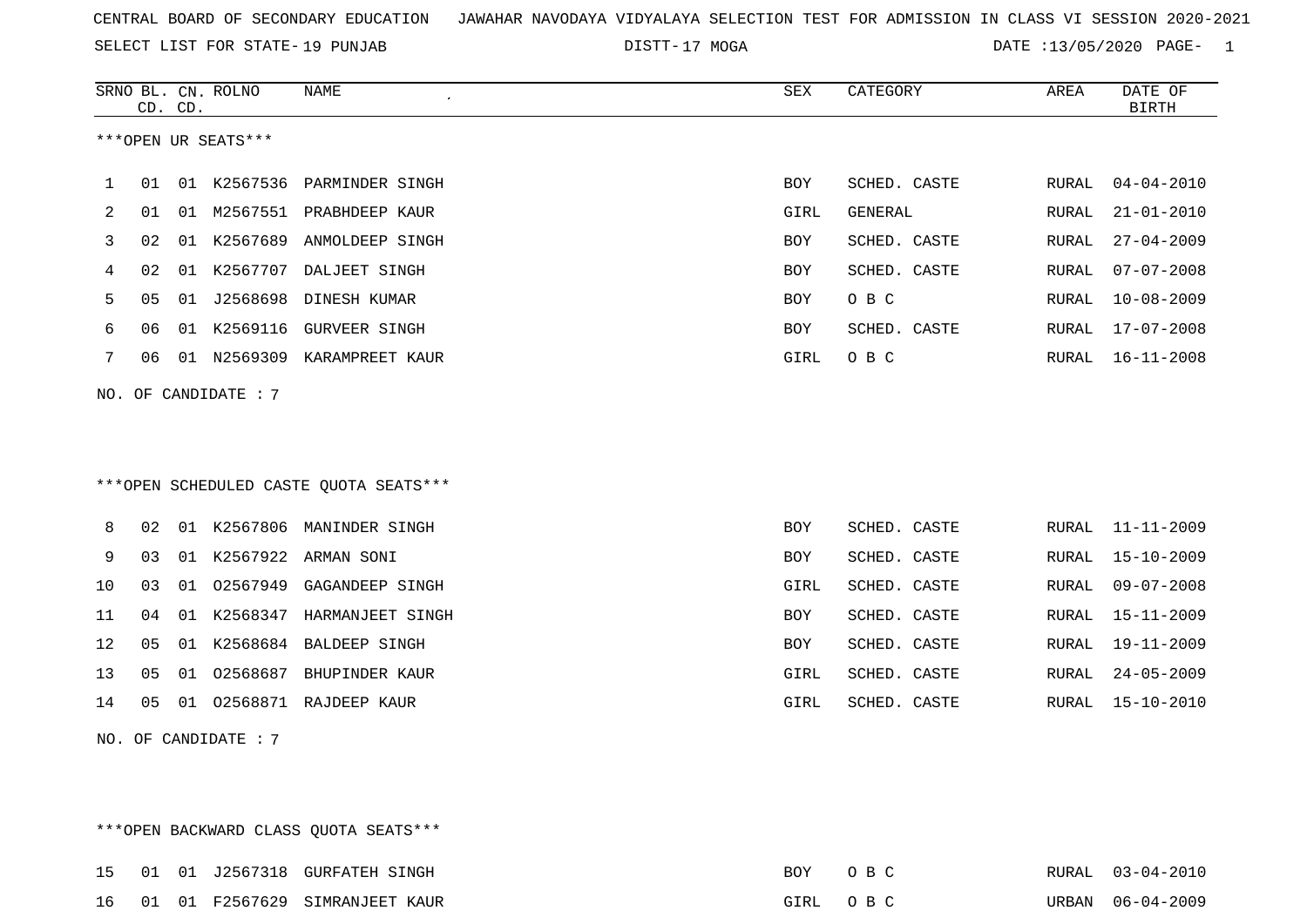SELECT LIST FOR STATE- DISTT- 19 PUNJAB

DISTT-17 MOGA 2 DATE :13/05/2020 PAGE- 2

|                        |    | CD. CD. | SRNO BL. CN. ROLNO     | NAME                                   | ${\tt SEX}$ | CATEGORY       | AREA         | DATE OF<br><b>BIRTH</b> |
|------------------------|----|---------|------------------------|----------------------------------------|-------------|----------------|--------------|-------------------------|
|                        |    |         |                        | *** OPEN BACKWARD CLASS QUOTA SEATS*** |             |                |              |                         |
| 17                     | 04 |         |                        | 01 N2568579 SANEHA KHATUN              | GIRL        | O B C          | RURAL        | $22 - 06 - 2008$        |
| 18                     | 06 |         | 01 N2569052            | DATARDEEP KAUR                         | GIRL        | O B C          | RURAL        | $16 - 08 - 2010$        |
| 19                     | 06 |         |                        | 02 J2569401 MANVEER SINGH              | BOY         | O B C          | RURAL        | $10 - 01 - 2010$        |
|                        |    |         | NO. OF CANDIDATE : 5   |                                        |             |                |              |                         |
|                        |    |         |                        | ***OPEN SCHEDULED TRIBE QUOTA SEATS*** |             |                |              |                         |
| 20                     | 03 |         |                        | 01 K2568053 LAKHWINDER SINGH           | BOY         | SCHED. CASTE   |              | RURAL 01-08-2008        |
|                        |    |         | NO. OF CANDIDATE : $1$ |                                        |             |                |              |                         |
|                        |    |         |                        |                                        |             |                |              |                         |
|                        |    |         |                        |                                        |             |                |              |                         |
| ***RURAL OPEN SEATS*** |    |         |                        |                                        |             |                |              |                         |
| 21                     | 01 |         | 01 M2567270            | ANUVEER KAUR                           | GIRL        | GENERAL        | RURAL        | $14 - 11 - 2008$        |
| 22                     | 01 |         |                        | 01 I2567380 JAIDEEP SINGH              | BOY         | GENERAL        | RURAL        | $06 - 03 - 2009$        |
| 23                     | 01 | 01      | I2567427               | KAMALPREET SINGH                       | BOY         | <b>GENERAL</b> | <b>RURAL</b> | $01 - 02 - 2008$        |
| 24                     | 01 | 01      | I2567430               | KARANPREET SINGH                       | BOY         | GENERAL        | RURAL        | $05 - 05 - 2009$        |
| 25                     | 01 | 01      |                        | 02567632 SIMRAN KAUR                   | GIRL        | SCHED. CASTE   | RURAL        | $10 - 02 - 2010$        |
| 26                     | 02 | 01      | I2567733               | HARJIT SINGH                           | BOY         | GENERAL        | RURAL        | $16 - 01 - 2008$        |
| 27                     | 02 |         |                        | 01 M2567736 HARMANDEEP KAUR            | GIRL        | GENERAL        | RURAL        | $26 - 10 - 2009$        |
| 28                     | 03 |         |                        | 01 N2567953 GURLEEN KAUR               | GIRL        | O B C          | <b>RURAL</b> | $29 - 08 - 2009$        |
| 29                     | 03 |         |                        | 01 02567986 INDERJEET KAUR             | GIRL        | SCHED. CASTE   | RURAL        | $23 - 06 - 2009$        |
| 30                     | 04 |         |                        | 01 K2568335 GURWINDER SINGH            | BOY         | SCHED. CASTE   | RURAL        | $29 - 12 - 2009$        |
| 31                     | 04 | 01      |                        | 02568363 HARPREET KAUR                 | GIRL        | SCHED. CASTE   | <b>RURAL</b> | $13 - 06 - 2008$        |
| 32                     | 04 |         |                        | 01 M2568483 MANNAT KAUR KALER          | GIRL        | GENERAL        | RURAL        | $24 - 01 - 2009$        |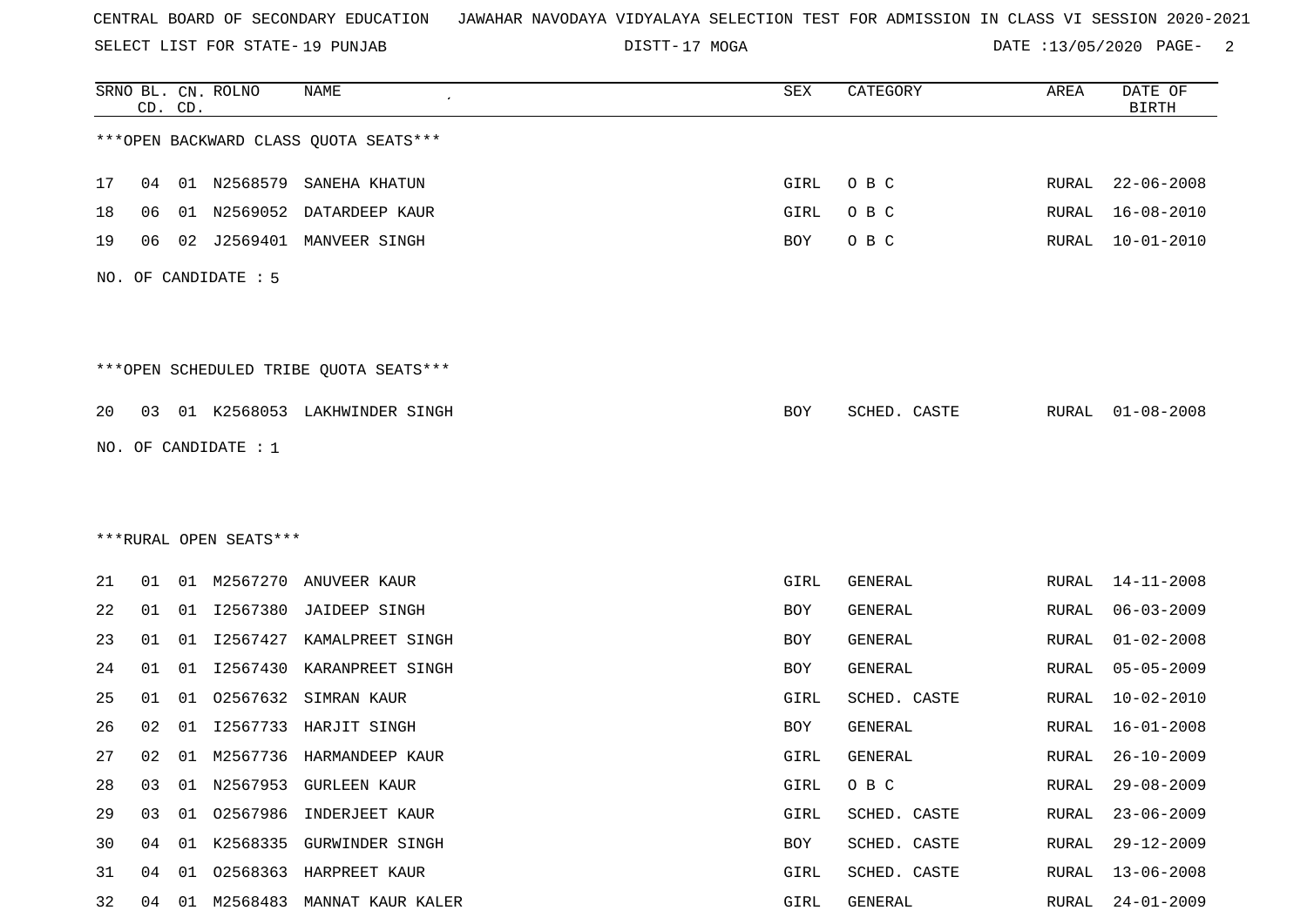SELECT LIST FOR STATE- DISTT- 19 PUNJAB

SRNO BL. CN.

ROLNO NAME SEX CATEGORY AREA DATE OF

DISTT-17 MOGA 2007 DATE :13/05/2020 PAGE- 3

|                                          | CD. CD. |    |               |                              |            |              |               | <b>BIRTH</b>     |  |  |  |  |
|------------------------------------------|---------|----|---------------|------------------------------|------------|--------------|---------------|------------------|--|--|--|--|
| ***RURAL OPEN SEATS***                   |         |    |               |                              |            |              |               |                  |  |  |  |  |
| 33                                       | 05      | 01 |               | K2568672 ARMANDEEP SINGH     | BOY        | SCHED. CASTE | RURAL         | $02 - 09 - 2008$ |  |  |  |  |
| 34                                       | 05      | 01 | 02568819      | MANPREET KAUR                | GIRL       | SCHED. CASTE | RURAL         | $13 - 09 - 2009$ |  |  |  |  |
| 35                                       | 06      |    |               | 01 K2569006 ARMAAN SINGH     | BOY        | SCHED. CASTE | RURAL         | 11-11-2008       |  |  |  |  |
| 36                                       | 06      | 01 |               | M2569050 DALJEET KAUR        | GIRL       | GENERAL      | RURAL         | $17 - 07 - 2008$ |  |  |  |  |
| 37                                       | 06      |    |               | 02 M2569422 NAVJOT KAUR      | GIRL       | GENERAL      | RURAL         | $15 - 12 - 2008$ |  |  |  |  |
| NO. OF CANDIDATE : 17                    |         |    |               |                              |            |              |               |                  |  |  |  |  |
|                                          |         |    |               |                              |            |              |               |                  |  |  |  |  |
|                                          |         |    |               |                              |            |              |               |                  |  |  |  |  |
| *** RURAL SCHEDULED CASTE QUOTA SEATS*** |         |    |               |                              |            |              |               |                  |  |  |  |  |
| 38                                       | 01      |    |               | 01 K2567311 GAGANDEEP SINGH  | <b>BOY</b> |              |               | $10 - 03 - 2010$ |  |  |  |  |
|                                          |         |    |               | 01 K2567528 NIDHARAK SINGH   |            | SCHED. CASTE | RURAL         | $10 - 03 - 2010$ |  |  |  |  |
| 39                                       | 01      |    |               |                              | BOY        | SCHED. CASTE | RURAL         |                  |  |  |  |  |
| 40                                       | 01      | 01 |               | K2567570 RAJWINDER SINGH     | BOY        | SCHED. CASTE | RURAL         | $29 - 07 - 2008$ |  |  |  |  |
| 41                                       | 01      | 01 |               | 02567580 RAMANDEEP KAUR      | GIRL       | SCHED. CASTE | RURAL         | $24 - 10 - 2009$ |  |  |  |  |
| 42                                       | 01      | 01 | 02567601      | SAMANDEEP KAUR               | GIRL       | SCHED. CASTE | RURAL         | $26 - 10 - 2009$ |  |  |  |  |
| 43                                       | 02      | 01 |               | K2567711 DAWINDER SINGH      | BOY        | SCHED. CASTE | ${\tt RURAL}$ | $12 - 05 - 2009$ |  |  |  |  |
| 44                                       | 02      | 01 | K2567713      | DILJIT SINGH                 | BOY        | SCHED. CASTE | RURAL         | $12 - 05 - 2009$ |  |  |  |  |
| 45                                       | 02      | 01 | K2567743      | HUSANPREET SINGH             | BOY        | SCHED. CASTE | RURAL         | $28 - 06 - 2009$ |  |  |  |  |
| 46                                       | 02      | 01 | K2567747      | <b>JASHANDEEP SINGH</b>      | BOY        | SCHED. CASTE | RURAL         | $29 - 07 - 2009$ |  |  |  |  |
| 47                                       | 02      | 01 | 02567777      | KIRANDEEP KAUR               | GIRL       | SCHED. CASTE | RURAL         | $09 - 09 - 2009$ |  |  |  |  |
| 48                                       | 04      | 01 |               | 02568272 ARSHDEEP KAUR       | GIRL       | SCHED. CASTE | RURAL         | $13 - 06 - 2008$ |  |  |  |  |
| 49                                       | 04      |    |               | 01 K2568289 DAVINDER SINGH   | BOY        | SCHED. CASTE | RURAL         | $27 - 11 - 2009$ |  |  |  |  |
| 50                                       | 04      |    |               | 01 K2568291 DEEPAK KUMAR     | BOY        | SCHED. CASTE |               | RURAL 13-06-2008 |  |  |  |  |
| 51                                       | 04      | 01 |               | 02568329 GURSHARANPREET KAUR | GIRL       | SCHED. CASTE | RURAL         | $11 - 08 - 2010$ |  |  |  |  |
| 52                                       | 04      | 01 | 02568514 NEHA |                              | GIRL       | SCHED. CASTE | RURAL         | $22 - 09 - 2008$ |  |  |  |  |
| 53                                       | 05      |    |               | 01 02568765 JASPREET KAUR    | GIRL       | SCHED. CASTE | RURAL         | 15-02-2009       |  |  |  |  |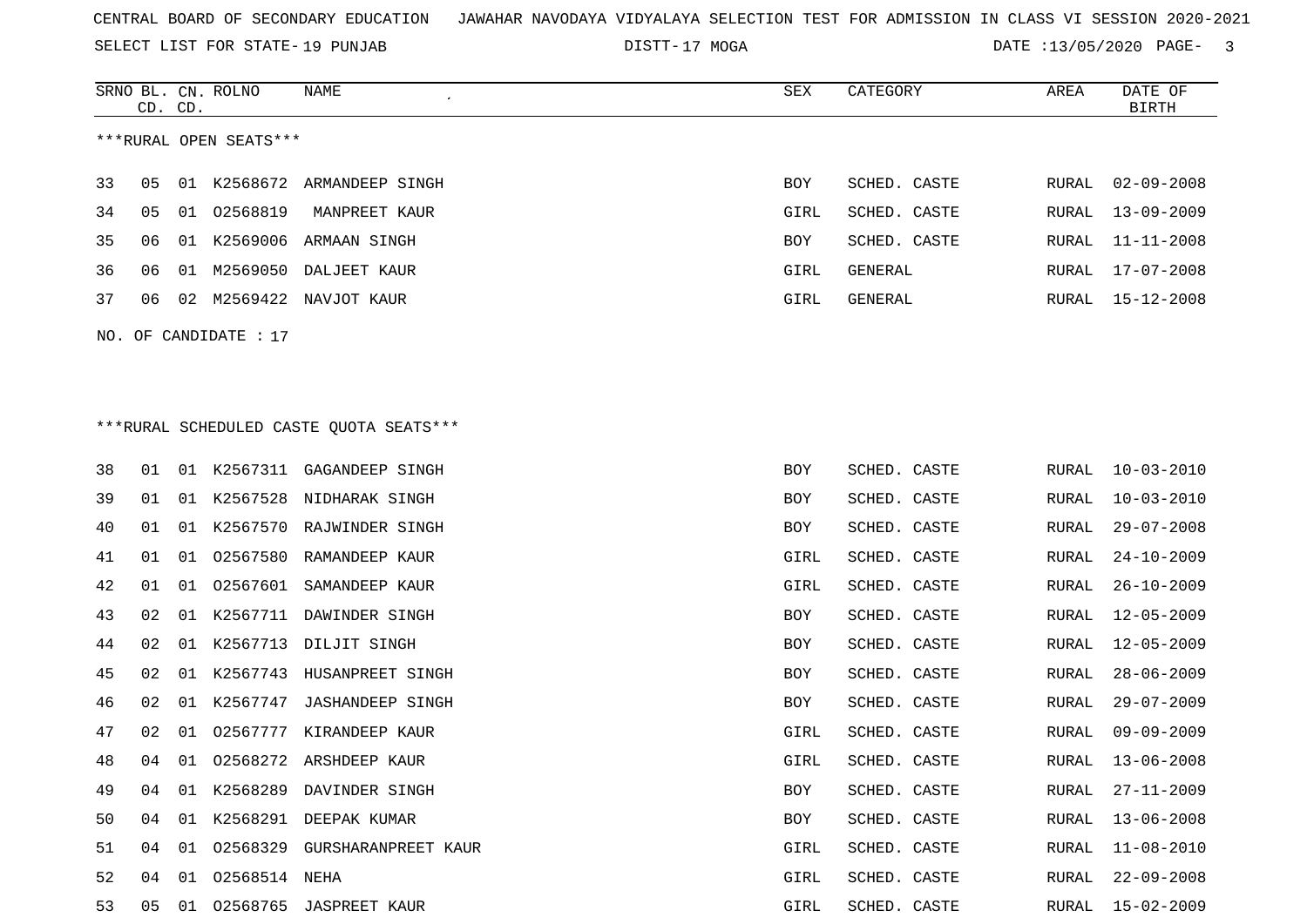SELECT LIST FOR STATE- DISTT- 19 PUNJAB

DISTT-17 MOGA **DATE** :13/05/2020 PAGE- 4

| SRNO BL. CN. ROLNO<br>CD. CD. |                   | NAME<br>$\pmb{\cdot}$                                 | <b>SEX</b> | CATEGORY               | AREA  | DATE OF<br>BIRTH     |
|-------------------------------|-------------------|-------------------------------------------------------|------------|------------------------|-------|----------------------|
|                               |                   | ***RURAL SCHEDULED CASTE QUOTA SEATS***               |            |                        |       |                      |
| 54<br>05                      | K2568775<br>01    | JATANVEER SINGH                                       | BOY        | SCHED. CASTE           | RURAL | $20 - 10 - 2009$     |
| 55<br>05                      | 01 K2568815       | MANGA SINGH                                           | BOY        | SCHED. CASTE           | RURAL | $01 - 01 - 2009$     |
| 56<br>06                      | 01                | K2568963 ARMANDEEP SINGH                              | BOY        | SCHED. CASTE           | RURAL | $24 - 10 - 2010$     |
| 57<br>06                      | 01                | K2569114 GURVARDAN SINGH                              | BOY        | SCHED. CASTE           | RURAL | $03 - 05 - 2010$     |
| 58<br>06                      | 01                | 02569333 KOMALPREET KAUR                              | GIRL       | SCHED. CASTE           | RURAL | $20 - 10 - 2009$     |
| 59<br>06                      | 02569615<br>02    | SUKHPREET KAUR                                        | GIRL       | SCHED. CASTE           | RURAL | 08-12-2009           |
| NO.                           | OF CANDIDATE : 22 |                                                       |            |                        |       |                      |
|                               |                   | *** RURAL BACKWARD CLASS QUOTA SEATS***               |            |                        |       |                      |
|                               |                   | $60$ $01$ $01$ $N$ 2567372 $T$ NID $R$ PRFFT $K$ AIID |            | $C$ TDI $\cap$ $D$ $C$ |       | ∩0.01.1.02 .דג סדז ס |

| 60 | 01 | 01 |                  | N2567372 INDERPREET KAUR | GIRL       | O B C | RURAL | $27 - 03 - 2010$ |
|----|----|----|------------------|--------------------------|------------|-------|-------|------------------|
| 61 | 01 | 01 | J2567512         | MOHAMMD SAHAD            | BOY        | O B C | RURAL | 14-07-2007       |
| 62 | 01 | 01 | N2567664         | UDEYVEER KAUR            | GIRL       | O B C | RURAL | $29 - 04 - 2009$ |
| 63 | 02 | 01 | N2567775         | KHUSHPREET KAUR          | GIRL       | O B C | RURAL | $04 - 12 - 2009$ |
| 64 | 03 | 01 | N2568177         | SIMRANDEEP KAUR          | GIRL       | O B C | RURAL | $23 - 08 - 2009$ |
| 65 | 04 | 01 | J2568425 KABIR   |                          | BOY        | O B C | RURAL | $23 - 07 - 2009$ |
| 66 | 04 | 01 | J2568465 KRISHNA |                          | BOY        | O B C | RURAL | $29 - 08 - 2008$ |
| 67 | 04 | 01 | J2568645         | VIKRAMJEET SINGH         | BOY        | O B C | RURAL | $15 - 09 - 2008$ |
| 68 | 05 | 01 | J2568805         | LOVEPREET SINGH          | BOY        | O B C | RURAL | $22 - 05 - 2009$ |
| 69 | 05 | 01 |                  | N2568831 MEHAKDEEP KAUR  | GIRL       | O B C | RURAL | $15 - 05 - 2010$ |
| 70 | 05 | 01 | J2568940         | VEERINDER SINGH          | <b>BOY</b> | O B C | RURAL | $15 - 04 - 2010$ |
| 71 | 06 | 01 | N2569204         | ISHMEET KAUR             | GIRL       | O B C | RURAL | $01 - 01 - 2009$ |
| 72 | 06 | 01 | N2569324         | KHUSHPREET KAUR          | GIRL       | O B C | RURAL | $07 - 11 - 2008$ |
| 73 | 06 | 01 |                  | N2569345 LABHJEET KAUR   | GIRL       | O B C | RURAL | $24 - 10 - 2008$ |
| 74 | 06 | 02 | J2569406         | MUHAMMADRAYHMAN          | BOY        | O B C | RURAL | $29 - 01 - 2010$ |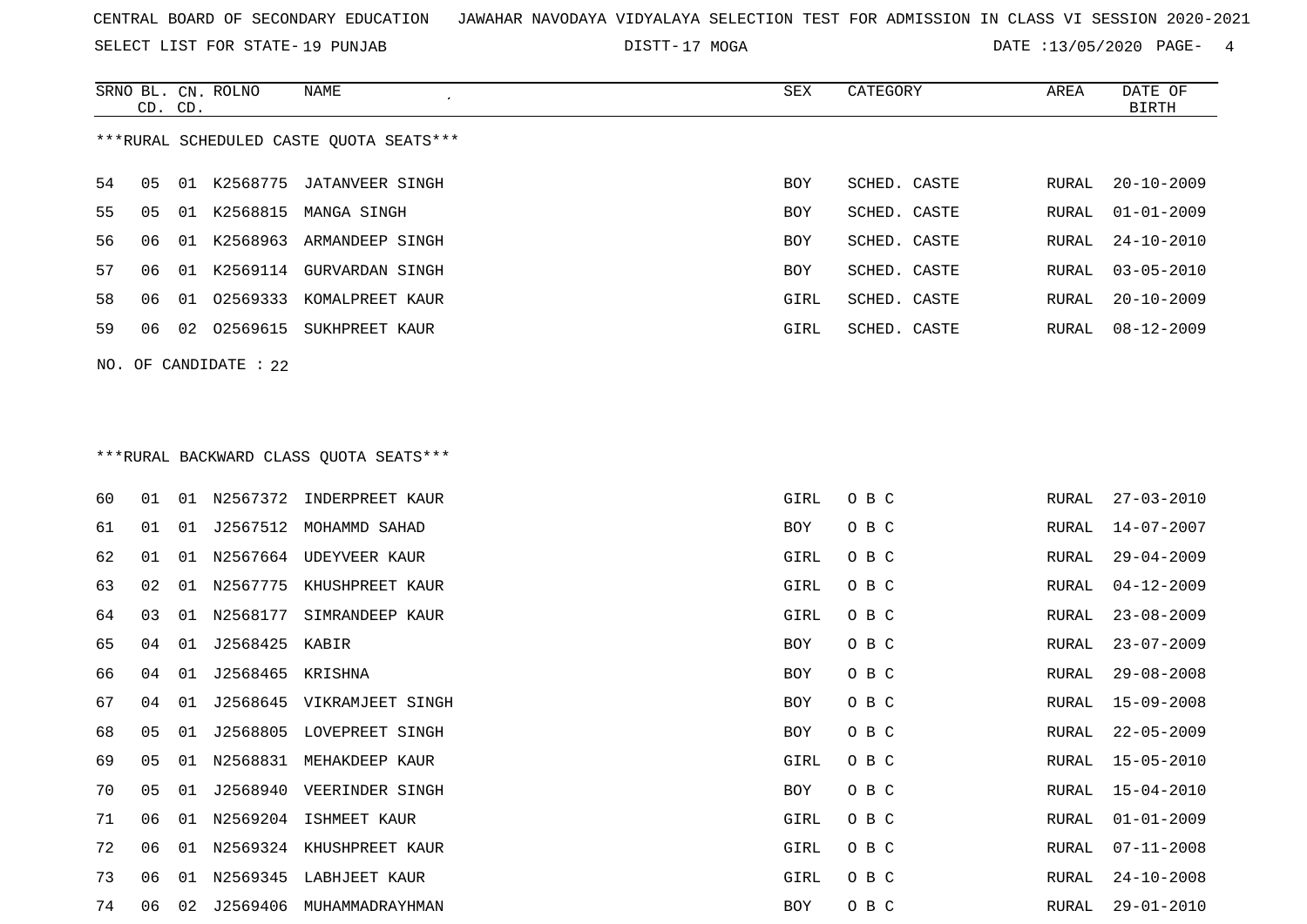SELECT LIST FOR STATE- DISTT- 19 PUNJAB

DISTT-17 MOGA 2020 DATE :13/05/2020 PAGE- 5

|    | CD. CD. | SRNO BL. CN. ROLNO     | NAME<br>$\epsilon$                      | SEX  | CATEGORY     | AREA  | DATE OF<br><b>BIRTH</b> |
|----|---------|------------------------|-----------------------------------------|------|--------------|-------|-------------------------|
|    |         |                        | *** RURAL BACKWARD CLASS QUOTA SEATS*** |      |              |       |                         |
| 75 | 06      |                        | 02 N2569488 RAJDEEP KAUR                | GIRL | O B C        | RURAL | $08 - 08 - 2008$        |
|    |         | NO. OF CANDIDATE : 16  |                                         |      |              |       |                         |
|    |         |                        |                                         |      |              |       |                         |
|    |         |                        | ***RURAL SCHEDULED TRIBE QUOTA SEATS*** |      |              |       |                         |
| 76 | 01      | 01<br>02567602         | SAMANPREET KAUR                         | GIRL | SCHED. CASTE | RURAL | $03 - 04 - 2009$        |
| 77 | 02      | 02567851 RAJNI<br>01   |                                         | GIRL | SCHED. CASTE | RURAL | 19-02-2010              |
| 78 | 05      | 02568939<br>01         | VARINDER KAUR                           | GIRL | SCHED. CASTE | RURAL | $23 - 02 - 2010$        |
| 79 | 06      | 01                     | 02569219 JASHANDEEP KAUR                | GIRL | SCHED. CASTE | RURAL | $28 - 11 - 2009$        |
| 80 | 06      | 02569222<br>01         | JASHANDEEP KAUR                         | GIRL | SCHED. CASTE | RURAL | $27 - 11 - 2009$        |
|    |         | NO. OF CANDIDATE $: 5$ |                                         |      |              |       |                         |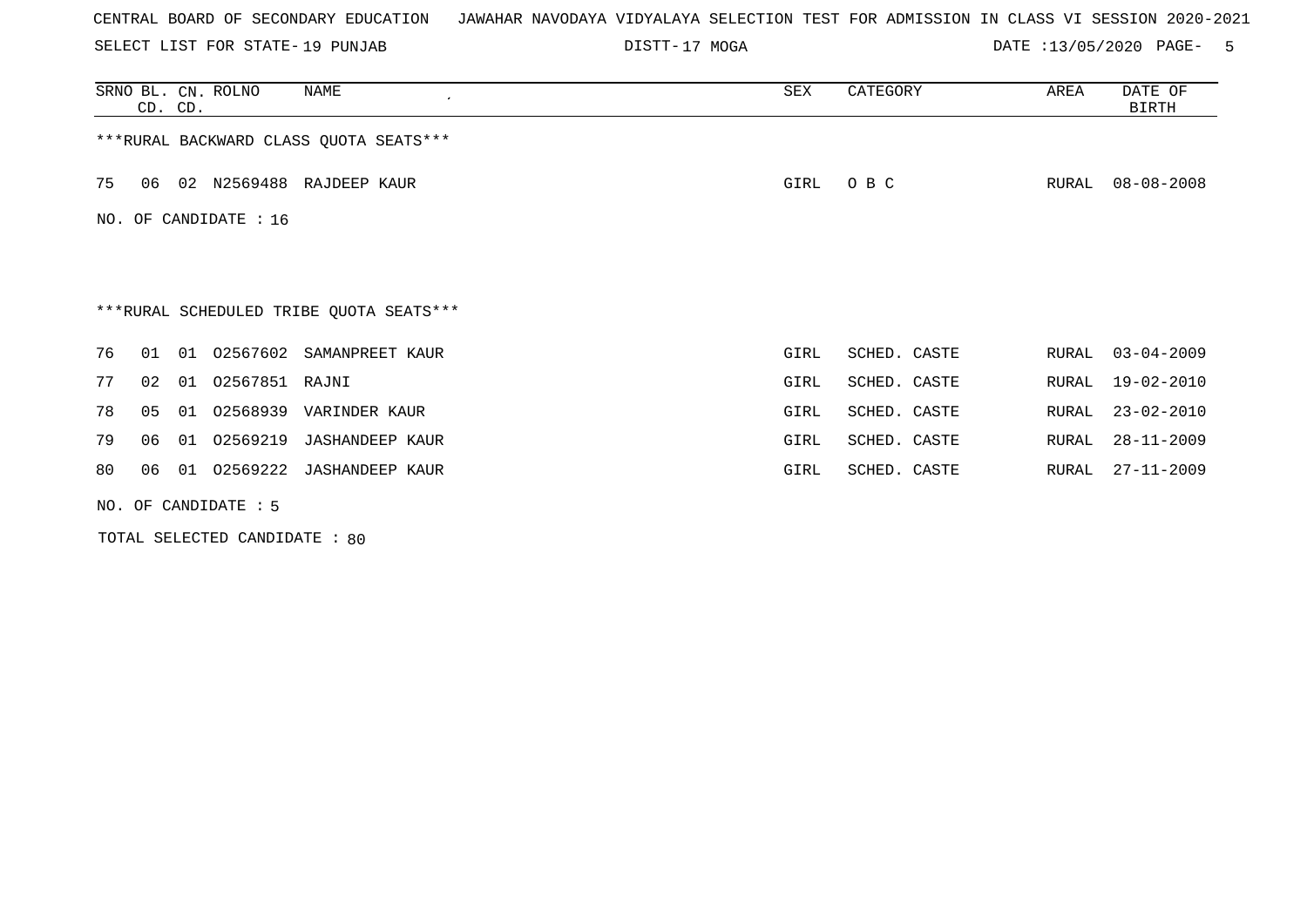SELECT LIST FOR STATE- DISTT- 19 PUNJAB

DISTT-18 TARANTARAN DATE :13/05/2020 PAGE- 1

|     |    | CD. CD. | SRNO BL. CN. ROLNO  | NAME                                   | SEX        | CATEGORY     | AREA         | DATE OF<br><b>BIRTH</b> |
|-----|----|---------|---------------------|----------------------------------------|------------|--------------|--------------|-------------------------|
|     |    |         | ***OPEN UR SEATS*** |                                        |            |              |              |                         |
| 1   | 04 |         |                     | 01 M2571309 ASHMEET KAUR               | GIRL       | GENERAL      | RURAL        | $04 - 11 - 2008$        |
| 2   | 06 |         |                     | 01 J2572944 RAJPREET SINGH             | <b>BOY</b> | O B C        | <b>RURAL</b> | $05 - 12 - 2008$        |
| 3   | 07 |         |                     | 01 M2573083 AMANDEEP KAUR              | GIRL       | GENERAL      | <b>RURAL</b> | $09 - 06 - 2008$        |
| 4   | 07 | 01      |                     | B2573110 ANMOLPREET SINGH              | BOY        | O B C        | URBAN        | $11 - 11 - 2008$        |
| 5   | 07 | 01      | I2573235            | <b>GURVINDER KAUR</b>                  | BOY        | GENERAL      | RURAL        | $24 - 09 - 2007$        |
| 6   | 07 | 01      |                     | C2573436 KHUSHPREET SINGH              | <b>BOY</b> | SCHED. CASTE | URBAN        | $03 - 02 - 2009$        |
| 7   | 07 |         | 01 G2573448 KOMAL   |                                        | GIRL       | SCHED. CASTE | URBAN        | $01 - 01 - 2009$        |
|     |    |         |                     | ***OPEN SCHEDULED CASTE QUOTA SEATS*** |            |              |              |                         |
| 8   | 01 | 01      |                     | 02569851 JASHANDEEP KAUR               | GIRL       | SCHED. CASTE | RURAL        | $24 - 05 - 2009$        |
| 9   | 03 | 01      | K2570539            | AKASHDEEP SINGH                        | BOY        | SCHED. CASTE | <b>RURAL</b> | $05 - 08 - 2007$        |
| 10  | 03 |         | 01 K2570830         | <b>JASPREET SINGH</b>                  | BOY        | SCHED. CASTE | RURAL        | $20 - 07 - 2008$        |
| 11  | 03 | 02      | 02571191            | SIMRANJIT KAUR                         | GIRL       | SCHED. CASTE | <b>RURAL</b> | $11 - 01 - 2010$        |
| 12  | 05 | 02      | 02572295            | PALAKPREET KAUR                        | GIRL       | SCHED. CASTE | RURAL        | $05 - 11 - 2008$        |
| 13  | 07 | 01      | G2573253            | HARMANDEEP<br>KAUR                     | GIRL       | SCHED. CASTE | URBAN        | $26 - 10 - 2009$        |
| 14  | 07 | 02      | C2573582 PANKAJ     |                                        | BOY        | SCHED. CASTE | URBAN        | $27 - 07 - 2009$        |
| NO. |    |         | OF CANDIDATE: 7     |                                        |            |              |              |                         |

|  |  | ***OPEN BACKWARD CLASS OUOTA SEATS*** |          |  |                  |
|--|--|---------------------------------------|----------|--|------------------|
|  |  | 15 04 01 N2571451 KAMALPREET KAUR     | GIRL OBC |  | RURAL 16-08-2009 |
|  |  | 16 04 01 N2571594 REAPREET KAUR       | GIRL OBC |  | RURAL 30-03-2009 |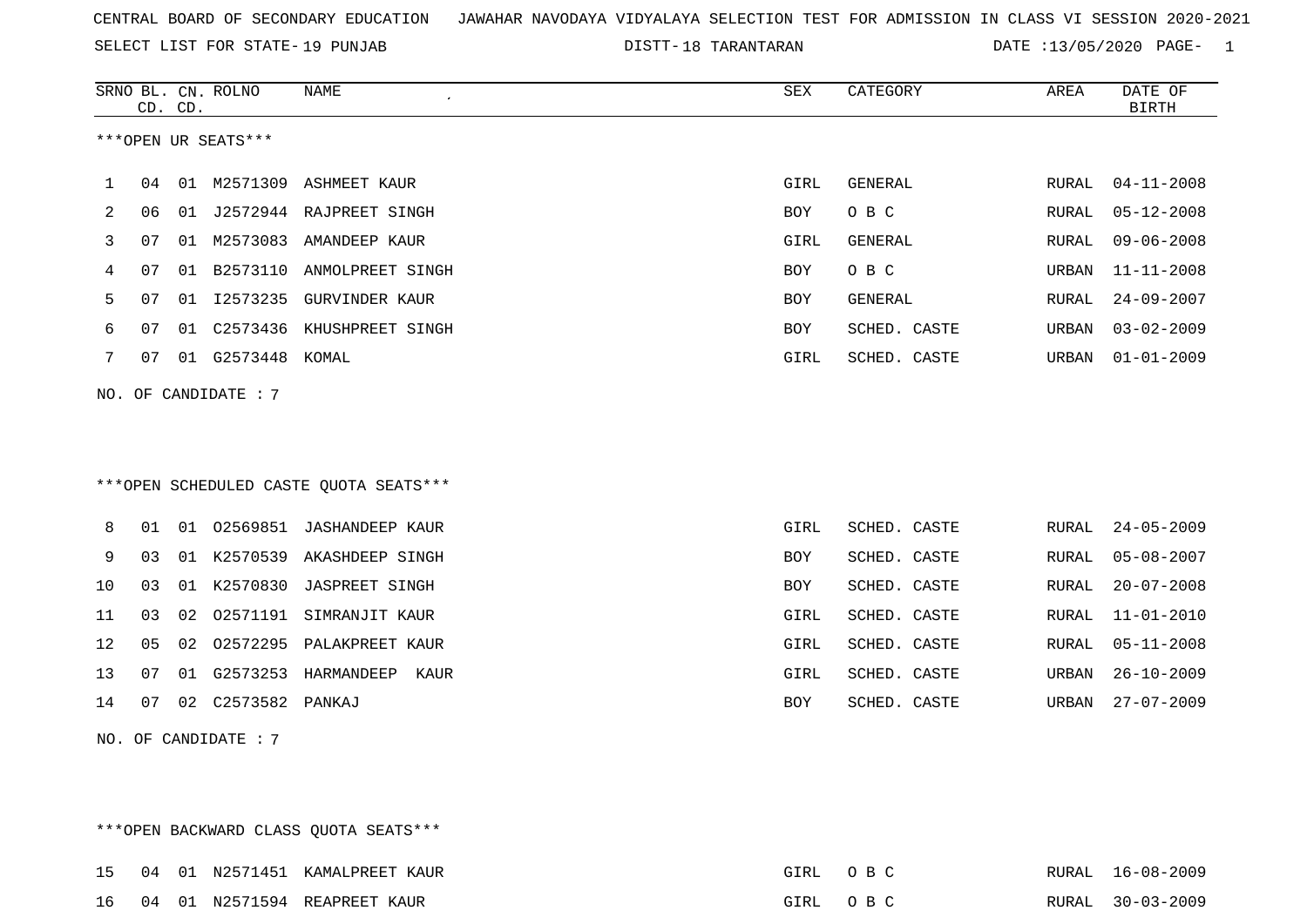SELECT LIST FOR STATE- DISTT- 19 PUNJAB

18 TARANTARAN DATE :13/05/2020 PAGE- 2

|    |    | CD. CD. | SRNO BL. CN. ROLNO     | NAME                                   | SEX  | CATEGORY     | AREA         | DATE OF<br><b>BIRTH</b> |
|----|----|---------|------------------------|----------------------------------------|------|--------------|--------------|-------------------------|
|    |    |         |                        | *** OPEN BACKWARD CLASS QUOTA SEATS*** |      |              |              |                         |
| 17 | 05 |         | 01 N2572041 JASHMEEN   |                                        | GIRL | O B C        | RURAL        | 24-09-2008              |
| 18 | 05 | 02      |                        | J2572162 LOVEDEEP SINGH                | BOY  | O B C        | RURAL        | $29 - 03 - 2010$        |
| 19 | 06 |         | 01 N2572810            | KOMALPREET KAUR                        | GIRL | O B C        | RURAL        | $05 - 01 - 2009$        |
|    |    |         | NO. OF CANDIDATE : 5   |                                        |      |              |              |                         |
|    |    |         |                        | ***OPEN SCHEDULED TRIBE QUOTA SEATS*** |      |              |              |                         |
| 20 |    |         |                        | 01 01 P2569876 JASMEET KAUR            | GIRL | SCHED. TRIBE |              | RURAL 07-04-2009        |
|    |    |         | NO. OF CANDIDATE : 1   |                                        |      |              |              |                         |
|    |    |         |                        |                                        |      |              |              |                         |
|    |    |         |                        |                                        |      |              |              |                         |
|    |    |         | ***RURAL OPEN SEATS*** |                                        |      |              |              |                         |
| 21 | 01 |         |                        | 01 K2569709 ANMOL SINGH                | BOY  | SCHED. CASTE | RURAL        | $25 - 11 - 2009$        |
| 22 | 01 |         |                        | 01 M2569997 NOBALDEEP KAUR             | GIRL | GENERAL      | RURAL        | $10 - 10 - 2008$        |
| 23 | 02 | 01      |                        | I2570196 ALAMDEEP SINGH                | BOY  | GENERAL      | RURAL        | $20 - 06 - 2009$        |
| 24 | 03 | 01      | 02570591               | ARSHJEET KAUR                          | GIRL | SCHED. CASTE | RURAL        | $02 - 10 - 2009$        |
| 25 | 03 | 01      | M2570699               | HARLEEN KAUR                           | GIRL | GENERAL      | RURAL        | $30 - 09 - 2009$        |
| 26 | 03 | 02      | M2571216               | SUKHMANDEEP KAUR                       | GIRL | GENERAL      | RURAL        | $16 - 03 - 2009$        |
| 27 | 04 |         |                        | 01 J2571333 DILRAJPREET SINGH          | BOY  | O B C        | RURAL        | $11 - 01 - 2009$        |
| 28 | 04 | 01      |                        | 12571342 GURINDER SINGH                | BOY  | GENERAL      | <b>RURAL</b> | $02 - 09 - 2009$        |
| 29 | 05 |         |                        | 01 K2571799 BHAG SINGH                 | BOY  | SCHED. CASTE | RURAL        | $12 - 01 - 2009$        |
| 30 | 05 | 01      |                        | M2572054 JASMEET KAUR                  | GIRL | GENERAL      | RURAL        | $23 - 01 - 2009$        |
| 31 | 05 | 01      | I2572068               | JOBANPREET SINGH                       | BOY  | GENERAL      | RURAL        | $27 - 12 - 2008$        |
| 32 | 05 | 02      | 02572558               | SUMANPREET KAUR                        | GIRL | SCHED. CASTE | <b>RURAL</b> | $07 - 09 - 2008$        |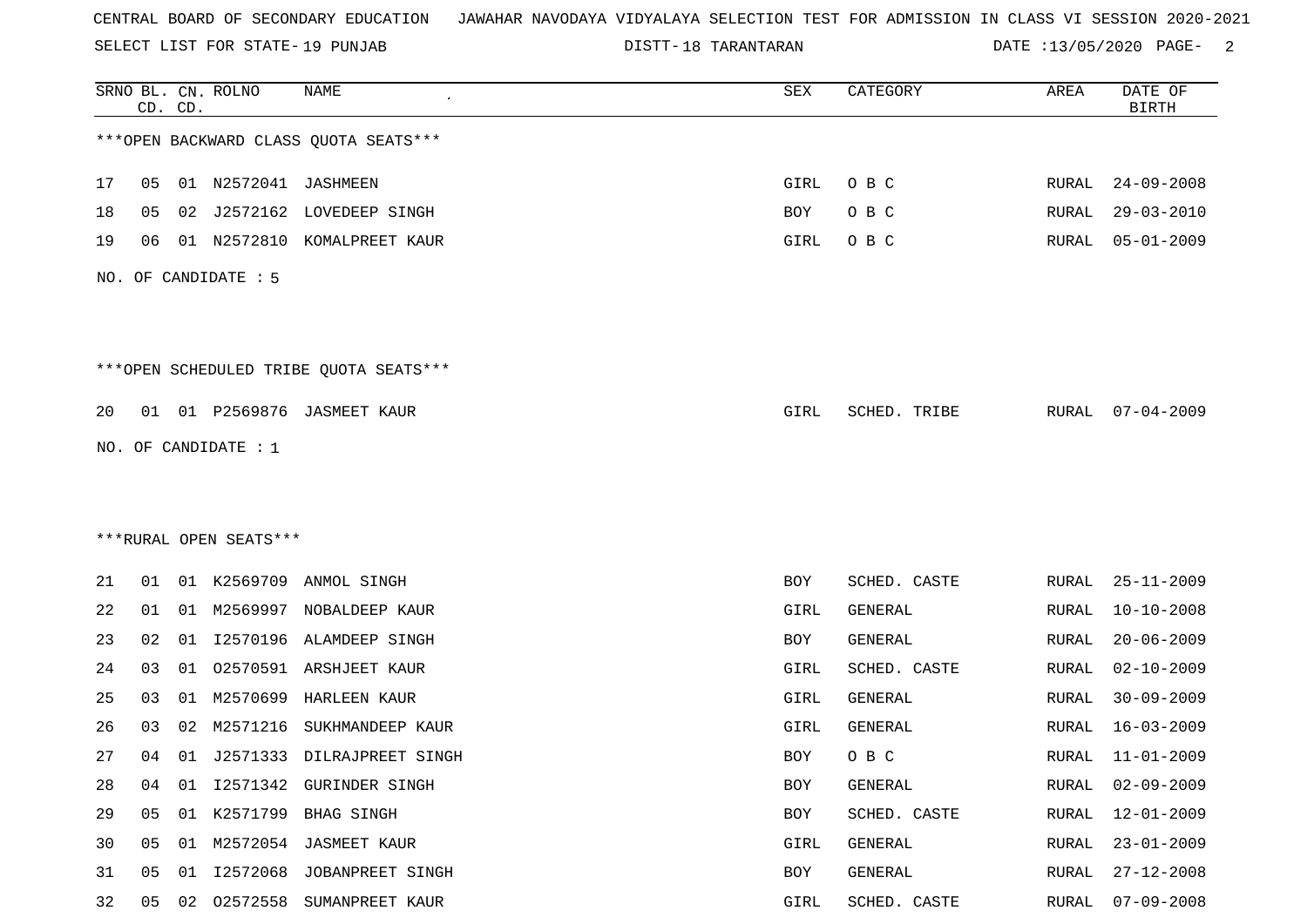SELECT LIST FOR STATE- DISTT- 19 PUNJAB

SRNO BL. CN.

ROLNO NAME SEX CATEGORY AREA DATE OF

DISTT-18 TARANTARAN DATE :13/05/2020 PAGE- 3

|    | CD. | CD. |                        |                                         |      |              |       | <b>BIRTH</b>     |
|----|-----|-----|------------------------|-----------------------------------------|------|--------------|-------|------------------|
|    |     |     | ***RURAL OPEN SEATS*** |                                         |      |              |       |                  |
| 33 | 06  |     |                        | 01 M2572671 EKAMJOT SANDHU              | GIRL | GENERAL      | RURAL | $08 - 05 - 2009$ |
| 34 | 06  | 01  | I2572866               | MEHAKDEEP SINGH SANDHU                  | BOY  | GENERAL      | RURAL | $05 - 02 - 2010$ |
| 35 | 07  | 02  | 02573457               | KOMALPREET KAUR                         | GIRL | SCHED. CASTE | RURAL | $20 - 09 - 2008$ |
| 36 | 07  | 02  | I2573538               | MOLIK SHARMA                            | BOY  | GENERAL      | RURAL | $13 - 09 - 2008$ |
| 37 | 07  | 02  |                        | K2573584 PARASDEEP SINGH                | BOY  | SCHED. CASTE | RURAL | $28 - 08 - 2009$ |
| 38 | 08  | 01  |                        | M2573921 HARPREET KAUR                  | GIRL | GENERAL      | RURAL | $02 - 09 - 2008$ |
| 39 | 08  | 01  |                        | M2573923 HARSARVAN KAUR                 | GIRL | GENERAL      | RURAL | $21 - 01 - 2010$ |
|    |     |     | NO. OF CANDIDATE : 19  |                                         |      |              |       |                  |
|    |     |     |                        |                                         |      |              |       |                  |
|    |     |     |                        | ***RURAL SCHEDULED CASTE QUOTA SEATS*** |      |              |       |                  |
| 40 | 01  |     |                        | 01 K2569973 MUKADAR SINGH               | BOY  | SCHED. CASTE | RURAL | 12-07-2009       |
| 41 | 01  | 01  |                        | K2570175 VANSHPREET SINGH               | BOY  | SCHED. CASTE | RURAL | 17-09-2009       |
| 42 | 02  | 01  | 02570213               | ANSHDEEP KAUR                           | GIRL | SCHED. CASTE | RURAL | $17 - 02 - 2009$ |
| 43 | 02  | 01  | 02570237               | DAMANPREET KAUR                         | GIRL | SCHED. CASTE | RURAL | 18-12-2008       |
| 44 | 02  |     | 01 K2570320            | JUGRAJ SINGH                            | BOY  | SCHED. CASTE | RURAL | $05 - 09 - 2008$ |
| 45 | 03  | 01  | K2570581               | ARMAAN SINGH                            | BOY  | SCHED. CASTE | RURAL | $28 - 01 - 2008$ |
| 46 | 03  | 01  | K2570648               | GUR NISHAN SINGH                        | BOY  | SCHED. CASTE | RURAL | 18-02-2010       |
| 47 | 03  | 01  | K2570661               | <b>GURSAHIB SINGH</b>                   | BOY  | SCHED. CASTE | RURAL | 15-06-2007       |
| 48 | 03  | 01  |                        | 02570731 HARPREET KAUR                  | GIRL | SCHED. CASTE | RURAL | $26 - 09 - 2009$ |
| 49 | 03  |     | 01 02570773            | JAPJI                                   | GIRL | SCHED. CASTE | RURAL | $30 - 10 - 2008$ |
| 50 |     |     |                        | 03 01 K2570788 JASHANDEEP SINGH         | BOY  | SCHED. CASTE |       | RURAL 25-06-2008 |
| 51 | 03  |     |                        | 02 K2570980 MANRAJ SINGH                | BOY  | SCHED. CASTE | RURAL | $08 - 08 - 2008$ |
| 52 | 04  |     |                        | 01 K2571279 AKASHDEEP SINGH             | BOY  | SCHED. CASTE | RURAL | $01 - 11 - 2008$ |
| 53 | 04  |     |                        | 01 K2571305 ARSHDEEP SINGH              | BOY  | SCHED. CASTE | RURAL | $21 - 12 - 2008$ |
|    |     |     |                        |                                         |      |              |       |                  |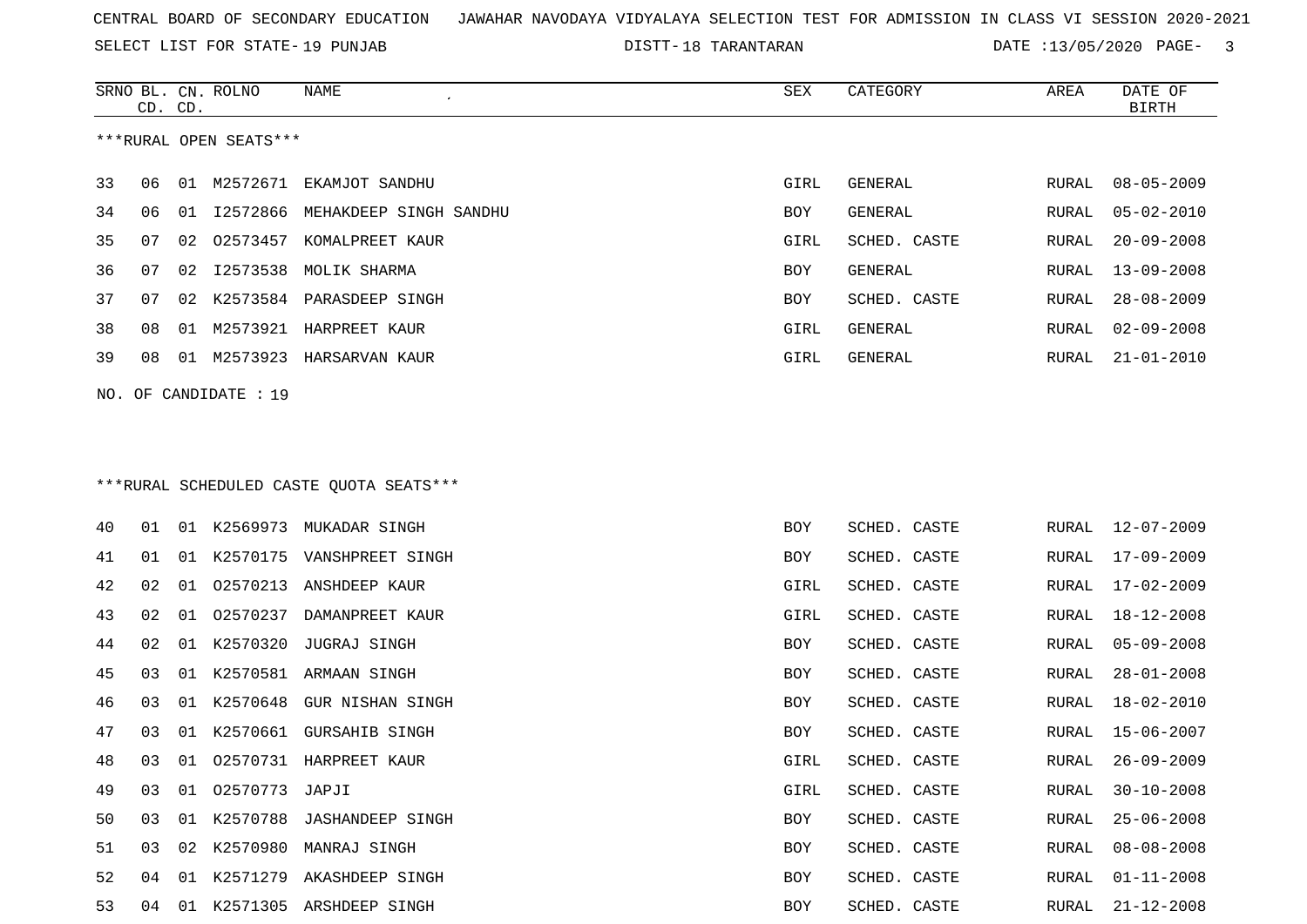SELECT LIST FOR STATE- DISTT- 19 PUNJAB

18 TARANTARAN DATE :13/05/2020 PAGE- 4

|    | CD. CD. |    | SRNO BL. CN. ROLNO      | NAME                                    | <b>SEX</b> | CATEGORY     | AREA  | DATE OF<br><b>BIRTH</b> |
|----|---------|----|-------------------------|-----------------------------------------|------------|--------------|-------|-------------------------|
|    |         |    |                         | ***RURAL SCHEDULED CASTE QUOTA SEATS*** |            |              |       |                         |
| 54 | 04      |    |                         | 01 K2571363 GURSIMRAN SINGH             | <b>BOY</b> | SCHED. CASTE | RURAL | 13-12-2008              |
| 55 | 04      |    |                         | 01 K2571384 HARMAN SINGH                | BOY        | SCHED. CASTE | RURAL | $23 - 09 - 2009$        |
| 56 | 04      | 01 |                         | 02571685 VANSHDEEP KAUR                 | GIRL       | SCHED. CASTE | RURAL | $15 - 03 - 2010$        |
| 57 | 05      |    |                         | 01 K2571899 GURSEWAK SINGH              | BOY        | SCHED. CASTE | RURAL | $13 - 10 - 2008$        |
| 58 | 05      |    |                         | 01 K2572091 KARANDIP SINGH              | BOY        | SCHED. CASTE | RURAL | $26 - 08 - 2009$        |
| 59 | 08      |    |                         | 01 02573993 NASIB KAUR                  | GIRL       | SCHED. CASTE | RURAL | $01 - 02 - 2008$        |
|    |         |    | NO. OF CANDIDATE : $20$ |                                         |            |              |       |                         |
|    |         |    |                         |                                         |            |              |       |                         |
|    |         |    |                         |                                         |            |              |       |                         |
|    |         |    |                         | ***RURAL BACKWARD CLASS OUOTA SEATS***  |            |              |       |                         |
| 60 | 01      |    |                         | 01 N2569717 ARSHDEEP KAUR               | GIRL       | O B C        | RURAL | $06 - 06 - 2009$        |
| 61 | 01      |    |                         | 01 N2569947 MANNATPREET KAUR            | GIRL       | O B C        | RURAL | $05 - 05 - 2009$        |
| 62 | 01      | 01 |                         | N2570172 TANVEER KAUR                   | GIRL       | O B C        | RURAL | $16 - 12 - 2008$        |
| 63 | 03      | 01 | J2570616                | DIVYANSHU KUMAR SINGH                   | <b>BOY</b> | O B C        | RURAL | $02 - 08 - 2009$        |
| 64 | 03      | 01 | J2570660                | GURPREET SINGH                          | BOY        | O B C        | RURAL | $16 - 02 - 2008$        |
| 65 | 03      | 01 | J2570670                | GURSHABADPREET SINGH                    | BOY        | O B C        | RURAL | $12 - 09 - 2009$        |
| 66 | 03      | 02 |                         | J2571168 SATYENDRA                      | <b>BOY</b> | O B C        | RURAL | $09 - 06 - 2007$        |
| 67 | 03      | 02 | J2571226                | SUKHMEET SINGH                          | BOY        | O B C        | RURAL | $10 - 02 - 2010$        |
| 68 | 05      | 01 |                         | J2571780 ARSHDEEP SINGH                 | BOY        | O B C        | RURAL | $04 - 01 - 2008$        |
| 69 | 05      | 01 |                         | J2571783 ARSHDIP SINGH                  | <b>BOY</b> | O B C        | RURAL | $21 - 01 - 2009$        |
| 70 | 05      | 01 | J2571843                | GAGANDIP SINGH                          | BOY        | O B C        | RURAL | $12 - 07 - 2009$        |
| 71 | 05      | 02 |                         | N2572497 SIMRANJIT KAUR                 | GIRL       | O B C        | RURAL | $26 - 05 - 2009$        |
| 72 | 06      |    |                         | 01 N2572844 MANDIP KAUR                 | GIRL       | O B C        | RURAL | $10 - 03 - 2010$        |

 06 01 N2573023 SUKHMANDEEP KAUR GIRL O B C RURAL 06-03-2009 07 01 J2573069 ABHIJOT SINGH BOY O B C RURAL 13-09-2010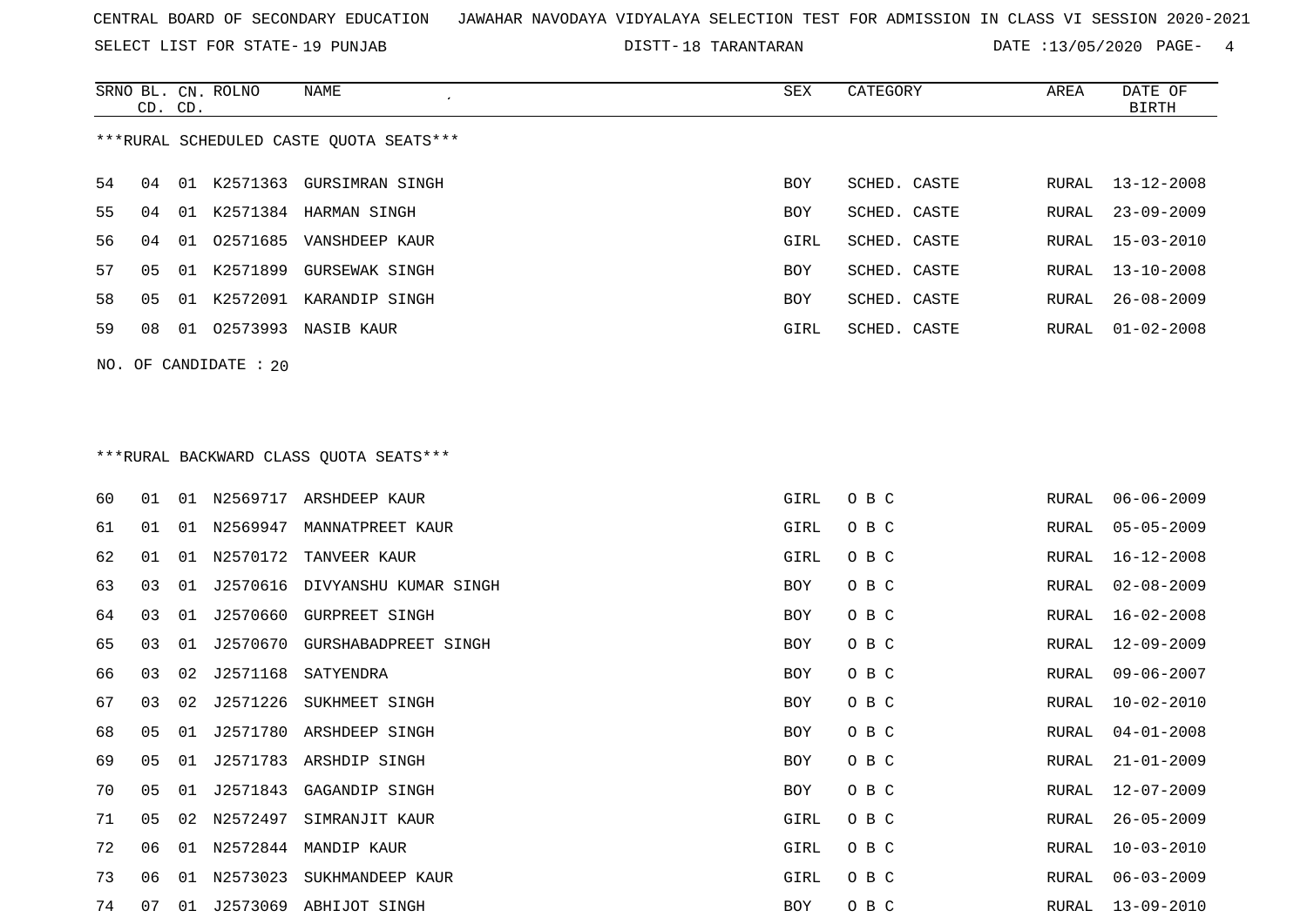SELECT LIST FOR STATE- DISTT- 19 PUNJAB

DISTT-18 TARANTARAN DATE :13/05/2020 PAGE- 5

|    | CD. CD.        |    | SRNO BL. CN. ROLNO     | NAME                                    | SEX  | CATEGORY     | AREA  | DATE OF<br>BIRTH |
|----|----------------|----|------------------------|-----------------------------------------|------|--------------|-------|------------------|
|    |                |    |                        | *** RURAL BACKWARD CLASS QUOTA SEATS*** |      |              |       |                  |
| 75 | 07             |    |                        | 01 J2573196 GURDEEP SINGH               | BOY  | O B C        | RURAL | $05 - 08 - 2009$ |
|    |                |    | NO. OF CANDIDATE : 16  |                                         |      |              |       |                  |
|    |                |    |                        |                                         |      |              |       |                  |
|    |                |    |                        | ***RURAL SCHEDULED TRIBE QUOTA SEATS*** |      |              |       |                  |
| 76 | 03             | 02 |                        | K2570932 MANBIR SINGH                   | BOY  | SCHED. CASTE | RURAL | $25 - 08 - 2008$ |
| 77 | 03             |    | 02 02571220            | SUKHMANI                                | GIRL | SCHED. CASTE | RURAL | $08 - 02 - 2010$ |
| 78 | 0 <sub>5</sub> | 02 | K2572423               | SAHIBPREET SINGH                        | BOY  | SCHED. CASTE | RURAL | $19 - 12 - 2009$ |
| 79 | 07             | 02 |                        | 02573562 NAVJOT KAUR                    | GIRL | SCHED. CASTE | RURAL | $02 - 09 - 2009$ |
| 80 | 08             | 01 | K2574036 SAHIL         |                                         | BOY  | SCHED. CASTE | RURAL | $23 - 09 - 2008$ |
|    |                |    | NO. OF CANDIDATE $: 5$ |                                         |      |              |       |                  |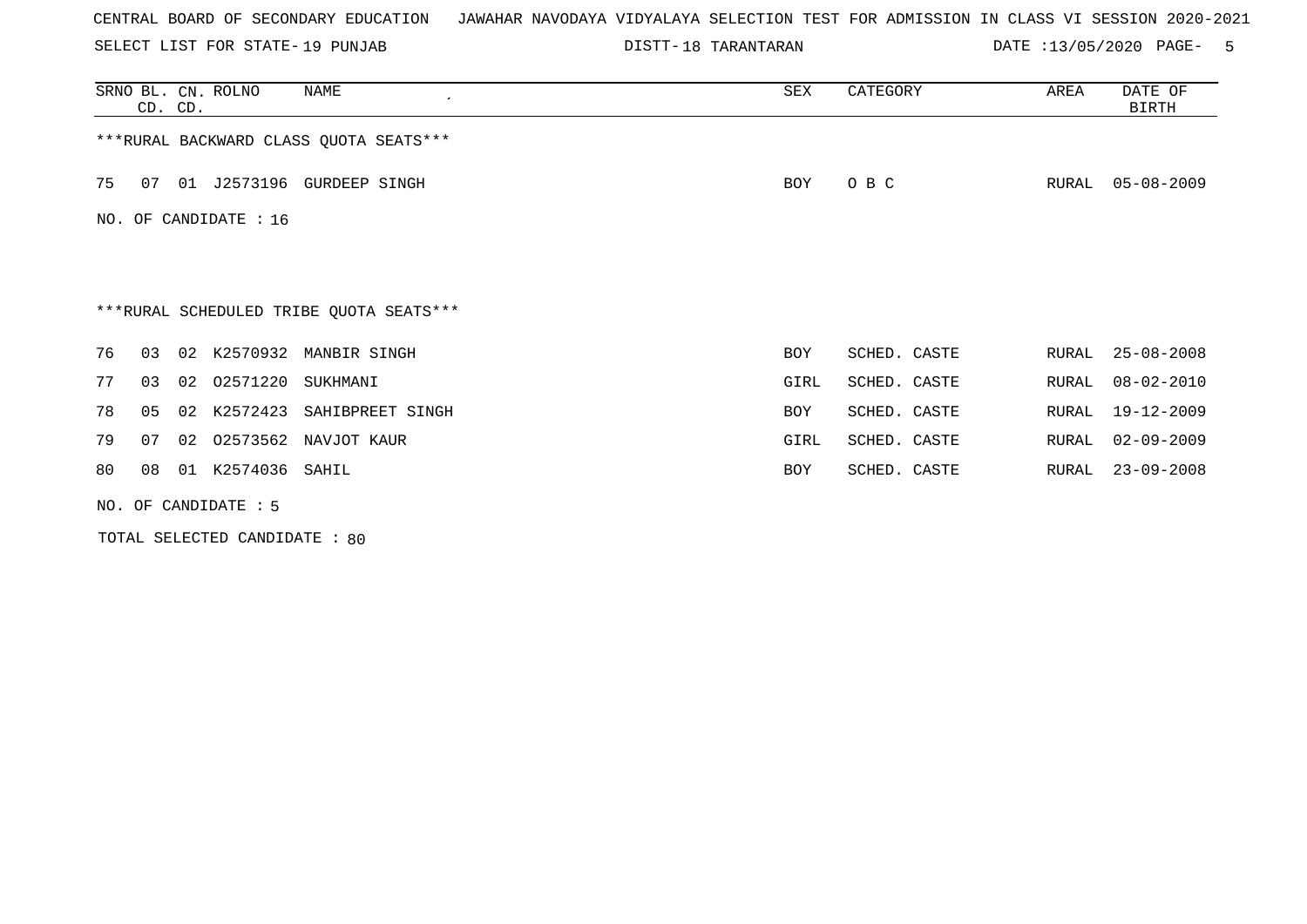SELECT LIST FOR STATE- DISTT- 19 PUNJAB

19 BARNALA DATE :13/05/2020 PAGE- 1

|     |    | CD. CD. | SRNO BL. CN. ROLNO  | <b>NAME</b>                            | SEX        | CATEGORY       | AREA         | DATE OF<br><b>BIRTH</b> |
|-----|----|---------|---------------------|----------------------------------------|------------|----------------|--------------|-------------------------|
|     |    |         | ***OPEN UR SEATS*** |                                        |            |                |              |                         |
| 1   | 01 |         | 01 A2574107 AMAN    |                                        | <b>BOY</b> | GENERAL        | URBAN        | $31 - 01 - 2010$        |
| 2   | 01 | 01      |                     | K2574146 ARMANPREET SINGH              | <b>BOY</b> | SCHED. CASTE   | RURAL        | $03 - 09 - 2009$        |
| 3   | 01 | 01      |                     | E2574223 GITAJALI GOYAL                | GIRL       | <b>GENERAL</b> | URBAN        | $17 - 01 - 2010$        |
| 4   | 01 | 01      | J2574349            | JAGJEET SINGH                          | <b>BOY</b> | O B C          | RURAL        | $05 - 08 - 2010$        |
| 5   | 01 | 01      | A2574429            | JATIN SINGLA                           | <b>BOY</b> | <b>GENERAL</b> | <b>URBAN</b> | $29 - 08 - 2009$        |
| 6   | 01 | 02      | K2574549            | MANGAL SINGH                           | <b>BOY</b> | SCHED. CASTE   | <b>RURAL</b> | $21 - 11 - 2008$        |
| 7   | 03 | 01      | J2575622            | BALKARAN SINGH MATHAROO                | <b>BOY</b> | O B C          | RURAL        | $13 - 09 - 2009$        |
| NO. |    |         | OF CANDIDATE : 7    |                                        |            |                |              |                         |
|     |    |         |                     |                                        |            |                |              |                         |
|     |    |         |                     |                                        |            |                |              |                         |
|     |    |         |                     | ***OPEN SCHEDULED CASTE OUOTA SEATS*** |            |                |              |                         |
| 8   | 01 | 02      | C2574682 RAHUL      |                                        | BOY        | SCHED. CASTE   | URBAN        | $06 - 04 - 2009$        |
| 9   | 02 | 01      |                     | 02574988 DILPREET KAUR                 | GIRL       | SCHED. CASTE   | RURAL        | $09 - 06 - 2010$        |
| 10  | 02 | 01      | G2575029            | <b>GURNOOR KAUR</b>                    | GIRL       | SCHED. CASTE   | <b>URBAN</b> | $26 - 09 - 2010$        |
| 11  | 02 | 01      | 02575205 KASHISH    |                                        | GIRL       | SCHED. CASTE   | RURAL        | $19 - 10 - 2009$        |
| 12  | 03 | 01      |                     | K2575826 JASHANDEEP SINGH              | <b>BOY</b> | SCHED. CASTE   | RURAL        | $11 - 03 - 2009$        |

13 03 01 K2575926 KARANVIR SINGH BOY SCHED. CASTE RURAL 20-04-2010

NO. OF CANDIDATE : 6

\*\*\*OPEN DISABLED QUOTA SEATS\*\*\*

14 03 02 I2576143 PRINCE KUMAR BOY GENERAL RURAL 15-11-2010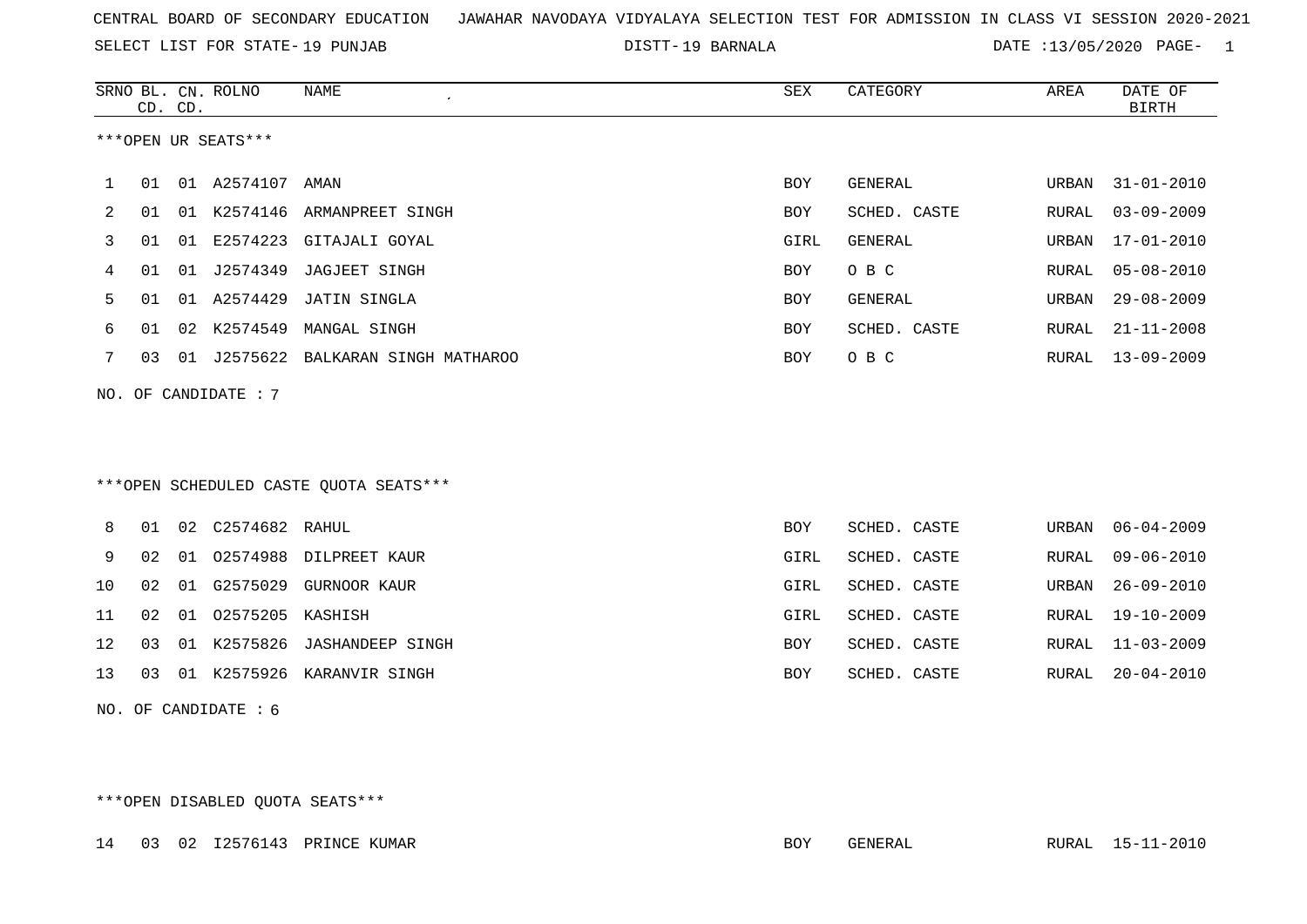|  |  |  |  | CENTRAL BOARD OF SECONDARY EDUCATION – JAWAHAR NAVODAYA VIDYALAYA SELECTION TEST FOR ADMISSION IN CLASS VI SESSION 2020-2021 |  |  |  |  |  |  |  |  |  |  |  |  |  |  |
|--|--|--|--|------------------------------------------------------------------------------------------------------------------------------|--|--|--|--|--|--|--|--|--|--|--|--|--|--|
|--|--|--|--|------------------------------------------------------------------------------------------------------------------------------|--|--|--|--|--|--|--|--|--|--|--|--|--|--|

SELECT LIST FOR STATE- DISTT- 19 PUNJAB

DISTT-19 BARNALA 2001 20020 DATE :13/05/2020 PAGE-

|    |    | CD. CD. | SRNO BL. CN. ROLNO     | NAME                                   | SEX        | CATEGORY     | AREA         | DATE OF<br><b>BIRTH</b> |
|----|----|---------|------------------------|----------------------------------------|------------|--------------|--------------|-------------------------|
|    |    |         | NO. OF CANDIDATE : $1$ |                                        |            |              |              |                         |
|    |    |         |                        |                                        |            |              |              |                         |
|    |    |         |                        |                                        |            |              |              |                         |
|    |    |         |                        | *** OPEN BACKWARD CLASS QUOTA SEATS*** |            |              |              |                         |
| 15 | 01 |         |                        | 01 N2574368 JASHANDEEP KAUR            | GIRL       | O B C        | RURAL        | $09 - 08 - 2009$        |
| 16 | 01 |         | 01 B2574430            | JEETWINDER SINGH                       | BOY        | O B C        | URBAN        | $22 - 06 - 2008$        |
| 17 | 01 |         | 02 B2574514 KUNAL      |                                        | BOY        | O B C        | URBAN        | $18 - 11 - 2009$        |
| 18 | 01 |         |                        | 02 N2574713 RAMANPREET KAUR            | GIRL       | O B C        | RURAL        | $08 - 09 - 2009$        |
| 19 | 03 |         | 01 N2575633            | BHAVIKA                                | GIRL       | O B C        | RURAL        | 14-10-2010              |
|    |    |         |                        |                                        |            |              |              |                         |
|    |    |         | NO. OF CANDIDATE : 5   |                                        |            |              |              |                         |
|    |    |         |                        |                                        |            |              |              |                         |
|    |    |         |                        |                                        |            |              |              |                         |
|    |    |         |                        | ***OPEN SCHEDULED TRIBE QUOTA SEATS*** |            |              |              |                         |
| 20 |    |         | 01 02 G2574733 REKHA   |                                        | GIRL       | SCHED. CASTE | URBAN        | $01 - 05 - 2009$        |
|    |    |         | NO. OF CANDIDATE : $1$ |                                        |            |              |              |                         |
|    |    |         |                        |                                        |            |              |              |                         |
|    |    |         |                        |                                        |            |              |              |                         |
|    |    |         |                        |                                        |            |              |              |                         |
|    |    |         | ***RURAL OPEN SEATS*** |                                        |            |              |              |                         |
| 21 | 01 |         |                        | 01 K2574119 AMANPREET SINGH            | BOY        | SCHED. CASTE | RURAL        | $26 - 12 - 2009$        |
| 22 | 01 |         |                        | 01 K2574165 ARSHPREET SINGH            | <b>BOY</b> | SCHED. CASTE | RURAL        | $26 - 12 - 2009$        |
| 23 | 01 |         |                        | 01 K2574232 GURDEEP SINGH              | BOY        | SCHED. CASTE | RURAL        | $21 - 01 - 2008$        |
| 24 | 01 |         |                        | 01 I2574284 HARMANJOT SINGH            | BOY        | GENERAL      | <b>RURAL</b> | $27 - 08 - 2009$        |
| 25 | 01 |         |                        | 01 M2574336 HUSHANPREET KAUR           | GIRL       | GENERAL      | RURAL        | $26 - 05 - 2010$        |
| 26 | 01 |         |                        | 01 I2574365 JASHANDEEP KAUR            | BOY        | GENERAL      | RURAL        | $08 - 07 - 2009$        |
| 27 |    |         |                        | 01 01 M2574379 JASHANJOT KAUR          | GIRL       | GENERAL      | RURAL        | 18-03-2010              |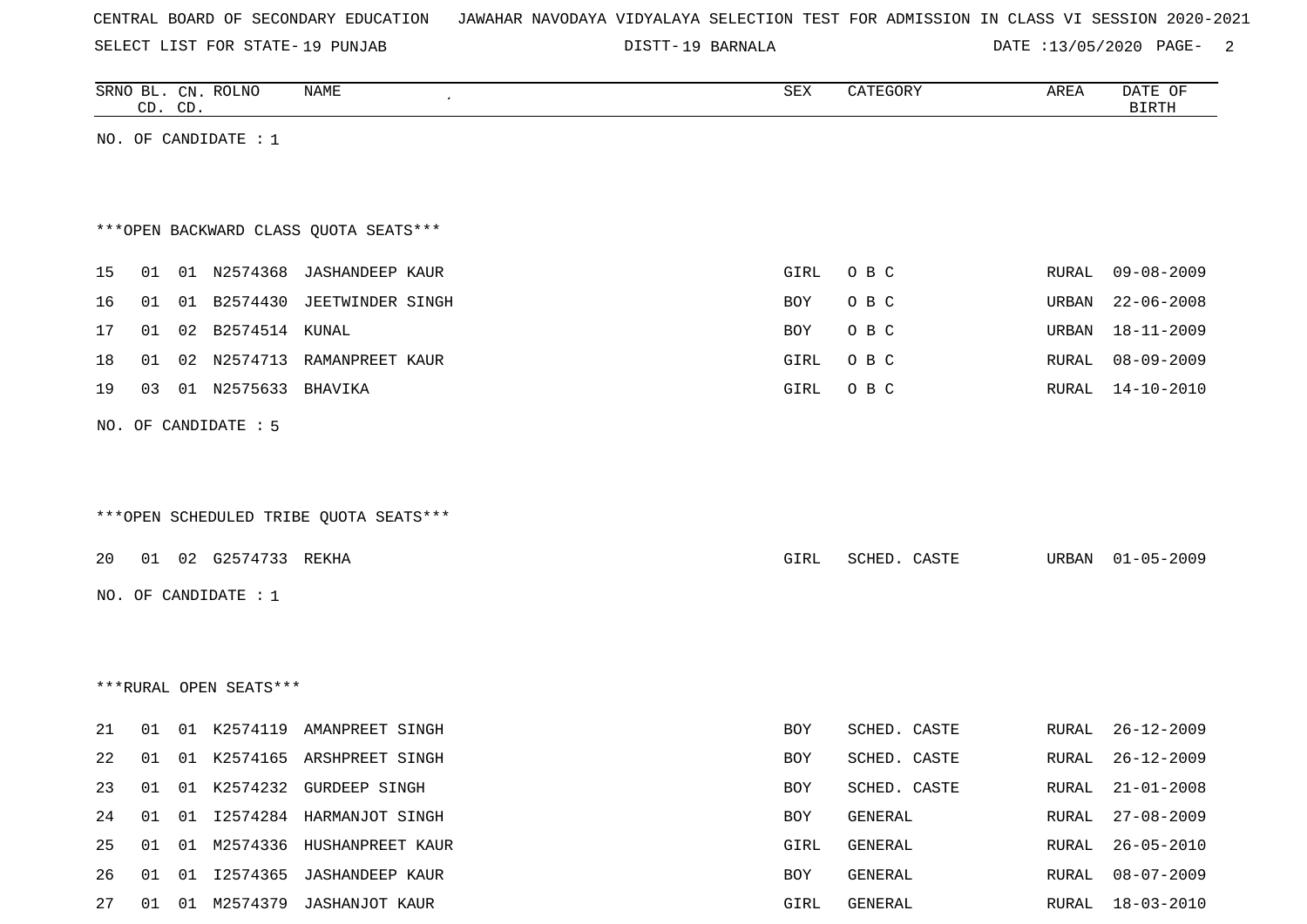SELECT LIST FOR STATE- DISTT- 19 PUNJAB

19 BARNALA DATE :13/05/2020 PAGE- 3

|    |    | CD. CD. | SRNO BL. CN. ROLNO     | <b>NAME</b>                             | SEX        | CATEGORY     | AREA  | DATE OF<br><b>BIRTH</b> |
|----|----|---------|------------------------|-----------------------------------------|------------|--------------|-------|-------------------------|
|    |    |         | ***RURAL OPEN SEATS*** |                                         |            |              |       |                         |
| 28 | 01 | 01      | I2574401               | JASKARAN SINGH                          | BOY        | GENERAL      | RURAL | $16 - 03 - 2009$        |
| 29 | 01 | 02      | M2574716               | RANDEEP KAUR                            | GIRL       | GENERAL      | RURAL | $08 - 08 - 2009$        |
| 30 | 02 | 01      | I2574970               | BHUVAN RIKHI                            | BOY        | GENERAL      | RURAL | $20 - 02 - 2009$        |
| 31 | 02 | 01      | 02575059               | HARJOT KAUR                             | GIRL       | SCHED. CASTE | RURAL | $04 - 04 - 2009$        |
| 32 | 02 | 01      | 02575104               | HUSANPREET KAUR                         | GIRL       | SCHED. CASTE | RURAL | $22 - 07 - 2009$        |
| 33 | 02 | 02      | K2575280               | MANINDER SINGH                          | BOY        | SCHED. CASTE | RURAL | 12-05-2010              |
| 34 | 02 | 02      | 02575389               | RAJVEER KAUR                            | GIRL       | SCHED. CASTE | RURAL | $28 - 04 - 2009$        |
| 35 | 02 | 02      | I2575467               | SHIVAM SHARMA                           | BOY        | GENERAL      | RURAL | $10 - 07 - 2009$        |
| 36 | 03 | 01      | I2575544               | ABHEY MITTAL                            | <b>BOY</b> | GENERAL      | RURAL | $14 - 01 - 2010$        |
| 37 | 03 | 01      | I2575613               | ARUNJOT SINGH MARWAH                    | <b>BOY</b> | GENERAL      | RURAL | $04 - 06 - 2009$        |
| 38 | 03 | 01      |                        | K2575651 DIDAR SINGH                    | BOY        | SCHED. CASTE | RURAL | $27 - 12 - 2009$        |
| 39 | 03 | 02      | I2576017               | MANJOT SINGH                            | BOY        | GENERAL      | RURAL | $27 - 07 - 2009$        |
| 40 | 03 | 02      | M2576098               | PARANJEET KAUR                          | GIRL       | GENERAL      | RURAL | $01 - 11 - 2009$        |
|    |    |         | NO. OF CANDIDATE : 20  |                                         |            |              |       |                         |
|    |    |         |                        | ***RURAL SCHEDULED CASTE QUOTA SEATS*** |            |              |       |                         |
| 41 | 01 |         |                        | 01 02574412 JASMINE KAUR GILL           | GIRL       | SCHED. CASTE | RURAL | 17-09-2010              |
| 42 | 01 | 02      | K2574569               | MANPREET                                | BOY        | SCHED. CASTE | RURAL | 19-12-2010              |
| 43 | 01 | 02      | 02574576               | MANPREET KAUR                           | GIRL       | SCHED. CASTE | RURAL | $15 - 11 - 2008$        |
| 44 |    |         |                        | 01 02 02574624 NIRDEEP KAUR             | GIRL       | SCHED. CASTE |       | RURAL 29-10-2009        |
| 45 | 01 |         |                        | 02 K2574841 SUKHPREET SINGH             | BOY        | SCHED. CASTE | RURAL | 18-09-2009              |
| 46 | 02 |         |                        | 01 K2574920 AMRINDER SINGH              | BOY        | SCHED. CASTE | RURAL | 29-05-2009              |
| 47 |    |         |                        | 02 01 02575041 GURSHANTPREET KAUR       | GIRL       | SCHED. CASTE | RURAL | 17-10-2009              |
| 48 |    |         |                        | 02 02 K2575278 MANINDER SINGH           | BOY        | SCHED. CASTE |       | RURAL 17-02-2010        |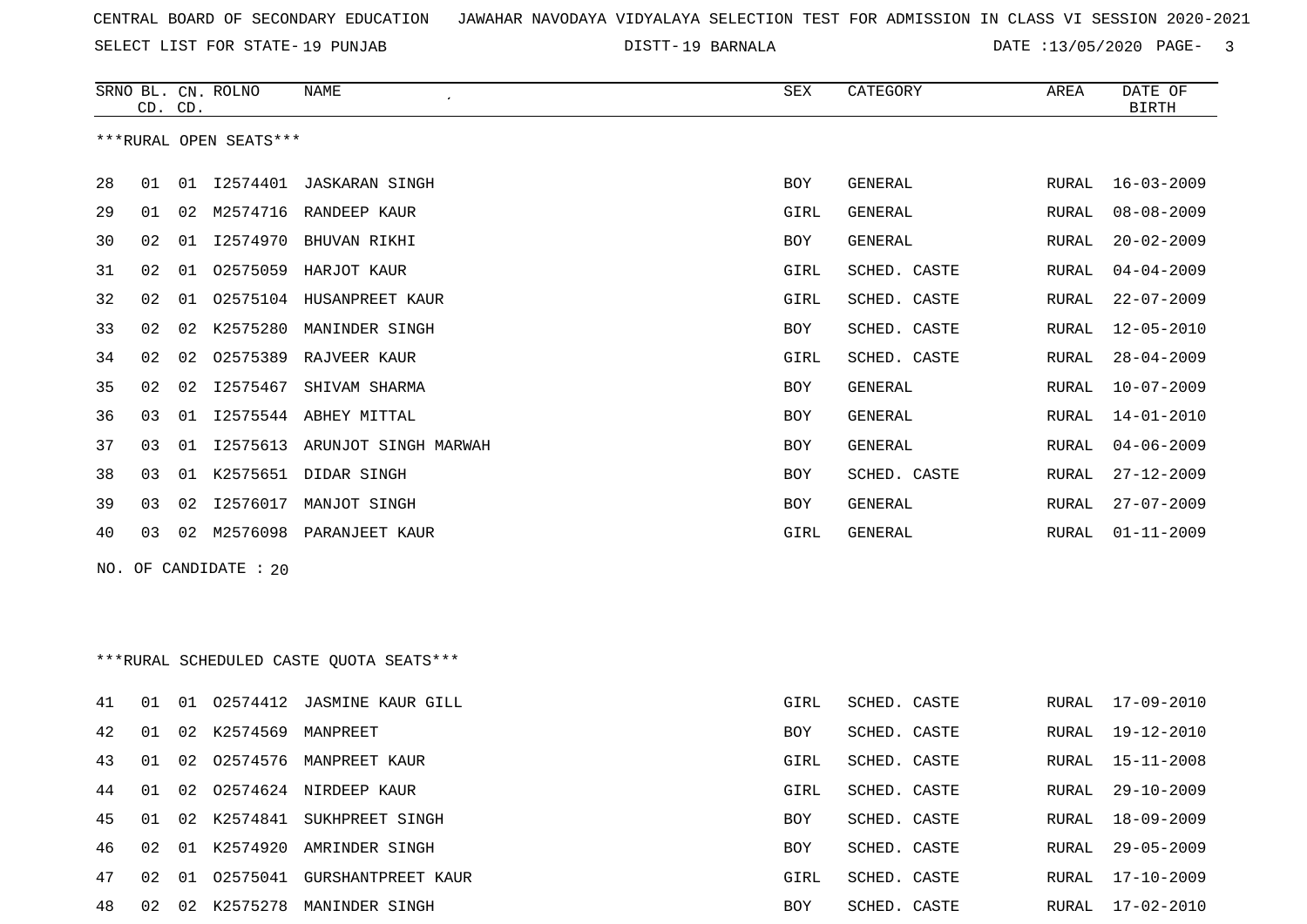SELECT LIST FOR STATE- DISTT- 19 PUNJAB

19 BARNALA DATE :13/05/2020 PAGE- 4

|    | CD. CD.                                 |    | SRNO BL. CN. ROLNO | <b>NAME</b><br>$\epsilon$    | SEX        | CATEGORY     | AREA  | DATE OF<br><b>BIRTH</b> |  |  |
|----|-----------------------------------------|----|--------------------|------------------------------|------------|--------------|-------|-------------------------|--|--|
|    | ***RURAL SCHEDULED CASTE OUOTA SEATS*** |    |                    |                              |            |              |       |                         |  |  |
| 49 | 02                                      | 02 |                    | K2575343 NOORPREET SINGH     | <b>BOY</b> | SCHED. CASTE | RURAL | $28 - 12 - 2010$        |  |  |
| 50 | 02                                      | 02 |                    | 02575405 RAMANVEER KAUR      | GIRL       | SCHED. CASTE | RURAL | $20 - 08 - 2009$        |  |  |
| 51 | 02                                      | 02 | 02575409           | RANDEEP KAUR                 | GIRL       | SCHED. CASTE | RURAL | 17-09-2009              |  |  |
| 52 | 03                                      | 01 | K2575661           | DILPREET SINGH               | <b>BOY</b> | SCHED. CASTE | RURAL | $25 - 04 - 2009$        |  |  |
| 53 | 03                                      | 01 |                    | 02575691 GURHARMANPREET KAUR | GIRL       | SCHED. CASTE | RURAL | $23 - 03 - 2010$        |  |  |
| 54 | 03                                      | 01 |                    | 02575784 HARSHPREET KAUR     | GIRL       | SCHED. CASTE | RURAL | $06 - 03 - 2010$        |  |  |
| 55 | 03                                      |    |                    | 01 K2575811 JAGJIWAN SINGH   | <b>BOY</b> | SCHED. CASTE | RURAL | $19 - 08 - 2010$        |  |  |
| 56 | 03                                      | 01 | 02575953           | KOMALPREET KAUR              | GIRL       | SCHED. CASTE | RURAL | $17 - 08 - 2010$        |  |  |
| 57 | 03                                      | 02 | 02576117           | PARWINDER KAUR               | GIRL       | SCHED. CASTE | RURAL | $17 - 03 - 2009$        |  |  |
| 58 | 03                                      |    | 02 K2576144        | PRINCE SINGH                 | <b>BOY</b> | SCHED. CASTE | RURAL | $11 - 10 - 2009$        |  |  |
| 59 | 03                                      | 02 | 02576278           | SNEHAPREET KAUR              | GIRL       | SCHED. CASTE | RURAL | $23 - 06 - 2010$        |  |  |
|    | NO. OF CANDIDATE : 19                   |    |                    |                              |            |              |       |                         |  |  |

\*\*\*RURAL BACKWARD CLASS QUOTA SEATS\*\*\*

| 60 | 01 | 01 | N2574111    | AMANDEEP KAUR             | GIRL       | O B C | RURAL | $31 - 03 - 2009$ |
|----|----|----|-------------|---------------------------|------------|-------|-------|------------------|
| 61 | 01 | 01 | N2574123    | AMNEET<br>KAUR            | GIRL       | O B C | RURAL | 03-11-2009       |
| 62 | 01 | 01 | J2574159    | ARSHDEEP SINGH            | <b>BOY</b> | O B C | RURAL | 16-12-2009       |
| 63 | 01 |    | 02 N2574647 | PARKASH KAUR KHAS         | GIRL       | O B C | RURAL | 16-10-2009       |
| 64 | 01 | 02 | N2574653    | PAWANJOT KAUR             | GIRL       | O B C | RURAL | $13 - 05 - 2009$ |
| 65 | 01 | 02 | N2574785    | SEHAJDEEP KAUR            | GIRL       | O B C | RURAL | $21 - 10 - 2009$ |
| 66 | 02 |    |             | 01 N2574978 DAVINDER KAUR | GIRL       | O B C | RURAL | $15 - 09 - 2009$ |
| 67 | 02 | 01 |             | J2575081 HARMAN SINGH     | <b>BOY</b> | O B C | RURAL | $26 - 01 - 2009$ |
| 68 | 02 | 02 | N2575482    | SIMRANPREET KAUR          | GIRL       | O B C | RURAL | $23 - 03 - 2010$ |
| 69 | 03 | 01 | J2575733    | GURWINDER SINGH           | <b>BOY</b> | O B C | RURAL | $29 - 10 - 2009$ |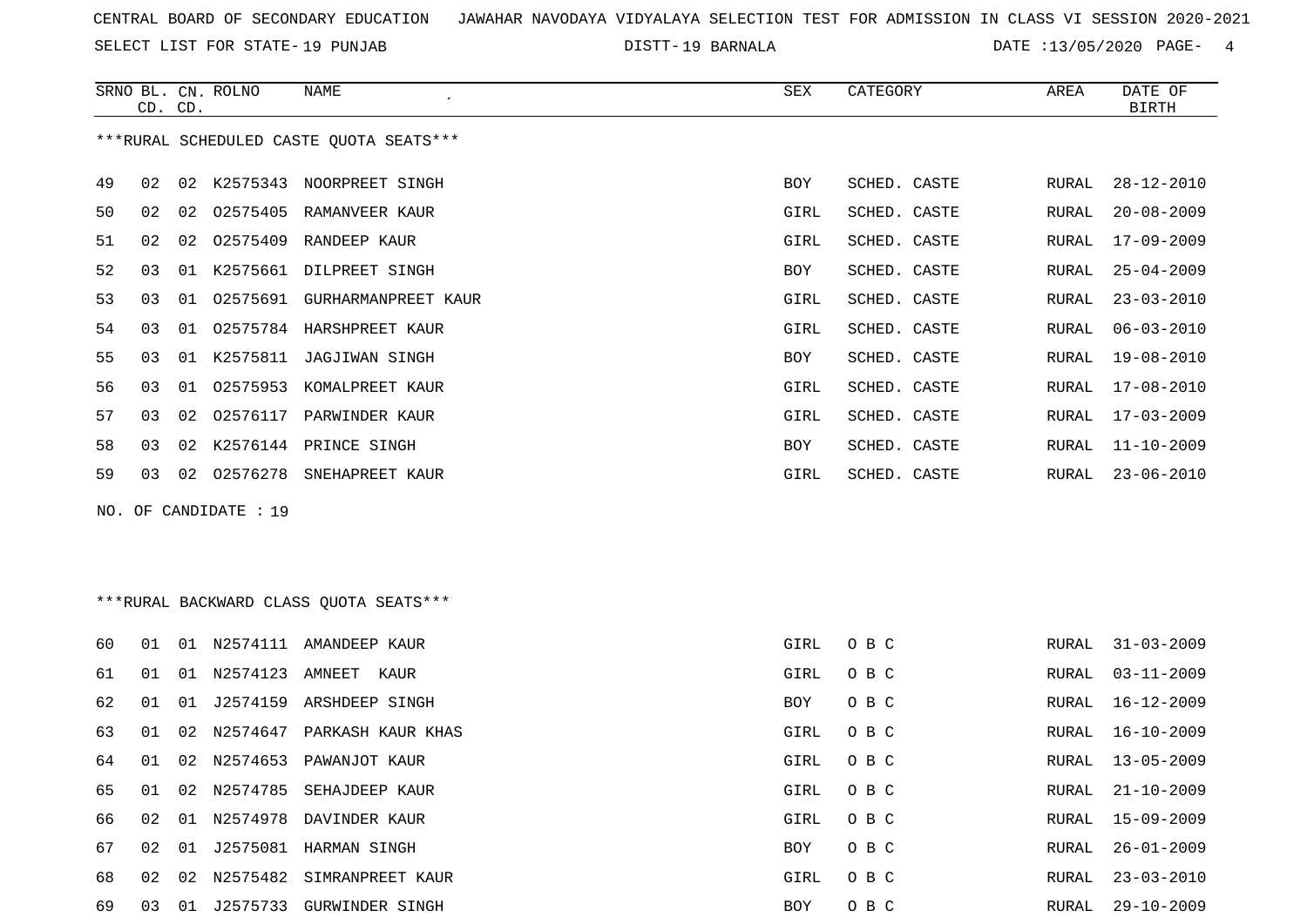SELECT LIST FOR STATE- DISTT- 19 PUNJAB

19 BARNALA DATE :13/05/2020 PAGE- 5

|    | CD. CD.                                |    | SRNO BL. CN. ROLNO | NAME           | SEX  | CATEGORY | AREA  | DATE OF<br>BIRTH |  |  |
|----|----------------------------------------|----|--------------------|----------------|------|----------|-------|------------------|--|--|
|    | ***RURAL BACKWARD CLASS QUOTA SEATS*** |    |                    |                |      |          |       |                  |  |  |
| 70 | 03                                     | 01 | N2575851           | JASMEEN        | GIRL | O B C    | RURAL | $20 - 03 - 2010$ |  |  |
| 71 | 03                                     |    | 01 N2575875        | JASPREET KAUR  | GIRL | O B C    |       | RURAL 22-07-2009 |  |  |
| 72 | 03                                     | 01 | J2575911           | KARAMJIT SINGH | BOY  | O B C    |       | RURAL 16-12-2008 |  |  |
| 73 | 03                                     |    | 02 N2576229 SAZIA  |                | GIRL | O B C    |       | RURAL 03-04-2010 |  |  |
| 74 | 03                                     |    | 02 N2576234        | SEHZAD BEGAM   | GIRL | O B C    |       | RURAL 15-08-2009 |  |  |
| 75 | 03                                     | 02 | N2576248           | SIMER KAUR     | GIRL | O B C    |       | RURAL 13-11-2007 |  |  |
|    | NO. OF CANDIDATE : $16$                |    |                    |                |      |          |       |                  |  |  |

# \*\*\*RURAL SCHEDULED TRIBE QUOTA SEATS\*\*\*

|  |  | 76 01 02 02574497 KOMAL KAUR       | GIRL | SCHED. CASTE | RURAL 16-02-2009 |
|--|--|------------------------------------|------|--------------|------------------|
|  |  | 77 02 02 K2575267 LOVEPREET SINGH  | BOY  | SCHED. CASTE | RURAL 23-07-2009 |
|  |  | 78 03 01 02575547 AHELDEEP KAUR    | GIRL | SCHED. CASTE | RURAL 09-08-2009 |
|  |  | 79 03 01 02575862 JASMEET KAUR     | GIRL | SCHED. CASTE | RURAL 30-03-2010 |
|  |  | 80 03 01 K2575899 JOVENPREET SINGH | BOY  | SCHED. CASTE | RURAL 19-12-2009 |
|  |  |                                    |      |              |                  |

NO. OF CANDIDATE : 5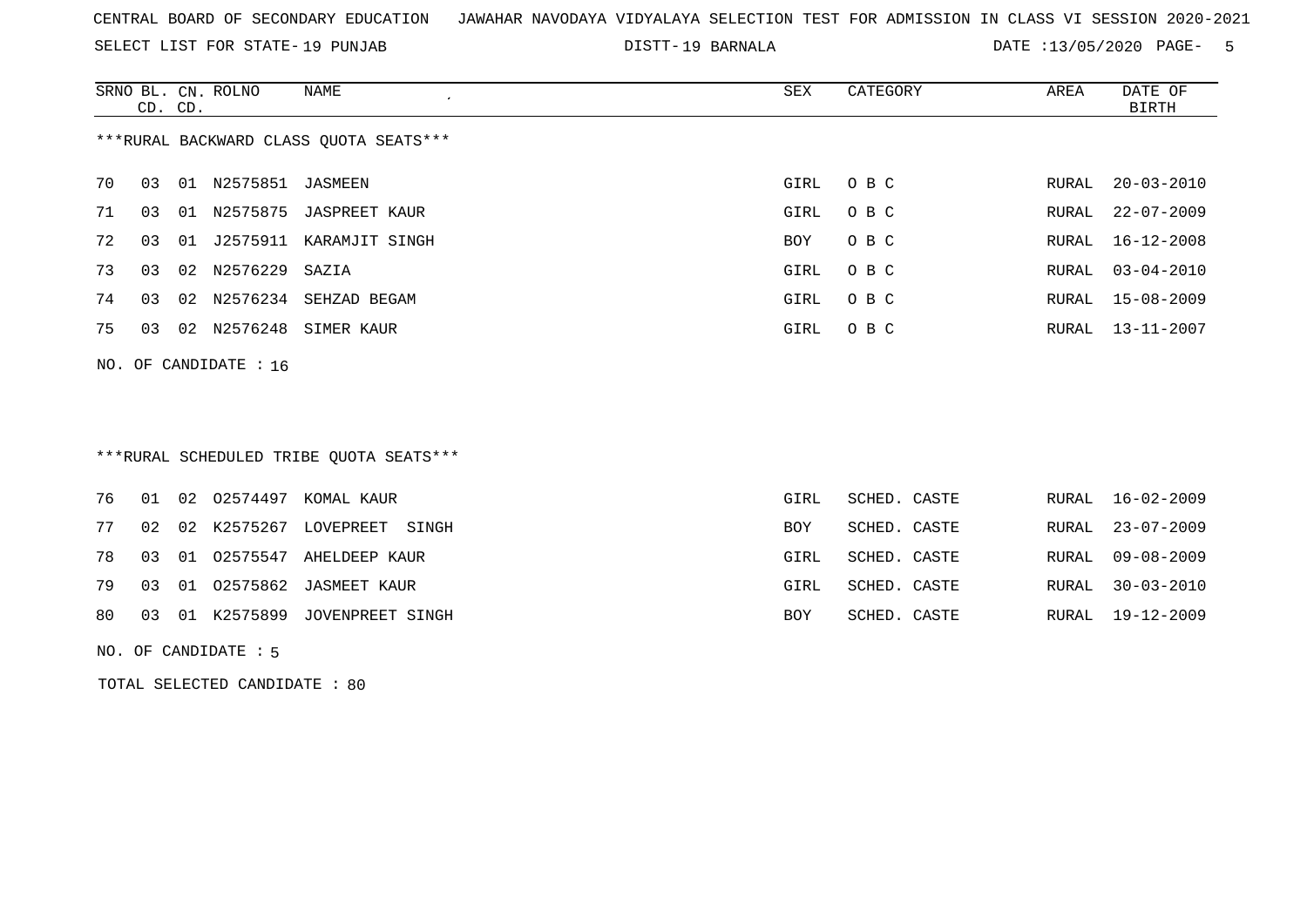SELECT LIST FOR STATE- DISTT- 19 PUNJAB

20 MOHALI DATE :13/05/2020 PAGE- 1

|              |                        | CD. CD. | SRNO BL. CN. ROLNO   | <b>NAME</b><br>$\epsilon$              | SEX        | CATEGORY       | AREA  | DATE OF<br><b>BIRTH</b> |  |
|--------------|------------------------|---------|----------------------|----------------------------------------|------------|----------------|-------|-------------------------|--|
|              |                        |         | ***OPEN UR SEATS***  |                                        |            |                |       |                         |  |
| $\mathbf{1}$ | 01                     |         |                      | 01 F2576636 SANOBAR FIRDOUS            | GIRL       | O B C          | URBAN | $13 - 12 - 2008$        |  |
| 2            | 03                     |         | 01 M2576959 KUSHBOO  |                                        | GIRL       | <b>GENERAL</b> | RURAL | $02 - 06 - 2007$        |  |
| 3            | 03                     |         | 01 12577047 SIDHANT  |                                        | BOY        | GENERAL        | RURAL | $20 - 02 - 2008$        |  |
| 4            | 03                     | 01      |                      | E2577066 VAISHAVI SAINI                | GIRL       | <b>GENERAL</b> | URBAN | $04 - 05 - 2009$        |  |
| 5            | 04                     |         |                      | 01 E2577115 DITISHA SINGLA             | GIRL       | <b>GENERAL</b> | URBAN | $08 - 12 - 2008$        |  |
| 6            | 04                     |         |                      | 01 A2577269 VIKAS KUMAR                | BOY        | GENERAL        | URBAN | $15 - 07 - 2007$        |  |
| 7            | 08                     |         | 01 A2577826          | CHANDER MOHAN                          | <b>BOY</b> | GENERAL        | URBAN | $10 - 10 - 2009$        |  |
|              |                        |         | NO. OF CANDIDATE : 7 |                                        |            |                |       |                         |  |
|              |                        |         |                      |                                        |            |                |       |                         |  |
|              |                        |         |                      |                                        |            |                |       |                         |  |
|              |                        |         |                      | ***OPEN SCHEDULED CASTE QUOTA SEATS*** |            |                |       |                         |  |
| 8            | 01                     |         |                      | 01 02576512 KHUSHPREET KAUR            | GIRL       | SCHED. CASTE   | RURAL | $22 - 10 - 2009$        |  |
| 9            | 01                     |         |                      | 01 02576615 RAJWINDER KAUR             | GIRL       | SCHED. CASTE   | RURAL | $10 - 12 - 2009$        |  |
| 10           | 03                     |         | 01 K2576916          | EKAMDEEP                               | <b>BOY</b> | SCHED. CASTE   | RURAL | $08 - 01 - 2009$        |  |
| 11           | 03                     | 01      | 02576938             | <b>JASHANPREET KAUR</b>                | GIRL       | SCHED. CASTE   | RURAL | $15 - 05 - 2009$        |  |
| 12           | 04                     |         |                      | 01 C2577167 MAYANK MEHRA               | BOY        | SCHED. CASTE   | URBAN | $06 - 07 - 2008$        |  |
| 13           | 06                     |         |                      | 01 02577585 RUHANIPREET KAUR           | GIRL       | SCHED. CASTE   | RURAL | $15 - 08 - 2010$        |  |
|              | NO. OF CANDIDATE $: 6$ |         |                      |                                        |            |                |       |                         |  |

\*\*\*OPEN DISABLED QUOTA SEATS\*\*\*

14 02 01 A2576719 AAKASH BOY GENERAL URBAN 11-06-2009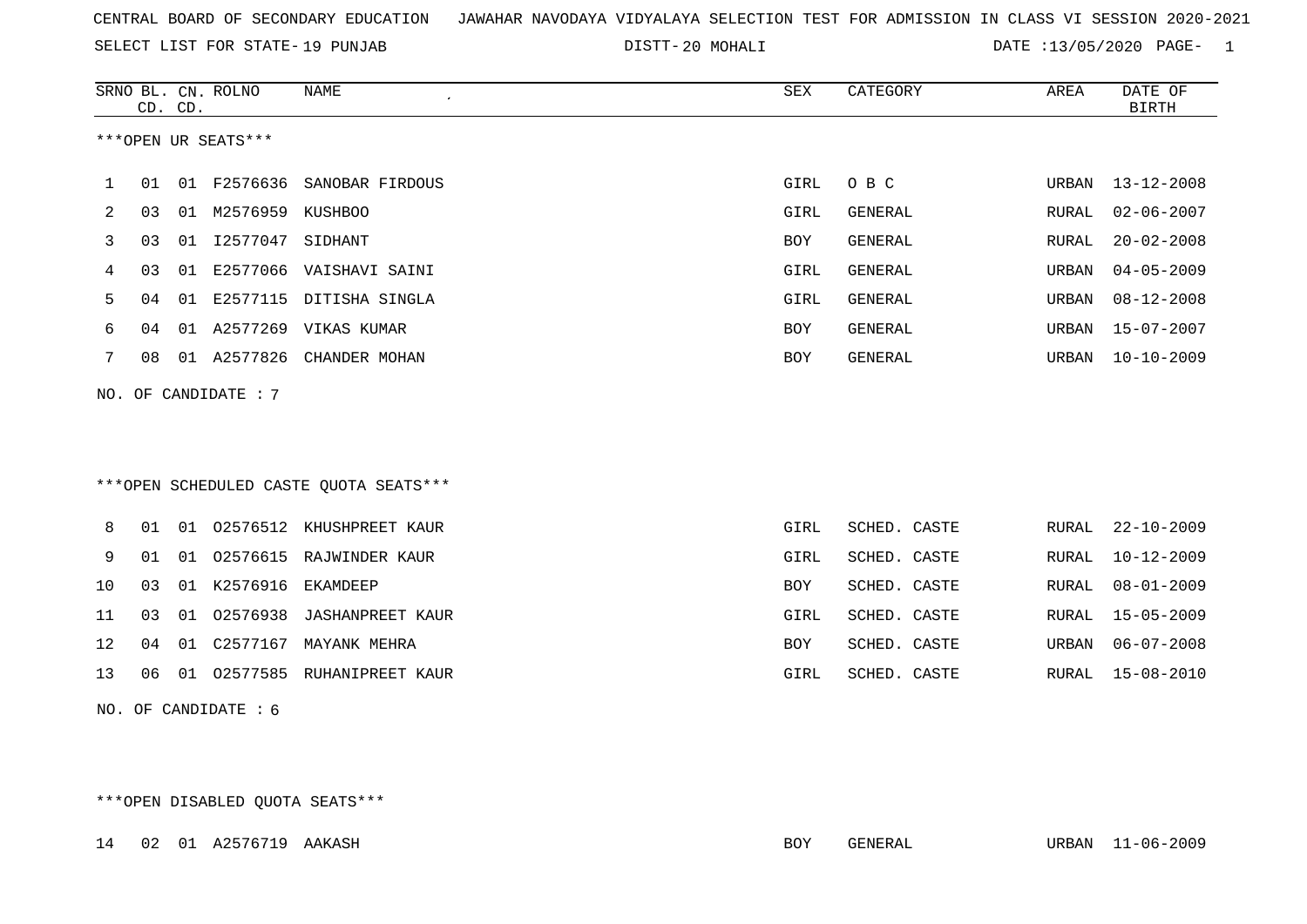SELECT LIST FOR STATE- DISTT- 19 PUNJAB

DISTT-20 MOHALI DATE :13/05/2020 PAGE- 2

|    |    | CD. CD. | SRNO BL. CN. ROLNO        | NAME                                   | SEX  | CATEGORY     | AREA  | DATE OF<br><b>BIRTH</b> |
|----|----|---------|---------------------------|----------------------------------------|------|--------------|-------|-------------------------|
|    |    |         | NO. OF CANDIDATE : $1$    |                                        |      |              |       |                         |
|    |    |         |                           |                                        |      |              |       |                         |
|    |    |         |                           |                                        |      |              |       |                         |
|    |    |         |                           | *** OPEN BACKWARD CLASS QUOTA SEATS*** |      |              |       |                         |
|    |    |         |                           |                                        |      |              |       |                         |
| 15 | 01 |         |                           | 01 N2576477 JASHANDEEP KAUR            | GIRL | O B C        | RURAL | $22 - 08 - 2009$        |
| 16 | 02 |         |                           | 01 B2576834 RAJVEER KASHAP             | BOY  | O B C        | URBAN | $05 - 06 - 2007$        |
| 17 | 04 |         | 01 N2577259 SUSHMITA      |                                        | GIRL | O B C        | RURAL | $30 - 08 - 2008$        |
| 18 | 07 |         | 01 J2577779 SHIVAM        |                                        | BOY  | O B C        | RURAL | $29 - 07 - 2009$        |
| 19 | 08 |         |                           | 01 J2577840 HARMAN SINGH               | BOY  | O B C        | RURAL | $17 - 06 - 2009$        |
|    |    |         | NO. OF CANDIDATE : 5      |                                        |      |              |       |                         |
|    |    |         |                           |                                        |      |              |       |                         |
|    |    |         |                           |                                        |      |              |       |                         |
|    |    |         |                           | ***OPEN SCHEDULED TRIBE QUOTA SEATS*** |      |              |       |                         |
|    |    |         |                           |                                        |      |              |       |                         |
| 20 |    |         | 02 01 D2576818 NIRANJAN   |                                        | BOY  | SCHED. TRIBE | URBAN | $09 - 05 - 2009$        |
|    |    |         | NO. OF CANDIDATE : 1      |                                        |      |              |       |                         |
|    |    |         |                           |                                        |      |              |       |                         |
|    |    |         |                           |                                        |      |              |       |                         |
|    |    |         | ***RURAL OPEN SEATS***    |                                        |      |              |       |                         |
|    |    |         |                           |                                        |      |              |       |                         |
| 21 | 01 |         | 01 02576448               | HARMANJIT KAUR                         | GIRL | SCHED. CASTE | RURAL | $03 - 12 - 2009$        |
| 22 |    |         | 01 01 M2576576 NEESHA     |                                        | GIRL | GENERAL      | RURAL | $01 - 04 - 2009$        |
| 23 | 01 |         |                           | 01 I2576641 SARUPAM SINGH              | BOY  | GENERAL      | RURAL | 17-08-2009              |
| 24 | 02 |         | 01 K2576725 ADITYA        |                                        | BOY  | SCHED. CASTE | RURAL | $29 - 09 - 2009$        |
| 25 | 02 |         |                           | 01 K2576835 RAJVINDER SINGH            | BOY  | SCHED. CASTE | RURAL | $16 - 07 - 2008$        |
| 26 | 02 |         | 01 N2576880 YOGTA         |                                        | GIRL | O B C        | RURAL | $20 - 11 - 2009$        |
| 27 |    |         | 03  01  M2576982  NANDANI |                                        | GIRL | GENERAL      | RURAL | 19-07-2007              |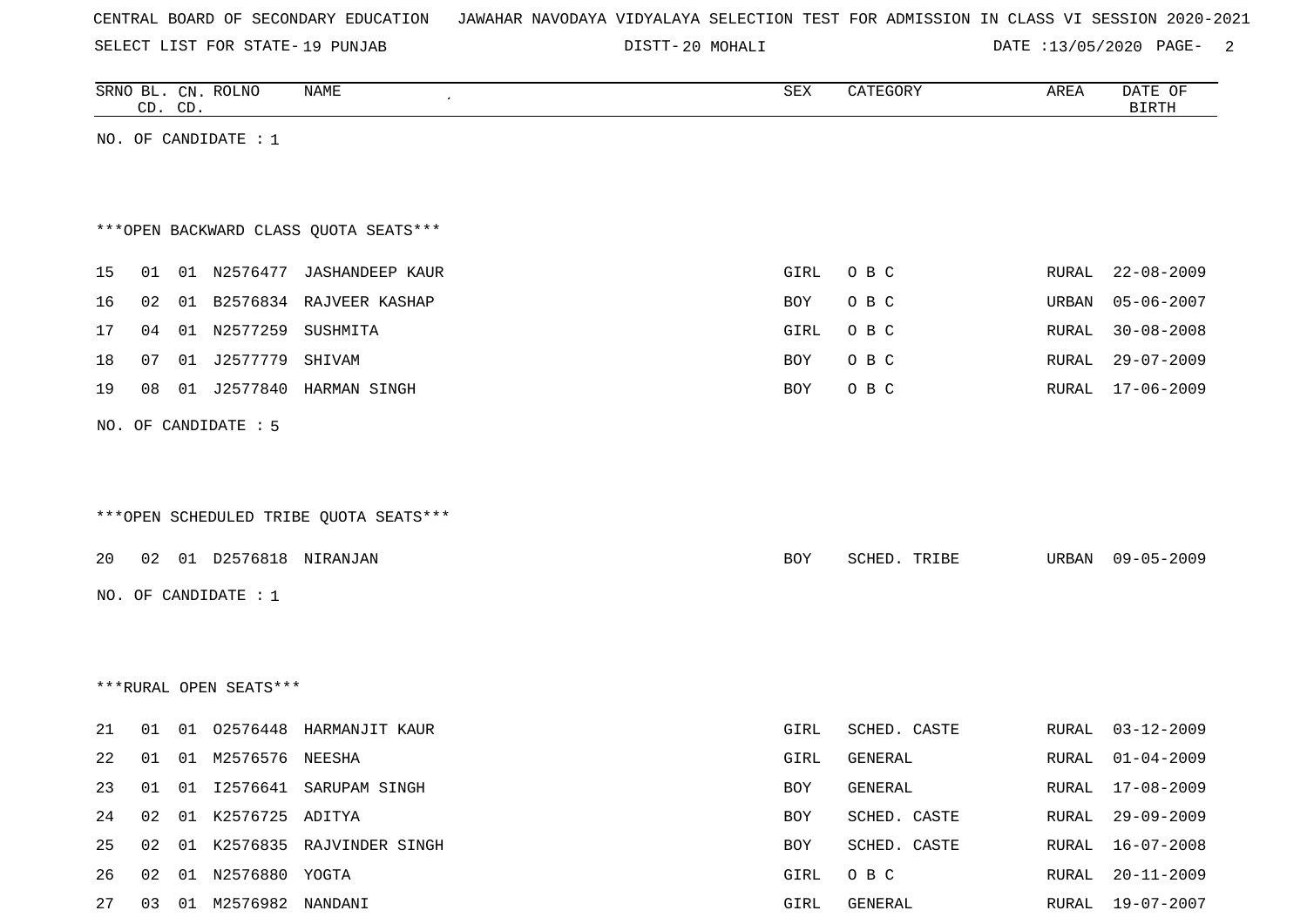SELECT LIST FOR STATE- DISTT- 19 PUNJAB

20 MOHALI DATE :13/05/2020 PAGE- 3

|    |    | CD. CD. | SRNO BL. CN. ROLNO     | <b>NAME</b>                              | ${\tt SEX}$ | CATEGORY       | AREA  | DATE OF<br><b>BIRTH</b> |
|----|----|---------|------------------------|------------------------------------------|-------------|----------------|-------|-------------------------|
|    |    |         | ***RURAL OPEN SEATS*** |                                          |             |                |       |                         |
| 28 | 04 |         | 01 M2577111            | CHANDNI                                  | GIRL        | GENERAL        |       | RURAL 15-04-2009        |
| 29 | 05 | 01      | M2577323               | JASPREET KAUR                            | GIRL        | GENERAL        | RURAL | $18 - 06 - 2009$        |
| 30 | 06 | 01      |                        | K2577432 ARVIND SINGH                    | BOY         | SCHED. CASTE   | RURAL | $11 - 08 - 2009$        |
| 31 | 06 |         | 01 M2577446 DIYA       |                                          | GIRL        | <b>GENERAL</b> | RURAL | $11 - 09 - 2008$        |
| 32 | 06 | 01      | I2577638               | YASHPAL                                  | BOY         | <b>GENERAL</b> | RURAL | $08 - 04 - 2009$        |
| 33 | 07 | 01      |                        | N2577672 GURLEEN KAUR                    | GIRL        | O B C          | RURAL | $23 - 12 - 2009$        |
| 34 | 07 | 01      | I2577673               | <b>GURMAN SINGH</b>                      | BOY         | GENERAL        | RURAL | $14 - 11 - 2008$        |
| 35 | 07 | 01      |                        | 02577715 KIRANPREET KAUR                 | GIRL        | SCHED. CASTE   | RURAL | $30 - 11 - 2009$        |
| 36 | 07 | 01      | J2577731               | MOHAMAD SAMEEM                           | BOY         | O B C          | RURAL | 17-12-2007              |
| 37 | 07 | 01      | I2577733               | MUNESH                                   | BOY         | GENERAL        | RURAL | $01 - 08 - 2009$        |
| 38 | 07 | 01      |                        | J2577761 RAVINDER SINGH                  | BOY         | O B C          | RURAL | $02 - 05 - 2009$        |
| 39 | 07 | 01      | I2577787               | SOURAV KUMAR                             | BOY         | <b>GENERAL</b> | RURAL | $20 - 04 - 2009$        |
| 40 | 08 | 01      | 02577837               | HANSIKA SORAN                            | GIRL        | SCHED. CASTE   | RURAL | $26 - 09 - 2008$        |
| 41 | 08 |         | 01 K2577917            | SAMARPREET SINGH                         | BOY         | SCHED. CASTE   | RURAL | $04 - 10 - 2008$        |
|    |    |         | NO. OF CANDIDATE : 21  |                                          |             |                |       |                         |
|    |    |         |                        |                                          |             |                |       |                         |
|    |    |         |                        |                                          |             |                |       |                         |
|    |    |         |                        | *** RURAL SCHEDULED CASTE QUOTA SEATS*** |             |                |       |                         |
| 42 | 01 | 01      | 02576430               | GAGANDEEP KAUR                           | GIRL        | SCHED. CASTE   | RURAL | $13 - 10 - 2009$        |
| 43 | 02 | 01      | 02576735               | ANCHAL SETHI                             | GIRL        | SCHED. CASTE   | RURAL | $20 - 11 - 2009$        |
| 44 | 03 |         |                        | 01 K2576974 MANPREET SINGH               | BOY         | SCHED. CASTE   |       | RURAL 08-12-2008        |
| 45 | 03 |         |                        | 01 K2576978 MOHITPREET SINGH             | BOY         | SCHED. CASTE   | RURAL | $23 - 04 - 2010$        |
| 46 | 03 |         |                        | 01 02576989 NEETU BAJWA                  | GIRL        | SCHED. CASTE   | RURAL | $30 - 05 - 2008$        |
| 47 | 03 |         | 01 K2577023 RISHAV     |                                          | BOY         | SCHED. CASTE   | RURAL | $28 - 07 - 2008$        |
| 48 |    |         |                        | 03 01 02577029 ROSHNI KUMARI             | GIRL        | SCHED. CASTE   | RURAL | $09 - 08 - 2009$        |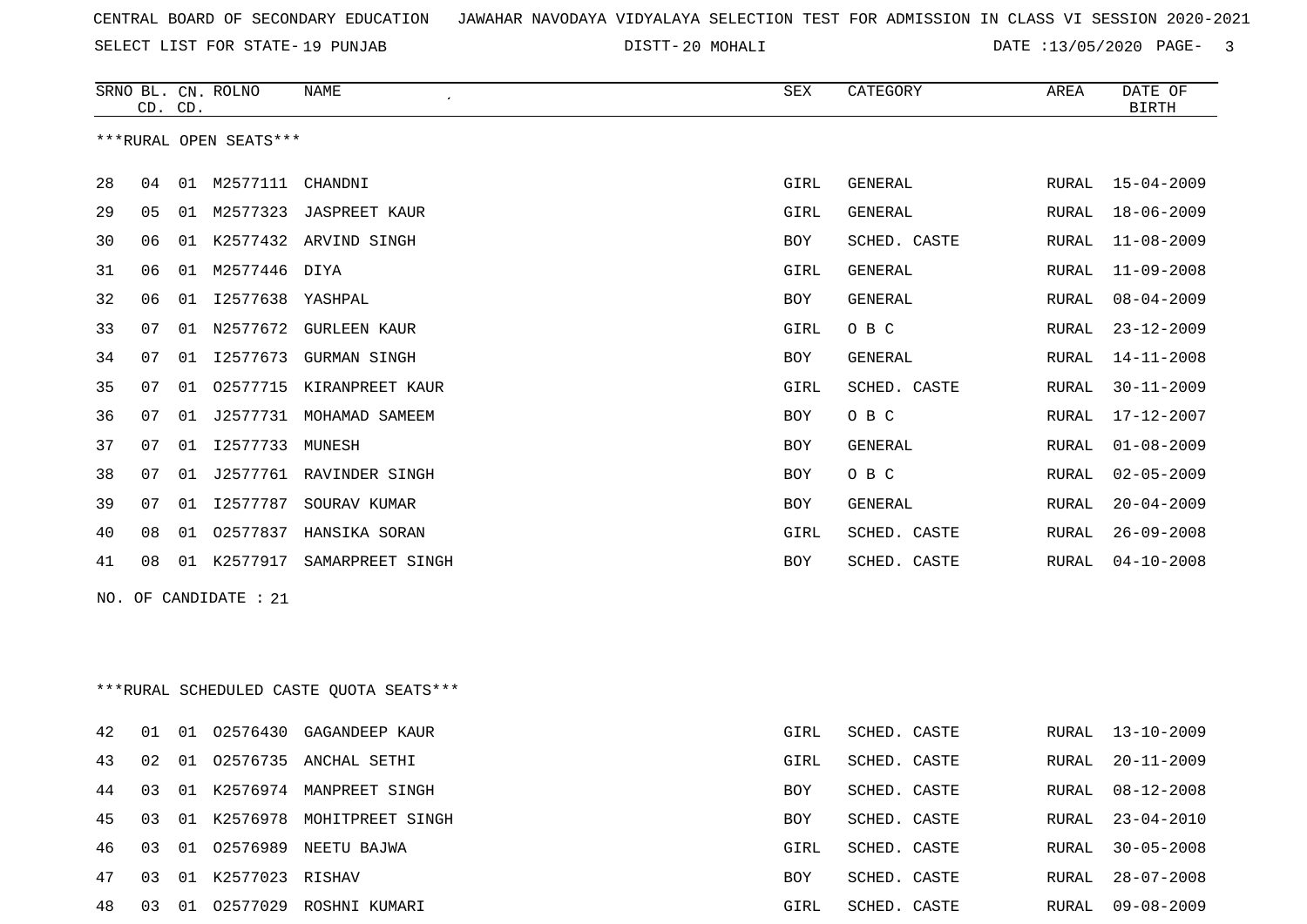SELECT LIST FOR STATE- DISTT- 19 PUNJAB

20 MOHALI DATE :13/05/2020 PAGE- 4

|     |    | CD. CD. | SRNO BL. CN. ROLNO  | <b>NAME</b><br>$\cdot$                  | <b>SEX</b> | CATEGORY     | AREA  | DATE OF<br><b>BIRTH</b> |
|-----|----|---------|---------------------|-----------------------------------------|------------|--------------|-------|-------------------------|
|     |    |         |                     | ***RURAL SCHEDULED CASTE QUOTA SEATS*** |            |              |       |                         |
| 49  | 04 |         |                     | 01 K2577124 HARJOT SINGH                | <b>BOY</b> | SCHED. CASTE | RURAL | $06 - 08 - 2010$        |
| 50  | 04 |         |                     | 01 02577129 HARSHPREET KAUR             | GIRL       | SCHED. CASTE | RURAL | $29 - 09 - 2008$        |
| 51  | 04 |         |                     | 01 02577137 JASMEET KAUR                | GIRL       | SCHED. CASTE | RURAL | $15 - 08 - 2008$        |
| 52  | 04 |         | 01 K2577182 NISHANT |                                         | <b>BOY</b> | SCHED. CASTE | RURAL | $15 - 07 - 2009$        |
| 53  | 04 | 01      |                     | K2577186 PARAMBIR SINGH                 | <b>BOY</b> | SCHED. CASTE | RURAL | $20 - 12 - 2009$        |
| 54  | 06 | 01      | 02577582 RITIKA     |                                         | GIRL       | SCHED. CASTE | RURAL | $11 - 10 - 2007$        |
| 55  | 06 | 01      | 02577588            | SAKSHI                                  | GIRL       | SCHED. CASTE | RURAL | $23 - 01 - 2010$        |
| 56  | 07 | 01      | 02577698            | <b>JASMEEN KAUR</b>                     | GIRL       | SCHED. CASTE | RURAL | $16 - 07 - 2009$        |
| 57  | 08 |         |                     | 01 K2577882 NARES KUMAR                 | <b>BOY</b> | SCHED. CASTE | RURAL | $17 - 09 - 2009$        |
| 58  | 08 | 01      |                     | K2577894 PRINCE KUMAR                   | <b>BOY</b> | SCHED. CASTE | RURAL | $02 - 12 - 2009$        |
| 59  | 08 |         |                     | 01 02577930 SIMRAN KAUR                 | GIRL       | SCHED. CASTE | RURAL | $14 - 03 - 2010$        |
| NO. |    |         | OF CANDIDATE : 18   |                                         |            |              |       |                         |
|     |    |         |                     |                                         |            |              |       |                         |
|     |    |         |                     |                                         |            |              |       |                         |
|     |    |         |                     | ***RURAL BACKWARD CLASS OUOTA SEATS***  |            |              |       |                         |
| 60  |    |         |                     | 01 01 J2576543 MANMEET SINGH            | BOY        | O B C        |       | RURAL 07-11-2009        |

| 61 | 01 | 01    | N2576575        | NEERU           | GIRL       | $O$ B C |       | RURAL 19-01-2010 |
|----|----|-------|-----------------|-----------------|------------|---------|-------|------------------|
| 62 | 01 | 01    | J2576629        | SACHIN          | BOY        | O B C   |       | RURAL 29-01-2009 |
| 63 | 01 | 01    | N2576631 SALONI |                 | GIRL       | $O$ B C |       | RURAL 22-11-2009 |
| 64 | 01 | 01    | N2576639        | SARABJEET KAUR  | GIRL       | $O$ B C |       | RURAL 18-07-2010 |
| 65 | 01 | O 1   | N2576692 TANIYA |                 | GIRL       | O B C   | RURAL | 30-04-2009       |
| 66 | 01 | 01    | N2576696        | TARANPREET KAUR | GIRL       | O B C   |       | RURAL 23-01-2010 |
| 67 | 02 | 01    | J2576830        | RAJEEV KUMAR    | <b>BOY</b> | O B C   | RURAL | 10-11-2009       |
| 68 | 03 | . O 1 | N2577065        | TARANDEEP KAUR  | GIRL       | O B C   | RURAL | 11-08-2008       |
| 69 | 04 | 01    | J2577107        | ARJUN           | <b>BOY</b> | O B C   | RURAL | $01 - 05 - 2008$ |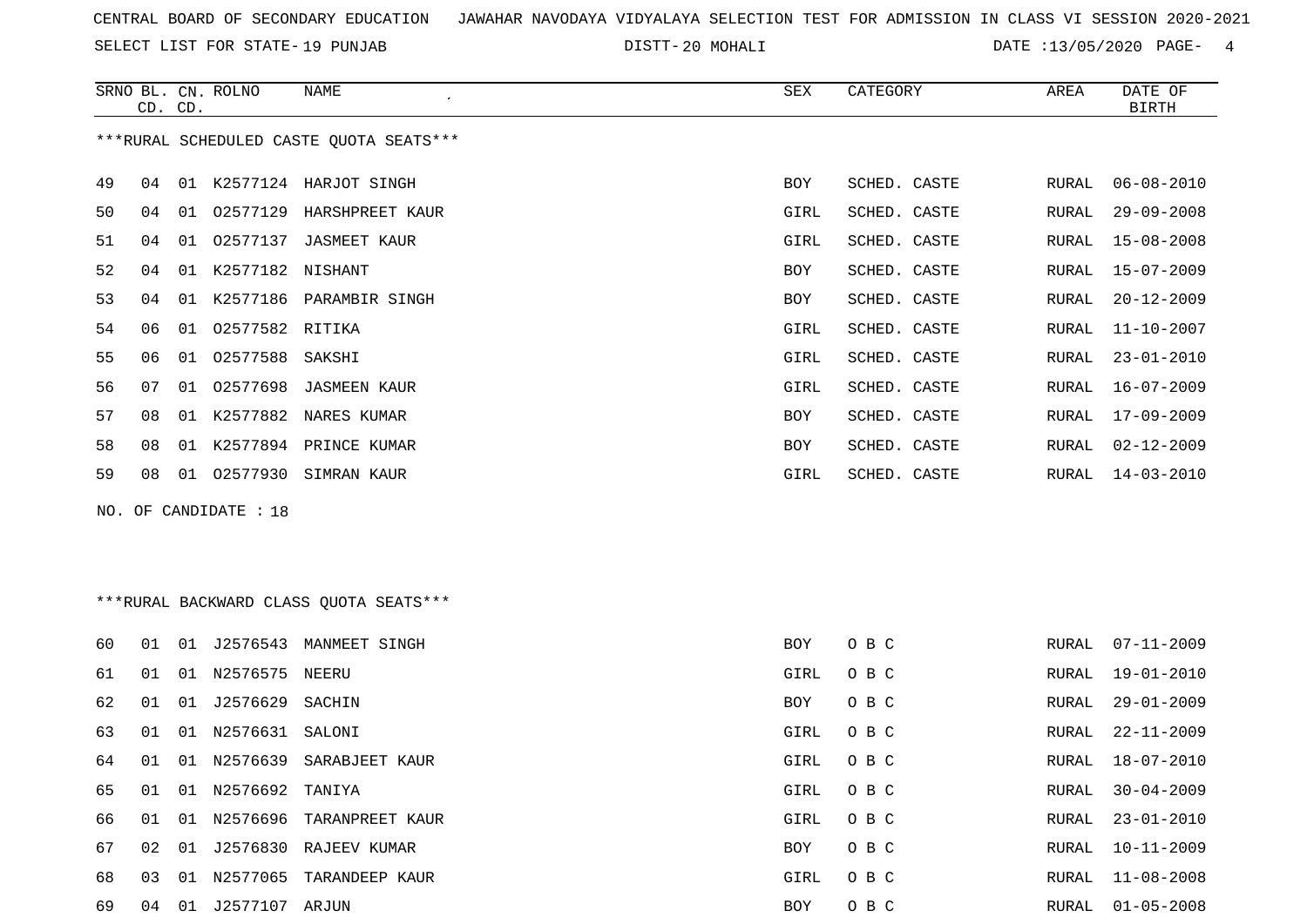SELECT LIST FOR STATE- DISTT- 19 PUNJAB

20 MOHALI DATE :13/05/2020 PAGE- 5

|    | CD. CD.                                |    | SRNO BL. CN. ROLNO | NAME            | SEX  | CATEGORY | AREA  | DATE OF<br><b>BIRTH</b> |  |  |
|----|----------------------------------------|----|--------------------|-----------------|------|----------|-------|-------------------------|--|--|
|    | ***RURAL BACKWARD CLASS QUOTA SEATS*** |    |                    |                 |      |          |       |                         |  |  |
| 70 | 04                                     | 01 | N2577176 MUSKAN    |                 | GIRL | O B C    | RURAL | $23 - 04 - 2009$        |  |  |
| 71 | 04                                     | 01 | J2577202           | RAVINDER KUMAR  | BOY  | O B C    | RURAL | 20-12-2007              |  |  |
| 72 | 06                                     | 01 | N2577607           | SIMRAN KAUR     | GIRL | O B C    |       | RURAL 12-09-2010        |  |  |
| 73 | 06                                     | 01 | J2577618           | SURAJ           | BOY  | O B C    | RURAL | 08-10-2010              |  |  |
| 74 | 06                                     | 01 | J2577629           | UMESH BHATNAGAR | BOY  | O B C    | RURAL | $25 - 01 - 2010$        |  |  |
| 75 | 08                                     | 01 | N2577875           | MEHAKPREET KAUR | GIRL | O B C    |       | RURAL 15-02-2010        |  |  |
|    | NO. OF CANDIDATE : $16$                |    |                    |                 |      |          |       |                         |  |  |

# \*\*\*RURAL SCHEDULED TRIBE QUOTA SEATS\*\*\*

|  | 76 01 01 02576586 PARACHI |                                   | GIRL | SCHED. CASTE |  | RURAL 07-01-2010 |
|--|---------------------------|-----------------------------------|------|--------------|--|------------------|
|  |                           | 77 03 01 02577016 RAMANDEEP KAUR  | GIRL | SCHED. CASTE |  | RURAL 16-05-2010 |
|  |                           | 78 04 01 K2577123 HARJEET SINGH   | BOY  | SCHED. CASTE |  | RURAL 06-12-2008 |
|  |                           | 79 05 01 K2577324 JASVINDER SINGH | BOY  | SCHED. CASTE |  | RURAL 23-04-2009 |
|  | 80 07 01 02577681 HARMAN  |                                   | GIRL | SCHED. CASTE |  | RURAL 04-08-2009 |
|  |                           |                                   |      |              |  |                  |

NO. OF CANDIDATE : 5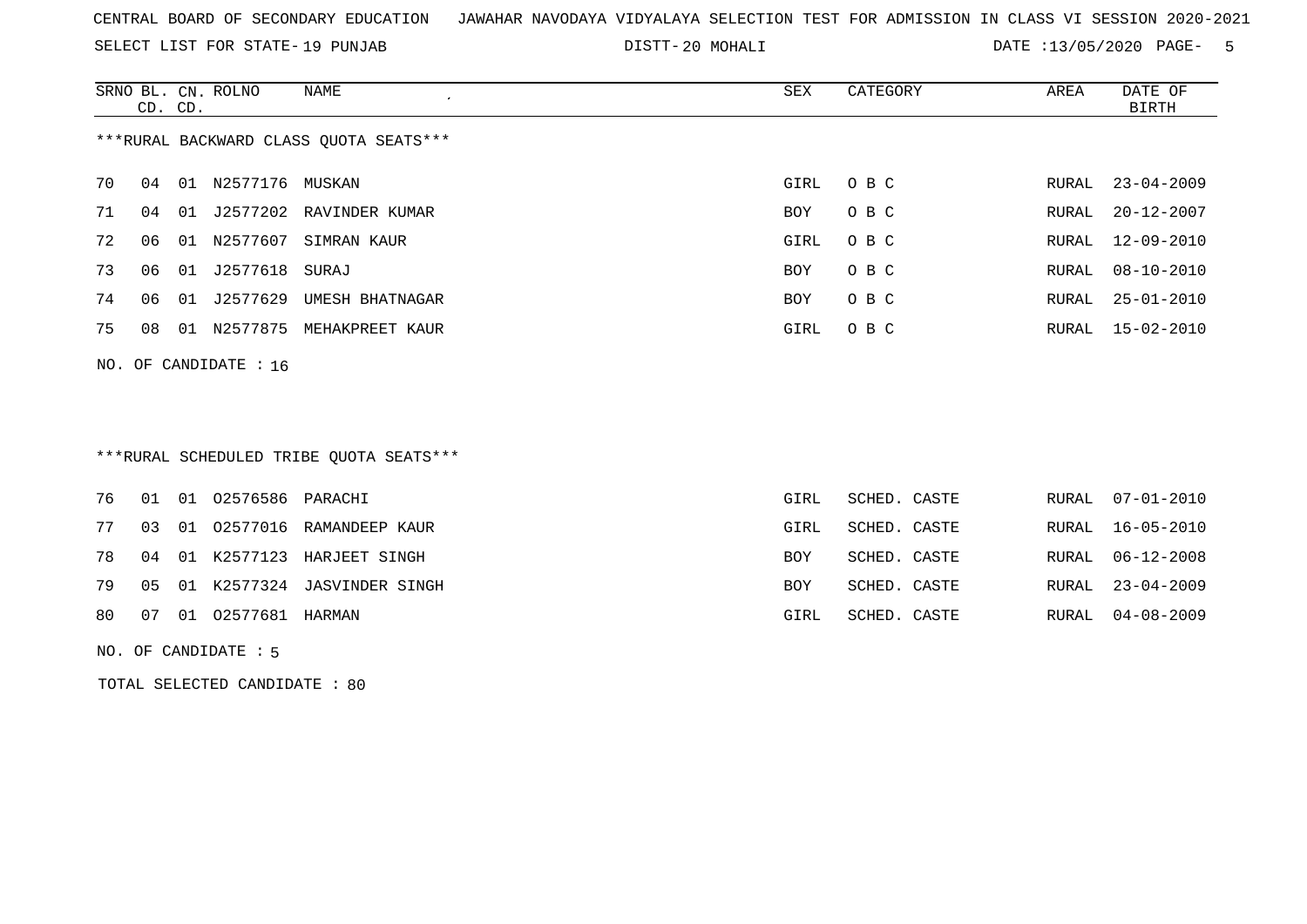SELECT LIST FOR STATE- DISTT- 19 PUNJAB

21 AMRITSAR-II DATE :13/05/2020 PAGE- 1

|    | CD. CD.              |    | SRNO BL. CN. ROLNO     | NAME                                   | <b>SEX</b> | CATEGORY     | AREA  | DATE OF<br><b>BIRTH</b> |  |  |
|----|----------------------|----|------------------------|----------------------------------------|------------|--------------|-------|-------------------------|--|--|
|    |                      |    | ***OPEN UR SEATS***    |                                        |            |              |       |                         |  |  |
| ı. | 01                   |    |                        | 01 K2577994 ANGREJ SINGH               | BOY        | SCHED. CASTE | RURAL | $27 - 10 - 2008$        |  |  |
| 2  | 01                   |    |                        | 01 02578004 ANUDEEP KAUR               | GIRL       | SCHED. CASTE | RURAL | $27 - 01 - 2010$        |  |  |
| 3  | 01                   |    |                        | 01 K2578008 ARASHDEEP SINGH            | BOY        | SCHED. CASTE | RURAL | $08 - 10 - 2007$        |  |  |
| 4  | 01                   |    |                        | 01 K2578178 HARPREET SIGNH             | <b>BOY</b> | SCHED. CASTE | RURAL | $22 - 07 - 2009$        |  |  |
| 5  | 02                   |    |                        | 01 M2579061 RATANBIR KAUR              | GIRL       | GENERAL      | RURAL | $10 - 09 - 2008$        |  |  |
| 6  | 04                   |    |                        |                                        | BOY        | SCHED. CASTE | URBAN | $18 - 02 - 2009$        |  |  |
|    |                      |    | NO. OF CANDIDATE : $6$ |                                        |            |              |       |                         |  |  |
|    |                      |    |                        |                                        |            |              |       |                         |  |  |
|    |                      |    |                        |                                        |            |              |       |                         |  |  |
|    |                      |    |                        | ***OPEN SCHEDULED CASTE QUOTA SEATS*** |            |              |       |                         |  |  |
| 7  | 01                   |    |                        | 01 K2578136 GURSIMRANDEEP SINGH        | <b>BOY</b> | SCHED. CASTE | RURAL | $27 - 10 - 2009$        |  |  |
| 8  | 01                   |    |                        | 01 K2578196 JAGROOP SINGH              | BOY        | SCHED. CASTE | RURAL | $14 - 10 - 2009$        |  |  |
| 9  | 02                   |    | 01 02578960 KOMAL      |                                        | GIRL       | SCHED. CASTE | RURAL | $17 - 08 - 2009$        |  |  |
| 10 | 03                   |    |                        | 01 K2579354 JASHANDEEP SINGH           | BOY        | SCHED. CASTE | RURAL | $01 - 01 - 2009$        |  |  |
| 11 | 04                   |    |                        | 01 G2579993 JASMEEN KAUR               | GIRL       | SCHED. CASTE | URBAN | $08 - 03 - 2008$        |  |  |
| 12 | 04                   | 02 | C2580172 MOHIT         |                                        | <b>BOY</b> | SCHED. CASTE | URBAN | $14 - 04 - 2008$        |  |  |
| 13 | 04                   | 02 | C2580236               | PARAS                                  | BOY        | SCHED. CASTE | URBAN | $18 - 09 - 2009$        |  |  |
| 14 | 04                   |    | 02 K2580393 SHERNATH   |                                        | <b>BOY</b> | SCHED. CASTE | RURAL | $28 - 03 - 2009$        |  |  |
|    | NO. OF CANDIDATE : 8 |    |                        |                                        |            |              |       |                         |  |  |

\*\*\*OPEN BACKWARD CLASS QUOTA SEATS\*\*\* 15 01 02 N2578664 SIMRAN PREET GIRL O B C RURAL 27-02-2009 16 03 01 N2579422 KIRAN GIRL O B C RURAL 18-09-2008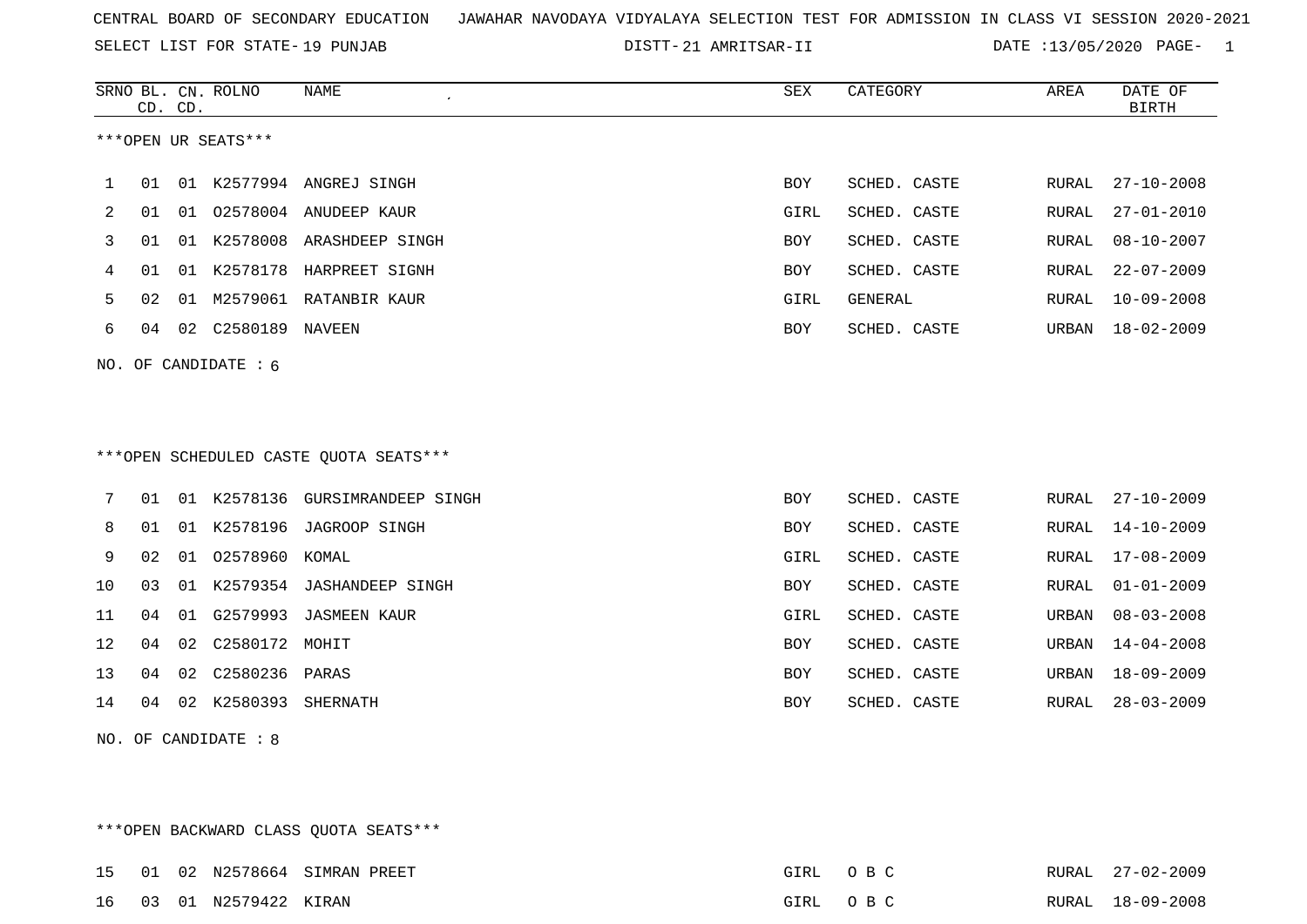SELECT LIST FOR STATE- DISTT- 19 PUNJAB

21 AMRITSAR-II DATE :13/05/2020 PAGE- 2

|    |    | CD. CD. | SRNO BL. CN. ROLNO     | NAME                                   | SEX  | CATEGORY       | AREA          | DATE OF<br><b>BIRTH</b> |
|----|----|---------|------------------------|----------------------------------------|------|----------------|---------------|-------------------------|
|    |    |         |                        | *** OPEN BACKWARD CLASS QUOTA SEATS*** |      |                |               |                         |
| 17 | 04 |         | 01 F2579771 ANJU       |                                        | GIRL | O B C          |               | URBAN 14-01-2010        |
| 18 | 04 | 01      | F2580029               | KAMALPREET KAUR                        | GIRL | O B C          | URBAN         | $26 - 02 - 2009$        |
| 19 | 04 | 02      | N2580315               | RAVNEET KAUR                           | GIRL | O B C          | RURAL         | $10 - 07 - 2008$        |
|    |    |         | NO. OF CANDIDATE : 5   |                                        |      |                |               |                         |
|    |    |         |                        | ***OPEN SCHEDULED TRIBE QUOTA SEATS*** |      |                |               |                         |
| 20 |    |         |                        | 01 01 02578311 KHUSHPREET KAUR         | GIRL | SCHED. CASTE   | RURAL         | 05-01-2009              |
|    |    |         | NO. OF CANDIDATE : $1$ |                                        |      |                |               |                         |
|    |    |         |                        |                                        |      |                |               |                         |
|    |    |         |                        |                                        |      |                |               |                         |
|    |    |         | ***RURAL OPEN SEATS*** |                                        |      |                |               |                         |
| 21 | 01 |         |                        | 01 I2578014 ARMAAN SINGH               | BOY  | GENERAL        | RURAL         | $09 - 02 - 2009$        |
| 22 | 01 |         |                        | 01 I2578158 HARMANDEEP SINGH           | BOY  | GENERAL        | RURAL         | $06 - 10 - 2009$        |
| 23 | 01 | 01      | I2578202               | JARMAN SINGH                           | BOY  | GENERAL        | RURAL         | $28 - 08 - 2008$        |
| 24 | 01 | 01      | I2578259               | JOBAN SINGH                            | BOY  | GENERAL        | ${\tt RURAL}$ | 19-11-2007              |
| 25 | 01 | 02      | M2578594               | SAJANPREET KAUR                        | GIRL | GENERAL        | RURAL         | $05 - 08 - 2008$        |
| 26 | 02 | 01      | M2578841               | <b>GURLEEN KAUR</b>                    | GIRL | <b>GENERAL</b> | RURAL         | $05 - 11 - 2008$        |
| 27 | 02 |         |                        | 01 M2578857 GURSIMRAN KAUR             | GIRL | GENERAL        | RURAL         | $28 - 01 - 2009$        |
| 28 | 02 | 01      |                        | N2579109 SIMRANGIT KAUR                | GIRL | O B C          | RURAL         | $09 - 05 - 2009$        |
| 29 | 03 |         |                        | 01 K2579270 GURPREET SINGH             | BOY  | SCHED. CASTE   | RURAL         | $21 - 06 - 2009$        |
| 30 | 03 |         |                        | 01 K2579285 HARJOT SINGH               | BOY  | SCHED. CASTE   | RURAL         | $11 - 08 - 2009$        |
| 31 | 03 | 01      |                        | 02579498 NAMANJOT KAUR                 | GIRL | SCHED. CASTE   | RURAL         | $12 - 09 - 2010$        |
| 32 | 03 | 02      |                        | 12579670 STEVENPREET SINGH             | BOY  | GENERAL        | RURAL         | $14 - 06 - 2009$        |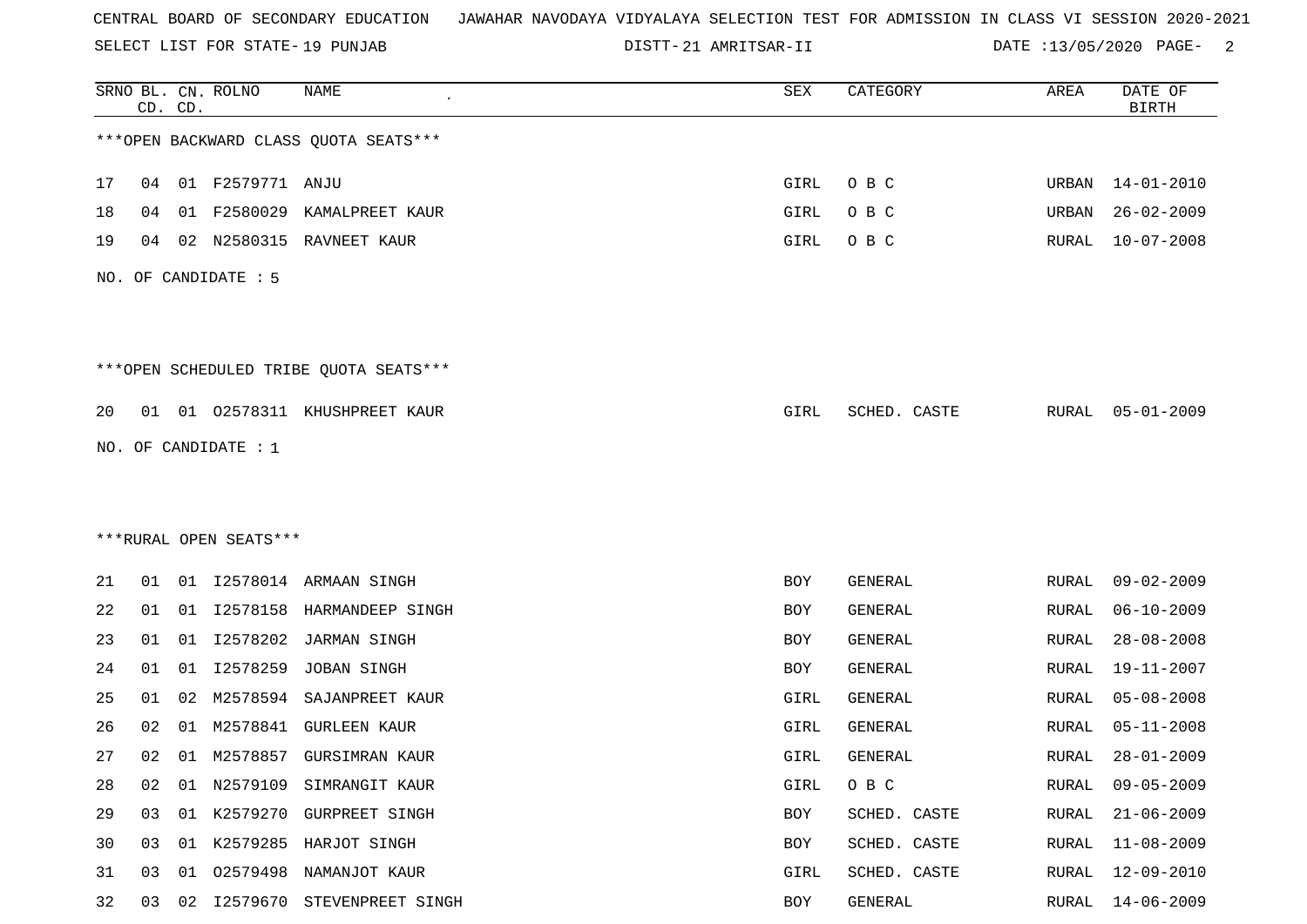SELECT LIST FOR STATE- DISTT- 19 PUNJAB

21 AMRITSAR-II DATE :13/05/2020 PAGE- 3

|                        | CD. CD.                                 |    | SRNO BL. CN. ROLNO    | NAME                           | SEX  | CATEGORY     | AREA  | DATE OF<br><b>BIRTH</b> |  |  |  |
|------------------------|-----------------------------------------|----|-----------------------|--------------------------------|------|--------------|-------|-------------------------|--|--|--|
| ***RURAL OPEN SEATS*** |                                         |    |                       |                                |      |              |       |                         |  |  |  |
| 33                     | 04                                      |    |                       | 01 K2580030 KAMALPREET SINGH   | BOY  | SCHED. CASTE | RURAL | $25 - 10 - 2009$        |  |  |  |
| 34                     |                                         |    |                       | 04 02 M2580312 RAMANPREET KAUR | GIRL | GENERAL      | RURAL | $19 - 06 - 2010$        |  |  |  |
|                        |                                         |    | NO. OF CANDIDATE : 14 |                                |      |              |       |                         |  |  |  |
|                        |                                         |    |                       |                                |      |              |       |                         |  |  |  |
|                        |                                         |    |                       |                                |      |              |       |                         |  |  |  |
|                        | ***RURAL SCHEDULED CASTE QUOTA SEATS*** |    |                       |                                |      |              |       |                         |  |  |  |
| 35                     | 01                                      |    |                       | 01 K2578143 GURWINDER SINGH    | BOY  | SCHED. CASTE | RURAL | $08 - 11 - 2009$        |  |  |  |
| 36                     | 01                                      |    |                       | 01 K2578150 HARDEEP SINGH      | BOY  | SCHED. CASTE | RURAL | $12 - 11 - 2008$        |  |  |  |
| 37                     | 01                                      |    |                       | 01 K2578209 JASHANDEEP SINGH   | BOY  | SCHED. CASTE | RURAL | $30 - 06 - 2009$        |  |  |  |
| 38                     | 01                                      | 01 |                       | K2578290 KARANBIR SINGH        | BOY  | SCHED. CASTE | RURAL | $26 - 11 - 2008$        |  |  |  |
| 39                     | 01                                      | 01 |                       | 02578294 KARANJOT KAUR         | GIRL | SCHED. CASTE | RURAL | $11 - 04 - 2009$        |  |  |  |
| 40                     | 01                                      | 01 |                       | 02578335 KOMALPREET KAUR       | GIRL | SCHED. CASTE | RURAL | $02 - 10 - 2009$        |  |  |  |
| 41                     | 01                                      |    |                       | 01 02578345 KOMALPREET KAUR    | GIRL | SCHED. CASTE | RURAL | $02 - 10 - 2009$        |  |  |  |
| 42                     | 01                                      | 02 |                       | 02578752 VEERPAL KAUR          | GIRL | SCHED. CASTE | RURAL | $28 - 01 - 2010$        |  |  |  |
| 43                     | 01                                      | 02 |                       | K2578755 VISHALDEEP SINGH      | BOY  | SCHED. CASTE | RURAL | $24 - 09 - 2009$        |  |  |  |
| 44                     | 02                                      |    |                       | 01 02578914 JASMEET KAUR       | GIRL | SCHED. CASTE | RURAL | $26 - 05 - 2009$        |  |  |  |
| 45                     | 02                                      | 01 |                       | K2578921 JASPREET SINGH        | BOY  | SCHED. CASTE | RURAL | $28 - 12 - 2008$        |  |  |  |
| 46                     | 02                                      | 01 |                       | K2579123 SUBHKARMANDEEP SINGH  | BOY  | SCHED. CASTE | RURAL | $20 - 01 - 2010$        |  |  |  |
| 47                     | 03                                      | 01 | 02579227              | CHARANJIT KAUR                 | GIRL | SCHED. CASTE | RURAL | $23 - 09 - 2009$        |  |  |  |
| 48                     | 03                                      |    |                       | 01 K2579397 JUGRAJ SINGH       | BOY  | SCHED. CASTE | RURAL | $27 - 06 - 2009$        |  |  |  |
| 49                     | 03                                      |    |                       | 01 02579468 MANPREET KAUR      | GIRL | SCHED. CASTE |       | RURAL 24-11-2009        |  |  |  |
| 50                     | 03                                      |    |                       | 01 02579549 PAWANDEEP KAUR     | GIRL | SCHED. CASTE | RURAL | 19-09-2010              |  |  |  |
| 51                     | 03                                      |    |                       | 02 02579663 SIMRAN KAUR        | GIRL | SCHED. CASTE | RURAL | $26 - 03 - 2009$        |  |  |  |
| 52                     |                                         |    |                       | 04 01 K2579817 BHAVISHYA       | BOY  | SCHED. CASTE | RURAL | 27-10-2008              |  |  |  |
| 53                     |                                         |    |                       | 04 01 K2579879 GURPREET SINGH  | BOY  | SCHED. CASTE |       | RURAL 16-05-2008        |  |  |  |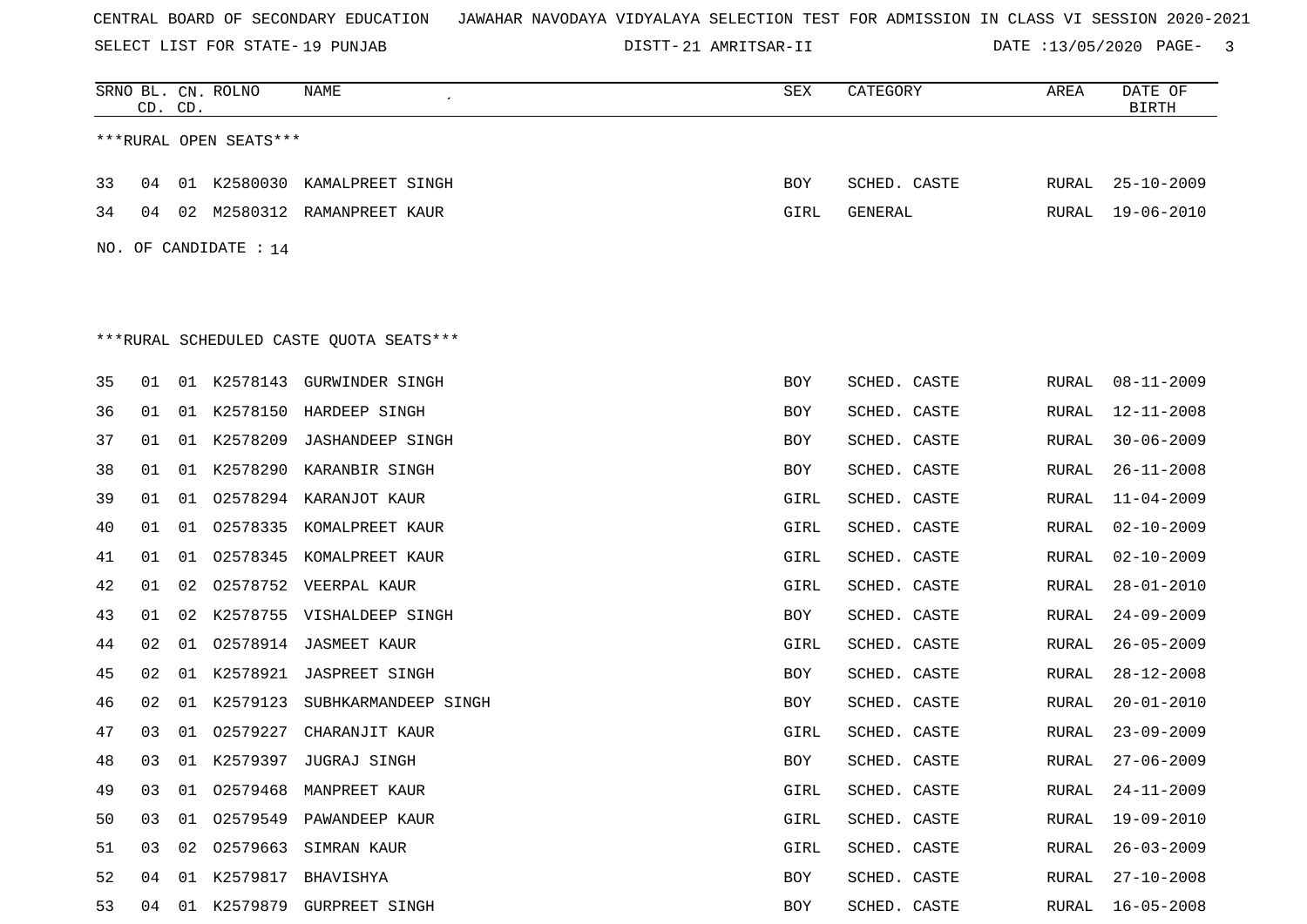SELECT LIST FOR STATE- DISTT- 19 PUNJAB

21 AMRITSAR-II DATE :13/05/2020 PAGE- 4

|    | CD. | CD. | SRNO BL. CN. ROLNO    | NAME                                    | SEX        | CATEGORY     | AREA  | DATE OF<br><b>BIRTH</b> |  |  |  |
|----|-----|-----|-----------------------|-----------------------------------------|------------|--------------|-------|-------------------------|--|--|--|
|    |     |     |                       | ***RURAL SCHEDULED CASTE QUOTA SEATS*** |            |              |       |                         |  |  |  |
| 54 | 04  |     |                       | 01 02579994 JASMEEN KAUR                | GIRL       | SCHED. CASTE | RURAL | $20 - 12 - 2009$        |  |  |  |
| 55 | 04  |     |                       | 01  02580103  LAKSHMI  KAUR             | GIRL       | SCHED. CASTE | RURAL | $21 - 12 - 2008$        |  |  |  |
| 56 | 04  | 02  |                       | 02580130 MANINDER KAUR                  | GIRL       | SCHED. CASTE | RURAL | $24 - 03 - 2010$        |  |  |  |
| 57 | 04  | 02  |                       | 02580141 MANPREET KAUR                  | GIRL       | SCHED. CASTE | RURAL | $15 - 12 - 2009$        |  |  |  |
| 58 | 04  | 02  | 02580246              | PAWANJEET KAUR                          | GIRL       | SCHED. CASTE | RURAL | $01 - 11 - 2009$        |  |  |  |
| 59 | 04  |     | 02 02580431 SONAM     |                                         | GIRL       | SCHED. CASTE | RURAL | $22 - 01 - 2010$        |  |  |  |
|    |     |     | NO. OF CANDIDATE : 25 |                                         |            |              |       |                         |  |  |  |
|    |     |     |                       |                                         |            |              |       |                         |  |  |  |
|    |     |     |                       |                                         |            |              |       |                         |  |  |  |
|    |     |     |                       | *** RURAL BACKWARD CLASS QUOTA SEATS*** |            |              |       |                         |  |  |  |
| 60 | 01  |     |                       | 01 J2578181 HARPREET SINGH              | BOY        | O B C        | RURAL | $12 - 07 - 2009$        |  |  |  |
| 61 | 01  |     | 01 J2578190           | INDERJIT SINGH                          | BOY        | O B C        | RURAL | $29 - 09 - 2008$        |  |  |  |
| 62 | 01  | 01  | N2578306              | KHUSHDEEP KAUR                          | GIRL       | O B C        | RURAL | $10 - 06 - 2009$        |  |  |  |
| 63 | 01  | 02  |                       | J2578757 VISHALDEEP SINGH               | <b>BOY</b> | O B C        | RURAL | $05 - 01 - 2009$        |  |  |  |
| 64 | 02  | 01  |                       | J2578992 MARKASH MASIH                  | BOY        | O B C        | RURAL | $05 - 07 - 2009$        |  |  |  |
| 65 | 02  | 01  | J2579063 ROBIN        |                                         | BOY        | O B C        | RURAL | $20 - 08 - 2009$        |  |  |  |
| 66 | 03  | 01  |                       | J2579174 AMRITPAL SINGH                 | BOY        | O B C        | RURAL | $09 - 01 - 2009$        |  |  |  |
| 67 | 03  |     |                       | 01 N2579193 ANUREET KAUR                | GIRL       | O B C        | RURAL | $23 - 11 - 2009$        |  |  |  |
| 68 | 03  |     | 01 J2579349           | <b>JASHANDEEP SINGH</b>                 | BOY        | O B C        | RURAL | $24 - 09 - 2009$        |  |  |  |
| 69 | 03  | 01  |                       | N2579427 KIRANPREET KAUR                | GIRL       | O B C        | RURAL | $05 - 01 - 2010$        |  |  |  |
| 70 | 03  | 01  |                       | N2579481 MANVIR KAUR                    | GIRL       | O B C        | RURAL | $07 - 04 - 2009$        |  |  |  |
| 71 | 03  | 02  |                       | J2579603 ROSHANPREET SINGH              | <b>BOY</b> | O B C        | RURAL | $02 - 10 - 2007$        |  |  |  |
| 72 | 03  |     |                       | 02 N2579683 SUKHPREET KAUR              | GIRL       | O B C        | RURAL | $10 - 11 - 2009$        |  |  |  |

 04 02 J2580222 ONKAR SINGH BOY O B C RURAL 02-03-2011 04 02 J2580330 ROHIT KUMAR BOY O B C RURAL 15-06-2009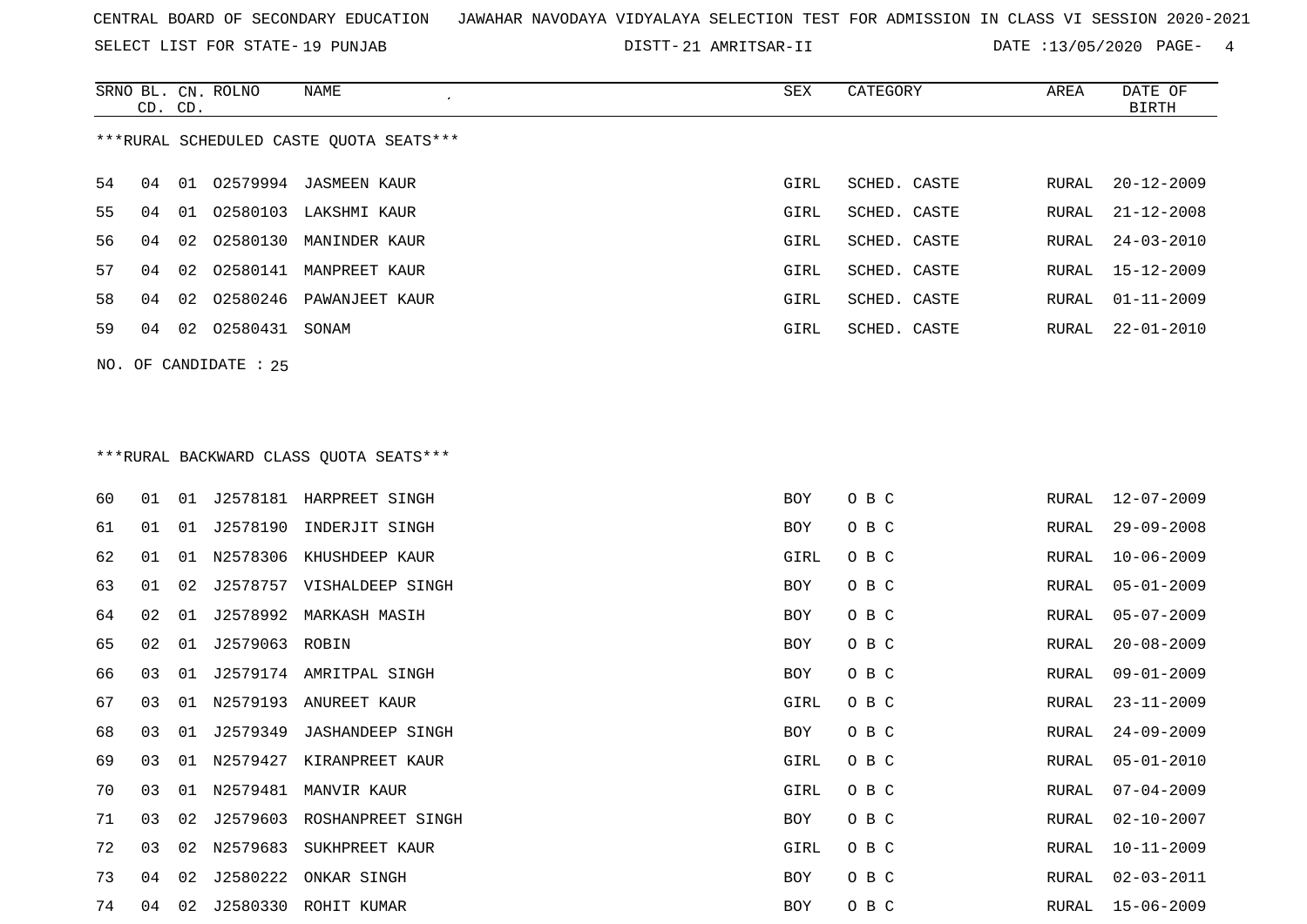SELECT LIST FOR STATE- DISTT- 19 PUNJAB

21 AMRITSAR-II DATE :13/05/2020 PAGE- 5

|     | CD. CD.              |    | SRNO BL. CN. ROLNO | NAME<br>$\cdot$                         | SEX  | CATEGORY     | AREA  | DATE OF<br>BIRTH |  |  |  |
|-----|----------------------|----|--------------------|-----------------------------------------|------|--------------|-------|------------------|--|--|--|
|     |                      |    |                    | ***RURAL BACKWARD CLASS QUOTA SEATS***  |      |              |       |                  |  |  |  |
| 75  | 04                   |    | 02 N2580405        | SIMRAN                                  | GIRL | O B C        | RURAL | $28 - 05 - 2009$ |  |  |  |
| NO. | OF CANDIDATE : 16    |    |                    |                                         |      |              |       |                  |  |  |  |
|     |                      |    |                    |                                         |      |              |       |                  |  |  |  |
|     |                      |    |                    | ***RURAL SCHEDULED TRIBE QUOTA SEATS*** |      |              |       |                  |  |  |  |
| 76  | 01                   | 01 | 02578211           | <b>JASHAN PREET KAUR</b>                | GIRL | SCHED. CASTE | RURAL | $09 - 09 - 2009$ |  |  |  |
| 77  | 01                   | 02 | K2578465           | NAVDEEP SINGH                           | BOY  | SCHED. CASTE | RURAL | $16 - 06 - 2009$ |  |  |  |
| 78  | 02                   | 01 | 02578779           | AMRITPREET KAUR                         | GIRL | SCHED. CASTE | RURAL | $12 - 09 - 2009$ |  |  |  |
| 79  | 03                   | 01 | 02579283           | HARJOT KAUR                             | GIRL | SCHED. CASTE | RURAL | $20 - 09 - 2009$ |  |  |  |
| 80  | 03                   | 01 | K2579345           | JARMANJEET SINGH                        | BOY  | SCHED. CASTE | RURAL | $09 - 05 - 2009$ |  |  |  |
|     | NO. OF CANDIDATE : 5 |    |                    |                                         |      |              |       |                  |  |  |  |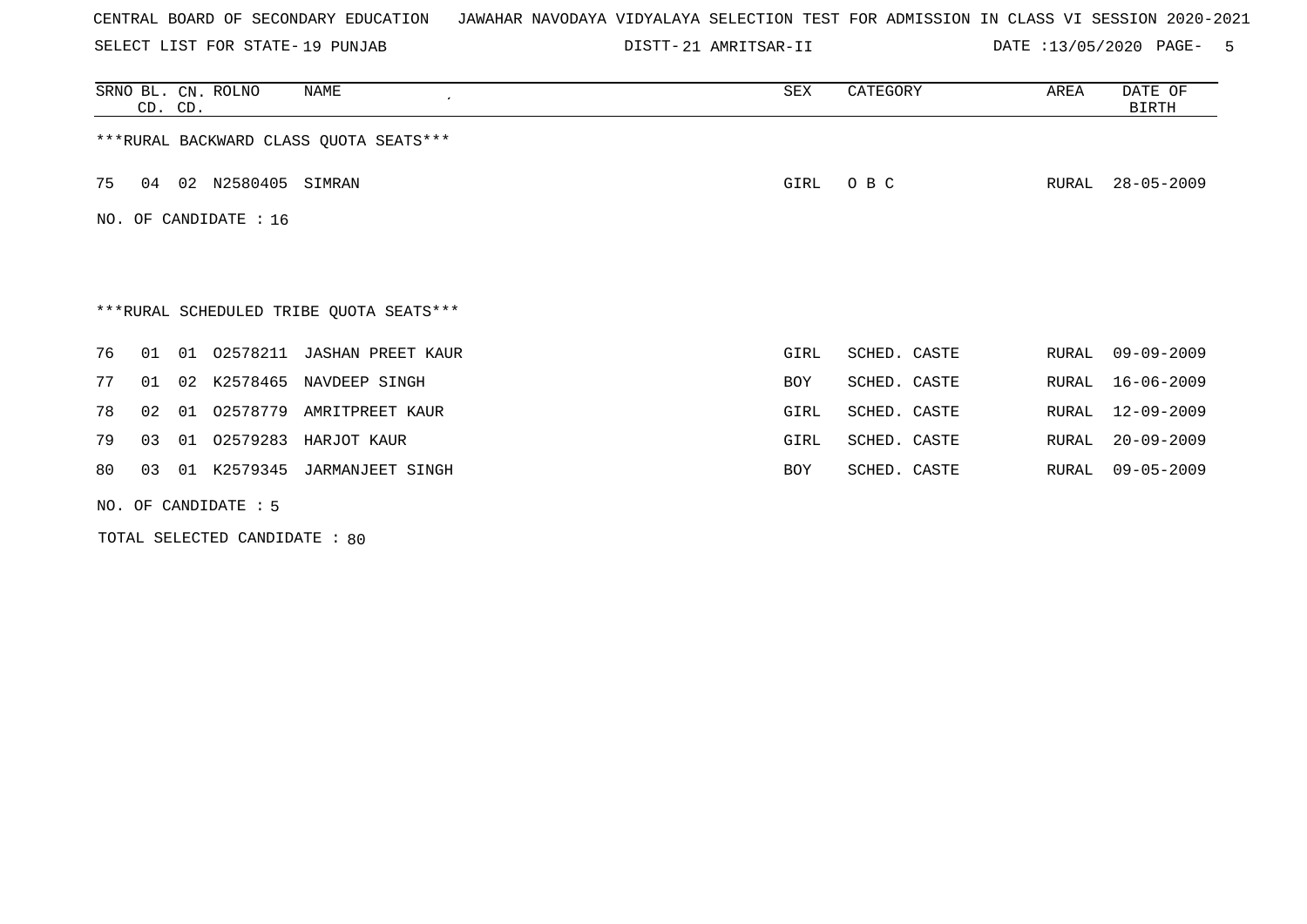SELECT LIST FOR STATE- DISTT- 19 PUNJAB

DISTT-22 FAZILKA DATE :13/05/2020 PAGE- 1

|    |    | CD. CD. | SRNO BL. CN. ROLNO   | <b>NAME</b>                            | SEX        | CATEGORY     | AREA         | DATE OF<br><b>BIRTH</b> |
|----|----|---------|----------------------|----------------------------------------|------------|--------------|--------------|-------------------------|
|    |    |         | ***OPEN UR SEATS***  |                                        |            |              |              |                         |
| 1  | 03 |         | 02 N2582029          | MONIKA RANI                            | GIRL       | O B C        | RURAL        | $24 - 01 - 2009$        |
| 2  | 04 |         |                      | 01 K2582560 ANMOL PAL                  | BOY        | SCHED. CASTE | RURAL        | $26 - 02 - 2008$        |
| 3  | 04 | 01      | M2582603             | AVNI                                   | GIRL       | GENERAL      | RURAL        | $27 - 03 - 2009$        |
| 4  | 06 | 01      |                      | K2583491 ANKIT KUMAR                   | BOY        | SCHED. CASTE | RURAL        | $14 - 03 - 2009$        |
| 5  | 06 |         | 01 J2583585 HIMANSHU |                                        | <b>BOY</b> | O B C        | RURAL        | $28 - 08 - 2009$        |
|    |    |         | NO. OF CANDIDATE : 5 |                                        |            |              |              |                         |
|    |    |         |                      |                                        |            |              |              |                         |
|    |    |         |                      |                                        |            |              |              |                         |
|    |    |         |                      | ***OPEN SCHEDULED CASTE QUOTA SEATS*** |            |              |              |                         |
| 6  | 02 |         |                      | 01 02581387 KAMALJEET KAUR             | GIRL       | SCHED. CASTE | RURAL        | $25 - 10 - 2009$        |
| 7  | 02 | 01      |                      | 02581392 KIRANDEEP KAUR                | GIRL       | SCHED. CASTE | RURAL        | $10 - 04 - 2010$        |
| 8  | 03 |         | 01 K2581556 ANMOL    |                                        | BOY        | SCHED. CASTE | RURAL        | $02 - 12 - 2008$        |
| 9  | 03 | 02      | 02582157 PRIYA       |                                        | GIRL       | SCHED. CASTE | RURAL        | $18 - 01 - 2009$        |
| 10 | 03 |         | 02 K2582255          | SAJAN SINGH                            | BOY        | SCHED. CASTE | <b>RURAL</b> | $26 - 07 - 2008$        |
| 11 | 03 | 02      | 02582352             | SIMRAN RANI                            | GIRL       | SCHED. CASTE | RURAL        | $17 - 11 - 2008$        |
| 12 | 04 | 02      | 02583110             | SANIA                                  | GIRL       | SCHED. CASTE | RURAL        | $20 - 12 - 2009$        |
| 13 | 05 | 01      | 02583439             | SAPNA RANI                             | GIRL       | SCHED. CASTE | RURAL        | $10 - 12 - 2008$        |
| 14 | 06 | 01      | K2583579 HARSHAL     |                                        | <b>BOY</b> | SCHED. CASTE | <b>RURAL</b> | $26 - 03 - 2009$        |
|    |    |         |                      |                                        |            |              |              |                         |

\*\*\*OPEN BACKWARD CLASS QUOTA SEATS\*\*\*

NO. OF CANDIDATE : 9

|  | 15   01   01   N2580866   LAXMI |  | GIRL OBC | RURAL 28-10-2008 |
|--|---------------------------------|--|----------|------------------|
|  | 16  01  02  J2580928  MONU      |  | BOY OBC  | RURAL 10-07-2009 |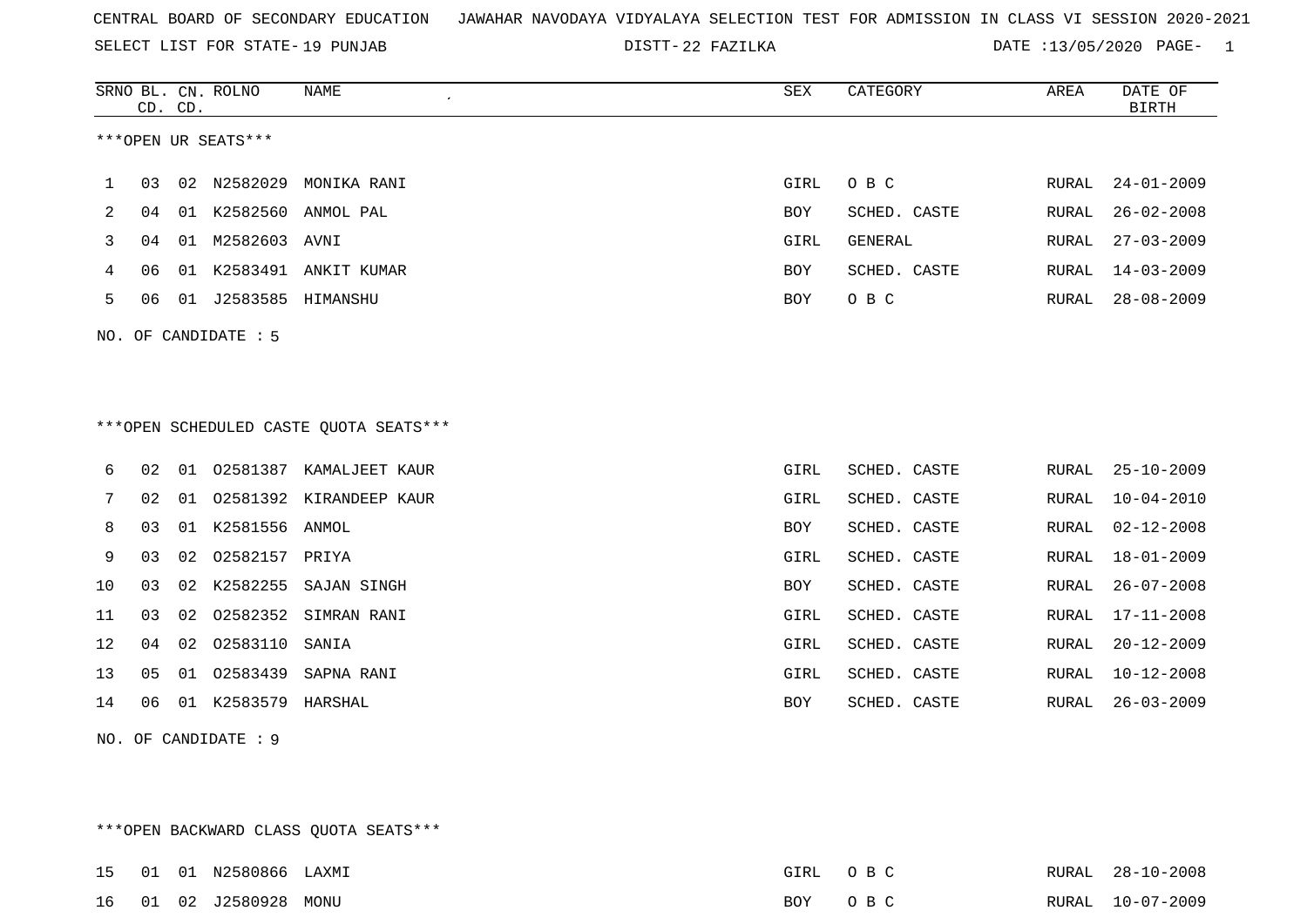SELECT LIST FOR STATE- DISTT- 19 PUNJAB

22 FAZILKA DATE :13/05/2020 PAGE- 2

|    |    | CD. CD. | SRNO BL. CN. ROLNO     | <b>NAME</b>                            | SEX  | CATEGORY       | AREA         | DATE OF<br><b>BIRTH</b> |
|----|----|---------|------------------------|----------------------------------------|------|----------------|--------------|-------------------------|
|    |    |         |                        | *** OPEN BACKWARD CLASS QUOTA SEATS*** |      |                |              |                         |
| 17 | 03 |         |                        | 01 N2581860 KANCHAN RANI               | GIRL | O B C          |              | RURAL 19-11-2008        |
| 18 | 03 |         | 02 N2582284 SANIA      |                                        | GIRL | O B C          | RURAL        | $25 - 11 - 2009$        |
| 19 | 06 |         | 01 N2583844 SHAKILA    |                                        | GIRL | O B C          | RURAL        | $03 - 11 - 2009$        |
|    |    |         | NO. OF CANDIDATE : 5   |                                        |      |                |              |                         |
|    |    |         |                        | ***OPEN SCHEDULED TRIBE QUOTA SEATS*** |      |                |              |                         |
| 20 |    |         |                        | 03 01 P2581766 INDRA SWAMI             | GIRL | SCHED. TRIBE   |              | RURAL 19-09-2008        |
|    |    |         | NO. OF CANDIDATE : 1   |                                        |      |                |              |                         |
|    |    |         |                        |                                        |      |                |              |                         |
|    |    |         |                        |                                        |      |                |              |                         |
|    |    |         | ***RURAL OPEN SEATS*** |                                        |      |                |              |                         |
| 21 |    |         | 01 01 J2580597 ASHISH  |                                        | BOY  | O B C          | RURAL        | $09 - 01 - 2010$        |
| 22 | 01 |         |                        | 01 M2580806 KHUSHDEEP KAUR             | GIRL | GENERAL        | RURAL        | $15 - 06 - 2010$        |
| 23 | 01 |         | 02 J2581148 RITIK      |                                        | BOY  | O B C          | RURAL        | $13 - 10 - 2009$        |
| 24 | 02 |         | 01 02581469            | SUNAINA                                | GIRL | SCHED. CASTE   | RURAL        | $01 - 01 - 2009$        |
| 25 | 03 |         | 01 M2581603 ASHNOOR    |                                        | GIRL | <b>GENERAL</b> | RURAL        | $23 - 01 - 2009$        |
| 26 | 03 | 01      | K2581789               | <b>JASHANDEEP SINGH</b>                | BOY  | SCHED. CASTE   | RURAL        | $20 - 08 - 2009$        |
| 27 | 03 |         | 02 N2582232 RITESH     |                                        | GIRL | O B C          | RURAL        | $28 - 04 - 2010$        |
| 28 | 04 |         |                        | 01 K2582885 MANPREET SINGH             | BOY  | SCHED. CASTE   | RURAL        | $13 - 04 - 2010$        |
| 29 | 04 |         | 02 I2583139 SHALOK     |                                        | BOY  | GENERAL        | RURAL        | $25 - 10 - 2008$        |
| 30 | 05 |         |                        | 01 K2583285 ARMAN SINGH                | BOY  | SCHED. CASTE   | <b>RURAL</b> | $21 - 05 - 2009$        |
| 31 | 05 |         | 01 02583345 KAJAL      |                                        | GIRL | SCHED. CASTE   | RURAL        | $11 - 01 - 2009$        |
| 32 | 06 |         | 01  12583530  BHUVESH  |                                        | BOY  | GENERAL        | RURAL        | $13 - 08 - 2008$        |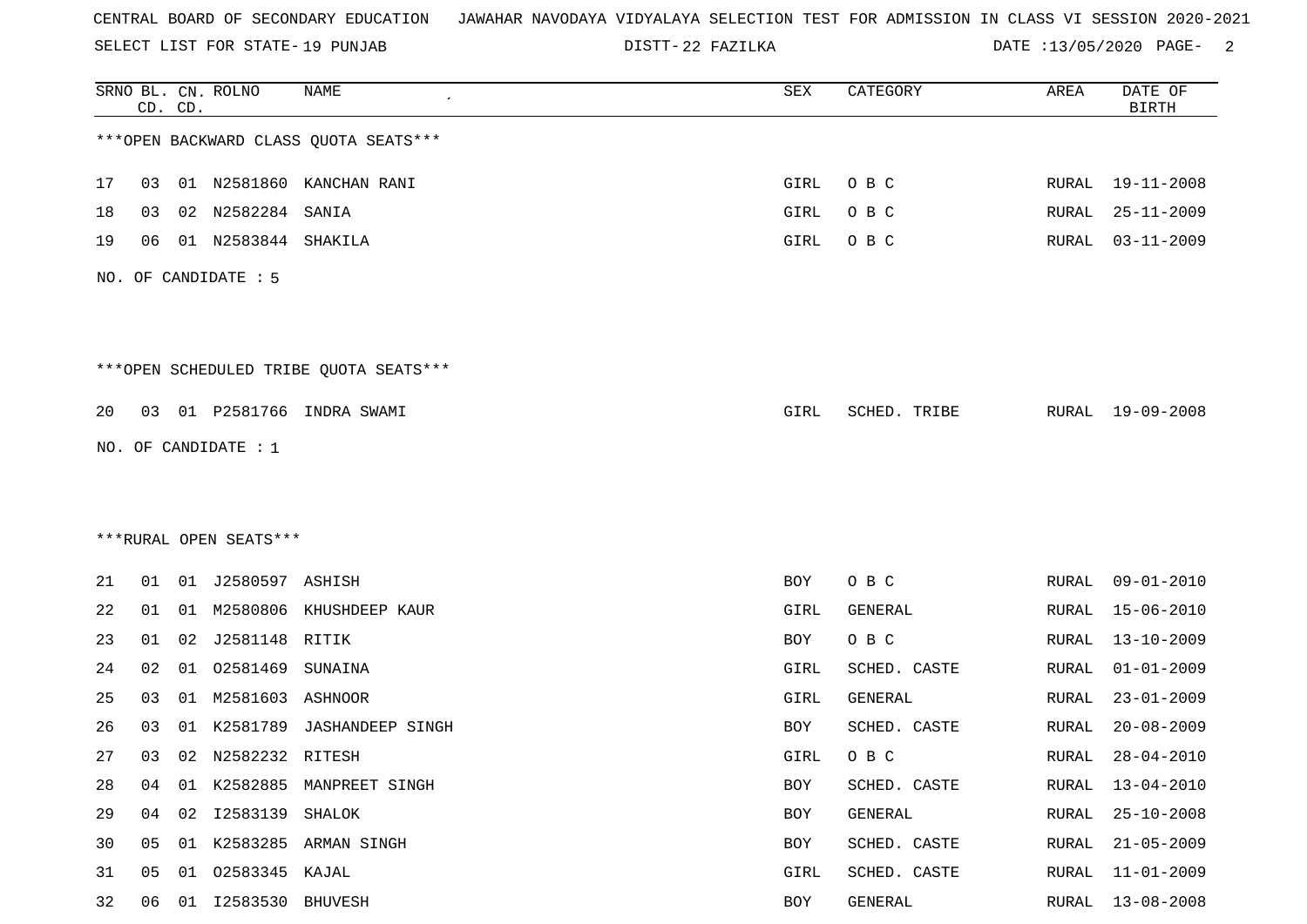SELECT LIST FOR STATE- DISTT- 19 PUNJAB

22 FAZILKA DATE :13/05/2020 PAGE- 3

|                                         | CD. CD. |    | SRNO BL. CN. ROLNO     | NAME                           | SEX        | CATEGORY     | AREA  | DATE OF<br><b>BIRTH</b> |  |  |
|-----------------------------------------|---------|----|------------------------|--------------------------------|------------|--------------|-------|-------------------------|--|--|
|                                         |         |    | ***RURAL OPEN SEATS*** |                                |            |              |       |                         |  |  |
| 33                                      | 06      |    | 01 J2583583 HIMANSHU   |                                | BOY        | O B C        | RURAL | $06 - 10 - 2008$        |  |  |
| 34                                      | 06      |    | 01 N2583882 TAMANNA    |                                | GIRL       | O B C        | RURAL | $29 - 04 - 2010$        |  |  |
|                                         |         |    | NO. OF CANDIDATE : 14  |                                |            |              |       |                         |  |  |
|                                         |         |    |                        |                                |            |              |       |                         |  |  |
|                                         |         |    |                        |                                |            |              |       |                         |  |  |
| ***RURAL SCHEDULED CASTE QUOTA SEATS*** |         |    |                        |                                |            |              |       |                         |  |  |
| 35                                      | 01      |    | 01 02580630            | CHHMANDEEP KAUR                | GIRL       | SCHED. CASTE | RURAL | $16 - 11 - 2008$        |  |  |
| 36                                      | 01      |    |                        | 01 K2580682 GURDAS SINGH       | BOY        | SCHED. CASTE | RURAL | $20 - 03 - 2009$        |  |  |
| 37                                      | 01      |    |                        | 01 K2580717 HARSHPREET SINGH   | BOY        | SCHED. CASTE | RURAL | $06 - 05 - 2008$        |  |  |
| 38                                      | 01      |    | 01 02580854 KUMTA      |                                | GIRL       | SCHED. CASTE | RURAL | $01 - 04 - 2008$        |  |  |
| 39                                      | 03      |    |                        | 01 K2581577 ARASHDEEP SINGH    | BOY        | SCHED. CASTE | RURAL | $10 - 02 - 2009$        |  |  |
| 40                                      | 03      |    |                        | 01 K2581596 ARUN KUMAR         | BOY        | SCHED. CASTE | RURAL | $28 - 05 - 2010$        |  |  |
| 41                                      | 03      |    |                        | 01 K2581699 GURKAMAL SINGH     | BOY        | SCHED. CASTE | RURAL | 13-09-2009              |  |  |
| 42                                      | 03      |    | 01 K2581759 HARSH      |                                | BOY        | SCHED. CASTE | RURAL | $12 - 05 - 2008$        |  |  |
| 43                                      | 03      | 01 |                        | K2581785 JASHANDEEP SINGH      | BOY        | SCHED. CASTE | RURAL | $11 - 11 - 2009$        |  |  |
| 44                                      | 03      | 02 |                        | 02581904 KIRANJEET KAUR        | GIRL       | SCHED. CASTE | RURAL | $13 - 02 - 2010$        |  |  |
| 45                                      | 03      | 02 |                        | K2581952 LOVEPREET SINGH       | BOY        | SCHED. CASTE | RURAL | $21 - 01 - 2009$        |  |  |
| 46                                      | 03      | 02 |                        | 02582056 NAVJEET KOUR          | GIRL       | SCHED. CASTE | RURAL | $23 - 02 - 2009$        |  |  |
| 47                                      | 03      | 02 |                        | K2582063 NAVRAJ SINGH          | BOY        | SCHED. CASTE | RURAL | $11 - 03 - 2009$        |  |  |
| 48                                      | 03      |    | 02 02582085 PAIYANKA   |                                | GIRL       | SCHED. CASTE | RURAL | $03 - 09 - 2009$        |  |  |
| 49                                      | 03      |    |                        | 02 K2582235 ROHIT SINGH        | <b>BOY</b> | SCHED. CASTE | RURAL | $10 - 03 - 2008$        |  |  |
| 50                                      | 03      |    |                        | 02 02582348 SIMRAN RANI        | GIRL       | SCHED. CASTE | RURAL | $20 - 04 - 2008$        |  |  |
| 51                                      | 04      |    |                        | 01 K2582608 BOBBY SINGH        | BOY        | SCHED. CASTE | RURAL | 17-11-2007              |  |  |
| 52                                      |         |    |                        | 04 01 02582729 JAISMEEN KAUR   | GIRL       | SCHED. CASTE | RURAL | $28 - 08 - 2008$        |  |  |
| 53                                      |         |    |                        | 04 01 02582745 JASHANMEET KAUR | GIRL       | SCHED. CASTE |       | RURAL 09-05-2009        |  |  |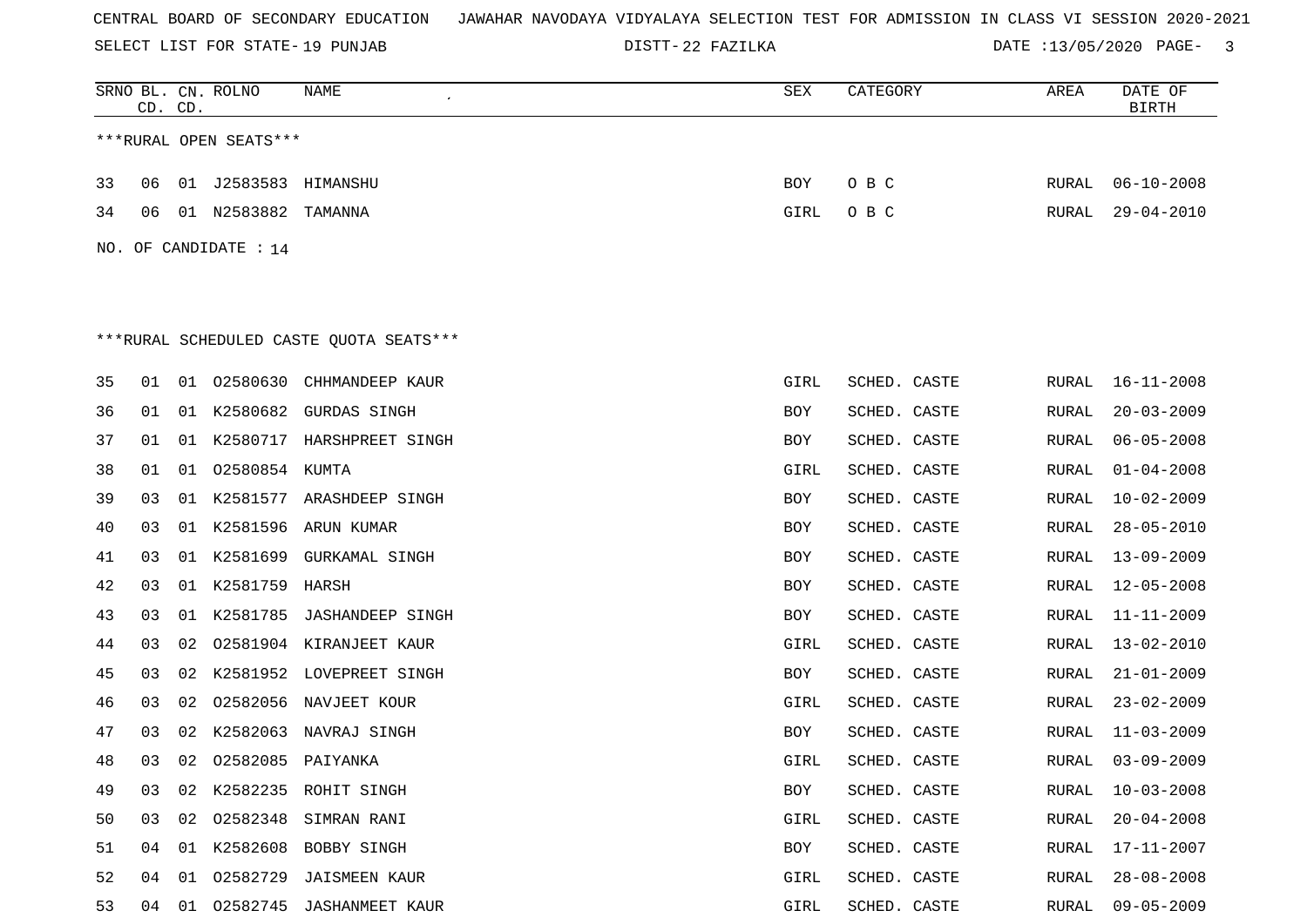SELECT LIST FOR STATE- DISTT- 19 PUNJAB

DISTT-22 FAZILKA DATE :13/05/2020 PAGE- 4

|                                         | CD. CD. |                 | SRNO BL. CN. ROLNO | NAME                      | SEX        | CATEGORY     | AREA  | DATE OF<br>BIRTH |  |  |
|-----------------------------------------|---------|-----------------|--------------------|---------------------------|------------|--------------|-------|------------------|--|--|
| ***RURAL SCHEDULED CASTE OUOTA SEATS*** |         |                 |                    |                           |            |              |       |                  |  |  |
| 54                                      | 04      | . N 1           | K2582930           | NAVJOT SINGH              | <b>BOY</b> | SCHED. CASTE | RURAL | $01 - 01 - 2009$ |  |  |
| 55                                      | 04      | 02 <sub>o</sub> | K2583067           | ROHIT                     | <b>BOY</b> | SCHED. CASTE | RURAL | $19 - 08 - 2009$ |  |  |
| 56                                      | 04      | 02              |                    | K2583246 VANSHPREET SINGH | <b>BOY</b> | SCHED. CASTE | RURAL | 26-09-2009       |  |  |
| 57                                      | 05      | 01              | 02583378           | MANPREET KAUR             | GIRL       | SCHED. CASTE | RURAL | 14-05-2009       |  |  |
| 58                                      | 06      | 01              | K2583522 BHARAT    |                           | <b>BOY</b> | SCHED. CASTE | RURAL | $20 - 06 - 2008$ |  |  |
| 59                                      | 06      | 01              | 02583648 KHUSHI    |                           | GIRL       | SCHED. CASTE | RURAL | $07 - 02 - 2008$ |  |  |
|                                         |         |                 |                    |                           |            |              |       |                  |  |  |

# \*\*\*RURAL BACKWARD CLASS QUOTA SEATS\*\*\*

NO. OF CANDIDATE : 25

| 60 | 01 | 01 | N2580518 AARTI  |                        | GIRL       | O B C | RURAL | $29 - 11 - 2009$ |
|----|----|----|-----------------|------------------------|------------|-------|-------|------------------|
| 61 | 01 | 01 | J2580593        | ARUN KUMAR             | BOY        | O B C | RURAL | $11 - 08 - 2009$ |
| 62 | 01 | 01 | N2580889        | MANISHA                | GIRL       | O B C | RURAL | $22 - 02 - 2009$ |
| 63 | 03 | 01 | N2581565 ANSHU  |                        | GIRL       | O B C | RURAL | $01 - 01 - 2010$ |
| 64 | 03 | 01 | J2581584 ARMAAN |                        | BOY        | O B C | RURAL | 19-09-2009       |
| 65 | 03 | 01 | N2581763        | HEMLATA                | GIRL       | O B C | RURAL | $15 - 09 - 2009$ |
| 66 | 03 | 02 |                 | J2581921 KRISHAN KUMAR | BOY        | O B C | RURAL | $15 - 03 - 2008$ |
| 67 | 03 | 02 | N2582353        | SIMRAT KAUR            | GIRL       | O B C | RURAL | $15 - 05 - 2008$ |
| 68 | 04 | 02 | J2583097        | SANAM KAMBOJ           | <b>BOY</b> | O B C | RURAL | $12 - 10 - 2008$ |
| 69 | 04 | 02 | J2583264 YUVRAJ |                        | BOY        | O B C | RURAL | $26 - 11 - 2009$ |
| 70 | 06 | 01 | J2583544 DINESH |                        | BOY        | O B C | RURAL | $14 - 07 - 2008$ |
| 71 | 06 | 01 | J2583605 JATAN  |                        | BOY        | O B C | RURAL | $29 - 04 - 2008$ |
| 72 | 06 | 01 | J2583827        | SAHIL KUMAR            | <b>BOY</b> | O B C | RURAL | $24 - 06 - 2008$ |
| 73 | 06 | 01 | N2583853        | SIMRANPAL              | GIRL       | O B C | RURAL | $27 - 09 - 2008$ |
| 74 | 06 | 01 |                 | J2583898 VIJAY KUMAR   | BOY        | O B C | RURAL | $07 - 01 - 2008$ |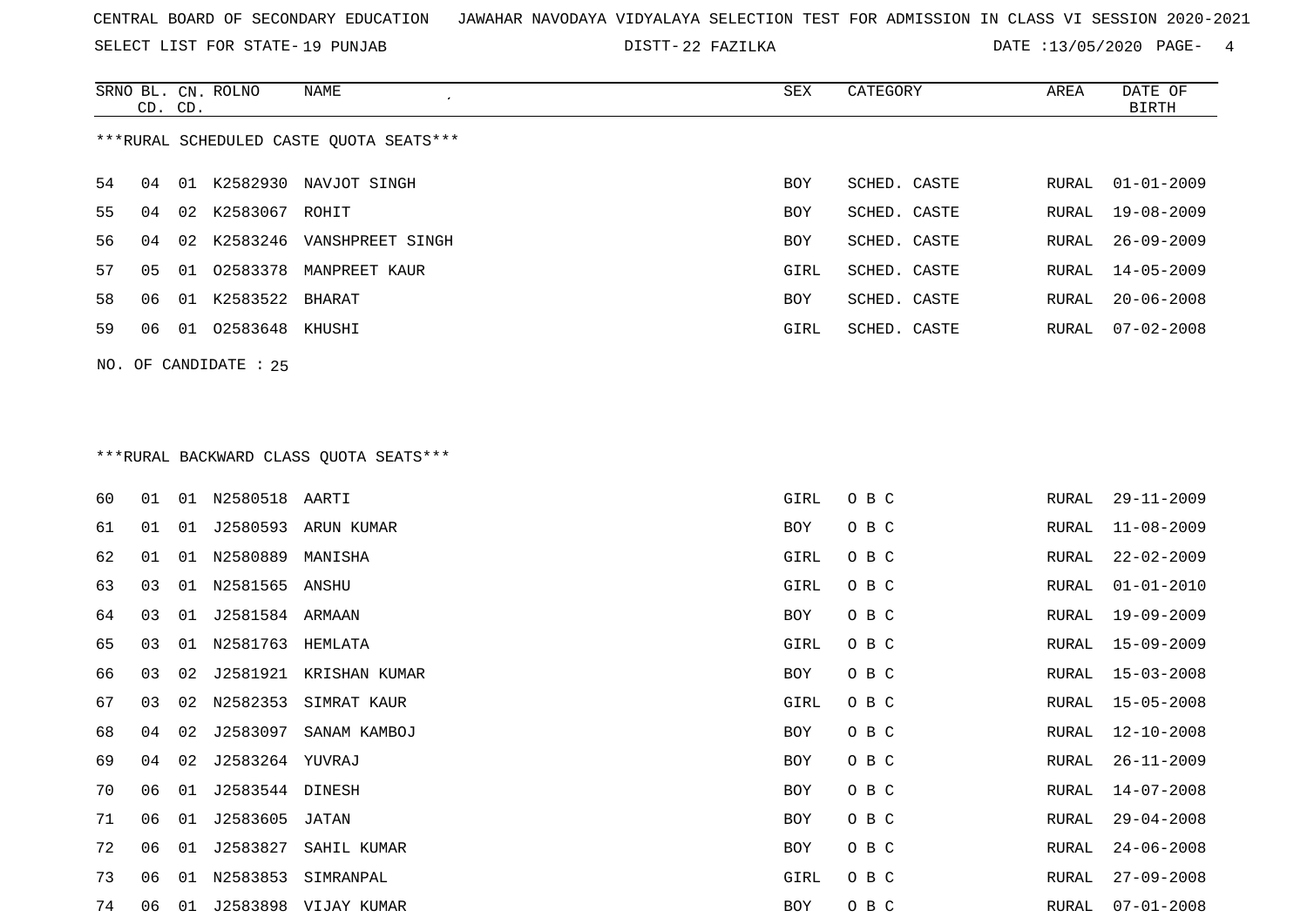SELECT LIST FOR STATE- DISTT- 19 PUNJAB

22 FAZILKA DATE :13/05/2020 PAGE- 5

|    | CD. CD.                |  | SRNO BL. CN. ROLNO    | NAME                                    | SEX        | CATEGORY     | AREA  | DATE OF<br>BIRTH |  |
|----|------------------------|--|-----------------------|-----------------------------------------|------------|--------------|-------|------------------|--|
|    |                        |  |                       | *** RURAL BACKWARD CLASS QUOTA SEATS*** |            |              |       |                  |  |
| 75 | 06                     |  | 01 J2583923 YUVRAJ    |                                         | BOY        | O B C        | RURAL | $21 - 05 - 2008$ |  |
|    |                        |  | NO. OF CANDIDATE : 16 |                                         |            |              |       |                  |  |
|    |                        |  |                       |                                         |            |              |       |                  |  |
|    |                        |  |                       | ***RURAL SCHEDULED TRIBE QUOTA SEATS*** |            |              |       |                  |  |
| 76 | 03                     |  | 01 L2581636 CHETRAM   |                                         | <b>BOY</b> | SCHED. TRIBE | RURAL | $29 - 11 - 2009$ |  |
| 77 | 03                     |  | 01 P2581762 HEENA     |                                         | GIRL       | SCHED. TRIBE | RURAL | $08 - 09 - 2009$ |  |
| 78 | 03                     |  |                       | 02 P2582133 POONAM RANI                 | GIRL       | SCHED. TRIBE | RURAL | $21 - 11 - 2008$ |  |
| 79 | 03                     |  | 02 L2582496 YASHNATH  |                                         | BOY        | SCHED. TRIBE | RURAL | $21 - 11 - 2009$ |  |
| 80 | 06                     |  |                       | 01 P2583728 NAVJOT KAUR                 | GIRL       | SCHED. TRIBE | RURAL | $18 - 04 - 2010$ |  |
|    | NO. OF CANDIDATE $: 5$ |  |                       |                                         |            |              |       |                  |  |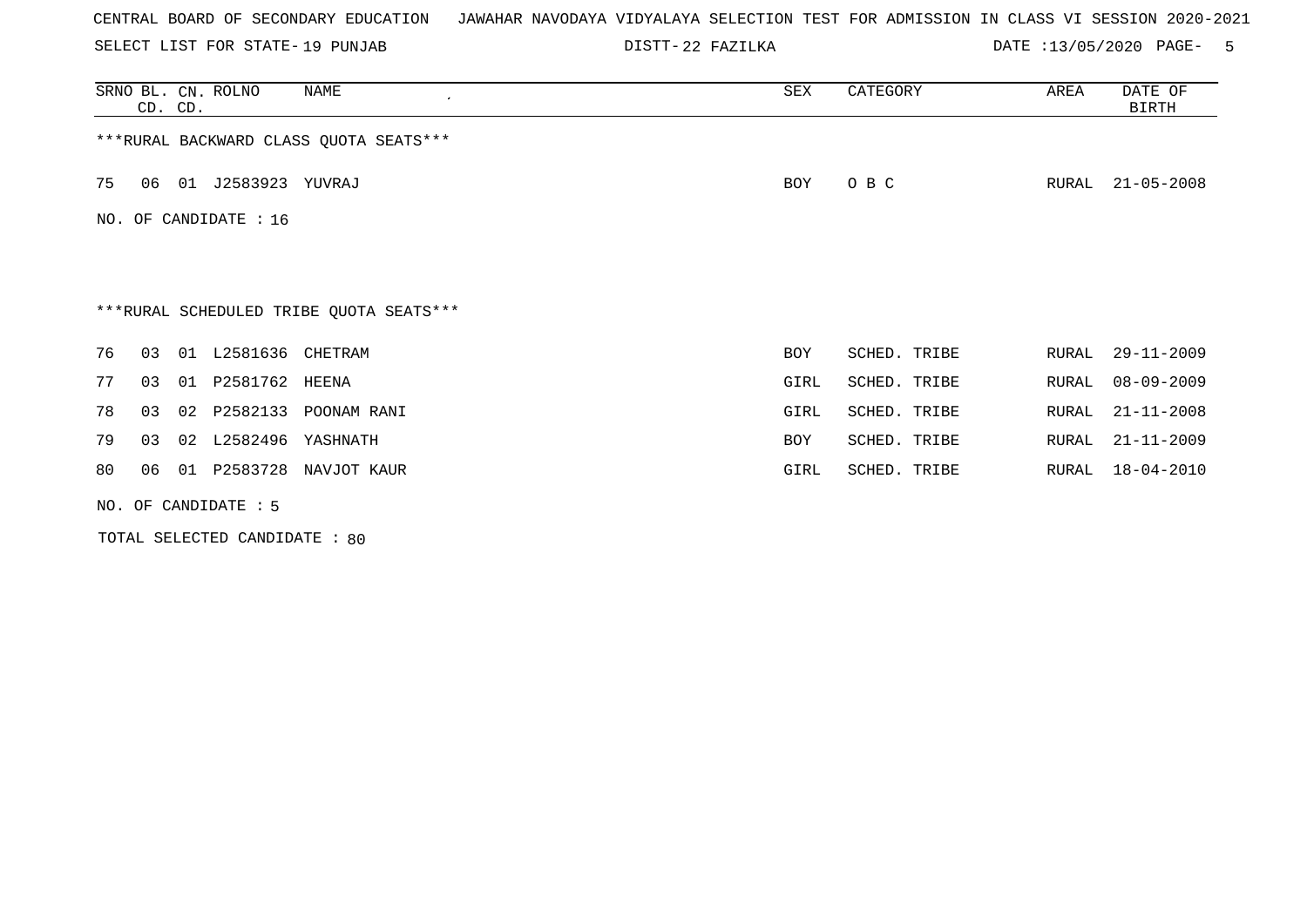SELECT LIST FOR STATE- DISTT- 19 PUNJAB

23 GURDASPUR DATE :13/05/2020 PAGE- 1

|   |    | CD. CD. | SRNO BL. CN. ROLNO   | <b>NAME</b>                            | <b>SEX</b>  | CATEGORY     | AREA  | DATE OF<br><b>BIRTH</b> |
|---|----|---------|----------------------|----------------------------------------|-------------|--------------|-------|-------------------------|
|   |    |         | ***OPEN UR SEATS***  |                                        |             |              |       |                         |
| 1 | 02 |         |                      | 01 A2541768 MANAN MAHAJAN              | <b>BOY</b>  | GENERAL      | URBAN | $02 - 05 - 2009$        |
| 2 | 02 |         | 02 02541986 SIMRAN   |                                        | GIRL        | SCHED. CASTE | RURAL | $01 - 01 - 2009$        |
| 3 | 02 |         |                      | 02 M2542024 TANISHKA GOTRA             | <b>GIRL</b> | GENERAL      | RURAL | $22 - 12 - 2008$        |
| 4 | 08 |         |                      | 01 N2544132 SUKHMANJEET KAUR           | GIRL        | O B C        | RURAL | $02 - 06 - 2009$        |
|   |    |         | NO. OF CANDIDATE : 4 |                                        |             |              |       |                         |
|   |    |         |                      |                                        |             |              |       |                         |
|   |    |         |                      | ***OPEN SCHEDULED CASTE QUOTA SEATS*** |             |              |       |                         |
| 5 | 08 |         |                      | 01 K2544118 SIMRANJIT SINGH            | <b>BOY</b>  | SCHED. CASTE | RURAL | $22 - 06 - 2009$        |
| 6 | 09 |         |                      | 01 02544261 HARPREET KAUR              | GIRL        | SCHED. CASTE | RURAL | $08 - 11 - 2010$        |
|   |    |         | NO. OF CANDIDATE : 2 |                                        |             |              |       |                         |
|   |    |         |                      |                                        |             |              |       |                         |
|   |    |         |                      | *** OPEN BACKWARD CLASS QUOTA SEATS*** |             |              |       |                         |
| 7 | 08 |         |                      | 01 J2544019 MOHIT KUMAR                | BOY         | O B C        | RURAL | $29 - 12 - 2008$        |
| 8 | 08 |         |                      | 01 N2544031 NAVPREET KAUR              | <b>GIRL</b> | O B C        | RURAL | $23 - 01 - 2008$        |
| 9 | 09 |         |                      | 01 B2544228 DILRAJ SINGH               | <b>BOY</b>  | O B C        | URBAN | $23 - 10 - 2007$        |
|   |    |         | NO. OF CANDIDATE : 3 |                                        |             |              |       |                         |

\*\*\*OPEN SCHEDULED TRIBE QUOTA SEATS\*\*\*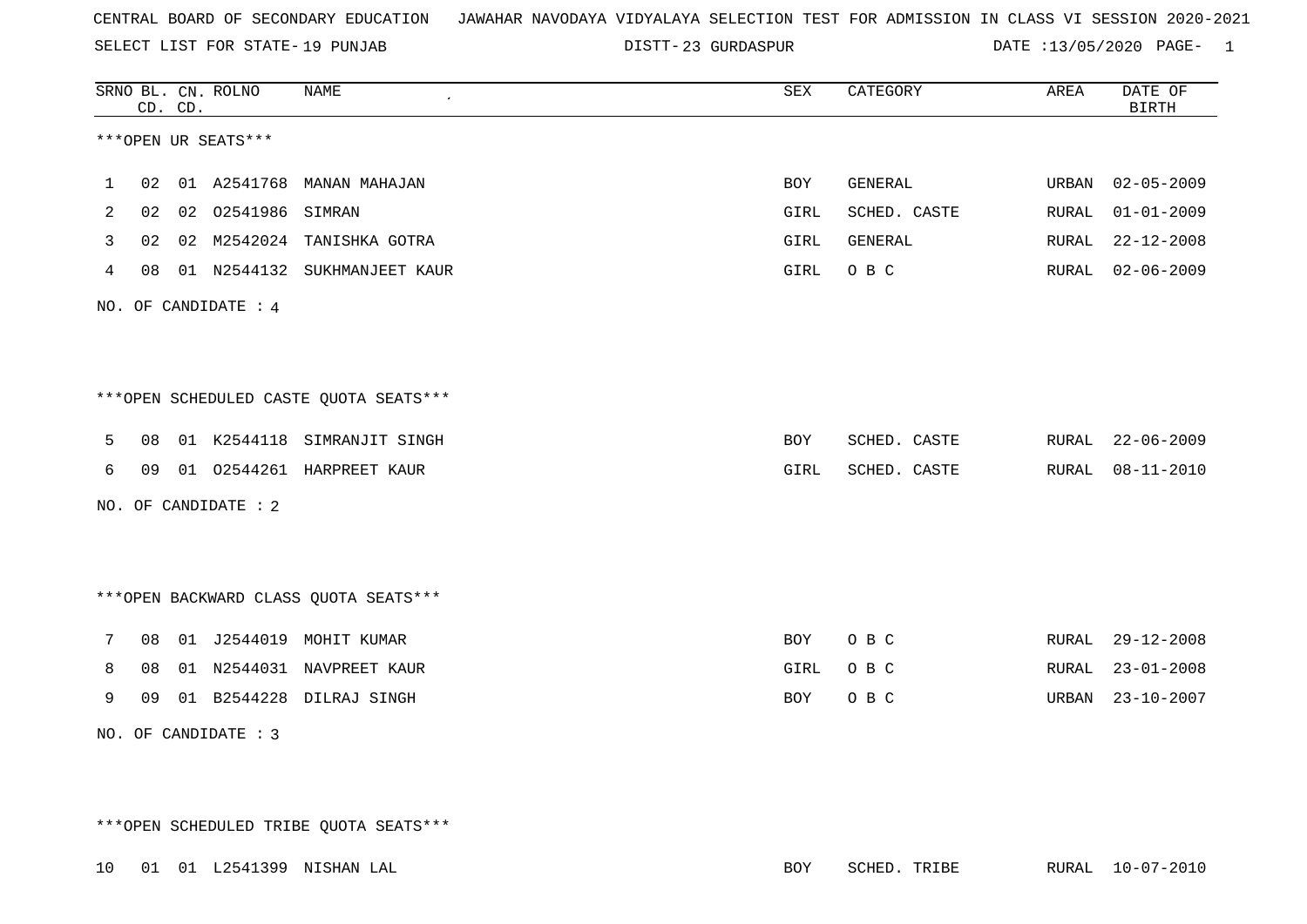|  |  |  |  |  | CENTRAL BOARD OF SECONDARY EDUCATION – JAWAHAR NAVODAYA VIDYALAYA SELECTION TEST FOR ADMISSION IN CLASS VI SESSION 2020-2021 |  |  |  |  |  |  |  |  |  |  |  |  |
|--|--|--|--|--|------------------------------------------------------------------------------------------------------------------------------|--|--|--|--|--|--|--|--|--|--|--|--|
|--|--|--|--|--|------------------------------------------------------------------------------------------------------------------------------|--|--|--|--|--|--|--|--|--|--|--|--|

SELECT LIST FOR STATE- DISTT- 19 PUNJAB

23 GURDASPUR DATE :13/05/2020 PAGE- 2

| SRNO<br>BГ   | <b>ROLNO</b><br>CN | NAME | SEX | $\sim$ $\sim$ $\sim$ $\sim$ $\sim$ | AREA | OF<br>DA.        |
|--------------|--------------------|------|-----|------------------------------------|------|------------------|
| $\cap$<br>ىب | $\sim$<br>ىب       |      |     |                                    |      | זיחרדות<br>₽±₩±₽ |
|              |                    |      |     |                                    |      |                  |

NO. OF CANDIDATE : 1

#### \*\*\*RURAL OPEN SEATS\*\*\*

| 11 | 01             | 01 |          | 12541274 CHIRAG MAHAJAN | BOY  | GENERAL      | RURAL | 09-07-2008       |
|----|----------------|----|----------|-------------------------|------|--------------|-------|------------------|
| 12 | 02             | 01 | K2541621 | CHARAN JEET SINGH       | BOY  | SCHED. CASTE | RURAL | $25 - 07 - 2008$ |
| 13 | 02             | 02 | I2542026 | TANISH SALARIA          | BOY  | GENERAL      | RURAL | $26 - 02 - 2009$ |
| 14 | 03             | 01 | 02542280 | HARSEERAT               | GIRL | SCHED. CASTE | RURAL | 05-07-2008       |
| 15 | 0 <sub>3</sub> | 02 | 02542694 | SAMRITI GURNAL          | GIRL | SCHED. CASTE | RURAL | $13 - 02 - 2009$ |
| 16 | 04             | 01 | I2542968 | JASKIRAT SINGH          | BOY  | GENERAL      | RURAL | $23 - 12 - 2008$ |
| 17 | 05             | 01 | M2543318 | SHUBAMPREET KAUR        | GIRL | GENERAL      | RURAL | $23 - 02 - 2009$ |
| 18 | 06             | 01 | 02543530 | KHUSHPREET KAUR         | GIRL | SCHED. CASTE | RURAL | $22 - 05 - 2009$ |
| 19 | 06             | 01 | K2543580 | NARESH KUMAR            | BOY  | SCHED. CASTE | RURAL | 11-05-2010       |
| 20 | 07             | 01 | M2543802 | PARNEET KAUR            | GIRL | GENERAL      | RURAL | $31 - 03 - 2009$ |
| 21 | 08             | 01 | I2543850 | ANKUSH SAREEN           | BOY  | GENERAL      | RURAL | $30 - 08 - 2008$ |
| 22 | 09             | 01 | M2544177 | AKSHRA THAKUR           | GIRL | GENERAL      | RURAL | $11 - 09 - 2009$ |
| 23 | 09             | 01 | 02544292 | JASMEEN KAUR            | GIRL | SCHED. CASTE | RURAL | $01 - 04 - 2010$ |
|    |                |    |          |                         |      |              |       |                  |

NO. OF CANDIDATE : 13

\*\*\*RURAL SCHEDULED CASTE QUOTA SEATS\*\*\*

|  |                           | 24 02 01 K2541837 NIRLEP BAINS | BOY        | SCHED. CASTE | RURAL 25-10-2007 |
|--|---------------------------|--------------------------------|------------|--------------|------------------|
|  | 25 02 02 K2541916 ROHIT   |                                | <b>BOY</b> | SCHED. CASTE | RURAL 12-07-2008 |
|  |                           | 26 02 02 K2542035 TARUN ATTRI  | <b>BOY</b> | SCHED. CASTE | RURAL 15-02-2009 |
|  | 27 03 02 K2542835 TANISHQ |                                | BOY        | SCHED. CASTE | RURAL 22-12-2008 |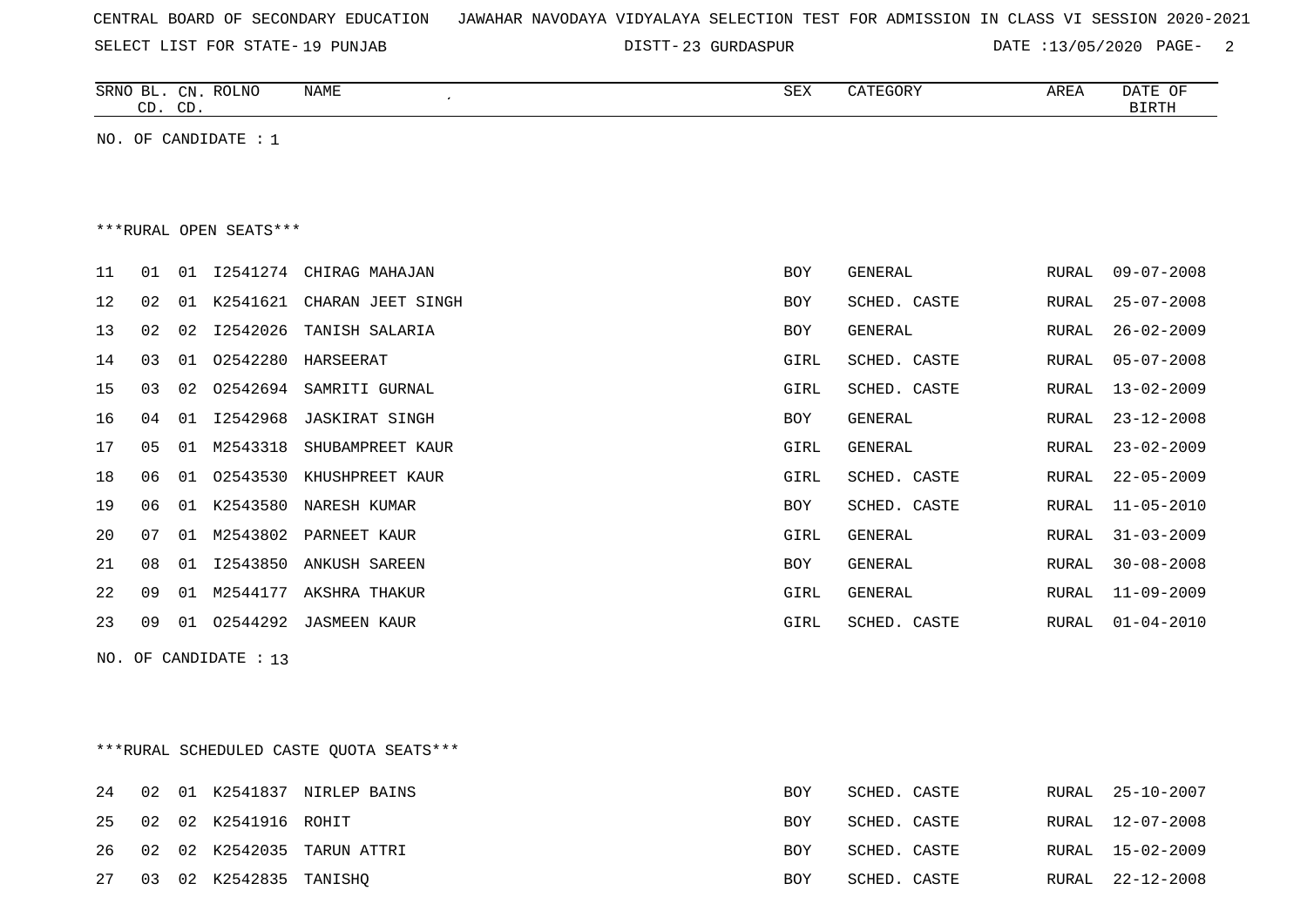SELECT LIST FOR STATE- DISTT- 19 PUNJAB

23 GURDASPUR DATE :13/05/2020 PAGE- 3

|    |    | CD. CD. | SRNO BL. CN. ROLNO      | NAME                                    | <b>SEX</b> | CATEGORY     | AREA          | DATE OF<br><b>BIRTH</b> |
|----|----|---------|-------------------------|-----------------------------------------|------------|--------------|---------------|-------------------------|
|    |    |         |                         | ***RURAL SCHEDULED CASTE QUOTA SEATS*** |            |              |               |                         |
| 28 |    |         |                         | 04 01 02542976 KASHISH LOONA            | GIRL       | SCHED. CASTE | RURAL         | $03 - 12 - 2009$        |
| 29 |    |         |                         | 04 01 K2543021 NIRVAR SINGH             | <b>BOY</b> | SCHED. CASTE | RURAL         | $06 - 08 - 2009$        |
| 30 | 05 |         |                         | 01 K2543106 AMANDEEP SINGH              | BOY        | SCHED. CASTE | RURAL         | $21 - 05 - 2009$        |
|    |    |         | NO. OF CANDIDATE : $7$  |                                         |            |              |               |                         |
|    |    |         |                         |                                         |            |              |               |                         |
|    |    |         |                         |                                         |            |              |               |                         |
|    |    |         |                         | ***RURAL BACKWARD CLASS QUOTA SEATS***  |            |              |               |                         |
| 31 | 01 |         |                         | 01 J2541248 ANOSH CHEEDA                | BOY        | O B C        | RURAL         | 15-10-2010              |
| 32 | 02 |         | 01 N2541605 BAVINA      |                                         | GIRL       | O B C        | RURAL         | $29 - 04 - 2009$        |
| 33 | 02 |         |                         | 01 J2541653 GAGANDEEP SINGH MEHRA       | BOY        | O B C        | RURAL         | $09 - 11 - 2008$        |
| 34 | 02 |         |                         | 02 N2542032 TANUSHIKA                   | GIRL       | O B C        | ${\tt RURAL}$ | $07 - 11 - 2010$        |
| 35 | 03 |         |                         | 02 N2542473 MEHAKDEEP KAUR              | GIRL       | O B C        | RURAL         | $28 - 03 - 2010$        |
| 36 | 05 |         |                         | 01 N2543172 ISHNEET KAUR                | GIRL       | O B C        | RURAL         | $07 - 01 - 2009$        |
| 37 | 05 |         |                         | 01 N2543222 MANMEET KAUR                | GIRL       | O B C        | RURAL         | 27-10-2008              |
| 38 | 09 |         |                         | 01 N2544338 LAKSHMI DEVI                | GIRL       | O B C        | RURAL         | $15 - 01 - 2009$        |
|    |    |         | NO. OF CANDIDATE : 8    |                                         |            |              |               |                         |
|    |    |         |                         |                                         |            |              |               |                         |
|    |    |         |                         |                                         |            |              |               |                         |
|    |    |         |                         | ***RURAL SCHEDULED TRIBE QUOTA SEATS*** |            |              |               |                         |
| 39 | 01 |         |                         | 01 02541300 HUSANPREET KAUR             | GIRL       | SCHED. CASTE | RURAL         | $23 - 08 - 2009$        |
| 40 |    |         | 02 02 02542043 VANSHIKA |                                         | GIRL       | SCHED. CASTE | RURAL         | $08 - 10 - 2009$        |
|    |    |         | NO. OF CANDIDATE : 2    |                                         |            |              |               |                         |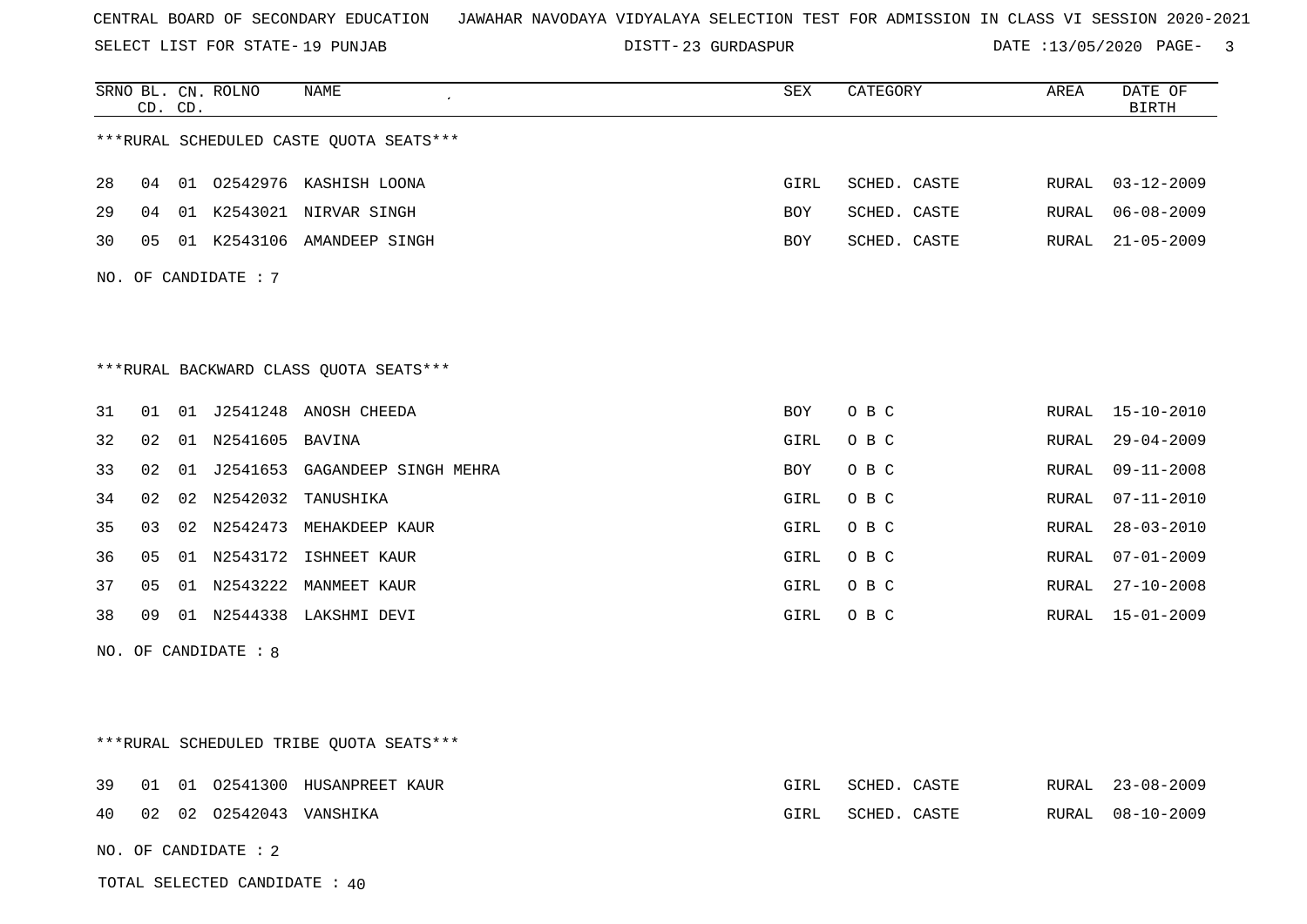SELECT LIST FOR STATE- DISTT- 27 CHANDIGARH

DISTT-01 CHANDIGARH DATE :13/05/2020 PAGE- 1

|    |    | CD. CD. | SRNO BL. CN. ROLNO    | <b>NAME</b>                            | <b>SEX</b> | CATEGORY       | AREA  | DATE OF<br><b>BIRTH</b> |
|----|----|---------|-----------------------|----------------------------------------|------------|----------------|-------|-------------------------|
|    |    |         | ***OPEN UR SEATS***   |                                        |            |                |       |                         |
| 1  | 01 |         | 01 E3402367           | AKANKSHA KHATRI                        | GIRL       | <b>GENERAL</b> | URBAN | $22 - 03 - 2010$        |
| 2  | 01 |         |                       | 01 C3402382 AKHIL KUMAR                | <b>BOY</b> | SCHED. CASTE   | URBAN | $12 - 07 - 2009$        |
| 3  | 01 |         |                       | 02 A3402779 BHAVISHYA                  | <b>BOY</b> | <b>GENERAL</b> | URBAN | $09 - 09 - 2008$        |
| 4  | 01 | 02      | C3402853              | CHIRAG                                 | <b>BOY</b> | SCHED. CASTE   | URBAN | $17 - 07 - 2009$        |
| 5  | 01 | 02      |                       | A3402914 DEVYANSH THAKUR               | <b>BOY</b> | <b>GENERAL</b> | URBAN | $11 - 08 - 2009$        |
| 6  | 01 | 03      | B3403465              | KUMAR DIVYESH                          | <b>BOY</b> | O B C          | URBAN | $01 - 08 - 2008$        |
| 7  | 01 | 05      | E3404180              | RADHIKA GUPTA                          | GIRL       | <b>GENERAL</b> | URBAN | $29 - 07 - 2009$        |
| 8  | 01 | 07      | M3404774              | SONAKSHI KUMARI                        | GIRL       | <b>GENERAL</b> | RURAL | $17 - 05 - 2009$        |
| 9  | 01 | 07      | A3404802              | SONU KUMAR                             | <b>BOY</b> | <b>GENERAL</b> | URBAN | $01 - 12 - 2008$        |
| 10 | 01 | 07      |                       | A3405067 VIBHU SATYAPRAKASH            | <b>BOY</b> | <b>GENERAL</b> | URBAN | $26 - 03 - 2009$        |
|    |    |         | NO. OF CANDIDATE : 10 |                                        |            |                |       |                         |
|    |    |         |                       | ***OPEN SCHEDULED CASTE QUOTA SEATS*** |            |                |       |                         |
| 11 | 01 |         | 01 K3402628 ANURAG    |                                        | BOY        | SCHED. CASTE   | RURAL | $14 - 06 - 2009$        |
| 12 | 01 | 03      | G3403148              | ISHIKA                                 | GIRL       | SCHED. CASTE   | URBAN | $12 - 04 - 2008$        |

|  |                                   | 13 01 07 03404956 TANVI BARMAN | GIRL | SCHED. CASTE | RURAL 03-07-2009 |
|--|-----------------------------------|--------------------------------|------|--------------|------------------|
|  | 14   01   07   03405102   VISHALI |                                | GIRL | SCHED. CASTE | RURAL 06-11-2009 |

NO. OF CANDIDATE : 4

\*\*\*OPEN BACKWARD CLASS QUOTA SEATS\*\*\*

15 01 02 N3403137 IRAM NIKHAT GIRL O B C RURAL 26-08-2007 16 01 04 N3403765 MUSKAN GIRL O B C RURAL 02-06-2009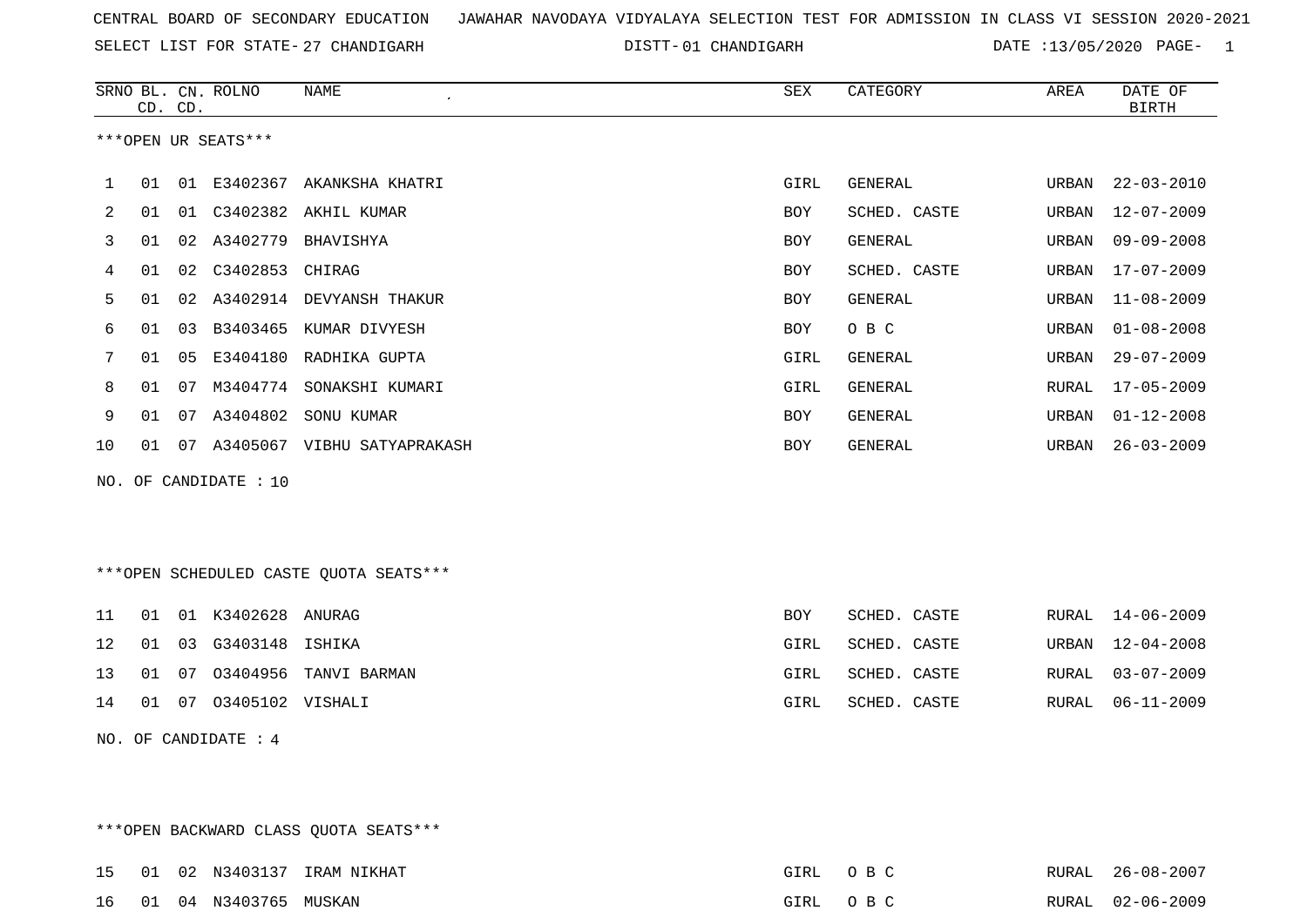|  |  |  |  | CENTRAL BOARD OF SECONDARY EDUCATION – JAWAHAR NAVODAYA VIDYALAYA SELECTION TEST FOR ADMISSION IN CLASS VI SESSION 2020-2021 |  |  |  |  |  |  |  |  |  |  |  |  |  |  |
|--|--|--|--|------------------------------------------------------------------------------------------------------------------------------|--|--|--|--|--|--|--|--|--|--|--|--|--|--|
|--|--|--|--|------------------------------------------------------------------------------------------------------------------------------|--|--|--|--|--|--|--|--|--|--|--|--|--|--|

SELECT LIST FOR STATE- 27 CHANDIGARH

27 CHANDIGARH 01 CHANDIGARH DATE :13/05/2020 PAGE- 2

|    |    | CD. CD. | SRNO BL. CN. ROLNO     | NAME                                   | ${\tt SEX}$ | CATEGORY     | AREA  | DATE OF<br><b>BIRTH</b> |
|----|----|---------|------------------------|----------------------------------------|-------------|--------------|-------|-------------------------|
|    |    |         |                        | *** OPEN BACKWARD CLASS QUOTA SEATS*** |             |              |       |                         |
| 17 | 01 |         | 05 F3404045 PRACHI     |                                        | GIRL        | O B C        | URBAN | $23 - 11 - 2008$        |
| 18 | 01 | 06      | F3404694 SHRISTI       |                                        | GIRL        | O B C        | URBAN | $26 - 03 - 2009$        |
| 19 | 01 |         |                        | 07 F3405002 VAISHNAVI                  | GIRL        | O B C        | URBAN | $08 - 09 - 2009$        |
|    |    |         | NO. OF CANDIDATE : 5   |                                        |             |              |       |                         |
|    |    |         |                        | ***OPEN SCHEDULED TRIBE QUOTA SEATS*** |             |              |       |                         |
| 20 |    |         |                        | 01 04 D3403645 MAYANK THAKUR           | BOY         | SCHED. TRIBE | URBAN | 10-11-2009              |
|    |    |         | NO. OF CANDIDATE $: 1$ |                                        |             |              |       |                         |
|    |    |         |                        |                                        |             |              |       |                         |
|    |    |         |                        |                                        |             |              |       |                         |
|    |    |         | ***RURAL OPEN SEATS*** |                                        |             |              |       |                         |
| 21 | 01 |         | 01 13402343            | ADNAN RAZA                             | BOY         | GENERAL      | RURAL | $22 - 07 - 2009$        |
| 22 | 01 |         | 01 13402428            | AMANDEEP YADAV                         | BOY         | GENERAL      | RURAL | $10 - 09 - 2008$        |
| 23 | 01 | 01      | I3402468               | AMRITPAL SINGH                         | BOY         | GENERAL      | RURAL | $15 - 03 - 2010$        |
| 24 | 01 | 01      | M3402532               | ANJALI THAPA                           | GIRL        | GENERAL      | RURAL | $26 - 08 - 2008$        |
| 25 | 01 | 01      | 13402586 ANSHU         |                                        | BOY         | GENERAL      | RURAL | $09 - 07 - 2008$        |
| 26 | 01 | 01      | I3402638               | ANWAR KHAN                             | BOY         | GENERAL      | RURAL | $08 - 05 - 2009$        |
| 27 | 01 |         | 02 M3402728 AVANTIKA   |                                        | GIRL        | GENERAL      | RURAL | $12 - 03 - 2010$        |
| 28 | 01 | 02      |                        | I3402776 BHAVESH NEGI                  | BOY         | GENERAL      | RURAL | $17 - 12 - 2009$        |
| 29 | 01 | 02      | I3403016 GOLU          |                                        | BOY         | GENERAL      | RURAL | $28 - 07 - 2009$        |
| 30 |    | 01 02   |                        | M3403044 GURIYA KUMARI                 | GIRL        | GENERAL      | RURAL | $08 - 07 - 2009$        |
| 31 | 01 | 02      |                        | I3403055 GURSIMRAN                     | BOY         | GENERAL      | RURAL | $08 - 06 - 2009$        |
| 32 | 01 |         | 03 M3403194 JASMINE    |                                        | GIRL        | GENERAL      | RURAL | $17 - 10 - 2009$        |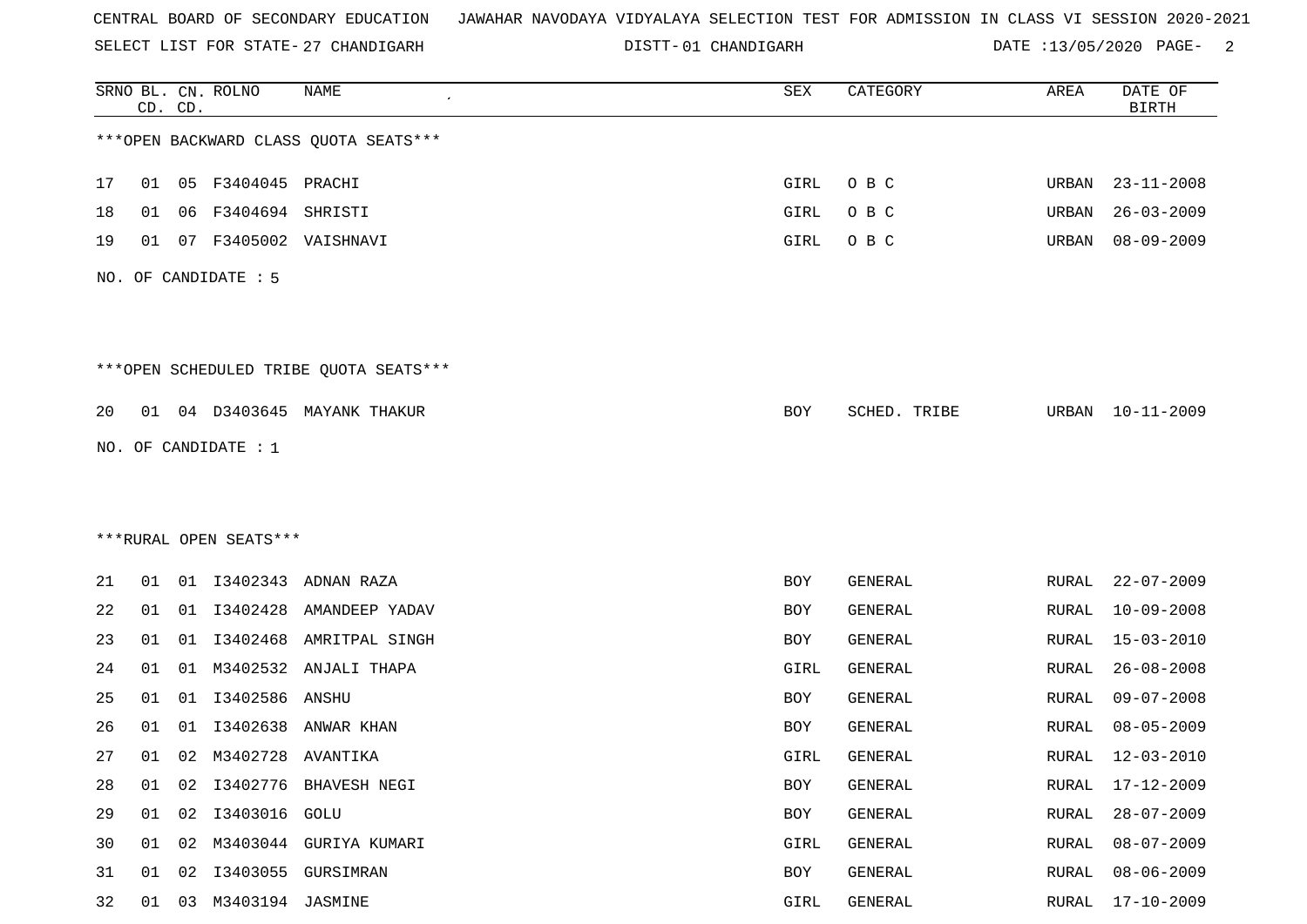SELECT LIST FOR STATE- DISTT- 27 CHANDIGARH

01 CHANDIGARH DATE :13/05/2020 PAGE- 3

|    |    | CD. CD.        | SRNO BL. CN. ROLNO     | <b>NAME</b><br>$\epsilon$ | SEX        | CATEGORY       | AREA  | DATE OF<br><b>BIRTH</b> |
|----|----|----------------|------------------------|---------------------------|------------|----------------|-------|-------------------------|
|    |    |                | ***RURAL OPEN SEATS*** |                           |            |                |       |                         |
| 33 | 01 | 03             | M3403242 JYOTI         |                           | GIRL       | <b>GENERAL</b> | RURAL | $26 - 08 - 2009$        |
| 34 | 01 | 03             | M3403330               | KASHISH                   | GIRL       | <b>GENERAL</b> | RURAL | $28 - 04 - 2009$        |
| 35 | 01 | 03             | I3403431               | KONAIN ANSARI             | <b>BOY</b> | <b>GENERAL</b> | RURAL | $03 - 03 - 2009$        |
| 36 | 01 | 03             | M3403486               | LAGANPREET KAUR           | GIRL       | <b>GENERAL</b> | RURAL | $06 - 01 - 2009$        |
| 37 | 01 | 04             | 03403771               | MUSKAN                    | GIRL       | SCHED. CASTE   | RURAL | $19 - 08 - 2009$        |
| 38 | 01 | 04             |                        | M3403822 NANDITA RAY      | GIRL       | <b>GENERAL</b> | RURAL | $18 - 06 - 2007$        |
| 39 | 01 | 04             |                        | M3403875 NEHA SHARMA      | GIRL       | <b>GENERAL</b> | RURAL | $15 - 10 - 2008$        |
| 40 | 01 | 04             |                        | M3403918 NISHA BHATT      | GIRL       | <b>GENERAL</b> | RURAL | $29 - 10 - 2009$        |
| 41 | 01 | 05             | I3403992               | PAWAN THAKUR              | <b>BOY</b> | <b>GENERAL</b> | RURAL | $27 - 02 - 2010$        |
| 42 | 01 | 05             | M3404075               | PREETI                    | GIRL       | GENERAL        | RURAL | $08 - 03 - 2008$        |
| 43 | 01 | 0 <sub>5</sub> | I3404277               | RIKSHIT SHARMA            | <b>BOY</b> | <b>GENERAL</b> | RURAL | $09 - 05 - 2009$        |
| 44 | 01 | 06             | I3404383               | SACHIN                    | <b>BOY</b> | <b>GENERAL</b> | RURAL | $28 - 10 - 2008$        |
| 45 | 01 | 06             | M3404428               | SAKAHI                    | GIRL       | GENERAL        | RURAL | $18 - 05 - 2009$        |
| 46 | 01 | 06             | M3404486               | SANDHIYA                  | GIRL       | <b>GENERAL</b> | RURAL | $02 - 02 - 2009$        |
| 47 | 01 | 06             | M3404664               | SHIVANI                   | GIRL       | GENERAL        | RURAL | $20 - 03 - 2010$        |
| 48 | 01 | 07             | M3405052               | VARSHA ROY                | GIRL       | GENERAL        | RURAL | $19 - 09 - 2008$        |

NO. OF CANDIDATE : 28

\*\*\*RURAL SCHEDULED CASTE QUOTA SEATS\*\*\*

| 49 |  | 01 01 K3402409 ALOK   |                                 | BOY        | SCHED. CASTE | RURAL 01-10-2009 |
|----|--|-----------------------|---------------------------------|------------|--------------|------------------|
| 50 |  |                       | 01 02 03402768 BHAARTI KUMARI   | GIRL       | SCHED. CASTE | RURAL 23-07-2009 |
|    |  |                       | 51 01 02 K3402988 GAGAN PARWALA | <b>BOY</b> | SCHED. CASTE | RURAL 02-09-2009 |
|    |  |                       | 52 01 03 03403476 KUNTI KUMARI  | GIRL       | SCHED. CASTE | RURAL 02-08-2008 |
| 53 |  | 01 06 K3404547 SATISH |                                 | <b>BOY</b> | SCHED. CASTE | RURAL 15-03-2008 |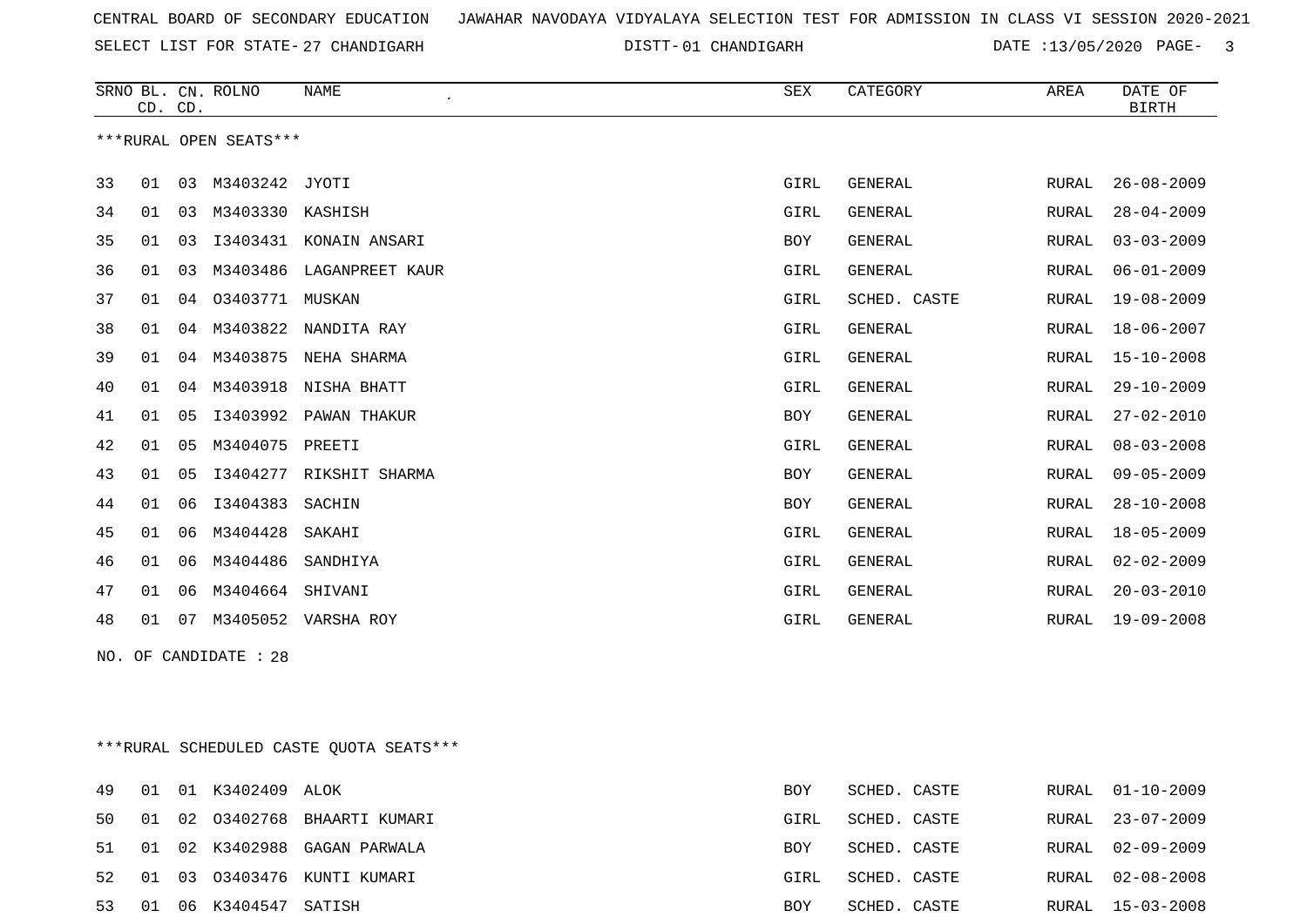SELECT LIST FOR STATE- DISTT- 27 CHANDIGARH

01 CHANDIGARH DATE :13/05/2020 PAGE- 4

|                                         |    | CD. CD. | SRNO BL. CN. ROLNO   | NAME                     | <b>SEX</b> | CATEGORY     | AREA  | DATE OF<br>BIRTH |  |
|-----------------------------------------|----|---------|----------------------|--------------------------|------------|--------------|-------|------------------|--|
| ***RURAL SCHEDULED CASTE QUOTA SEATS*** |    |         |                      |                          |            |              |       |                  |  |
| 54                                      | 01 |         | 06 K3404633 SHIVAIN  |                          | BOY        | SCHED. CASTE | RURAL | $30 - 09 - 2009$ |  |
| 55                                      | 01 |         | 06 03404652 SHIVANGI |                          | GIRL       | SCHED. CASTE | RURAL | 19-10-2009       |  |
| 56                                      | 01 | 07      | 03404932 TANISHA     |                          | GIRL       | SCHED. CASTE | RURAL | $30 - 07 - 2009$ |  |
| 57                                      | 01 | 07      | K3405078 VIKRANT     |                          | BOY        | SCHED. CASTE | RURAL | $28 - 09 - 2009$ |  |
| 58                                      | 01 | 07      |                      | 03405096 VISHAKHA KUMARI | GIRL       | SCHED. CASTE | RURAL | $16 - 05 - 2009$ |  |
| 59                                      | 01 | 07      |                      | K3405129 YASH SAGAR      | BOY        | SCHED. CASTE | RURAL | $20 - 11 - 2009$ |  |
| NO. OF CANDIDATE : 11                   |    |         |                      |                          |            |              |       |                  |  |
|                                         |    |         |                      |                          |            |              |       |                  |  |
| ***RURAL BACKWARD CLASS QUOTA SEATS***  |    |         |                      |                          |            |              |       |                  |  |

| 60 | 01 | 02             |                  | N3402805 BHVIKA JANGID         | GIRL | O B C   | RURAL | $21 - 02 - 2009$ |
|----|----|----------------|------------------|--------------------------------|------|---------|-------|------------------|
| 61 | 01 | 03             | M3403257         | KAJAL                          | GIRL | GENERAL | RURAL | $06 - 11 - 2009$ |
| 62 | 01 | 03             |                  | J3403349 KHUSHAL GUPTA         | BOY  | O B C   | RURAL | $26 - 10 - 2009$ |
| 63 | 01 | 04             | 13403566 MANBIR  |                                | BOY  | GENERAL | RURAL | $08 - 08 - 2009$ |
| 64 | 01 | 04             |                  | J3403680 MOHAN KUMAR SAH       | BOY  | O B C   | RURAL | $02 - 09 - 2009$ |
| 65 | 01 | 04             | I3403855         | NEERAJ KUMAR                   | BOY  | GENERAL | RURAL | $13 - 07 - 2009$ |
| 66 | 01 | 05             |                  | J3403972 PARDEEP KUMAR CHAUHAN | BOY  | O B C   | RURAL | $09 - 02 - 2010$ |
| 67 | 01 | 0 <sub>5</sub> | M3404001 PAYAL   |                                | GIRL | GENERAL | RURAL | $07 - 01 - 2008$ |
| 68 | 01 | 05             |                  | I3404005 PEEYUSH SINGH RAWAT   | BOY  | GENERAL | RURAL | $24 - 08 - 2009$ |
| 69 | 01 | 05             | J3404095 PRINCE  |                                | BOY  | O B C   | RURAL | $28 - 02 - 2010$ |
| 70 | 01 | 05             | 13404288 RISHAB  |                                | BOY  | GENERAL | RURAL | $08 - 09 - 2008$ |
| 71 | 01 | 05             |                  | M3404302 RISHU CHORISYA        | GIRL | GENERAL | RURAL | $08 - 08 - 2008$ |
| 72 | 01 | 06             | N3404460         | SALVI MAURYA                   | GIRL | O B C   | RURAL | $08 - 05 - 2009$ |
| 73 | 01 | 06             | N3404590         | SHAKSHI                        | GIRL | O B C   | RURAL | $18 - 06 - 2009$ |
| 74 | 01 | 07             | M3405048 VARINDA |                                | GIRL | GENERAL | RURAL | $20 - 06 - 2009$ |